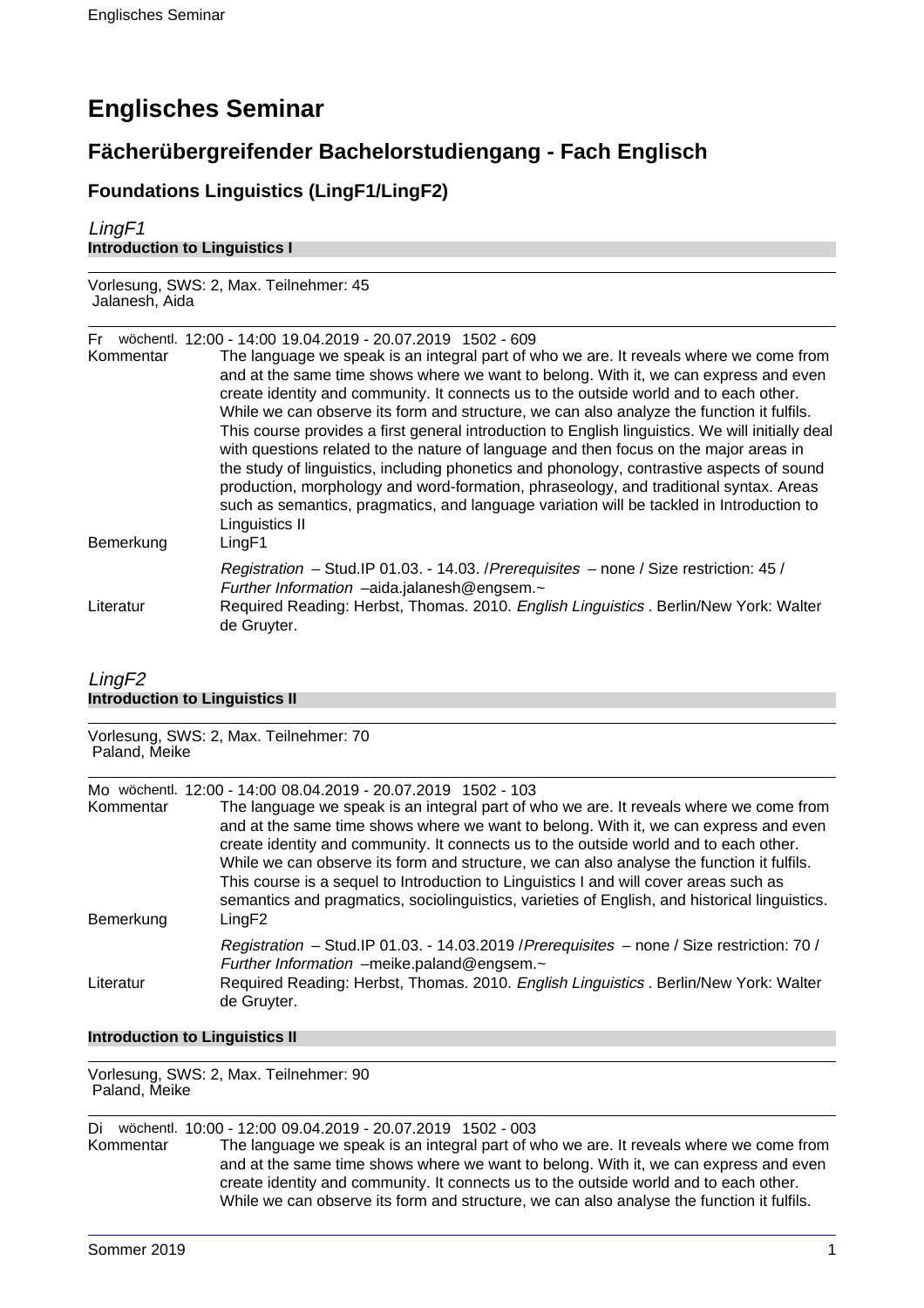| Bemerkung | This course is a sequel to Introduction to Linguistics I and will cover areas such as<br>semantics and pragmatics, sociolinguistics, varieties of English, and historical linguistics.<br>LingF2 |
|-----------|--------------------------------------------------------------------------------------------------------------------------------------------------------------------------------------------------|
|           | Registration - Stud. IP 01.03. - 14.03.2019 / Prerequisites - none / Size restriction: 90 /<br>Further Information -meike.paland@engsem.~                                                        |
| Literatur | Required Reading: Herbst, Thomas. 2010. English Linguistics . Berlin/New York: Walter<br>de Gruyter.                                                                                             |

### **Introduction to Linguistics II**

#### Vorlesung, SWS: 2, Max. Teilnehmer: 70 Paland, Meike

Do wöchentl. 10:00 - 12:00 11.04.2019 - 20.07.2019 1502 - 103

| Kommentar<br>Bemerkung | The language we speak is an integral part of who we are. It reveals where we come from<br>and at the same time shows where we want to belong. With it, we can express and even<br>create identity and community. It connects us to the outside world and to each other.<br>While we can observe its form and structure, we can also analyse the function it fulfils.<br>This course is a sequel to Introduction to Linguistics I and will cover areas such as<br>semantics and pragmatics, sociolinguistics, varieties of English, and historical linguistics.<br>LingF2 |
|------------------------|--------------------------------------------------------------------------------------------------------------------------------------------------------------------------------------------------------------------------------------------------------------------------------------------------------------------------------------------------------------------------------------------------------------------------------------------------------------------------------------------------------------------------------------------------------------------------|
|                        | Registration - Stud. IP 01.03. - 14.03.2019 / Prerequisites - none / Size restriction: 70 /<br>Further Information -meike.paland@engsem.~                                                                                                                                                                                                                                                                                                                                                                                                                                |
| Literatur              | Required Reading: Herbst, Thomas. 2010. English Linguistics . Berlin/New York: Walter<br>de Gruyter.                                                                                                                                                                                                                                                                                                                                                                                                                                                                     |

### **Intermediate Linguistics (LingF3/LingF4)**

| LingF <sub>3</sub>                     |                                                                                                                                                                                                                                                                                                                                                                                                                                                                              |  |
|----------------------------------------|------------------------------------------------------------------------------------------------------------------------------------------------------------------------------------------------------------------------------------------------------------------------------------------------------------------------------------------------------------------------------------------------------------------------------------------------------------------------------|--|
| <b>Phonetics &amp; Phonology</b>       |                                                                                                                                                                                                                                                                                                                                                                                                                                                                              |  |
|                                        |                                                                                                                                                                                                                                                                                                                                                                                                                                                                              |  |
| Vorlesung, SWS: 2<br>Altendorf, Ulrike |                                                                                                                                                                                                                                                                                                                                                                                                                                                                              |  |
| Mi<br>Kommentar                        | wöchentl. 12:00 - 14:00 10.04.2019 - 20.07.2019 1502 - 003<br>This course will introduce students to segmental and supra-segmental features of the<br>major reference accents of English, RP and General American. If appropriate, the<br>theoretical angle will also be contrastive, focusing on differences between German and<br>English. Students will also develop skills in perceiving, articulating and transcribing vowel<br>and consonant sounds using IPA symbols. |  |
| Bemerkung                              | LingF3<br>Registration – Stud. IP 01.03. - 14.03. / Prerequisites – LingF1, LingF2 and Ling F3 (if<br>applicable) / Size restriction: none / Further Information -ulrike.altendorf@engsem.~                                                                                                                                                                                                                                                                                  |  |
| Literatur<br>LingF4                    | Required Reading - Holger Schmitt (2011). Phonetic transcription: From first steps to ear<br>transcription . Ernst Schmidt Verlag.                                                                                                                                                                                                                                                                                                                                           |  |
| <b>Digital Methods (Group A)</b>       |                                                                                                                                                                                                                                                                                                                                                                                                                                                                              |  |

Seminar, SWS: 2, Max. Teilnehmer: 30 Hohaus, Pascal

Mo wöchentl. 14:00 - 16:00 08.04.2019 - 15.07.2019 1502 - 703 In this seminar, we will discuss the relationship between digital technologies and modern linguistics. You will be guided through the main phases in the research process (research gap, hypothesis, research design etc.) and you will learn to apply computational methods.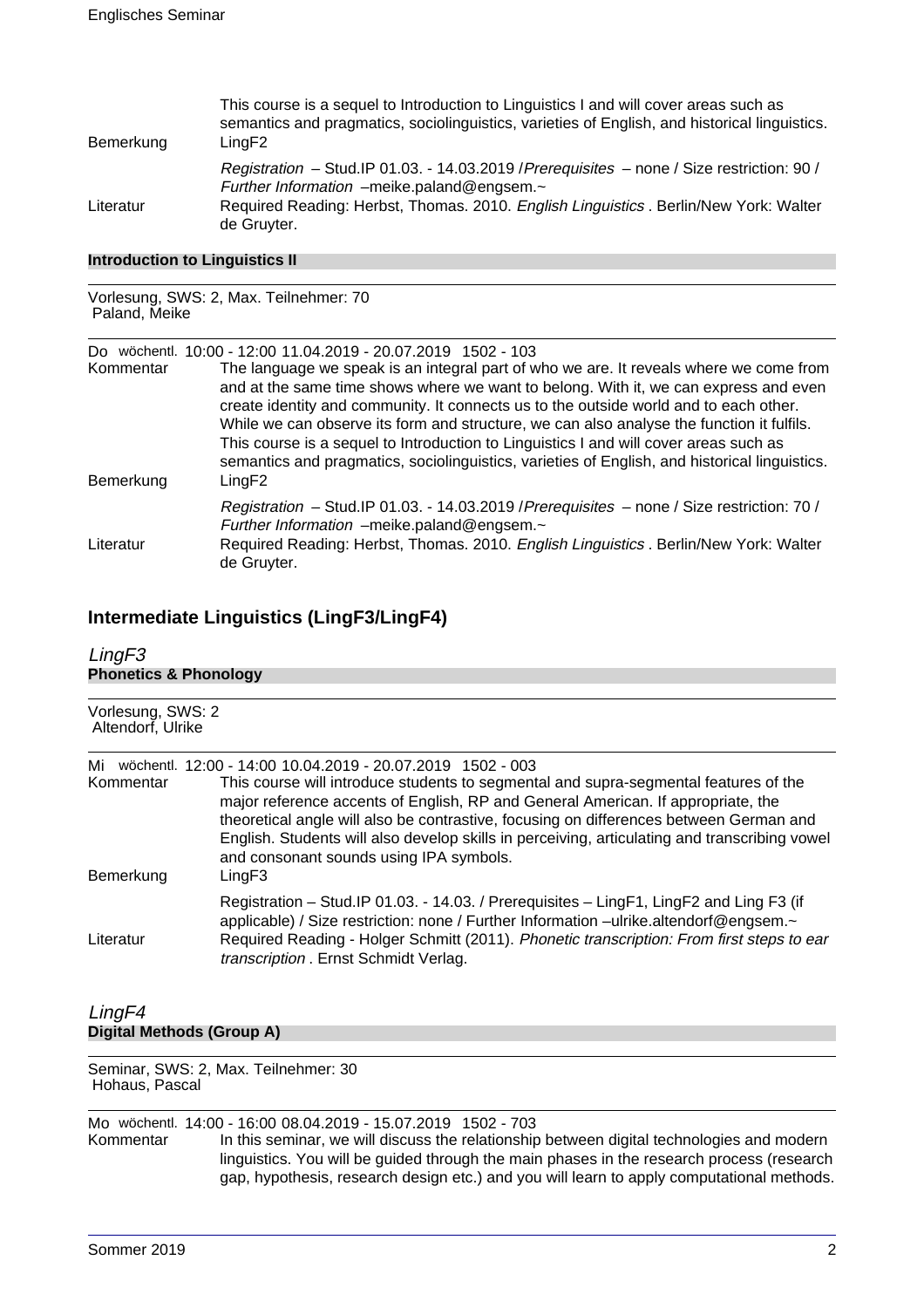|           | We will have a look at different corpora (including the web as a corpus) and at case<br>studies in various linguistic fields.                     |
|-----------|---------------------------------------------------------------------------------------------------------------------------------------------------|
|           | If time permits, we will also investigate computer- und internet-mediated communication<br>(e.g. language on web pages or in instant messaging).  |
|           | Given its methodological focus, the seminar is recommended for students who wish to<br>take their Bachelor Thesis in English Linguistics.         |
| Bemerkung | Requirements for SL and PL will be specified in class.<br>LingF4                                                                                  |
|           | Registration - Stud. IP 01.03. - 14.03. / Prerequisites - Ling F1-Ling F2 / Size restriction:<br>30 / Further Information -pascal.hohaus@engsem.~ |

### **Digital Methods (Group B)**

Seminar, SWS: 2, Max. Teilnehmer: 30 Hohaus, Pascal

Mo wöchentl. 16:00 - 18:00 08.04.2019 - 20.07.2019 1502 - 613

| Kommentar | 100 - 1006 113 1010 1020 1030 1040 1041 1042 1044 1045 1046 1047 1048 1049 1040 1041 1042 1044 1045 1<br>In this seminar, we will discuss the relationship between digital technologies and modern<br>linguistics. You will be guided through the main phases in the research process (research<br>gap, hypothesis, research design etc.) and you will learn to apply computational methods.<br>We will have a look at different corpora (including the web as a corpus) and at case<br>studies in various linguistic fields. |
|-----------|-------------------------------------------------------------------------------------------------------------------------------------------------------------------------------------------------------------------------------------------------------------------------------------------------------------------------------------------------------------------------------------------------------------------------------------------------------------------------------------------------------------------------------|
|           | If time permits, we will also investigate computer- und internet-mediated communication<br>(e.g. language on web pages or in instant messaging).                                                                                                                                                                                                                                                                                                                                                                              |
|           | Given its methodological focus, the seminar is recommended for students who wish to<br>take their Bachelor Thesis in English Linguistics.                                                                                                                                                                                                                                                                                                                                                                                     |
| Bemerkung | Requirements for SL and PL will be specified in class.<br>LingF4                                                                                                                                                                                                                                                                                                                                                                                                                                                              |
|           | Registration - Stud.IP 01.03. - 14.03. / Prerequisites - LingF1-LingF2 / Size restriction:<br>30/                                                                                                                                                                                                                                                                                                                                                                                                                             |
|           | Further Information -pascal.hohaus@engsem.~                                                                                                                                                                                                                                                                                                                                                                                                                                                                                   |

### **Language and Gender**

Seminar, SWS: 2, Max. Teilnehmer: 30 Paland, Meike

Do wöchentl. 14:00 - 16:00 11.04.2019 - 20.07.2019 1502 - 609

| Kommentar<br>Bemerkung | This course will investigate sociolinguistic variation with an emphasis on gender-<br>differentiated language use. We will tackle questions as the following: to what extent do<br>the speech patterns of men and women differ, i.e. are there qualitative and/or quantitative<br>differences in the lexicon, phonology and/or morpho-syntax of men's and women's<br>speech? And, talking about quantity, who talks more? Do that Little Miss Chatterbox and<br>Mr. Tight-Lipped really exist or are they just stereotypical representations of women and<br>men? Who sets the tone in linguistic change, men or women? And how do we detect and<br>deal with linguistic sexism? In order to answer these questions, we will look at several<br>studies from the field of gendered variation and will, if time permits, conduct our own<br>linguistic research using linguistic corpora so as to trace the speech patterns of men and<br>women.<br>LingF4 |
|------------------------|-----------------------------------------------------------------------------------------------------------------------------------------------------------------------------------------------------------------------------------------------------------------------------------------------------------------------------------------------------------------------------------------------------------------------------------------------------------------------------------------------------------------------------------------------------------------------------------------------------------------------------------------------------------------------------------------------------------------------------------------------------------------------------------------------------------------------------------------------------------------------------------------------------------------------------------------------------------|
| Literatur              | Registration - Stud.IP 01.03. - 14.03.2019 / Prerequisites - LingF1-LingF2 / Size<br>restriction: 30 / Further Information -meike.paland@engsem.~<br>Recommended Reading:                                                                                                                                                                                                                                                                                                                                                                                                                                                                                                                                                                                                                                                                                                                                                                                 |
|                        | Coates, Jennifer. <sup>2</sup> 2006. Language and Gender. Malden, MA: Blackwell; Ehrlich, Susan;<br>Meyerhoff, Miriam & Janet Holmes. (Eds.). <sup>2</sup> 2014. The Handbook of Language, Gender,                                                                                                                                                                                                                                                                                                                                                                                                                                                                                                                                                                                                                                                                                                                                                        |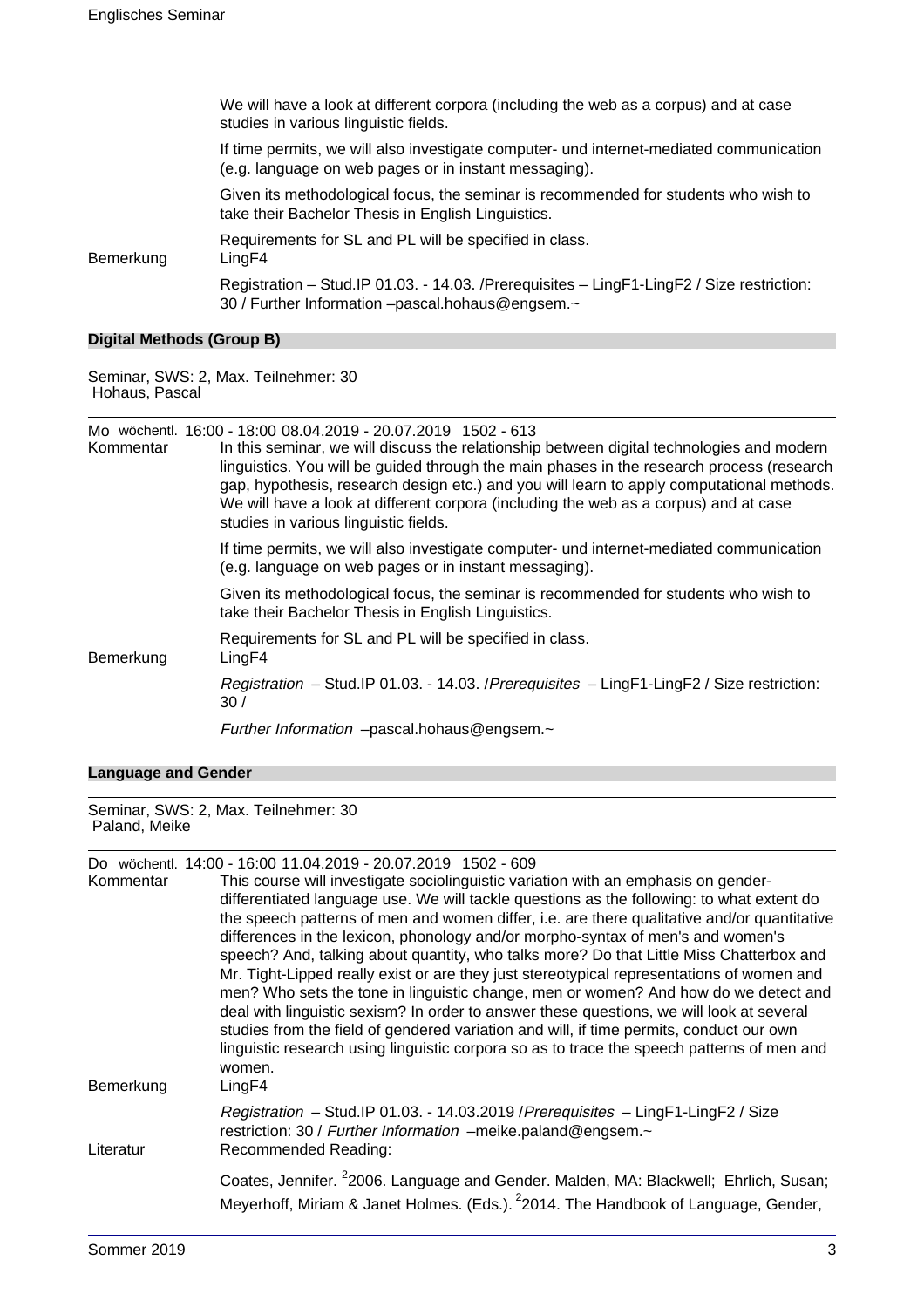and Sexuality. Malden, MA: Blackwell; Eckert, Penelope & McConnell-Ginet,Sally. 2013. Language and Gender. Cambridge: CUP.

### **Basic Linguistics (LingF1/LingF2/LingF4) (Zweitfach)**

### LingF1 **Introduction to Linguistics I**

Vorlesung, SWS: 2, Max. Teilnehmer: 45 Jalanesh, Aida

#### Fr wöchentl. 12:00 - 14:00 19.04.2019 - 20.07.2019 1502 - 609

| Kommentar<br>Bemerkung | The language we speak is an integral part of who we are. It reveals where we come from<br>and at the same time shows where we want to belong. With it, we can express and even<br>create identity and community. It connects us to the outside world and to each other.<br>While we can observe its form and structure, we can also analyze the function it fulfils.<br>This course provides a first general introduction to English linguistics. We will initially deal<br>with questions related to the nature of language and then focus on the major areas in<br>the study of linguistics, including phonetics and phonology, contrastive aspects of sound<br>production, morphology and word-formation, phraseology, and traditional syntax. Areas<br>such as semantics, pragmatics, and language variation will be tackled in Introduction to<br>Linguistics II<br>LingF1 |
|------------------------|---------------------------------------------------------------------------------------------------------------------------------------------------------------------------------------------------------------------------------------------------------------------------------------------------------------------------------------------------------------------------------------------------------------------------------------------------------------------------------------------------------------------------------------------------------------------------------------------------------------------------------------------------------------------------------------------------------------------------------------------------------------------------------------------------------------------------------------------------------------------------------|
| Literatur              | Registration - Stud. IP 01.03. - 14.03. / Prerequisites - none / Size restriction: 45 /<br>Further Information -aida.jalanesh@engsem.~<br>Required Reading: Herbst, Thomas. 2010. English Linguistics . Berlin/New York: Walter<br>de Gruyter.                                                                                                                                                                                                                                                                                                                                                                                                                                                                                                                                                                                                                                  |

### LingF2 **Introduction to Linguistics II**

Vorlesung, SWS: 2, Max. Teilnehmer: 70 Paland, Meike

|           | Mo wöchentl. 12:00 - 14:00 08.04.2019 - 20.07.2019 1502 - 103                                                                                                                                                                                                                                                                                                                                                                                                 |
|-----------|---------------------------------------------------------------------------------------------------------------------------------------------------------------------------------------------------------------------------------------------------------------------------------------------------------------------------------------------------------------------------------------------------------------------------------------------------------------|
| Kommentar | The language we speak is an integral part of who we are. It reveals where we come from<br>and at the same time shows where we want to belong. With it, we can express and even<br>create identity and community. It connects us to the outside world and to each other.<br>While we can observe its form and structure, we can also analyse the function it fulfils.<br>This course is a sequel to Introduction to Linguistics I and will cover areas such as |
| Bemerkung | semantics and pragmatics, sociolinguistics, varieties of English, and historical linguistics.<br>LingF2                                                                                                                                                                                                                                                                                                                                                       |
|           | Registration - Stud. IP 01.03. - 14.03.2019 / Prerequisites - none / Size restriction: 70 /<br>Further Information -meike.paland@engsem.~                                                                                                                                                                                                                                                                                                                     |
| Literatur | Required Reading: Herbst, Thomas. 2010. English Linguistics . Berlin/New York: Walter<br>de Gruyter.                                                                                                                                                                                                                                                                                                                                                          |

### **Introduction to Linguistics II**

Vorlesung, SWS: 2, Max. Teilnehmer: 90 Paland, Meike

Di wöchentl. 10:00 - 12:00 09.04.2019 - 20.07.2019 1502 - 003

Kommentar The language we speak is an integral part of who we are. It reveals where we come from and at the same time shows where we want to belong. With it, we can express and even create identity and community. It connects us to the outside world and to each other. While we can observe its form and structure, we can also analyse the function it fulfils.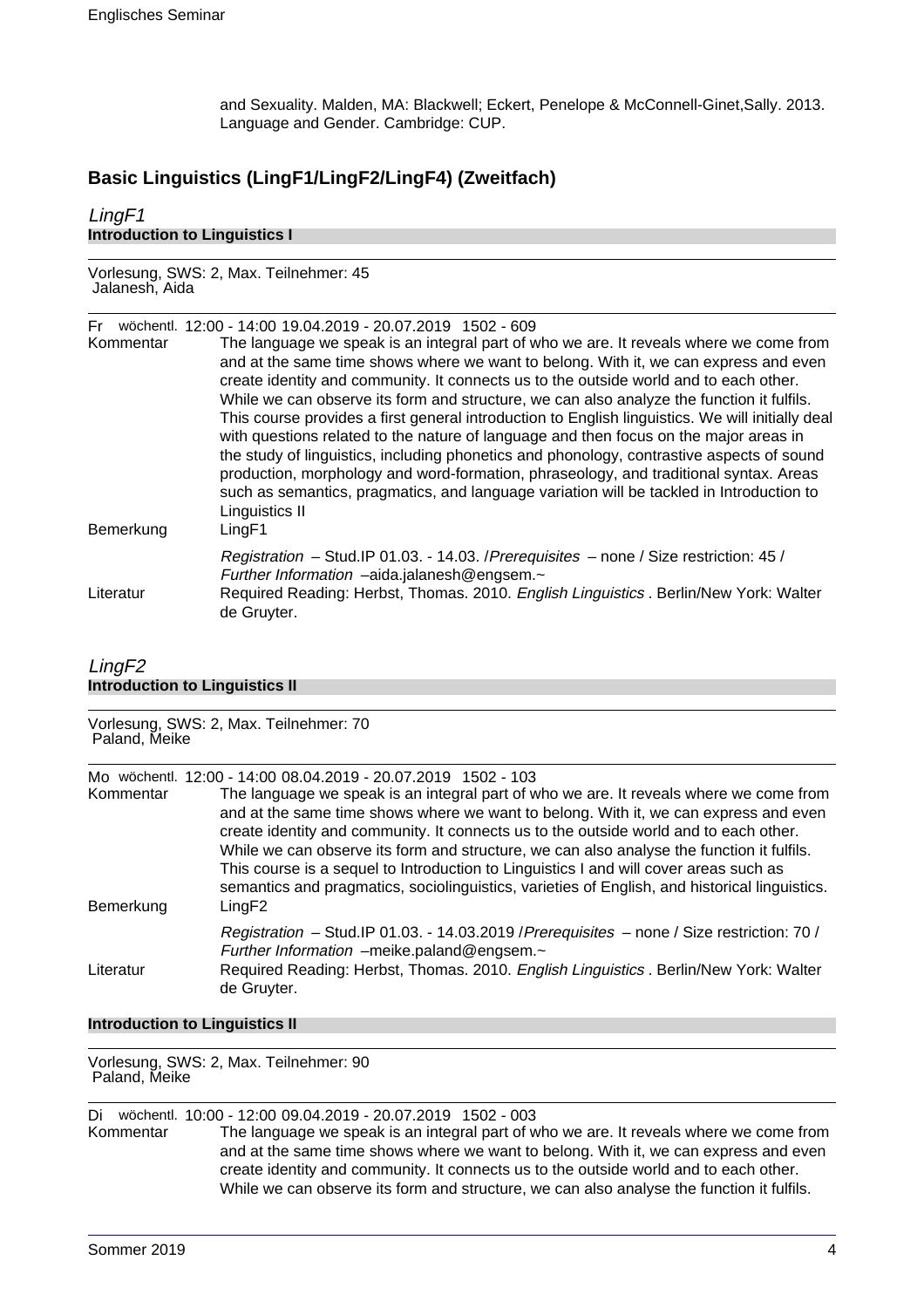| Bemerkung | This course is a sequel to Introduction to Linguistics I and will cover areas such as<br>semantics and pragmatics, sociolinguistics, varieties of English, and historical linguistics.<br>LingF2 |
|-----------|--------------------------------------------------------------------------------------------------------------------------------------------------------------------------------------------------|
|           | Registration - Stud. IP 01.03. - 14.03.2019 / Prerequisites - none / Size restriction: 90 /<br>Further Information -meike.paland@engsem.~                                                        |
| Literatur | Required Reading: Herbst, Thomas. 2010. English Linguistics . Berlin/New York: Walter<br>de Gruyter.                                                                                             |

### **Introduction to Linguistics II**

#### Vorlesung, SWS: 2, Max. Teilnehmer: 70 Paland, Meike

| Do.<br>Kommentar<br>Bemerkung | wöchentl. 10:00 - 12:00 11.04.2019 - 20.07.2019 1502 - 103<br>The language we speak is an integral part of who we are. It reveals where we come from<br>and at the same time shows where we want to belong. With it, we can express and even<br>create identity and community. It connects us to the outside world and to each other.<br>While we can observe its form and structure, we can also analyse the function it fulfils.<br>This course is a sequel to Introduction to Linguistics I and will cover areas such as<br>semantics and pragmatics, sociolinguistics, varieties of English, and historical linguistics.<br>LingF2 |
|-------------------------------|----------------------------------------------------------------------------------------------------------------------------------------------------------------------------------------------------------------------------------------------------------------------------------------------------------------------------------------------------------------------------------------------------------------------------------------------------------------------------------------------------------------------------------------------------------------------------------------------------------------------------------------|
| Literatur                     | Registration - Stud. IP 01.03. - 14.03.2019 / Prerequisites - none / Size restriction: 70 /<br>Further Information -meike.paland@engsem.~<br>Required Reading: Herbst, Thomas. 2010. English Linguistics . Berlin/New York: Walter<br>de Gruyter.                                                                                                                                                                                                                                                                                                                                                                                      |

### LingF4 **Digital Methods (Group A)**

| Seminar, SWS: 2, Max. Teilnehmer: 30<br>Hohaus, Pascal |                                                                                                                                                                                                                                                                                                                                                                                                                                                                                       |
|--------------------------------------------------------|---------------------------------------------------------------------------------------------------------------------------------------------------------------------------------------------------------------------------------------------------------------------------------------------------------------------------------------------------------------------------------------------------------------------------------------------------------------------------------------|
| Kommentar                                              | Mo wöchentl. 14:00 - 16:00 08.04.2019 - 15.07.2019 1502 - 703<br>In this seminar, we will discuss the relationship between digital technologies and modern<br>linguistics. You will be guided through the main phases in the research process (research<br>gap, hypothesis, research design etc.) and you will learn to apply computational methods.<br>We will have a look at different corpora (including the web as a corpus) and at case<br>studies in various linguistic fields. |
|                                                        | If time permits, we will also investigate computer- und internet-mediated communication<br>(e.g. language on web pages or in instant messaging).                                                                                                                                                                                                                                                                                                                                      |
|                                                        | Given its methodological focus, the seminar is recommended for students who wish to<br>take their Bachelor Thesis in English Linguistics.                                                                                                                                                                                                                                                                                                                                             |
| Bemerkung                                              | Requirements for SL and PL will be specified in class.<br>LingF4                                                                                                                                                                                                                                                                                                                                                                                                                      |
|                                                        | Registration - Stud. IP 01.03. - 14.03. / Prerequisites - Ling F1-Ling F2 / Size restriction:<br>30 / Further Information -pascal.hohaus@engsem.~                                                                                                                                                                                                                                                                                                                                     |
|                                                        |                                                                                                                                                                                                                                                                                                                                                                                                                                                                                       |

### **Digital Methods (Group B)**

Seminar, SWS: 2, Max. Teilnehmer: 30 Hohaus, Pascal

Mo wöchentl. 16:00 - 18:00 08.04.2019 - 20.07.2019 1502 - 613<br>Kommentar In this seminar, we will discuss the relationship In this seminar, we will discuss the relationship between digital technologies and modern linguistics. You will be guided through the main phases in the research process (research gap, hypothesis, research design etc.) and you will learn to apply computational methods.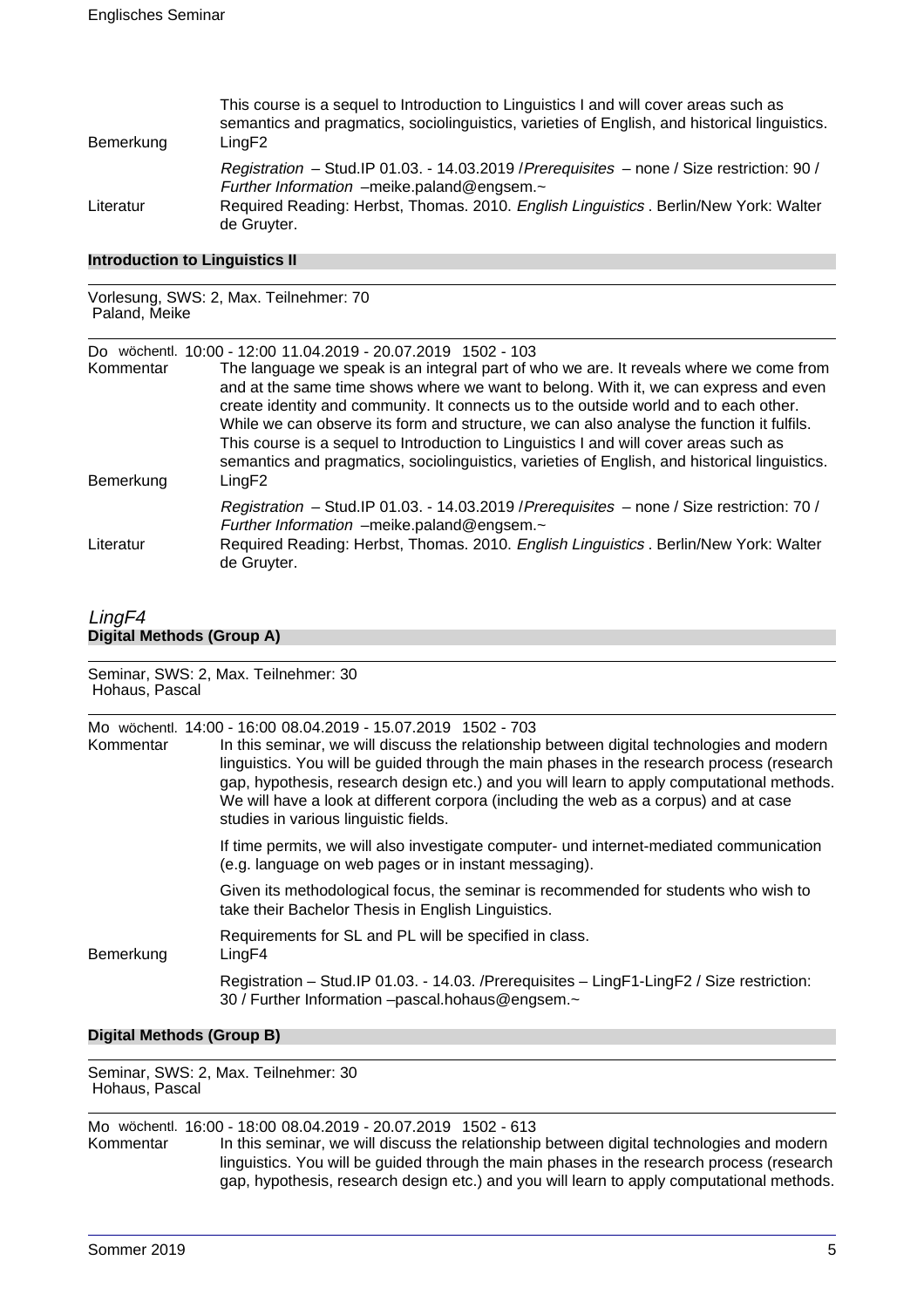|           | We will have a look at different corpora (including the web as a corpus) and at case<br>studies in various linguistic fields.                    |
|-----------|--------------------------------------------------------------------------------------------------------------------------------------------------|
|           | If time permits, we will also investigate computer- und internet-mediated communication<br>(e.g. language on web pages or in instant messaging). |
|           | Given its methodological focus, the seminar is recommended for students who wish to<br>take their Bachelor Thesis in English Linguistics.        |
| Bemerkung | Requirements for SL and PL will be specified in class.<br>LingF4                                                                                 |
|           | Registration - Stud. IP 01.03. - 14.03. / Prerequisites - Ling F1-Ling F2 / Size restriction:<br>30/                                             |
|           | Further Information -pascal.hohaus@engsem.~                                                                                                      |
|           |                                                                                                                                                  |

#### **Language and Gender**

Seminar, SWS: 2, Max. Teilnehmer: 30 Paland, Meike

|                        | Do wöchentl. 14:00 - 16:00 11.04.2019 - 20.07.2019 1502 - 609                                                                                                                                                                                                                                                                                                                                                                                                                                                                                                                                                                                                                                                                                                                                                                                                                                                                                             |
|------------------------|-----------------------------------------------------------------------------------------------------------------------------------------------------------------------------------------------------------------------------------------------------------------------------------------------------------------------------------------------------------------------------------------------------------------------------------------------------------------------------------------------------------------------------------------------------------------------------------------------------------------------------------------------------------------------------------------------------------------------------------------------------------------------------------------------------------------------------------------------------------------------------------------------------------------------------------------------------------|
| Kommentar<br>Bemerkung | This course will investigate sociolinguistic variation with an emphasis on gender-<br>differentiated language use. We will tackle questions as the following: to what extent do<br>the speech patterns of men and women differ, i.e. are there qualitative and/or quantitative<br>differences in the lexicon, phonology and/or morpho-syntax of men's and women's<br>speech? And, talking about quantity, who talks more? Do that Little Miss Chatterbox and<br>Mr. Tight-Lipped really exist or are they just stereotypical representations of women and<br>men? Who sets the tone in linguistic change, men or women? And how do we detect and<br>deal with linguistic sexism? In order to answer these questions, we will look at several<br>studies from the field of gendered variation and will, if time permits, conduct our own<br>linguistic research using linguistic corpora so as to trace the speech patterns of men and<br>women.<br>LingF4 |
|                        |                                                                                                                                                                                                                                                                                                                                                                                                                                                                                                                                                                                                                                                                                                                                                                                                                                                                                                                                                           |
| Literatur              | Registration - Stud.IP 01.03. - 14.03.2019 / Prerequisites - LingF1-LingF2 / Size<br>restriction: 30 / Further Information -meike.paland@engsem.~<br>Recommended Reading:                                                                                                                                                                                                                                                                                                                                                                                                                                                                                                                                                                                                                                                                                                                                                                                 |
|                        | Coates, Jennifer. <sup>2</sup> 2006. Language and Gender. Malden, MA: Blackwell; Ehrlich, Susan;<br>Meyerhoff, Miriam & Janet Holmes. (Eds.). <sup>2</sup> 2014. The Handbook of Language, Gender,<br>and Sexuality. Malden, MA: Blackwell; Eckert, Penelope & McConnell-Ginet, Sally. 2013.<br>Language and Gender. Cambridge: CUP.                                                                                                                                                                                                                                                                                                                                                                                                                                                                                                                                                                                                                      |

### **Advanced Linguistics (LingA1/LingA2)**

LingA1 **Deutsch und Englisch im Vergleich und im Kontrast – English and German in Comparison and Contrast**

Seminar, SWS: 2 Diewald, Gabriele| Schulze, Rainer

Di wöchentl. 10:00 - 12:00 09.04.2019 - 20.07.2019 1502 - 103 This advanced seminar aims to give an overview of the most important structural differences between English and German. It will reconsider some issues already

discussed in earlier introductory classes (e.g. Introduction to Linguistics ), albeit from a decidedly different point of view. We will explore how the basic structural differences between English and German are related to each other. The focus of this seminar will therefore be on clusters or bundles of contrast, each of which can be derived from a fundamental structural difference between the two languages. The overarching objective, then, will be to show how it is possible to bring order to the large variety of superficially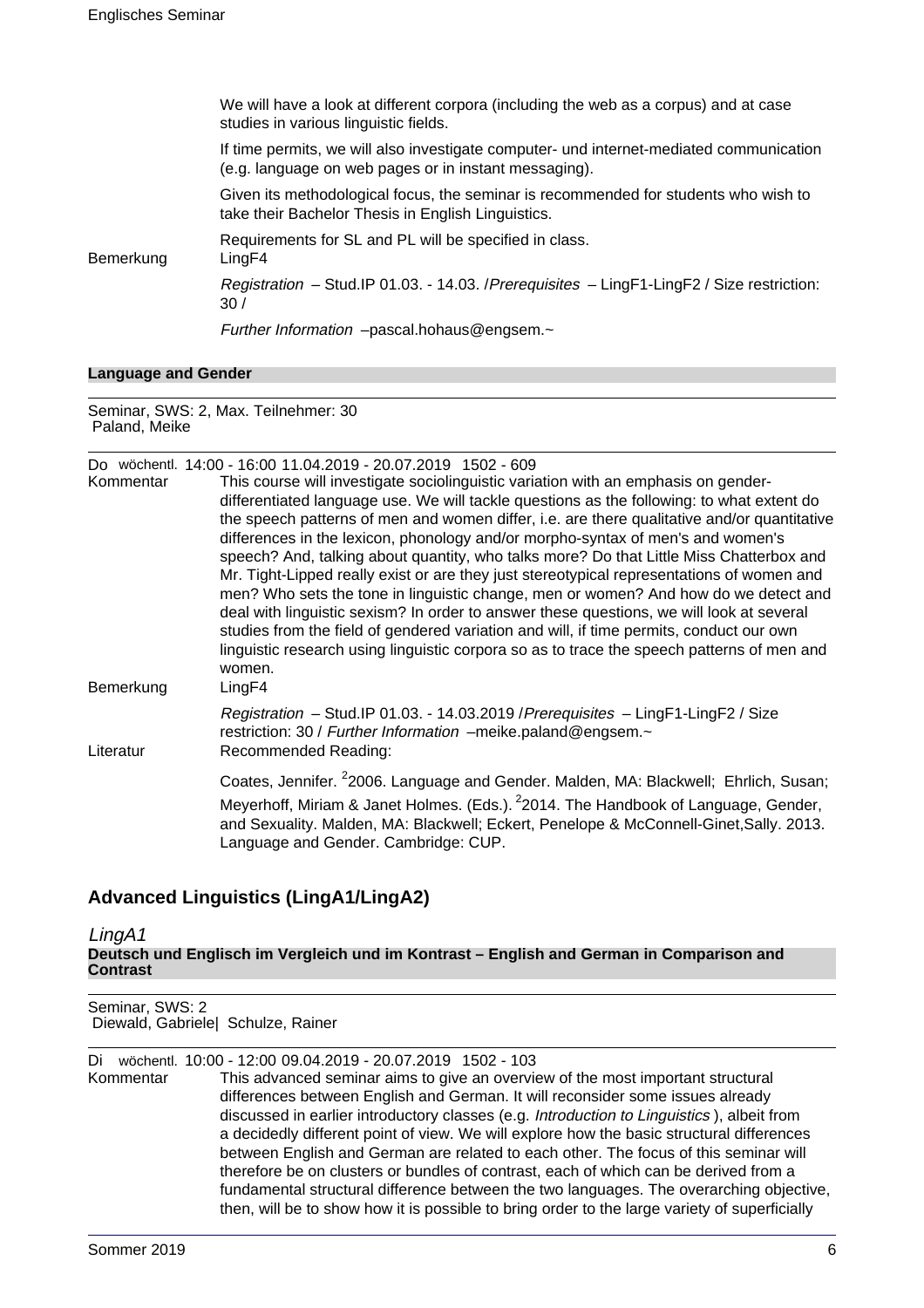unrelated contrasts between English and German which, after all, are two otherwise closely related languages. Thus, we will take a bird's-eye view of the two languages: the task will be to work out their most essential characteristics and trace back our findings concerning what they have and have not in common to general tendencies among the world's languages. One crucial insight is going to be that many of the differences between English and German are not restricted to these two languages, but represent more general contrasts between languages which – like English and German – represent different language types. Along these lines, we will have to restrict ourselves to a few select phonetic and phonological, morphological, grammatical, syntactic, pragmatic and/or semantic issues: agreement, analytic, blending of constructions, case system, (pseudo-) cleft, final devoicing, focus particle, fused constructions, gerund, grammatical relation, grammaticalisation, interference types (substitution, over-/underspecification, over-/underrepresentation), loose-fit language, markedness, modal particle, passive construction, predicate-argument structure, preposition stranding, raising construction, semantic roles of subjects and objects, synthetic, theme and rheme, tight-fit language, transfer, transitive construction, transparency, verb-phrase contrasts, word order, and word stress. Bemerkung Teilnehmerzahl: 30

Literatur Literatur e – recommended reading:

König, Ekkehard and Volker Gast. <sup>4</sup>2018. Understanding English-German Contrasts . Berlin: Erich Schmidt Verlag.

An additional reader will be made available at the beginning of the semester.

### **Figurative Language**

Seminar, SWS: 2, Max. Teilnehmer: 25 Schulze, Rainer

Di wöchentl. 16:00 - 18:00 09.04.2019 - 20.07.2019 1502 - 613

| Kommentar | This advanced seminar will explain and explore a broad range of concepts, including<br>metaphor, metonymy, simile, and blending and will offer tools for analysing them. It<br>will coherently ground the linguistic understanding of these concepts in basic cognitive<br>mechanisms such as categorisation, frames, mental spaces, and viewpoint.                                                                                                                                                                                                                                                                                                                                                                                                                         |
|-----------|-----------------------------------------------------------------------------------------------------------------------------------------------------------------------------------------------------------------------------------------------------------------------------------------------------------------------------------------------------------------------------------------------------------------------------------------------------------------------------------------------------------------------------------------------------------------------------------------------------------------------------------------------------------------------------------------------------------------------------------------------------------------------------|
| Bemerkung | Figurative language is becoming an increasingly popular area of study, as it is relevant<br>to the work of semanticists, pragmatists, discourse analysts, and also those working<br>at the interface of language and literature, and in other disciplines such as philosophy<br>and psychology. This seminar therefore intends to provide a summary, critique, and<br>comparison of the most important theories on how figurative language is used and<br>understood, drawing on research from linguistics, psychology, and other disciplines. In<br>order to ground the discussion in actual language use, the seminar will use examples<br>from discourse, including casual conversation, political speeches, literature, humour,<br>religion, and science.<br>LingA1, M9 |
| Literatur | Registration - Stud.IP 1.3.-14.3.2019 / Prerequisites - LingF1-LingF4 (FüBA), M1-M3<br>(DEL) / Further Information -rainer.schulze@engsem.~<br>Recommended Reading:                                                                                                                                                                                                                                                                                                                                                                                                                                                                                                                                                                                                         |
|           | The following textbook will be used in class and is recommended for purchase:                                                                                                                                                                                                                                                                                                                                                                                                                                                                                                                                                                                                                                                                                               |
|           | Dancygier, Barbara and Eve Sweetser. 2014. Figurative Language. Cambridge:<br><b>Cambridge University Press.</b>                                                                                                                                                                                                                                                                                                                                                                                                                                                                                                                                                                                                                                                            |
|           | Please make sure that you order your copy of the book asap.                                                                                                                                                                                                                                                                                                                                                                                                                                                                                                                                                                                                                                                                                                                 |

### **Grammaticalization**

Seminar, SWS: 2, Max. Teilnehmer: 25 Paland, Meike

Di wöchentl. 14:00 - 16:00 09.04.2019 - 20.07.2019 1502 - 109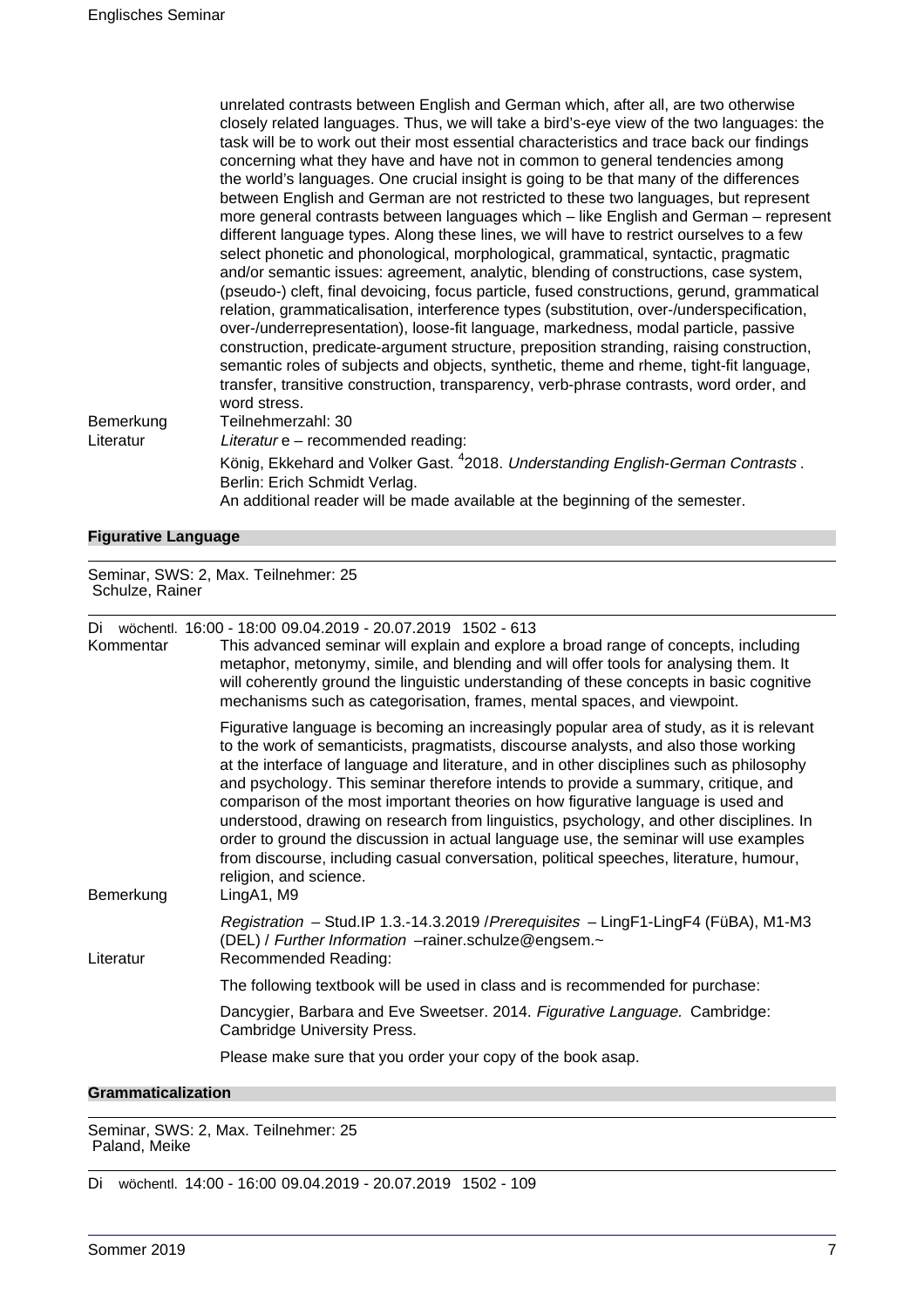| Kommentar | This course investigates the origin of grammatical material in the English language.<br>Broadly defined as the development of grammatical items from lexical items,<br>Grammaticalization not only gives us valuable insights into the evolution of English tense-<br>aspect constructions, modal expressions, prepositions, relativizers and many other<br>grammatical forms, it also gives us a deeper understanding of the workings of the human<br>mind and the strategies employed by speakers in the negotiation of form and function<br>in language. Thus, Grammaticalization reveals how grammatical structures evolve<br>cross-linguistically along quite regular and universal developmental pathways involving<br>mechanisms such as Semantic Bleaching, Metaphorical Extension, Decategorialization,<br>and Phonetic Erosion. This course will give a thorough introduction to Grammaticalization<br>Theory, discuss controversial issues such as Unidirectionality and Degrammaticalization<br>and offer ample opportunity to explore examples of Grammaticalization not only from<br>the English language but also from other languages as well as from Pidgin and Creole<br>formation. |
|-----------|-------------------------------------------------------------------------------------------------------------------------------------------------------------------------------------------------------------------------------------------------------------------------------------------------------------------------------------------------------------------------------------------------------------------------------------------------------------------------------------------------------------------------------------------------------------------------------------------------------------------------------------------------------------------------------------------------------------------------------------------------------------------------------------------------------------------------------------------------------------------------------------------------------------------------------------------------------------------------------------------------------------------------------------------------------------------------------------------------------------------------------------------------------------------------------------------------------|
| Bemerkung | +++ This course is only offered to FüBA students +++<br>LingA1                                                                                                                                                                                                                                                                                                                                                                                                                                                                                                                                                                                                                                                                                                                                                                                                                                                                                                                                                                                                                                                                                                                                        |
|           | Registration - Stud.IP 01.03. - 14.03.2019 / Prerequisites - LingF1-LingF4 / Size<br>restriction: 25 /                                                                                                                                                                                                                                                                                                                                                                                                                                                                                                                                                                                                                                                                                                                                                                                                                                                                                                                                                                                                                                                                                                |
|           | Further Information -meike.paland@engsem.~                                                                                                                                                                                                                                                                                                                                                                                                                                                                                                                                                                                                                                                                                                                                                                                                                                                                                                                                                                                                                                                                                                                                                            |

Literatur All reading material will be provided in class

### **Lexical Analysis**

Seminar, SWS: 2, Max. Teilnehmer: 25 Schulze, Rainer

Mo wöchentl. 16:00 - 18:00 08.04.2019 - 20.07.2019 1502 - 709

| Kommentar | In this seminar, we will offer a wide-ranging empirical investigation of word use and<br>meaning in language. The seminar will fill the need for a lexically based, corpus-<br>driven theoretical approach that will help students understand how words go together<br>in collocational patterns and constructions to make meanings. Using a plethora of<br>concordance lines from corpora and other texts, we will show how matching each use<br>of a word against established contextual patterns plays a large part in determining<br>the meaning of a sentence or utterance. We will also take into account the immense<br>variability of everyday usage that will show that this variability is rule-governed rather than<br>random. By studying words in context, we will be able to identify the 'normal' patterns<br>of usage that are associated with each pattern. Thereby, and this will be one of the<br>main findings in this seminar, lexical entropy (i.e. lack of order or predictability) can be |
|-----------|-------------------------------------------------------------------------------------------------------------------------------------------------------------------------------------------------------------------------------------------------------------------------------------------------------------------------------------------------------------------------------------------------------------------------------------------------------------------------------------------------------------------------------------------------------------------------------------------------------------------------------------------------------------------------------------------------------------------------------------------------------------------------------------------------------------------------------------------------------------------------------------------------------------------------------------------------------------------------------------------------------------------|
| Bemerkung | reduced. The contents of this class will complement other theoretical approaches to<br>language, including cognitive linguistics, construction grammar, priming theory, and<br>pattern grammar.<br>LingA1, M9                                                                                                                                                                                                                                                                                                                                                                                                                                                                                                                                                                                                                                                                                                                                                                                                     |
| Literatur | Registration - Stud.IP 1.3.-14.3.2019 / Prerequisites - LingF1-LingF4 (FüBA) / Further<br>Information -rainer.schulze@engsem.~<br>Recommended Reading:                                                                                                                                                                                                                                                                                                                                                                                                                                                                                                                                                                                                                                                                                                                                                                                                                                                            |
|           | The following textbook will be used in class and is recommended for purchase:                                                                                                                                                                                                                                                                                                                                                                                                                                                                                                                                                                                                                                                                                                                                                                                                                                                                                                                                     |
|           | Hanks, Patrick. 2013. Lexical Analysis. Norms and Exploitations. Cambridge, MA/<br>London: The MIT Press.                                                                                                                                                                                                                                                                                                                                                                                                                                                                                                                                                                                                                                                                                                                                                                                                                                                                                                         |
|           | Please make sure that you order your copy of the book asap.                                                                                                                                                                                                                                                                                                                                                                                                                                                                                                                                                                                                                                                                                                                                                                                                                                                                                                                                                       |
|           |                                                                                                                                                                                                                                                                                                                                                                                                                                                                                                                                                                                                                                                                                                                                                                                                                                                                                                                                                                                                                   |

### **LinguA3**

Seminar, SWS: 2 Altendorf, Ulrike| Becker, Lidia| Mathias, Alexa

Di wöchentl. 16:00 - 18:00 09.04.2019 - 20.07.2019 1502 - 103 Bemerkung zur Gruppe Seminar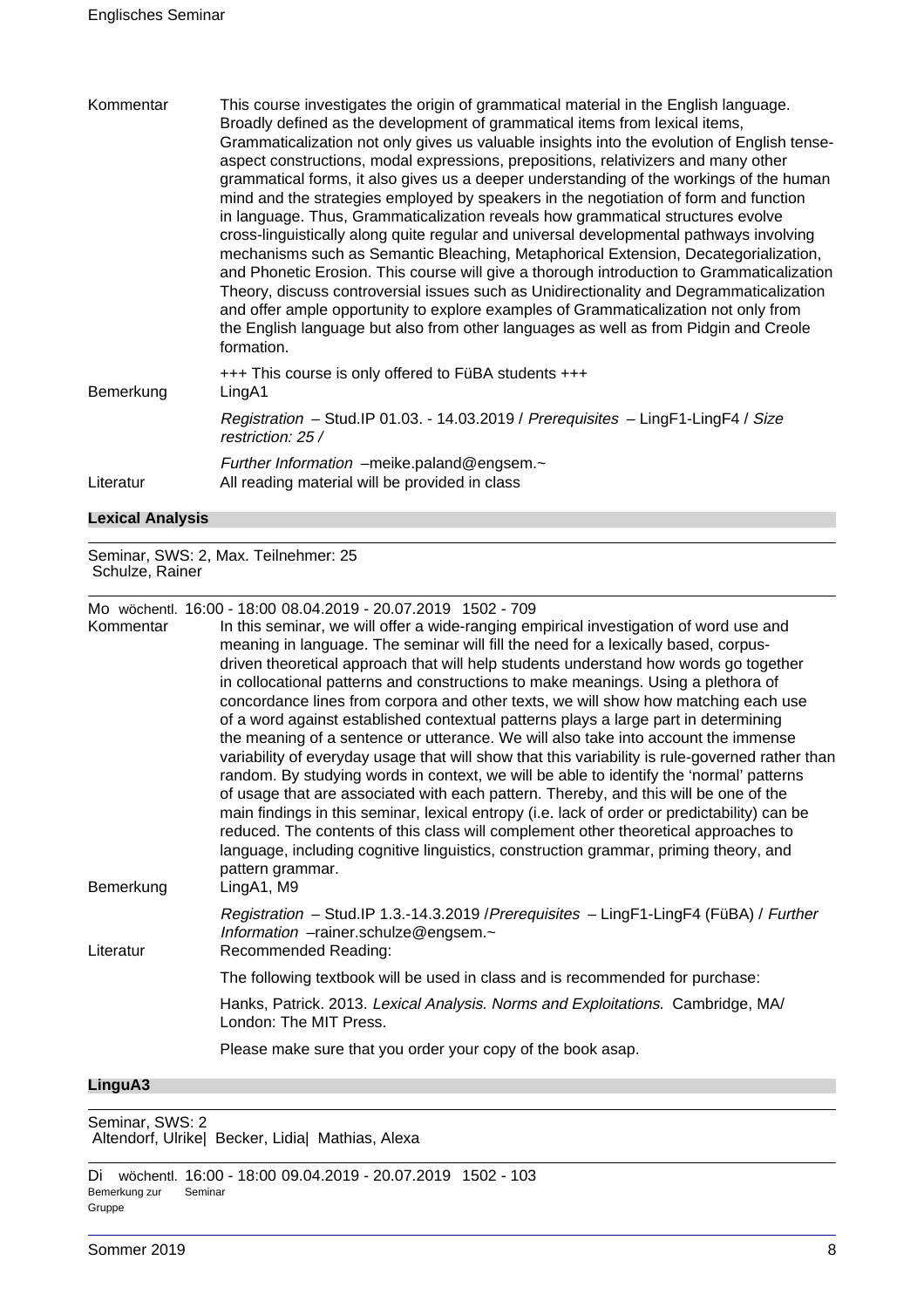Di wöchentl. 18:00 - 20:00 09.04.2019 - 20.07.2019 1502 - 103 Bemerkung zur Gruppe Vorträge

| Kommentar | Linguistik ist weitaus mehr als grammatische Analyse LinguA <sup>3</sup> vermittelt Einblicke in<br>die ganze Bandbreite linguistischer Beschreibung, linguistischer Anwendungsgebiete<br>sowie interdisziplinärer Forschung und beruflicher Praxis. Für die Gastvorträge werden<br>internationale Wissenschaftler/-innen aus Germanistik, Anglistik und Romanistik<br>eingeladen. Die Vortragsthemen sind bewusst vielseitig gewählt und sollen den Blick<br>"über den Tellerrand" hin öffnen. Die Gastvorträge sind daher verpflichtender Bestandteil<br>des Seminars und ersetzen jeweils eine Seminarsitzung. Die konkreten Termine und<br>Themen der Vorträge werden zeitnah über Stud. IP und per Aushang bekannt gegeben.<br>Im begleitenden Seminar werden zunächst die Organisation der Vorträge und die damit<br>verbundenen "PR-Maßnahmen" von den Studierenden aktiv gestaltet. Zudem werden die<br>Themen der Gastvorträge inhaltlich vertieft. Von den Studierenden wird erwartet, dass sie<br>Interesse auch an fachübergreifenden Themen mitbringen. Seminarsprache ist Deutsch<br>- gute Englischkenntnisse werden allerdings vorausgesetzt, da einzelne Beiträge auch in<br>englischer Sprache geliefert werden.<br>Im Seminar können für den Bereich Germanistik (Deutsch) Studien- &<br>Prüfungsleistungen sowie Schlüsselkompetenzbescheinigungen (SKA oder SKB) |
|-----------|---------------------------------------------------------------------------------------------------------------------------------------------------------------------------------------------------------------------------------------------------------------------------------------------------------------------------------------------------------------------------------------------------------------------------------------------------------------------------------------------------------------------------------------------------------------------------------------------------------------------------------------------------------------------------------------------------------------------------------------------------------------------------------------------------------------------------------------------------------------------------------------------------------------------------------------------------------------------------------------------------------------------------------------------------------------------------------------------------------------------------------------------------------------------------------------------------------------------------------------------------------------------------------------------------------------------------------------------------------------------------------------|
|           | erworben werden. Für Ling A1 oder LingA2 können im Seminar für den Bereich Englische<br>Sprachwissenschaft NUR Studienleistungen erworben werden. Für Leistungsnachweise                                                                                                                                                                                                                                                                                                                                                                                                                                                                                                                                                                                                                                                                                                                                                                                                                                                                                                                                                                                                                                                                                                                                                                                                              |
|           | im FachbereichHispanistik: siehe KVV Romanisches Seminar.                                                                                                                                                                                                                                                                                                                                                                                                                                                                                                                                                                                                                                                                                                                                                                                                                                                                                                                                                                                                                                                                                                                                                                                                                                                                                                                             |
| Bemerkung | Teilnehmerzahl: 30                                                                                                                                                                                                                                                                                                                                                                                                                                                                                                                                                                                                                                                                                                                                                                                                                                                                                                                                                                                                                                                                                                                                                                                                                                                                                                                                                                    |
| Literatur | Wird im Seminar bekanntgegeben.                                                                                                                                                                                                                                                                                                                                                                                                                                                                                                                                                                                                                                                                                                                                                                                                                                                                                                                                                                                                                                                                                                                                                                                                                                                                                                                                                       |

### **The English Verb Phrase**

Seminar, SWS: 2, Max. Teilnehmer: 25 Paland, Meike

| Kommentar | Mi wöchentl. 12:00 - 14:00 10:04:2019 - 20:07:2019 1502 - 703<br>This course is designed to develop an in-depth understanding of Tense, Modality,                                                                                                                                                                                                                                                                                                                                                                                                                                                                                                                                                                                                                                                                                                                                                                                                                                                                                                                                                                                                                                                                                                                                                                                                                                                                                                                               |
|-----------|---------------------------------------------------------------------------------------------------------------------------------------------------------------------------------------------------------------------------------------------------------------------------------------------------------------------------------------------------------------------------------------------------------------------------------------------------------------------------------------------------------------------------------------------------------------------------------------------------------------------------------------------------------------------------------------------------------------------------------------------------------------------------------------------------------------------------------------------------------------------------------------------------------------------------------------------------------------------------------------------------------------------------------------------------------------------------------------------------------------------------------------------------------------------------------------------------------------------------------------------------------------------------------------------------------------------------------------------------------------------------------------------------------------------------------------------------------------------------------|
|           | and Aspect (TMA) – the three grammatical categories expressed by the verb phrase.<br>As such, TMA expressions evidently convey meaning to do with situations: Locating<br>situations in time (tense), expressing facets of a situation's internal constituency (aspect),<br>or the assessment of situations in terms of necessity and possibility by the speaker<br>(modality). However, the intricate relationship of form and function simultaneously<br>makes the expression of Tense, Modality, and Aspect a notoriously difficult area<br>of English grammar. In this course we will thus explore how speakers of English<br>conceptualize situation time, situation types, and situation assessment and how these<br>conceptualizations are manifest in linguistic expression. To this end, we will look at<br>selected TMA expressions and discuss how they fit into different theories and models of<br>Tense, Modality and Aspect, such as those proposed by Reichenbach (1947), Comrie<br>(1985 and 1976), and Parker (2001). Apart from working mostly synchronically, we will,<br>however, also work diachronically and thus take a look at the evolution of English TMA<br>categories like the Progressive, Perfect and Future forms, as well as Directives. We<br>will also contrast the English TMA system with that of other languages and explore the<br>coding of temporal, modal, and aspectual categories in selected non-standard varieties of<br>English. |
| Bemerkung | +++ This course is only offered to FüBA students +++<br>LingA1                                                                                                                                                                                                                                                                                                                                                                                                                                                                                                                                                                                                                                                                                                                                                                                                                                                                                                                                                                                                                                                                                                                                                                                                                                                                                                                                                                                                                  |
|           | Registration - Stud.IP 01.03. - 14.03.2019 / Prerequisites - LingF1-LingF4 / Size<br>restriction: 25 /                                                                                                                                                                                                                                                                                                                                                                                                                                                                                                                                                                                                                                                                                                                                                                                                                                                                                                                                                                                                                                                                                                                                                                                                                                                                                                                                                                          |
| Literatur | Further Information -meike.paland@engsem.~<br>All reading material will be provided in class                                                                                                                                                                                                                                                                                                                                                                                                                                                                                                                                                                                                                                                                                                                                                                                                                                                                                                                                                                                                                                                                                                                                                                                                                                                                                                                                                                                    |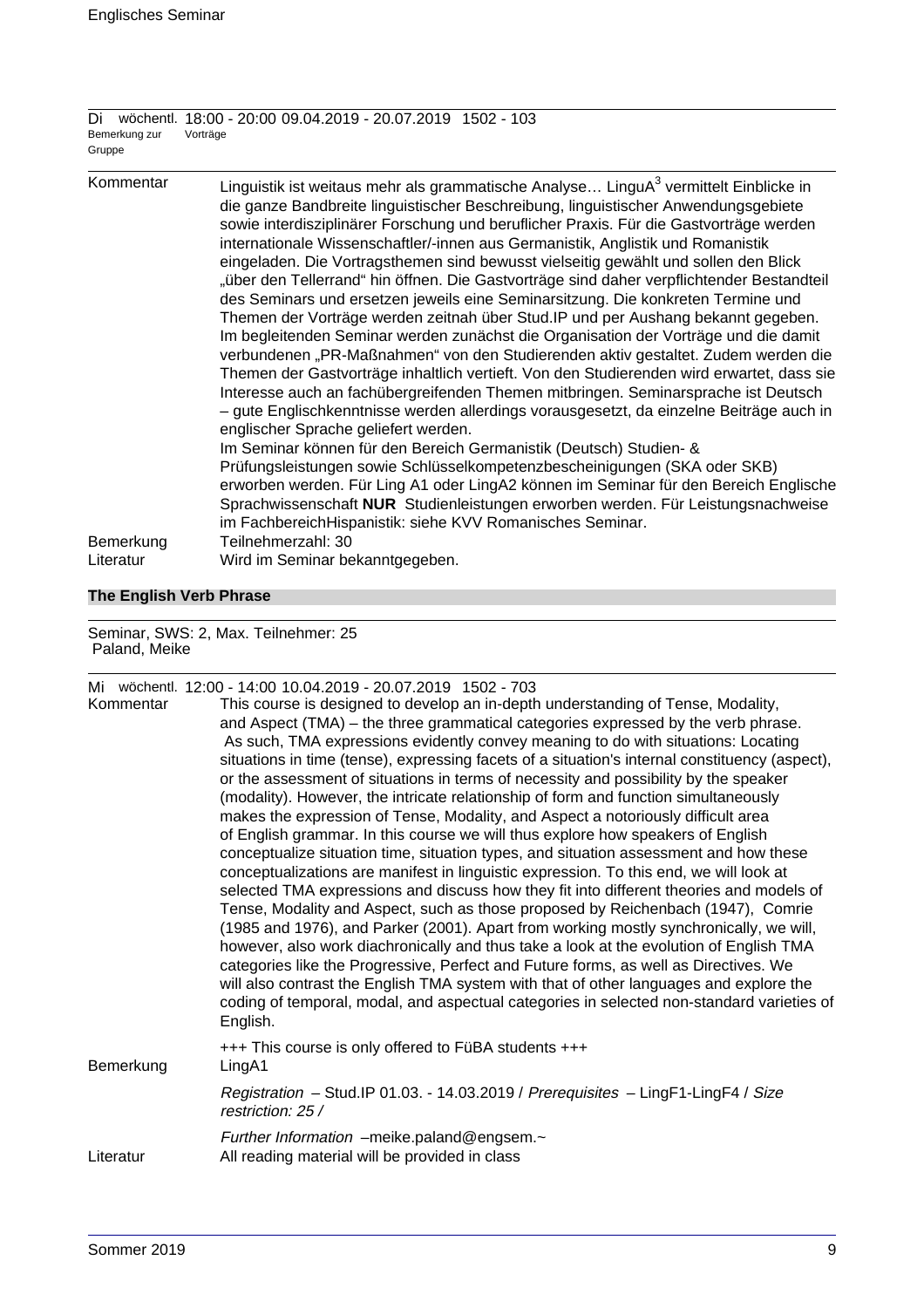### LingA2 **Diachrony and the English Language**

Seminar, SWS: 2, Max. Teilnehmer: 35 Paland, Meike

|           | Mo wöchentl. 14:00 - 16:00 08.04.2019 - 20.07.2019 1502 - 615                                                                                                                                                                                                                                                                                                                                                                                                                                                                                                               |
|-----------|-----------------------------------------------------------------------------------------------------------------------------------------------------------------------------------------------------------------------------------------------------------------------------------------------------------------------------------------------------------------------------------------------------------------------------------------------------------------------------------------------------------------------------------------------------------------------------|
| Kommentar | This course takes a closer look at selected phenomena, both intra-linguistic (typological<br>change, instances of grammaticalization) as well as extra-linguistic (language contact,<br>prescriptivism, standardization, etc.), that have played a decisive role in the shaping<br>of today's English, or rather, English-es. In this course, time will also be reserved<br>for theoretical considerations (e.g. the role of frequency in language change) as well<br>as methodological issues, e.g. the compatibility of corpus linguistics and diachronic<br>linguistics. |
| Bemerkung | +++ This course is only offered to FüBA students +++<br>LingA2                                                                                                                                                                                                                                                                                                                                                                                                                                                                                                              |
| Literatur | Registration - Stud.IP 1.3.-14.3.2019 / Prerequisites - LingF1-LingF4 / Size restriction:<br>35 / Further Information - meike.paland@engsem.~<br>All reading material will be provided in class                                                                                                                                                                                                                                                                                                                                                                             |

### **Learner Corpus Research**

Seminar, SWS: 2, Max. Teilnehmer: 30 Altendorf, Ulrike

| Mi<br>Kommentar | wöchentl. 10:00 - 12:00 10.04.2019 - 20.07.2019 1502 - 615<br>Learner Corpus Research (LCR) will explore issues related to the process of second<br>language learning and teaching. It will convey insights into the interlanguage of second<br>language learners, in particular insights gained from studies based on digitized date in<br>learner corpora (LCR). They will be supplemented by relevant concepts proposed by<br>Second Language Acquisition, in particular IP (Input Processing) and PI (Processing<br>Instruction), as well as by work in teaching methodology, e.g. the acquisition-oriented<br>method by von Ziegésar. |
|-----------------|--------------------------------------------------------------------------------------------------------------------------------------------------------------------------------------------------------------------------------------------------------------------------------------------------------------------------------------------------------------------------------------------------------------------------------------------------------------------------------------------------------------------------------------------------------------------------------------------------------------------------------------------|
| Bemerkung       | LingA2, M8, M9                                                                                                                                                                                                                                                                                                                                                                                                                                                                                                                                                                                                                             |
| Literatur       | Registration - Stud.IP 01.03. - 14.03. / Prerequisites - LingF1-LingF4 (if applicable) / Size<br>restriction: 30 / Further Information -ulrike.altendorf@engsem.~<br>Required Reading: Texts will be available in class.                                                                                                                                                                                                                                                                                                                                                                                                                   |

### **LinguA3**

| Seminar, SWS: 2<br>Altendorf, Ulrike  Becker, Lidia  Mathias, Alexa |                                                                                                                                                                                                                                                                                                                                                                                                                                                                                                                                                                                                                                                                                                                                  |  |
|---------------------------------------------------------------------|----------------------------------------------------------------------------------------------------------------------------------------------------------------------------------------------------------------------------------------------------------------------------------------------------------------------------------------------------------------------------------------------------------------------------------------------------------------------------------------------------------------------------------------------------------------------------------------------------------------------------------------------------------------------------------------------------------------------------------|--|
| Di<br>Bemerkung zur<br>Gruppe                                       | wöchentl. 16:00 - 18:00 09.04.2019 - 20.07.2019 1502 - 103<br>Seminar                                                                                                                                                                                                                                                                                                                                                                                                                                                                                                                                                                                                                                                            |  |
| Di<br>wöchentl.<br>Bemerkung zur<br>Gruppe                          | 18:00 - 20:00 09.04.2019 - 20.07.2019 1502 - 103<br>Vorträge                                                                                                                                                                                                                                                                                                                                                                                                                                                                                                                                                                                                                                                                     |  |
| Kommentar                                                           | Linguistik ist weitaus mehr als grammatische Analyse LinguA <sup>3</sup> vermittelt Einblicke in<br>die ganze Bandbreite linguistischer Beschreibung, linguistischer Anwendungsgebiete<br>sowie interdisziplinärer Forschung und beruflicher Praxis. Für die Gastvorträge werden<br>internationale Wissenschaftler/-innen aus Germanistik, Anglistik und Romanistik<br>eingeladen. Die Vortragsthemen sind bewusst vielseitig gewählt und sollen den Blick<br>"über den Tellerrand" hin öffnen. Die Gastvorträge sind daher verpflichtender Bestandteil<br>des Seminars und ersetzen jeweils eine Seminarsitzung. Die konkreten Termine und<br>Themen der Vorträge werden zeitnah über Stud. IP und per Aushang bekannt gegeben. |  |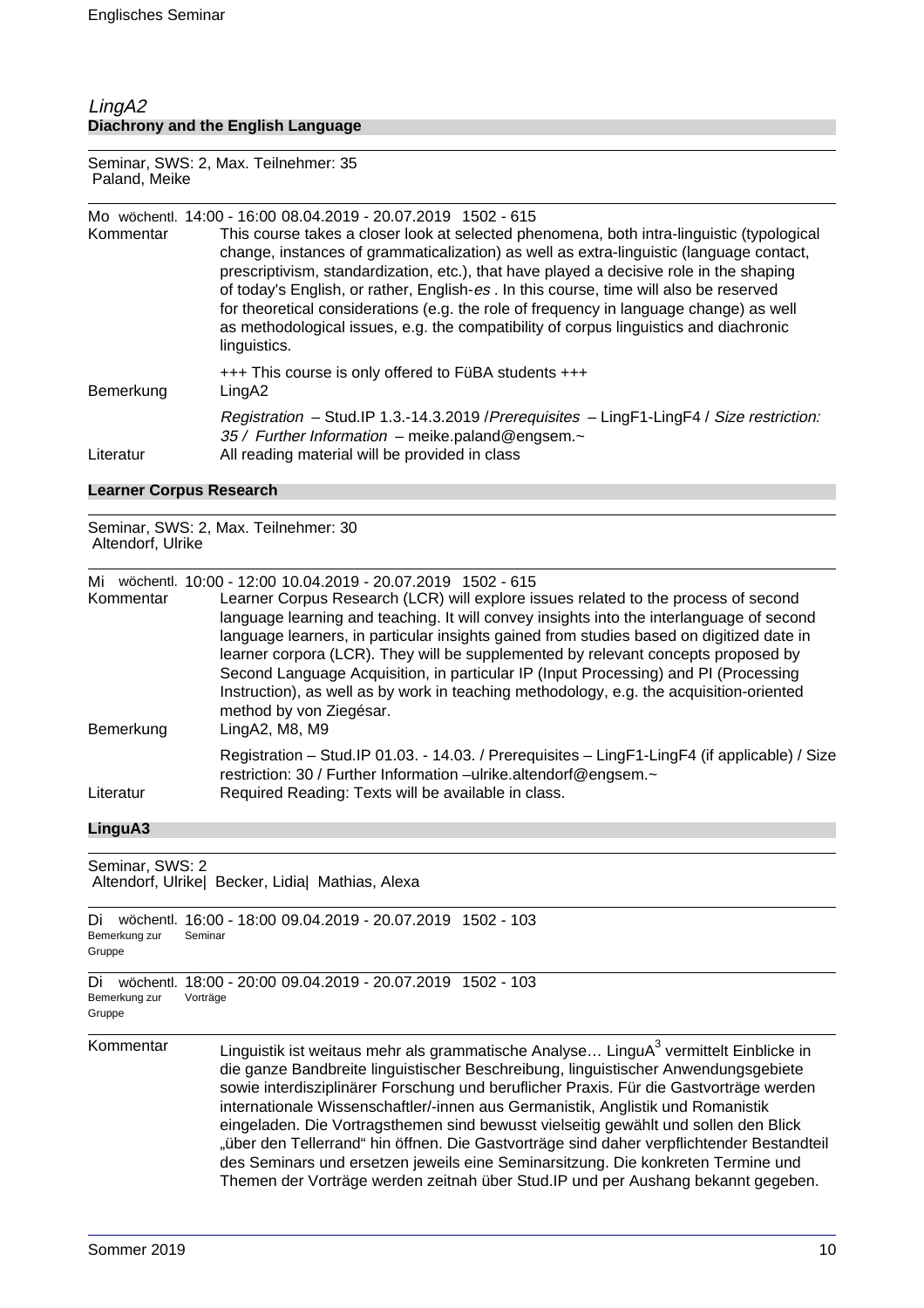|                        | Im begleitenden Seminar werden zunächst die Organisation der Vorträge und die damit<br>verbundenen "PR-Maßnahmen" von den Studierenden aktiv gestaltet. Zudem werden die<br>Themen der Gastvorträge inhaltlich vertieft. Von den Studierenden wird erwartet, dass sie<br>Interesse auch an fachübergreifenden Themen mitbringen. Seminarsprache ist Deutsch<br>- gute Englischkenntnisse werden allerdings vorausgesetzt, da einzelne Beiträge auch in<br>englischer Sprache geliefert werden.<br>Im Seminar können für den Bereich Germanistik (Deutsch) Studien- & |
|------------------------|----------------------------------------------------------------------------------------------------------------------------------------------------------------------------------------------------------------------------------------------------------------------------------------------------------------------------------------------------------------------------------------------------------------------------------------------------------------------------------------------------------------------------------------------------------------------|
| Bemerkung<br>Literatur | Prüfungsleistungen sowie Schlüsselkompetenzbescheinigungen (SKA oder SKB)<br>erworben werden. Für Ling A1 oder LingA2 können im Seminar für den Bereich Englische<br>Sprachwissenschaft NUR Studienleistungen erworben werden. Für Leistungsnachweise<br>im Fachbereich Hispanistik: siehe KVV Romanisches Seminar.<br>Teilnehmerzahl: 30<br>Wird im Seminar bekanntgegeben.                                                                                                                                                                                         |

### **Sociolinguistic Typology**

Seminar, SWS: 2, Max. Teilnehmer: 30 Altendorf, Ulrike

| Mi<br>Kommentar | wöchentl. 08:00 - 10:00 10.04.2019 - 20.07.2019 1502 - 609<br>This course will present Peter Trudgill's theories of the impact of language diversity<br>brought about by language and dialect contact as well as a selection of socio-historical<br>case studies from England, the US and New Zealand, to which the theories will be<br>applied. In addition, we will explore research on <i>Multicultural London English</i> , an<br>emerging contact variety in the Greater London conurbation. This course requires a solid<br>knowledge of phonetics and phonology! |
|-----------------|-------------------------------------------------------------------------------------------------------------------------------------------------------------------------------------------------------------------------------------------------------------------------------------------------------------------------------------------------------------------------------------------------------------------------------------------------------------------------------------------------------------------------------------------------------------------------|
| Bemerkung       | LingA2, M5, M9                                                                                                                                                                                                                                                                                                                                                                                                                                                                                                                                                          |
| Literatur       | Registration - Stud.IP 01.03. - 14.03. / Prerequisites - LingF1-LingF4 (if applicable) / Size<br>restriction: 30 / Further Information -ulrike.altendorf@engsem.~<br>Required Reading:                                                                                                                                                                                                                                                                                                                                                                                  |
|                 | Peter Trudgill (2010). Investigations in Sociohistorical Linguistics . Cambridge: Cambridge<br>University Press.                                                                                                                                                                                                                                                                                                                                                                                                                                                        |

## **Foundations Literature and Culture (AmerBritF1)**

AmerBritF1

### **Intermediate American Literature and Culture (AmerF2/AmerF3)**

### AmerF2 **Survey of American Literature and Culture**

| Vorlesung, SWS: 2<br>Mayer, Ruth |                                                                                                                                                                                                                                                                                                                                                                                                                                                                                                                                                                                                                                                                                                                                                                                                                                                                                                                                                                                                                                                                                                                                                       |
|----------------------------------|-------------------------------------------------------------------------------------------------------------------------------------------------------------------------------------------------------------------------------------------------------------------------------------------------------------------------------------------------------------------------------------------------------------------------------------------------------------------------------------------------------------------------------------------------------------------------------------------------------------------------------------------------------------------------------------------------------------------------------------------------------------------------------------------------------------------------------------------------------------------------------------------------------------------------------------------------------------------------------------------------------------------------------------------------------------------------------------------------------------------------------------------------------|
| Kommentar                        | This lecture will take place as an online course only this semester. It can be accessed<br>via StudIP. The lecture will provide an introduction to North American culture and<br>literature from the beginnings of colonization to the present time. We will be concerned<br>with the emergence of a national ideology against the backdrop of ethnic, religious,<br>and social conflicts, casting a close look at the way religious, political, and aesthetic<br>lines of expression interact in the representations of revolution, independence and the<br>negotiations around national identity and manifest destiny. It will focus on the interactions<br>between minorities and mainstream, marginalized groups and powerful parties, and<br>investigate the emergence of cultural categories of distinction (the high, the low, and the<br>middle). A reader with additional course material will be made available at the beginning<br>of the class. Please refer to the course page on StudIP for further information as the<br>semester approaches. All the material including power point presentations will be posted<br>online on StudIP. |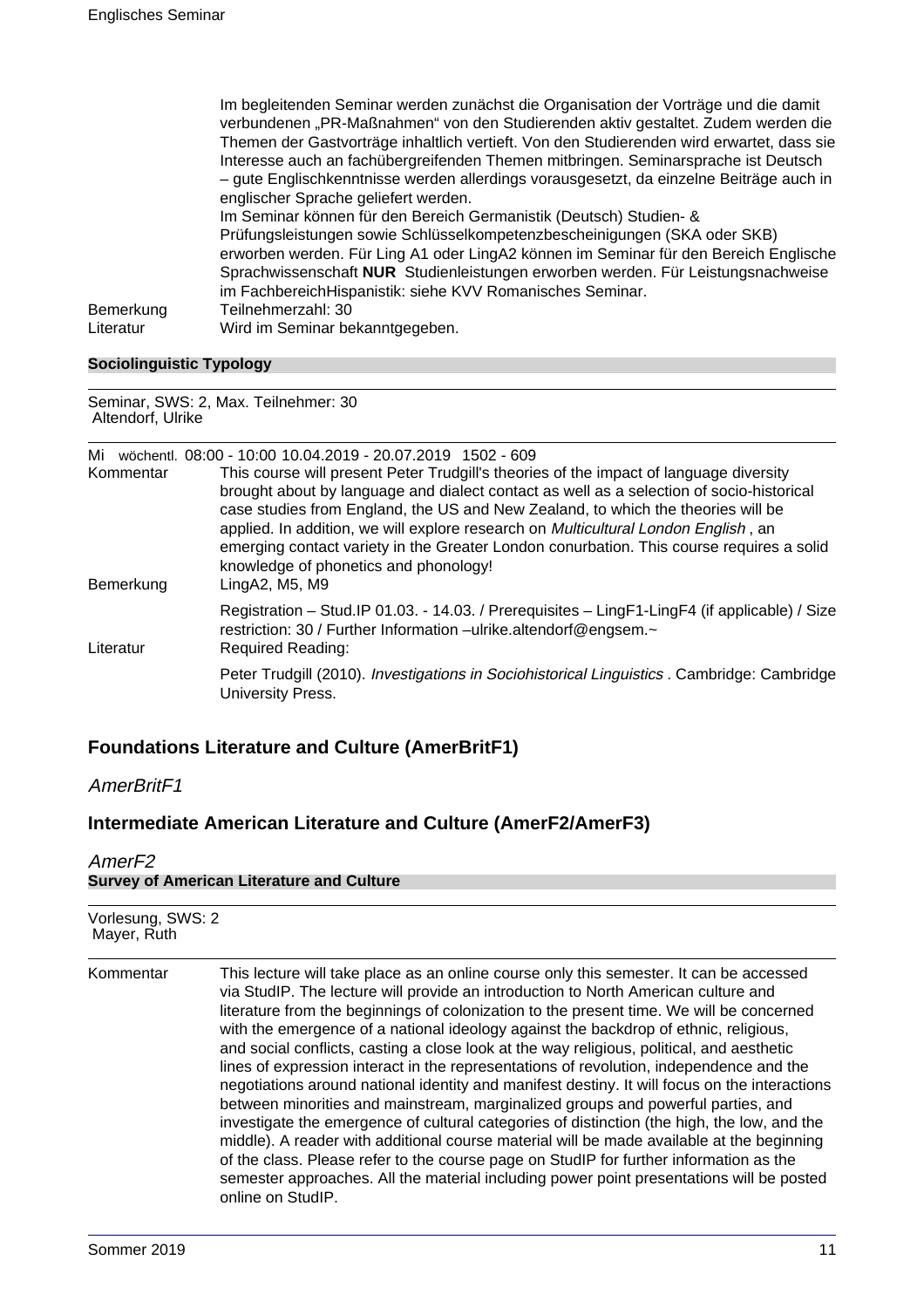### Bemerkung AmerF2

Prerequisites - none / Further Information - ruth.mayer@engsem.~

### AmerF3 **1960s / 2010th US-American Civil Rights Then and Now**

#### Seminar, SWS: 2, Max. Teilnehmer: 40 Oldehus, Anna-Lena

| Di<br>Kommentar | wöchentl. 12:00 - 14:00 09.04.2019 - 20.07.2019 1502 - 609<br>In this class we will engage with some of the central concerns of the Equal- and Civil<br>Rights movements in the 1960s United States, and examine and discuss continuations,<br>counter-movements, and repercussions taking place in our times. From the Black                                                                                                                                                                                                                                                                                                    |
|-----------------|----------------------------------------------------------------------------------------------------------------------------------------------------------------------------------------------------------------------------------------------------------------------------------------------------------------------------------------------------------------------------------------------------------------------------------------------------------------------------------------------------------------------------------------------------------------------------------------------------------------------------------|
| Bemerkung       | Panther Party to Black Lives Matter, the Gay Rights Movement to Gay Pride, 2 <sup>nd</sup> wave<br>feminism to the Women's March in $2017 -$ this class is designed to address the political<br>environment and concerns then and now and to recognize general dynamics and aspects<br>of political activism. The topics of interests will include the Black freedom struggle, the<br>gay rights movement, and the American Indian Movement. We will engage with different<br>kinds of literary texts (e.g. fiction, political essays, poetry), film, and theater performance<br>(Festival Theaterformen).<br>Amer <sub>F3</sub> |
|                 | Registration - Stud.IP 1.3.-14.3.2019 / Prerequisites - AmerBritF 1 / Further Information<br>$-$ anna-lena.oldehus@engsem. $\sim$                                                                                                                                                                                                                                                                                                                                                                                                                                                                                                |
|                 | $M$ o $\cdot$ ineale $T_2$ ilealeneartian an-abl $\cdot$ 40                                                                                                                                                                                                                                                                                                                                                                                                                                                                                                                                                                      |

Maximale Teilnehmer\*Innenzahl: 40

### **Literature in the Early Republic**

| Seminar, SWS: 2, Max. Teilnehmer: 40<br>Brasch, Ilka |                                                                                                                                                                                                                                                                                                                                                                                                                                                                                                                                                                                                                                                                                                                                                                                                                                                                                                                                                                                                                                                                                                                                                                                                                                                                                                                                                                                                                         |
|------------------------------------------------------|-------------------------------------------------------------------------------------------------------------------------------------------------------------------------------------------------------------------------------------------------------------------------------------------------------------------------------------------------------------------------------------------------------------------------------------------------------------------------------------------------------------------------------------------------------------------------------------------------------------------------------------------------------------------------------------------------------------------------------------------------------------------------------------------------------------------------------------------------------------------------------------------------------------------------------------------------------------------------------------------------------------------------------------------------------------------------------------------------------------------------------------------------------------------------------------------------------------------------------------------------------------------------------------------------------------------------------------------------------------------------------------------------------------------------|
| Mo Einzel<br>Kommentar                               | 16:00 - 18:00 15.04.2019 - 15.04.2019 1502 - 609<br>Mo wöchentl. 16:00 - 20:00 29.04.2019 - 20.05.2019<br>$1502 - 609$<br>Mo wöchentl. 16:00 - 20:00 03.06.2019 - 03.06.2019 1502 - 609<br>Mo wöchentl. 16:00 - 20:00 17.06.2019 - 24.06.2019 1502 - 609<br>This course focuses on the 1790s in the United States, which was both a formative<br>period in American literature and the foundational decade of the nation. Around the<br>turn of the 19 <sup>th</sup> century, American cultural production was strongly influenced by but<br>also aimed to dissociate from European models and trends. Simultaneously, the United<br>States as a country was still formulating its own laws and political agendas, negotiating<br>opinions on politics, religion, and social standards that differed among urban and rural<br>populations, or different ethnic and religious groups. At the time, "Republicanism" as an<br>ideal of American citizenship took hold and prescribed how individuals should become<br>politicized in their daily lives. In this class, we will consider a number of novels from the<br>time in their particular cultural and historic contexts, including sentimental literature, for<br>instance Hannah Webster Foster's The Coquette (1797), gothic novels (such as Charles<br>Brockden Brown's Edgar Huntley (1799)), and satiric texts (Royall Tyler's The Algerine<br>Captive (1797). |
| Bemerkung                                            | Please note that this class will be taught in 180-minute sessions instead of fitting the<br>usual 90-minute slots. It will begin the second week of classes and last seven weeks<br>instead of the usual fourteen.<br>Amer <sub>F3</sub><br>Registration - Stud.IP 1.3.-14.3.2019 / Prerequisites - AmerBritF1 / Further Information<br>$-$ ilka.brasch@engsem. $\sim$<br>Maximale Teilnehmer*Innenzahl: 40                                                                                                                                                                                                                                                                                                                                                                                                                                                                                                                                                                                                                                                                                                                                                                                                                                                                                                                                                                                                             |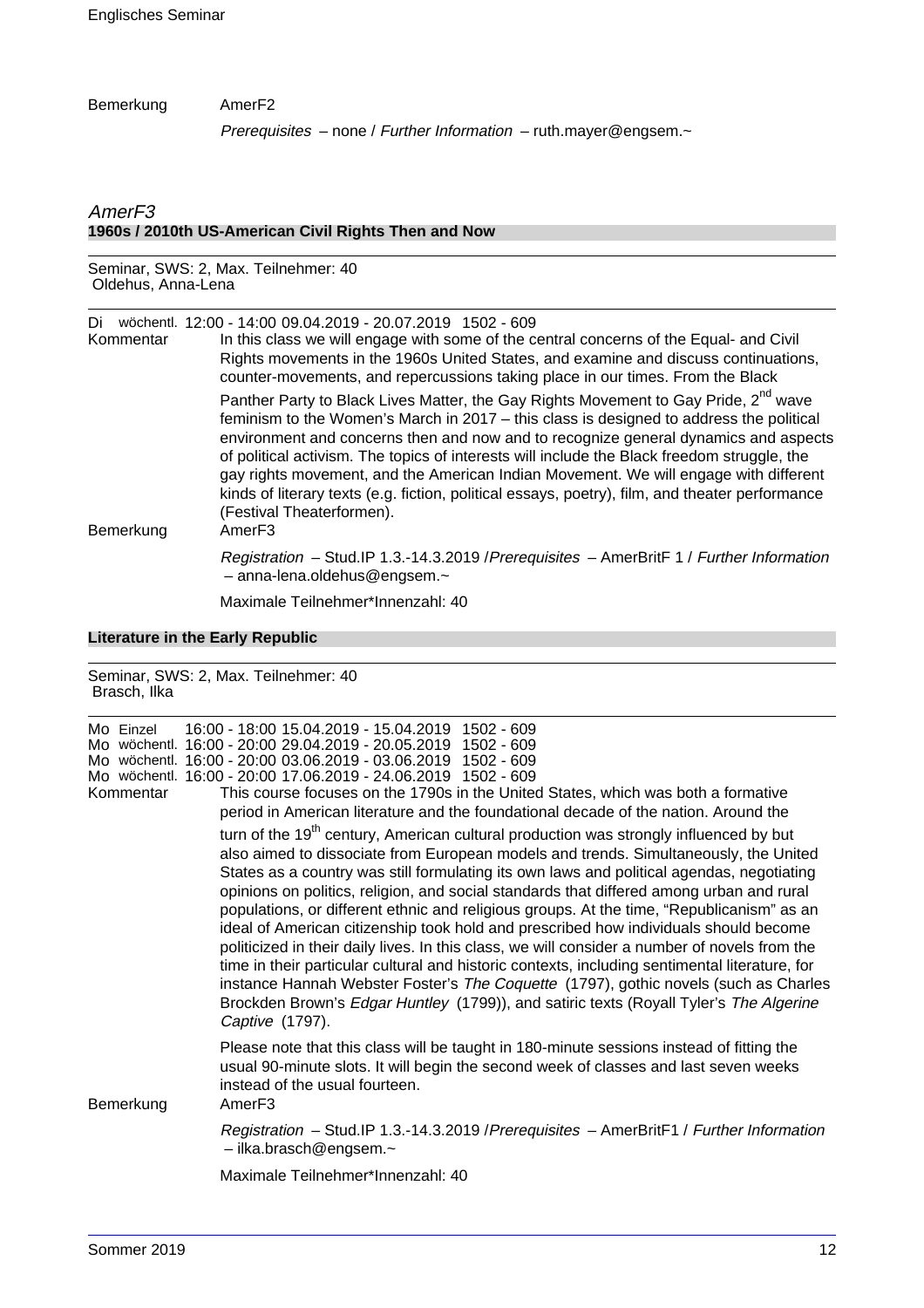### **Los Angeles in Literature and Film**

Seminar, SWS: 2, Max. Teilnehmer: 40 Ferens, Dominika

Do wöchentl. 10:00 - 12:00 11.04.2019 - 20.07.2019 1502 - 609

This course brings together critical theory on urban space and a body of literature and film set in Los Angeles. Little more than 150 years old, the city was invented by entrepreneurs and cultured middle-class Easterners transplanted to the Southern California desert. From the very beginning of the Anglo-American presence in the region, literature was used to sell real estate by conjuring up California dreams of a Mediterranean climate and a romanticized Spanish-Mexican past. Just as forcefully, LA literature and film have continued to question the dreams and expose the human and environmental costs of the city's expansion. Decidedly not "walkable," the sprawling agglomeration of Greater Los Angeles has pioneered the US automobile culture of freeways, drive-ins, malls, and suburban estates. As a testing ground of economic, social, and cultural trends, LA is a popular object of both academic research and literary/filmic representation. Though LA is one of the most racially and culturally diverse places in the US, it also remains one of the most fragmented and segregated. In the course of this seminar we will attempt to find out what LA was like in its early days and how writers and filmmakers envisage its future. Just as there are countless ways to know the city, there are countless visual and verbal forms for telling the city; this should become apparent as we cover the same territory in the work of various authors. Bemerkung AmerF3

> Registration – Stud.IP 1.3.-14.3.2019 / Prerequisites – AmerBritF1 / Further Information – dferens@poczta.onet.pl

Maximale Teilnehmer\*Innenzahl: 40

### **Mixed Race and Affect in American Literature**

| Seminar, SWS: 2, Max. Teilnehmer: 40<br>Ferens, Dominika |                                                                                                                                                                                                                                                                                                                                                                                                                                                                                                                                                          |
|----------------------------------------------------------|----------------------------------------------------------------------------------------------------------------------------------------------------------------------------------------------------------------------------------------------------------------------------------------------------------------------------------------------------------------------------------------------------------------------------------------------------------------------------------------------------------------------------------------------------------|
| Mi<br>Kommentar                                          | wöchentl. 10:00 - 12:00 10.04.2019 - 20.07.2019 1502 - 609<br>Once a marginal phenomenon in the US, mixed race is decidedly on the rise,<br>complicating multiculturalism's practice of sorting Americans and their literatures by                                                                                                                                                                                                                                                                                                                       |
| Bemerkung                                                | ethnicity. By reading fictions written by mixed-race authors at various points of the 20 <sup>th</sup><br>century, we shall develop a variety of formal strategies for dealing with the emotionally<br>loaded subject of mixed race. We shall think about multiracial literature's critical and<br>affective potential, borrowing tools from theories of race and affect. To contextualize the<br>literature, we shall make forays into the history of American race relations, particularly the<br>changing meaning of whiteness.<br>Amer <sub>F3</sub> |
|                                                          | Registration - Stud.IP 1.3.-14.3.2019 / Prerequisites - AmerBritF1 / Further Information<br>- dferens@poczta.onet.pl                                                                                                                                                                                                                                                                                                                                                                                                                                     |
|                                                          | Maximale Teilnehmer*Innenzahl: 40                                                                                                                                                                                                                                                                                                                                                                                                                                                                                                                        |

### **Intermediate British Literature and Culture (BritF2/BritF3)**

### BritF2 **Survey of British Literatures and Cultures (ONLINE)**

Vorlesung, SWS: 2 Gohrisch, Jana

Mo 08.04.2019 - 20.07.2019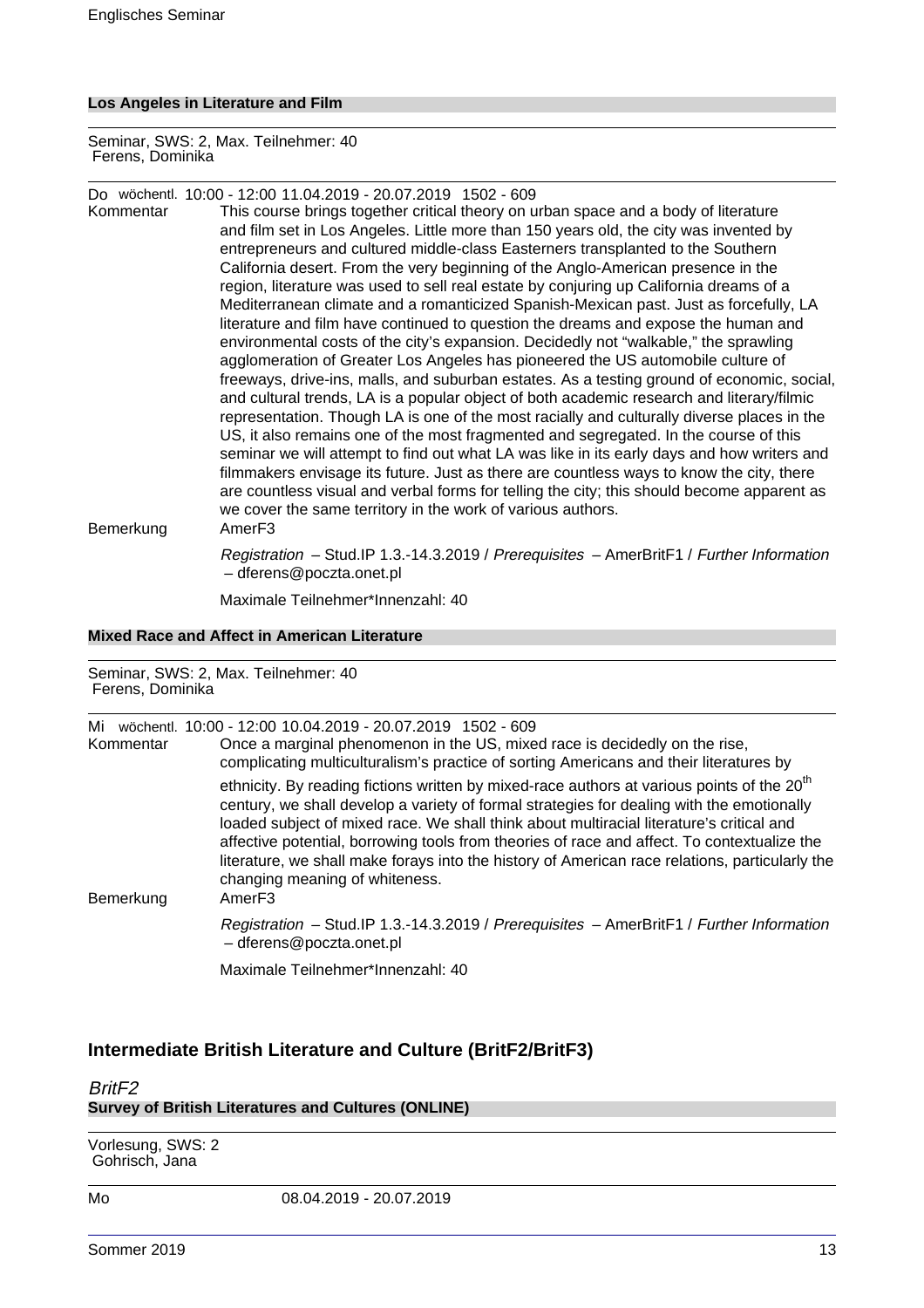| Do Einzel<br>Bemerkung zur<br>Gruppe | 10:00 - 12:00 29.08.2019 - 29.08.2019 1208 - A001<br>Klausur                                                                                                                                                                                                                                                                                                                                                                                                                                                                                                             |
|--------------------------------------|--------------------------------------------------------------------------------------------------------------------------------------------------------------------------------------------------------------------------------------------------------------------------------------------------------------------------------------------------------------------------------------------------------------------------------------------------------------------------------------------------------------------------------------------------------------------------|
| Kommentar                            | In the 2019 summer term, the survey lecture will be offered as an online course. It can<br>be accessed via Stud. IP where you will find the video recording and the power point<br>presentations dating from the 2018 summer term. On Stud. IP you will also find a short<br>mock exam that introduces you to the General Instructions and features some exemplary<br>tasks.                                                                                                                                                                                             |
|                                      | The aim of this lecture series is to provide a broad introduction to the social, political,<br>cultural and literary history of Britain as well as to current debates and conflicts in British<br>politics and culture. The lectures will not only offer historical and cultural facts, but will<br>also question them from the various perspectives of literary and cultural studies theories.<br>Moreover, we will not view literature as a mere illustration or effect of cultural history, but<br>see it as a complex way of responding to and often challenging it. |
|                                      | The lecture series will be accompanied by a non-mandatory tutorial held by Zoë Lecht.<br>Details concerning time and place will be announced at the beginning of April 2019.                                                                                                                                                                                                                                                                                                                                                                                             |
|                                      | The aim of this tutorial is threefold: 1) to discuss questions that might have come up in<br>the weekly lecture, 2) to work on exercises recapitulating and supplementing the lecture<br>content and 3) to aid students' preparation for the final exam which uses the paper-pencil<br>multiple choice method. Participation is not a prerequisite for taking the final exam, but is<br>strongly recommended.                                                                                                                                                            |
| Bemerkung                            | There are two examination dates students can choose from:                                                                                                                                                                                                                                                                                                                                                                                                                                                                                                                |
|                                      | 29 August 2019 from 10:00 to 12:00 ---> 1208.A001 (Kesselhaus) and                                                                                                                                                                                                                                                                                                                                                                                                                                                                                                       |
|                                      | 20 February 2020 from 10:00 to 12:00 (lecture hall to be announced).                                                                                                                                                                                                                                                                                                                                                                                                                                                                                                     |
|                                      | Please register for the exam with the Exam Office in May or November 2019,<br>respectively.                                                                                                                                                                                                                                                                                                                                                                                                                                                                              |
| Literatur                            | Registration - Stud.IP 01.-30.03.2019 / Prerequisites - AmerBritF1 for FüBA students,<br>none for others / Further Information -jana.gohrisch@engsem.~<br>Recommended Reading:                                                                                                                                                                                                                                                                                                                                                                                           |
|                                      | Kramer, Jürgen. Britain and Ireland. A Concise History (2007)                                                                                                                                                                                                                                                                                                                                                                                                                                                                                                            |
|                                      | Poplawski, Paul, ed. English Literature in Context. 2 <sup>nd</sup> ed. (2017)                                                                                                                                                                                                                                                                                                                                                                                                                                                                                           |
| $\cdot$ $ \sim$                      |                                                                                                                                                                                                                                                                                                                                                                                                                                                                                                                                                                          |

### BritF3 **British Literatures and Cultures from 1945 to the Present**

Seminar, SWS: 2, Max. Teilnehmer: 40 Kiermeier, Moritz

| Di<br>Kommentar | wöchentl. 16:00 - 18:00 09.04.2019 - 20.07.2019 1502 - 703<br>Building on the Survey Lecture (BritF2), we will examine developments in British<br>literature and culture since 1945. In our discussions, we will pay special attention to<br>intertextuality as a trope that is used in various genres and sub-genres, and examine<br>the many forms and functions it performs. The texts read and discussed in this class<br>will include poetry by Grace Nichols and John Agard, a short story by Farrukh Dhondy<br>("Two Kinda Truth"); plays by Tom Stoppard (Arcadia) and Alan Bennett (The History<br>Boys), as well as selected sketches from the TV comedy series Monty Python's Flying<br>Circus . In studying these exemplary texts, we will combine the theoretical concepts<br>of a text-oriented approach based on the analytical categories from the 'Introduction<br>to Literary Studies' (AmerBritF1) with a context-oriented reading in order to identify,<br>understand and evaluate the development of literary conventions. We will also discuss<br>the representations of gender, race and class in these texts. Students will be asked to<br>contribute definitions of terms and concepts using relevant specialist literature, such as<br>encyclopaedias, dictionaries and scholarly texts. Students will also practise essential<br>study skills (cf. handout provided online), e.g. reading secondary material, formulating a |
|-----------------|--------------------------------------------------------------------------------------------------------------------------------------------------------------------------------------------------------------------------------------------------------------------------------------------------------------------------------------------------------------------------------------------------------------------------------------------------------------------------------------------------------------------------------------------------------------------------------------------------------------------------------------------------------------------------------------------------------------------------------------------------------------------------------------------------------------------------------------------------------------------------------------------------------------------------------------------------------------------------------------------------------------------------------------------------------------------------------------------------------------------------------------------------------------------------------------------------------------------------------------------------------------------------------------------------------------------------------------------------------------------------------------------------------------------------------------------------------|
|                 |                                                                                                                                                                                                                                                                                                                                                                                                                                                                                                                                                                                                                                                                                                                                                                                                                                                                                                                                                                                                                                                                                                                                                                                                                                                                                                                                                                                                                                                        |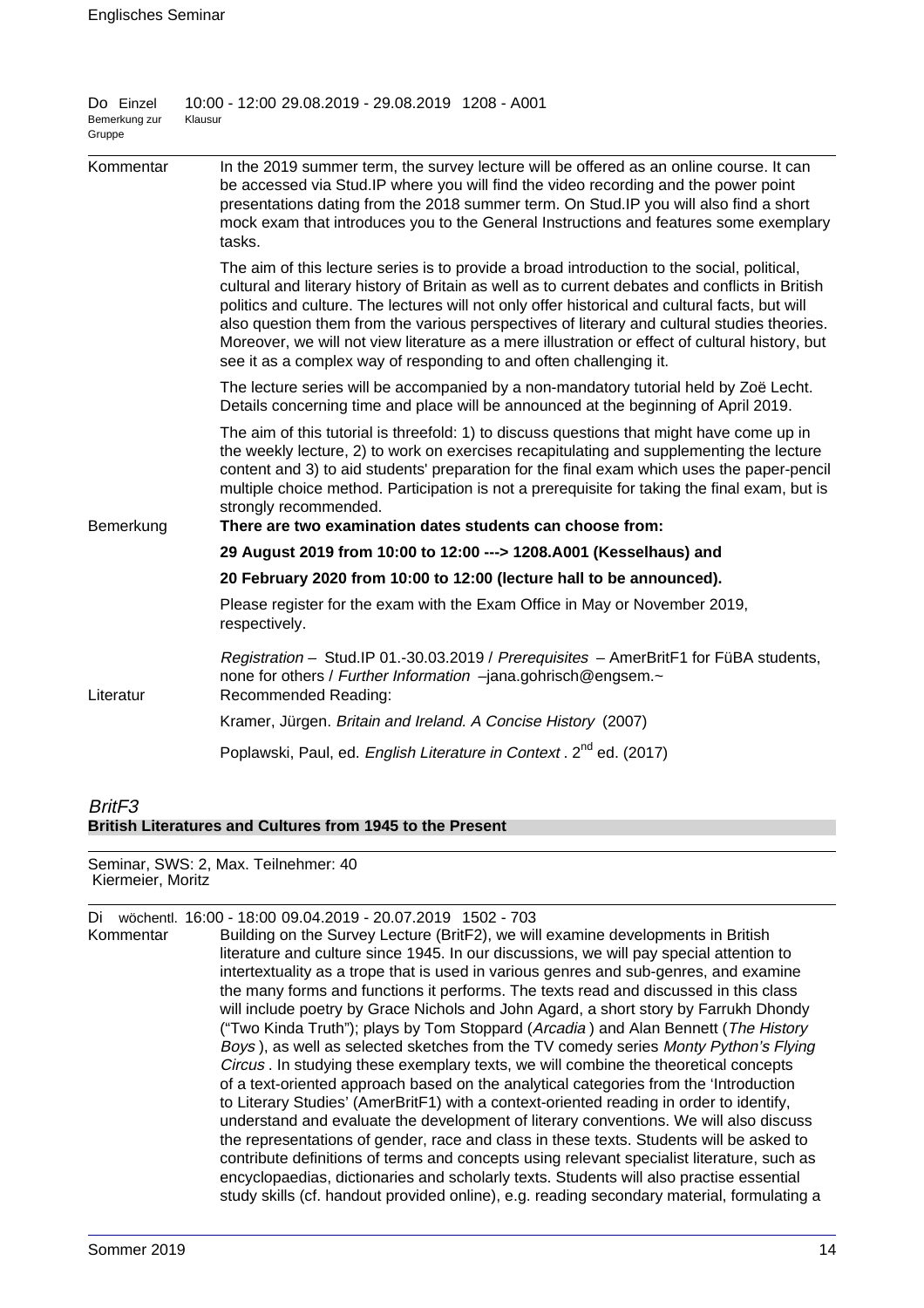| Bemerkung | thesis statement and filling in the coursework consultation form, because these skills are<br>necessary for writing a term paper in the Advanced module.<br>Brit <sub>F3</sub>                                                              |
|-----------|---------------------------------------------------------------------------------------------------------------------------------------------------------------------------------------------------------------------------------------------|
| Literatur | Registration – Stud. IP 1.3.2019-14.3.2019 / Prerequisites – AmerBritF1 for FüBA<br>students / Further Information -moritz.kiermeier@engsem.~<br><b>Required Reading</b>                                                                    |
|           | Please acquire copies of Alan Bennett's The History Boys (Faber & Faber, 2004) and<br>Tom Stoppard's Arcadia (Faber & Faber, 1993) and read one of the plays (ideally, both)<br>in the term break.                                          |
|           | To prepare for this class, please also read up on British literature and culture after 1945<br>during term break, e.g. in Paul Poplawski: <i>English Literature and Culture</i> , Jürgen Kramer:<br>Britain and Ireland: A Concise History. |
|           | The other set texts will be provided in a reader available from Copyshop Stork<br>(Körnerstraße) and/or on StudIP.                                                                                                                          |
|           |                                                                                                                                                                                                                                             |

### **Practicing Literary Criticism: British Literatures and Cultures**

Seminar, SWS: 2, Max. Teilnehmer: 40 Pardey, Hannah

Di wöchentl. 10:00 - 12:00 09.04.2019 - 20.07.2019 1502 - 609 Di wöchentl. 10:00 - 12:00 09.04.2019 - 09.04.2019 1502 - 615

| Kommentar<br>Bemerkung | This seminar accompnies but does not substitute the BritF2 Survey. Participation in the<br>weekly online course is absolutely mandatory in order to profit from the various exercises<br>conducted in this seminar. Practising the analytical terms and concepts acquired in the<br>AmerBritF1 Introduction, we will read selected literary texts addressed in the Survey<br>lecture and explore their representations of race, class and gender in their respective<br>historical and generic contexts. Our particular focus will be on Aphra Behn's proto-novel<br>Oroonoko (1688). We will thus investigate how the texts have contributed to shape and<br>understanding both British history and culture. To achieve this objective, students will<br>be asked to work with definitions of terms and concepts by using relevant specialist<br>literature such as encyclopedia, dictionaries and scholarly texts. Studens will also practise<br>essential study skills (cf. handout provided online), e.g. reading secondary material,<br>formulating a thesis statement and filling in the coursework consultation form, because<br>these skills are necessary for writing a term paper in the Advanced module.<br>Brit <sub>F3</sub> |
|------------------------|-------------------------------------------------------------------------------------------------------------------------------------------------------------------------------------------------------------------------------------------------------------------------------------------------------------------------------------------------------------------------------------------------------------------------------------------------------------------------------------------------------------------------------------------------------------------------------------------------------------------------------------------------------------------------------------------------------------------------------------------------------------------------------------------------------------------------------------------------------------------------------------------------------------------------------------------------------------------------------------------------------------------------------------------------------------------------------------------------------------------------------------------------------------------------------------------------------------------------------------------|
| Literatur              | Registration - Stud.IP 1.3.2019-14.3.2019 / Prerequisites - AmerBritF1 for FüBA<br>students / Further Information - hannah.pardey@engsem.<br>Please get hold of Aphra Behn's Oroonoko in a well-annotated edition (Oxford World's<br>Classics or Norton Critical Edition) and read the novel prior to class. All other primary and<br>secondary material will be provided in a reader available from Copyshop Stork and on<br>Stud.IP at the beginning of the term.                                                                                                                                                                                                                                                                                                                                                                                                                                                                                                                                                                                                                                                                                                                                                                       |

### **Practicing Literary Criticism: British Literatures and Cultures**

Seminar, SWS: 2, Max. Teilnehmer: 40 Kiermeier, Moritz

Di wöchentl. 14:00 - 16:00 09.04.2019 - 20.07.2019 1502 - 703

Accompanying the Survey Lecture (BritF2), we will read selected literary texts addressed in the lecture and explore their representations of race, class and gender in their respective historical and generic contexts. Our particular focus will be on William Shakespeare's play As You Like It . Further texts read and discussed in this class will include Shakespearean sonnets, excerpts from narrative texts and plays (e.g. Daniel Defoe: Robinson Crusoe , Jane Austen: Pride and Prejudice , Oscar Wilde: The Importance of Being Earnest ), as well as paintings by Thomas Gainsborough and J.M.W. Turner. In studying these exemplary texts, we will combine the theoretical concepts of a text-oriented approach based on the analytical categories from the 'Introduction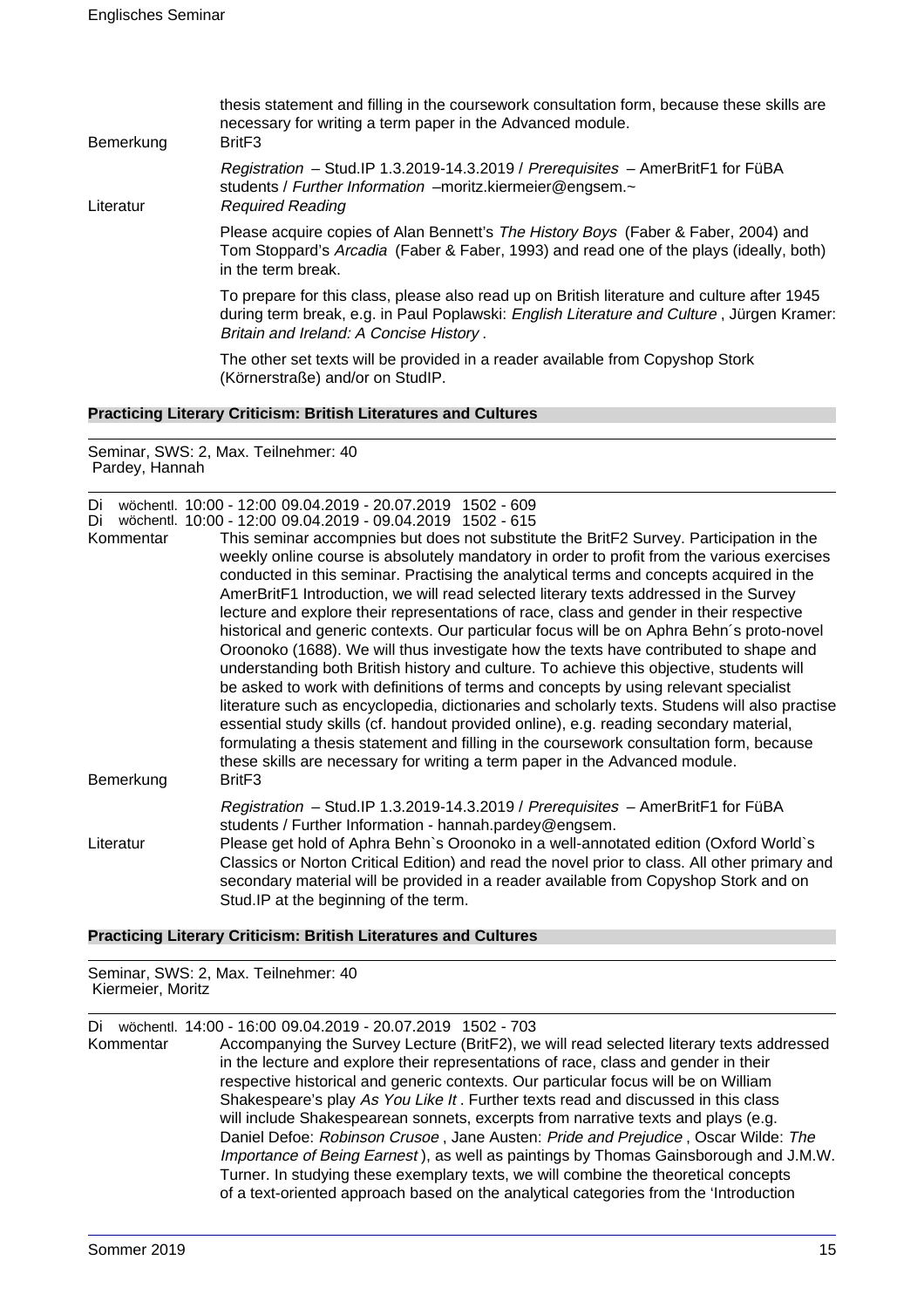|           | to Literary Studies' (AmerBritF1) with a context-oriented reading in order to identify,<br>understand and evaluate the development of literary conventions. Students will be asked<br>to contribute definitions of terms and concepts using relevant specialist literature, such as<br>encyclopaedias, dictionaries and scholarly texts.                                   |
|-----------|----------------------------------------------------------------------------------------------------------------------------------------------------------------------------------------------------------------------------------------------------------------------------------------------------------------------------------------------------------------------------|
| Bemerkung | Please note: This seminar accompanies but does not substitute the BritF2 Survey.<br>Participation in the weekly online course is absolutely mandatory in order to profit from<br>the various exercises conducted in this seminar.<br>Brit <sub>F3</sub>                                                                                                                    |
| Literatur | Registration - Stud.IP 1.3.2019-14.3.2019 / Prerequisites - AmerBritF1 for FüBA<br>students<br>Please acquire a copy of William Shakespeare's As You Like It in the Arden edition (Ed.<br>Juliet Dusinberre, 2006) and read the play in the term break. The other set texts will be<br>provided in a reader available from Copyshop Stork (Körnerstraße) and/or on StudIP. |

## **Advanced Literature and Culture (AmerA/BritA)**

| AmerA<br><b>Affect Theory</b> |                                                                                                                                                                                                                                                                                                                                                                                                                                                                                                                                                                                                                                                                                                                                                                                            |  |  |
|-------------------------------|--------------------------------------------------------------------------------------------------------------------------------------------------------------------------------------------------------------------------------------------------------------------------------------------------------------------------------------------------------------------------------------------------------------------------------------------------------------------------------------------------------------------------------------------------------------------------------------------------------------------------------------------------------------------------------------------------------------------------------------------------------------------------------------------|--|--|
|                               | Seminar, SWS: 2, Max. Teilnehmer: 45<br>Oldehus, Anna-Lena                                                                                                                                                                                                                                                                                                                                                                                                                                                                                                                                                                                                                                                                                                                                 |  |  |
| Kommentar                     | Di wöchentl. 16:00 - 18:00 09:04.2019 - 20:07.2019 1502 - 609<br>In this theory class we will read and work with texts developed in the field of Affect<br>Studies. Affect Theory has established itself as a burgeoning area in academia and                                                                                                                                                                                                                                                                                                                                                                                                                                                                                                                                              |  |  |
|                               | beyond after emerging during the second half of the 20 <sup>th</sup> century as a response to<br>approaches such as (post)structuralism. As a transdisciplinary intellectual field, it<br>consolidates ideas and approaches from anthropology, gender and queer studies,<br>cultural studies, geography, psychology, and philosophy. The field elicits conversations<br>about the location of affect, the epistemological and ontological difference between<br>emotions, feelings, moods, sentiments etc., and it considers historical and political<br>conceptions of affect. Therefore, this field is also concerned with experiences of<br>knowledge other than conscious and intellectual knowing and challenges normative<br>understandings of knowledge production and circulation. |  |  |
|                               | Readings in this class will range from foundational texts by Silvan Tomkins, Eve Kosofsky<br>Sedgwick, and Brian Massumi to more specific considerations of Sara Ahmed, Heather<br>Love, and Lauren Berlant.                                                                                                                                                                                                                                                                                                                                                                                                                                                                                                                                                                               |  |  |
| Bemerkung                     | This class is specifically designed for students interested in and enjoying reading and<br>talking theory.<br>AmerA, AAS1, AAS3                                                                                                                                                                                                                                                                                                                                                                                                                                                                                                                                                                                                                                                            |  |  |
|                               | Registration - Stud. IP FüBA und M.Ed.: 1.3.-14.3.2019 AAS: 15.3-24.3.2019 /<br>Prerequisites - BA: Foundations Literature and Culture, Intermediate Literature and<br>Culture, MA: none / Further information - anna-lena.oldehus@engsem.~                                                                                                                                                                                                                                                                                                                                                                                                                                                                                                                                                |  |  |
| Literatur                     | Maximale Teilnehmer*Innenzahl: 45<br>All course texts will be made available on Stud. IP.                                                                                                                                                                                                                                                                                                                                                                                                                                                                                                                                                                                                                                                                                                  |  |  |

### **Between Literature and Ethnography**

Seminar, SWS: 2, Max. Teilnehmer: 45 Ferens, Dominika

|           | Mi wöchentl. 12:00 - 14:00 10.04.2019 - 20.07.2019 1502 - 609                                                                                                              |
|-----------|----------------------------------------------------------------------------------------------------------------------------------------------------------------------------|
| Kommentar | This seminar course will first take us back to the early 20 <sup>th</sup> century, when ethnography                                                                        |
|           | became an academic discipline and cut itself off from amateur descriptions of foreign<br>cultures written by travelers and missionaries. We shall then move forward to the |
|           |                                                                                                                                                                            |
|           | second half of the 20 <sup>th</sup> century, when the decolonization of the 'Third World' upset the                                                                        |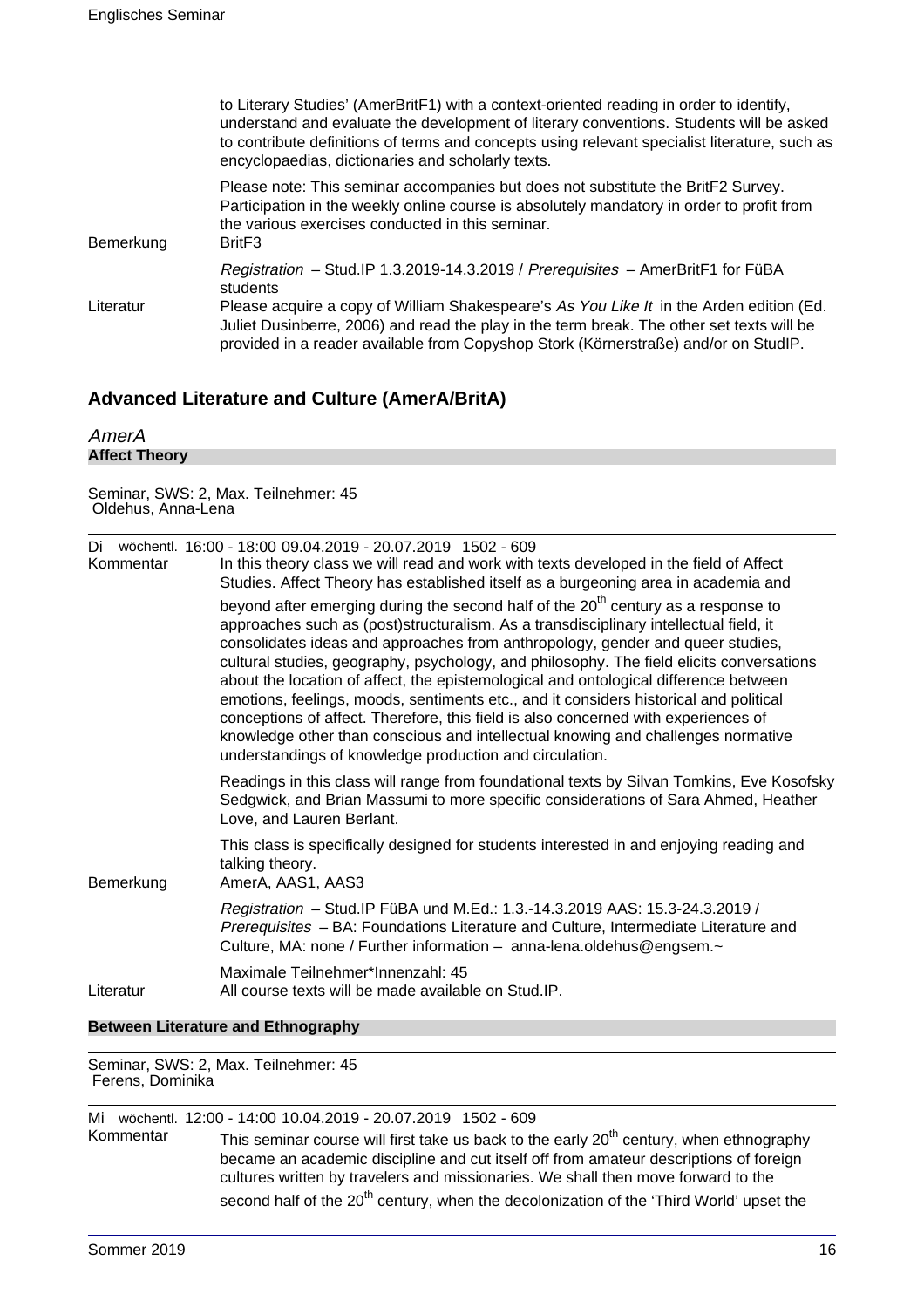traditional relations between the subjects and objects of ethnography, leading to a crisis of conscience in Western cultural anthropology. Some researchers dealt with this crisis by reaching for fictional and autobiographical modes of writing.

We shall look for the characteristic features of ethnography in fiction, and for elements of novelistic narration in ethnography. The reading list includes several classic ethnographies by such authors as Bronislaw Malinowski and Margaret Mead, as well as more hybrid and experimental types of cultural description, including autoethnography, the ethnographic novel, and anti-ethnography. Traditional and experimental ethnographic footage, and documentaries about ethnographer's lives will provide additional illustrations.

| Bemerkung | AmerA, AAS1, AAS2                                                                                                                                                                                                                      |
|-----------|----------------------------------------------------------------------------------------------------------------------------------------------------------------------------------------------------------------------------------------|
|           | Registration - Stud. IP FüBA und M.Ed.: 1.3.-14.3.2019 AAS: 15.3-24.3.2019/<br>Prerequisites - BA: Foundations Literature and Culture, Intermediate Literature and<br>Culture, MA: none / Further information - dferens@poczta.onet.pl |
| Literatur | Maximale Teilnehmer*Innenzahl: 45<br>All course texts will be made available on Stud.IP.                                                                                                                                               |

### **Health and Body in American Culture**

Seminar, SWS: 2, Max. Teilnehmer: 45 Dybska, Aneta

Do wöchentl. 10:00 - 12:00 11.04.2019 - 20.07.2019 1502 - 703

Kommentar This course examines the intersecting discourses of the body and health in American culture. It focuses on selected aspects of social life that pertain to public health, such as hygiene, epidemics, mental health, environmental pollution, as well as sexual and reproductive health. The key questions that the course will address are: What is biopower? How do the disciplinary and regulatory techniques impact the production of individual and collective bodies? If bodies are objects and vehicles of power, what is the relationship between individuals' self-surveillance and self-discipline and the broader historical process of nation-formation? What is the relationship between the planning and uses of urban space on the one hand and the larger culture's preoccupation with a healthy body politic on the other? How is the metaphor of the body deployed in relation to urban and national health?

| Bemerkung | AmerA, AAS2, AAS3                                                                                                                                                                                                                  |
|-----------|------------------------------------------------------------------------------------------------------------------------------------------------------------------------------------------------------------------------------------|
|           | Registration - Stud. IP FüBA und M.Ed.: 1.3.-14.3.2019 AAS: 15.3-24.3.2019 /<br>Prerequisites - BA: Foundations Literature and Culture, Intermediate Literature and<br>Culture, MA: none / Further information - adybska@uw.edu.pl |
| Literatur | Maximale Teilnehmer*Innenzahl: 45<br>All course texts will be made available on Stud.IP.                                                                                                                                           |

**Post-Network Television: Veronica Mars**

Seminar, SWS: 2, Max. Teilnehmer: 45 Groß, Florian

Mo wöchentl. 12:00 - 14:00 08.04.2019 - 20.07.2019 1502 - 609 Kommentar In this class, we will analyze the phenomenon of post-network television through the case study of Veronica Mars (2004-2007, 2014, 2019), a network series that was recently revived as a crowdfunded movie and an upcoming Hulu-mini series. The show epitomizes television's move 'from network to Netflix' in times of media convergence and its gradual shift from a network-based medium directed at broad and heterogeneous mass audiences into a diversified digital medium consumed by 'active' niche audiences.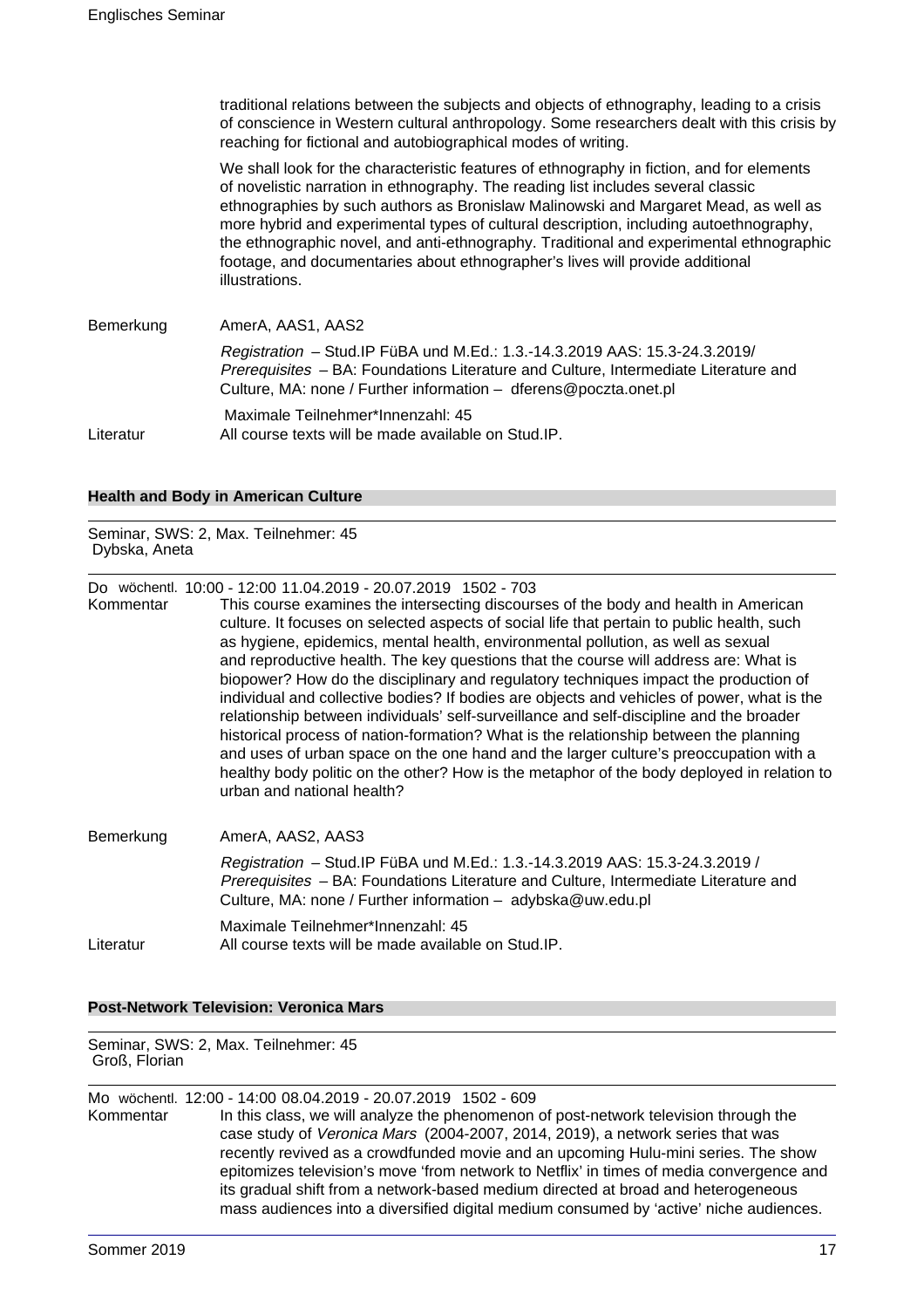| Bemerkung | Through a close analysis of Veronica Mars, this class will also familiarize students with<br>U.S. television's production and reception contexts as well as the concepts and tools to<br>analyze its serial, visual, and narrative aesthetics.<br>AmerA, AAS4                                             |
|-----------|-----------------------------------------------------------------------------------------------------------------------------------------------------------------------------------------------------------------------------------------------------------------------------------------------------------|
|           | Registration - Stud. IP FüBA und M.Ed.: 1.3.-14.3.2019 AAS: 15.3-24.3.2019 /<br>Prerequisites - BA: Foundations Literature and Culture, Intermediate Literature and<br>Culture, MA: none / Further information - florian.gross@engsem.~                                                                   |
| Literatur | Maximale Teilnehmer*Innenzahl: 45<br>Please purchase the first season of Veronica Mars (either online or on DVD) and start<br>watching before the class starts. During the semester, there will also be a screening of<br>the feature film. All other course material will be made available on Stud. IP. |

### **Power and the University in the United States**

Seminar, SWS: 2, Max. Teilnehmer: 45 Fagan, Abigail

|  | Do wöchentl. 12:00 - 14:00 11.04.2019 - 20.07.2019 1502 - 609 |  |
|--|---------------------------------------------------------------|--|
|  |                                                               |  |

| Kommentar<br>Bemerkung | While the university is a major center of knowledge production in the United States (as<br>well as in Europe), activists and many academics alike criticize the university for its role<br>in reinstating class-based hierarchies. In this course, we will consider the history and<br>literature of the US university, particularly in terms of its transnational origins (especially<br>in terms of German and English structures of higher education) and its convoluted and<br>ever-changing relationship to power. A number of specific moments that we will discuss<br>include the origins of university degrees in the humanities toward the end of the 1900s,<br>the advent of interdisciplinary programs such as Black Studies and Women's Studies<br>departments in the 1960s and 1970s, and the increasing corporatization of the university<br>in the United States today.<br>AmerA, AAS2, AAS3 |
|------------------------|-------------------------------------------------------------------------------------------------------------------------------------------------------------------------------------------------------------------------------------------------------------------------------------------------------------------------------------------------------------------------------------------------------------------------------------------------------------------------------------------------------------------------------------------------------------------------------------------------------------------------------------------------------------------------------------------------------------------------------------------------------------------------------------------------------------------------------------------------------------------------------------------------------------|
|                        | Registration - Stud. IP FüBA und M.Ed.: 1.3.-14.3.2019 AAS: 15.3-24.3.2019 /<br>Prerequisites - BA: Foundations Literature and Culture, Intermediate Literature and<br>Culture, MA: none / Further Information - abigail.fagan@engsem.~                                                                                                                                                                                                                                                                                                                                                                                                                                                                                                                                                                                                                                                                     |
| Literatur              | Maximale Teilnehmer*Innenzahl: 45<br>All course texts will be made available on Stud. IP                                                                                                                                                                                                                                                                                                                                                                                                                                                                                                                                                                                                                                                                                                                                                                                                                    |

### **The Queer Short Story in the United States at the Turn of the 19th and 20th Centuries**

Seminar, SWS: 2, Max. Teilnehmer: 45 Ferens, Dominika

Di wöchentl. 12:00 - 14:00 09.04.2019 - 20.07.2019 1502 - 703

Kommentar In this seminar we will study queer representations of gender, desire, and attachment in American short stories published before the emergence of homo- and heterosexuality as a binary opposition, and before the rise of gay and lesbian emancipatory movements. The choice of the short story form is not accidental: as Axel Nissen and Christopher Looby point out, the short story is somewhat queer on account of its marginal position in relation to the dominant literary form – the novel. The short story has been American writers' favorite form for telling stories about things odd and marginal – things that deviated from the social norm, that were unspeakable in the dominant discourse, yet too disturbing to pass over in silence. Neither is the time period covered by the course accidental. Towards the end of the  $19<sup>th</sup>$  century, non-normative genders and sexualities were medicalized, categorized, and then politicized. Sexuality became a subject of heated public debates, setting off waves of homophobia or even homohysteria (Eric Anderson), as a result of which many practices hitherto seen as unremarkable were tabooed. Reaching back in time, we therefore discover literature that documents a surprisingly wide spectrum of gender enactments and sexual practices. Among the authors covered in this course are such canonical figures as Herman Melville, Mark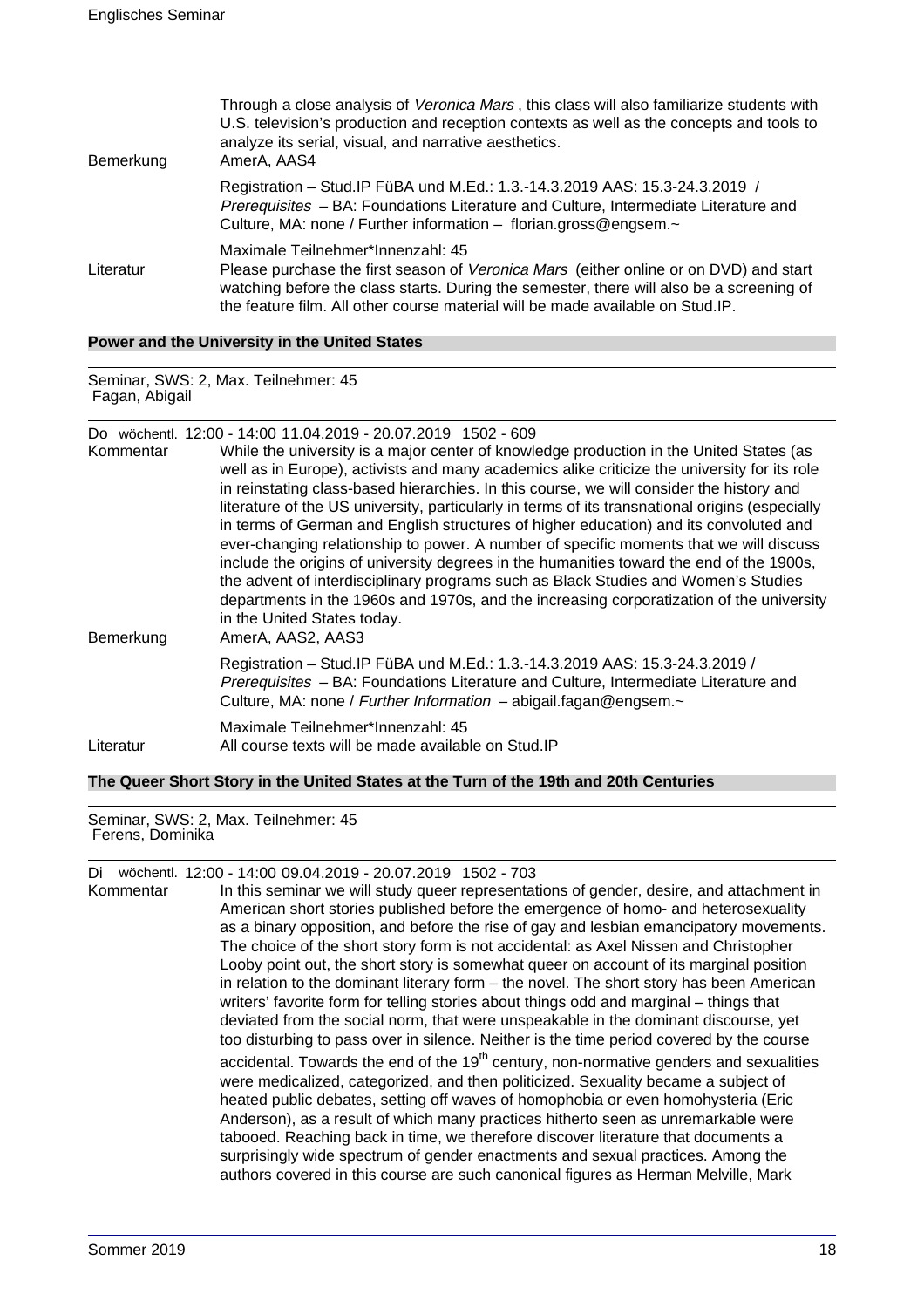| Bemerkung | Twain, Henry James, Gertrude Stein, and Willa Cather, as well as less familiar and<br>anonymous writers.<br>AmerA, AAS2/AAS3                                                                                                           |
|-----------|----------------------------------------------------------------------------------------------------------------------------------------------------------------------------------------------------------------------------------------|
|           | Registration - Stud. IP FüBA und M.Ed.: 1.3.-14.3.2019 AAS: 15.3-24.3.2019/<br>Prerequisites - BA: Foundations Literature and Culture, Intermediate Literature and<br>Culture, MA: none / Further information - dferens@poczta.onet.pl |
| Literatur | Maximale Teilnehmer*Innenzahl: 45<br>All course texts will be made available on Stud.IP.                                                                                                                                               |

#### **Transgression: Counterculture and its Influence on Fashion**

Seminar, SWS: 2, Max. Teilnehmer: 35 Meier, Julia Di wöchentl. 10:00 - 12:00 09.04.2019 - 20.07.2019 1502 - 703 Mo Einzel 18:00 - 20:00 01.07.2019 - 01.07.2019 1502 - 703 Di Einzel 08:00 - 10:00 16.07.2019 - 16.07.2019 1502 - 703 Kommentar "Many things, developments, and changes begin in the dark [...]". (Carl Abrahamsson) This course explores the complex interrelation between the main protagonists of various subcultural scenes and their subtle influence on the fashion world. We will be concerned with the ways in which the underground scene is constantly challenging conventional ideas of identity, gender, desire, beauty, and power from past eras until today. Especially the time between the late 1960s until the end of the 1980s with people like Andy Warhol, David Bowie, Leigh Bowery, Sid Vicious, Annie Lennox or Grace Jones, to name the most famous, shaped gender roles and youth cultures with revolutionary concepts of new looks and life styles that became popular fashion later on. So how do we perceive counterculture and fashion today? How do we define ourselves in times of social media, globalization, and a growing right-wing populism? A new decade that Olivier Zahm, the publisher of Purple Fashion Magazine, defines as: "irrational looks, romantic illusions, radical honesty, immediate intimacy with strangers, gender free dream, playful fetishism, ultra hardcore attitudes, myriad poses, and the constant digital hide and seek." We will examine these socio-cultural issues through literature, philosophy, film, and pop and fashion culture. Bemerkung AmerA, AAS1/AAS4 Registration – Stud.IP FüBA und M.Ed.: 1.3.-14.3.2019 AAS: 15.3-24.3.2019 / Prerequisites – BA: Foundations Literature and Culture, Intermediate Literature and Culture, MA: none / Further Information –sarkadiaki@hotmail.com Maximale Teilnehmer\*Innenzahl: 35 Literatur All course texts will be made available on Stud.IP

### **BritA Advanced Shakespeare**

Seminar, SWS: 2, Max. Teilnehmer: 40 Neumann, Janna-Lena

Mo wöchentl. 10:00 - 12:00 08.04.2019 - 20.07.2019 1502 - 703 More than 400 years after Shakespeare's death, his plays are still ubiquitous on British and international stages. Even in Germany, Shakespeare's status as a canonical playwright is reaffirmed constantly through stage and movie adaptations and through his central position in teaching English, both at school and university. The aim of this advanced class will be to read Shakespeare's plays in the context of Gender Studies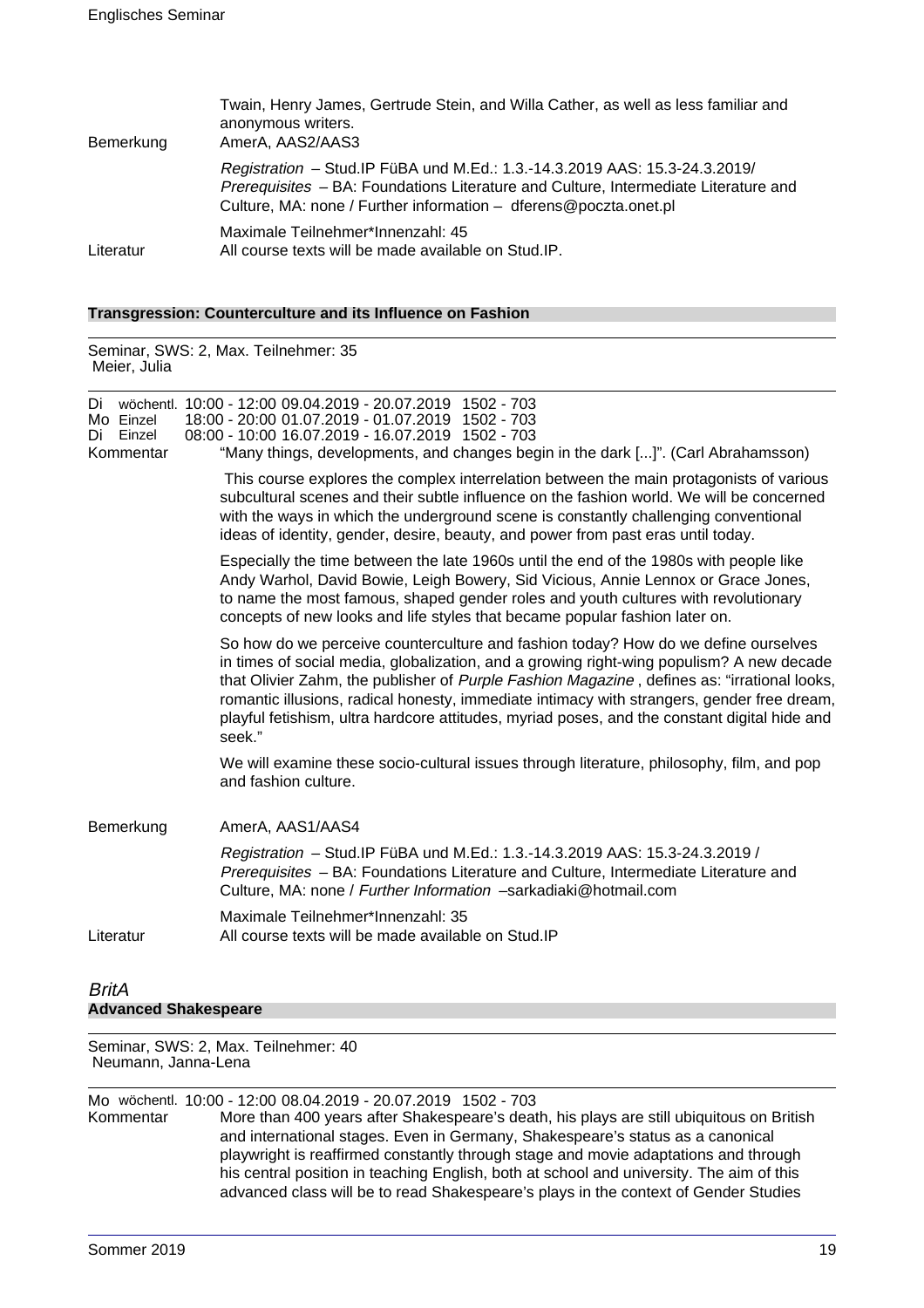| Bemerkung                        | and Cultural Materialism in order to investigate constructions of gender and class in his<br>famous comedies and tragedies. After discussing the historical, cultural and political<br>contexts of Elizabethan drama (based on previous knowledge from BritF2/F3), we shall<br>analyse and interpret selected texts of Shakespeare's oeuvre (using the categories of<br>literary analysis from AmerBritF1). Beginning with selected sonnets, we shall then turn<br>to two plays in detail, namely Much Ado About Nothing and King Lear. Finally, students<br>will be asked to independently engage with excerpts from further plays, including Twelfth<br>Night, The Taming of the Shrew and King Richard III.<br>BritA, AAS2, AAS3 |
|----------------------------------|-------------------------------------------------------------------------------------------------------------------------------------------------------------------------------------------------------------------------------------------------------------------------------------------------------------------------------------------------------------------------------------------------------------------------------------------------------------------------------------------------------------------------------------------------------------------------------------------------------------------------------------------------------------------------------------------------------------------------------------|
| Literatur                        | Registration Stud.IP 1.3.2019-14.3.2019, for AAS students: 15.3.2019-24.3.2019 /<br>Prerequisites - AmerBritF1, BritF2, BritF3 for FüBA students, none for others / Further<br>Information -janna-lena.neumann@engsem.uni-hannover.de<br><b>Required Reading</b>                                                                                                                                                                                                                                                                                                                                                                                                                                                                    |
|                                  | Please get hold of:                                                                                                                                                                                                                                                                                                                                                                                                                                                                                                                                                                                                                                                                                                                 |
|                                  | William Shakespeare. Much Ado About Nothing. Edited by Claire McEachern, Arden,<br>2016.                                                                                                                                                                                                                                                                                                                                                                                                                                                                                                                                                                                                                                            |
|                                  | William Shakespeare. King Lear. Edited by R. A. Foakes, Arden, 1997.                                                                                                                                                                                                                                                                                                                                                                                                                                                                                                                                                                                                                                                                |
|                                  | Students are strongly advised to read Much Ado About Nothing before the course<br>begins.                                                                                                                                                                                                                                                                                                                                                                                                                                                                                                                                                                                                                                           |
|                                  | Reader - copy shop Stork (Körnerstraße) and Stud.IP                                                                                                                                                                                                                                                                                                                                                                                                                                                                                                                                                                                                                                                                                 |
| <b>Beginning Postcolonialism</b> |                                                                                                                                                                                                                                                                                                                                                                                                                                                                                                                                                                                                                                                                                                                                     |

Seminar, SWS: 2, Max. Teilnehmer: 40 Pardey, Hannah

Di wöchentl. 08:00 - 10:00 09.04.2019 - 20.07.2019 1502 - 609

Kommentar This seminar encourages students to make their beginnings in one of the most intriguing and challenging fields of study that has established itself in recent years: postcolonialism. As preparation for each class, participants will have to read up on the field's central concerns and key concepts discussed in John McLeod's introductory textbook Beginning Postcolonialism . Relying on the analytical categories from the 'Introduction to Literary Studies' (AmerBritF1), we shall read Buchi Emecheta's novel The Joys of Motherhood (1979) through a postcolonial lens. We'll return to the text on a weekly basis in order to practise the field's terminology and see how the application of each critical concept produces an additional layer of meaning. Along the way, participants will be continually invited to think critically about the potentials and limitations of postcolonial ways of engaging with literary texts.

Bemerkung BritA, AAS1, AAS5 Registration – Stud.IP 1.3.2019-14.3.2019, 15.3.2019-24.3.2019 for AAS students / Prerequisites – AmerBritF1, BritF2, BritF3 for FüBA students, none for others / Further Information – hannah.pardey@engsem. $\sim$ Literatur Students who want to attend this course will have to purchase John McLeod's Beginning Postcolonialism (2<sup>nd</sup> edition, Manchester UP, 2010) and Emecheta's novel The Joys of Motherhood (1979). All other material will be provided in a reader available from Copyshop Stork (Körnerstraße) and on Stud.IP. Please make sure to read McLeod's textbook and Emecheta's novel during term break, i.e. before the course begins.

#### **The Gothic in British Literature**

Seminar, SWS: 2, Max. Teilnehmer: 40 Neumann, Janna-Lena

Mo wöchentl. 12:00 - 14:00 08.04.2019 - 20.07.2019 1502 - 703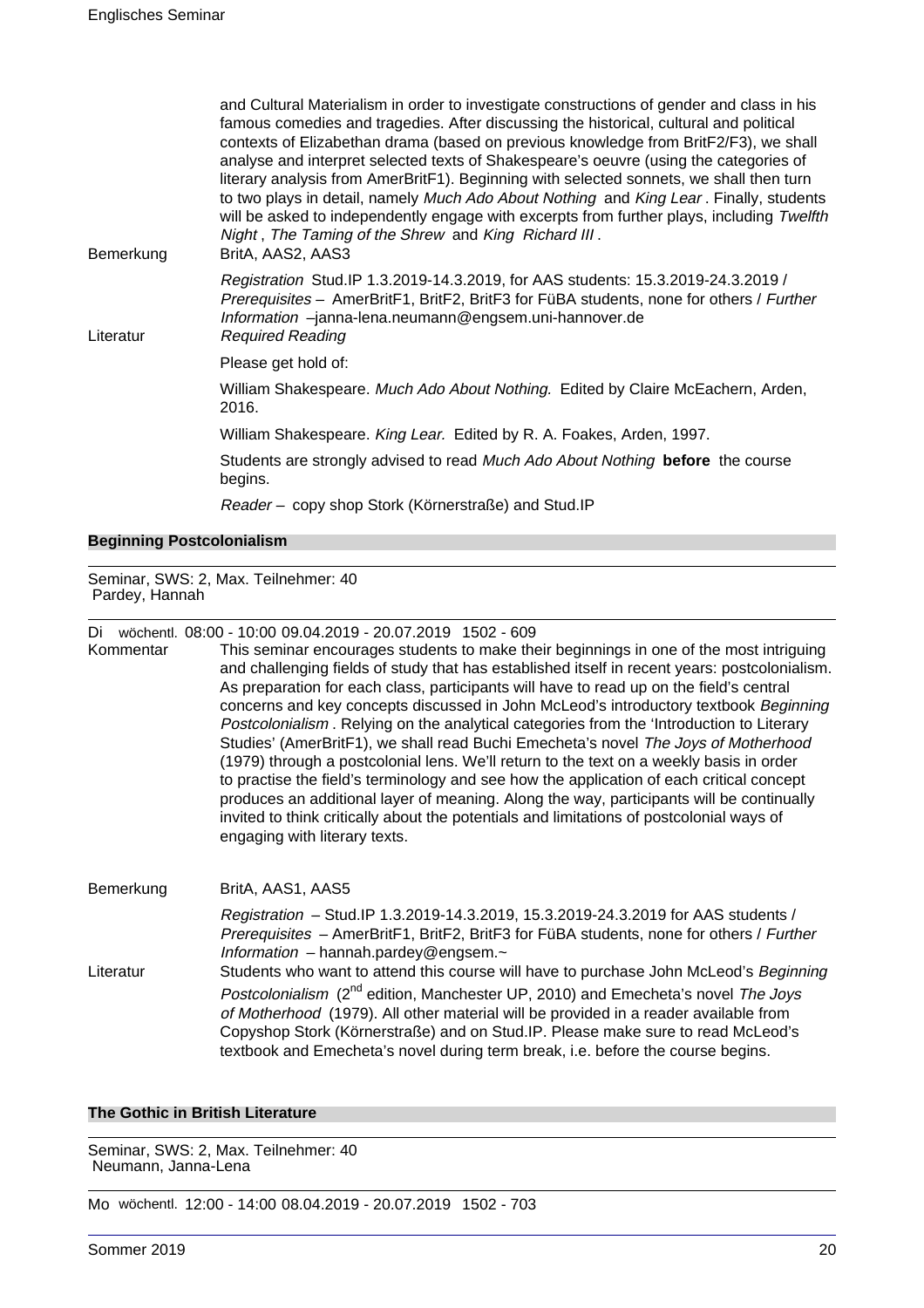Kommentar Since its emergence in the late  $18<sup>th</sup>$  century, the Gothic has proved one of the most productive modes in English-speaking literature. In this advanced class, we shall read two major representatives of the genre, namely Horace Walpole's The Castle of Otranto (1764), arguably the first British Gothic novel, and Mary Shelley's Frankenstein (1818). Using the terminology from AmerBritF1, we shall consider the genre conventions of gothic novels, and analyse them in terms of their (Gothic) characters, plots, and settings. Apart from this narratological and structuralist approach, we shall use historical and cultural knowledge from the lecture series (BritF2) to consider how these texts negotiate issues connected with the emergent middle classes, but also gender, sexuality and imperialism.

Bemerkung BritA, AAS2, AAS3

Reader – copy shop Stork (Körnerstraße) and Stud.IP / Registration Stud.IP 1.3.2019-14.3.2019, for AAS students: 15.3.2019-24.3.2019 / Size restriction – 40 / Prerequisites – AmerBritF1, BritF2, BritF3 for FüBA students, none for others Literatur Please get hold of scholarly editions of Horace Walpole's The Castle of Otranto and Mary Shelley's Frankenstein. Since there are different versions of this text, make sure to buy the 1818 edition.

Students are strongly advised to read The Caste of Otranto **before** the course begins.

### **Woolf's Modernism**

Seminar, SWS: 2, Max. Teilnehmer: 40 Pardey, Hannah

Mo wöchentl. 16:00 - 18:00 08.04.2019 - 20.07.2019 1502 - 703

Kommentar Virginia Woolf is a major twentieth-century novelist and essayist and a key figure in literary history as a feminist and a modernist. This seminar is designed for students who want to study Woolf's distinctive and innovative narrative style through the critical lens of Gender Studies. Drawing on the knowledge gained in the BritF2 Survey lecture, we will start with an exploration of the historical, cultural and political contexts of Woolf's fictional and non-fictional writing. We will apply the analytical terms and concepts acquired in the AmerBritF1 Introduction to examine Woolf's essay "Modern Fiction" (1919) and excerpts from her feminist manifesto A Room of One's Own (1929) as well as selected short stories. Our discussion will move on to her playfully subversive novel Orlando (1928) and its 1992 film adaptation (dir.: Sally Potter). Orlando centres on a chameleonic character who changes sex and identity on a whim on his/her journey through three centuries and who ends up as a woman writer in Woolf's own time. Throughout the seminar, students are encouraged to explore how the various theoretical approaches of Gender Studies can be made productive for analysing and interpreting these texts whose historically situated codes and conventions will be our central focus. Bemerkung BritA, AAS2, AAS3 Registration – Stud.IP 1.3.2019-14.3.2019, 15.3.2019-24.3.2019 for AAS students / Prerequisites - AmerBritF1, BritF2, BritF3 for FüBA students, none for others / Further Information – hannah.pardey@engsem. $\sim$ Literatur Required Reading Please get hold of Virginia Woolf's Orlando in a well-annotated edition (Oxford World's Classics or Penguin Classics) and read the novel prior to class. All other primary and secondary material will be provided in a reader available from Copyshop Stork and on Stud.IP at the beginning of the term.

### **Focus Module (AmerA/BritA/LingA1/LingA2)**

AmerA **Affect Theory**

Seminar, SWS: 2, Max. Teilnehmer: 45 Oldehus, Anna-Lena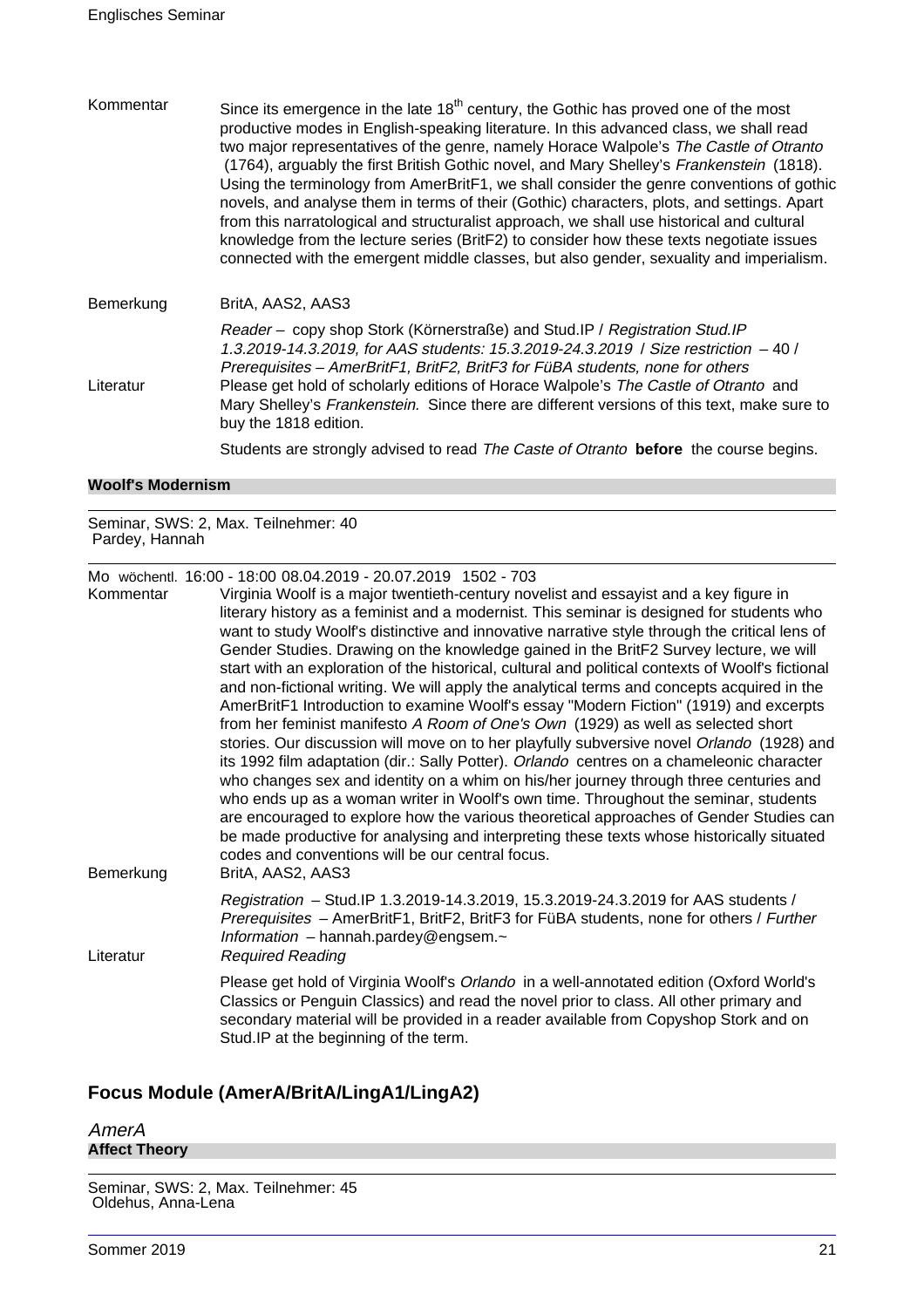| Kommentar | Di wöchentl. 16:00 - 18:00 09.04.2019 - 20.07.2019 1502 - 609<br>In this theory class we will read and work with texts developed in the field of Affect<br>Studies. Affect Theory has established itself as a burgeoning area in academia and                                                                                                                                                                                                                                                                                                                                                                                                                                                                                                                                              |
|-----------|--------------------------------------------------------------------------------------------------------------------------------------------------------------------------------------------------------------------------------------------------------------------------------------------------------------------------------------------------------------------------------------------------------------------------------------------------------------------------------------------------------------------------------------------------------------------------------------------------------------------------------------------------------------------------------------------------------------------------------------------------------------------------------------------|
|           | beyond after emerging during the second half of the 20 <sup>th</sup> century as a response to<br>approaches such as (post)structuralism. As a transdisciplinary intellectual field, it<br>consolidates ideas and approaches from anthropology, gender and queer studies,<br>cultural studies, geography, psychology, and philosophy. The field elicits conversations<br>about the location of affect, the epistemological and ontological difference between<br>emotions, feelings, moods, sentiments etc., and it considers historical and political<br>conceptions of affect. Therefore, this field is also concerned with experiences of<br>knowledge other than conscious and intellectual knowing and challenges normative<br>understandings of knowledge production and circulation. |
|           | Readings in this class will range from foundational texts by Silvan Tomkins, Eve Kosofsky<br>Sedgwick, and Brian Massumi to more specific considerations of Sara Ahmed, Heather<br>Love, and Lauren Berlant.                                                                                                                                                                                                                                                                                                                                                                                                                                                                                                                                                                               |
| Bemerkung | This class is specifically designed for students interested in and enjoying reading and<br>talking theory.<br>AmerA, AAS1, AAS3                                                                                                                                                                                                                                                                                                                                                                                                                                                                                                                                                                                                                                                            |
|           | Registration - Stud. IP FüBA und M.Ed.: 1.3.-14.3.2019 AAS: 15.3-24.3.2019 /<br>Prerequisites - BA: Foundations Literature and Culture, Intermediate Literature and<br>Culture, MA: none / Further information - anna-lena.oldehus@engsem.~                                                                                                                                                                                                                                                                                                                                                                                                                                                                                                                                                |
| Literatur | Maximale Teilnehmer*Innenzahl: 45<br>All course texts will be made available on Stud. IP.                                                                                                                                                                                                                                                                                                                                                                                                                                                                                                                                                                                                                                                                                                  |

### **Between Literature and Ethnography**

Seminar, SWS: 2, Max. Teilnehmer: 45 Ferens, Dominika

|           | Mi wöchentl. 12:00 - 14:00 10.04.2019 - 20.07.2019 1502 - 609                                                                                                                                                                                                                                                                                                                                                                                                                                                                                                 |
|-----------|---------------------------------------------------------------------------------------------------------------------------------------------------------------------------------------------------------------------------------------------------------------------------------------------------------------------------------------------------------------------------------------------------------------------------------------------------------------------------------------------------------------------------------------------------------------|
| Kommentar | This seminar course will first take us back to the early 20 <sup>th</sup> century, when ethnography<br>became an academic discipline and cut itself off from amateur descriptions of foreign<br>cultures written by travelers and missionaries. We shall then move forward to the                                                                                                                                                                                                                                                                             |
|           | second half of the 20 <sup>th</sup> century, when the decolonization of the 'Third World' upset the<br>traditional relations between the subjects and objects of ethnography, leading to a crisis<br>of conscience in Western cultural anthropology. Some researchers dealt with this crisis by<br>reaching for fictional and autobiographical modes of writing.                                                                                                                                                                                              |
|           | We shall look for the characteristic features of ethnography in fiction, and for elements<br>of novelistic narration in ethnography. The reading list includes several classic<br>ethnographies by such authors as Bronislaw Malinowski and Margaret Mead, as well as<br>more hybrid and experimental types of cultural description, including autoethnography,<br>the ethnographic novel, and anti-ethnography. Traditional and experimental ethnographic<br>footage, and documentaries about ethnographer's lives will provide additional<br>illustrations. |
| Bemerkung | AmerA, AAS1, AAS2                                                                                                                                                                                                                                                                                                                                                                                                                                                                                                                                             |
|           | Registration - Stud. IP FüBA und M.Ed.: 1.3.-14.3.2019 AAS: 15.3-24.3.2019/<br>Prerequisites - BA: Foundations Literature and Culture, Intermediate Literature and<br>Culture, MA: none / Further information - dferens@poczta.onet.pl                                                                                                                                                                                                                                                                                                                        |
| Literatur | Maximale Teilnehmer*Innenzahl: 45<br>All course texts will be made available on Stud.IP.                                                                                                                                                                                                                                                                                                                                                                                                                                                                      |
|           |                                                                                                                                                                                                                                                                                                                                                                                                                                                                                                                                                               |

# **Health and Body in American Culture**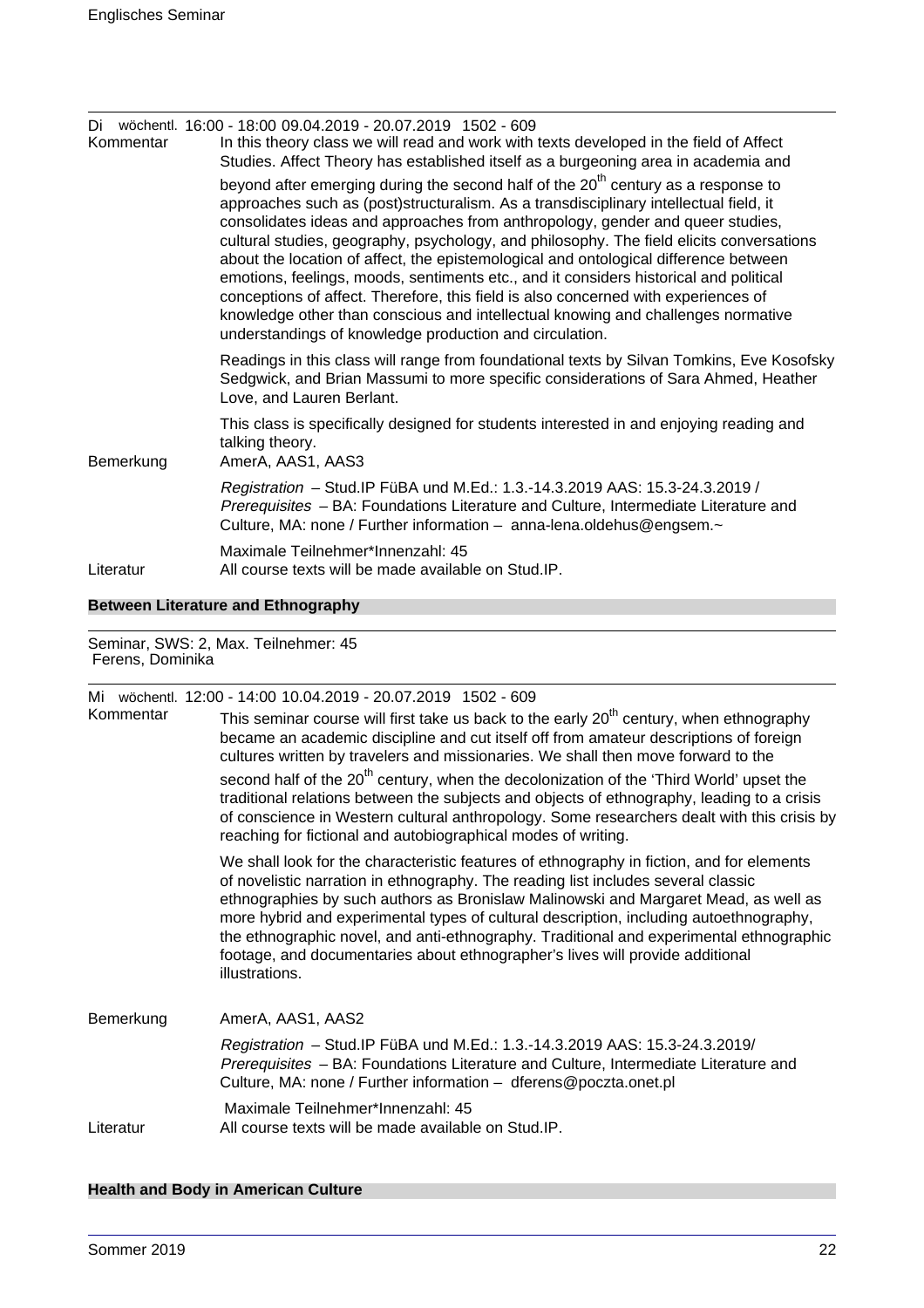#### Seminar, SWS: 2, Max. Teilnehmer: 45 Dybska, Aneta

| Kommentar | Do wöchentl. 10:00 - 12:00 11.04.2019 - 20.07.2019 1502 - 703<br>This course examines the intersecting discourses of the body and health in American<br>culture. It focuses on selected aspects of social life that pertain to public health, such<br>as hygiene, epidemics, mental health, environmental pollution, as well as sexual<br>and reproductive health. The key questions that the course will address are: What is<br>biopower? How do the disciplinary and regulatory techniques impact the production of<br>individual and collective bodies? If bodies are objects and vehicles of power, what is the<br>relationship between individuals' self-surveillance and self-discipline and the broader<br>historical process of nation-formation? What is the relationship between the planning<br>and uses of urban space on the one hand and the larger culture's preoccupation with a<br>healthy body politic on the other? How is the metaphor of the body deployed in relation to<br>urban and national health? |
|-----------|-------------------------------------------------------------------------------------------------------------------------------------------------------------------------------------------------------------------------------------------------------------------------------------------------------------------------------------------------------------------------------------------------------------------------------------------------------------------------------------------------------------------------------------------------------------------------------------------------------------------------------------------------------------------------------------------------------------------------------------------------------------------------------------------------------------------------------------------------------------------------------------------------------------------------------------------------------------------------------------------------------------------------------|
| Bemerkung | AmerA, AAS2, AAS3                                                                                                                                                                                                                                                                                                                                                                                                                                                                                                                                                                                                                                                                                                                                                                                                                                                                                                                                                                                                             |
|           | Registration - Stud. IP FüBA und M.Ed.: 1.3.-14.3.2019 AAS: 15.3-24.3.2019 /<br>Prerequisites - BA: Foundations Literature and Culture, Intermediate Literature and<br>Culture, MA: none / Further information - adybska@uw.edu.pl                                                                                                                                                                                                                                                                                                                                                                                                                                                                                                                                                                                                                                                                                                                                                                                            |
| Literatur | Maximale Teilnehmer*Innenzahl: 45<br>All course texts will be made available on Stud.IP.                                                                                                                                                                                                                                                                                                                                                                                                                                                                                                                                                                                                                                                                                                                                                                                                                                                                                                                                      |

**Post-Network Television: Veronica Mars**

Seminar, SWS: 2, Max. Teilnehmer: 45 Groß, Florian

| Kommentar<br>Bemerkung | Mo wöchentl. 12:00 - 14:00 08.04.2019 - 20.07.2019 1502 - 609<br>In this class, we will analyze the phenomenon of post-network television through the<br>case study of Veronica Mars (2004-2007, 2014, 2019), a network series that was<br>recently revived as a crowdfunded movie and an upcoming Hulu-mini series. The show<br>epitomizes television's move 'from network to Netflix' in times of media convergence and<br>its gradual shift from a network-based medium directed at broad and heterogeneous<br>mass audiences into a diversified digital medium consumed by 'active' niche audiences.<br>Through a close analysis of Veronica Mars, this class will also familiarize students with<br>U.S. television's production and reception contexts as well as the concepts and tools to<br>analyze its serial, visual, and narrative aesthetics.<br>AmerA, AAS4 |
|------------------------|---------------------------------------------------------------------------------------------------------------------------------------------------------------------------------------------------------------------------------------------------------------------------------------------------------------------------------------------------------------------------------------------------------------------------------------------------------------------------------------------------------------------------------------------------------------------------------------------------------------------------------------------------------------------------------------------------------------------------------------------------------------------------------------------------------------------------------------------------------------------------|
|                        | Registration - Stud. IP FüBA und M.Ed.: 1.3.-14.3.2019 AAS: 15.3-24.3.2019 /<br>Prerequisites - BA: Foundations Literature and Culture, Intermediate Literature and<br>Culture, MA: none / Further information - florian.gross@engsem.~                                                                                                                                                                                                                                                                                                                                                                                                                                                                                                                                                                                                                                   |
| Literatur              | Maximale Teilnehmer*Innenzahl: 45<br>Please purchase the first season of Veronica Mars (either online or on DVD) and start<br>watching before the class starts. During the semester, there will also be a screening of<br>the feature film. All other course material will be made available on Stud. IP.                                                                                                                                                                                                                                                                                                                                                                                                                                                                                                                                                                 |

### **Power and the University in the United States**

Seminar, SWS: 2, Max. Teilnehmer: 45 Fagan, Abigail

# Do wöchentl. 12:00 - 14:00 11.04.2019 - 20.07.2019 1502 - 609

While the university is a major center of knowledge production in the United States (as well as in Europe), activists and many academics alike criticize the university for its role in reinstating class-based hierarchies. In this course, we will consider the history and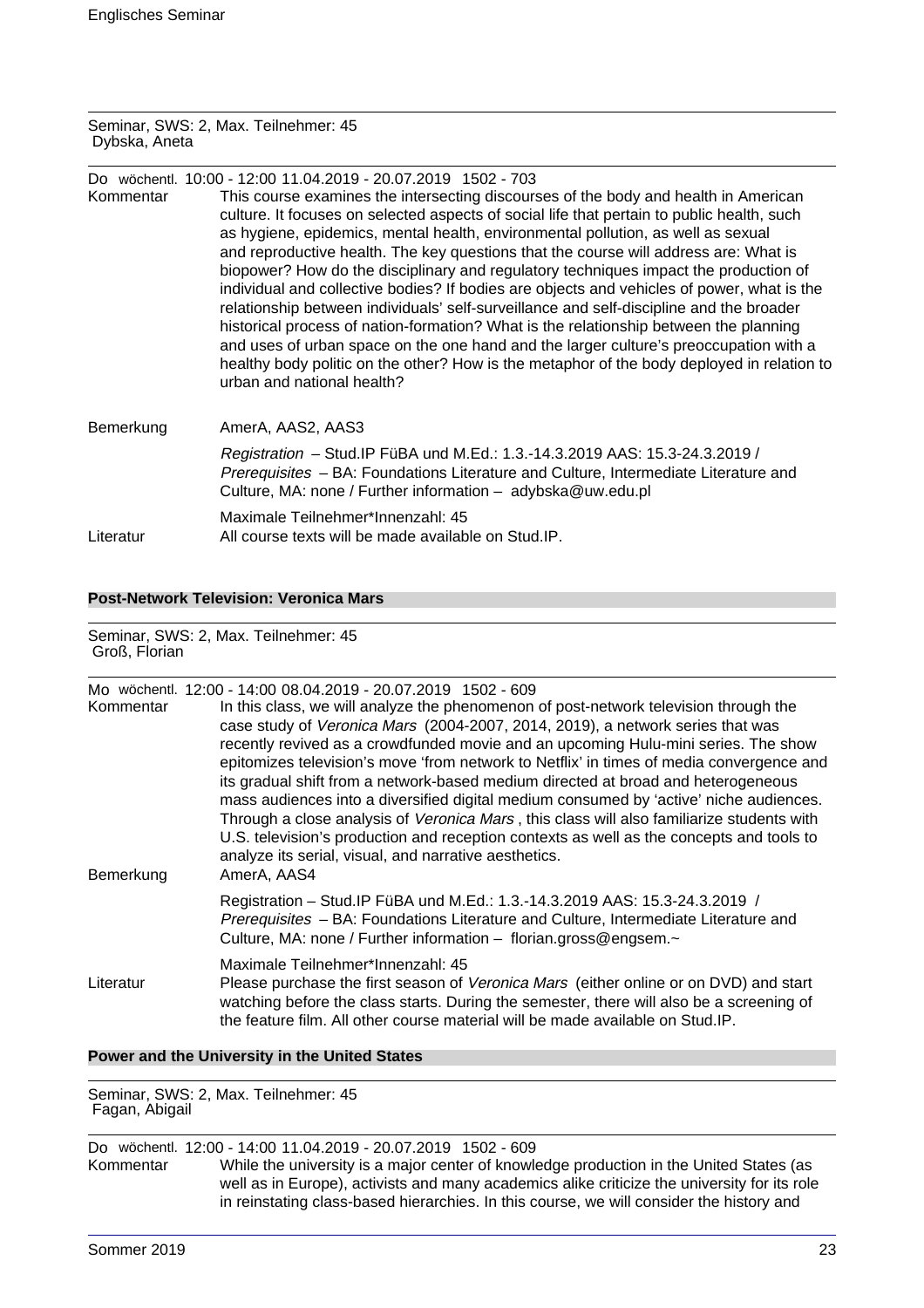| Bemerkung                                                                             | literature of the US university, particularly in terms of its transnational origins (especially<br>in terms of German and English structures of higher education) and its convoluted and<br>ever-changing relationship to power. A number of specific moments that we will discuss<br>include the origins of university degrees in the humanities toward the end of the 1900s,<br>the advent of interdisciplinary programs such as Black Studies and Women's Studies<br>departments in the 1960s and 1970s, and the increasing corporatization of the university<br>in the United States today.<br>AmerA, AAS2, AAS3 |  |
|---------------------------------------------------------------------------------------|----------------------------------------------------------------------------------------------------------------------------------------------------------------------------------------------------------------------------------------------------------------------------------------------------------------------------------------------------------------------------------------------------------------------------------------------------------------------------------------------------------------------------------------------------------------------------------------------------------------------|--|
|                                                                                       | Registration - Stud.IP FüBA und M.Ed.: 1.3.-14.3.2019 AAS: 15.3-24.3.2019 /<br>Prerequisites - BA: Foundations Literature and Culture, Intermediate Literature and<br>Culture, MA: none / Further Information $-$ abigail.fagan@engsem. $\sim$                                                                                                                                                                                                                                                                                                                                                                       |  |
| Literatur                                                                             | Maximale Teilnehmer*Innenzahl: 45<br>All course texts will be made available on Stud. IP                                                                                                                                                                                                                                                                                                                                                                                                                                                                                                                             |  |
| The Queer Short Story in the United States at the Turn of the 19th and 20th Centuries |                                                                                                                                                                                                                                                                                                                                                                                                                                                                                                                                                                                                                      |  |

Seminar, SWS: 2, Max. Teilnehmer: 45 Ferens, Dominika

| Kommentar | Di wöchentl. 12:00 - 14:00 09.04.2019 - 20.07.2019 1502 - 703<br>In this seminar we will study queer representations of gender, desire, and attachment in<br>American short stories published before the emergence of homo- and heterosexuality<br>as a binary opposition, and before the rise of gay and lesbian emancipatory movements.<br>The choice of the short story form is not accidental: as Axel Nissen and Christopher<br>Looby point out, the short story is somewhat queer on account of its marginal position<br>in relation to the dominant literary form – the novel. The short story has been American<br>writers' favorite form for telling stories about things odd and marginal – things that<br>deviated from the social norm, that were unspeakable in the dominant discourse, yet<br>too disturbing to pass over in silence. Neither is the time period covered by the course |
|-----------|------------------------------------------------------------------------------------------------------------------------------------------------------------------------------------------------------------------------------------------------------------------------------------------------------------------------------------------------------------------------------------------------------------------------------------------------------------------------------------------------------------------------------------------------------------------------------------------------------------------------------------------------------------------------------------------------------------------------------------------------------------------------------------------------------------------------------------------------------------------------------------------------------|
| Bemerkung | accidental. Towards the end of the 19 <sup>th</sup> century, non-normative genders and sexualities<br>were medicalized, categorized, and then politicized. Sexuality became a subject of<br>heated public debates, setting off waves of homophobia or even homohysteria (Eric<br>Anderson), as a result of which many practices hitherto seen as unremarkable were<br>tabooed. Reaching back in time, we therefore discover literature that documents a<br>surprisingly wide spectrum of gender enactments and sexual practices. Among the<br>authors covered in this course are such canonical figures as Herman Melville, Mark<br>Twain, Henry James, Gertrude Stein, and Willa Cather, as well as less familiar and<br>anonymous writers.<br>AmerA, AAS2/AAS3                                                                                                                                     |
|           | Registration - Stud.IP FüBA und M.Ed.: 1.3.-14.3.2019 AAS: 15.3-24.3.2019/<br>Prerequisites - BA: Foundations Literature and Culture, Intermediate Literature and<br>Culture, MA: none / Further information - dferens@poczta.onet.pl                                                                                                                                                                                                                                                                                                                                                                                                                                                                                                                                                                                                                                                                |
| Literatur | Maximale Teilnehmer*Innenzahl: 45<br>All course texts will be made available on Stud.IP.                                                                                                                                                                                                                                                                                                                                                                                                                                                                                                                                                                                                                                                                                                                                                                                                             |

### **Transgression: Counterculture and its Influence on Fashion**

Seminar, SWS: 2, Max. Teilnehmer: 35

| Meier, Julia |                                     |                                                                                                                                                                                                                                                            |
|--------------|-------------------------------------|------------------------------------------------------------------------------------------------------------------------------------------------------------------------------------------------------------------------------------------------------------|
|              | Mo Einzel<br>Di Einzel<br>Kommentar | Di wöchentl. 10:00 - 12:00 09.04.2019 - 20.07.2019 1502 - 703<br>18:00 - 20:00 01.07.2019 - 01.07.2019 1502 - 703<br>08:00 - 10:00 16.07.2019 - 16.07.2019 1502 - 703<br>"Many things, developments, and changes begin in the dark []". (Carl Abrahamsson) |
|              |                                     | This course explores the complex interrelation between the main protagonists of various<br>subcultural scenes and their subtle influence on the fashion world. We will be concerned                                                                        |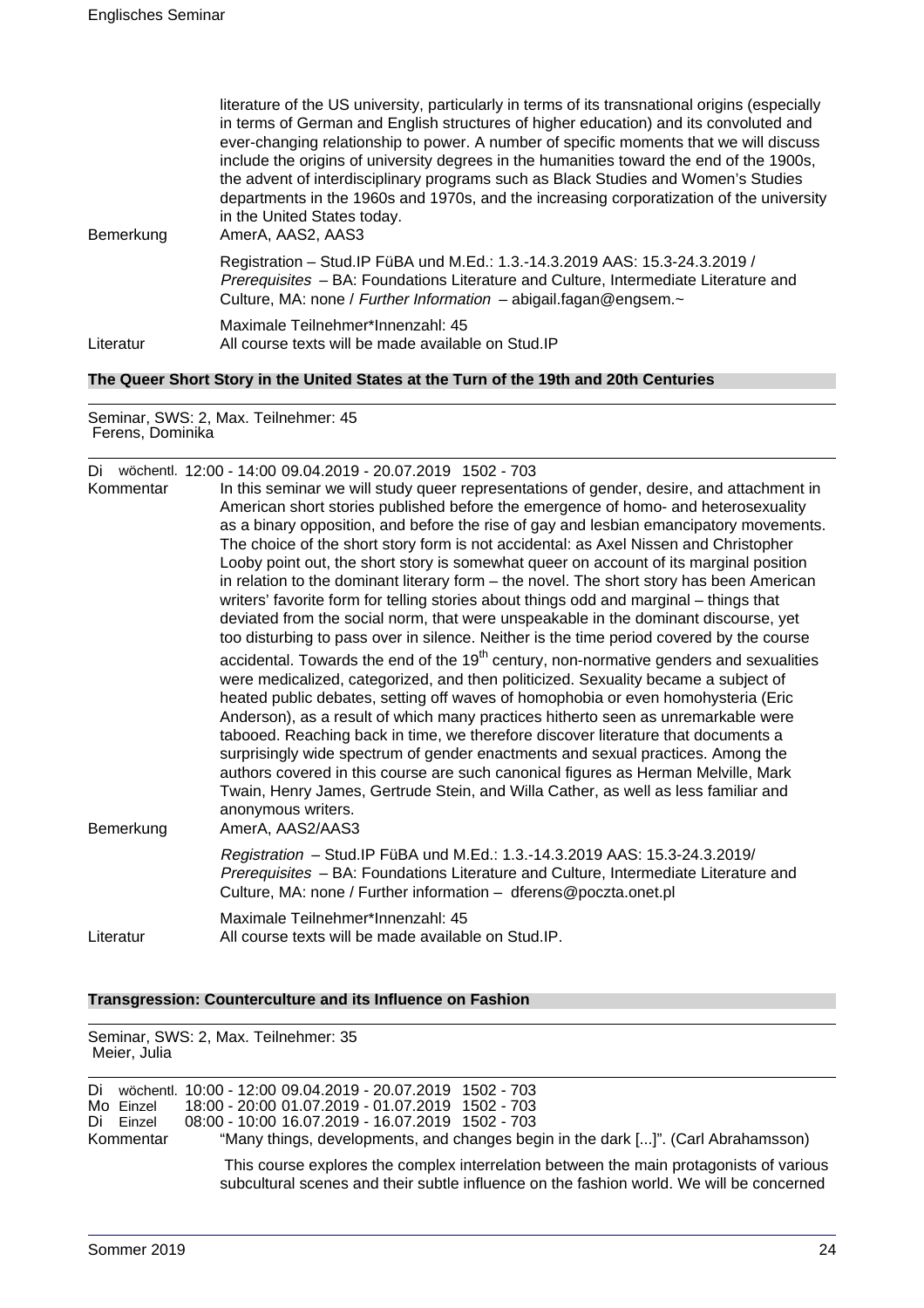|           | with the ways in which the underground scene is constantly challenging conventional<br>ideas of identity, gender, desire, beauty, and power from past eras until today.                                                                                                                                                                                                                                                                                                               |
|-----------|---------------------------------------------------------------------------------------------------------------------------------------------------------------------------------------------------------------------------------------------------------------------------------------------------------------------------------------------------------------------------------------------------------------------------------------------------------------------------------------|
|           | Especially the time between the late 1960s until the end of the 1980s with people like<br>Andy Warhol, David Bowie, Leigh Bowery, Sid Vicious, Annie Lennox or Grace Jones,<br>to name the most famous, shaped gender roles and youth cultures with revolutionary<br>concepts of new looks and life styles that became popular fashion later on.                                                                                                                                      |
|           | So how do we perceive counterculture and fashion today? How do we define ourselves<br>in times of social media, globalization, and a growing right-wing populism? A new decade<br>that Olivier Zahm, the publisher of Purple Fashion Magazine, defines as: "irrational looks,<br>romantic illusions, radical honesty, immediate intimacy with strangers, gender free dream,<br>playful fetishism, ultra hardcore attitudes, myriad poses, and the constant digital hide and<br>seek." |
|           | We will examine these socio-cultural issues through literature, philosophy, film, and pop<br>and fashion culture.                                                                                                                                                                                                                                                                                                                                                                     |
| Bemerkung | AmerA, AAS1/AAS4                                                                                                                                                                                                                                                                                                                                                                                                                                                                      |
|           | Registration - Stud.IP FüBA und M.Ed.: 1.3.-14.3.2019 AAS: 15.3-24.3.2019 /<br>Prerequisites - BA: Foundations Literature and Culture, Intermediate Literature and<br>Culture, MA: none / Further Information -sarkadiaki@hotmail.com                                                                                                                                                                                                                                                 |
| Literatur | Maximale Teilnehmer*Innenzahl: 35<br>All course texts will be made available on Stud. IP                                                                                                                                                                                                                                                                                                                                                                                              |
|           |                                                                                                                                                                                                                                                                                                                                                                                                                                                                                       |

### BritA **Advanced Shakespeare**

#### Seminar, SWS: 2, Max. Teilnehmer: 40 Neumann, Janna-Lena

|           | Mo wöchentl. 10:00 - 12:00 08.04.2019 - 20.07.2019 1502 - 703                                                                                                                                                                                                                                                                                                                                                                                                                                                                                                                                                                                                                                                                       |
|-----------|-------------------------------------------------------------------------------------------------------------------------------------------------------------------------------------------------------------------------------------------------------------------------------------------------------------------------------------------------------------------------------------------------------------------------------------------------------------------------------------------------------------------------------------------------------------------------------------------------------------------------------------------------------------------------------------------------------------------------------------|
| Kommentar | More than 400 years after Shakespeare's death, his plays are still ubiquitous on British<br>and international stages. Even in Germany, Shakespeare's status as a canonical<br>playwright is reaffirmed constantly through stage and movie adaptations and through<br>his central position in teaching English, both at school and university. The aim of this<br>advanced class will be to read Shakespeare's plays in the context of Gender Studies                                                                                                                                                                                                                                                                                |
|           | and Cultural Materialism in order to investigate constructions of gender and class in his<br>famous comedies and tragedies. After discussing the historical, cultural and political<br>contexts of Elizabethan drama (based on previous knowledge from BritF2/F3), we shall<br>analyse and interpret selected texts of Shakespeare's oeuvre (using the categories of<br>literary analysis from AmerBritF1). Beginning with selected sonnets, we shall then turn<br>to two plays in detail, namely Much Ado About Nothing and King Lear. Finally, students<br>will be asked to independently engage with excerpts from further plays, including Twelfth<br>Night, The Taming of the Shrew and King Richard III.<br>BritA, AAS2, AAS3 |
| Bemerkung | Registration Stud.IP 1.3.2019-14.3.2019, for AAS students: 15.3.2019-24.3.2019 /<br>Prerequisites - AmerBritF1, BritF2, BritF3 for FüBA students, none for others / Further<br>Information -janna-lena.neumann@engsem.uni-hannover.de                                                                                                                                                                                                                                                                                                                                                                                                                                                                                               |
| Literatur | <b>Required Reading</b>                                                                                                                                                                                                                                                                                                                                                                                                                                                                                                                                                                                                                                                                                                             |
|           | Please get hold of:                                                                                                                                                                                                                                                                                                                                                                                                                                                                                                                                                                                                                                                                                                                 |
|           | William Shakespeare. Much Ado About Nothing. Edited by Claire McEachern, Arden,<br>2016.                                                                                                                                                                                                                                                                                                                                                                                                                                                                                                                                                                                                                                            |
|           | William Shakespeare. King Lear. Edited by R. A. Foakes, Arden, 1997.                                                                                                                                                                                                                                                                                                                                                                                                                                                                                                                                                                                                                                                                |
|           | Students are strongly advised to read Much Ado About Nothing before the course<br>begins.                                                                                                                                                                                                                                                                                                                                                                                                                                                                                                                                                                                                                                           |
|           | Reader - copy shop Stork (Körnerstraße) and Stud.IP                                                                                                                                                                                                                                                                                                                                                                                                                                                                                                                                                                                                                                                                                 |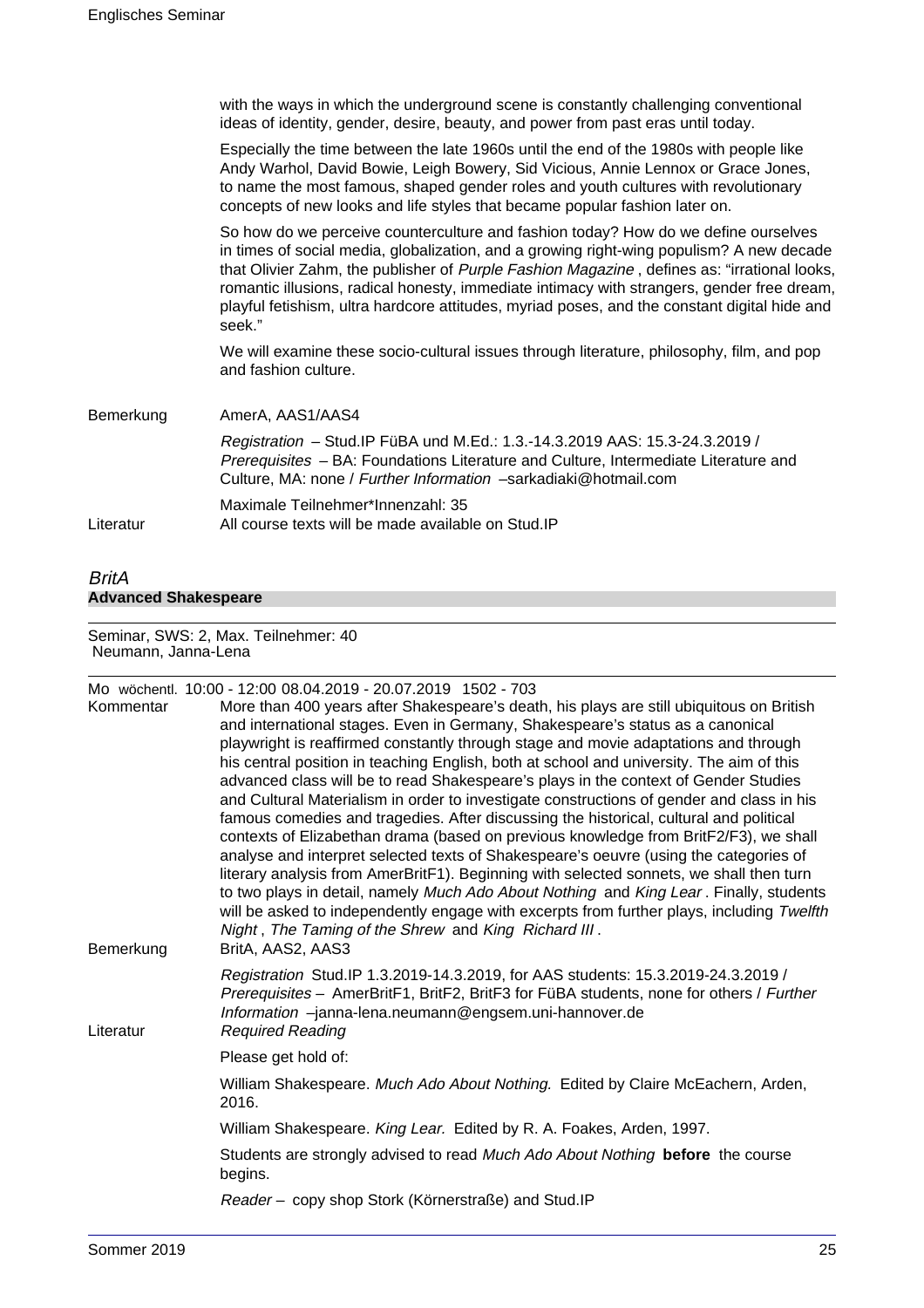### **Beginning Postcolonialism**

Seminar, SWS: 2, Max. Teilnehmer: 40 Pardey, Hannah

### Di wöchentl. 08:00 - 10:00 09.04.2019 - 20.07.2019 1502 - 609

Kommentar This seminar encourages students to make their beginnings in one of the most intriguing and challenging fields of study that has established itself in recent years: postcolonialism. As preparation for each class, participants will have to read up on the field's central concerns and key concepts discussed in John McLeod's introductory textbook Beginning Postcolonialism . Relying on the analytical categories from the 'Introduction to Literary Studies' (AmerBritF1), we shall read Buchi Emecheta's novel The Joys of Motherhood (1979) through a postcolonial lens. We'll return to the text on a weekly basis in order to practise the field's terminology and see how the application of each critical concept produces an additional layer of meaning. Along the way, participants will be continually invited to think critically about the potentials and limitations of postcolonial ways of engaging with literary texts.

### Bemerkung BritA, AAS1, AAS5 Registration – Stud.IP 1.3.2019-14.3.2019, 15.3.2019-24.3.2019 for AAS students / Prerequisites – AmerBritF1, BritF2, BritF3 for FüBA students, none for others / Further Information – hannah.pardey@engsem.~ Literatur Students who want to attend this course will have to purchase John McLeod's Beginning Postcolonialism (2<sup>nd</sup> edition, Manchester UP, 2010) and Emecheta's novel The Joys of Motherhood (1979). All other material will be provided in a reader available from Copyshop Stork (Körnerstraße) and on Stud.IP. Please make sure to read McLeod's textbook and Emecheta's novel during term break, i.e. before the course begins.

### **The Gothic in British Literature**

#### Seminar, SWS: 2, Max. Teilnehmer: 40 Neumann, Janna-Lena

Mo wöchentl. 12:00 - 14:00 08.04.2019 - 20.07.2019 1502 - 703

| Kommentar | Since its emergence in the late $18th$ century, the Gothic has proved one of the most<br>productive modes in English-speaking literature. In this advanced class, we shall read<br>two major representatives of the genre, namely Horace Walpole's The Castle of Otranto<br>(1764), arguably the first British Gothic novel, and Mary Shelley's Frankenstein (1818).<br>Using the terminology from AmerBritF1, we shall consider the genre conventions of gothic<br>novels, and analyse them in terms of their (Gothic) characters, plots, and settings. Apart<br>from this narratological and structuralist approach, we shall use historical and cultural<br>knowledge from the lecture series (BritF2) to consider how these texts negotiate issues<br>connected with the emergent middle classes, but also gender, sexuality and imperialism. |
|-----------|---------------------------------------------------------------------------------------------------------------------------------------------------------------------------------------------------------------------------------------------------------------------------------------------------------------------------------------------------------------------------------------------------------------------------------------------------------------------------------------------------------------------------------------------------------------------------------------------------------------------------------------------------------------------------------------------------------------------------------------------------------------------------------------------------------------------------------------------------|
| Bemerkung | BritA, AAS2, AAS3                                                                                                                                                                                                                                                                                                                                                                                                                                                                                                                                                                                                                                                                                                                                                                                                                                 |
| Literatur | Reader - copy shop Stork (Körnerstraße) and Stud.IP / Registration Stud.IP<br>1.3.2019-14.3.2019, for AAS students: 15.3.2019-24.3.2019 / Size restriction -40 /<br>Prerequisites - AmerBritF1, BritF2, BritF3 for FüBA students, none for others<br>Please get hold of scholarly editions of Horace Walpole's The Castle of Otranto and<br>Mary Shelley's Frankenstein. Since there are different versions of this text, make sure to<br>buy the 1818 edition.                                                                                                                                                                                                                                                                                                                                                                                   |
|           | Students are strongly advised to read The Caste of Otranto before the course begins.                                                                                                                                                                                                                                                                                                                                                                                                                                                                                                                                                                                                                                                                                                                                                              |

### **Woolf's Modernism**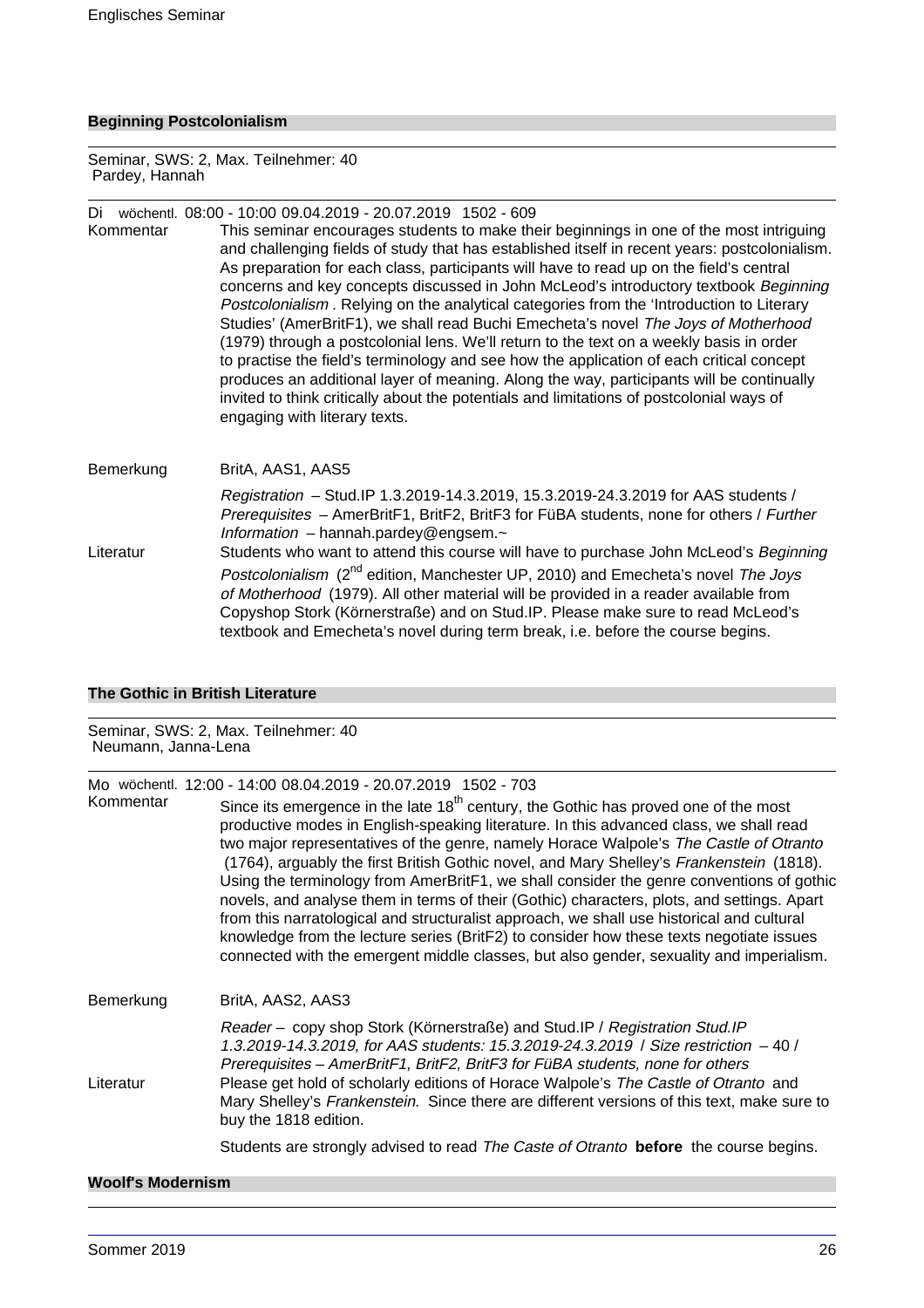Seminar, SWS: 2, Max. Teilnehmer: 40 Pardey, Hannah

| Kommentar | Mo wöchentl. 16:00 - 18:00 08.04.2019 - 20.07.2019 1502 - 703<br>Virginia Woolf is a major twentieth-century novelist and essayist and a key figure in                                                                                                                                                                                                                                                                                                                                                                                                                                                                                                                                                                                                                                                                                                                                                                                                                                                                                                                                                                                                                                                                                                                                   |
|-----------|------------------------------------------------------------------------------------------------------------------------------------------------------------------------------------------------------------------------------------------------------------------------------------------------------------------------------------------------------------------------------------------------------------------------------------------------------------------------------------------------------------------------------------------------------------------------------------------------------------------------------------------------------------------------------------------------------------------------------------------------------------------------------------------------------------------------------------------------------------------------------------------------------------------------------------------------------------------------------------------------------------------------------------------------------------------------------------------------------------------------------------------------------------------------------------------------------------------------------------------------------------------------------------------|
|           | literary history as a feminist and a modernist. This seminar is designed for students who<br>want to study Woolf's distinctive and innovative narrative style through the critical lens of<br>Gender Studies. Drawing on the knowledge gained in the BritF2 Survey lecture, we will<br>start with an exploration of the historical, cultural and political contexts of Woolf's fictional<br>and non-fictional writing. We will apply the analytical terms and concepts acquired in the<br>AmerBritF1 Introduction to examine Woolf's essay "Modern Fiction" (1919) and excerpts<br>from her feminist manifesto A Room of One's Own (1929) as well as selected short<br>stories. Our discussion will move on to her playfully subversive novel Orlando (1928) and<br>its 1992 film adaptation (dir.: Sally Potter). Orlando centres on a chameleonic character<br>who changes sex and identity on a whim on his/her journey through three centuries and<br>who ends up as a woman writer in Woolf's own time. Throughout the seminar, students<br>are encouraged to explore how the various theoretical approaches of Gender Studies can<br>be made productive for analysing and interpreting these texts whose historically situated<br>codes and conventions will be our central focus. |
| Bemerkung | BritA, AAS2, AAS3                                                                                                                                                                                                                                                                                                                                                                                                                                                                                                                                                                                                                                                                                                                                                                                                                                                                                                                                                                                                                                                                                                                                                                                                                                                                        |
| Literatur | Registration - Stud. IP 1.3.2019-14.3.2019, 15.3.2019-24.3.2019 for AAS students /<br>Prerequisites - AmerBritF1, BritF2, BritF3 for FüBA students, none for others / Further<br>Information $-$ hannah.pardey@engsem. $\sim$<br><b>Required Reading</b>                                                                                                                                                                                                                                                                                                                                                                                                                                                                                                                                                                                                                                                                                                                                                                                                                                                                                                                                                                                                                                 |
|           | Please get hold of Virginia Woolf's Orlando in a well-annotated edition (Oxford World's<br>Classics or Penguin Classics) and read the novel prior to class. All other primary and<br>secondary material will be provided in a reader available from Copyshop Stork and on<br>Stud.IP at the beginning of the term.                                                                                                                                                                                                                                                                                                                                                                                                                                                                                                                                                                                                                                                                                                                                                                                                                                                                                                                                                                       |

### LingA1 **Deutsch und Englisch im Vergleich und im Kontrast – English and German in Comparison and Contrast**

Seminar, SWS: 2 Diewald, Gabriele| Schulze, Rainer

Di wöchentl. 10:00 - 12:00 09.04.2019 - 20.07.2019 1502 - 103

Kommentar This advanced seminar aims to give an overview of the most important structural differences between English and German. It will reconsider some issues already discussed in earlier introductory classes (e.g. Introduction to Linguistics ), albeit from a decidedly different point of view. We will explore how the basic structural differences between English and German are related to each other. The focus of this seminar will therefore be on clusters or bundles of contrast, each of which can be derived from a fundamental structural difference between the two languages. The overarching objective, then, will be to show how it is possible to bring order to the large variety of superficially unrelated contrasts between English and German which, after all, are two otherwise closely related languages. Thus, we will take a bird's-eye view of the two languages: the task will be to work out their most essential characteristics and trace back our findings concerning what they have and have not in common to general tendencies among the world's languages. One crucial insight is going to be that many of the differences between English and German are not restricted to these two languages, but represent more general contrasts between languages which – like English and German – represent different language types. Along these lines, we will have to restrict ourselves to a few select phonetic and phonological, morphological, grammatical, syntactic, pragmatic and/or semantic issues: agreement, analytic, blending of constructions, case system, (pseudo-) cleft, final devoicing, focus particle, fused constructions, gerund, grammatical relation, grammaticalisation, interference types (substitution, over-/underspecification, over-/underrepresentation), loose-fit language, markedness, modal particle, passive construction, predicate-argument structure, preposition stranding, raising construction,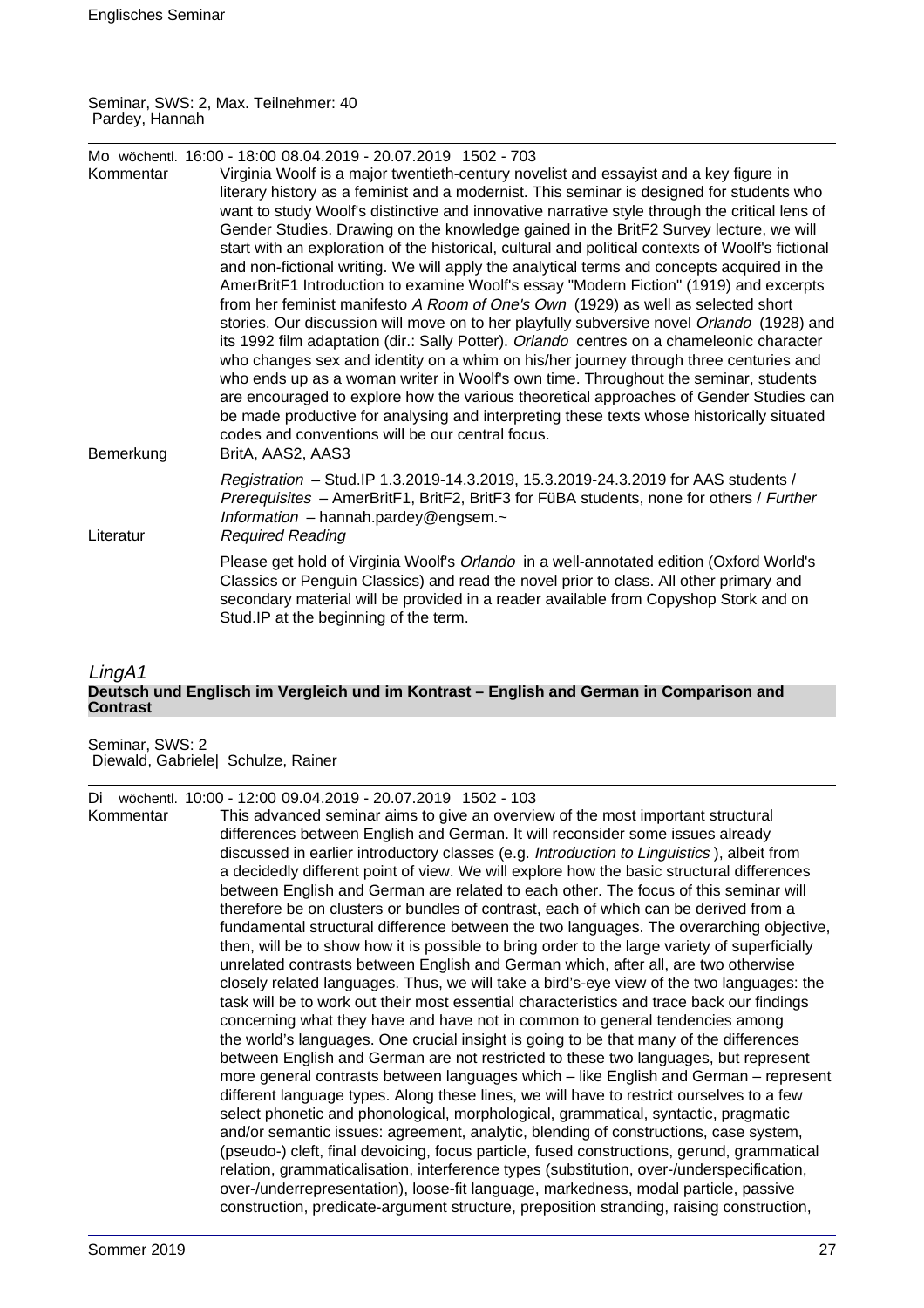|           | semantic roles of subjects and objects, synthetic, theme and rheme, tight-fit language,<br>transfer, transitive construction, transparency, verb-phrase contrasts, word order, and<br>word stress. |
|-----------|----------------------------------------------------------------------------------------------------------------------------------------------------------------------------------------------------|
| Bemerkung | Teilnehmerzahl: 30                                                                                                                                                                                 |
| Literatur | Literatur e - recommended reading:                                                                                                                                                                 |
|           | König, Ekkehard and Volker Gast. <sup>4</sup> 2018. Understanding English-German Contrasts.<br>Berlin: Erich Schmidt Verlag.                                                                       |
|           | An additional reader will be made available at the beginning of the semester.                                                                                                                      |

### **Figurative Language**

Seminar, SWS: 2, Max. Teilnehmer: 25 Schulze, Rainer

Di wöchentl. 16:00 - 18:00 09.04.2019 - 20.07.2019 1502 - 613

| Kommentar | This advanced seminar will explain and explore a broad range of concepts, including<br>metaphor, metonymy, simile, and blending and will offer tools for analysing them. It<br>will coherently ground the linguistic understanding of these concepts in basic cognitive<br>mechanisms such as categorisation, frames, mental spaces, and viewpoint.                                                                                                                                                                                                                                                                                                                                                                                                                         |
|-----------|-----------------------------------------------------------------------------------------------------------------------------------------------------------------------------------------------------------------------------------------------------------------------------------------------------------------------------------------------------------------------------------------------------------------------------------------------------------------------------------------------------------------------------------------------------------------------------------------------------------------------------------------------------------------------------------------------------------------------------------------------------------------------------|
| Bemerkung | Figurative language is becoming an increasingly popular area of study, as it is relevant<br>to the work of semanticists, pragmatists, discourse analysts, and also those working<br>at the interface of language and literature, and in other disciplines such as philosophy<br>and psychology. This seminar therefore intends to provide a summary, critique, and<br>comparison of the most important theories on how figurative language is used and<br>understood, drawing on research from linguistics, psychology, and other disciplines. In<br>order to ground the discussion in actual language use, the seminar will use examples<br>from discourse, including casual conversation, political speeches, literature, humour,<br>religion, and science.<br>LingA1, M9 |
| Literatur | Registration - Stud. IP 1.3.-14.3.2019 / Prerequisites - LingF1-LingF4 (FüBA), M1-M3<br>(DEL) / Further Information -rainer.schulze@engsem.~<br>Recommended Reading:                                                                                                                                                                                                                                                                                                                                                                                                                                                                                                                                                                                                        |
|           | The following textbook will be used in class and is recommended for purchase:                                                                                                                                                                                                                                                                                                                                                                                                                                                                                                                                                                                                                                                                                               |
|           | Dancygier, Barbara and Eve Sweetser. 2014. Figurative Language. Cambridge:<br>Cambridge University Press.                                                                                                                                                                                                                                                                                                                                                                                                                                                                                                                                                                                                                                                                   |
|           | Please make sure that you order your copy of the book asap.                                                                                                                                                                                                                                                                                                                                                                                                                                                                                                                                                                                                                                                                                                                 |

### **Grammaticalization**

Seminar, SWS: 2, Max. Teilnehmer: 25 Paland, Meike

| Di        | wöchentl. 14:00 - 16:00 09.04.2019 - 20.07.2019 1502 - 109                                  |
|-----------|---------------------------------------------------------------------------------------------|
| Kommentar | This course investigates the origin of grammatical material in the English language.        |
|           | Broadly defined as the development of grammatical items from lexical items,                 |
|           | Grammaticalization not only gives us valuable insights into the evolution of English tense- |
|           | aspect constructions, modal expressions, prepositions, relativizers and many other          |
|           | grammatical forms, it also gives us a deeper understanding of the workings of the human     |
|           | mind and the strategies employed by speakers in the negotiation of form and function        |
|           | in language. Thus, Grammaticalization reveals how grammatical structures evolve             |
|           | cross-linguistically along quite regular and universal developmental pathways involving     |
|           | mechanisms such as Semantic Bleaching, Metaphorical Extension, Decategorialization,         |
|           | and Phonetic Erosion. This course will give a thorough introduction to Grammaticalization   |
|           | Theory, discuss controversial issues such as Unidirectionality and Degrammaticalization     |
|           | and offer ample opportunity to explore examples of Grammaticalization not only from         |
|           | the English language but also from other languages as well as from Pidgin and Creole        |
|           | formation.                                                                                  |
|           |                                                                                             |

+++ This course is only offered to FüBA students +++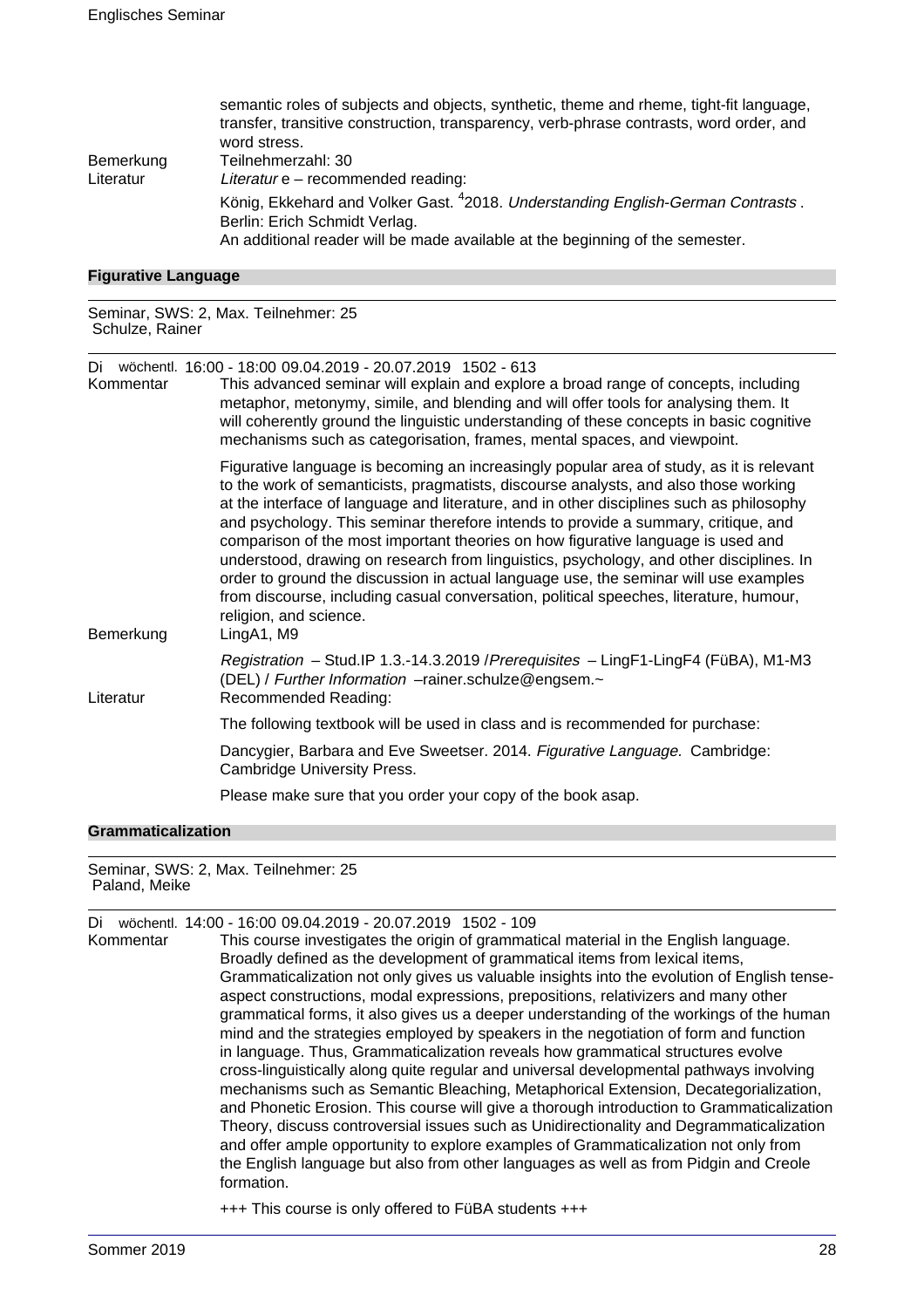| Bemerkung               | LingA1                                                                                                 |
|-------------------------|--------------------------------------------------------------------------------------------------------|
|                         | Registration - Stud.IP 01.03. - 14.03.2019 / Prerequisites - LingF1-LingF4 / Size<br>restriction: 25 / |
| Literatur               | Further Information $-$ meike.paland@engsem. $\sim$<br>All reading material will be provided in class  |
| <b>Lexical Analysis</b> |                                                                                                        |

Seminar, SWS: 2, Max. Teilnehmer: 25 Schulze, Rainer

| Kommentar<br>Bemerkung | Mo wöchentl. 16:00 - 18:00 08.04.2019 - 20.07.2019 1502 - 709<br>In this seminar, we will offer a wide-ranging empirical investigation of word use and<br>meaning in language. The seminar will fill the need for a lexically based, corpus-<br>driven theoretical approach that will help students understand how words go together<br>in collocational patterns and constructions to make meanings. Using a plethora of<br>concordance lines from corpora and other texts, we will show how matching each use<br>of a word against established contextual patterns plays a large part in determining<br>the meaning of a sentence or utterance. We will also take into account the immense<br>variability of everyday usage that will show that this variability is rule-governed rather than<br>random. By studying words in context, we will be able to identify the 'normal' patterns<br>of usage that are associated with each pattern. Thereby, and this will be one of the<br>main findings in this seminar, lexical entropy (i.e. lack of order or predictability) can be<br>reduced. The contents of this class will complement other theoretical approaches to<br>language, including cognitive linguistics, construction grammar, priming theory, and<br>pattern grammar.<br>LingA1, M9 |
|------------------------|-----------------------------------------------------------------------------------------------------------------------------------------------------------------------------------------------------------------------------------------------------------------------------------------------------------------------------------------------------------------------------------------------------------------------------------------------------------------------------------------------------------------------------------------------------------------------------------------------------------------------------------------------------------------------------------------------------------------------------------------------------------------------------------------------------------------------------------------------------------------------------------------------------------------------------------------------------------------------------------------------------------------------------------------------------------------------------------------------------------------------------------------------------------------------------------------------------------------------------------------------------------------------------------------------------|
| Literatur              | Registration - Stud.IP 1.3.-14.3.2019 / Prerequisites - LingF1-LingF4 (FüBA) / Further<br>Information -rainer.schulze@engsem.~<br>Recommended Reading:                                                                                                                                                                                                                                                                                                                                                                                                                                                                                                                                                                                                                                                                                                                                                                                                                                                                                                                                                                                                                                                                                                                                              |
|                        | The following textbook will be used in class and is recommended for purchase:                                                                                                                                                                                                                                                                                                                                                                                                                                                                                                                                                                                                                                                                                                                                                                                                                                                                                                                                                                                                                                                                                                                                                                                                                       |
|                        | Hanks, Patrick. 2013. Lexical Analysis. Norms and Exploitations. Cambridge, MA/<br>London: The MIT Press.                                                                                                                                                                                                                                                                                                                                                                                                                                                                                                                                                                                                                                                                                                                                                                                                                                                                                                                                                                                                                                                                                                                                                                                           |
|                        | Please make sure that you order your copy of the book asap.                                                                                                                                                                                                                                                                                                                                                                                                                                                                                                                                                                                                                                                                                                                                                                                                                                                                                                                                                                                                                                                                                                                                                                                                                                         |
|                        |                                                                                                                                                                                                                                                                                                                                                                                                                                                                                                                                                                                                                                                                                                                                                                                                                                                                                                                                                                                                                                                                                                                                                                                                                                                                                                     |

### **LinguA3**

| Seminar, SWS: 2<br>Altendorf, Ulrike  Becker, Lidia  Mathias, Alexa |                                                                                                                                                                                                                                                                                                                                                                                                                                                                                                                                                                                                                                                                                                                                                                                                                                                                                                                                                                                                           |
|---------------------------------------------------------------------|-----------------------------------------------------------------------------------------------------------------------------------------------------------------------------------------------------------------------------------------------------------------------------------------------------------------------------------------------------------------------------------------------------------------------------------------------------------------------------------------------------------------------------------------------------------------------------------------------------------------------------------------------------------------------------------------------------------------------------------------------------------------------------------------------------------------------------------------------------------------------------------------------------------------------------------------------------------------------------------------------------------|
| Di<br>Bemerkung zur<br>Gruppe                                       | wöchentl. 16:00 - 18:00 09.04.2019 - 20.07.2019 1502 - 103<br>Seminar                                                                                                                                                                                                                                                                                                                                                                                                                                                                                                                                                                                                                                                                                                                                                                                                                                                                                                                                     |
| Di<br>Bemerkung zur<br>Gruppe                                       | wöchentl. 18:00 - 20:00 09.04.2019 - 20.07.2019 1502 - 103<br>Vorträge                                                                                                                                                                                                                                                                                                                                                                                                                                                                                                                                                                                                                                                                                                                                                                                                                                                                                                                                    |
| Kommentar                                                           | Linguistik ist weitaus mehr als grammatische Analyse LinguA <sup>3</sup> vermittelt Einblicke in<br>die ganze Bandbreite linguistischer Beschreibung, linguistischer Anwendungsgebiete<br>sowie interdisziplinärer Forschung und beruflicher Praxis. Für die Gastvorträge werden<br>internationale Wissenschaftler/-innen aus Germanistik, Anglistik und Romanistik<br>eingeladen. Die Vortragsthemen sind bewusst vielseitig gewählt und sollen den Blick<br>"über den Tellerrand" hin öffnen. Die Gastvorträge sind daher verpflichtender Bestandteil<br>des Seminars und ersetzen jeweils eine Seminarsitzung. Die konkreten Termine und<br>Themen der Vorträge werden zeitnah über Stud. IP und per Aushang bekannt gegeben.<br>Im begleitenden Seminar werden zunächst die Organisation der Vorträge und die damit<br>verbundenen "PR-Maßnahmen" von den Studierenden aktiv gestaltet. Zudem werden die<br>Themen der Gastvorträge inhaltlich vertieft. Von den Studierenden wird erwartet, dass sie |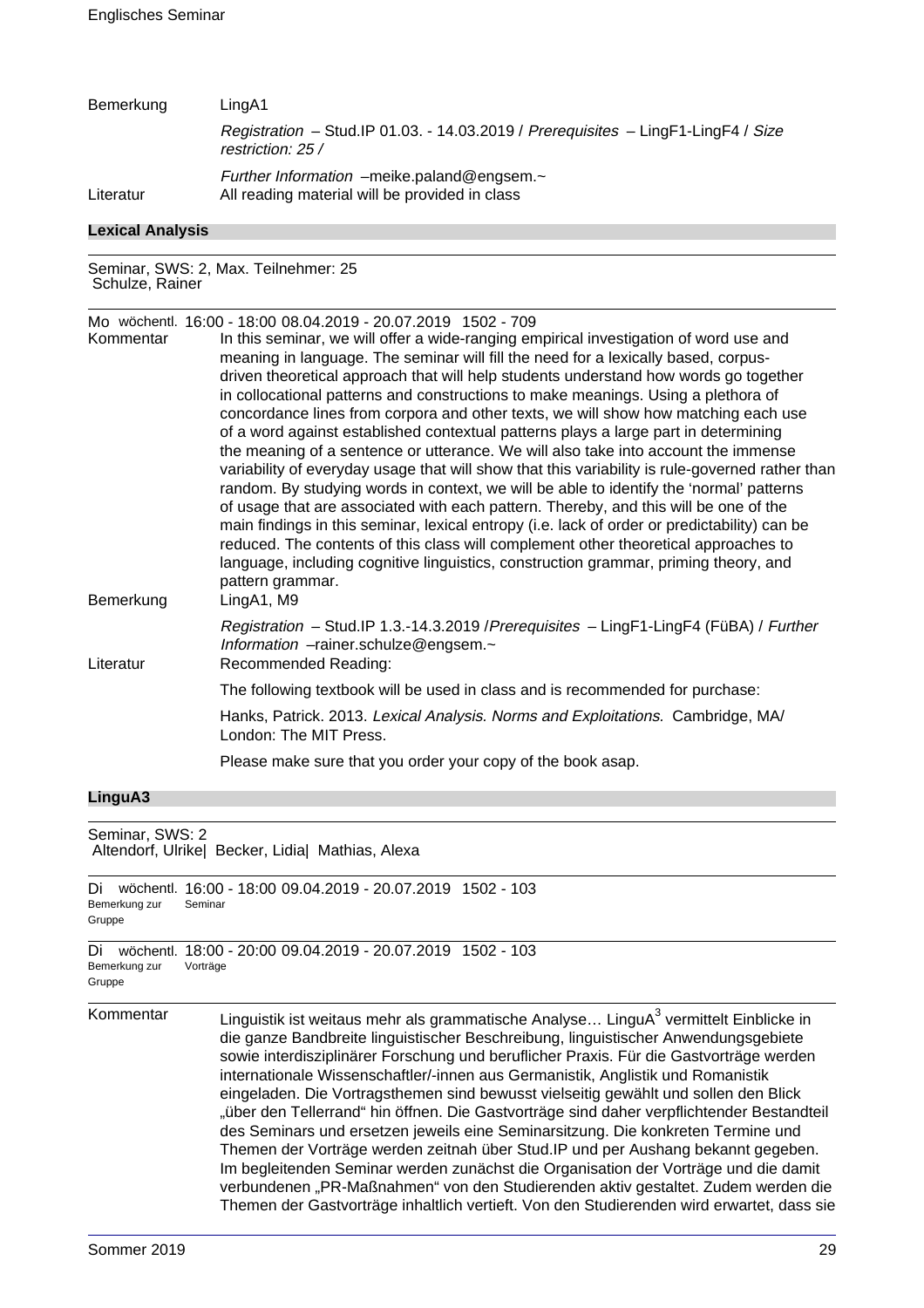Interesse auch an fachübergreifenden Themen mitbringen. Seminarsprache ist Deutsch – gute Englischkenntnisse werden allerdings vorausgesetzt, da einzelne Beiträge auch in englischer Sprache geliefert werden. Im Seminar können für den Bereich Germanistik (Deutsch) Studien- & Prüfungsleistungen sowie Schlüsselkompetenzbescheinigungen (SKA oder SKB) erworben werden. Für Ling A1 oder LingA2 können im Seminar für den Bereich Englische Sprachwissenschaft **NUR** Studienleistungen erworben werden. Für Leistungsnachweise im FachbereichHispanistik: siehe KVV Romanisches Seminar. Bemerkung Teilnehmerzahl: 30 Literatur Wird im Seminar bekanntgegeben.

### **The English Verb Phrase**

Seminar, SWS: 2, Max. Teilnehmer: 25 Paland, Meike

Mi wöchentl. 12:00 - 14:00 10.04.2019 - 20.07.2019 1502 - 703

| Kommentar | This course is designed to develop an in-depth understanding of Tense, Modality,<br>and Aspect (TMA) – the three grammatical categories expressed by the verb phrase.<br>As such, TMA expressions evidently convey meaning to do with situations: Locating<br>situations in time (tense), expressing facets of a situation's internal constituency (aspect),                                                                                                                                                                                                                                                                                                                                                                                                                                                                                                                                                                                                                                                         |
|-----------|----------------------------------------------------------------------------------------------------------------------------------------------------------------------------------------------------------------------------------------------------------------------------------------------------------------------------------------------------------------------------------------------------------------------------------------------------------------------------------------------------------------------------------------------------------------------------------------------------------------------------------------------------------------------------------------------------------------------------------------------------------------------------------------------------------------------------------------------------------------------------------------------------------------------------------------------------------------------------------------------------------------------|
|           | or the assessment of situations in terms of necessity and possibility by the speaker<br>(modality). However, the intricate relationship of form and function simultaneously                                                                                                                                                                                                                                                                                                                                                                                                                                                                                                                                                                                                                                                                                                                                                                                                                                          |
|           | makes the expression of Tense, Modality, and Aspect a notoriously difficult area<br>of English grammar. In this course we will thus explore how speakers of English<br>conceptualize situation time, situation types, and situation assessment and how these<br>conceptualizations are manifest in linguistic expression. To this end, we will look at<br>selected TMA expressions and discuss how they fit into different theories and models of<br>Tense, Modality and Aspect, such as those proposed by Reichenbach (1947), Comrie<br>(1985 and 1976), and Parker (2001). Apart from working mostly synchronically, we will,<br>however, also work diachronically and thus take a look at the evolution of English TMA<br>categories like the Progressive, Perfect and Future forms, as well as Directives. We<br>will also contrast the English TMA system with that of other languages and explore the<br>coding of temporal, modal, and aspectual categories in selected non-standard varieties of<br>English. |
| Bemerkung | +++ This course is only offered to FüBA students +++<br>LingA1                                                                                                                                                                                                                                                                                                                                                                                                                                                                                                                                                                                                                                                                                                                                                                                                                                                                                                                                                       |
|           | Registration - Stud.IP 01.03. - 14.03.2019 / Prerequisites - LingF1-LingF4 / Size<br>restriction: 25 /                                                                                                                                                                                                                                                                                                                                                                                                                                                                                                                                                                                                                                                                                                                                                                                                                                                                                                               |
| Literatur | Further Information -meike.paland@engsem.~<br>All reading material will be provided in class                                                                                                                                                                                                                                                                                                                                                                                                                                                                                                                                                                                                                                                                                                                                                                                                                                                                                                                         |

### LingA2 **Diachrony and the English Language**

Seminar, SWS: 2, Max. Teilnehmer: 35 Paland, Meike

| Kommentar | Mo wöchentl. 14:00 - 16:00 08.04.2019 - 20.07.2019 1502 - 615<br>This course takes a closer look at selected phenomena, both intra-linguistic (typological<br>change, instances of grammaticalization) as well as extra-linguistic (language contact,<br>prescriptivism, standardization, etc.), that have played a decisive role in the shaping<br>of today's English, or rather, English-es. In this course, time will also be reserved<br>for theoretical considerations (e.g. the role of frequency in language change) as well<br>as methodological issues, e.g. the compatibility of corpus linguistics and diachronic<br>linguistics. |
|-----------|----------------------------------------------------------------------------------------------------------------------------------------------------------------------------------------------------------------------------------------------------------------------------------------------------------------------------------------------------------------------------------------------------------------------------------------------------------------------------------------------------------------------------------------------------------------------------------------------------------------------------------------------|
| Bemerkung | +++ This course is only offered to FüBA students +++<br>LingA2                                                                                                                                                                                                                                                                                                                                                                                                                                                                                                                                                                               |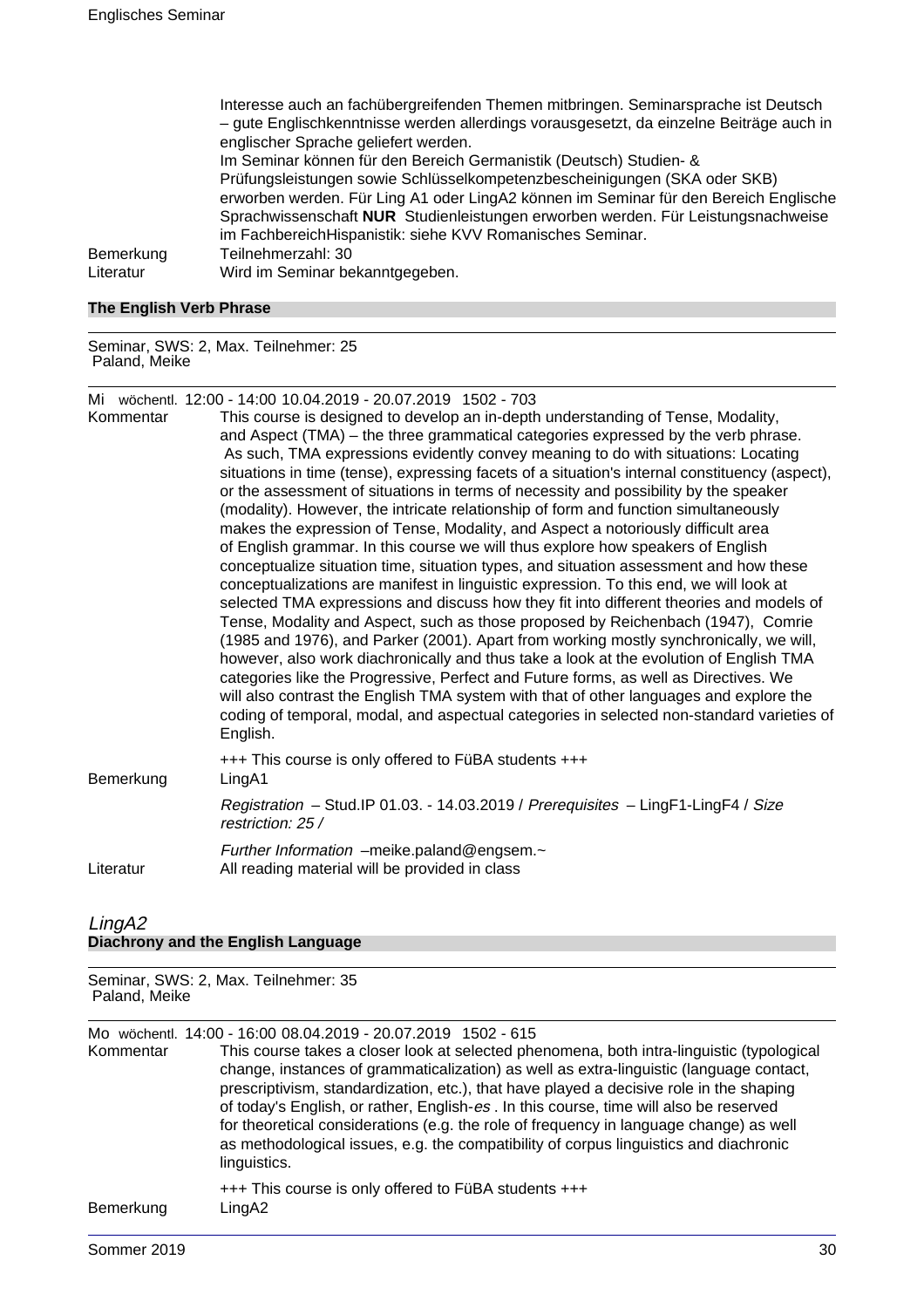Registration – Stud.IP 1.3.-14.3.2019 /Prerequisites – LingF1-LingF4 / Size restriction: 35 / Further Information - meike.paland@engsem.~ Literatur All reading material will be provided in class

### **Learner Corpus Research**

Seminar, SWS: 2, Max. Teilnehmer: 30 Altendorf, Ulrike

| Mi        | wöchentl. 10:00 - 12:00 10.04.2019 - 20.07.2019 1502 - 615                                                                                                         |
|-----------|--------------------------------------------------------------------------------------------------------------------------------------------------------------------|
| Kommentar | Learner Corpus Research (LCR) will explore issues related to the process of second                                                                                 |
|           | language learning and teaching. It will convey insights into the interlanguage of second                                                                           |
|           | language learners, in particular insights gained from studies based on digitized date in                                                                           |
|           | learner corpora (LCR). They will be supplemented by relevant concepts proposed by                                                                                  |
|           | Second Language Acquisition, in particular IP (Input Processing) and PI (Processing                                                                                |
|           | Instruction), as well as by work in teaching methodology, e.g. the acquisition-oriented<br>method by von Ziegésar.                                                 |
| Bemerkung | LingA2, M8, M9                                                                                                                                                     |
|           | Registration - Stud. IP 01.03. - 14.03. / Prerequisites - LingF1-LingF4 (if applicable) / Size<br>restriction: 30 / Further Information -ulrike.altendorf@engsem.~ |
| Literatur | Required Reading: Texts will be available in class.                                                                                                                |

### **LinguA3**

Seminar, SWS: 2 Altendorf, Ulrike| Becker, Lidia| Mathias, Alexa

Di wöchentl. 16:00 - 18:00 09.04.2019 - 20.07.2019 1502 - 103 Bemerkung zur Gruppe Seminar

Di wöchentl. 18:00 - 20:00 09.04.2019 - 20.07.2019 1502 - 103 Bemerkung zur Gruppe Vorträge

| Kommentar              | Linguistik ist weitaus mehr als grammatische Analyse LinguA <sup>3</sup> vermittelt Einblicke in<br>die ganze Bandbreite linguistischer Beschreibung, linguistischer Anwendungsgebiete<br>sowie interdisziplinärer Forschung und beruflicher Praxis. Für die Gastvorträge werden<br>internationale Wissenschaftler/-innen aus Germanistik, Anglistik und Romanistik<br>eingeladen. Die Vortragsthemen sind bewusst vielseitig gewählt und sollen den Blick<br>"über den Tellerrand" hin öffnen. Die Gastvorträge sind daher verpflichtender Bestandteil<br>des Seminars und ersetzen jeweils eine Seminarsitzung. Die konkreten Termine und<br>Themen der Vorträge werden zeitnah über Stud. IP und per Aushang bekannt gegeben.<br>Im begleitenden Seminar werden zunächst die Organisation der Vorträge und die damit<br>verbundenen "PR-Maßnahmen" von den Studierenden aktiv gestaltet. Zudem werden die<br>Themen der Gastvorträge inhaltlich vertieft. Von den Studierenden wird erwartet, dass sie<br>Interesse auch an fachübergreifenden Themen mitbringen. Seminarsprache ist Deutsch<br>- gute Englischkenntnisse werden allerdings vorausgesetzt, da einzelne Beiträge auch in<br>englischer Sprache geliefert werden.<br>Im Seminar können für den Bereich Germanistik (Deutsch) Studien- &<br>Prüfungsleistungen sowie Schlüsselkompetenzbescheinigungen (SKA oder SKB)<br>erworben werden. Für Ling A1 oder LingA2 können im Seminar für den Bereich Englische<br>Sprachwissenschaft NUR Studienleistungen erworben werden. Für Leistungsnachweise<br>im FachbereichHispanistik: siehe KVV Romanisches Seminar. |
|------------------------|--------------------------------------------------------------------------------------------------------------------------------------------------------------------------------------------------------------------------------------------------------------------------------------------------------------------------------------------------------------------------------------------------------------------------------------------------------------------------------------------------------------------------------------------------------------------------------------------------------------------------------------------------------------------------------------------------------------------------------------------------------------------------------------------------------------------------------------------------------------------------------------------------------------------------------------------------------------------------------------------------------------------------------------------------------------------------------------------------------------------------------------------------------------------------------------------------------------------------------------------------------------------------------------------------------------------------------------------------------------------------------------------------------------------------------------------------------------------------------------------------------------------------------------------------------------------------------------------------------------------------------|
| Bemerkung<br>Literatur | Teilnehmerzahl: 30<br>Wird im Seminar bekanntgegeben.                                                                                                                                                                                                                                                                                                                                                                                                                                                                                                                                                                                                                                                                                                                                                                                                                                                                                                                                                                                                                                                                                                                                                                                                                                                                                                                                                                                                                                                                                                                                                                          |
|                        |                                                                                                                                                                                                                                                                                                                                                                                                                                                                                                                                                                                                                                                                                                                                                                                                                                                                                                                                                                                                                                                                                                                                                                                                                                                                                                                                                                                                                                                                                                                                                                                                                                |

### **Sociolinguistic Typology**

Seminar, SWS: 2, Max. Teilnehmer: 30 Altendorf, Ulrike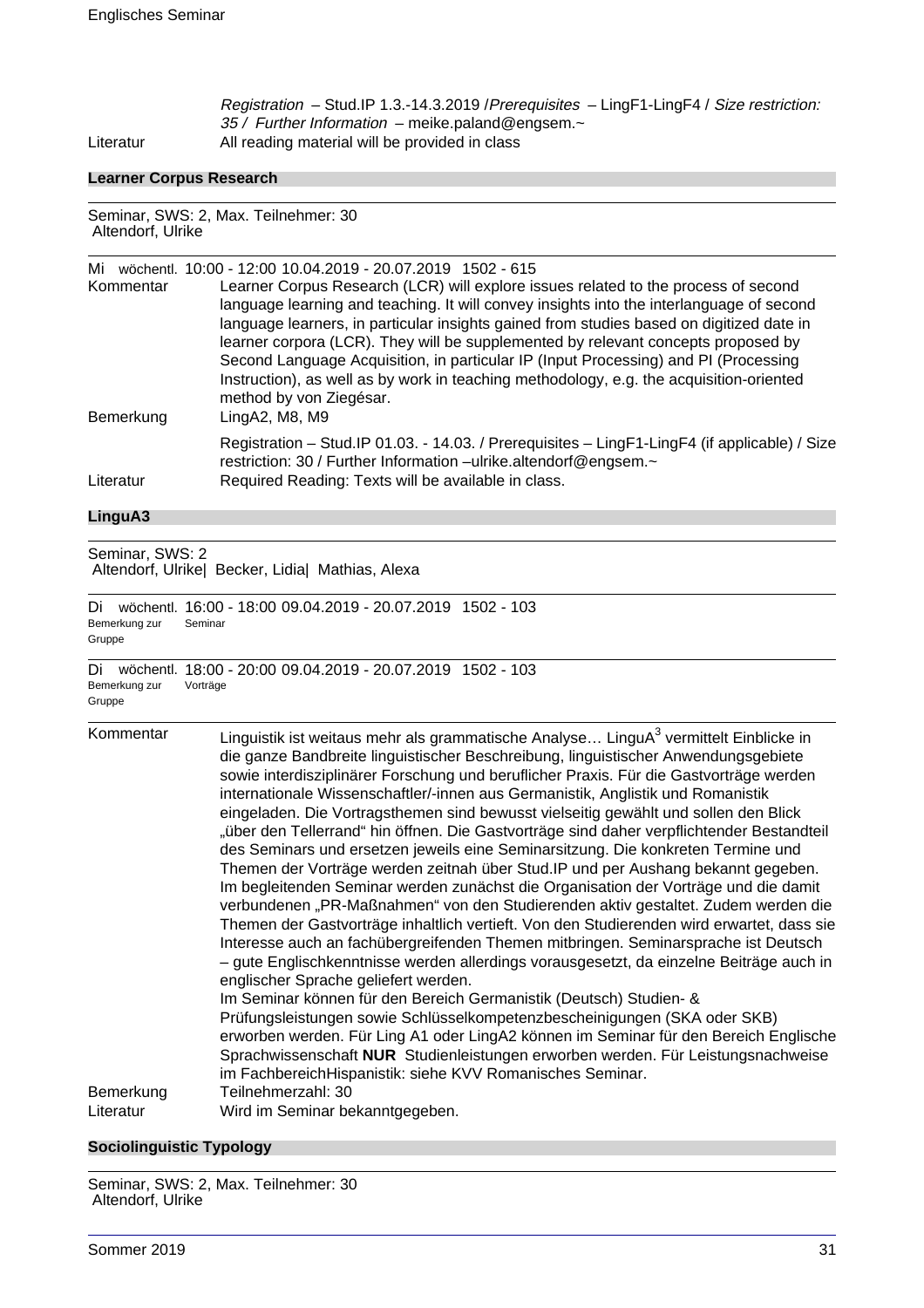| Mi<br>Kommentar | wöchentl, 08:00 - 10:00 10.04.2019 - 20.07.2019 1502 - 609<br>This course will present Peter Trudgill's theories of the impact of language diversity<br>brought about by language and dialect contact as well as a selection of socio-historical<br>case studies from England, the US and New Zealand, to which the theories will be<br>applied. In addition, we will explore research on Multicultural London English, an<br>emerging contact variety in the Greater London conurbation. This course requires a solid<br>knowledge of phonetics and phonology! |
|-----------------|-----------------------------------------------------------------------------------------------------------------------------------------------------------------------------------------------------------------------------------------------------------------------------------------------------------------------------------------------------------------------------------------------------------------------------------------------------------------------------------------------------------------------------------------------------------------|
| Bemerkung       | LingA2, M5, M9                                                                                                                                                                                                                                                                                                                                                                                                                                                                                                                                                  |
| Literatur       | Registration - Stud. IP 01.03. - 14.03. / Prerequisites - LingF1-LingF4 (if applicable) / Size<br>restriction: 30 / Further Information -ulrike.altendorf@engsem.~<br><b>Required Reading:</b>                                                                                                                                                                                                                                                                                                                                                                  |
|                 | Peter Trudgill (2010). Investigations in Sociohistorical Linguistics . Cambridge: Cambridge<br>University Press.                                                                                                                                                                                                                                                                                                                                                                                                                                                |

### **Foundations Language Practice (SP1/SP2)**

### SP1 **Vocabulary and Pronunciation (Blockkurs)**

| Seminar/Sprachpraxis/Sprachpraktische Übung, Max. Teilnehmer: 30<br>Gans, Anne |                                                                                                                                                                                                                    |  |
|--------------------------------------------------------------------------------|--------------------------------------------------------------------------------------------------------------------------------------------------------------------------------------------------------------------|--|
| <b>Block</b><br>Kommentar                                                      | 09:30 - 15:30 01.04.2019 - 05.04.2019 1502 - 615<br>This course is designed for students who wish to repeat the course taken in the WiSe in<br>order to prepare to retake the SL test.                             |  |
| Bemerkung                                                                      | Modul SP1<br>Registration - StudIP 01.03.19-14.03.2019 / Prerequisites - none / Assessment Tasks<br>$-$ SL: regular homework tasks, test / Size restriction $-$ 30 / Further Information $-$<br>anne.gans@engsem.~ |  |

### SP2 **Grammar (SP2) - Group 1**

Seminar/Sprachpraxis/Sprachpraktische Übung, SWS: 2, Max. Teilnehmer: 25 Gans, Anne

|           | Mo wöchentl. 10:00 - 12:00 08.04.2019 - 20.07.2019 1502 - 609                                                                                                                                                        |
|-----------|----------------------------------------------------------------------------------------------------------------------------------------------------------------------------------------------------------------------|
| Kommentar | This course allows students to revise and extend their knowledge of the usage of<br>grammatical structures, style and vocabulary through an investigative approach.                                                  |
| Bemerkung | Modul SP2                                                                                                                                                                                                            |
|           | Registration - StudIP 01.03.2019-14.03.2019 / Prerequisites - SP1 / Assessment<br>Tasks $-$ SL: will be specified in class, PL: exam / Size restriction $-$ 25 / Further<br>Information $-$ anne.gans@engsem. $\sim$ |

### **Grammar (SP2) - Group 2**

Seminar/Sprachpraxis/Sprachpraktische Übung, SWS: 2, Max. Teilnehmer: 25 Gans, Anne| Wright, Linda Elsie

|           | Do wöchentl. 10:00 - 12:00 11.04.2019 - 20.07.2019 1502 - 709                    |
|-----------|----------------------------------------------------------------------------------|
| Kommentar | This course allows students to revise and extend their knowledge of the usage of |
|           | grammatical structures, style and vocabulary through an investigative approach.  |
| Bemerkung | Modul SP2                                                                        |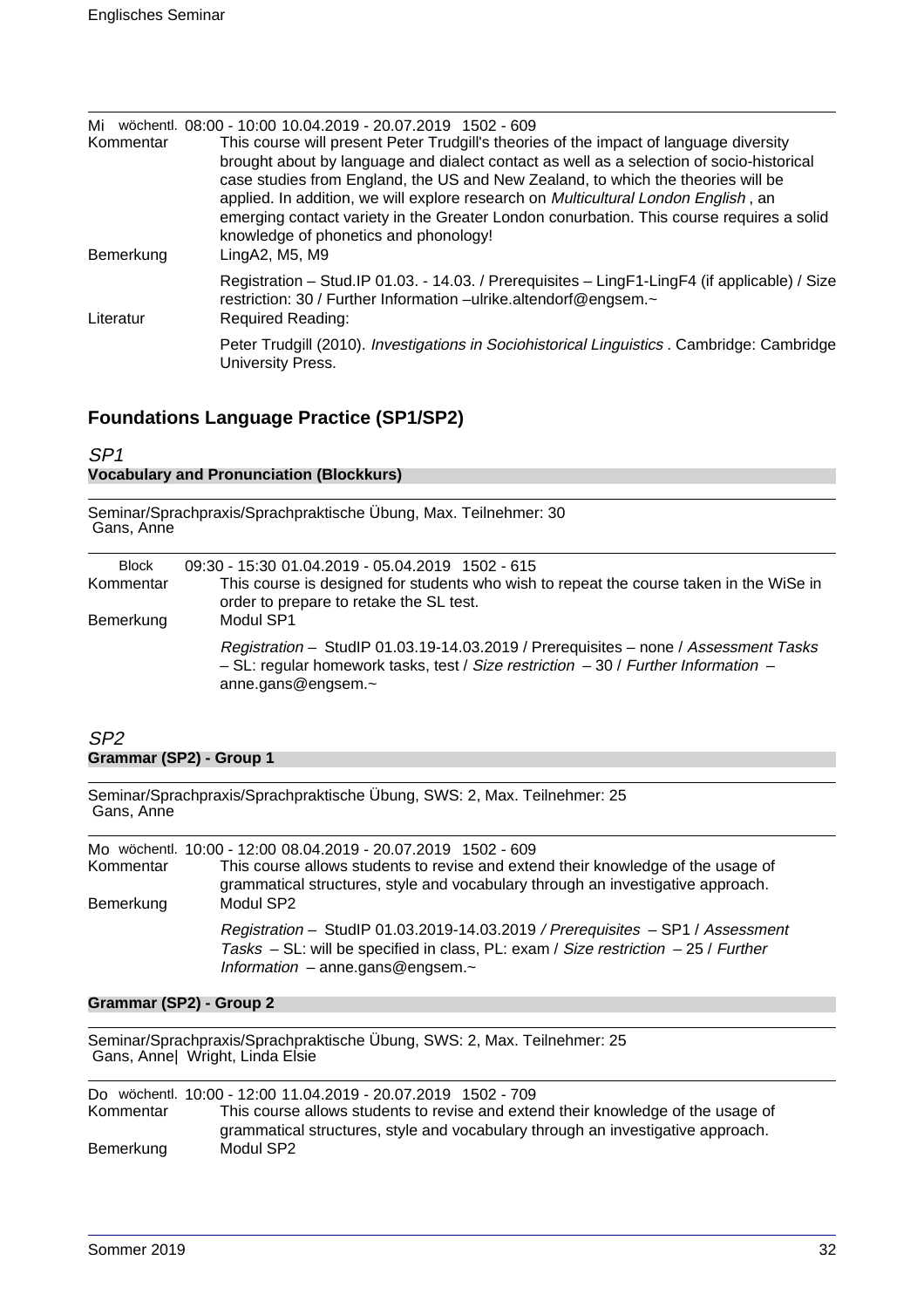Registration – StudIP 01.03.2019-14.03.2019 / Prerequisites – SP1 / Assessment Tasks – SL: will be specified in class, PL: exam / Size restriction – 25 / Further Information  $-$  linda.wright@engsem. $\sim$ 

### **Grammar (SP2) - Group 3**

Seminar/Sprachpraxis/Sprachpraktische Übung, SWS: 2, Max. Teilnehmer: 25 Gans, Anne| Wright, Linda Elsie

|           | Do wöchentl. 12:00 - 14:00 11.04.2019 - 20.07.2019 1502 - 703                                                                                                                                                           |
|-----------|-------------------------------------------------------------------------------------------------------------------------------------------------------------------------------------------------------------------------|
| Kommentar | This course allows students to revise and extend their knowledge of the usage of<br>grammatical structures, style and vocabulary through an investigative approach.                                                     |
| Bemerkung | Modul SP2                                                                                                                                                                                                               |
|           | Registration - StudIP 01.03.2019-14.03.2019 / Prerequisites - SP1 / Assessment<br>Tasks $-$ SL: will be specified in class, PL: exam / Size restriction $-$ 25 / Further<br>Information $-$ linda.wright@engsem. $\sim$ |

### **Grammar (SP2) - Group 4**

Seminar/Sprachpraxis/Sprachpraktische Übung, SWS: 2, Max. Teilnehmer: 25 Gans, Anne

| Kommentar<br>Bemerkung | Fr wöchentl. 10:00 - 12:00 12.04.2019 - 20.07.2019 1502 - 613<br>This course allows students to revise and extend their knowledge of the usage of<br>grammatical structures, style and vocabulary through an investigative approach.<br>Modul SP2 |
|------------------------|---------------------------------------------------------------------------------------------------------------------------------------------------------------------------------------------------------------------------------------------------|
|                        | Registration - StudIP 01.03.2019-14.03.2019 / Prerequisites - SP1 / Assessment<br>Tasks $-$ SL: will be specified in class, PL: exam / Size restriction $-$ 25 / Further<br>Information $-$ anne.gans@engsem. $\sim$                              |

### **Advanced Language Practice (SP3/SP4)**

### SP3 **SP3: Composition Blockkurs - Group 1**

#### Kurs, Max. Teilnehmer: 20 Gans, Anne

| Mo Einzel | 09:30 - 12:45 02.09.2019 - 02.09.2019 1502 - 615                                        |
|-----------|-----------------------------------------------------------------------------------------|
| Mi Einzel | 09:30 - 12:45 04:09:2019 - 04:09:2019 1502 - 615                                        |
| Mo Einzel | 09:30 - 12:45 09:09.2019 - 09:09.2019<br>1502 - 615                                     |
| Mi Finzel | 09:30 - 12:45 11:09.2019 - 11:09.2019 1502 - 615                                        |
| Mo Einzel | 09:30 - 12:45 16.09.2019 - 16.09.2019 1502 - 615                                        |
| Mi Einzel | 09:30 - 12:45 18:09.2019 - 18:09.2019 1502 - 615                                        |
| Mo Einzel | 09:30 - 12:45 23.09.2019 - 23.09.2019 1502 - 615                                        |
| Mi Einzel | 09:30 - 12:45 25.09.2019 - 25.09.2019 1502 - 615                                        |
| Kommentar | This course investigates organisational patterns used in various genres and discourse   |
|           | forms of expository writing (informative/explanatory writing). Some aspects of language |
|           | and grammar will be discussed as necessary.                                             |
|           | SP <sub>3</sub>                                                                         |
| Bemerkung |                                                                                         |
|           | Registration - StudIP 01.08.2019-15.08.2019 / Prerequisites - SP1 + SP2 / Assessment    |
|           | Tasks - SL: two written tasks / Further Information -anne.gans@engsem.                  |
|           |                                                                                         |

#### **SP3: Composition Blockkurs - Group 2**

Seminar/Sprachpraxis/Sprachpraktische Übung, Max. Teilnehmer: 20 Schneller, Jill

Di Einzel 09:00 - 12:15 03.09.2019 - 03.09.2019 1502 - 615 09:00 - 12:15 05.09.2019 - 05.09.2019 1502 - 615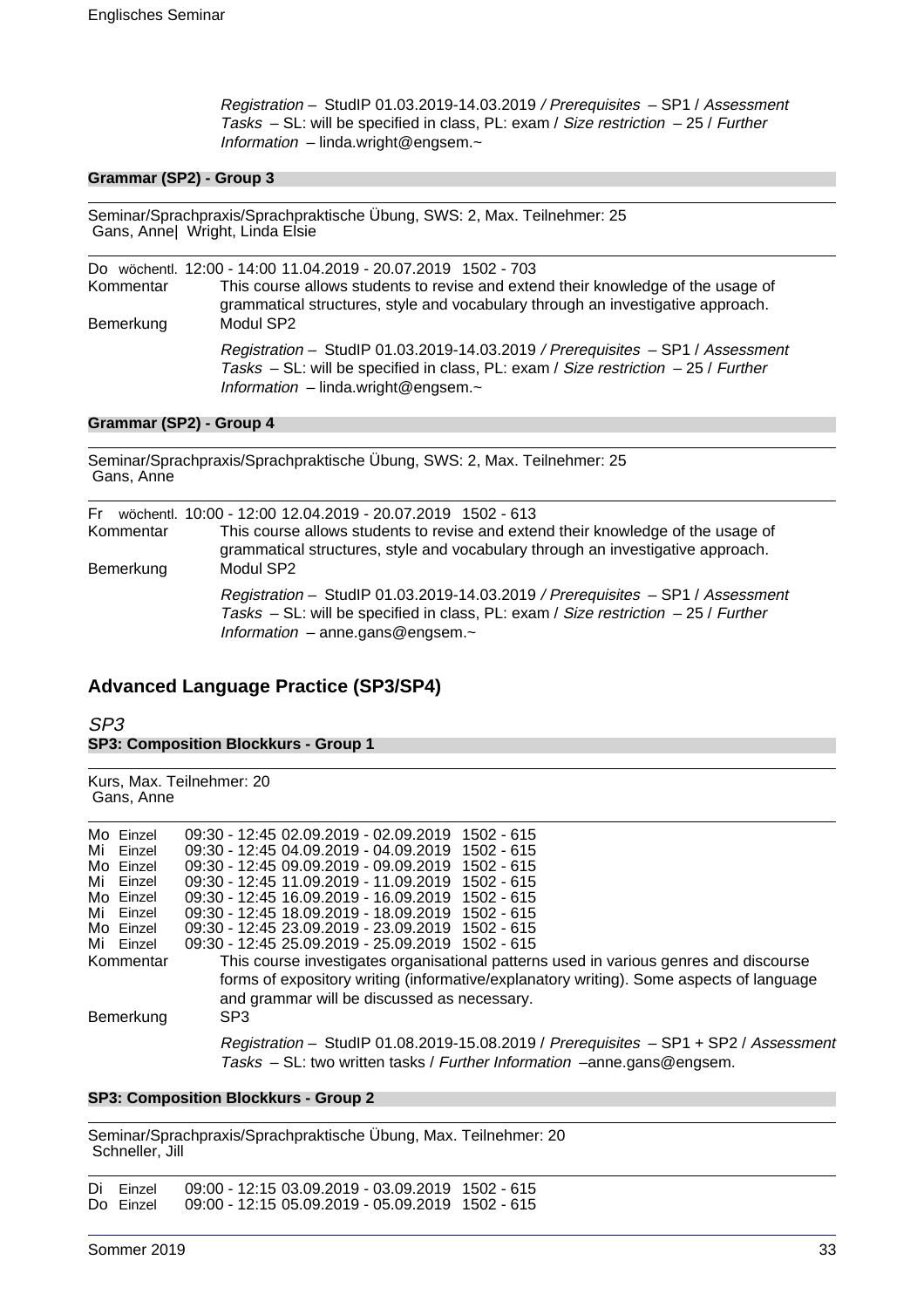| Di Einzel | 09:00 - 12:15 10.09.2019 - 10.09.2019 1502 - 615                                        |
|-----------|-----------------------------------------------------------------------------------------|
| Do Einzel | 09:00 - 12:15 12.09.2019 - 12.09.2019 1502 - 615                                        |
| Di Einzel | 09:00 - 12:15 17.09.2019 - 17.09.2019 1502 - 615                                        |
| Do Einzel | 09:00 - 12:15 19.09.2019 - 19.09.2019 1502 - 615                                        |
| Di Einzel | 09:00 - 12:15 24.09.2019 - 24.09.2019 1502 - 615                                        |
| Do Einzel | 09:00 - 12:15 26.09.2019 - 26.09.2019 1502 - 615                                        |
| Kommentar | This course investigates organisational patterns used in various genres and discourse   |
|           | forms of expository writing (informative/explanatory writing). Some aspects of language |
|           | and grammar will be discussed as necessary.                                             |
| Bemerkung | SP <sub>3</sub>                                                                         |
|           |                                                                                         |
|           | Registration - StudIP 01.08.2019-15.08.2019 / Prerequisites - SP1 + SP2 / Assessment    |
|           | Tasks - SL: two written tasks / Further Information -jill.schneller@engsem.             |
|           |                                                                                         |

### SP4 **Advanced Composition (SP4) - Group 1**

Seminar/Sprachpraxis/Sprachpraktische Übung, SWS: 2, Max. Teilnehmer: 25 Schneller, Jill

| Di<br>Di<br>Di<br>Einzel<br>Di<br>Kommentar<br>Bemerkung |  | wöchentl. 10:00 - 12:00 09:04.2019 - 16:04.2019 1502 - 613<br>wöchentl. 10:00 - 12:00 23.04.2019 - 28.05.2019 1502 - 615<br>10:00 - 12:00 04.06.2019 - 04.06.2019 1502 - 613<br>wöchentl. 10:00 - 12:00 11.06.2019 - 16.07.2019 1502 - 615<br>This course allows students to continue working on their writing skills. Various text<br>types/genres will be covered. Aspects of style, register, vocabulary and grammar will be<br>discussed as necessary<br>Modul SP4 |
|----------------------------------------------------------|--|------------------------------------------------------------------------------------------------------------------------------------------------------------------------------------------------------------------------------------------------------------------------------------------------------------------------------------------------------------------------------------------------------------------------------------------------------------------------|
|                                                          |  | Registration - StudIP 01.03.2019-14.03.2019 / Prerequisites - SP1 + SP2 and SP3 /<br>Assessment Tasks – SL: two written tasks PL: 90-min exam / Size restriction – 25 /<br>Further Information $-$ jill.schneller@engsem. $\sim$                                                                                                                                                                                                                                       |
|                                                          |  | Please note some schedule differences for groups 1 and 2. Students in these groups will<br>be required to take a mock exam on Saturday, 29 June, 2019, 9:00-13:00. The final exam<br>will take place on Saturday, 6 July, 2019, 9:00-13:00.                                                                                                                                                                                                                            |

### **Advanced Composition (SP4) - Group 2**

| Seminar/Sprachpraxis/Sprachpraktische Übung, SWS: 2, Max. Teilnehmer: 25 |  |
|--------------------------------------------------------------------------|--|
| Schneller, Jill                                                          |  |
|                                                                          |  |

| Mi<br>Kommentar<br>Bemerkung | wöchentl. 10:00 - 12:00 10.04.2019 - 20.07.2019 1502 - 613<br>This course allows students to continue working on their writing skills. Various text<br>types/genres will be covered. Aspects of style, register, vocabulary and grammar will be<br>discussed as necessary<br>Modul SP4 |
|------------------------------|----------------------------------------------------------------------------------------------------------------------------------------------------------------------------------------------------------------------------------------------------------------------------------------|
|                              | Registration - StudIP 01.03.2019-14.03.2019 / Prerequisites - SP1 + SP2 and SP3 /<br>Assessment Tasks - SL: two written tasks PL: 90-min exam / Size restriction - 25 /<br>Further Information $-$ jill.schneller@engsem. $\sim$                                                       |
|                              | Please note some schedule differences for groups 1 and 2. Students in these groups will<br>be required to take a mock exam on Saturday, 29 June, 2019, 9:00-13:00. The final exam<br>will take place on Saturday, 6 July, 2019, 9:00-13:00.                                            |

### **Advanced Composition (SP4) - Group 3**

Seminar/Sprachpraxis/Sprachpraktische Übung, SWS: 2, Max. Teilnehmer: 25 Wright, Linda Elsie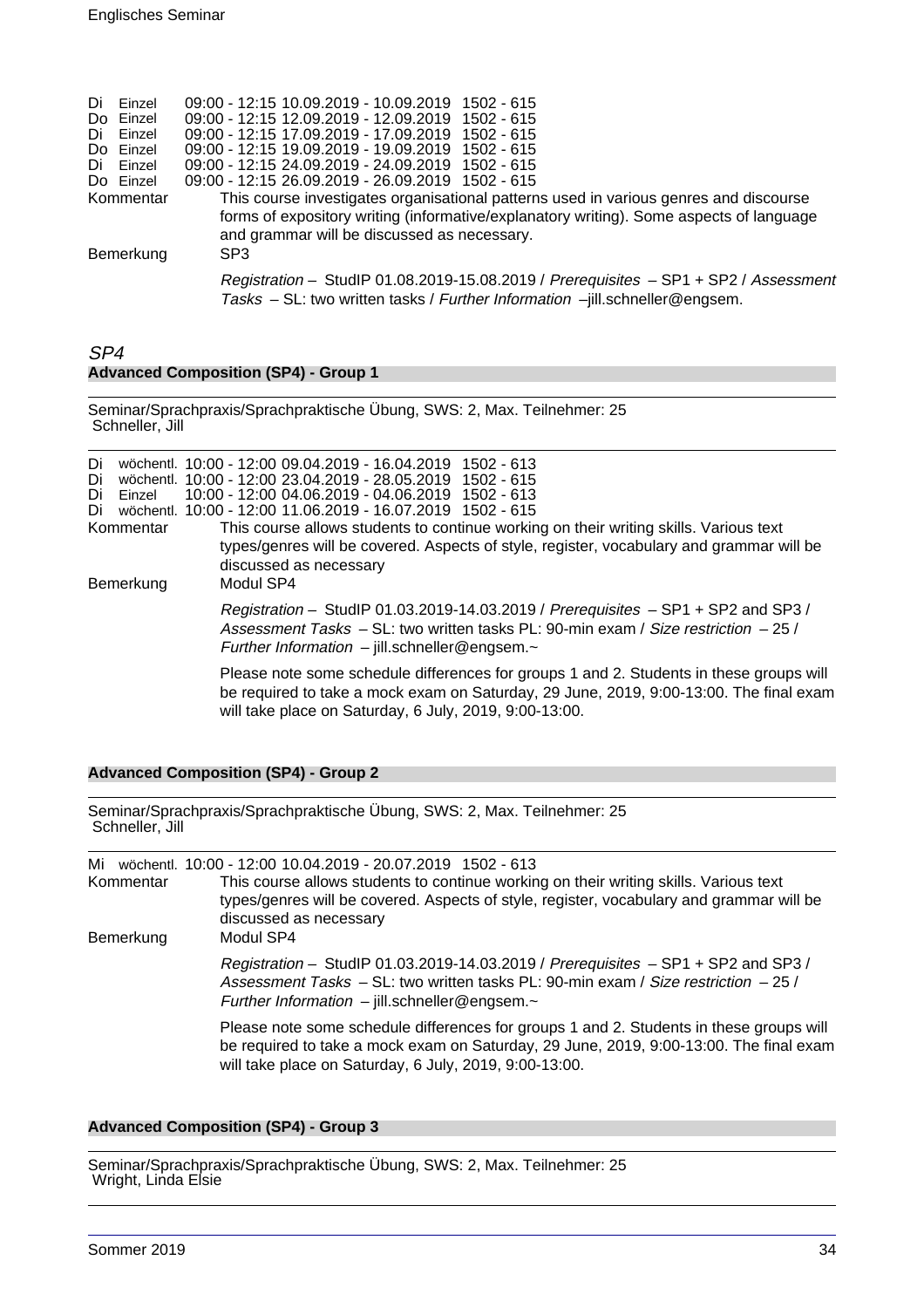|           | Mi wöchentl. 12:00 - 14:00 10.04.2019 - 20.07.2019 1502 - 709                                                                                                                                                                               |
|-----------|---------------------------------------------------------------------------------------------------------------------------------------------------------------------------------------------------------------------------------------------|
| Kommentar | This course allows students to continue working on their writing skills. Various text<br>types/genres will be covered. Aspects of style, register, vocabulary and grammar will be<br>discussed as necessary                                 |
| Bemerkung | Modul SP4                                                                                                                                                                                                                                   |
|           | Registration - StudIP 01.03.2019-14.03.2019 / Prerequisites - SP1 + SP2 and SP3 /<br>Assessment Tasks - SL: two written tasks PL: 90-min exam / Size restriction - 25 /<br>Further Information $-$ linda.wright@engsem. $\sim$              |
|           | Please note some schedule differences for groups 1 and 2. Students in these groups will<br>be required to take a mock exam on Saturday, 29 June, 2019, 9:00-13:00. The final exam<br>will take place on Saturday, 6 July, 2019, 9:00-13:00. |

### **Advanced Composition (SP4) - Group 4**

Seminar/Sprachpraxis/Sprachpraktische Übung, SWS: 2, Max. Teilnehmer: 25 Wright, Linda Elsie

| Kommentar<br>Bemerkung | Mi wöchentl. 14:00 - 16:00 10.04.2019 - 20.07.2019 1502 - 703<br>This course allows students to continue working on their writing skills. Various text<br>types/genres will be covered. Aspects of style, register, vocabulary and grammar will be<br>discussed as necessary<br>Modul SP4 |
|------------------------|-------------------------------------------------------------------------------------------------------------------------------------------------------------------------------------------------------------------------------------------------------------------------------------------|
|                        | Registration - StudIP 01.03.2019-14.03.2019 / Prerequisites - SP1 + SP2 and SP3 /<br>Assessment Tasks - SL: two written tasks PL: 90-min exam / Size restriction - 25 /<br>Further Information $-$ linda.wright@engsem. $\sim$                                                            |
|                        | Please note some schedule differences for groups 1 and 2. Students in these groups will<br>be required to take a mock exam on Saturday, 29 June, 2019, 9:00-13:00. The final exam<br>will take place on Saturday, 6 July, 2019, 9:00-13:00.                                               |

### **Advanced Composition (SP4) - Group 5**

Seminar/Sprachpraxis/Sprachpraktische Übung, SWS: 2, Max. Teilnehmer: 25 Wright, Linda Elsie

| Mi<br>Mi Einzel<br>Kommentar<br>Bemerkung | wöchentl. 16:00 - 18:00 10.04.2019 - 10.07.2019 1502 - 703<br>16:00 - 18:00 17.07.2019 - 17.07.2019 1502 - 615<br>This course allows students to continue working on their writing skills. Various text<br>types/genres will be covered. Aspects of style, register, vocabulary and grammar will be<br>discussed as necessary<br>Modul SP4 |
|-------------------------------------------|--------------------------------------------------------------------------------------------------------------------------------------------------------------------------------------------------------------------------------------------------------------------------------------------------------------------------------------------|
|                                           | Registration - StudIP 01.03.2019-14.03.2019 / Prerequisites - SP1 + SP2 and SP3 /<br>Assessment Tasks $-$ SL: two written tasks PL: 90-min exam / Size restriction $-$ 25 /<br>Further Information $-$ linda.wright@engsem. $\sim$                                                                                                         |
|                                           | Please note some schedule differences for groups 1 and 2. Students in these groups will<br>be required to take a mock exam on Saturday, 29 June, 2019, 9:00-13:00. The final exam<br>will take place on Saturday, 6 July, 2019, 9:00-13:00.                                                                                                |

### **Foundations Methodology of Teaching English as a Foreign Language (DidF1/DidF2) (schulisch)**

### DidF<sub>1</sub> **Introduction to EFL Teaching**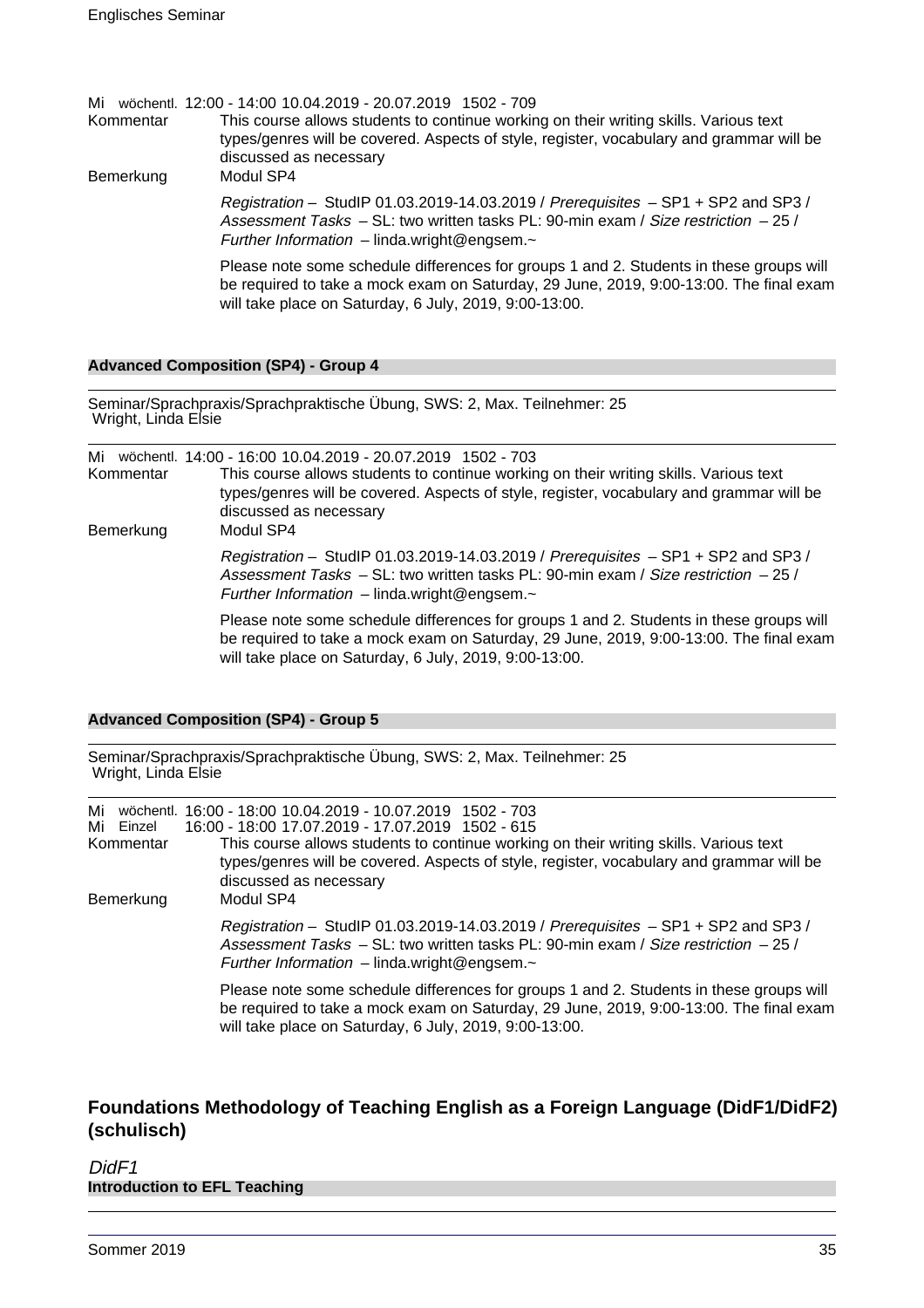### Seminar, SWS: 2, Max. Teilnehmer: 30 Oldendörp, Jana

| Kommentar | Mo wöchentl. 10:00 - 12:00 08.04.2019 - 20.07.2019 1502 - 615<br>This introductory methodology course is obligatory for all student teachers; we<br>recommend participation in the 3rd/4th semester. The course gives an introduction<br>into the complex subject matter of teaching and learning English as a foreign language<br>with special regard to teacher education. The course is based on four aspects of EFL<br>teaching and learning which we consider to be particularly relevant today: promoting<br>intercultural communicative competence (ICC); (foreign) language learning as individual<br>and collaborative achievement; developing learner- and learning-centred teaching;<br>supporting task-based learning. The main issues will be introduced, relevant research will<br>be summarized and discussed, and examples of good classroom practice are illustrated. |
|-----------|----------------------------------------------------------------------------------------------------------------------------------------------------------------------------------------------------------------------------------------------------------------------------------------------------------------------------------------------------------------------------------------------------------------------------------------------------------------------------------------------------------------------------------------------------------------------------------------------------------------------------------------------------------------------------------------------------------------------------------------------------------------------------------------------------------------------------------------------------------------------------------------|
| Bemerkung | An optional tutorial will be offered.<br>DidF1                                                                                                                                                                                                                                                                                                                                                                                                                                                                                                                                                                                                                                                                                                                                                                                                                                         |
| Literatur | Registration – StudIP 01.03.-14.03.2019 / Size restriction – 30 / Prerequisites – None /<br>Further Information $-$ jana.oldendoerp@engsem. $\sim$<br>Grimm, N., Meyer, M., Volkmann, L. (2015). Teaching English. Tübingen: Narr. Der Kauf<br>dieses Grundlagenwerks wird vorausgesetzt.<br>Additional texts will be posted on StudIP.                                                                                                                                                                                                                                                                                                                                                                                                                                                                                                                                                |

### DidF2 **Enhancing Learner Autonomy with Learner Strategies**

Seminar, SWS: 2, Max. Teilnehmer: 30 Oldendörp, Jana

Mo wöchentl. 16:00 - 18:00 08.04.2019 - 20.07.2019 1502 - 615

| Kommentar | Increasing diversity in the EFL classroom calls for more individualization and<br>differentiation. This leads to a stronger focus on learner strategies. Whether cognitive,<br>metacognitive or even affective-social, learner strategies support language learners<br>to become more autonomous in language learning. In this seminar, we will first take<br>a look at the theory: What are learner strategies, language learning strategies or<br>techniques? Which classification systems do exist? How can we train strategies in the<br>EFL classroom? Which are the benefits? Then we will analyse EFL textbooks with regard<br>to strategy training. Afterwards the Oxford Strategy Inventory of Language Learning<br>(SILL, a quantitative questionnaire) is used to investigate the strategy usage of students<br>in a Lower Saxony school. With the data, we will then plan some strategy-focused<br>lessons to develop higher learner autonomy enhanced with effective learner strategies. |
|-----------|-------------------------------------------------------------------------------------------------------------------------------------------------------------------------------------------------------------------------------------------------------------------------------------------------------------------------------------------------------------------------------------------------------------------------------------------------------------------------------------------------------------------------------------------------------------------------------------------------------------------------------------------------------------------------------------------------------------------------------------------------------------------------------------------------------------------------------------------------------------------------------------------------------------------------------------------------------------------------------------------------------|
| Bemerkung | DidF <sub>2</sub>                                                                                                                                                                                                                                                                                                                                                                                                                                                                                                                                                                                                                                                                                                                                                                                                                                                                                                                                                                                     |
| Literatur | Registration - StudIP 01.03.-14.03.2019 / Size restriction $-30$ / Prerequisites - DidF1 /<br>Further Information - jana.oldendoerp@engsem.uni-hannover.de<br>Texts will be posted on StudIP.                                                                                                                                                                                                                                                                                                                                                                                                                                                                                                                                                                                                                                                                                                                                                                                                         |

### **Indroduction to CLIL (Einführung in den Bilingualen Sachfachunterricht)**

Seminar, SWS: 2, Max. Teilnehmer: 30 Ball, Celia

Mi wöchentl. 12:00 - 14:00 10.04.2019 - 20.07.2019 1502 - 615

This seminar will provide students with the basic knowledge of Content and Language Integrated Learning practiced at German schools. Participants will gain some relevant theoretical background on the application of CLIL. Credits can be obtained by presenting a theoretical CLIL topic and preparing a sequence from a CLIL lesson. Trainee teachers from Hanover Studienseminar are also welcome and the participation of the two groups should provide an opportunity for discussion of theoretical and practical aspects.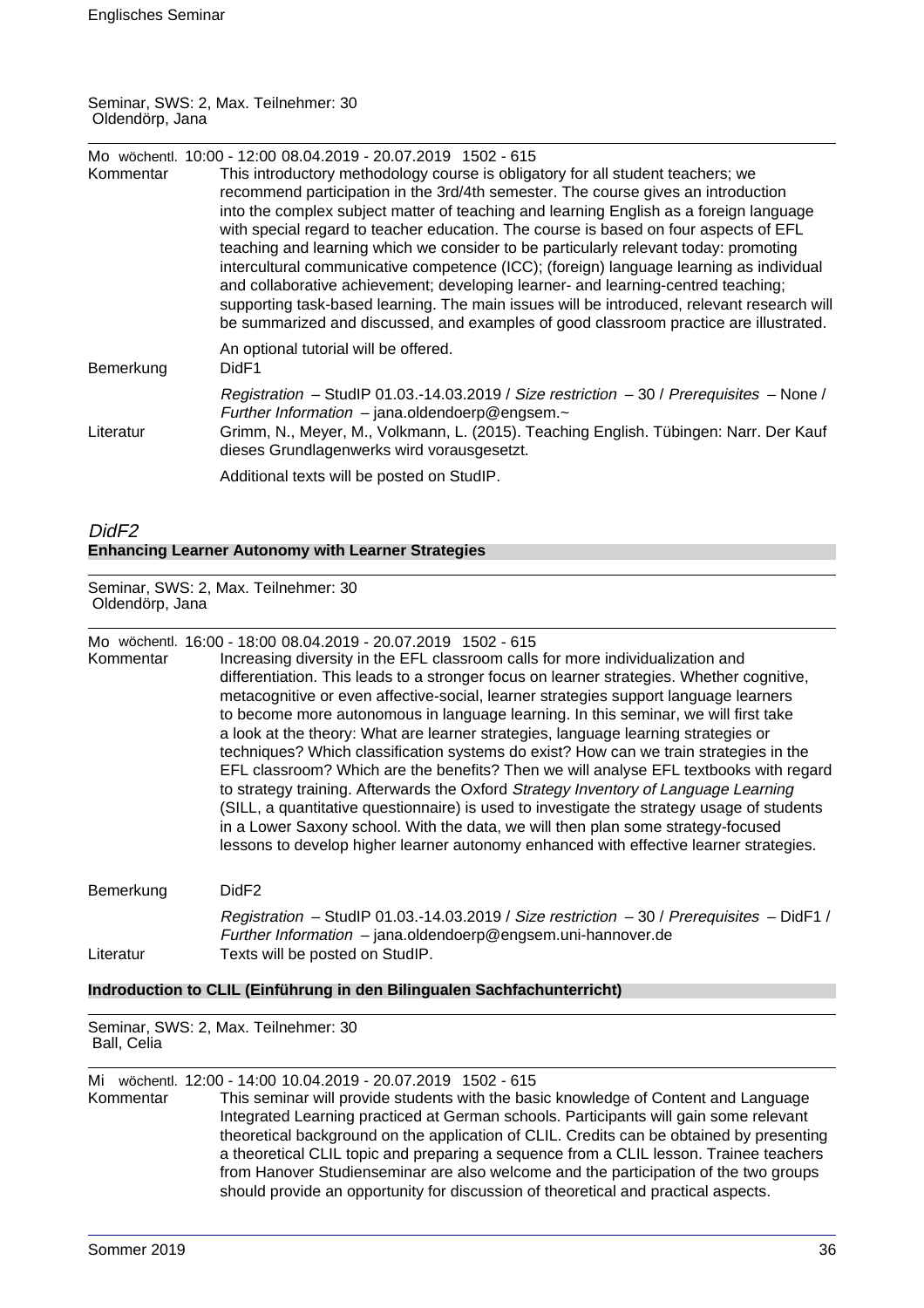| Bemerkung             | DidF <sub>2</sub>                                                                            |
|-----------------------|----------------------------------------------------------------------------------------------|
|                       | Registration - StudIP 01.03.- 14.03.2019/ Size restriction $-30$ / Prerequisites $-$ DidF1 / |
| Literatur             | Further Information - celia.ball@engsem. $\sim$<br>See course page on StudIP.                |
| Lost in mediation?!?! |                                                                                              |
|                       | Seminar, SWS: 2, Max. Teilnehmer: 30                                                         |

| Kommentar | Fr wöchentl. 14:00 - 16:00 12.04.2019 - 20.07.2019 1502 - 609<br>Today's interlingual and intercultural encounters require special skills such as mediation.                                                                                                                                                                                                                                                                                                                                                                                                                                                                                                                                                                                                                                                                                                                                                                                                                                                                 |
|-----------|------------------------------------------------------------------------------------------------------------------------------------------------------------------------------------------------------------------------------------------------------------------------------------------------------------------------------------------------------------------------------------------------------------------------------------------------------------------------------------------------------------------------------------------------------------------------------------------------------------------------------------------------------------------------------------------------------------------------------------------------------------------------------------------------------------------------------------------------------------------------------------------------------------------------------------------------------------------------------------------------------------------------------|
|           | Mediation has been implemented as a "fifth skill" in terms of a "new" competence by<br>the core curricula on part of the Federal States and is thus not only an integral part<br>of foreign language teaching but also an obligatory part of (final) exanimations at the<br>present day. However, mediation is a highly complex and rather challenging competence<br>for the students to acquire and to perform as multimodal receptive and productive<br>abilities are needed not only in the target, but also in one's first language. Moreover, a<br>profound command of the target language and intercultural competences are mandatory<br>to meet the addressee and the given situation adequately. In this seminar we will define<br>mediation, discuss its didactical potential, focus on how to teach the acquisition of<br>integrative skills so that learners can become decent language and culture mediators not<br>only for school settings but also and especially for their future within a globalized world. |
| Bemerkung | Prerequisites for certificate: reading assignments, regular attendance and active<br>participation. Furthermore, material design, planning a lesson and simulating it – will be<br>specified in our seminar.<br>Registration - StudIP 01.03.-14.03.2019 / Size restriction $-30$ / Prerequisites - DidF1/<br>Further Information $-$ alexwoltin@gmx.de                                                                                                                                                                                                                                                                                                                                                                                                                                                                                                                                                                                                                                                                       |
| Literatur | Kolb, E. (2016). Sprachmittlung: Studien zur Modellierung einer komplexen Kompetenz<br>(Münchener Arbeiten zur Fremdsprachen-Forschung). Münster: Waxmann.                                                                                                                                                                                                                                                                                                                                                                                                                                                                                                                                                                                                                                                                                                                                                                                                                                                                   |
|           | Mayer, L. J. (2014). Sprachmittlung im Englischunterricht. Effektiv die 5. Fertigkeit<br>schulen. Bestandsaufnahme und Perspektiven. Saarbrücken: AV Akademikerverlag.                                                                                                                                                                                                                                                                                                                                                                                                                                                                                                                                                                                                                                                                                                                                                                                                                                                       |
|           | Reimann, D. & Rössler, A. (eds.). (2013). Sprachmittlung im Fremdsprachenunterricht.<br>Tübingen: Narr.                                                                                                                                                                                                                                                                                                                                                                                                                                                                                                                                                                                                                                                                                                                                                                                                                                                                                                                      |
|           | - will be specified via StulP                                                                                                                                                                                                                                                                                                                                                                                                                                                                                                                                                                                                                                                                                                                                                                                                                                                                                                                                                                                                |

# **Working with Texts - Understanding, Structuring and Adapting Texts for the EFL Classroom**

Seminar, SWS: 2, Max. Teilnehmer: 30 Blanckertz, Janka

| Do.<br>Do.<br>Kommentar | wöchentl. 16:00 - 18:00 11.04.2019 - 20.07.2019 1502 - 615<br>wöchentl. 14:00 - 16:00 25.04.2019 - 25.04.2019 1502 - 615<br>Do wöchentl. 14:00 - 16:00 04.07.2019 - 04.07.2019 1502 - 615<br>Since authentic texts of all kinds represent the primary medium in the advanced EFL<br>classroom today, selecting, analysing, structuring, and using such texts are among the<br>key - and at the same time most challenging - skills of EFL teachers. |
|-------------------------|-----------------------------------------------------------------------------------------------------------------------------------------------------------------------------------------------------------------------------------------------------------------------------------------------------------------------------------------------------------------------------------------------------------------------------------------------------|
|                         | Based on videotaped lessons we will be discussing the role of texts in discourse-oriented<br>English classes in years 10 and higher. You will learn to develop an understanding of<br>different texts and to critically assess their suitability for language teaching and the role<br>they may play in the learning process. Role play simulations will help you to apply and<br>practise such skills.                                             |
|                         | We will work with different, both fictional and non-fictional texts, in accordance with the<br>requirements and topics outlined in the KC II and the Zentralabitur.                                                                                                                                                                                                                                                                                 |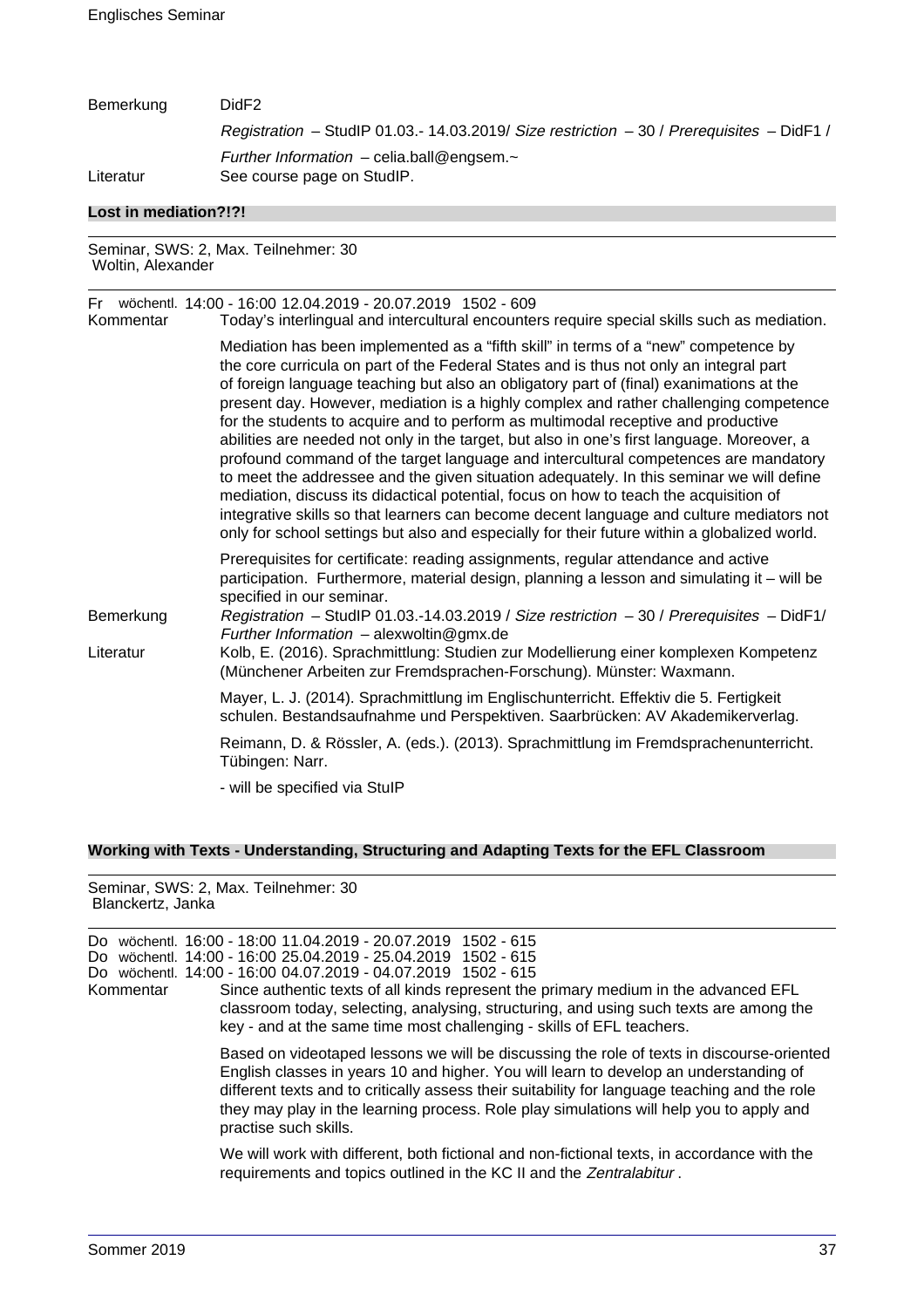|           | To receive credit, you are expected to plan, present and evaluate a lesson based on a<br>selected text.                                              |
|-----------|------------------------------------------------------------------------------------------------------------------------------------------------------|
| Bemerkung | Registration - StudIP 01.03.-14.03.2019 / Size restriction - 30 / Prerequisites - DidF1 /<br>Further Information $-$ janka.blanckertz@engsem. $\sim$ |
|           |                                                                                                                                                      |
|           | Achtung: am 25.04. findet die Veranstaltung einmalig von 14-16 Uhr ebenfalls in Raum<br>615 statt.                                                   |
|           |                                                                                                                                                      |
|           | Achtung: am 04.07. findet die Veranstaltung von 14-18 Uhr statt (Ausfall am 23.05.)                                                                  |
|           |                                                                                                                                                      |
| Literatur | See course page on StudIP.                                                                                                                           |

# **Language Practice Elective (SPE1/SPE2) (außerschulisch)**

| SPF1      |  |  |
|-----------|--|--|
| Australia |  |  |
|           |  |  |

Seminar, SWS: 2, Max. Teilnehmer: 30 Gans, Anne

|           | Mo wöchentl. 12:00 - 14:00 08.04.2019 - 20.07.2019 1502 - 615                                                                                                                                                                                                                                                                                                                                                                                                                                                                                                                                                                                                                                                                         |
|-----------|---------------------------------------------------------------------------------------------------------------------------------------------------------------------------------------------------------------------------------------------------------------------------------------------------------------------------------------------------------------------------------------------------------------------------------------------------------------------------------------------------------------------------------------------------------------------------------------------------------------------------------------------------------------------------------------------------------------------------------------|
| Kommentar | Do you find yourself singing "I come from a land Down Under" but have no idea what the<br>lyrics mean? Adore Australian animals but are scared to death of them and don't know<br>why? Know that Australia was settled as a British colony – but not when, how, why or its<br>effects? Vaguely heard of Australian Rules football and cricket but know nothing about<br>these sports? Then this course is for you! It will introduce students to "Oz", its geography,<br>history and culture. Aside from a wide range of regional studies aspects, the course has<br>a language practice focus with grammar and vocabulary extension. By the end of the<br>semester, you will be ready to chant "Aussie! Aussie! Aussie! Oi! Oi! Oi!" |
|           | This course counts for EITHER Bereich A OR Bereich B.                                                                                                                                                                                                                                                                                                                                                                                                                                                                                                                                                                                                                                                                                 |
| Bemerkung | SPE/SK                                                                                                                                                                                                                                                                                                                                                                                                                                                                                                                                                                                                                                                                                                                                |
|           | Registration - StudIP 01.03.2019-14.03.2019 / Prerequisites - SP1 + SP2 / Assessment<br>Tasks - SL: 3-page article (600 words) on a topic to be determined together with<br>the instructor. PL: 90-minute exam / Size restriction $-30$ / Further Information $-$<br>anne.gans@engsem. $\sim$                                                                                                                                                                                                                                                                                                                                                                                                                                         |

## **English for Intercultural Relations (Blockkurs)**

| Seminar/Sprachpraxis/Sprachpraktische Übung, Max. Teilnehmer: 30<br>Wright, Linda Elsie |                                                                                                                                                                                     |  |
|-----------------------------------------------------------------------------------------|-------------------------------------------------------------------------------------------------------------------------------------------------------------------------------------|--|
| <b>Block</b><br>Kommentar                                                               | 11:00 - 16:30 01.04.2019 - 05.04.2019 1502 - 703<br>Via lectures interspersed with games, case studies and short projects, we will explore:                                         |  |
|                                                                                         | - "Culture" and the meaning of this term                                                                                                                                            |  |
|                                                                                         | - Theoretical models of culture (Hofstede, Hall and Lewis)                                                                                                                          |  |
|                                                                                         | - Working across culture in professional contexts                                                                                                                                   |  |
|                                                                                         | - Overcoming cultural barriers                                                                                                                                                      |  |
|                                                                                         | - Preventing and solving misunderstandings                                                                                                                                          |  |
|                                                                                         | - Culture shock                                                                                                                                                                     |  |
|                                                                                         | - The overlap between culture and language.                                                                                                                                         |  |
|                                                                                         | A certain amount of class time will also be set aside for the exchange of views and<br>reflection on experiences, as well as for discussion on the applicability of cultural theory |  |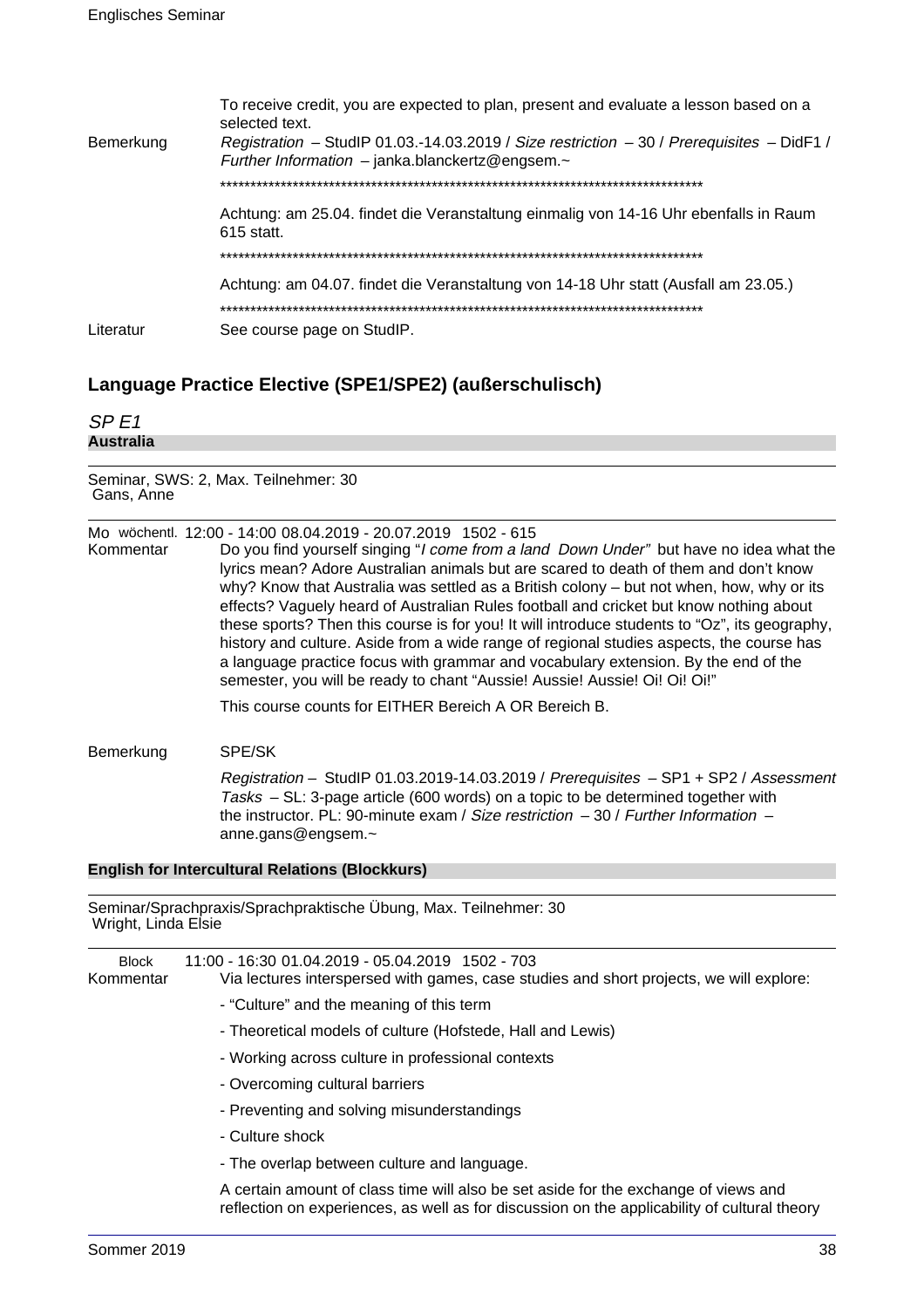to our experiences. Students pursuing an SL for this course will also meet with the instructor after class on April 2 or 3 to discuss their plans for an interactive presentation which will be carried out on the last day of class. Bemerkung Modul SPE/SK

> Registration – StudIP 01.03.2019-14.03.2019 / Prerequisites – SP1 + SP2 / Assessment Tasks  $-$  SL: to be announced. PL: 90-minute exam / Size restriction  $-$  30 / Further Information – linda.wright@engsem. $\sim$

#### **Indigenous Cultures of Anglophone Countries**

Seminar/Sprachpraxis/Sprachpraktische Übung, SWS: 2, Max. Teilnehmer: 25 Wright, Linda Elsie

Do wöchentl. 14:00 - 16:00 11.04.2019 - 20.07.2019 1502 - 703

Kommentar Students of this course will choose and explore specific themes – e.g. language, art, religious belief, politics, medicine, oral traditions, intellectual property rights, trade-offs, and identity – in relation to indigenous populations of English-speaking countries in Europe, Asia, Africa, the Americas/the Caribbean, and Australia/ the Pacific. As this class is largely comprised of student-led projects that, in addition to language, will also train class and team management skills, students are required to meet with the instructor twice – both two weeks and one week – before the project presentation date to discuss planning and design. These consultations will take place in the hour directly after the lesson in the appropriate weeks. The instructor will demonstrate examples of the projects in the first weeks of the course.

#### Bemerkung Modul SPE/SK

Registration – StudIP 01.03.2019-14.03.2019 / Prerequisites – SP1 + SP2 / Assessment Tasks – SL: to be announced. PL: 90-minute exam / Size restriction  $-25$  / Further Information – linda.wright@engsem. $\sim$ 

## SP E2 **Australia**

Seminar, SWS: 2, Max. Teilnehmer: 30 Gans, Anne

Mo wöchentl. 12:00 - 14:00 08.04.2019 - 20.07.2019 1502 - 615

Kommentar Do you find yourself singing "I come from a land Down Under" but have no idea what the lyrics mean? Adore Australian animals but are scared to death of them and don't know why? Know that Australia was settled as a British colony – but not when, how, why or its effects? Vaguely heard of Australian Rules football and cricket but know nothing about these sports? Then this course is for you! It will introduce students to "Oz", its geography, history and culture. Aside from a wide range of regional studies aspects, the course has a language practice focus with grammar and vocabulary extension. By the end of the semester, you will be ready to chant "Aussie! Aussie! Aussie! Oi! Oi! Oi!"

This course counts for EITHER Bereich A OR Bereich B.

#### Bemerkung SPE/SK

Registration – StudIP 01.03.2019-14.03.2019 / Prerequisites – SP1 + SP2 / Assessment Tasks – SL: 3-page article (600 words) on a topic to be determined together with the instructor. PL: 90-minute exam / Size restriction  $-30$  / Further Information  $$ anne.gans@engsem.~

## **English for Intercultural Relations (Blockkurs)**

Seminar/Sprachpraxis/Sprachpraktische Übung, Max. Teilnehmer: 30 Wright, Linda Elsie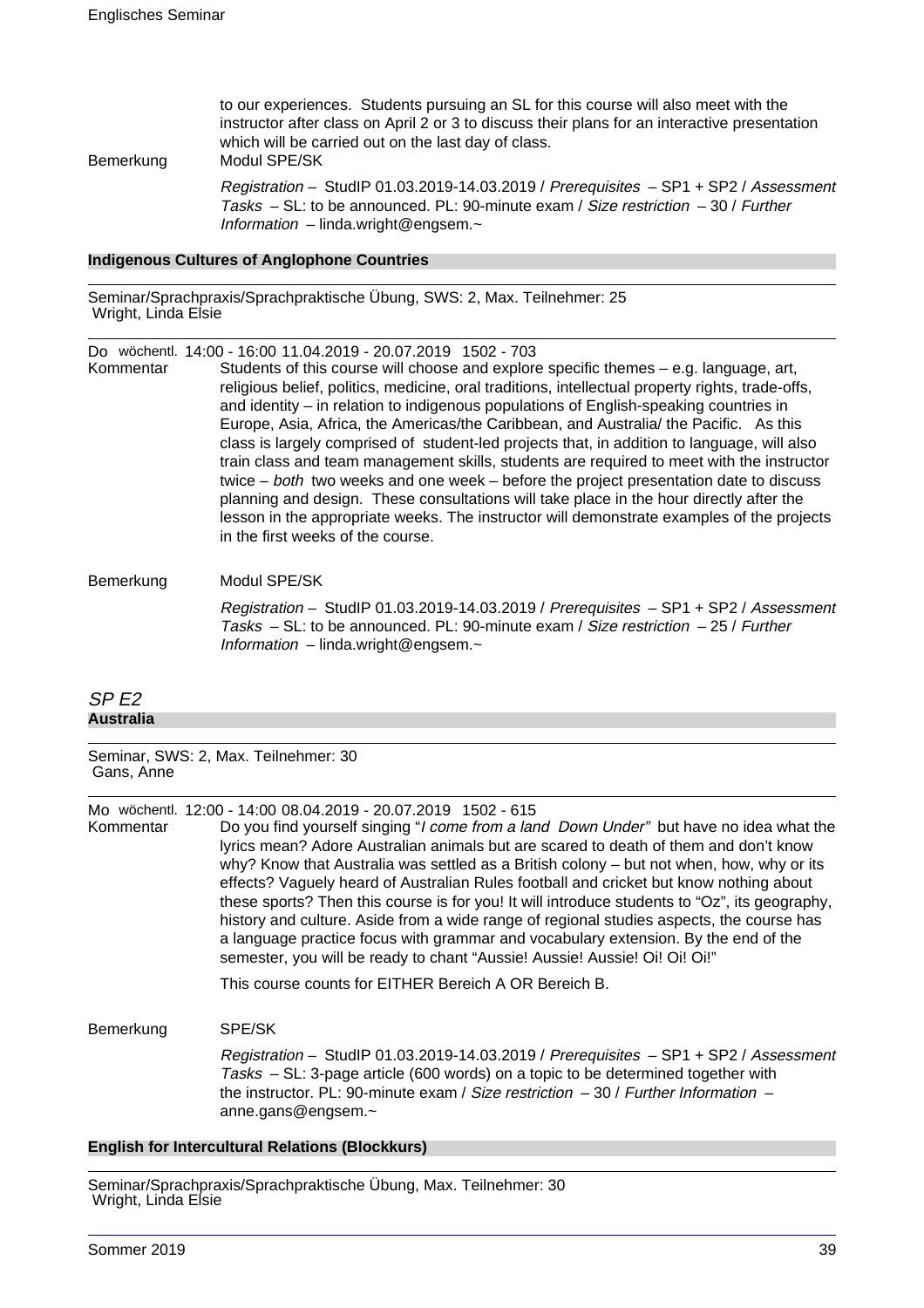| <b>Block</b><br>Kommentar | 11:00 - 16:30 01.04.2019 - 05.04.2019 1502 - 703<br>Via lectures interspersed with games, case studies and short projects, we will explore:                                                                                                                                                                                                                                                                                                        |
|---------------------------|----------------------------------------------------------------------------------------------------------------------------------------------------------------------------------------------------------------------------------------------------------------------------------------------------------------------------------------------------------------------------------------------------------------------------------------------------|
|                           | - "Culture" and the meaning of this term                                                                                                                                                                                                                                                                                                                                                                                                           |
|                           | - Theoretical models of culture (Hofstede, Hall and Lewis)                                                                                                                                                                                                                                                                                                                                                                                         |
|                           | - Working across culture in professional contexts                                                                                                                                                                                                                                                                                                                                                                                                  |
|                           | - Overcoming cultural barriers                                                                                                                                                                                                                                                                                                                                                                                                                     |
|                           | - Preventing and solving misunderstandings                                                                                                                                                                                                                                                                                                                                                                                                         |
|                           | - Culture shock                                                                                                                                                                                                                                                                                                                                                                                                                                    |
|                           | - The overlap between culture and language.                                                                                                                                                                                                                                                                                                                                                                                                        |
| Bemerkung                 | A certain amount of class time will also be set aside for the exchange of views and<br>reflection on experiences, as well as for discussion on the applicability of cultural theory<br>to our experiences. Students pursuing an SL for this course will also meet with the<br>instructor after class on April 2 or 3 to discuss their plans for an interactive presentation<br>which will be carried out on the last day of class.<br>Modul SPE/SK |
|                           | Registration - StudIP 01.03.2019-14.03.2019 / Prerequisites - SP1 + SP2 / Assessment<br>Tasks - SL: to be announced. PL: 90-minute exam / Size restriction - 30 / Further<br>Information $-$ linda.wright@engsem. $\sim$                                                                                                                                                                                                                           |

#### **Indigenous Cultures of Anglophone Countries**

Seminar/Sprachpraxis/Sprachpraktische Übung, SWS: 2, Max. Teilnehmer: 25 Wright, Linda Elsie

Do wöchentl. 14:00 - 16:00 11.04.2019 - 20.07.2019 1502 - 703

Kommentar Students of this course will choose and explore specific themes – e.g. language, art, religious belief, politics, medicine, oral traditions, intellectual property rights, trade-offs, and identity – in relation to indigenous populations of English-speaking countries in Europe, Asia, Africa, the Americas/the Caribbean, and Australia/ the Pacific. As this class is largely comprised of student-led projects that, in addition to language, will also train class and team management skills, students are required to meet with the instructor twice – both two weeks and one week – before the project presentation date to discuss planning and design. These consultations will take place in the hour directly after the lesson in the appropriate weeks. The instructor will demonstrate examples of the projects in the first weeks of the course.

Bemerkung Modul SPE/SK

Registration – StudIP 01.03.2019-14.03.2019 / Prerequisites – SP1 + SP2 / Assessment Tasks – SL: to be announced. PL: 90-minute exam / Size restriction – 25 / Further Information – linda.wright@engsem. $\sim$ 

## **Focus Elective (AmerA/BritA/LingA1/LingA2) (außerschulisch)**

AmerA **Affect Theory**

Seminar, SWS: 2, Max. Teilnehmer: 45 Oldehus, Anna-Lena

Di wöchentl. 16:00 - 18:00 09.04.2019 - 20.07.2019 1502 - 609 In this theory class we will read and work with texts developed in the field of Affect Studies. Affect Theory has established itself as a burgeoning area in academia and beyond after emerging during the second half of the  $20<sup>th</sup>$  century as a response to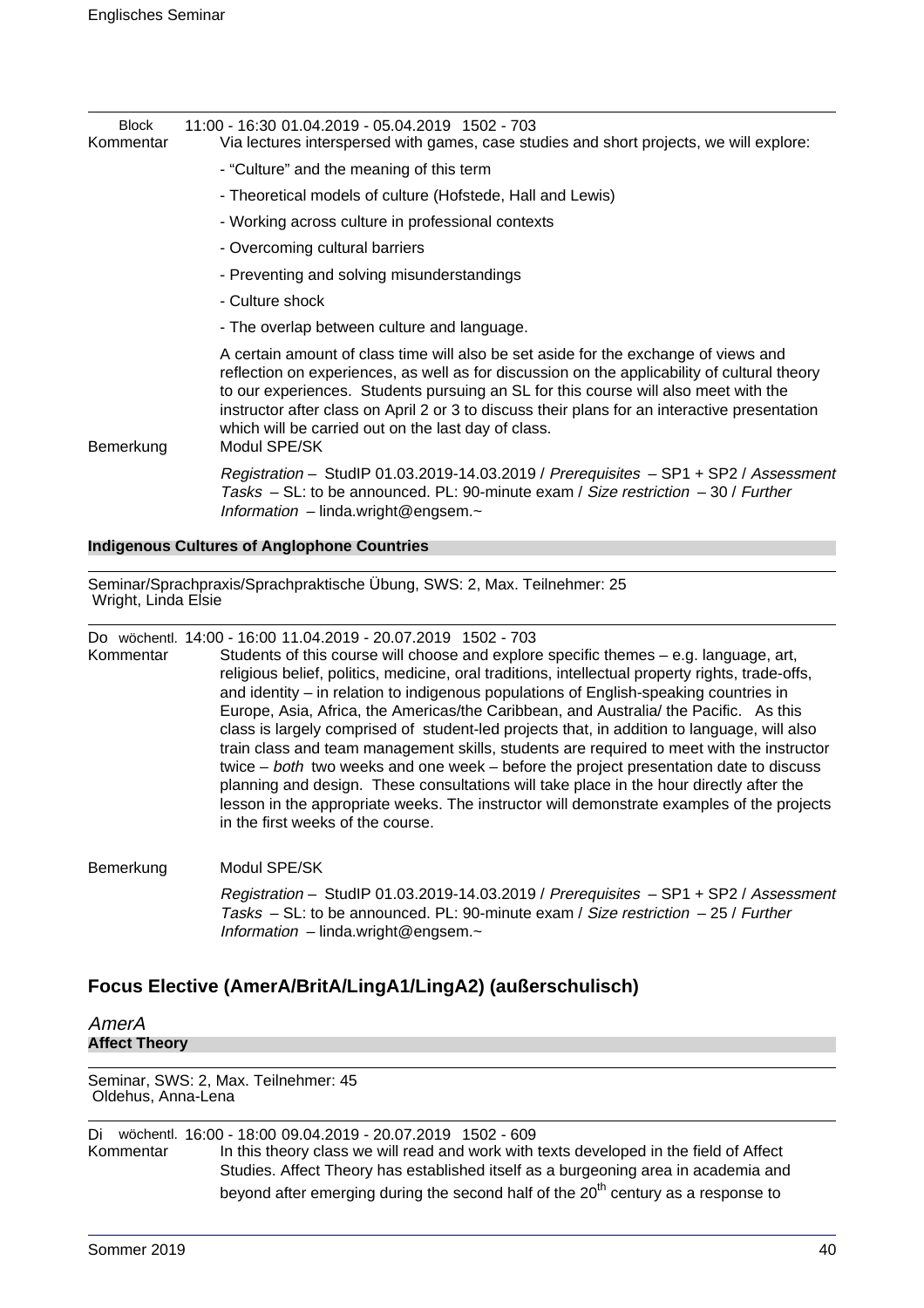|           | approaches such as (post)structuralism. As a transdisciplinary intellectual field, it<br>consolidates ideas and approaches from anthropology, gender and queer studies,<br>cultural studies, geography, psychology, and philosophy. The field elicits conversations<br>about the location of affect, the epistemological and ontological difference between<br>emotions, feelings, moods, sentiments etc., and it considers historical and political<br>conceptions of affect. Therefore, this field is also concerned with experiences of<br>knowledge other than conscious and intellectual knowing and challenges normative<br>understandings of knowledge production and circulation. |
|-----------|-------------------------------------------------------------------------------------------------------------------------------------------------------------------------------------------------------------------------------------------------------------------------------------------------------------------------------------------------------------------------------------------------------------------------------------------------------------------------------------------------------------------------------------------------------------------------------------------------------------------------------------------------------------------------------------------|
|           | Readings in this class will range from foundational texts by Silvan Tomkins, Eve Kosofsky<br>Sedgwick, and Brian Massumi to more specific considerations of Sara Ahmed, Heather<br>Love, and Lauren Berlant.                                                                                                                                                                                                                                                                                                                                                                                                                                                                              |
| Bemerkung | This class is specifically designed for students interested in and enjoying reading and<br>talking theory.<br>AmerA, AAS1, AAS3                                                                                                                                                                                                                                                                                                                                                                                                                                                                                                                                                           |
|           | Registration - Stud. IP FüBA und M.Ed.: 1.3.-14.3.2019 AAS: 15.3-24.3.2019 /<br>Prerequisites - BA: Foundations Literature and Culture, Intermediate Literature and<br>Culture, MA: none / Further information - anna-lena.oldehus@engsem.~                                                                                                                                                                                                                                                                                                                                                                                                                                               |
| Literatur | Maximale Teilnehmer*Innenzahl: 45<br>All course texts will be made available on Stud.IP.                                                                                                                                                                                                                                                                                                                                                                                                                                                                                                                                                                                                  |
|           |                                                                                                                                                                                                                                                                                                                                                                                                                                                                                                                                                                                                                                                                                           |

## **Between Literature and Ethnography**

Seminar, SWS: 2, Max. Teilnehmer: 45 Ferens, Dominika

|           | Mi wöchentl. 12:00 - 14:00 10.04.2019 - 20.07.2019 1502 - 609                                                                                                                                                                                                                                                                                                                                                                                                                                                                                                 |
|-----------|---------------------------------------------------------------------------------------------------------------------------------------------------------------------------------------------------------------------------------------------------------------------------------------------------------------------------------------------------------------------------------------------------------------------------------------------------------------------------------------------------------------------------------------------------------------|
| Kommentar | This seminar course will first take us back to the early 20 <sup>th</sup> century, when ethnography<br>became an academic discipline and cut itself off from amateur descriptions of foreign<br>cultures written by travelers and missionaries. We shall then move forward to the                                                                                                                                                                                                                                                                             |
|           | second half of the 20 <sup>th</sup> century, when the decolonization of the 'Third World' upset the<br>traditional relations between the subjects and objects of ethnography, leading to a crisis<br>of conscience in Western cultural anthropology. Some researchers dealt with this crisis by<br>reaching for fictional and autobiographical modes of writing.                                                                                                                                                                                              |
|           | We shall look for the characteristic features of ethnography in fiction, and for elements<br>of novelistic narration in ethnography. The reading list includes several classic<br>ethnographies by such authors as Bronislaw Malinowski and Margaret Mead, as well as<br>more hybrid and experimental types of cultural description, including autoethnography,<br>the ethnographic novel, and anti-ethnography. Traditional and experimental ethnographic<br>footage, and documentaries about ethnographer's lives will provide additional<br>illustrations. |
| Bemerkung | AmerA, AAS1, AAS2                                                                                                                                                                                                                                                                                                                                                                                                                                                                                                                                             |
|           | Registration - Stud. IP FüBA und M.Ed.: 1.3.-14.3.2019 AAS: 15.3-24.3.2019/<br>Prerequisites - BA: Foundations Literature and Culture, Intermediate Literature and<br>Culture, MA: none / Further information - dferens@poczta.onet.pl                                                                                                                                                                                                                                                                                                                        |
| Literatur | Maximale Teilnehmer*Innenzahl: 45<br>All course texts will be made available on Stud. IP.                                                                                                                                                                                                                                                                                                                                                                                                                                                                     |

## **Health and Body in American Culture**

Seminar, SWS: 2, Max. Teilnehmer: 45 Dybska, Aneta

Do wöchentl. 10:00 - 12:00 11.04.2019 - 20.07.2019 1502 - 703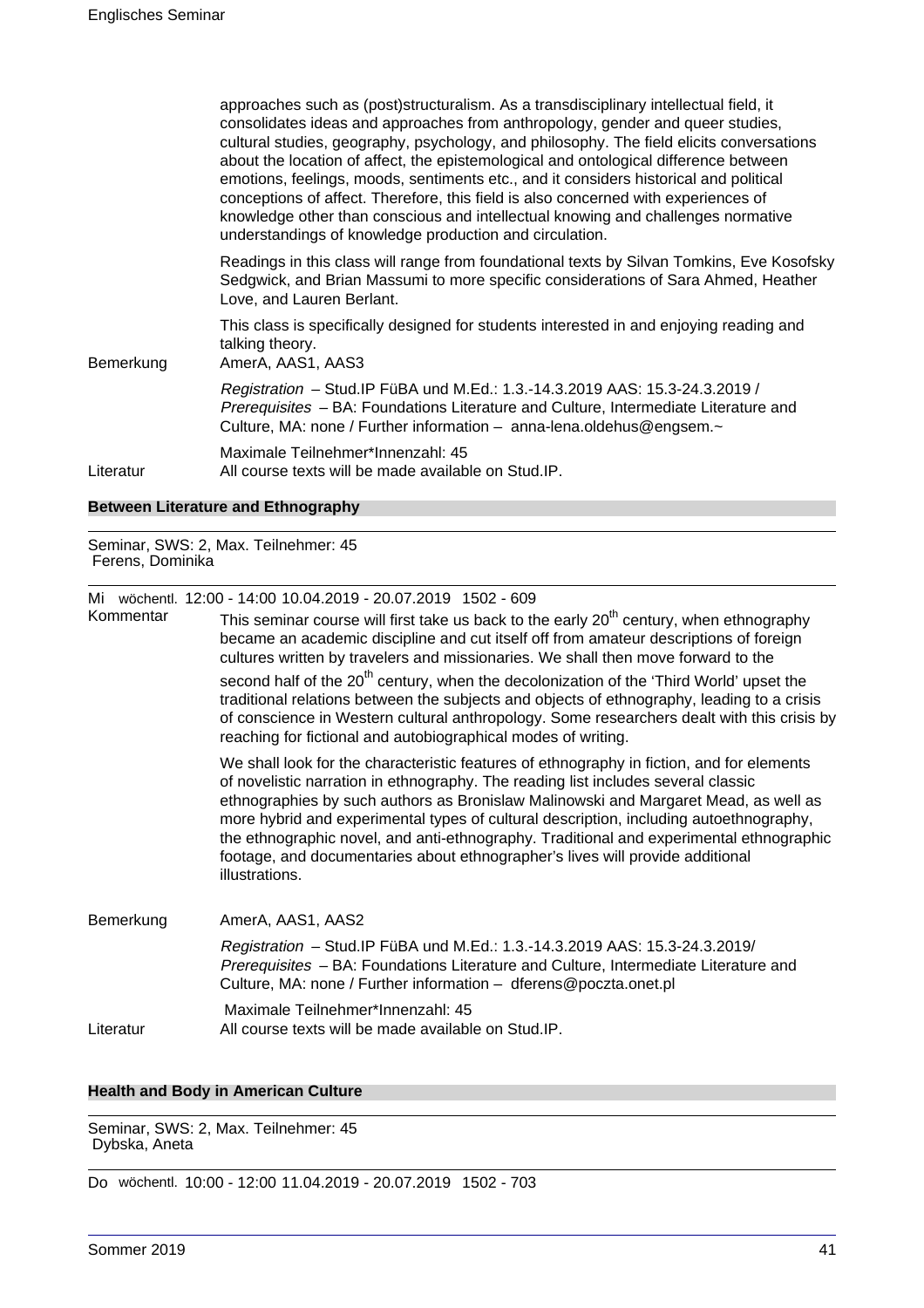Kommentar This course examines the intersecting discourses of the body and health in American culture. It focuses on selected aspects of social life that pertain to public health, such as hygiene, epidemics, mental health, environmental pollution, as well as sexual and reproductive health. The key questions that the course will address are: What is biopower? How do the disciplinary and regulatory techniques impact the production of individual and collective bodies? If bodies are objects and vehicles of power, what is the relationship between individuals' self-surveillance and self-discipline and the broader historical process of nation-formation? What is the relationship between the planning and uses of urban space on the one hand and the larger culture's preoccupation with a healthy body politic on the other? How is the metaphor of the body deployed in relation to urban and national health? Bemerkung AmerA, AAS2, AAS3 Registration – Stud.IP FüBA und M.Ed.: 1.3.-14.3.2019 AAS: 15.3-24.3.2019 /

Prerequisites – BA: Foundations Literature and Culture, Intermediate Literature and Culture, MA: none / Further information – adybska@uw.edu.pl Maximale Teilnehmer\*Innenzahl: 45

Literatur All course texts will be made available on Stud.IP.

## **Post-Network Television: Veronica Mars**

Seminar, SWS: 2, Max. Teilnehmer: 45 Groß, Florian

Mo wöchentl. 12:00 - 14:00 08.04.2019 - 20.07.2019 1502 - 609

| Kommentar<br>Bemerkung | In this class, we will analyze the phenomenon of post-network television through the<br>case study of Veronica Mars (2004-2007, 2014, 2019), a network series that was<br>recently revived as a crowdfunded movie and an upcoming Hulu-mini series. The show<br>epitomizes television's move 'from network to Netflix' in times of media convergence and<br>its gradual shift from a network-based medium directed at broad and heterogeneous<br>mass audiences into a diversified digital medium consumed by 'active' niche audiences.<br>Through a close analysis of Veronica Mars, this class will also familiarize students with<br>U.S. television's production and reception contexts as well as the concepts and tools to<br>analyze its serial, visual, and narrative aesthetics.<br>AmerA, AAS4 |
|------------------------|----------------------------------------------------------------------------------------------------------------------------------------------------------------------------------------------------------------------------------------------------------------------------------------------------------------------------------------------------------------------------------------------------------------------------------------------------------------------------------------------------------------------------------------------------------------------------------------------------------------------------------------------------------------------------------------------------------------------------------------------------------------------------------------------------------|
|                        | Registration - Stud. IP FüBA und M.Ed.: 1.3.-14.3.2019 AAS: 15.3-24.3.2019 /<br>Prerequisites - BA: Foundations Literature and Culture, Intermediate Literature and<br>Culture, MA: none / Further information - florian.gross@engsem.~                                                                                                                                                                                                                                                                                                                                                                                                                                                                                                                                                                  |
| Literatur              | Maximale Teilnehmer*Innenzahl: 45<br>Please purchase the first season of Veronica Mars (either online or on DVD) and start<br>watching before the class starts. During the semester, there will also be a screening of<br>the feature film. All other course material will be made available on Stud. IP.                                                                                                                                                                                                                                                                                                                                                                                                                                                                                                |

## **Power and the University in the United States**

Seminar, SWS: 2, Max. Teilnehmer: 45 Fagan, Abigail

Do wöchentl. 12:00 - 14:00 11.04.2019 - 20.07.2019 1502 - 609

While the university is a major center of knowledge production in the United States (as well as in Europe), activists and many academics alike criticize the university for its role in reinstating class-based hierarchies. In this course, we will consider the history and literature of the US university, particularly in terms of its transnational origins (especially in terms of German and English structures of higher education) and its convoluted and ever-changing relationship to power. A number of specific moments that we will discuss include the origins of university degrees in the humanities toward the end of the 1900s, the advent of interdisciplinary programs such as Black Studies and Women's Studies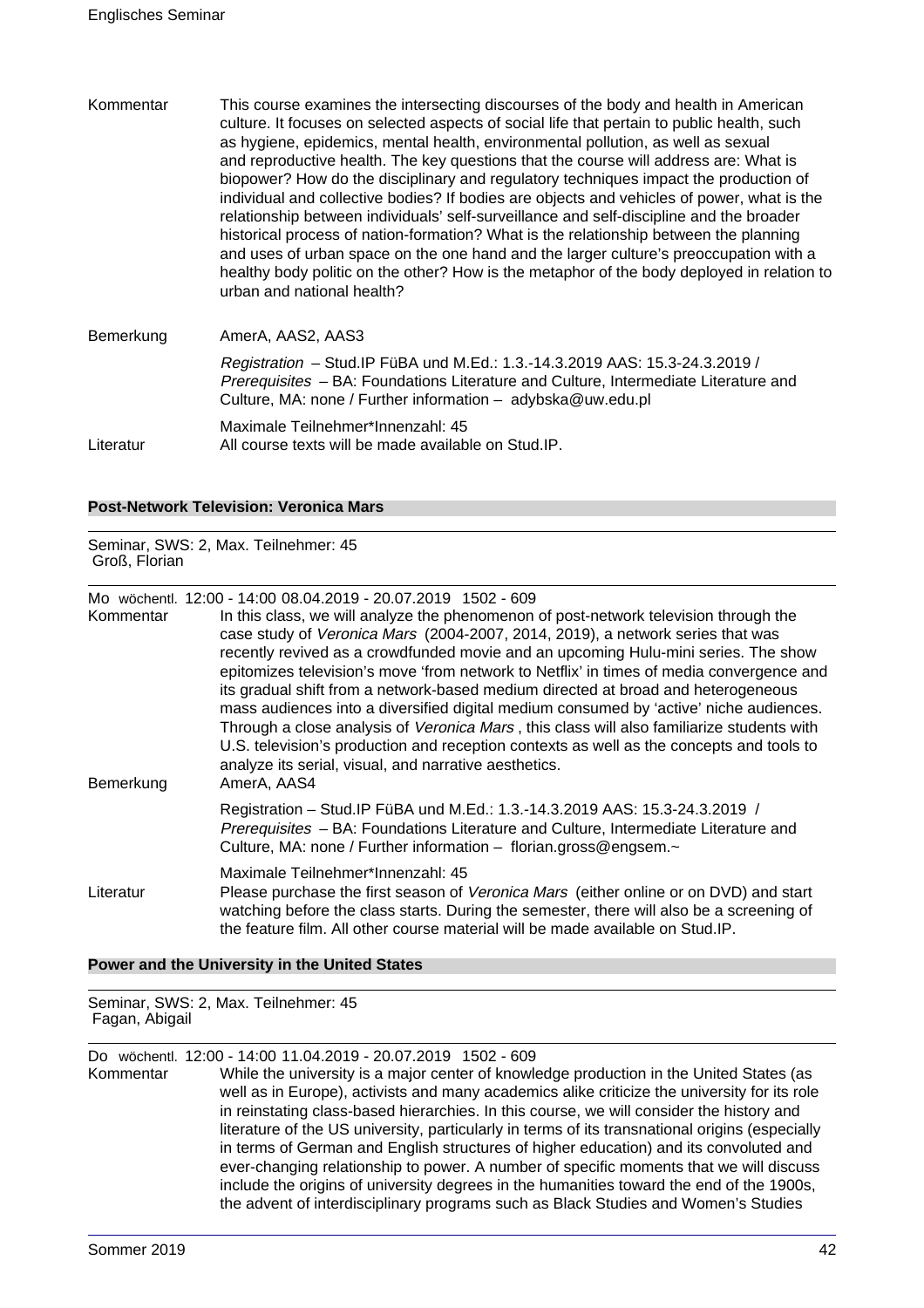| Bemerkung | departments in the 1960s and 1970s, and the increasing corporatization of the university<br>in the United States today.<br>AmerA, AAS2, AAS3                                                                                                    |
|-----------|-------------------------------------------------------------------------------------------------------------------------------------------------------------------------------------------------------------------------------------------------|
|           | Registration - Stud. IP FüBA und M.Ed.: 1.3.-14.3.2019 AAS: 15.3-24.3.2019 /<br>Prerequisites - BA: Foundations Literature and Culture, Intermediate Literature and<br>Culture, MA: none / Further Information $-$ abigail.fagan@engsem. $\sim$ |
| Literatur | Maximale Teilnehmer*Innenzahl: 45<br>All course texts will be made available on Stud. IP                                                                                                                                                        |

## **The Queer Short Story in the United States at the Turn of the 19th and 20th Centuries**

Seminar, SWS: 2, Max. Teilnehmer: 45 Ferens, Dominika

Di wöchentl. 12:00 - 14:00 09.04.2019 - 20.07.2019 1502 - 703

| Kommentar | In this seminar we will study queer representations of gender, desire, and attachment in<br>American short stories published before the emergence of homo- and heterosexuality<br>as a binary opposition, and before the rise of gay and lesbian emancipatory movements.<br>The choice of the short story form is not accidental: as Axel Nissen and Christopher<br>Looby point out, the short story is somewhat queer on account of its marginal position<br>in relation to the dominant literary form – the novel. The short story has been American<br>writers' favorite form for telling stories about things odd and marginal – things that<br>deviated from the social norm, that were unspeakable in the dominant discourse, yet                                                                                                            |
|-----------|----------------------------------------------------------------------------------------------------------------------------------------------------------------------------------------------------------------------------------------------------------------------------------------------------------------------------------------------------------------------------------------------------------------------------------------------------------------------------------------------------------------------------------------------------------------------------------------------------------------------------------------------------------------------------------------------------------------------------------------------------------------------------------------------------------------------------------------------------|
| Bemerkung | too disturbing to pass over in silence. Neither is the time period covered by the course<br>accidental. Towards the end of the $19th$ century, non-normative genders and sexualities<br>were medicalized, categorized, and then politicized. Sexuality became a subject of<br>heated public debates, setting off waves of homophobia or even homohysteria (Eric<br>Anderson), as a result of which many practices hitherto seen as unremarkable were<br>tabooed. Reaching back in time, we therefore discover literature that documents a<br>surprisingly wide spectrum of gender enactments and sexual practices. Among the<br>authors covered in this course are such canonical figures as Herman Melville, Mark<br>Twain, Henry James, Gertrude Stein, and Willa Cather, as well as less familiar and<br>anonymous writers.<br>AmerA, AAS2/AAS3 |
|           | Registration - Stud.IP FüBA und M.Ed.: 1.3.-14.3.2019 AAS: 15.3-24.3.2019/<br>Prerequisites - BA: Foundations Literature and Culture, Intermediate Literature and<br>Culture, MA: none / Further information - dferens@poczta.onet.pl                                                                                                                                                                                                                                                                                                                                                                                                                                                                                                                                                                                                              |
| Literatur | Maximale Teilnehmer*Innenzahl: 45<br>All course texts will be made available on Stud. IP.                                                                                                                                                                                                                                                                                                                                                                                                                                                                                                                                                                                                                                                                                                                                                          |

## **Transgression: Counterculture and its Influence on Fashion**

Seminar, SWS: 2, Max. Teilnehmer: 35 Meier, Julia

| Di<br>Mo Einzel<br>Di Einzel<br>Kommentar |                                                                                                                                                                             | wöchentl. 10:00 - 12:00 09.04.2019 - 20.07.2019 1502 - 703<br>18:00 - 20:00 01.07.2019 - 01.07.2019 1502 - 703<br>08:00 - 10:00 16.07.2019 - 16.07.2019 1502 - 703<br>"Many things, developments, and changes begin in the dark []". (Carl Abrahamsson)                                                                                                        |
|-------------------------------------------|-----------------------------------------------------------------------------------------------------------------------------------------------------------------------------|----------------------------------------------------------------------------------------------------------------------------------------------------------------------------------------------------------------------------------------------------------------------------------------------------------------------------------------------------------------|
|                                           |                                                                                                                                                                             | This course explores the complex interrelation between the main protagonists of various<br>subcultural scenes and their subtle influence on the fashion world. We will be concerned<br>with the ways in which the underground scene is constantly challenging conventional<br>ideas of identity, gender, desire, beauty, and power from past eras until today. |
|                                           | Especially the time between the late 1960s until the end of the 1980s with people like<br>Andy Warhol, David Bowie, Leigh Bowery, Sid Vicious, Annie Lennox or Grace Jones, |                                                                                                                                                                                                                                                                                                                                                                |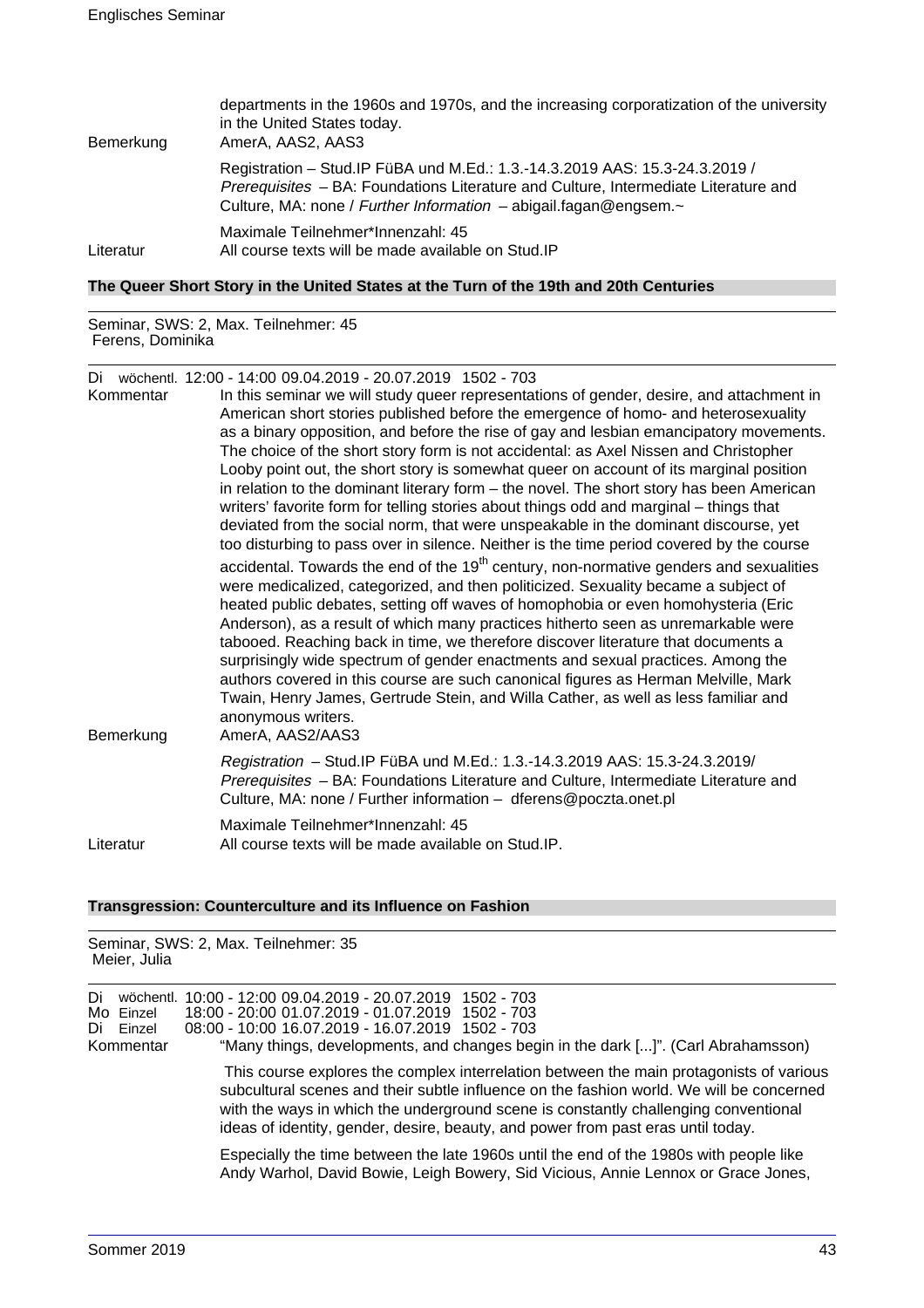to name the most famous, shaped gender roles and youth cultures with revolutionary concepts of new looks and life styles that became popular fashion later on.

So how do we perceive counterculture and fashion today? How do we define ourselves in times of social media, globalization, and a growing right-wing populism? A new decade that Olivier Zahm, the publisher of Purple Fashion Magazine, defines as: "irrational looks, romantic illusions, radical honesty, immediate intimacy with strangers, gender free dream, playful fetishism, ultra hardcore attitudes, myriad poses, and the constant digital hide and seek."

We will examine these socio-cultural issues through literature, philosophy, film, and pop and fashion culture.

Bemerkung AmerA, AAS1/AAS4 Registration – Stud.IP FüBA und M.Ed.: 1.3.-14.3.2019 AAS: 15.3-24.3.2019 / Prerequisites – BA: Foundations Literature and Culture, Intermediate Literature and Culture, MA: none / Further Information –sarkadiaki@hotmail.com Maximale Teilnehmer\*Innenzahl: 35 Literatur All course texts will be made available on Stud.IP

## BritA **Advanced Shakespeare**

Seminar, SWS: 2, Max. Teilnehmer: 40 Neumann, Janna-Lena

Mo wöchentl. 10:00 - 12:00 08.04.2019 - 20.07.2019 1502 - 703

| Kommentar<br>Bemerkung | More than 400 years after Shakespeare's death, his plays are still ubiquitous on British<br>and international stages. Even in Germany, Shakespeare's status as a canonical<br>playwright is reaffirmed constantly through stage and movie adaptations and through<br>his central position in teaching English, both at school and university. The aim of this<br>advanced class will be to read Shakespeare's plays in the context of Gender Studies<br>and Cultural Materialism in order to investigate constructions of gender and class in his<br>famous comedies and tragedies. After discussing the historical, cultural and political<br>contexts of Elizabethan drama (based on previous knowledge from BritF2/F3), we shall<br>analyse and interpret selected texts of Shakespeare's oeuvre (using the categories of<br>literary analysis from AmerBritF1). Beginning with selected sonnets, we shall then turn<br>to two plays in detail, namely Much Ado About Nothing and King Lear. Finally, students<br>will be asked to independently engage with excerpts from further plays, including Twelfth<br>Night, The Taming of the Shrew and King Richard III.<br>BritA, AAS2, AAS3 |  |
|------------------------|---------------------------------------------------------------------------------------------------------------------------------------------------------------------------------------------------------------------------------------------------------------------------------------------------------------------------------------------------------------------------------------------------------------------------------------------------------------------------------------------------------------------------------------------------------------------------------------------------------------------------------------------------------------------------------------------------------------------------------------------------------------------------------------------------------------------------------------------------------------------------------------------------------------------------------------------------------------------------------------------------------------------------------------------------------------------------------------------------------------------------------------------------------------------------------------------|--|
| Literatur              | Registration Stud.IP 1.3.2019-14.3.2019, for AAS students: 15.3.2019-24.3.2019 /<br>Prerequisites - AmerBritF1, BritF2, BritF3 for FüBA students, none for others / Further<br>Information -janna-lena.neumann@engsem.uni-hannover.de<br><b>Required Reading</b>                                                                                                                                                                                                                                                                                                                                                                                                                                                                                                                                                                                                                                                                                                                                                                                                                                                                                                                            |  |
|                        | Please get hold of:                                                                                                                                                                                                                                                                                                                                                                                                                                                                                                                                                                                                                                                                                                                                                                                                                                                                                                                                                                                                                                                                                                                                                                         |  |
|                        | William Shakespeare. Much Ado About Nothing. Edited by Claire McEachern, Arden,<br>2016.                                                                                                                                                                                                                                                                                                                                                                                                                                                                                                                                                                                                                                                                                                                                                                                                                                                                                                                                                                                                                                                                                                    |  |
|                        | William Shakespeare. King Lear. Edited by R. A. Foakes, Arden, 1997.                                                                                                                                                                                                                                                                                                                                                                                                                                                                                                                                                                                                                                                                                                                                                                                                                                                                                                                                                                                                                                                                                                                        |  |
|                        | Students are strongly advised to read Much Ado About Nothing before the course<br>begins.                                                                                                                                                                                                                                                                                                                                                                                                                                                                                                                                                                                                                                                                                                                                                                                                                                                                                                                                                                                                                                                                                                   |  |
|                        | Reader - copy shop Stork (Körnerstraße) and Stud. IP                                                                                                                                                                                                                                                                                                                                                                                                                                                                                                                                                                                                                                                                                                                                                                                                                                                                                                                                                                                                                                                                                                                                        |  |

#### **Beginning Postcolonialism**

Seminar, SWS: 2, Max. Teilnehmer: 40 Pardey, Hannah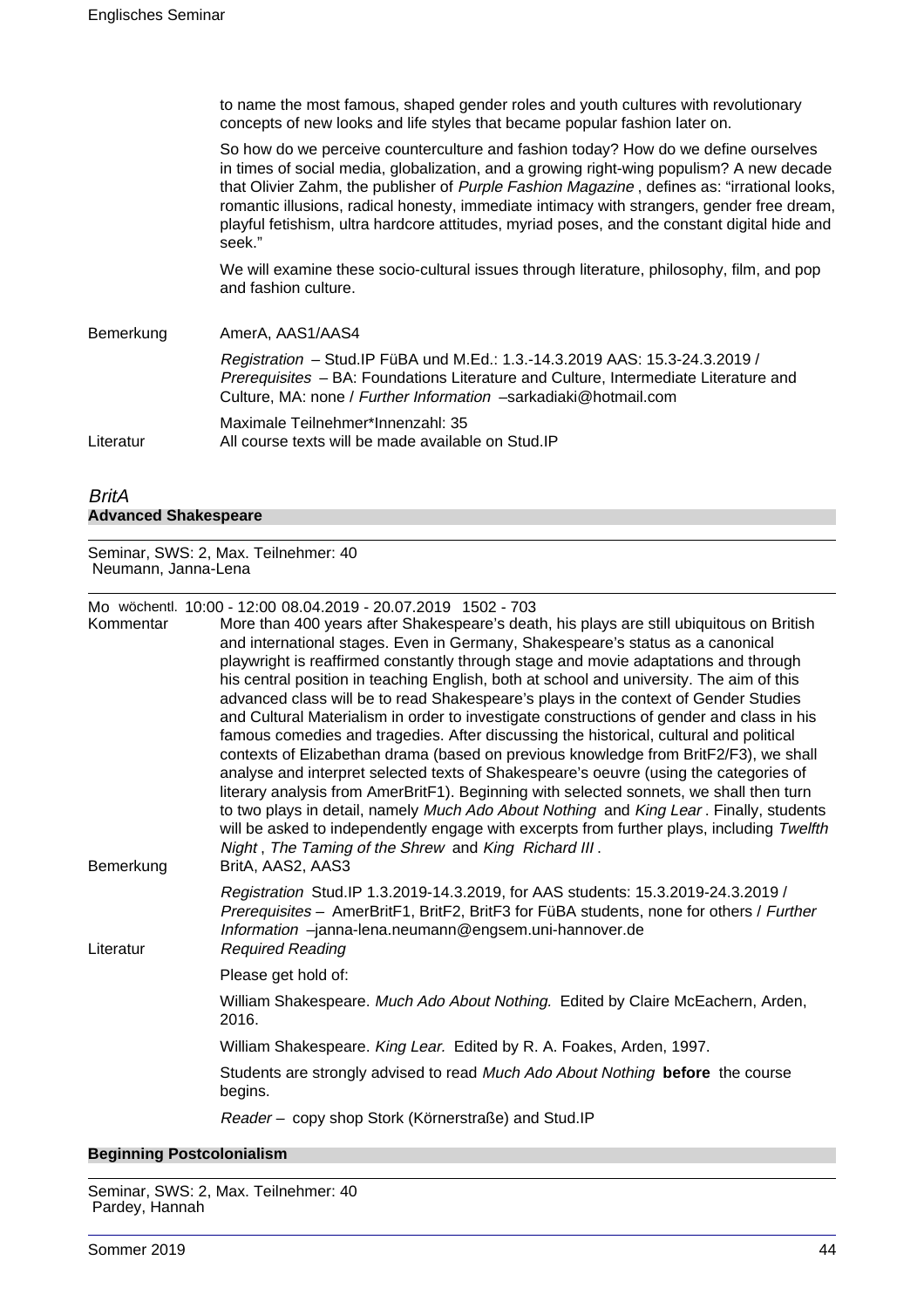| Di<br>Kommentar | wöchentl, 08:00 - 10:00 09:04.2019 - 20:07.2019 1502 - 609<br>This seminar encourages students to make their beginnings in one of the most intriguing<br>and challenging fields of study that has established itself in recent years: postcolonialism.<br>As preparation for each class, participants will have to read up on the field's central<br>concerns and key concepts discussed in John McLeod's introductory textbook Beginning<br>Postcolonialism. Relying on the analytical categories from the 'Introduction to Literary<br>Studies' (AmerBritF1), we shall read Buchi Emecheta's novel The Joys of Motherhood<br>(1979) through a postcolonial lens. We'll return to the text on a weekly basis in order<br>to practise the field's terminology and see how the application of each critical concept<br>produces an additional layer of meaning. Along the way, participants will be continually<br>invited to think critically about the potentials and limitations of postcolonial ways of<br>engaging with literary texts. |
|-----------------|---------------------------------------------------------------------------------------------------------------------------------------------------------------------------------------------------------------------------------------------------------------------------------------------------------------------------------------------------------------------------------------------------------------------------------------------------------------------------------------------------------------------------------------------------------------------------------------------------------------------------------------------------------------------------------------------------------------------------------------------------------------------------------------------------------------------------------------------------------------------------------------------------------------------------------------------------------------------------------------------------------------------------------------------|
| Bemerkung       | BritA, AAS1, AAS5                                                                                                                                                                                                                                                                                                                                                                                                                                                                                                                                                                                                                                                                                                                                                                                                                                                                                                                                                                                                                           |
| Literatur       | Registration - Stud. IP 1.3.2019-14.3.2019, 15.3.2019-24.3.2019 for AAS students /<br>Prerequisites - AmerBritF1, BritF2, BritF3 for FüBA students, none for others / Further<br>Information - hannah.pardey@engsem. $\sim$<br>Students who want to attend this course will have to purchase John McLeod's Beginning                                                                                                                                                                                                                                                                                                                                                                                                                                                                                                                                                                                                                                                                                                                        |
|                 | Postcolonialism (2 <sup>nd</sup> edition, Manchester UP, 2010) and Emecheta's novel The Joys<br>of Motherhood (1979). All other material will be provided in a reader available from<br>Copyshop Stork (Körnerstraße) and on Stud. IP. Please make sure to read McLeod's<br>textbook and Emecheta's novel during term break, i.e. before the course begins.                                                                                                                                                                                                                                                                                                                                                                                                                                                                                                                                                                                                                                                                                 |

## **The Gothic in British Literature**

Seminar, SWS: 2, Max. Teilnehmer: 40 Neumann, Janna-Lena

| Kommentar | Mo wöchentl. 12:00 - 14:00 08.04.2019 - 20.07.2019 1502 - 703<br>Since its emergence in the late $18th$ century, the Gothic has proved one of the most<br>productive modes in English-speaking literature. In this advanced class, we shall read<br>two major representatives of the genre, namely Horace Walpole's The Castle of Otranto<br>(1764), arguably the first British Gothic novel, and Mary Shelley's Frankenstein (1818).<br>Using the terminology from AmerBritF1, we shall consider the genre conventions of gothic<br>novels, and analyse them in terms of their (Gothic) characters, plots, and settings. Apart<br>from this narratological and structuralist approach, we shall use historical and cultural<br>knowledge from the lecture series (BritF2) to consider how these texts negotiate issues |
|-----------|-------------------------------------------------------------------------------------------------------------------------------------------------------------------------------------------------------------------------------------------------------------------------------------------------------------------------------------------------------------------------------------------------------------------------------------------------------------------------------------------------------------------------------------------------------------------------------------------------------------------------------------------------------------------------------------------------------------------------------------------------------------------------------------------------------------------------|
| Bemerkung | connected with the emergent middle classes, but also gender, sexuality and imperialism.<br>BritA, AAS2, AAS3                                                                                                                                                                                                                                                                                                                                                                                                                                                                                                                                                                                                                                                                                                            |
| Literatur | Reader – copy shop Stork (Körnerstraße) and Stud.IP / Registration Stud.IP<br>1.3.2019-14.3.2019, for AAS students: 15.3.2019-24.3.2019 / Size restriction -40 /<br>Prerequisites - AmerBritF1, BritF2, BritF3 for FüBA students, none for others<br>Please get hold of scholarly editions of Horace Walpole's The Castle of Otranto and<br>Mary Shelley's Frankenstein. Since there are different versions of this text, make sure to<br>buy the 1818 edition.                                                                                                                                                                                                                                                                                                                                                         |
|           | Students are strongly advised to read The Caste of Otranto before the course begins.                                                                                                                                                                                                                                                                                                                                                                                                                                                                                                                                                                                                                                                                                                                                    |

## **Woolf's Modernism**

Seminar, SWS: 2, Max. Teilnehmer: 40 Pardey, Hannah

Mo wöchentl. 16:00 - 18:00 08.04.2019 - 20.07.2019 1502 - 703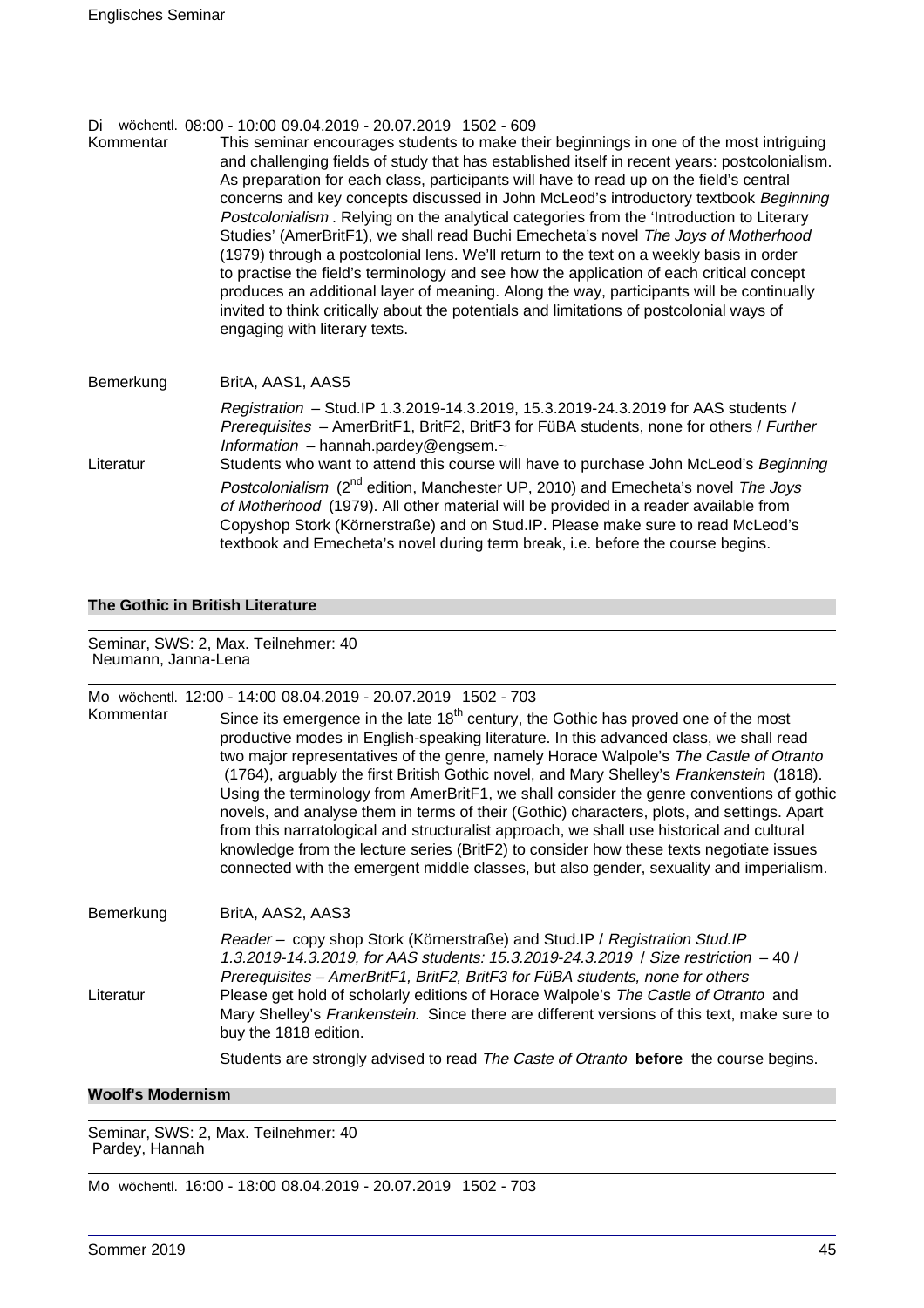| Kommentar<br>Bemerkung | Virginia Woolf is a major twentieth-century novelist and essayist and a key figure in<br>literary history as a feminist and a modernist. This seminar is designed for students who<br>want to study Woolf's distinctive and innovative narrative style through the critical lens of<br>Gender Studies. Drawing on the knowledge gained in the BritF2 Survey lecture, we will<br>start with an exploration of the historical, cultural and political contexts of Woolf's fictional<br>and non-fictional writing. We will apply the analytical terms and concepts acquired in the<br>AmerBritF1 Introduction to examine Woolf's essay "Modern Fiction" (1919) and excerpts<br>from her feminist manifesto A Room of One's Own (1929) as well as selected short<br>stories. Our discussion will move on to her playfully subversive novel Orlando (1928) and<br>its 1992 film adaptation (dir.: Sally Potter). Orlando centres on a chameleonic character<br>who changes sex and identity on a whim on his/her journey through three centuries and<br>who ends up as a woman writer in Woolf's own time. Throughout the seminar, students<br>are encouraged to explore how the various theoretical approaches of Gender Studies can<br>be made productive for analysing and interpreting these texts whose historically situated<br>codes and conventions will be our central focus. |  |
|------------------------|-----------------------------------------------------------------------------------------------------------------------------------------------------------------------------------------------------------------------------------------------------------------------------------------------------------------------------------------------------------------------------------------------------------------------------------------------------------------------------------------------------------------------------------------------------------------------------------------------------------------------------------------------------------------------------------------------------------------------------------------------------------------------------------------------------------------------------------------------------------------------------------------------------------------------------------------------------------------------------------------------------------------------------------------------------------------------------------------------------------------------------------------------------------------------------------------------------------------------------------------------------------------------------------------------------------------------------------------------------------------------------------|--|
| Literatur              | BritA, AAS2, AAS3<br>Registration - Stud. IP 1.3.2019-14.3.2019, 15.3.2019-24.3.2019 for AAS students /<br>Prerequisites - AmerBritF1, BritF2, BritF3 for FüBA students, none for others / Further<br>Information - hannah.pardey@engsem.~<br><b>Required Reading</b>                                                                                                                                                                                                                                                                                                                                                                                                                                                                                                                                                                                                                                                                                                                                                                                                                                                                                                                                                                                                                                                                                                             |  |
|                        | Please get hold of Virginia Woolf's Orlando in a well-annotated edition (Oxford World's<br>Classics or Penguin Classics) and read the novel prior to class. All other primary and<br>secondary material will be provided in a reader available from Copyshop Stork and on<br>Stud. IP at the beginning of the term.                                                                                                                                                                                                                                                                                                                                                                                                                                                                                                                                                                                                                                                                                                                                                                                                                                                                                                                                                                                                                                                               |  |

## LingA1 **Deutsch und Englisch im Vergleich und im Kontrast – English and German in Comparison and Contrast**

Seminar, SWS: 2 Diewald, Gabriele| Schulze, Rainer

Di wöchentl. 10:00 - 12:00 09.04.2019 - 20.07.2019 1502 - 103

Kommentar This advanced seminar aims to give an overview of the most important structural differences between English and German. It will reconsider some issues already discussed in earlier introductory classes (e.g. Introduction to Linguistics ), albeit from a decidedly different point of view. We will explore how the basic structural differences between English and German are related to each other. The focus of this seminar will therefore be on clusters or bundles of contrast, each of which can be derived from a fundamental structural difference between the two languages. The overarching objective, then, will be to show how it is possible to bring order to the large variety of superficially unrelated contrasts between English and German which, after all, are two otherwise closely related languages. Thus, we will take a bird's-eye view of the two languages: the task will be to work out their most essential characteristics and trace back our findings concerning what they have and have not in common to general tendencies among the world's languages. One crucial insight is going to be that many of the differences between English and German are not restricted to these two languages, but represent more general contrasts between languages which – like English and German – represent different language types. Along these lines, we will have to restrict ourselves to a few select phonetic and phonological, morphological, grammatical, syntactic, pragmatic and/or semantic issues: agreement, analytic, blending of constructions, case system, (pseudo-) cleft, final devoicing, focus particle, fused constructions, gerund, grammatical relation, grammaticalisation, interference types (substitution, over-/underspecification, over-/underrepresentation), loose-fit language, markedness, modal particle, passive construction, predicate-argument structure, preposition stranding, raising construction, semantic roles of subjects and objects, synthetic, theme and rheme, tight-fit language, transfer, transitive construction, transparency, verb-phrase contrasts, word order, and word stress.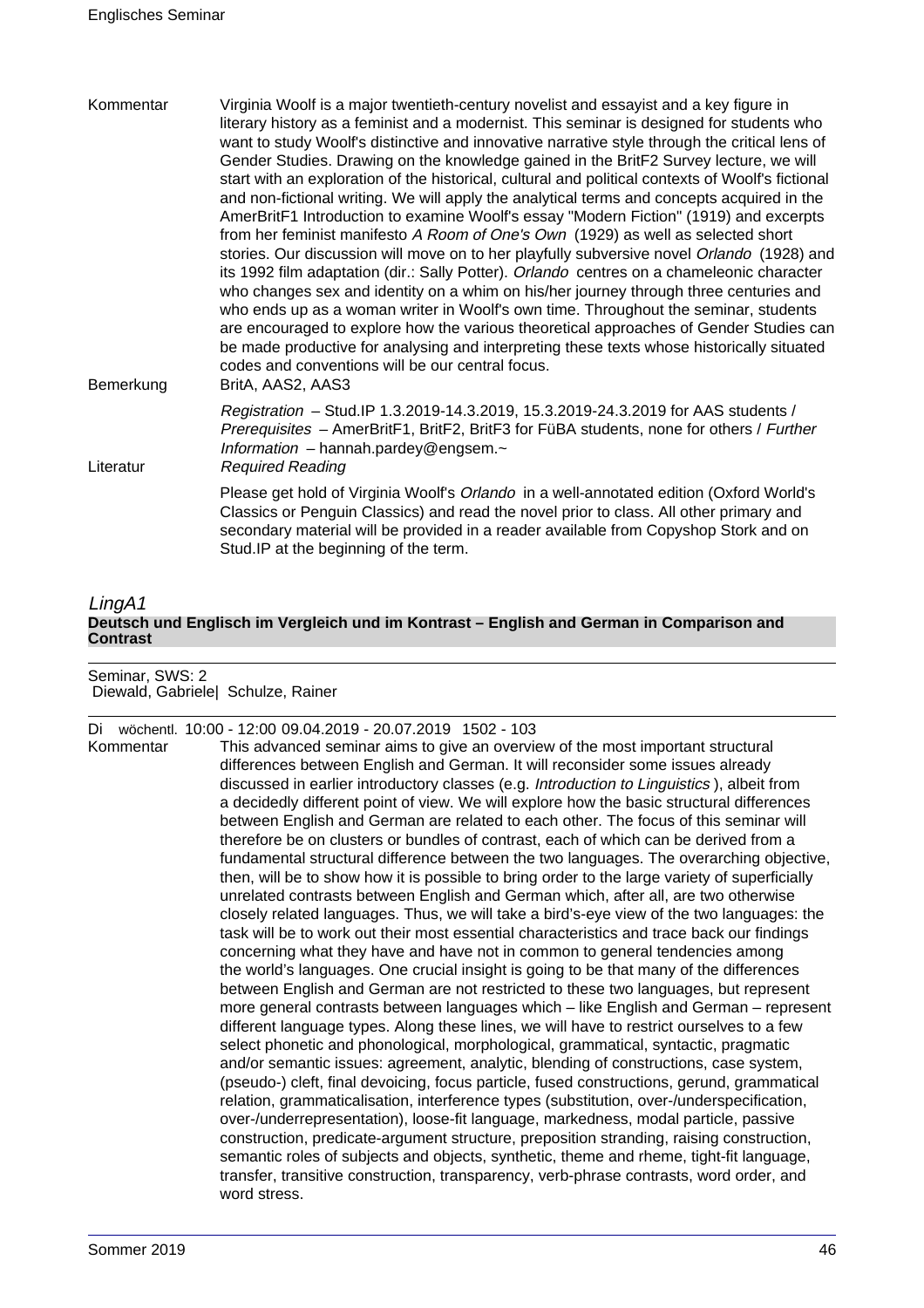| Bemerkung | Teilnehmerzahl: 30                                                                          |
|-----------|---------------------------------------------------------------------------------------------|
| Literatur | Literatur $e$ – recommended reading:                                                        |
|           | König, Ekkehard and Volker Gast. <sup>4</sup> 2018. Understanding English-German Contrasts. |
|           | Berlin: Erich Schmidt Verlag.                                                               |
|           | An additional reader will be made available at the beginning of the semester.               |

#### **Figurative Language**

Seminar, SWS: 2, Max. Teilnehmer: 25 Schulze, Rainer

| Kommentar | Di wöchentl. 16:00 - 18:00 09.04.2019 - 20.07.2019 1502 - 613<br>This advanced seminar will explain and explore a broad range of concepts, including<br>metaphor, metonymy, simile, and blending and will offer tools for analysing them. It<br>will coherently ground the linguistic understanding of these concepts in basic cognitive<br>mechanisms such as categorisation, frames, mental spaces, and viewpoint.                                                                                                                                                                                                                                                                                                                                                        |
|-----------|-----------------------------------------------------------------------------------------------------------------------------------------------------------------------------------------------------------------------------------------------------------------------------------------------------------------------------------------------------------------------------------------------------------------------------------------------------------------------------------------------------------------------------------------------------------------------------------------------------------------------------------------------------------------------------------------------------------------------------------------------------------------------------|
| Bemerkung | Figurative language is becoming an increasingly popular area of study, as it is relevant<br>to the work of semanticists, pragmatists, discourse analysts, and also those working<br>at the interface of language and literature, and in other disciplines such as philosophy<br>and psychology. This seminar therefore intends to provide a summary, critique, and<br>comparison of the most important theories on how figurative language is used and<br>understood, drawing on research from linguistics, psychology, and other disciplines. In<br>order to ground the discussion in actual language use, the seminar will use examples<br>from discourse, including casual conversation, political speeches, literature, humour,<br>religion, and science.<br>LingA1, M9 |
| Literatur | Registration - Stud.IP 1.3.-14.3.2019 / Prerequisites - LingF1-LingF4 (FüBA), M1-M3<br>(DEL) / Further Information -rainer.schulze@engsem.~<br>Recommended Reading:                                                                                                                                                                                                                                                                                                                                                                                                                                                                                                                                                                                                         |
|           | The following textbook will be used in class and is recommended for purchase:                                                                                                                                                                                                                                                                                                                                                                                                                                                                                                                                                                                                                                                                                               |
|           | Dancygier, Barbara and Eve Sweetser. 2014. Figurative Language. Cambridge:<br>Cambridge University Press.                                                                                                                                                                                                                                                                                                                                                                                                                                                                                                                                                                                                                                                                   |
|           | Please make sure that you order your copy of the book asap.                                                                                                                                                                                                                                                                                                                                                                                                                                                                                                                                                                                                                                                                                                                 |
|           |                                                                                                                                                                                                                                                                                                                                                                                                                                                                                                                                                                                                                                                                                                                                                                             |

#### **Grammaticalization**

Seminar, SWS: 2, Max. Teilnehmer: 25 Paland, Meike

Di wöchentl. 14:00 - 16:00 09.04.2019 - 20.07.2019 1502 - 109

Kommentar This course investigates the origin of grammatical material in the English language. Broadly defined as the development of grammatical items from lexical items, Grammaticalization not only gives us valuable insights into the evolution of English tenseaspect constructions, modal expressions, prepositions, relativizers and many other grammatical forms, it also gives us a deeper understanding of the workings of the human mind and the strategies employed by speakers in the negotiation of form and function in language. Thus, Grammaticalization reveals how grammatical structures evolve cross-linguistically along quite regular and universal developmental pathways involving mechanisms such as Semantic Bleaching, Metaphorical Extension, Decategorialization, and Phonetic Erosion. This course will give a thorough introduction to Grammaticalization Theory, discuss controversial issues such as Unidirectionality and Degrammaticalization and offer ample opportunity to explore examples of Grammaticalization not only from the English language but also from other languages as well as from Pidgin and Creole formation.

## +++ This course is only offered to FüBA students +++ Bemerkung LingA1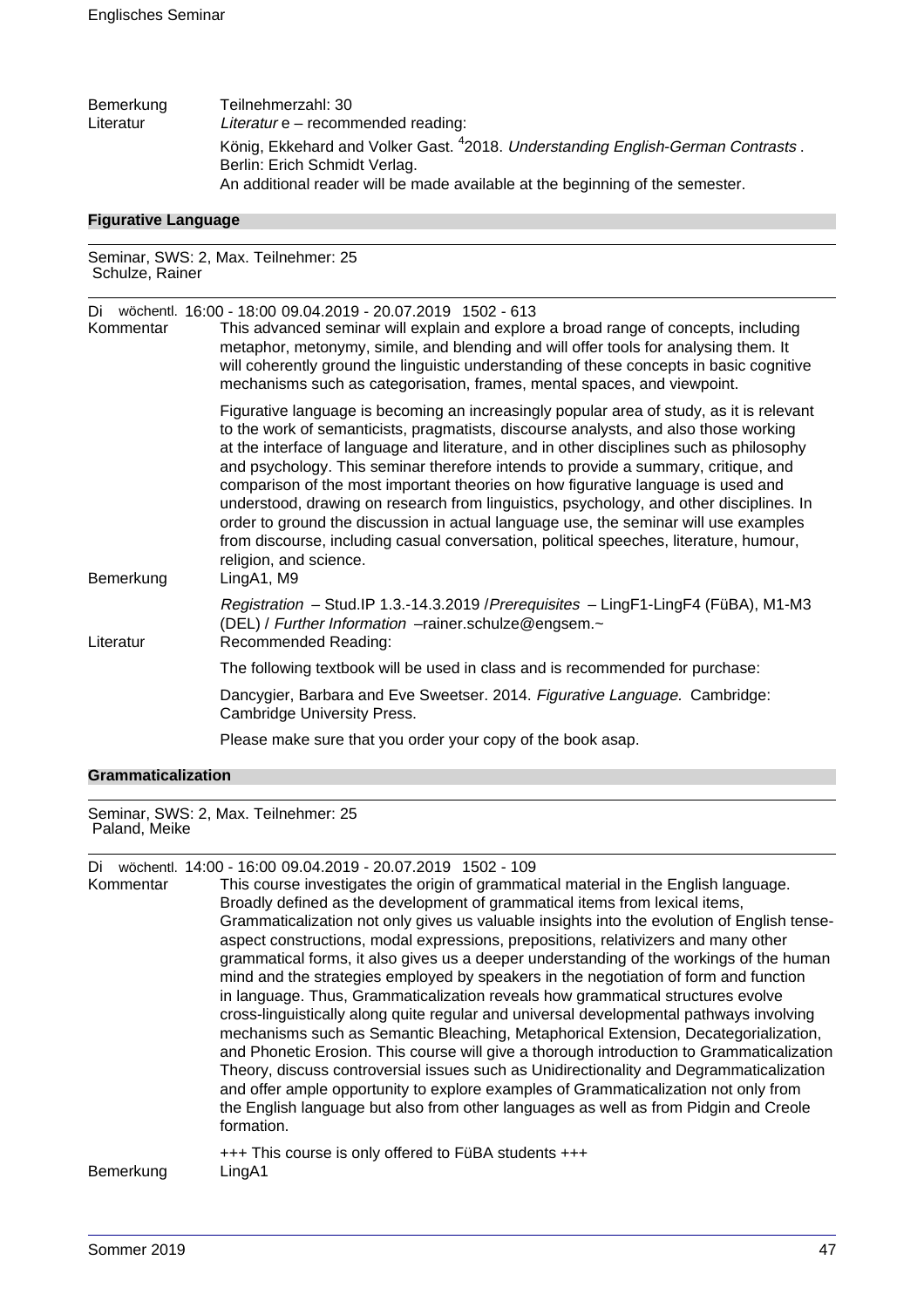Registration – Stud.IP 01.03. - 14.03.2019 / Prerequisites – LingF1-LingF4 / Size restriction: 25 /

Further Information –meike.paland@engsem. $\sim$ Literatur All reading material will be provided in class

### **Lexical Analysis**

Seminar, SWS: 2, Max. Teilnehmer: 25 Schulze, Rainer

Mo wöchentl. 16:00 - 18:00 08.04.2019 - 20.07.2019 1502 - 709 Kommentar In this seminar, we will offer a wide-ranging empirical investigation of word use and meaning in language. The seminar will fill the need for a lexically based, corpusdriven theoretical approach that will help students understand how words go together in collocational patterns and constructions to make meanings. Using a plethora of concordance lines from corpora and other texts, we will show how matching each use of a word against established contextual patterns plays a large part in determining the meaning of a sentence or utterance. We will also take into account the immense variability of everyday usage that will show that this variability is rule-governed rather than random. By studying words in context, we will be able to identify the 'normal' patterns of usage that are associated with each pattern. Thereby, and this will be one of the main findings in this seminar, lexical entropy (i.e. lack of order or predictability) can be reduced. The contents of this class will complement other theoretical approaches to language, including cognitive linguistics, construction grammar, priming theory, and pattern grammar. Bemerkung LingA1, M9 Registration – Stud.IP 1.3.-14.3.2019 /Prerequisites – LingF1-LingF4 (FüBA) / Further Information –rainer.schulze@engsem.~ Literatur Recommended Reading: The following textbook will be used in class and is recommended for purchase: Hanks, Patrick. 2013. Lexical Analysis. Norms and Exploitations. Cambridge, MA/ London: The MIT Press. Please make sure that you order your copy of the book asap.

#### **LinguA3**

Seminar, SWS: 2 Altendorf, Ulrike| Becker, Lidia| Mathias, Alexa

Vorträge

```
Di wöchentl. 16:00 - 18:00 09.04.2019 - 20.07.2019 1502 - 103
Bemerkung zur
Gruppe
              Seminar
Di wöchentl. 18:00 - 20:00 09.04.2019 - 20.07.2019 1502 - 103
```

```
Bemerkung zur
```
# Gruppe

Kommentar binguistik ist weitaus mehr als grammatische Analyse... LinguA $^3$  vermittelt Einblicke in die ganze Bandbreite linguistischer Beschreibung, linguistischer Anwendungsgebiete sowie interdisziplinärer Forschung und beruflicher Praxis. Für die Gastvorträge werden internationale Wissenschaftler/-innen aus Germanistik, Anglistik und Romanistik eingeladen. Die Vortragsthemen sind bewusst vielseitig gewählt und sollen den Blick "über den Tellerrand" hin öffnen. Die Gastvorträge sind daher verpflichtender Bestandteil des Seminars und ersetzen jeweils eine Seminarsitzung. Die konkreten Termine und Themen der Vorträge werden zeitnah über Stud.IP und per Aushang bekannt gegeben. Im begleitenden Seminar werden zunächst die Organisation der Vorträge und die damit verbundenen "PR-Maßnahmen" von den Studierenden aktiv gestaltet. Zudem werden die Themen der Gastvorträge inhaltlich vertieft. Von den Studierenden wird erwartet, dass sie Interesse auch an fachübergreifenden Themen mitbringen. Seminarsprache ist Deutsch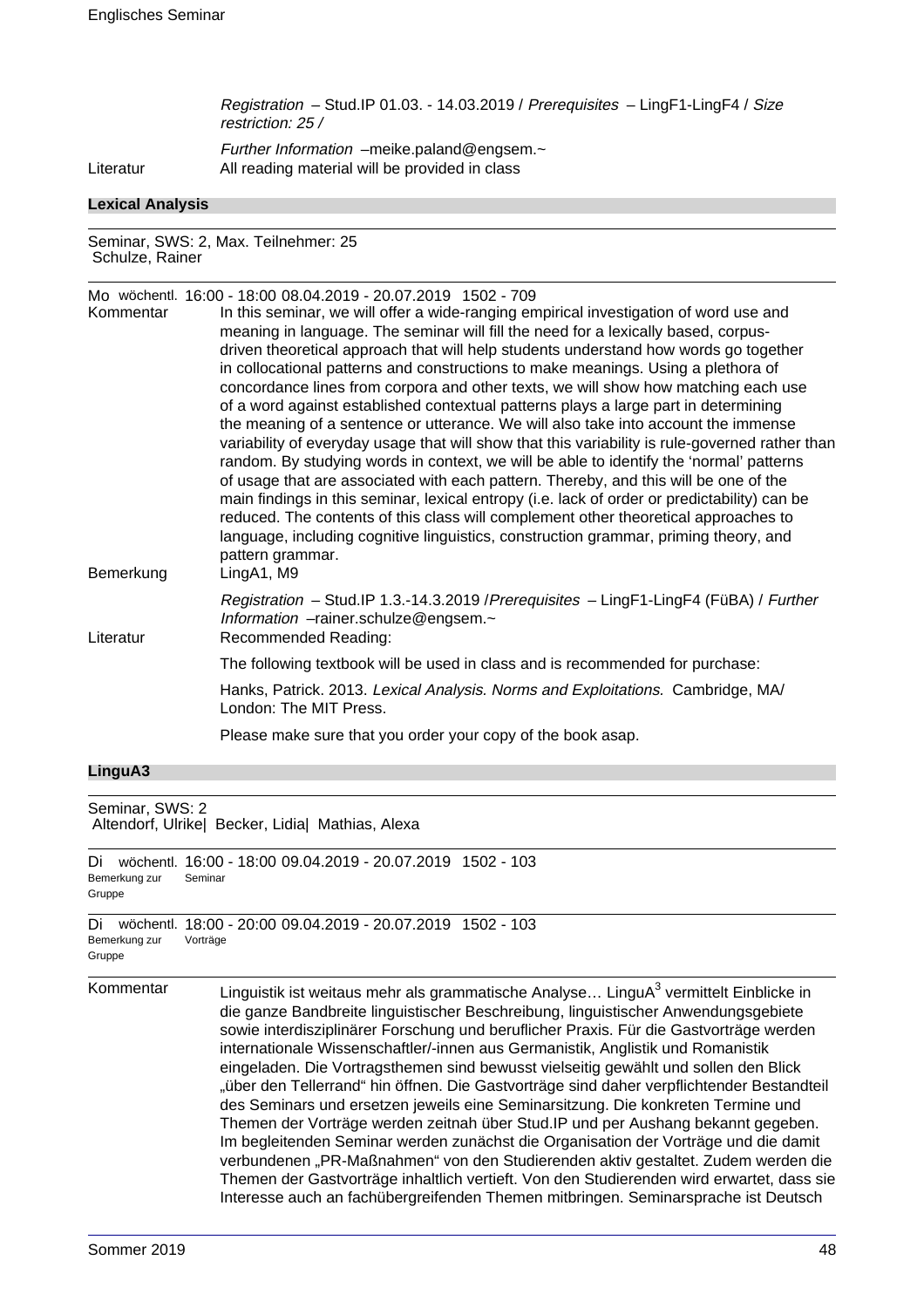– gute Englischkenntnisse werden allerdings vorausgesetzt, da einzelne Beiträge auch in englischer Sprache geliefert werden. Im Seminar können für den Bereich Germanistik (Deutsch) Studien- & Prüfungsleistungen sowie Schlüsselkompetenzbescheinigungen (SKA oder SKB) erworben werden. Für Ling A1 oder LingA2 können im Seminar für den Bereich Englische Sprachwissenschaft **NUR** Studienleistungen erworben werden. Für Leistungsnachweise im FachbereichHispanistik: siehe KVV Romanisches Seminar. Bemerkung Teilnehmerzahl: 30 Literatur Wird im Seminar bekanntgegeben.

#### **The English Verb Phrase**

Seminar, SWS: 2, Max. Teilnehmer: 25 Paland, Meike

Mi wöchentl. 12:00 - 14:00 10.04.2019 - 20.07.2019 1502 - 703

This course is designed to develop an in-depth understanding of Tense, Modality, and Aspect (TMA) – the three grammatical categories expressed by the verb phrase. As such, TMA expressions evidently convey meaning to do with situations: Locating situations in time (tense), expressing facets of a situation's internal constituency (aspect), or the assessment of situations in terms of necessity and possibility by the speaker (modality). However, the intricate relationship of form and function simultaneously makes the expression of Tense, Modality, and Aspect a notoriously difficult area of English grammar. In this course we will thus explore how speakers of English conceptualize situation time, situation types, and situation assessment and how these conceptualizations are manifest in linguistic expression. To this end, we will look at selected TMA expressions and discuss how they fit into different theories and models of Tense, Modality and Aspect, such as those proposed by Reichenbach (1947), Comrie (1985 and 1976), and Parker (2001). Apart from working mostly synchronically, we will, however, also work diachronically and thus take a look at the evolution of English TMA categories like the Progressive, Perfect and Future forms, as well as Directives. We will also contrast the English TMA system with that of other languages and explore the coding of temporal, modal, and aspectual categories in selected non-standard varieties of English. +++ This course is only offered to FüBA students +++ Bemerkung LingA1

Registration – Stud.IP 01.03. - 14.03.2019 / Prerequisites – LingF1-LingF4 / Size restriction: 25 /

Further Information –meike.paland@engsem.~ Literatur All reading material will be provided in class

# LingA2

**Diachrony and the English Language**

Seminar, SWS: 2, Max. Teilnehmer: 35 Paland, Meike

Mo wöchentl. 14:00 - 16:00 08.04.2019 - 20.07.2019 1502 - 615

Kommentar This course takes a closer look at selected phenomena, both intra-linguistic (typological change, instances of grammaticalization) as well as extra-linguistic (language contact, prescriptivism, standardization, etc.), that have played a decisive role in the shaping of today's English, or rather, English-es . In this course, time will also be reserved for theoretical considerations (e.g. the role of frequency in language change) as well as methodological issues, e.g. the compatibility of corpus linguistics and diachronic linguistics.

#### +++ This course is only offered to FüBA students +++ Bemerkung LingA2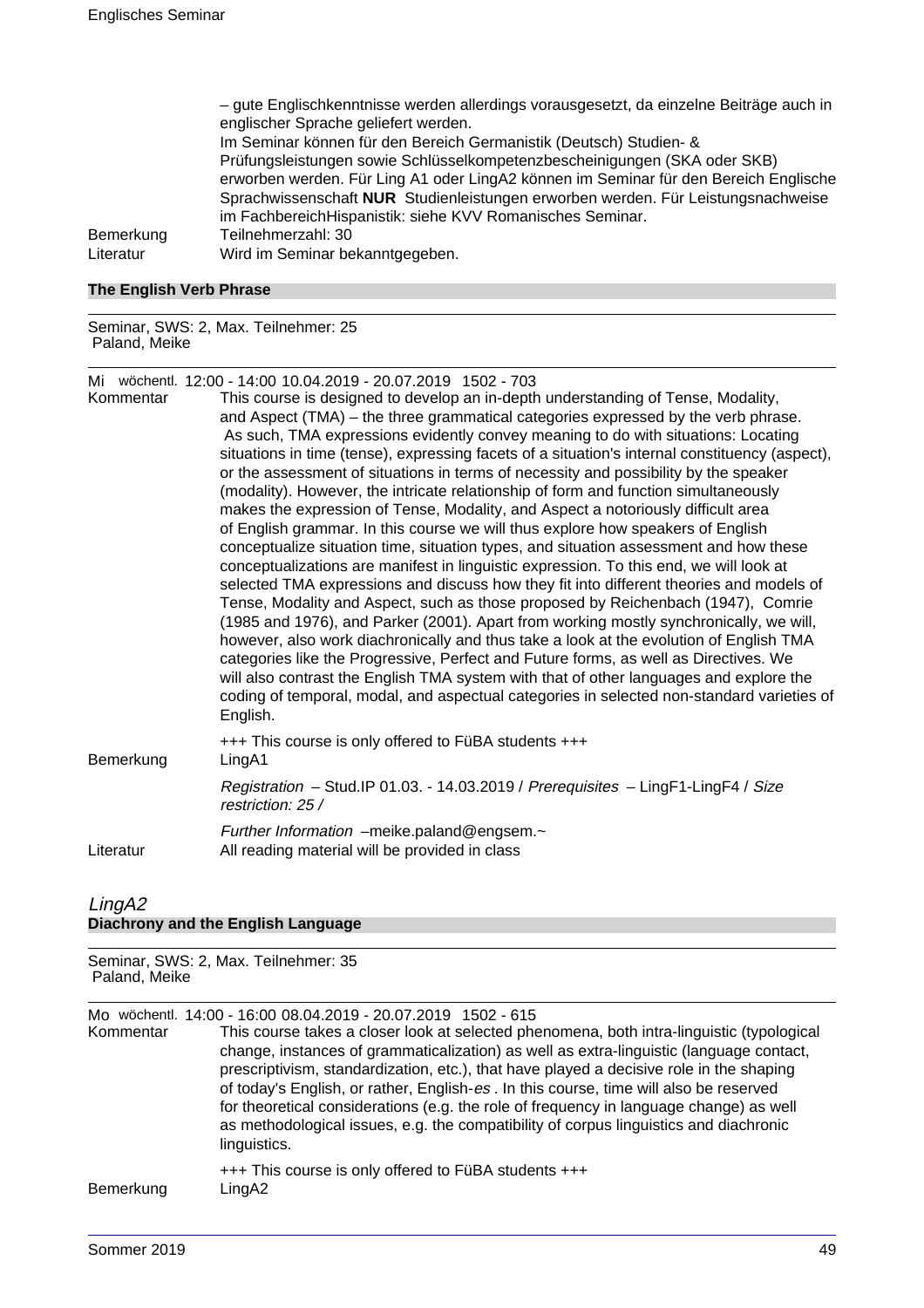Registration – Stud.IP 1.3.-14.3.2019 /Prerequisites – LingF1-LingF4 / Size restriction: 35 / Further Information - meike.paland@engsem.~ Literatur All reading material will be provided in class

## **Learner Corpus Research**

Seminar, SWS: 2, Max. Teilnehmer: 30 Altendorf, Ulrike

| Mi        | wöchentl. 10:00 - 12:00 10.04.2019 - 20.07.2019 1502 - 615                                                                                                         |
|-----------|--------------------------------------------------------------------------------------------------------------------------------------------------------------------|
| Kommentar | Learner Corpus Research (LCR) will explore issues related to the process of second                                                                                 |
|           | language learning and teaching. It will convey insights into the interlanguage of second                                                                           |
|           | language learners, in particular insights gained from studies based on digitized date in                                                                           |
|           | learner corpora (LCR). They will be supplemented by relevant concepts proposed by                                                                                  |
|           | Second Language Acquisition, in particular IP (Input Processing) and PI (Processing                                                                                |
|           | Instruction), as well as by work in teaching methodology, e.g. the acquisition-oriented<br>method by von Ziegésar.                                                 |
| Bemerkung | LingA2, M8, M9                                                                                                                                                     |
|           | Registration - Stud. IP 01.03. - 14.03. / Prerequisites - LingF1-LingF4 (if applicable) / Size<br>restriction: 30 / Further Information -ulrike.altendorf@engsem.~ |
| Literatur | Required Reading: Texts will be available in class.                                                                                                                |

## **LinguA3**

Seminar, SWS: 2 Altendorf, Ulrike| Becker, Lidia| Mathias, Alexa

Di wöchentl. 16:00 - 18:00 09.04.2019 - 20.07.2019 1502 - 103 Bemerkung zur Gruppe Seminar

Di wöchentl. 18:00 - 20:00 09.04.2019 - 20.07.2019 1502 - 103 Bemerkung zur Gruppe Vorträge

| Kommentar              | Linguistik ist weitaus mehr als grammatische Analyse LinguA <sup>3</sup> vermittelt Einblicke in<br>die ganze Bandbreite linguistischer Beschreibung, linguistischer Anwendungsgebiete<br>sowie interdisziplinärer Forschung und beruflicher Praxis. Für die Gastvorträge werden<br>internationale Wissenschaftler/-innen aus Germanistik, Anglistik und Romanistik<br>eingeladen. Die Vortragsthemen sind bewusst vielseitig gewählt und sollen den Blick<br>"über den Tellerrand" hin öffnen. Die Gastvorträge sind daher verpflichtender Bestandteil<br>des Seminars und ersetzen jeweils eine Seminarsitzung. Die konkreten Termine und<br>Themen der Vorträge werden zeitnah über Stud. IP und per Aushang bekannt gegeben.<br>Im begleitenden Seminar werden zunächst die Organisation der Vorträge und die damit<br>verbundenen "PR-Maßnahmen" von den Studierenden aktiv gestaltet. Zudem werden die<br>Themen der Gastvorträge inhaltlich vertieft. Von den Studierenden wird erwartet, dass sie<br>Interesse auch an fachübergreifenden Themen mitbringen. Seminarsprache ist Deutsch<br>- gute Englischkenntnisse werden allerdings vorausgesetzt, da einzelne Beiträge auch in<br>englischer Sprache geliefert werden.<br>Im Seminar können für den Bereich Germanistik (Deutsch) Studien- &<br>Prüfungsleistungen sowie Schlüsselkompetenzbescheinigungen (SKA oder SKB)<br>erworben werden. Für Ling A1 oder LingA2 können im Seminar für den Bereich Englische<br>Sprachwissenschaft NUR Studienleistungen erworben werden. Für Leistungsnachweise<br>im FachbereichHispanistik: siehe KVV Romanisches Seminar. |
|------------------------|--------------------------------------------------------------------------------------------------------------------------------------------------------------------------------------------------------------------------------------------------------------------------------------------------------------------------------------------------------------------------------------------------------------------------------------------------------------------------------------------------------------------------------------------------------------------------------------------------------------------------------------------------------------------------------------------------------------------------------------------------------------------------------------------------------------------------------------------------------------------------------------------------------------------------------------------------------------------------------------------------------------------------------------------------------------------------------------------------------------------------------------------------------------------------------------------------------------------------------------------------------------------------------------------------------------------------------------------------------------------------------------------------------------------------------------------------------------------------------------------------------------------------------------------------------------------------------------------------------------------------------|
| Bemerkung<br>Literatur | Teilnehmerzahl: 30<br>Wird im Seminar bekanntgegeben.                                                                                                                                                                                                                                                                                                                                                                                                                                                                                                                                                                                                                                                                                                                                                                                                                                                                                                                                                                                                                                                                                                                                                                                                                                                                                                                                                                                                                                                                                                                                                                          |
|                        |                                                                                                                                                                                                                                                                                                                                                                                                                                                                                                                                                                                                                                                                                                                                                                                                                                                                                                                                                                                                                                                                                                                                                                                                                                                                                                                                                                                                                                                                                                                                                                                                                                |

## **Sociolinguistic Typology**

Seminar, SWS: 2, Max. Teilnehmer: 30 Altendorf, Ulrike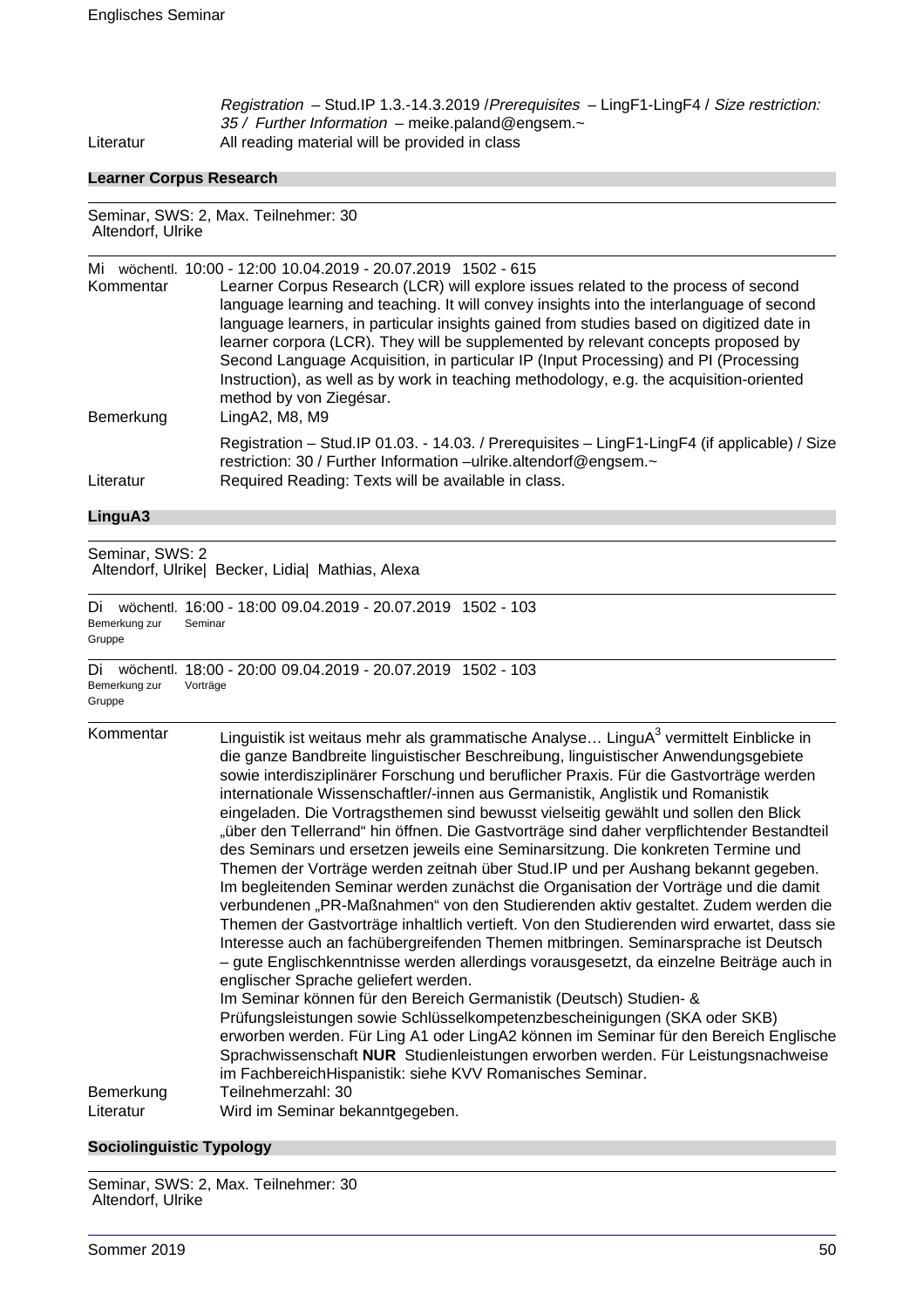| Mi<br>Kommentar | wöchentl, 08:00 - 10:00 10.04.2019 - 20.07.2019 1502 - 609<br>This course will present Peter Trudgill's theories of the impact of language diversity<br>brought about by language and dialect contact as well as a selection of socio-historical<br>case studies from England, the US and New Zealand, to which the theories will be<br>applied. In addition, we will explore research on Multicultural London English, an<br>emerging contact variety in the Greater London conurbation. This course requires a solid<br>knowledge of phonetics and phonology! |
|-----------------|-----------------------------------------------------------------------------------------------------------------------------------------------------------------------------------------------------------------------------------------------------------------------------------------------------------------------------------------------------------------------------------------------------------------------------------------------------------------------------------------------------------------------------------------------------------------|
| Bemerkung       | LingA2, M5, M9                                                                                                                                                                                                                                                                                                                                                                                                                                                                                                                                                  |
| Literatur       | Registration - Stud. IP 01.03. - 14.03. / Prerequisites - LingF1-LingF4 (if applicable) / Size<br>restriction: 30 / Further Information -ulrike.altendorf@engsem.~<br><b>Required Reading:</b>                                                                                                                                                                                                                                                                                                                                                                  |
|                 | Peter Trudgill (2010). Investigations in Sociohistorical Linguistics . Cambridge: Cambridge<br>University Press.                                                                                                                                                                                                                                                                                                                                                                                                                                                |

# **Advanced Elective (AmerA/BritA/LingA1/LingA2) (außerschulisch)**

| AmerA                |  |  |
|----------------------|--|--|
| <b>Affect Theory</b> |  |  |

Seminar, SWS: 2, Max. Teilnehmer: 45 Oldehus, Anna-Lena

| Di<br>Kommentar | wöchentl. 16:00 - 18:00 09.04.2019 - 20.07.2019 1502 - 609<br>In this theory class we will read and work with texts developed in the field of Affect<br>Studies. Affect Theory has established itself as a burgeoning area in academia and<br>beyond after emerging during the second half of the 20 <sup>th</sup> century as a response to<br>approaches such as (post)structuralism. As a transdisciplinary intellectual field, it<br>consolidates ideas and approaches from anthropology, gender and queer studies,<br>cultural studies, geography, psychology, and philosophy. The field elicits conversations<br>about the location of affect, the epistemological and ontological difference between<br>emotions, feelings, moods, sentiments etc., and it considers historical and political<br>conceptions of affect. Therefore, this field is also concerned with experiences of<br>knowledge other than conscious and intellectual knowing and challenges normative<br>understandings of knowledge production and circulation. |
|-----------------|------------------------------------------------------------------------------------------------------------------------------------------------------------------------------------------------------------------------------------------------------------------------------------------------------------------------------------------------------------------------------------------------------------------------------------------------------------------------------------------------------------------------------------------------------------------------------------------------------------------------------------------------------------------------------------------------------------------------------------------------------------------------------------------------------------------------------------------------------------------------------------------------------------------------------------------------------------------------------------------------------------------------------------------|
|                 | Readings in this class will range from foundational texts by Silvan Tomkins, Eve Kosofsky<br>Sedgwick, and Brian Massumi to more specific considerations of Sara Ahmed, Heather<br>Love, and Lauren Berlant.                                                                                                                                                                                                                                                                                                                                                                                                                                                                                                                                                                                                                                                                                                                                                                                                                             |
| Bemerkung       | This class is specifically designed for students interested in and enjoying reading and<br>talking theory.<br>AmerA, AAS1, AAS3                                                                                                                                                                                                                                                                                                                                                                                                                                                                                                                                                                                                                                                                                                                                                                                                                                                                                                          |
|                 | Registration - Stud. IP FüBA und M.Ed.: 1.3.-14.3.2019 AAS: 15.3-24.3.2019 /<br>Prerequisites - BA: Foundations Literature and Culture, Intermediate Literature and<br>Culture, MA: none / Further information - anna-lena.oldehus@engsem.~                                                                                                                                                                                                                                                                                                                                                                                                                                                                                                                                                                                                                                                                                                                                                                                              |
| Literatur       | Maximale Teilnehmer*Innenzahl: 45<br>All course texts will be made available on Stud. IP.                                                                                                                                                                                                                                                                                                                                                                                                                                                                                                                                                                                                                                                                                                                                                                                                                                                                                                                                                |
|                 |                                                                                                                                                                                                                                                                                                                                                                                                                                                                                                                                                                                                                                                                                                                                                                                                                                                                                                                                                                                                                                          |

## **Between Literature and Ethnography**

Seminar, SWS: 2, Max. Teilnehmer: 45 Ferens, Dominika

Mi wöchentl. 12:00 - 14:00 10.04.2019 - 20.07.2019 1502 - 609

Kommentar This seminar course will first take us back to the early 20<sup>th</sup> century, when ethnography became an academic discipline and cut itself off from amateur descriptions of foreign cultures written by travelers and missionaries. We shall then move forward to the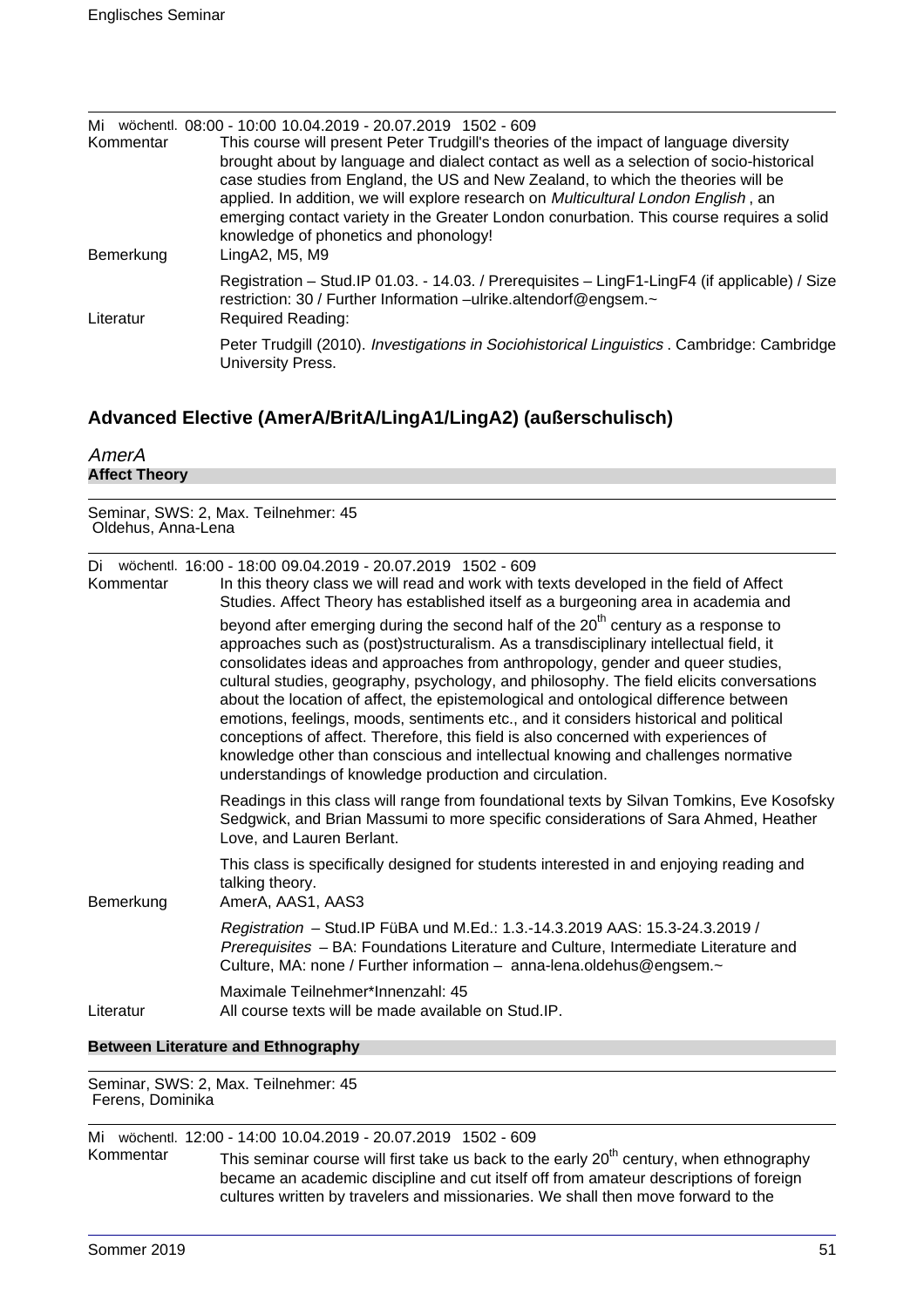second half of the  $20<sup>th</sup>$  century, when the decolonization of the 'Third World' upset the traditional relations between the subjects and objects of ethnography, leading to a crisis of conscience in Western cultural anthropology. Some researchers dealt with this crisis by reaching for fictional and autobiographical modes of writing. We shall look for the characteristic features of ethnography in fiction, and for elements of novelistic narration in ethnography. The reading list includes several classic ethnographies by such authors as Bronislaw Malinowski and Margaret Mead, as well as more hybrid and experimental types of cultural description, including autoethnography, the ethnographic novel, and anti-ethnography. Traditional and experimental ethnographic footage, and documentaries about ethnographer's lives will provide additional illustrations. Bemerkung AmerA, AAS1, AAS2 Registration – Stud.IP FüBA und M.Ed.: 1.3.-14.3.2019 AAS: 15.3-24.3.2019/ Prerequisites – BA: Foundations Literature and Culture, Intermediate Literature and Culture, MA: none / Further information – dferens@poczta.onet.pl Maximale Teilnehmer\*Innenzahl: 45 Literatur All course texts will be made available on Stud.IP.

## **Health and Body in American Culture**

Seminar, SWS: 2, Max. Teilnehmer: 45 Dybska, Aneta

Do wöchentl. 10:00 - 12:00 11.04.2019 - 20.07.2019 1502 - 703

Kommentar This course examines the intersecting discourses of the body and health in American culture. It focuses on selected aspects of social life that pertain to public health, such as hygiene, epidemics, mental health, environmental pollution, as well as sexual and reproductive health. The key questions that the course will address are: What is biopower? How do the disciplinary and regulatory techniques impact the production of individual and collective bodies? If bodies are objects and vehicles of power, what is the relationship between individuals' self-surveillance and self-discipline and the broader historical process of nation-formation? What is the relationship between the planning and uses of urban space on the one hand and the larger culture's preoccupation with a healthy body politic on the other? How is the metaphor of the body deployed in relation to urban and national health?

| Bemerkung | AmerA, AAS2, AAS3                                                                                                                                                                                                                         |  |  |  |  |
|-----------|-------------------------------------------------------------------------------------------------------------------------------------------------------------------------------------------------------------------------------------------|--|--|--|--|
|           | Registration - Stud. IP FüBA und M.Ed.: 1.3.-14.3.2019 AAS: 15.3-24.3.2019 /<br><i>Prerequisites</i> – BA: Foundations Literature and Culture, Intermediate Literature and<br>Culture, MA: none / Further information - adybska@uw.edu.pl |  |  |  |  |
| Literatur | Maximale Teilnehmer*Innenzahl: 45<br>All course texts will be made available on Stud. IP.                                                                                                                                                 |  |  |  |  |

## **Post-Network Television: Veronica Mars**

Seminar, SWS: 2, Max. Teilnehmer: 45 Groß, Florian

Mo wöchentl. 12:00 - 14:00 08.04.2019 - 20.07.2019 1502 - 609 Kommentar In this class, we will analyze the phenomenon of post-network television through the case study of Veronica Mars (2004-2007, 2014, 2019), a network series that was recently revived as a crowdfunded movie and an upcoming Hulu-mini series. The show epitomizes television's move 'from network to Netflix' in times of media convergence and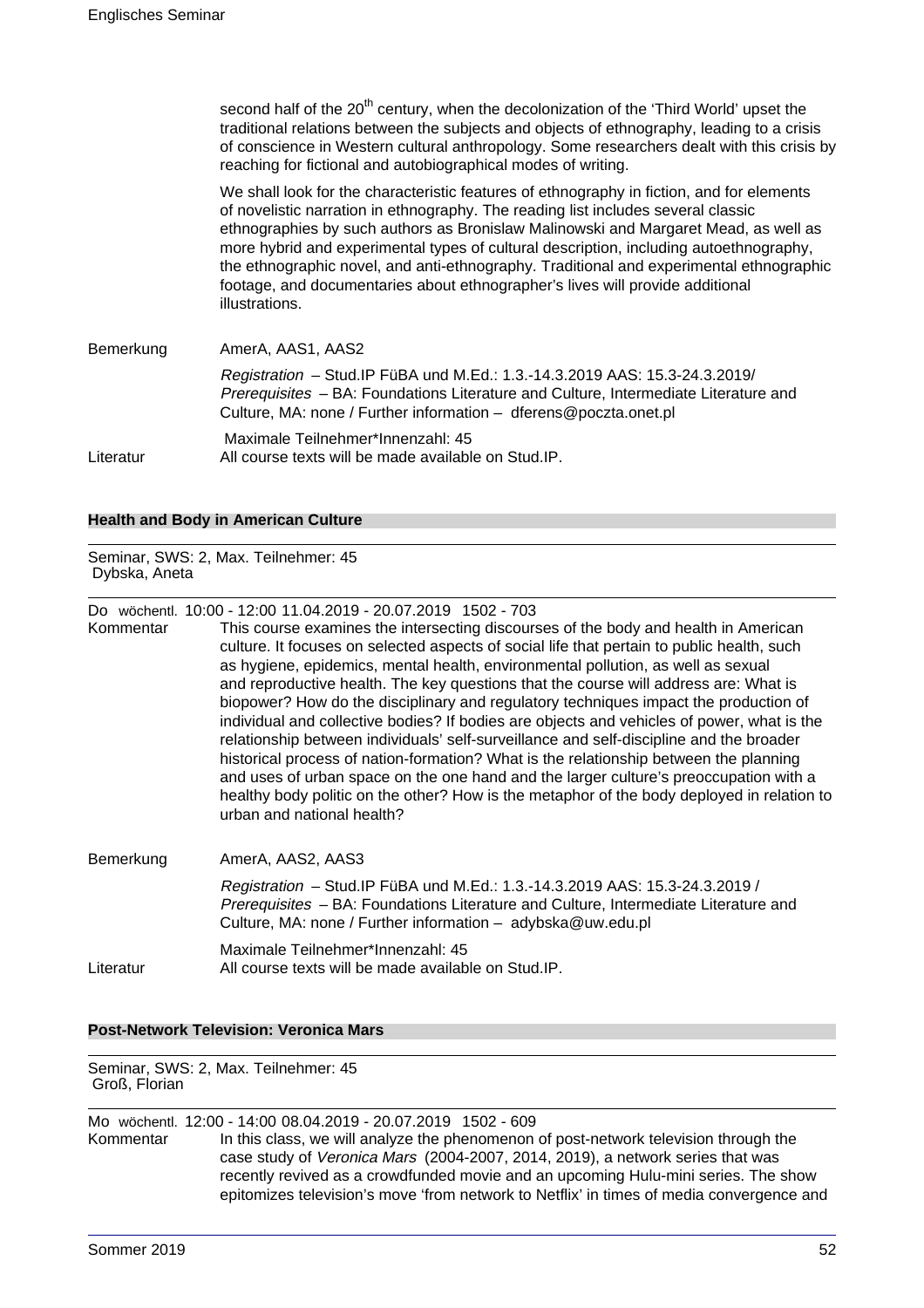| Bemerkung | its gradual shift from a network-based medium directed at broad and heterogeneous<br>mass audiences into a diversified digital medium consumed by 'active' niche audiences.<br>Through a close analysis of Veronica Mars, this class will also familiarize students with<br>U.S. television's production and reception contexts as well as the concepts and tools to<br>analyze its serial, visual, and narrative aesthetics.<br>AmerA, AAS4 |
|-----------|----------------------------------------------------------------------------------------------------------------------------------------------------------------------------------------------------------------------------------------------------------------------------------------------------------------------------------------------------------------------------------------------------------------------------------------------|
|           | Registration - Stud. IP FüBA und M.Ed.: 1.3.-14.3.2019 AAS: 15.3-24.3.2019 /<br>Prerequisites - BA: Foundations Literature and Culture, Intermediate Literature and<br>Culture, MA: none / Further information - florian.gross@engsem.~                                                                                                                                                                                                      |
| Literatur | Maximale Teilnehmer*Innenzahl: 45<br>Please purchase the first season of Veronica Mars (either online or on DVD) and start<br>watching before the class starts. During the semester, there will also be a screening of<br>the feature film. All other course material will be made available on Stud. IP.                                                                                                                                    |

**Power and the University in the United States**

Seminar, SWS: 2, Max. Teilnehmer: 45 Fagan, Abigail

| Kommentar | Do wöchentl. 12:00 - 14:00 11.04.2019 - 20.07.2019 1502 - 609<br>While the university is a major center of knowledge production in the United States (as<br>well as in Europe), activists and many academics alike criticize the university for its role<br>in reinstating class-based hierarchies. In this course, we will consider the history and<br>literature of the US university, particularly in terms of its transnational origins (especially<br>in terms of German and English structures of higher education) and its convoluted and<br>ever-changing relationship to power. A number of specific moments that we will discuss<br>include the origins of university degrees in the humanities toward the end of the 1900s,<br>the advent of interdisciplinary programs such as Black Studies and Women's Studies<br>departments in the 1960s and 1970s, and the increasing corporatization of the university<br>in the United States today. |
|-----------|---------------------------------------------------------------------------------------------------------------------------------------------------------------------------------------------------------------------------------------------------------------------------------------------------------------------------------------------------------------------------------------------------------------------------------------------------------------------------------------------------------------------------------------------------------------------------------------------------------------------------------------------------------------------------------------------------------------------------------------------------------------------------------------------------------------------------------------------------------------------------------------------------------------------------------------------------------|
| Bemerkung | AmerA, AAS2, AAS3                                                                                                                                                                                                                                                                                                                                                                                                                                                                                                                                                                                                                                                                                                                                                                                                                                                                                                                                       |
|           | Registration - Stud. IP FüBA und M.Ed.: 1.3.-14.3.2019 AAS: 15.3-24.3.2019 /<br>Prerequisites - BA: Foundations Literature and Culture, Intermediate Literature and<br>Culture, MA: none / Further Information - abigail.fagan@engsem.~                                                                                                                                                                                                                                                                                                                                                                                                                                                                                                                                                                                                                                                                                                                 |
| Literatur | Maximale Teilnehmer*Innenzahl: 45<br>All course texts will be made available on Stud. IP                                                                                                                                                                                                                                                                                                                                                                                                                                                                                                                                                                                                                                                                                                                                                                                                                                                                |

**The Queer Short Story in the United States at the Turn of the 19th and 20th Centuries**

Seminar, SWS: 2, Max. Teilnehmer: 45 Ferens, Dominika

| Di        | wöchentl. 12:00 - 14:00 09.04.2019 - 20.07.2019 1502 - 703                                                                                                                                                                                                                                                                                                                                                                                                                                                                       |
|-----------|----------------------------------------------------------------------------------------------------------------------------------------------------------------------------------------------------------------------------------------------------------------------------------------------------------------------------------------------------------------------------------------------------------------------------------------------------------------------------------------------------------------------------------|
| Kommentar | In this seminar we will study queer representations of gender, desire, and attachment in                                                                                                                                                                                                                                                                                                                                                                                                                                         |
|           | American short stories published before the emergence of homo- and heterosexuality                                                                                                                                                                                                                                                                                                                                                                                                                                               |
|           | as a binary opposition, and before the rise of gay and lesbian emancipatory movements.                                                                                                                                                                                                                                                                                                                                                                                                                                           |
|           | The choice of the short story form is not accidental: as Axel Nissen and Christopher                                                                                                                                                                                                                                                                                                                                                                                                                                             |
|           | Looby point out, the short story is somewhat queer on account of its marginal position                                                                                                                                                                                                                                                                                                                                                                                                                                           |
|           | in relation to the dominant literary form $-$ the novel. The short story has been American                                                                                                                                                                                                                                                                                                                                                                                                                                       |
|           | writers' favorite form for telling stories about things odd and marginal – things that                                                                                                                                                                                                                                                                                                                                                                                                                                           |
|           | deviated from the social norm, that were unspeakable in the dominant discourse, yet                                                                                                                                                                                                                                                                                                                                                                                                                                              |
|           | too disturbing to pass over in silence. Neither is the time period covered by the course                                                                                                                                                                                                                                                                                                                                                                                                                                         |
|           | accidental. Towards the end of the $19th$ century, non-normative genders and sexualities<br>were medicalized, categorized, and then politicized. Sexuality became a subject of<br>heated public debates, setting off waves of homophobia or even homohysteria (Eric<br>Anderson), as a result of which many practices hitherto seen as unremarkable were<br>tabooed. Reaching back in time, we therefore discover literature that documents a<br>surprisingly wide spectrum of gender enactments and sexual practices. Among the |
|           |                                                                                                                                                                                                                                                                                                                                                                                                                                                                                                                                  |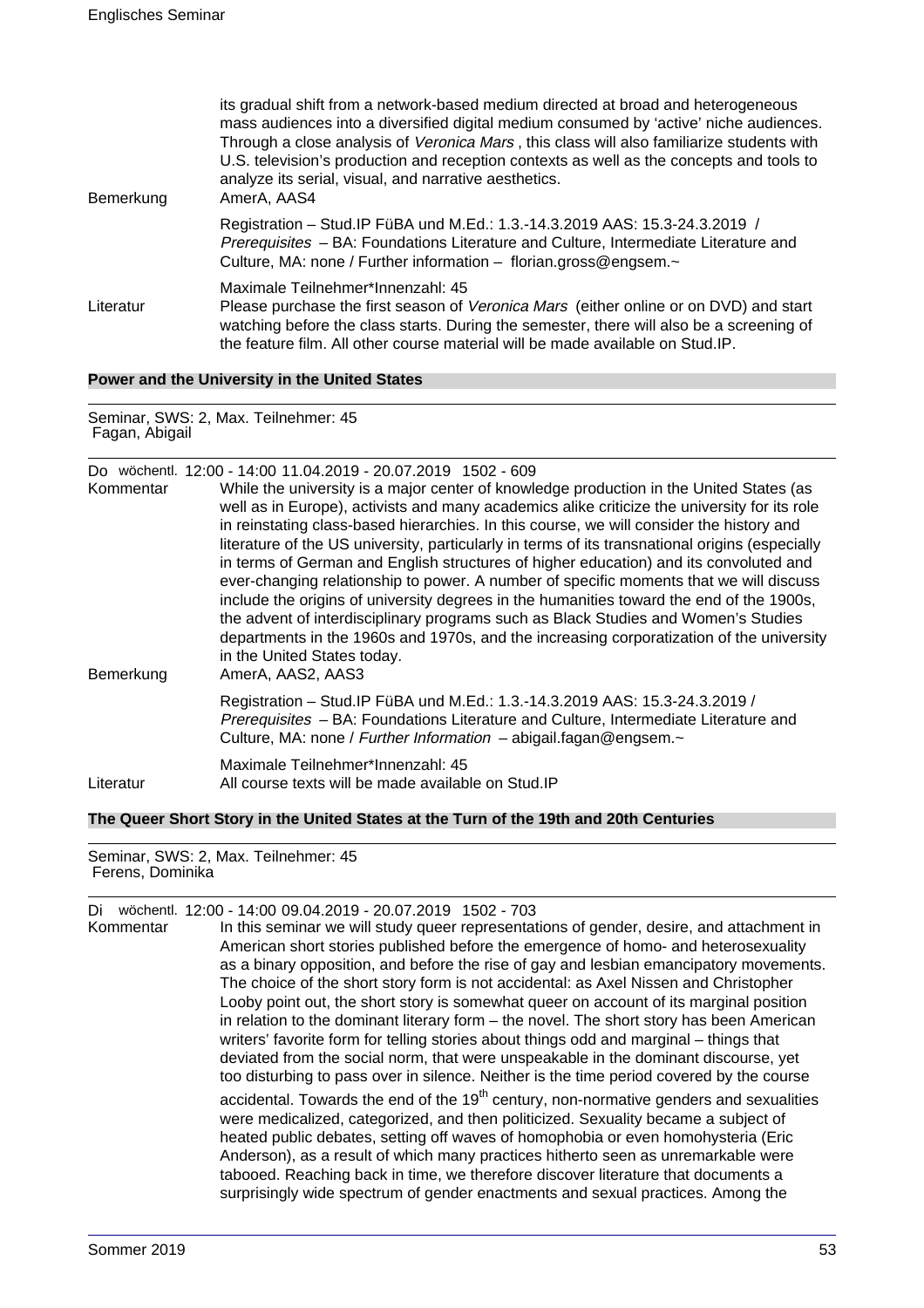| Bemerkung | authors covered in this course are such canonical figures as Herman Melville, Mark<br>Twain, Henry James, Gertrude Stein, and Willa Cather, as well as less familiar and<br>anonymous writers.<br>AmerA, AAS2/AAS3                     |  |  |  |  |
|-----------|----------------------------------------------------------------------------------------------------------------------------------------------------------------------------------------------------------------------------------------|--|--|--|--|
|           | Registration - Stud. IP FüBA und M.Ed.: 1.3.-14.3.2019 AAS: 15.3-24.3.2019/<br>Prerequisites - BA: Foundations Literature and Culture, Intermediate Literature and<br>Culture, MA: none / Further information - dferens@poczta.onet.pl |  |  |  |  |
| Literatur | Maximale Teilnehmer*Innenzahl: 45<br>All course texts will be made available on Stud.IP.                                                                                                                                               |  |  |  |  |

## **Transgression: Counterculture and its Influence on Fashion**

Seminar, SWS: 2, Max. Teilnehmer: 35 Meier, Julia

| Mo Einzel<br>Einzel<br>Di<br>Kommentar | Di wöchentl. 10:00 - 12:00 09.04.2019 - 20.07.2019 1502 - 703<br>18:00 - 20:00 01.07.2019 - 01.07.2019 1502 - 703<br>08:00 - 10:00 16.07.2019 - 16.07.2019 1502 - 703<br>"Many things, developments, and changes begin in the dark []". (Carl Abrahamsson)                                                                                                                                                                                                                            |
|----------------------------------------|---------------------------------------------------------------------------------------------------------------------------------------------------------------------------------------------------------------------------------------------------------------------------------------------------------------------------------------------------------------------------------------------------------------------------------------------------------------------------------------|
|                                        | This course explores the complex interrelation between the main protagonists of various<br>subcultural scenes and their subtle influence on the fashion world. We will be concerned<br>with the ways in which the underground scene is constantly challenging conventional<br>ideas of identity, gender, desire, beauty, and power from past eras until today.                                                                                                                        |
|                                        | Especially the time between the late 1960s until the end of the 1980s with people like<br>Andy Warhol, David Bowie, Leigh Bowery, Sid Vicious, Annie Lennox or Grace Jones,<br>to name the most famous, shaped gender roles and youth cultures with revolutionary<br>concepts of new looks and life styles that became popular fashion later on.                                                                                                                                      |
|                                        | So how do we perceive counterculture and fashion today? How do we define ourselves<br>in times of social media, globalization, and a growing right-wing populism? A new decade<br>that Olivier Zahm, the publisher of Purple Fashion Magazine, defines as: "irrational looks,<br>romantic illusions, radical honesty, immediate intimacy with strangers, gender free dream,<br>playful fetishism, ultra hardcore attitudes, myriad poses, and the constant digital hide and<br>seek." |
|                                        | We will examine these socio-cultural issues through literature, philosophy, film, and pop<br>and fashion culture.                                                                                                                                                                                                                                                                                                                                                                     |
| Bemerkung                              | AmerA, AAS1/AAS4                                                                                                                                                                                                                                                                                                                                                                                                                                                                      |
|                                        | Registration - Stud. IP FüBA und M.Ed.: 1.3.-14.3.2019 AAS: 15.3-24.3.2019 /<br>Prerequisites - BA: Foundations Literature and Culture, Intermediate Literature and<br>Culture, MA: none / Further Information -sarkadiaki@hotmail.com                                                                                                                                                                                                                                                |
| Literatur                              | Maximale Teilnehmer*Innenzahl: 35<br>All course texts will be made available on Stud. IP                                                                                                                                                                                                                                                                                                                                                                                              |
|                                        |                                                                                                                                                                                                                                                                                                                                                                                                                                                                                       |
| <b>BritA</b>                           |                                                                                                                                                                                                                                                                                                                                                                                                                                                                                       |
| <b>Advanced Shakespeare</b>            |                                                                                                                                                                                                                                                                                                                                                                                                                                                                                       |

Seminar, SWS: 2, Max. Teilnehmer: 40 Neumann, Janna-Lena

Mo wöchentl. 10:00 - 12:00 08.04.2019 - 20.07.2019 1502 - 703 More than 400 years after Shakespeare's death, his plays are still ubiquitous on British and international stages. Even in Germany, Shakespeare's status as a canonical playwright is reaffirmed constantly through stage and movie adaptations and through his central position in teaching English, both at school and university. The aim of this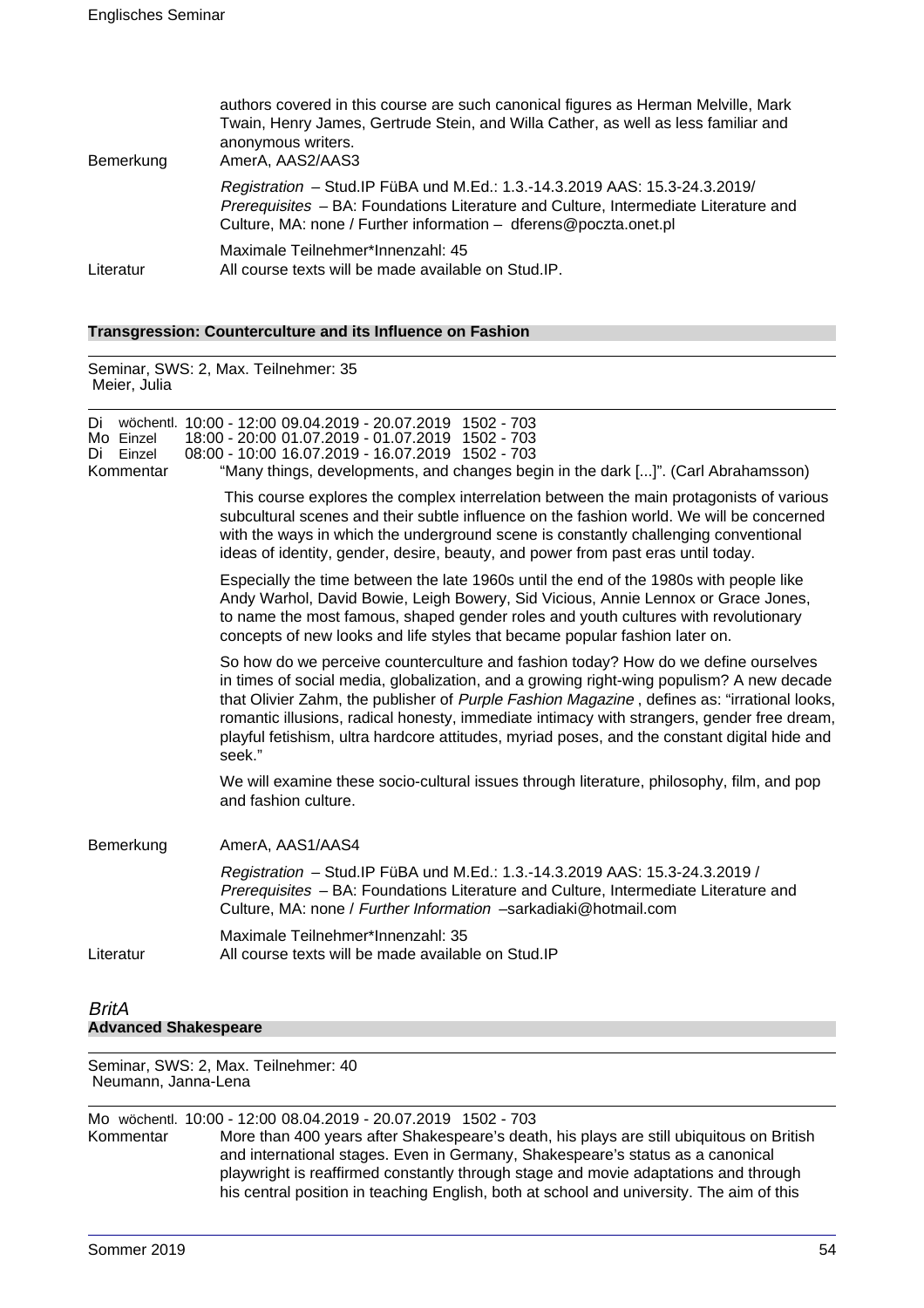| Bemerkung | advanced class will be to read Shakespeare's plays in the context of Gender Studies<br>and Cultural Materialism in order to investigate constructions of gender and class in his<br>famous comedies and tragedies. After discussing the historical, cultural and political<br>contexts of Elizabethan drama (based on previous knowledge from BritF2/F3), we shall<br>analyse and interpret selected texts of Shakespeare's oeuvre (using the categories of<br>literary analysis from AmerBritF1). Beginning with selected sonnets, we shall then turn<br>to two plays in detail, namely Much Ado About Nothing and King Lear. Finally, students<br>will be asked to independently engage with excerpts from further plays, including Twelfth<br>Night, The Taming of the Shrew and King Richard III.<br>BritA, AAS2, AAS3 |
|-----------|----------------------------------------------------------------------------------------------------------------------------------------------------------------------------------------------------------------------------------------------------------------------------------------------------------------------------------------------------------------------------------------------------------------------------------------------------------------------------------------------------------------------------------------------------------------------------------------------------------------------------------------------------------------------------------------------------------------------------------------------------------------------------------------------------------------------------|
| Literatur | Registration Stud.IP 1.3.2019-14.3.2019, for AAS students: 15.3.2019-24.3.2019 /<br>Prerequisites - AmerBritF1, BritF2, BritF3 for FüBA students, none for others / Further<br>Information -janna-lena.neumann@engsem.uni-hannover.de<br><b>Required Reading</b>                                                                                                                                                                                                                                                                                                                                                                                                                                                                                                                                                           |
|           | Please get hold of:                                                                                                                                                                                                                                                                                                                                                                                                                                                                                                                                                                                                                                                                                                                                                                                                        |
|           | William Shakespeare. Much Ado About Nothing. Edited by Claire McEachern, Arden,<br>2016.                                                                                                                                                                                                                                                                                                                                                                                                                                                                                                                                                                                                                                                                                                                                   |
|           | William Shakespeare. King Lear. Edited by R. A. Foakes, Arden, 1997.                                                                                                                                                                                                                                                                                                                                                                                                                                                                                                                                                                                                                                                                                                                                                       |
|           | Students are strongly advised to read Much Ado About Nothing before the course<br>begins.                                                                                                                                                                                                                                                                                                                                                                                                                                                                                                                                                                                                                                                                                                                                  |
|           | Reader - copy shop Stork (Körnerstraße) and Stud.IP                                                                                                                                                                                                                                                                                                                                                                                                                                                                                                                                                                                                                                                                                                                                                                        |

#### **Beginning Postcolonialism**

Seminar, SWS: 2, Max. Teilnehmer: 40 Pardey, Hannah

Di wöchentl. 08:00 - 10:00 09.04.2019 - 20.07.2019 1502 - 609

Kommentar This seminar encourages students to make their beginnings in one of the most intriguing and challenging fields of study that has established itself in recent years: postcolonialism. As preparation for each class, participants will have to read up on the field's central concerns and key concepts discussed in John McLeod's introductory textbook Beginning Postcolonialism . Relying on the analytical categories from the 'Introduction to Literary Studies' (AmerBritF1), we shall read Buchi Emecheta's novel The Joys of Motherhood (1979) through a postcolonial lens. We'll return to the text on a weekly basis in order to practise the field's terminology and see how the application of each critical concept produces an additional layer of meaning. Along the way, participants will be continually invited to think critically about the potentials and limitations of postcolonial ways of engaging with literary texts.

Bemerkung BritA, AAS1, AAS5 Registration – Stud.IP 1.3.2019-14.3.2019, 15.3.2019-24.3.2019 for AAS students / Prerequisites - AmerBritF1, BritF2, BritF3 for FüBA students, none for others / Further Information – hannah.pardey@engsem. $\sim$ Literatur Students who want to attend this course will have to purchase John McLeod's Beginning Postcolonialism (2<sup>nd</sup> edition, Manchester UP, 2010) and Emecheta's novel The Joys of Motherhood (1979). All other material will be provided in a reader available from Copyshop Stork (Körnerstraße) and on Stud.IP. Please make sure to read McLeod's textbook and Emecheta's novel during term break, i.e. before the course begins.

## **The Gothic in British Literature**

Seminar, SWS: 2, Max. Teilnehmer: 40 Neumann, Janna-Lena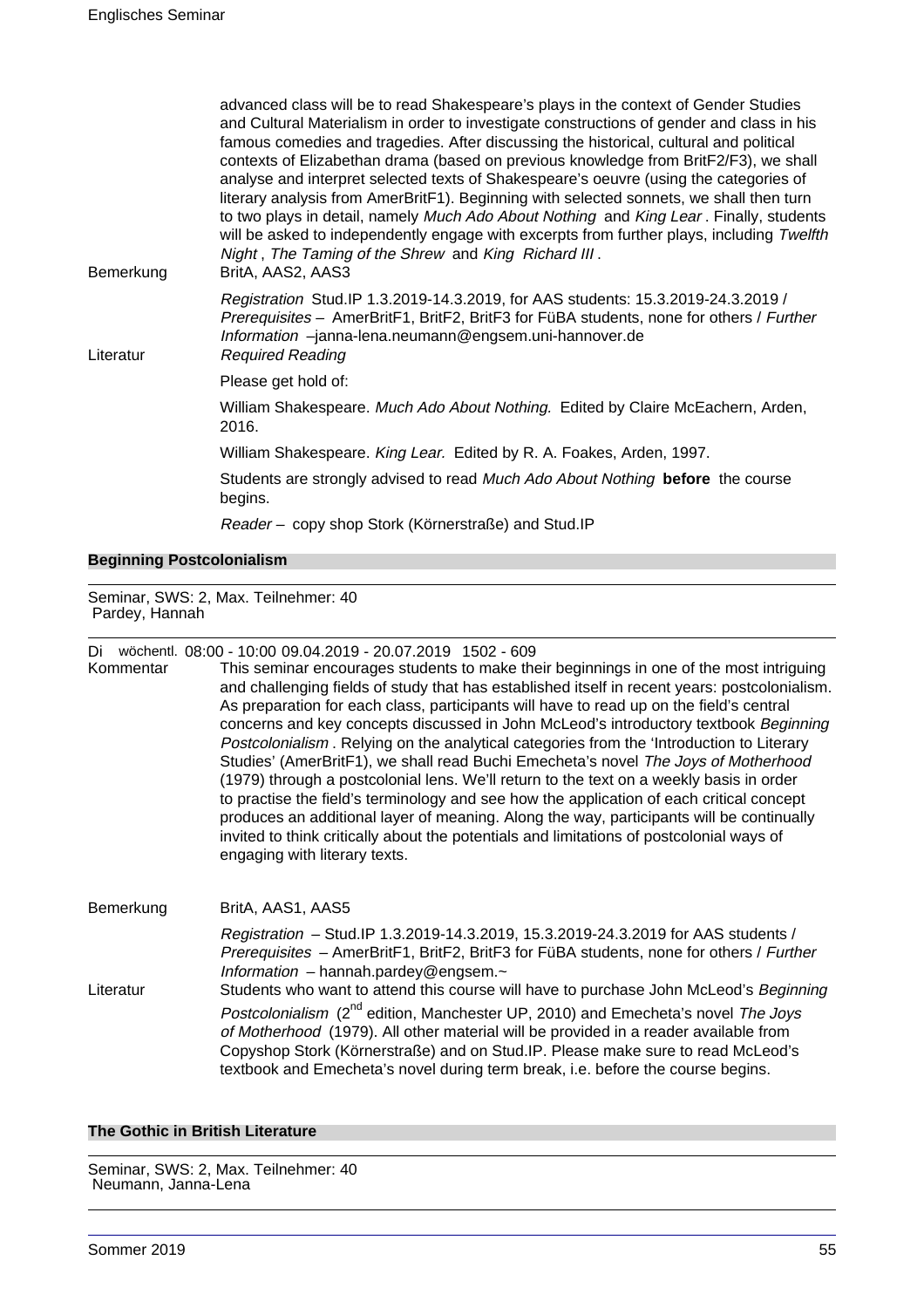Mo wöchentl. 12:00 - 14:00 08.04.2019 - 20.07.2019 1502 - 703

Kommentar Since its emergence in the late  $18<sup>th</sup>$  century, the Gothic has proved one of the most productive modes in English-speaking literature. In this advanced class, we shall read two major representatives of the genre, namely Horace Walpole's The Castle of Otranto (1764), arguably the first British Gothic novel, and Mary Shelley's Frankenstein (1818). Using the terminology from AmerBritF1, we shall consider the genre conventions of gothic novels, and analyse them in terms of their (Gothic) characters, plots, and settings. Apart from this narratological and structuralist approach, we shall use historical and cultural knowledge from the lecture series (BritF2) to consider how these texts negotiate issues connected with the emergent middle classes, but also gender, sexuality and imperialism.

Bemerkung BritA, AAS2, AAS3

Reader – copy shop Stork (Körnerstraße) and Stud.IP / Registration Stud.IP 1.3.2019-14.3.2019, for AAS students: 15.3.2019-24.3.2019 / Size restriction – 40 / Prerequisites – AmerBritF1, BritF2, BritF3 for FüBA students, none for others Literatur Please get hold of scholarly editions of Horace Walpole's The Castle of Otranto and Mary Shelley's Frankenstein. Since there are different versions of this text, make sure to buy the 1818 edition.

Students are strongly advised to read The Caste of Otranto **before** the course begins.

#### **Woolf's Modernism**

Seminar, SWS: 2, Max. Teilnehmer: 40 Pardey, Hannah

Mo wöchentl. 16:00 - 18:00 08.04.2019 - 20.07.2019 1502 - 703

Kommentar Virginia Woolf is a major twentieth-century novelist and essayist and a key figure in literary history as a feminist and a modernist. This seminar is designed for students who want to study Woolf's distinctive and innovative narrative style through the critical lens of Gender Studies. Drawing on the knowledge gained in the BritF2 Survey lecture, we will start with an exploration of the historical, cultural and political contexts of Woolf's fictional and non-fictional writing. We will apply the analytical terms and concepts acquired in the AmerBritF1 Introduction to examine Woolf's essay "Modern Fiction" (1919) and excerpts from her feminist manifesto A Room of One's Own (1929) as well as selected short stories. Our discussion will move on to her playfully subversive novel Orlando (1928) and its 1992 film adaptation (dir.: Sally Potter). Orlando centres on a chameleonic character who changes sex and identity on a whim on his/her journey through three centuries and who ends up as a woman writer in Woolf's own time. Throughout the seminar, students are encouraged to explore how the various theoretical approaches of Gender Studies can be made productive for analysing and interpreting these texts whose historically situated codes and conventions will be our central focus. Bemerkung BritA, AAS2, AAS3

Registration – Stud.IP 1.3.2019-14.3.2019, 15.3.2019-24.3.2019 for AAS students / Prerequisites – AmerBritF1, BritF2, BritF3 for FüBA students, none for others / Further Information – hannah.pardey@engsem.~ Literatur Required Reading

> Please get hold of Virginia Woolf's Orlando in a well-annotated edition (Oxford World's Classics or Penguin Classics) and read the novel prior to class. All other primary and secondary material will be provided in a reader available from Copyshop Stork and on Stud.IP at the beginning of the term.

#### LingA1 **Deutsch und Englisch im Vergleich und im Kontrast – English and German in Comparison and Contrast**

Seminar, SWS: 2 Diewald, Gabriele| Schulze, Rainer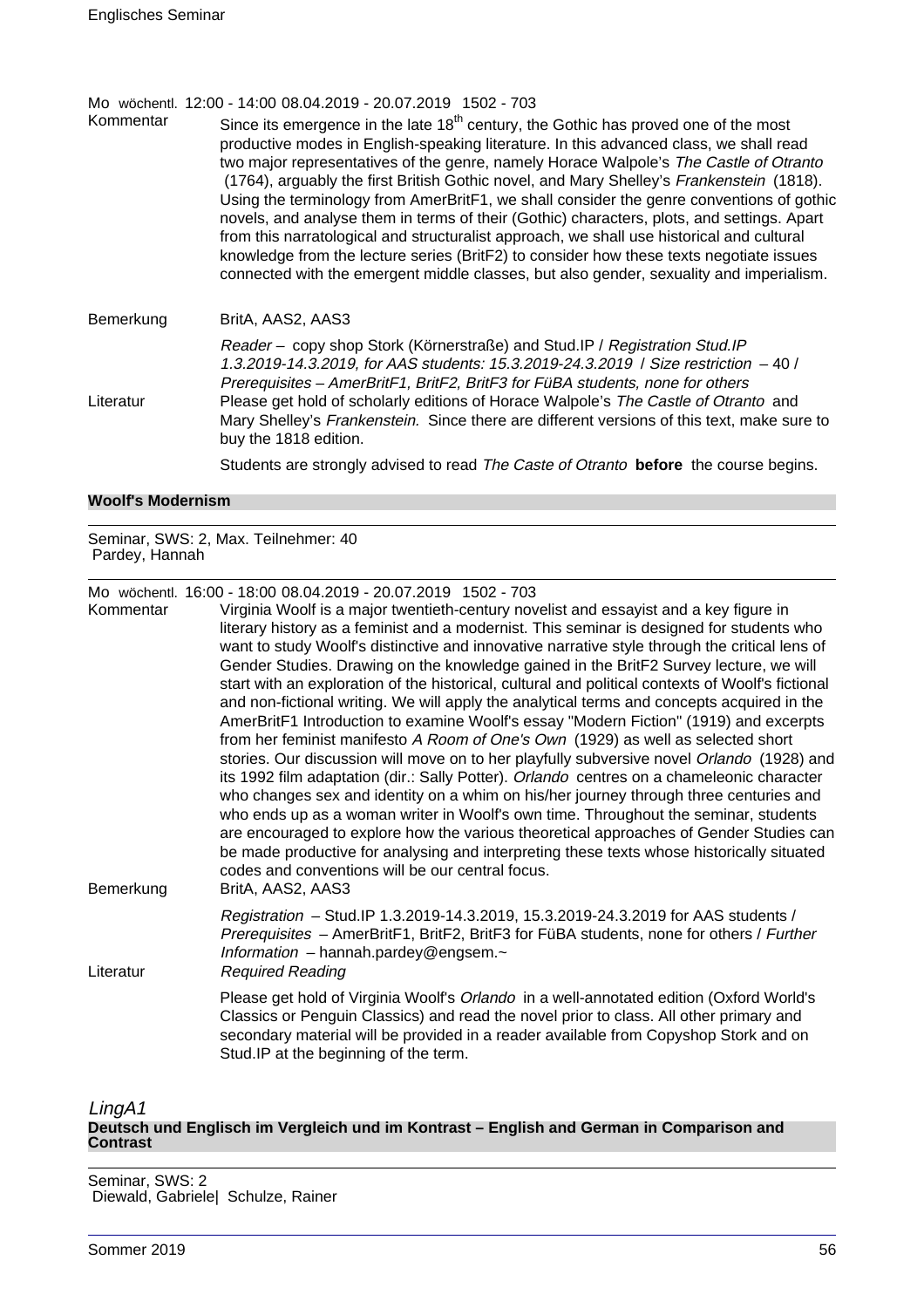|  | Di wöchentl. 10:00 - 12:00 09.04.2019 - 20.07.2019 1502 - 103 |  |  |
|--|---------------------------------------------------------------|--|--|
|  |                                                               |  |  |

Kommentar This advanced seminar aims to give an overview of the most important structural differences between English and German. It will reconsider some issues already discussed in earlier introductory classes (e.g. Introduction to Linguistics ), albeit from a decidedly different point of view. We will explore how the basic structural differences between English and German are related to each other. The focus of this seminar will therefore be on clusters or bundles of contrast, each of which can be derived from a fundamental structural difference between the two languages. The overarching objective, then, will be to show how it is possible to bring order to the large variety of superficially unrelated contrasts between English and German which, after all, are two otherwise closely related languages. Thus, we will take a bird's-eye view of the two languages: the task will be to work out their most essential characteristics and trace back our findings concerning what they have and have not in common to general tendencies among the world's languages. One crucial insight is going to be that many of the differences between English and German are not restricted to these two languages, but represent more general contrasts between languages which – like English and German – represent different language types. Along these lines, we will have to restrict ourselves to a few select phonetic and phonological, morphological, grammatical, syntactic, pragmatic and/or semantic issues: agreement, analytic, blending of constructions, case system, (pseudo-) cleft, final devoicing, focus particle, fused constructions, gerund, grammatical relation, grammaticalisation, interference types (substitution, over-/underspecification, over-/underrepresentation), loose-fit language, markedness, modal particle, passive construction, predicate-argument structure, preposition stranding, raising construction, semantic roles of subjects and objects, synthetic, theme and rheme, tight-fit language, transfer, transitive construction, transparency, verb-phrase contrasts, word order, and word stress. Bemerkung Teilnehmerzahl: 30 Literatur Literatur e – recommended reading: König, Ekkehard and Volker Gast. <sup>4</sup>2018. Understanding English-German Contrasts . Berlin: Erich Schmidt Verlag. An additional reader will be made available at the beginning of the semester.

#### **Figurative Language**

Seminar, SWS: 2, Max. Teilnehmer: 25 Schulze, Rainer

|  |  |  |  |  | Di wöchentl. 16:00 - 18:00 09.04.2019 - 20.07.2019 1502 - 613 |  |
|--|--|--|--|--|---------------------------------------------------------------|--|
|--|--|--|--|--|---------------------------------------------------------------|--|

| Kommentar | This advanced seminar will explain and explore a broad range of concepts, including<br>metaphor, metonymy, simile, and blending and will offer tools for analysing them. It<br>will coherently ground the linguistic understanding of these concepts in basic cognitive<br>mechanisms such as categorisation, frames, mental spaces, and viewpoint.                                                                                                                                                                                                                                                                                                                                                                                                                         |
|-----------|-----------------------------------------------------------------------------------------------------------------------------------------------------------------------------------------------------------------------------------------------------------------------------------------------------------------------------------------------------------------------------------------------------------------------------------------------------------------------------------------------------------------------------------------------------------------------------------------------------------------------------------------------------------------------------------------------------------------------------------------------------------------------------|
| Bemerkung | Figurative language is becoming an increasingly popular area of study, as it is relevant<br>to the work of semanticists, pragmatists, discourse analysts, and also those working<br>at the interface of language and literature, and in other disciplines such as philosophy<br>and psychology. This seminar therefore intends to provide a summary, critique, and<br>comparison of the most important theories on how figurative language is used and<br>understood, drawing on research from linguistics, psychology, and other disciplines. In<br>order to ground the discussion in actual language use, the seminar will use examples<br>from discourse, including casual conversation, political speeches, literature, humour,<br>religion, and science.<br>LingA1, M9 |
| Literatur | Registration - Stud.IP 1.3.-14.3.2019 / Prerequisites - LingF1-LingF4 (FüBA), M1-M3<br>(DEL) / Further Information -rainer.schulze@engsem.~<br>Recommended Reading:                                                                                                                                                                                                                                                                                                                                                                                                                                                                                                                                                                                                         |
|           | The following textbook will be used in class and is recommended for purchase:                                                                                                                                                                                                                                                                                                                                                                                                                                                                                                                                                                                                                                                                                               |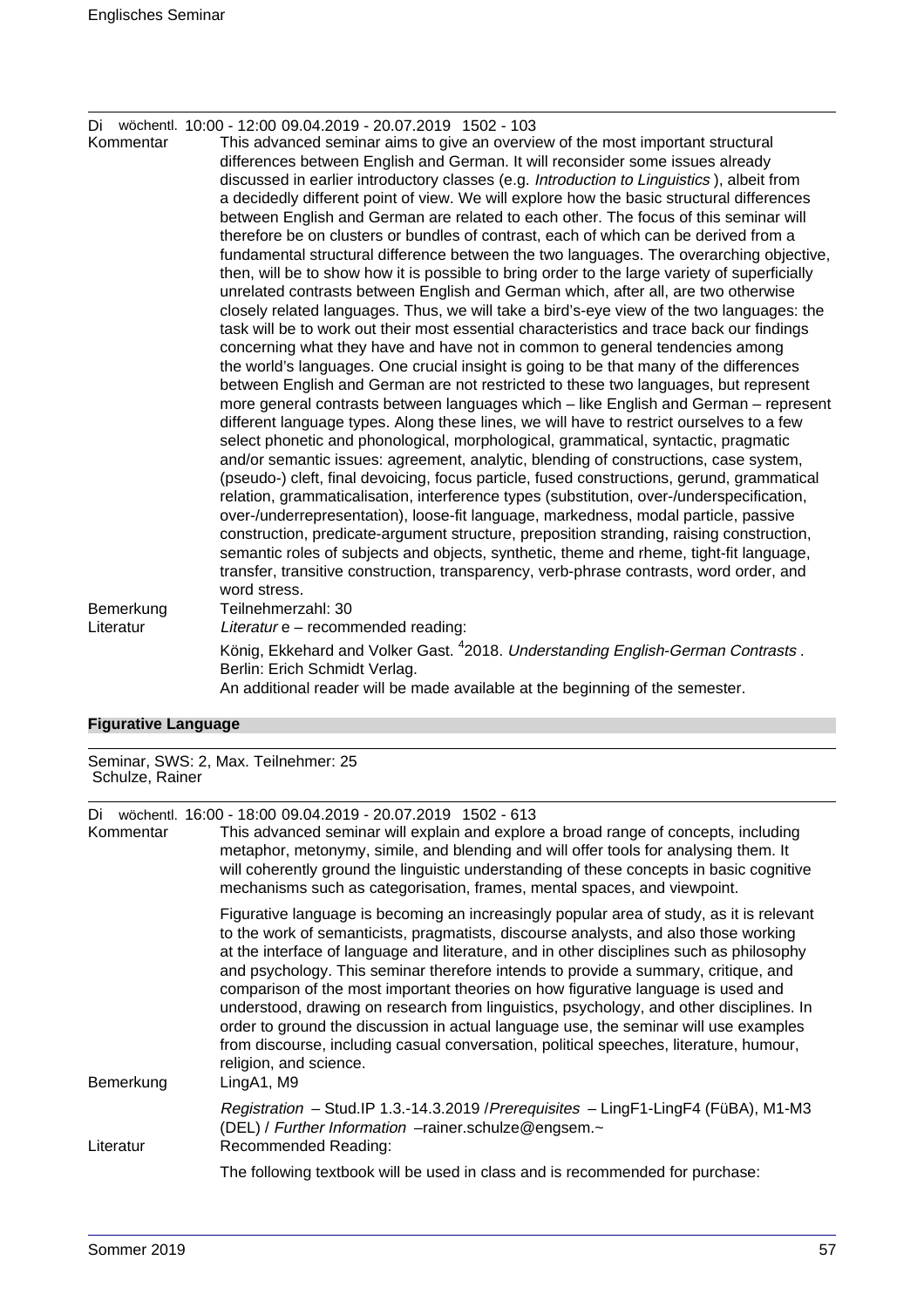Dancygier, Barbara and Eve Sweetser. 2014. Figurative Language. Cambridge: Cambridge University Press.

Please make sure that you order your copy of the book asap.

## **Grammaticalization**

Seminar, SWS: 2, Max. Teilnehmer: 25 Paland, Meike

|                         | Di wöchentl. 14:00 - 16:00 09.04.2019 - 20.07.2019 1502 - 109                               |
|-------------------------|---------------------------------------------------------------------------------------------|
| Kommentar               | This course investigates the origin of grammatical material in the English language.        |
|                         | Broadly defined as the development of grammatical items from lexical items,                 |
|                         | Grammaticalization not only gives us valuable insights into the evolution of English tense- |
|                         | aspect constructions, modal expressions, prepositions, relativizers and many other          |
|                         | grammatical forms, it also gives us a deeper understanding of the workings of the human     |
|                         | mind and the strategies employed by speakers in the negotiation of form and function        |
|                         | in language. Thus, Grammaticalization reveals how grammatical structures evolve             |
|                         | cross-linguistically along quite regular and universal developmental pathways involving     |
|                         | mechanisms such as Semantic Bleaching, Metaphorical Extension, Decategorialization,         |
|                         | and Phonetic Erosion. This course will give a thorough introduction to Grammaticalization   |
|                         | Theory, discuss controversial issues such as Unidirectionality and Degrammaticalization     |
|                         | and offer ample opportunity to explore examples of Grammaticalization not only from         |
|                         | the English language but also from other languages as well as from Pidgin and Creole        |
|                         | formation.                                                                                  |
|                         | +++ This course is only offered to FüBA students +++                                        |
| Bemerkung               | LingA1                                                                                      |
|                         | Registration - Stud.IP 01.03. - 14.03.2019 / Prerequisites - LingF1-LingF4 / Size           |
|                         | restriction: 25 /                                                                           |
|                         |                                                                                             |
|                         | Further Information -meike.paland@engsem.~                                                  |
| Literatur               | All reading material will be provided in class                                              |
| <b>Lexical Analysis</b> |                                                                                             |
|                         |                                                                                             |

Seminar, SWS: 2, Max. Teilnehmer: 25 Schulze, Rainer

Mo wöchentl. 16:00 - 18:00 08.04.2019 - 20.07.2019 1502 - 709

| Kommentar | $10.00$ 00.01.2010 20.01.2010 1002 100<br>In this seminar, we will offer a wide-ranging empirical investigation of word use and                                                                                                                                                                                                                                                                                                                                                                                                                                                                                                                                                           |
|-----------|-------------------------------------------------------------------------------------------------------------------------------------------------------------------------------------------------------------------------------------------------------------------------------------------------------------------------------------------------------------------------------------------------------------------------------------------------------------------------------------------------------------------------------------------------------------------------------------------------------------------------------------------------------------------------------------------|
|           | meaning in language. The seminar will fill the need for a lexically based, corpus-                                                                                                                                                                                                                                                                                                                                                                                                                                                                                                                                                                                                        |
|           | driven theoretical approach that will help students understand how words go together                                                                                                                                                                                                                                                                                                                                                                                                                                                                                                                                                                                                      |
|           | in collocational patterns and constructions to make meanings. Using a plethora of                                                                                                                                                                                                                                                                                                                                                                                                                                                                                                                                                                                                         |
|           | concordance lines from corpora and other texts, we will show how matching each use                                                                                                                                                                                                                                                                                                                                                                                                                                                                                                                                                                                                        |
|           | of a word against established contextual patterns plays a large part in determining                                                                                                                                                                                                                                                                                                                                                                                                                                                                                                                                                                                                       |
| Bemerkung | the meaning of a sentence or utterance. We will also take into account the immense<br>variability of everyday usage that will show that this variability is rule-governed rather than<br>random. By studying words in context, we will be able to identify the 'normal' patterns<br>of usage that are associated with each pattern. Thereby, and this will be one of the<br>main findings in this seminar, lexical entropy (i.e. lack of order or predictability) can be<br>reduced. The contents of this class will complement other theoretical approaches to<br>language, including cognitive linguistics, construction grammar, priming theory, and<br>pattern grammar.<br>LingA1, M9 |
| Literatur | Registration - Stud.IP 1.3.-14.3.2019 / Prerequisites - LingF1-LingF4 (FüBA) / Further<br>Information -rainer.schulze@engsem.~<br>Recommended Reading:                                                                                                                                                                                                                                                                                                                                                                                                                                                                                                                                    |
|           |                                                                                                                                                                                                                                                                                                                                                                                                                                                                                                                                                                                                                                                                                           |
|           | The following textbook will be used in class and is recommended for purchase:                                                                                                                                                                                                                                                                                                                                                                                                                                                                                                                                                                                                             |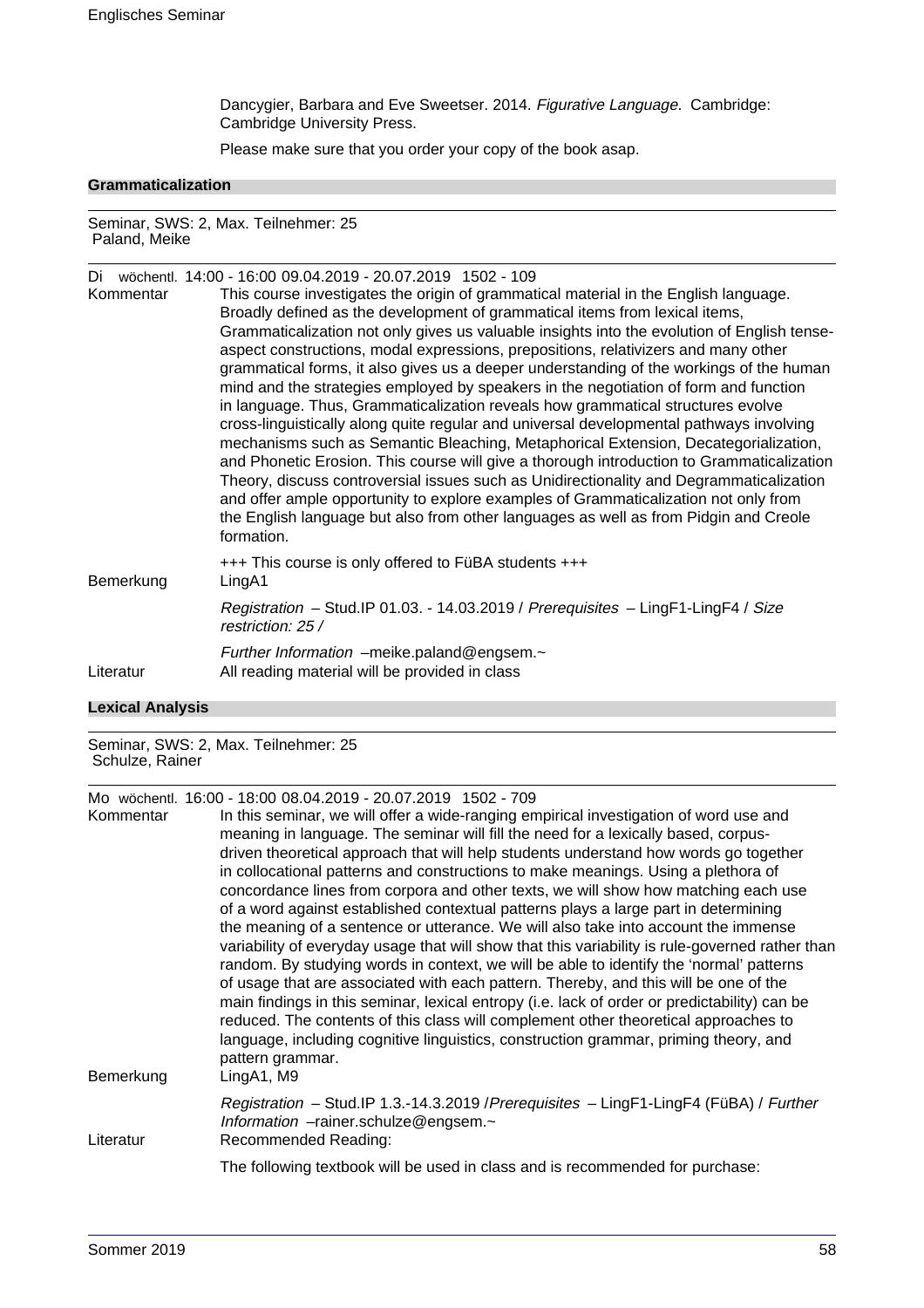Hanks, Patrick. 2013. Lexical Analysis. Norms and Exploitations. Cambridge, MA/ London: The MIT Press.

Please make sure that you order your copy of the book asap.

#### **LinguA3**

### Seminar, SWS: 2 Altendorf, Ulrike| Becker, Lidia| Mathias, Alexa

```
Di wöchentl. 16:00 - 18:00 09.04.2019 - 20.07.2019 1502 - 103
Bemerkung zur
Gruppe
              Seminar
```
Di wöchentl. 18:00 - 20:00 09.04.2019 - 20.07.2019 1502 - 103 Bemerkung zur Gruppe Vorträge

Kommentar binguistik ist weitaus mehr als grammatische Analyse... LinguA $^3$  vermittelt Einblicke in die ganze Bandbreite linguistischer Beschreibung, linguistischer Anwendungsgebiete sowie interdisziplinärer Forschung und beruflicher Praxis. Für die Gastvorträge werden internationale Wissenschaftler/-innen aus Germanistik, Anglistik und Romanistik eingeladen. Die Vortragsthemen sind bewusst vielseitig gewählt und sollen den Blick "über den Tellerrand" hin öffnen. Die Gastvorträge sind daher verpflichtender Bestandteil des Seminars und ersetzen jeweils eine Seminarsitzung. Die konkreten Termine und Themen der Vorträge werden zeitnah über Stud.IP und per Aushang bekannt gegeben. Im begleitenden Seminar werden zunächst die Organisation der Vorträge und die damit verbundenen "PR-Maßnahmen" von den Studierenden aktiv gestaltet. Zudem werden die Themen der Gastvorträge inhaltlich vertieft. Von den Studierenden wird erwartet, dass sie Interesse auch an fachübergreifenden Themen mitbringen. Seminarsprache ist Deutsch – gute Englischkenntnisse werden allerdings vorausgesetzt, da einzelne Beiträge auch in englischer Sprache geliefert werden. Im Seminar können für den Bereich Germanistik (Deutsch) Studien- & Prüfungsleistungen sowie Schlüsselkompetenzbescheinigungen (SKA oder SKB) erworben werden. Für Ling A1 oder LingA2 können im Seminar für den Bereich Englische Sprachwissenschaft **NUR** Studienleistungen erworben werden. Für Leistungsnachweise im FachbereichHispanistik: siehe KVV Romanisches Seminar. Bemerkung Teilnehmerzahl: 30 Literatur Wird im Seminar bekanntgegeben.

#### **The English Verb Phrase**

Seminar, SWS: 2, Max. Teilnehmer: 25 Paland, Meike

| Mi        | wöchentl. 12:00 - 14:00 10.04.2019 - 20.07.2019 1502 - 703                                     |
|-----------|------------------------------------------------------------------------------------------------|
| Kommentar | This course is designed to develop an in-depth understanding of Tense, Modality,               |
|           | and Aspect (TMA) – the three grammatical categories expressed by the verb phrase.              |
|           | As such, TMA expressions evidently convey meaning to do with situations: Locating              |
|           | situations in time (tense), expressing facets of a situation's internal constituency (aspect), |
|           | or the assessment of situations in terms of necessity and possibility by the speaker           |
|           | (modality). However, the intricate relationship of form and function simultaneously            |
|           | makes the expression of Tense, Modality, and Aspect a notoriously difficult area               |
|           | of English grammar. In this course we will thus explore how speakers of English                |
|           | conceptualize situation time, situation types, and situation assessment and how these          |
|           | conceptualizations are manifest in linguistic expression. To this end, we will look at         |
|           | selected TMA expressions and discuss how they fit into different theories and models of        |
|           | Tense, Modality and Aspect, such as those proposed by Reichenbach (1947), Comrie               |
|           | (1985 and 1976), and Parker (2001). Apart from working mostly synchronically, we will,         |
|           | however, also work diachronically and thus take a look at the evolution of English TMA         |
|           | categories like the Progressive, Perfect and Future forms, as well as Directives. We           |
|           | will also contrast the English TMA system with that of other languages and explore the         |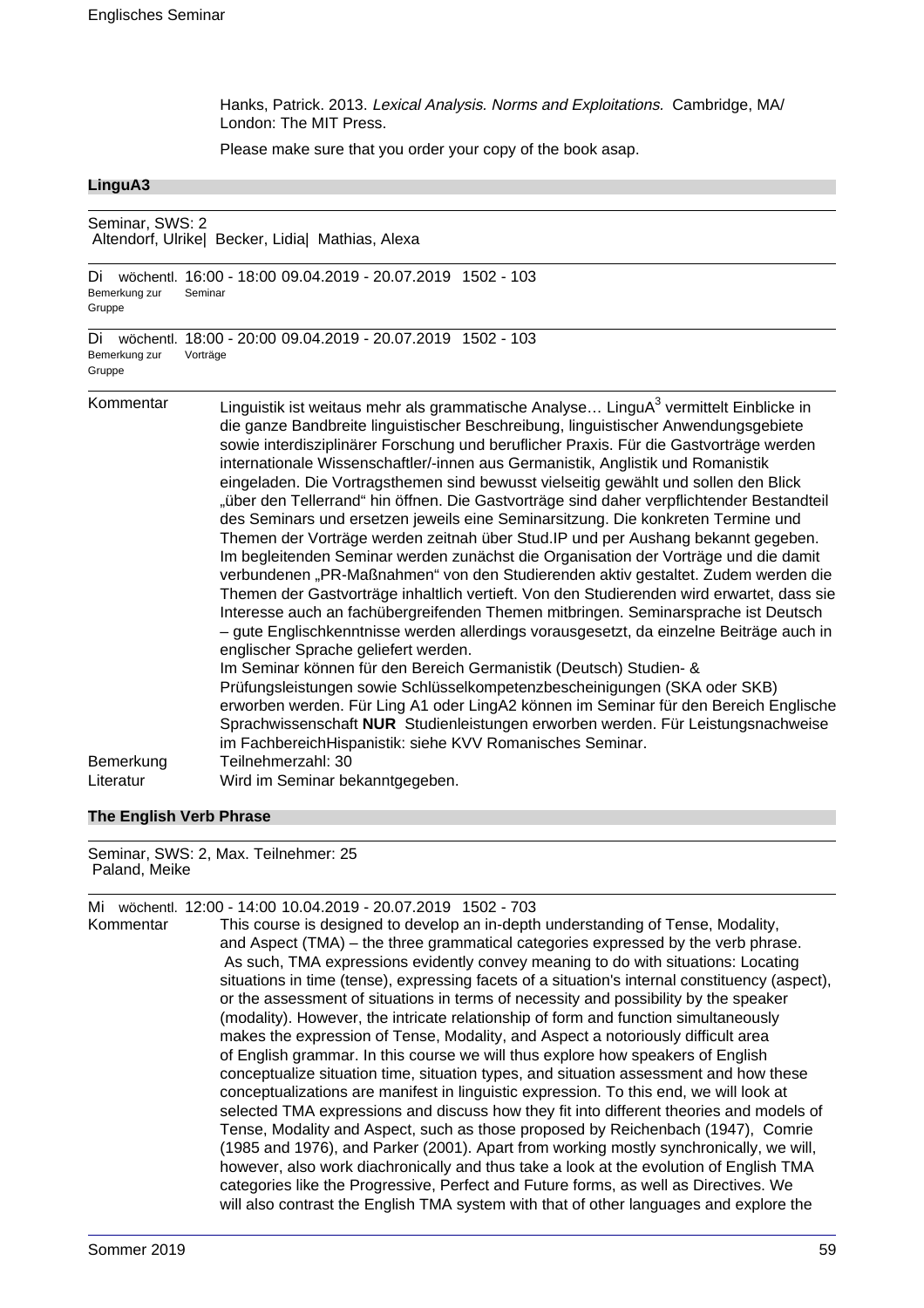| coding of temporal, modal, and aspectual categories in selected non-standard varieties of |
|-------------------------------------------------------------------------------------------|
|                                                                                           |
| Registration - Stud.IP 01.03. - 14.03.2019 / Prerequisites - LingF1-LingF4 / Size         |
|                                                                                           |
|                                                                                           |

## LingA2 **Diachrony and the English Language**

Seminar, SWS: 2, Max. Teilnehmer: 35 Paland, Meike

#### Mo wöchentl. 14:00 - 16:00 08.04.2019 - 20.07.2019 1502 - 615

| Kommentar | This course takes a closer look at selected phenomena, both intra-linguistic (typological<br>change, instances of grammaticalization) as well as extra-linguistic (language contact,<br>prescriptivism, standardization, etc.), that have played a decisive role in the shaping<br>of today's English, or rather, English-es. In this course, time will also be reserved<br>for theoretical considerations (e.g. the role of frequency in language change) as well<br>as methodological issues, e.g. the compatibility of corpus linguistics and diachronic<br>linguistics. |
|-----------|-----------------------------------------------------------------------------------------------------------------------------------------------------------------------------------------------------------------------------------------------------------------------------------------------------------------------------------------------------------------------------------------------------------------------------------------------------------------------------------------------------------------------------------------------------------------------------|
| Bemerkung | +++ This course is only offered to FüBA students +++<br>LingA2                                                                                                                                                                                                                                                                                                                                                                                                                                                                                                              |
| Literatur | Registration - Stud.IP 1.3.-14.3.2019 / Prerequisites - LingF1-LingF4 / Size restriction:<br>35 / Further Information - meike.paland@engsem.~<br>All reading material will be provided in class                                                                                                                                                                                                                                                                                                                                                                             |

#### **Learner Corpus Research**

Seminar, SWS: 2, Max. Teilnehmer: 30 Altendorf, Ulrike Mi wöchentl. 10:00 - 12:00 10.04.2019 - 20.07.2019 1502 - 615 Kommentar Learner Corpus Research (LCR) will explore issues related to the process of second language learning and teaching. It will convey insights into the interlanguage of second language learners, in particular insights gained from studies based on digitized date in learner corpora (LCR). They will be supplemented by relevant concepts proposed by Second Language Acquisition, in particular IP (Input Processing) and PI (Processing Instruction), as well as by work in teaching methodology, e.g. the acquisition-oriented method by von Ziegésar. Bemerkung LingA2, M8, M9 Registration – Stud.IP 01.03. - 14.03. / Prerequisites – LingF1-LingF4 (if applicable) / Size restriction: 30 / Further Information –ulrike.altendorf@engsem.~ Literatur Required Reading: Texts will be available in class.

## **LinguA3**

Seminar, SWS: 2 Altendorf, Ulrike| Becker, Lidia| Mathias, Alexa

Di wöchentl. 16:00 - 18:00 09.04.2019 - 20.07.2019 1502 - 103 Bemerkung zur Gruppe Seminar

Di wöchentl. 18:00 - 20:00 09.04.2019 - 20.07.2019 1502 - 103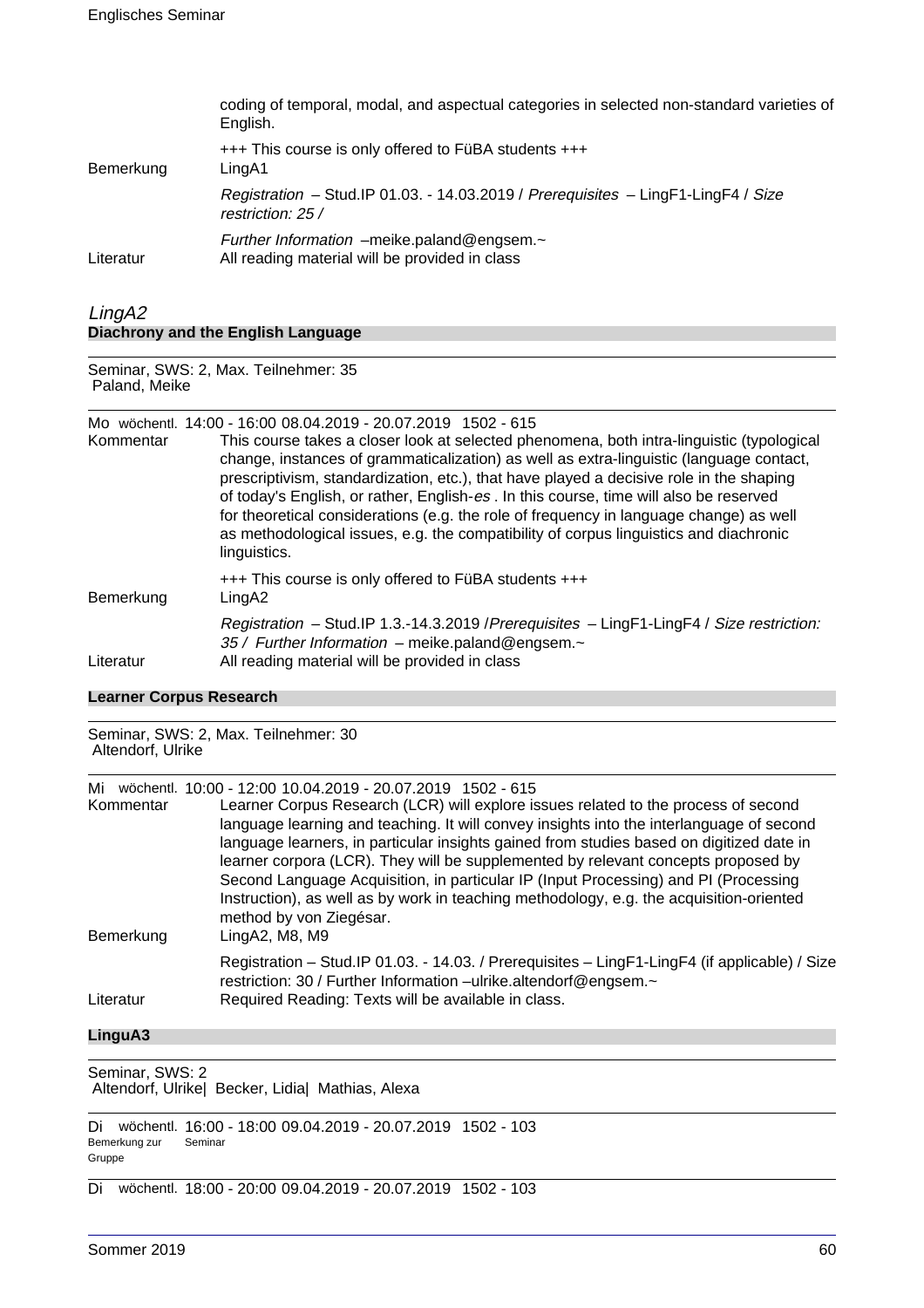| Bemerkung zur | Vorträge |
|---------------|----------|
| Gruppe        |          |

| Kommentar              | Linguistik ist weitaus mehr als grammatische Analyse LinguA <sup>3</sup> vermittelt Einblicke in<br>die ganze Bandbreite linguistischer Beschreibung, linguistischer Anwendungsgebiete<br>sowie interdisziplinärer Forschung und beruflicher Praxis. Für die Gastvorträge werden<br>internationale Wissenschaftler/-innen aus Germanistik, Anglistik und Romanistik<br>eingeladen. Die Vortragsthemen sind bewusst vielseitig gewählt und sollen den Blick<br>"über den Tellerrand" hin öffnen. Die Gastvorträge sind daher verpflichtender Bestandteil<br>des Seminars und ersetzen jeweils eine Seminarsitzung. Die konkreten Termine und<br>Themen der Vorträge werden zeitnah über Stud. IP und per Aushang bekannt gegeben.<br>Im begleitenden Seminar werden zunächst die Organisation der Vorträge und die damit<br>verbundenen "PR-Maßnahmen" von den Studierenden aktiv gestaltet. Zudem werden die<br>Themen der Gastvorträge inhaltlich vertieft. Von den Studierenden wird erwartet, dass sie<br>Interesse auch an fachübergreifenden Themen mitbringen. Seminarsprache ist Deutsch<br>- gute Englischkenntnisse werden allerdings vorausgesetzt, da einzelne Beiträge auch in<br>englischer Sprache geliefert werden.<br>Im Seminar können für den Bereich Germanistik (Deutsch) Studien- &<br>Prüfungsleistungen sowie Schlüsselkompetenzbescheinigungen (SKA oder SKB)<br>erworben werden. Für Ling A1 oder LingA2 können im Seminar für den Bereich Englische<br>Sprachwissenschaft NUR Studienleistungen erworben werden. Für Leistungsnachweise |
|------------------------|-------------------------------------------------------------------------------------------------------------------------------------------------------------------------------------------------------------------------------------------------------------------------------------------------------------------------------------------------------------------------------------------------------------------------------------------------------------------------------------------------------------------------------------------------------------------------------------------------------------------------------------------------------------------------------------------------------------------------------------------------------------------------------------------------------------------------------------------------------------------------------------------------------------------------------------------------------------------------------------------------------------------------------------------------------------------------------------------------------------------------------------------------------------------------------------------------------------------------------------------------------------------------------------------------------------------------------------------------------------------------------------------------------------------------------------------------------------------------------------------------------------------------------------------------------------------|
| Bemerkung<br>Literatur | im FachbereichHispanistik: siehe KVV Romanisches Seminar.<br>Teilnehmerzahl: 30<br>Wird im Seminar bekanntgegeben.                                                                                                                                                                                                                                                                                                                                                                                                                                                                                                                                                                                                                                                                                                                                                                                                                                                                                                                                                                                                                                                                                                                                                                                                                                                                                                                                                                                                                                                |

## **Sociolinguistic Typology**

#### Seminar, SWS: 2, Max. Teilnehmer: 30 Altendorf, Ulrike

| Mi<br>Kommentar<br>Bemerkung | wöchentl. 08:00 - 10:00 10.04.2019 - 20.07.2019 1502 - 609<br>This course will present Peter Trudgill's theories of the impact of language diversity<br>brought about by language and dialect contact as well as a selection of socio-historical<br>case studies from England, the US and New Zealand, to which the theories will be<br>applied. In addition, we will explore research on Multicultural London English, an<br>emerging contact variety in the Greater London conurbation. This course requires a solid<br>knowledge of phonetics and phonology!<br>LingA2, M5, M9 |
|------------------------------|-----------------------------------------------------------------------------------------------------------------------------------------------------------------------------------------------------------------------------------------------------------------------------------------------------------------------------------------------------------------------------------------------------------------------------------------------------------------------------------------------------------------------------------------------------------------------------------|
| Literatur                    | Registration - Stud.IP 01.03. - 14.03. / Prerequisites - LingF1-LingF4 (if applicable) / Size<br>restriction: 30 / Further Information -ulrike.altendorf@engsem.~<br><b>Required Reading:</b>                                                                                                                                                                                                                                                                                                                                                                                     |
|                              | Peter Trudgill (2010). Investigations in Sociohistorical Linguistics . Cambridge: Cambridge<br>University Press.                                                                                                                                                                                                                                                                                                                                                                                                                                                                  |

## **Bachelorarbeit Kolloquium Englische Sprachwissenschaft**

Kolloquium, SWS: 2 Schulze, Rainer

Di wöchentl. 12:00 - 13:00 09.04.2019 - 20.07.2019 1502 - 709

Kommentar Once the research is over, the question of how to write each chapter of a thesis or dissertation remains. This seminar will introduce first-time thesis-writers to the process of writing up (non-) empirical research. To help students understand what content and structure are appropriate for the different parts of a thesis, we will present a range of options, illustrating them with analyses of and commentary on sections from our own research or from real Bachelor or Masters Theses in English linguistics. We will especially focus on the major problems encountered by Germans writing in English. These problems will include overall text organisation, academic text conventions (style sheet!), sentence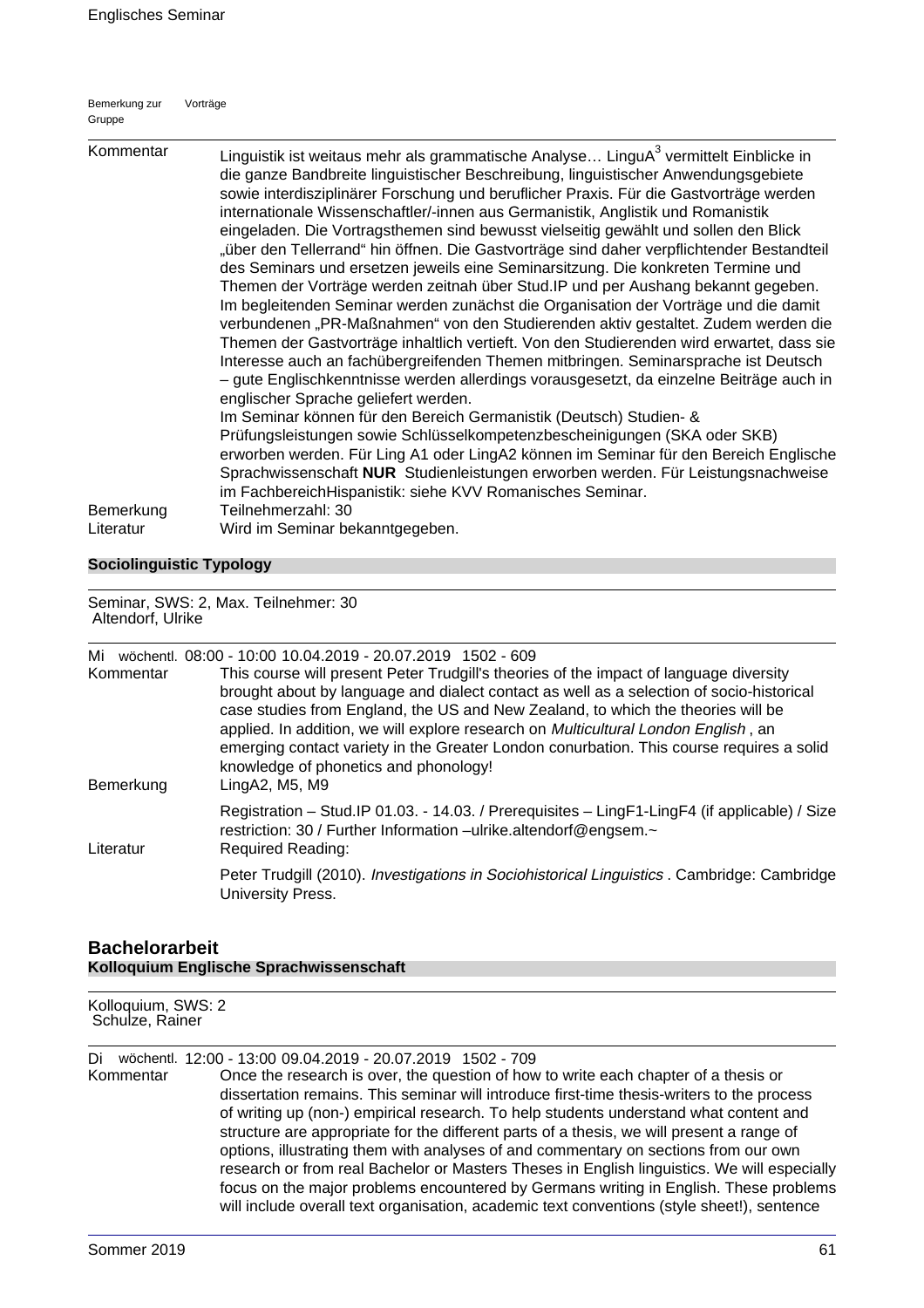construction, idiomatic phrasing, argumentation and style, and, not to forget: proper oral presentation. We will also address major prerequisites for doing research, i.e. choosing an area, getting organised, using resources, doing theory-only projects, setting up databased research, avoiding plagiarism, etc.

Students will be given ample chance to present their own preliminary findings…

Bemerkung Registration – Stud.IP 1.3.-14.3.2019 /Prerequisites – LingF1-LingF4 (FüBA), M1-M3 (DEL) / Further Information –rainer.schulze@engsem.~

## **Professionalisierungsbereich: Schlüsselkompetenzen**

Für weitere Veranstaltungen siehe das Angebot des Zentrums für Schlüsselkompetenzen. (Für die entsprechenden Links drücken Sie bitte auf das Informationssymbol.) **Australia**

Seminar, SWS: 2, Max. Teilnehmer: 30 Gans, Anne

Mo wöchentl. 12:00 - 14:00 08.04.2019 - 20.07.2019 1502 - 615

Kommentar Do you find yourself singing "I come from a land Down Under" but have no idea what the lyrics mean? Adore Australian animals but are scared to death of them and don't know why? Know that Australia was settled as a British colony – but not when, how, why or its effects? Vaguely heard of Australian Rules football and cricket but know nothing about these sports? Then this course is for you! It will introduce students to "Oz", its geography, history and culture. Aside from a wide range of regional studies aspects, the course has a language practice focus with grammar and vocabulary extension. By the end of the semester, you will be ready to chant "Aussie! Aussie! Aussie! Oi! Oi! Oi!"

This course counts for EITHER Bereich A OR Bereich B.

Bemerkung SPE/SK

Registration – StudIP 01.03.2019-14.03.2019 / Prerequisites – SP1 + SP2 / Assessment Tasks – SL: 3-page article (600 words) on a topic to be determined together with the instructor. PL: 90-minute exam / Size restriction  $-30$  / Further Information  $$ anne.gans@engsem.~

#### **English for Intercultural Relations (Blockkurs)**

Seminar/Sprachpraxis/Sprachpraktische Übung, Max. Teilnehmer: 30 Wright, Linda Elsie

| <b>Block</b><br>Kommentar | 11:00 - 16:30 01.04.2019 - 05.04.2019 1502 - 703<br>Via lectures interspersed with games, case studies and short projects, we will explore:                                                                                                                                                                                                                                                                                        |
|---------------------------|------------------------------------------------------------------------------------------------------------------------------------------------------------------------------------------------------------------------------------------------------------------------------------------------------------------------------------------------------------------------------------------------------------------------------------|
|                           | - "Culture" and the meaning of this term                                                                                                                                                                                                                                                                                                                                                                                           |
|                           | - Theoretical models of culture (Hofstede, Hall and Lewis)                                                                                                                                                                                                                                                                                                                                                                         |
|                           | - Working across culture in professional contexts                                                                                                                                                                                                                                                                                                                                                                                  |
|                           | - Overcoming cultural barriers                                                                                                                                                                                                                                                                                                                                                                                                     |
|                           | - Preventing and solving misunderstandings                                                                                                                                                                                                                                                                                                                                                                                         |
|                           | - Culture shock                                                                                                                                                                                                                                                                                                                                                                                                                    |
|                           | - The overlap between culture and language.                                                                                                                                                                                                                                                                                                                                                                                        |
|                           | A certain amount of class time will also be set aside for the exchange of views and<br>reflection on experiences, as well as for discussion on the applicability of cultural theory<br>to our experiences. Students pursuing an SL for this course will also meet with the<br>instructor after class on April 2 or 3 to discuss their plans for an interactive presentation<br>which will be carried out on the last day of class. |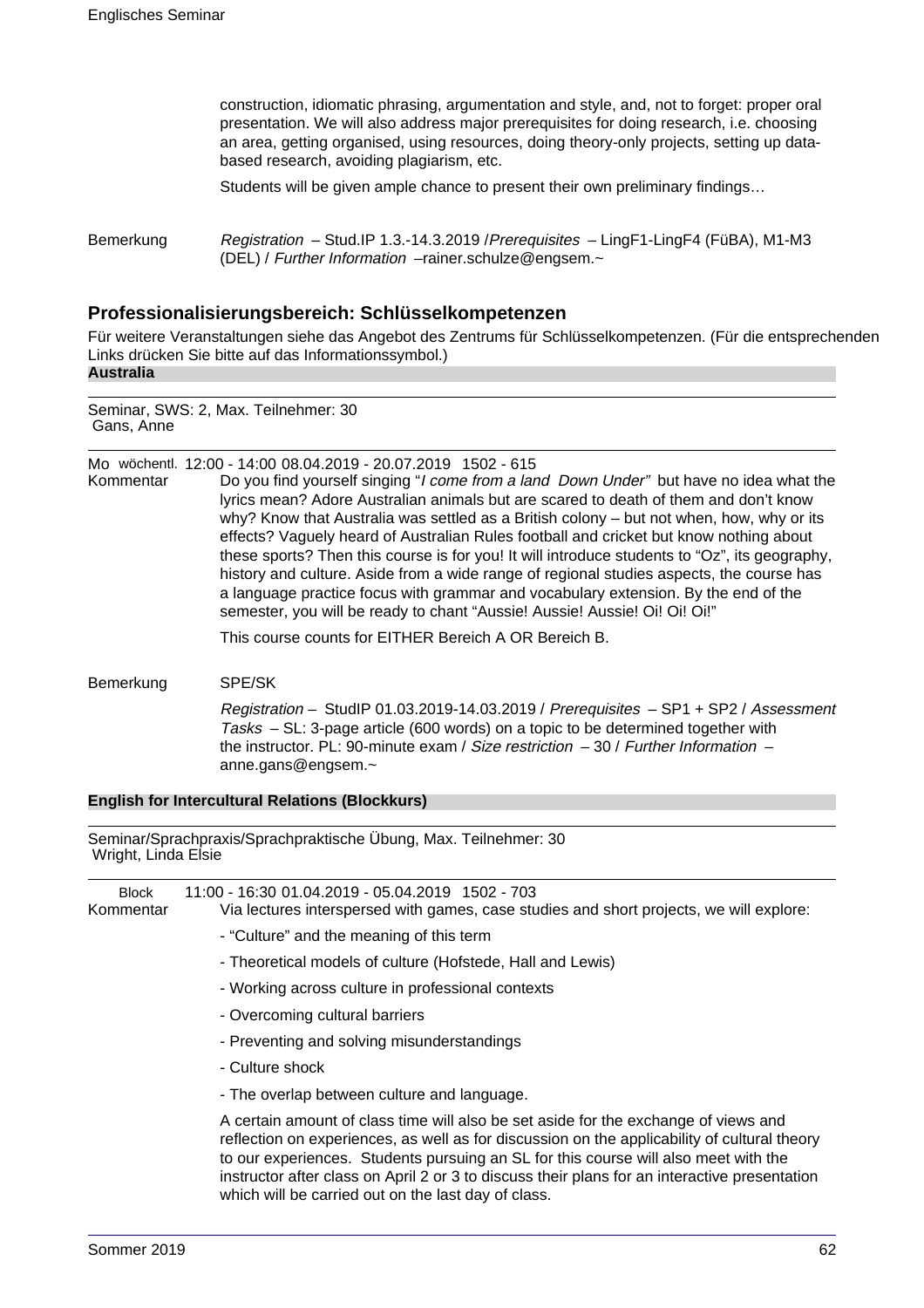## Bemerkung Modul SPE/SK

Registration – StudIP 01.03.2019-14.03.2019 / Prerequisites – SP1 + SP2 / Assessment Tasks – SL: to be announced. PL: 90-minute exam / Size restriction – 30 / Further Information – linda.wright@engsem.~

#### **English Theatre Workshop**

| Workshop, SWS: 6<br>Bennett, Peter |                                                                                                                                                                                                                                                                                                                                                                                                                                                                                                                                                                                                                                                                                                                                                                                                               |
|------------------------------------|---------------------------------------------------------------------------------------------------------------------------------------------------------------------------------------------------------------------------------------------------------------------------------------------------------------------------------------------------------------------------------------------------------------------------------------------------------------------------------------------------------------------------------------------------------------------------------------------------------------------------------------------------------------------------------------------------------------------------------------------------------------------------------------------------------------|
| Mi<br>Kommentar                    | wöchentl. 14:00 - 18:00 10.04.2019 - 17.07.2019 1501 - -119<br>So wöchentl. 14:00 - 18:00 02.06.2019 - 14.07.2019 1501 - -119<br>The aim, as usual, will be to perform an English-language play in the final week of the<br>teaching period. The chosen play will be announced no later than the first meeting,<br>possibly beforehand on our Internet homepage (see below for the address). All students<br>who might be interested are warmly invited to the first meeting, which begins punctually<br>at 14.00. Come and find out what is happening. Nobody is asked to commit themselves<br>in the first two weeks. The Theatre Workshop exists first and foremost for the pleasure of<br>creating theatre in<br>English. Credits for key competencies can be obtained incidentally, but that is not what |
|                                    | the workshop is for and should not be the main reason for taking part.                                                                                                                                                                                                                                                                                                                                                                                                                                                                                                                                                                                                                                                                                                                                        |
|                                    | For further information on the English Theatre Group and what it has done in the past,<br>check out the Internet homepage: http://www.engsem~/theatregroup.html                                                                                                                                                                                                                                                                                                                                                                                                                                                                                                                                                                                                                                               |
| Bemerkung                          | This course counts for BOTH Bereich A "Sprach-, Medien und Darstellungskompetenzen"<br>AND Bereich B "Allgemeine Kompetenzen zur Förderung der Berufsbefähigung".<br>SKET                                                                                                                                                                                                                                                                                                                                                                                                                                                                                                                                                                                                                                     |
|                                    | Registration – 10.04.19, 14:00 in the Theatre Room / Prerequisites – none /<br>Assessment Tasks – participation in all aspects of the production / Further Information –<br>peter.bennett@engsem.~                                                                                                                                                                                                                                                                                                                                                                                                                                                                                                                                                                                                            |

#### **Indigenous Cultures of Anglophone Countries**

Seminar/Sprachpraxis/Sprachpraktische Übung, SWS: 2, Max. Teilnehmer: 25 Wright, Linda Elsie

Do wöchentl. 14:00 - 16:00 11.04.2019 - 20.07.2019 1502 - 703

| Kommentar | Students of this course will choose and explore specific themes $-$ e.g. language, art,<br>religious belief, politics, medicine, oral traditions, intellectual property rights, trade-offs,<br>and identity – in relation to indigenous populations of English-speaking countries in<br>Europe, Asia, Africa, the Americas/the Caribbean, and Australia/ the Pacific. As this<br>class is largely comprised of student-led projects that, in addition to language, will also<br>train class and team management skills, students are required to meet with the instructor<br>twice $-$ both two weeks and one week $-$ before the project presentation date to discuss<br>planning and design. These consultations will take place in the hour directly after the<br>lesson in the appropriate weeks. The instructor will demonstrate examples of the projects<br>in the first weeks of the course. |
|-----------|-----------------------------------------------------------------------------------------------------------------------------------------------------------------------------------------------------------------------------------------------------------------------------------------------------------------------------------------------------------------------------------------------------------------------------------------------------------------------------------------------------------------------------------------------------------------------------------------------------------------------------------------------------------------------------------------------------------------------------------------------------------------------------------------------------------------------------------------------------------------------------------------------------|
|-----------|-----------------------------------------------------------------------------------------------------------------------------------------------------------------------------------------------------------------------------------------------------------------------------------------------------------------------------------------------------------------------------------------------------------------------------------------------------------------------------------------------------------------------------------------------------------------------------------------------------------------------------------------------------------------------------------------------------------------------------------------------------------------------------------------------------------------------------------------------------------------------------------------------------|

## Bemerkung Modul SPE/SK

Registration – StudIP 01.03.2019-14.03.2019 / Prerequisites – SP1 + SP2 / Assessment Tasks  $-$  SL: to be announced. PL: 90-minute exam / Size restriction  $-$  25 / Further Information – linda.wright@engsem.~

## **Lese-Kolloquium Kulturveranstaltungen**

Seminar, SWS: 2 Meyer-Kovac, Jens| Vogel, Matthias

Mi wöchentl. 16:00 - 18:00 10.04.2019 - 20.07.2019 1502 - 609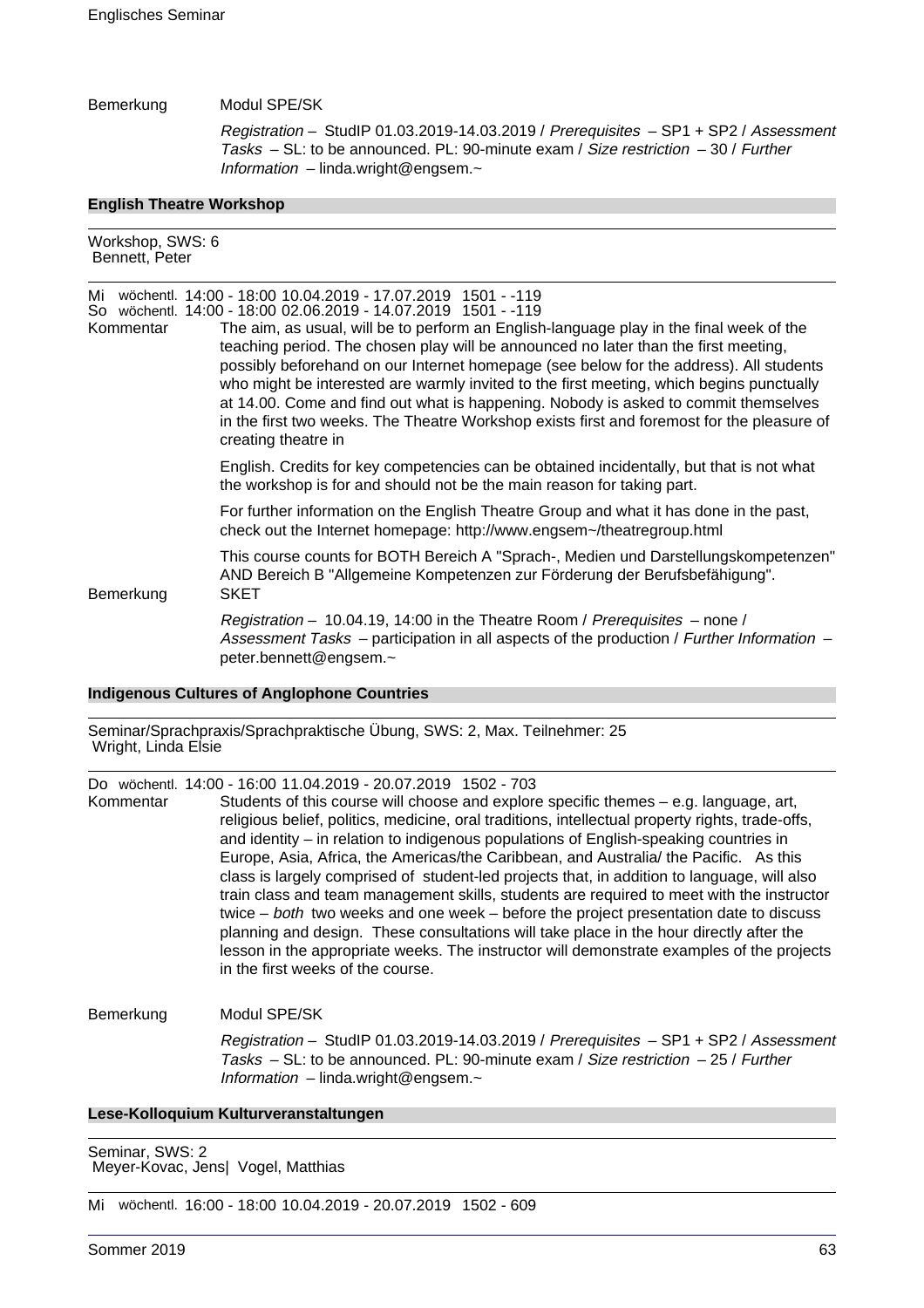Kommentar Der Literarische Salon organisiert Lesungen und Gesprächsveranstaltungen zu Themen aus Literatur, Kultur, Wissenschaft und Gesellschaft. Eingeladen werden Regisseur\*innen, Künstler\*innen, Publizist\*innen, Wissenschaftler\*innen – und natürlich Schriftsteller\*innen aus dem In- und Ausland. Das Salon-Programm begleitende Kolloquium ist ein Lektürekurs zu den aktuellsten Veröffentlichungen des Buchmarkts unter den realen Bedingungen einer Veranstaltungs- bzw. Lesungsreihe. Dort ist Sorgfalt ebenso gefragt wie Tempo. Deshalb spielt im Kolloquium beides eine Rolle: Wir lesen und analysieren Bücher, deren Autor\*innen später im Salon auch zu Gast sind. Zusätzlich blicken wir in Bücher, die es noch gar nicht gibt: Anhand von Druckfahnen oder eigens vorproduzierten Leseexemplaren sichten wir mehrere geplante, aber noch nicht veröffentlichte Titel. Hier zählt zunächst der erste Eindruck: Welche Bücher kommen für den Literarischen Salon in Frage? Auf welchen Roman sollen wir uns dann konzentrieren? Und welche\*r Autor\*in ist möglicherweise schon wenige Monate später zu Gast in Hannover?

## **Praxisseminar Kulturveranstaltungen**

Seminar, SWS: 2 Meyer-Kovac, Jens

| Mi        | wöchentl. 12:00 - 14:00 10.04.2019 - 19.07.2019 1502 - 415                           |
|-----------|--------------------------------------------------------------------------------------|
| Kommentar | Die Lesungen und Gesprächsveranstaltungen zu Themen aus Literatur,                   |
|           | Kultur, Wissenschaft und Gesellschaft des Literarischen Salons wenden sich           |
|           | an ein kulturinteressiertes Publikum aus Hannover und der Region. Für die            |
|           | Seminarteilnehmer*innen dient der Literarische Salon als Praxisfeld, in dem zentrale |
|           | Aspekte der Literaturvermittlung und des Kulturmanagements beispielhaft vermittelt   |
|           | werden und wo gleichzeitig Einblicke in den aktuellen Kulturbetrieb genommen werden  |
|           | können. Schriftliche Aufgaben (Einladungsschreiben, Presse- oder Programmtexte etc.) |
|           | und praktische Übungen (Moderation, Präsentation) werden ergänzt durch Besuche von   |
|           | Salon-Veranstaltungen des laufenden Semesters. Am Ende soll aus dem Seminar eine     |
|           | gemeinsam erarbeitete Veranstaltung hervorgehen, welche die Seminarteilnehmer*innen  |
|           | selbstständig planen und die sie im Programm des Literarischen Salons praktisch      |
|           | umsetzen können.                                                                     |
|           |                                                                                      |

# **Bachelorstudiengang Technical Education - Fach Englisch**

# **Linguistics TECH (LingF1/LingF2/LingF3)**

| <b>Introduction to Linguistics I</b><br>Vorlesung, SWS: 2, Max. Teilnehmer: 45<br>Jalanesh, Aida |                                                                                                                                                 |
|--------------------------------------------------------------------------------------------------|-------------------------------------------------------------------------------------------------------------------------------------------------|
|                                                                                                  |                                                                                                                                                 |
| Bemerkung                                                                                        | LingF1<br>Registration - Stud.IP 01.03. - 14.03. / Prerequisites - none / Size restriction: 45 /<br>Further Information -aida.jalanesh@engsem.~ |

LingF1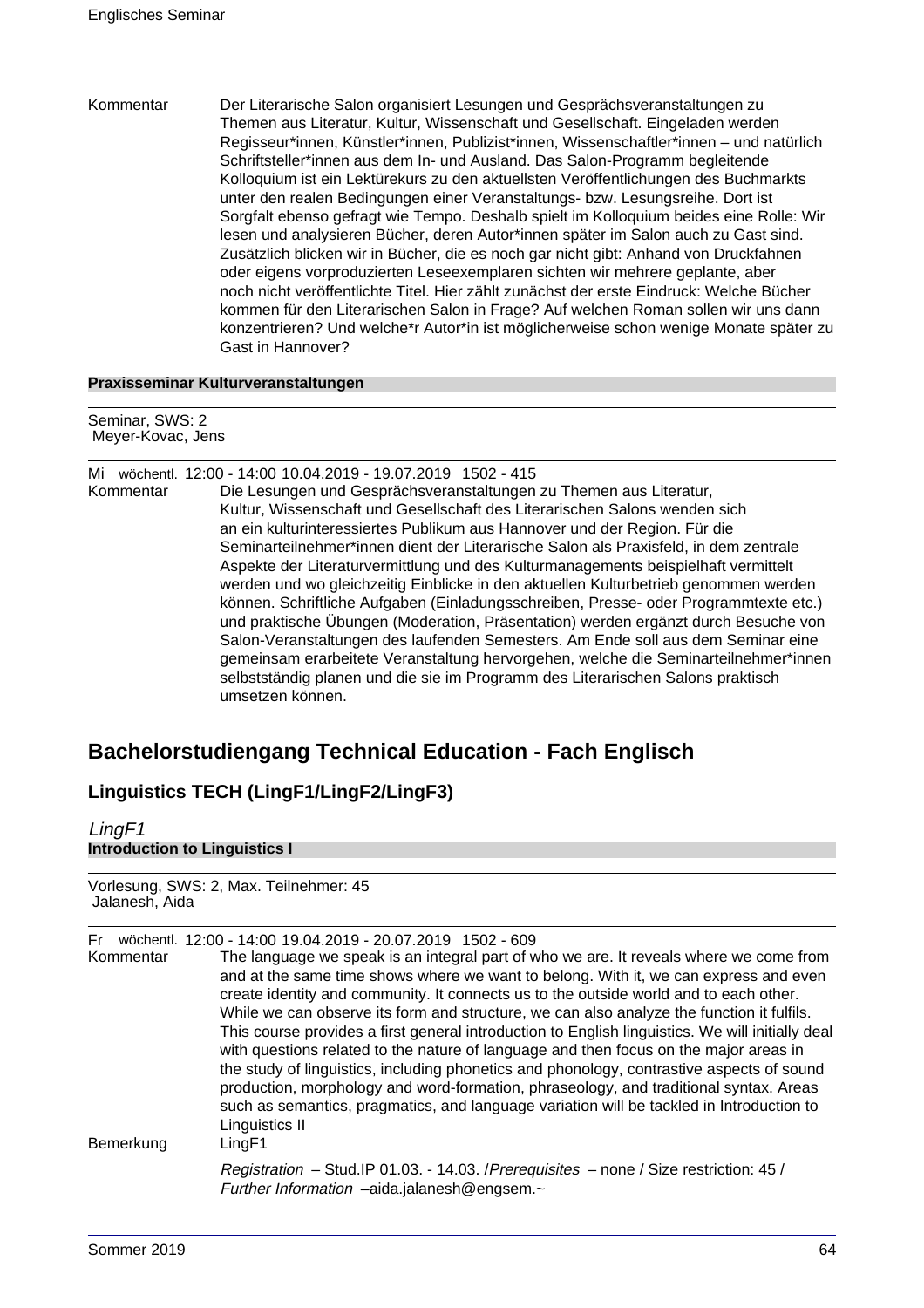Literatur Required Reading: Herbst, Thomas. 2010. English Linguistics . Berlin/New York: Walter de Gruyter.

## LingF2 **Introduction to Linguistics II**

Vorlesung, SWS: 2, Max. Teilnehmer: 70 Paland, Meike

Mo wöchentl. 12:00 - 14:00 08.04.2019 - 20.07.2019 1502 - 103 Kommentar The language we speak is an integral part of who we are. It reveals where we come from and at the same time shows where we want to belong. With it, we can express and even create identity and community. It connects us to the outside world and to each other. While we can observe its form and structure, we can also analyse the function it fulfils. This course is a sequel to Introduction to Linguistics I and will cover areas such as semantics and pragmatics, sociolinguistics, varieties of English, and historical linguistics. Bemerkung LingF2 Registration – Stud.IP 01.03. - 14.03.2019 /Prerequisites – none / Size restriction: 70 / Further Information –meike.paland@engsem.~ Literatur Required Reading: Herbst, Thomas. 2010. English Linguistics . Berlin/New York: Walter de Gruyter.

#### **Introduction to Linguistics II**

Vorlesung, SWS: 2, Max. Teilnehmer: 90 Paland, Meike

Di wöchentl. 10:00 - 12:00 09.04.2019 - 20.07.2019 1502 - 003

Kommentar The language we speak is an integral part of who we are. It reveals where we come from and at the same time shows where we want to belong. With it, we can express and even create identity and community. It connects us to the outside world and to each other. While we can observe its form and structure, we can also analyse the function it fulfils. This course is a sequel to Introduction to Linguistics I and will cover areas such as semantics and pragmatics, sociolinguistics, varieties of English, and historical linguistics. Bemerkung LingF2 Registration – Stud.IP 01.03. - 14.03.2019 /Prerequisites – none / Size restriction: 90 / Further Information –meike.paland@engsem.~ Literatur Required Reading: Herbst, Thomas. 2010. English Linguistics . Berlin/New York: Walter de Gruyter.

#### **Introduction to Linguistics II**

Vorlesung, SWS: 2, Max. Teilnehmer: 70

| Paland, Meike    |                                                                                                                                                                                                                                                                                                                                                                                                                                                                                                                                                                                                                              |  |  |  |
|------------------|------------------------------------------------------------------------------------------------------------------------------------------------------------------------------------------------------------------------------------------------------------------------------------------------------------------------------------------------------------------------------------------------------------------------------------------------------------------------------------------------------------------------------------------------------------------------------------------------------------------------------|--|--|--|
| Do.<br>Kommentar | wöchentl. 10:00 - 12:00 11.04.2019 - 20.07.2019 1502 - 103<br>The language we speak is an integral part of who we are. It reveals where we come from<br>and at the same time shows where we want to belong. With it, we can express and even<br>create identity and community. It connects us to the outside world and to each other.<br>While we can observe its form and structure, we can also analyse the function it fulfils.<br>This course is a sequel to Introduction to Linguistics I and will cover areas such as<br>semantics and pragmatics, sociolinguistics, varieties of English, and historical linguistics. |  |  |  |
| Bemerkung        | LingF2                                                                                                                                                                                                                                                                                                                                                                                                                                                                                                                                                                                                                       |  |  |  |
| Literatur        | Registration - Stud.IP 01.03. - 14.03.2019 / Prerequisites - none / Size restriction: 70 /<br>Further Information -meike.paland@engsem.~<br>Required Reading: Herbst, Thomas. 2010. English Linguistics . Berlin/New York: Walter<br>de Gruyter.                                                                                                                                                                                                                                                                                                                                                                             |  |  |  |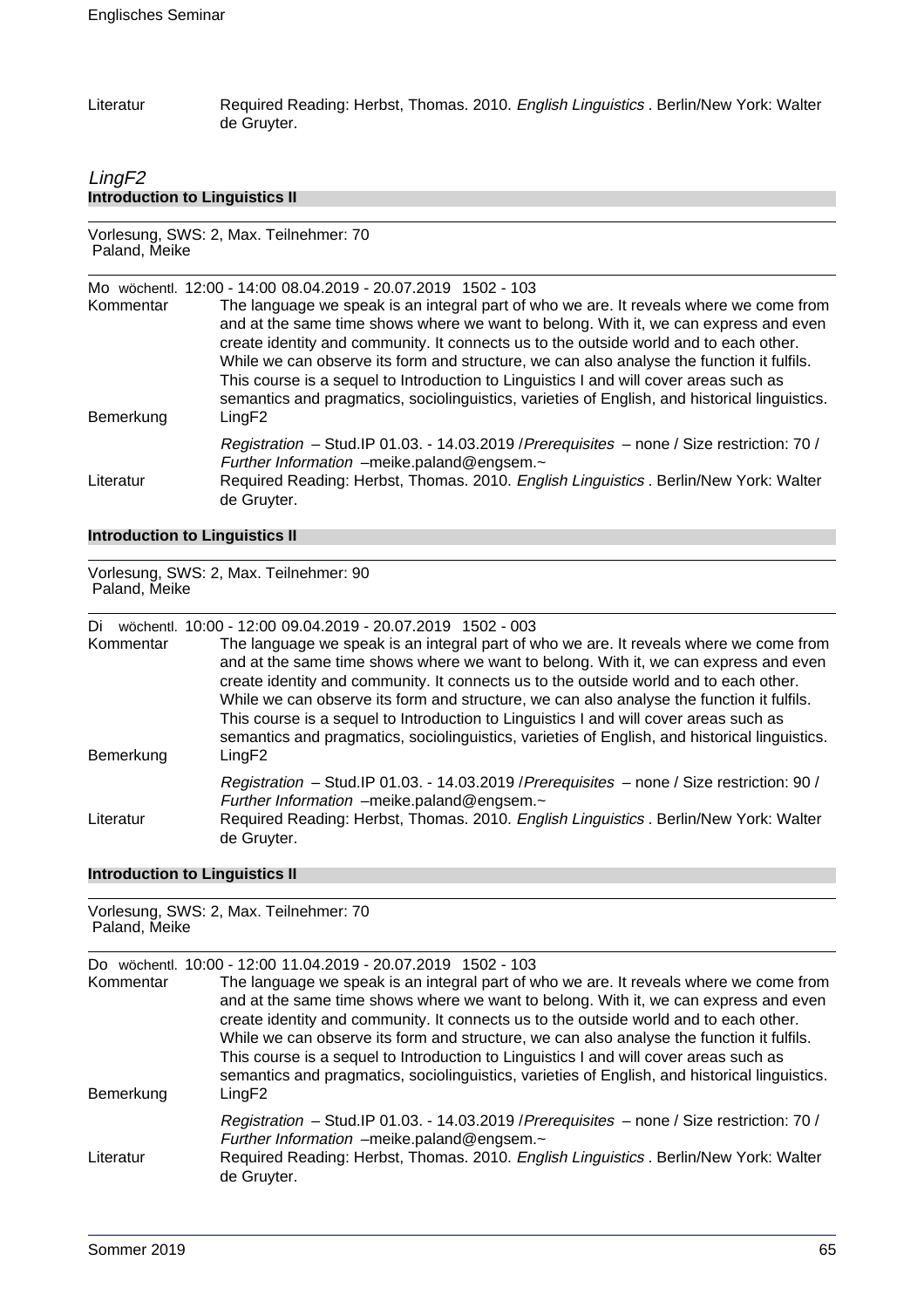## LingF3 **Phonetics & Phonology**

| Vorlesung, SWS: 2<br>Altendorf, Ulrike |                                                                                                                                                                                                                                                                                                                                                                                                                                                                                        |  |  |
|----------------------------------------|----------------------------------------------------------------------------------------------------------------------------------------------------------------------------------------------------------------------------------------------------------------------------------------------------------------------------------------------------------------------------------------------------------------------------------------------------------------------------------------|--|--|
| Mi<br>Kommentar<br>Bemerkung           | wöchentl. 12:00 - 14:00 10.04.2019 - 20.07.2019 1502 - 003<br>This course will introduce students to segmental and supra-segmental features of the<br>major reference accents of English, RP and General American. If appropriate, the<br>theoretical angle will also be contrastive, focusing on differences between German and<br>English. Students will also develop skills in perceiving, articulating and transcribing vowel<br>and consonant sounds using IPA symbols.<br>LingF3 |  |  |
| Literatur                              | Registration – Stud. IP 01.03. - 14.03. / Prerequisites – LingF1, LingF2 and Ling F3 (if<br>applicable) / Size restriction: none / Further Information -ulrike.altendorf@engsem.~<br>Required Reading - Holger Schmitt (2011). Phonetic transcription: From first steps to ear<br>transcription . Ernst Schmidt Verlag.                                                                                                                                                                |  |  |

# **Foundations Literature and Culture (AmerBritF1)**

## AmerBritF1

# **Intermediate American Literature and Culture (AmerF2/AmerF3)**

## AmerF2

|  | <b>Survey of American Literature and Culture</b> |  |  |
|--|--------------------------------------------------|--|--|
|  |                                                  |  |  |

| Vorlesung, SWS: 2<br>Mayer, Ruth |                                                                                                                                                                                                                                                                                                                                                                                                                                                                                                                                                                                                                                                                                                                                                                                                                                                                                                                                                                                                                                                                                                                                                                 |
|----------------------------------|-----------------------------------------------------------------------------------------------------------------------------------------------------------------------------------------------------------------------------------------------------------------------------------------------------------------------------------------------------------------------------------------------------------------------------------------------------------------------------------------------------------------------------------------------------------------------------------------------------------------------------------------------------------------------------------------------------------------------------------------------------------------------------------------------------------------------------------------------------------------------------------------------------------------------------------------------------------------------------------------------------------------------------------------------------------------------------------------------------------------------------------------------------------------|
| Kommentar<br>Bemerkung           | This lecture will take place as an online course only this semester. It can be accessed<br>via StudIP. The lecture will provide an introduction to North American culture and<br>literature from the beginnings of colonization to the present time. We will be concerned<br>with the emergence of a national ideology against the backdrop of ethnic, religious,<br>and social conflicts, casting a close look at the way religious, political, and aesthetic<br>lines of expression interact in the representations of revolution, independence and the<br>negotiations around national identity and manifest destiny. It will focus on the interactions<br>between minorities and mainstream, marginalized groups and powerful parties, and<br>investigate the emergence of cultural categories of distinction (the high, the low, and the<br>middle). A reader with additional course material will be made available at the beginning<br>of the class. Please refer to the course page on StudIP for further information as the<br>semester approaches. All the material including power point presentations will be posted<br>online on StudIP.<br>AmerF2 |
|                                  | Prerequisites - none / Further Information - ruth.mayer@engsem.~                                                                                                                                                                                                                                                                                                                                                                                                                                                                                                                                                                                                                                                                                                                                                                                                                                                                                                                                                                                                                                                                                                |

## AmerF3 **1960s / 2010th US-American Civil Rights Then and Now**

Seminar, SWS: 2, Max. Teilnehmer: 40 Oldehus, Anna-Lena

Di wöchentl. 12:00 - 14:00 09.04.2019 - 20.07.2019 1502 - 609 Kommentar In this class we will engage with some of the central concerns of the Equal- and Civil Rights movements in the 1960s United States, and examine and discuss continuations, counter-movements, and repercussions taking place in our times. From the Black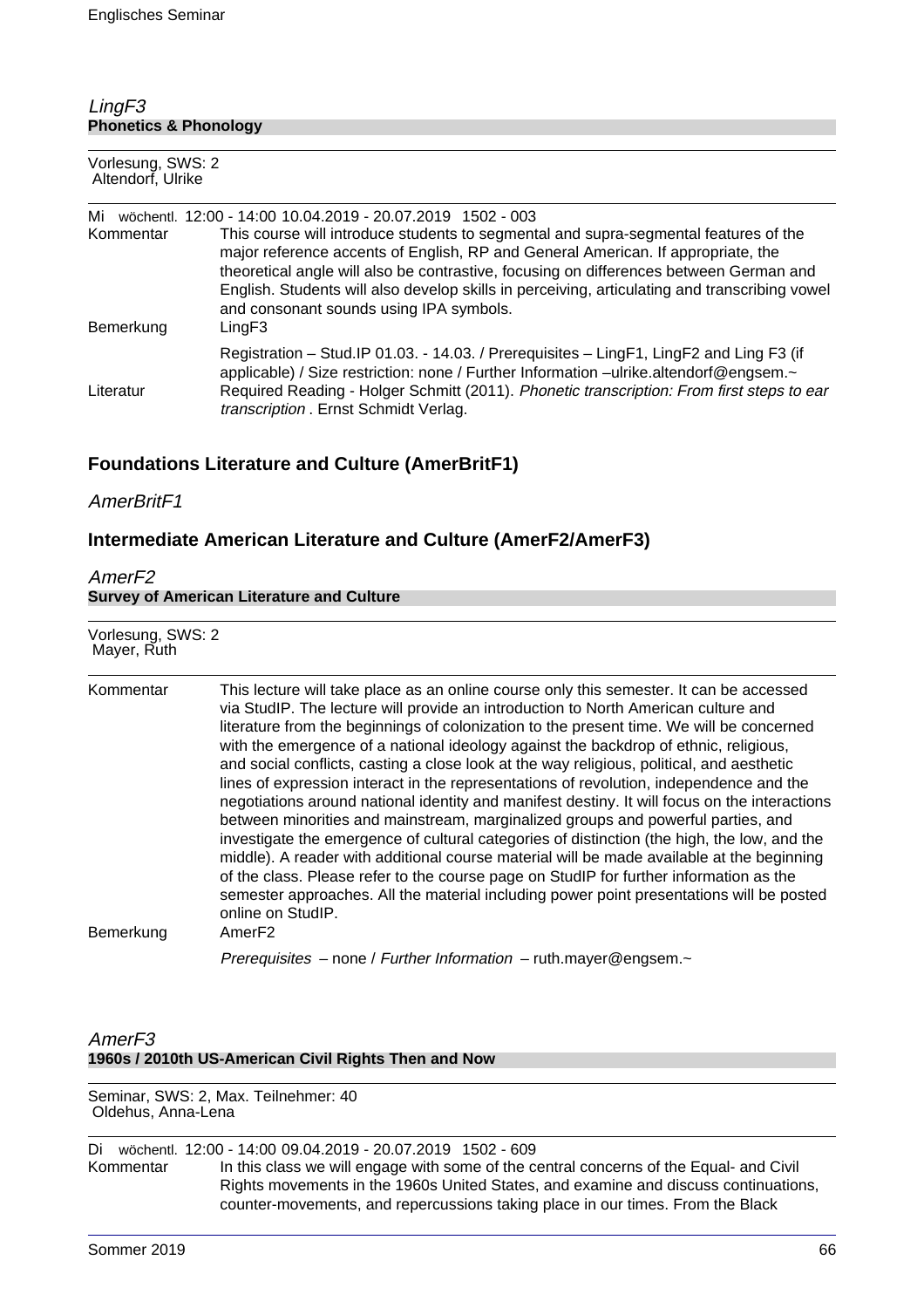Panther Party to Black Lives Matter, the Gay Rights Movement to Gay Pride, 2<sup>nd</sup> wave feminism to the Women's March in 2017 – this class is designed to address the political environment and concerns then and now and to recognize general dynamics and aspects of political activism. The topics of interests will include the Black freedom struggle, the gay rights movement, and the American Indian Movement. We will engage with different kinds of literary texts (e.g. fiction, political essays, poetry), film, and theater performance (Festival Theaterformen).

Bemerkung AmerF3

Registration – Stud.IP 1.3.-14.3.2019 /Prerequisites – AmerBritF 1 / Further Information – anna-lena.oldehus@engsem.~

Maximale Teilnehmer\*Innenzahl: 40

#### **Literature in the Early Republic**

Seminar, SWS: 2, Max. Teilnehmer: 40 Brasch, Ilka

| Mo Finzel | 16:00 - 18:00 15.04.2019 - 15.04.2019 1502 - 609              |  |
|-----------|---------------------------------------------------------------|--|
|           | Mo wöchentl. 16:00 - 20:00 29.04.2019 - 20.05.2019 1502 - 609 |  |
|           | Mo wöchentl. 16:00 - 20:00 03.06.2019 - 03.06.2019 1502 - 609 |  |
|           | Mo wöchentl. 16:00 - 20:00 17.06.2019 - 24.06.2019 1502 - 609 |  |

Kommentar This course focuses on the 1790s in the United States, which was both a formative period in American literature and the foundational decade of the nation. Around the turn of the  $19<sup>th</sup>$  century, American cultural production was strongly influenced by but also aimed to dissociate from European models and trends. Simultaneously, the United States as a country was still formulating its own laws and political agendas, negotiating opinions on politics, religion, and social standards that differed among urban and rural populations, or different ethnic and religious groups. At the time, "Republicanism" as an ideal of American citizenship took hold and prescribed how individuals should become

politicized in their daily lives. In this class, we will consider a number of novels from the time in their particular cultural and historic contexts, including sentimental literature, for instance Hannah Webster Foster's The Coquette (1797), gothic novels (such as Charles Brockden Brown's Edgar Huntley (1799)), and satiric texts (Royall Tyler's The Algerine Captive (1797).

Please note that this class will be taught in 180-minute sessions instead of fitting the usual 90-minute slots. It will begin the second week of classes and last seven weeks instead of the usual fourteen.

Bemerkung AmerF3

Registration – Stud.IP 1.3.-14.3.2019 /Prerequisites – AmerBritF1 / Further Information – ilka.brasch@engsem.~

Maximale Teilnehmer\*Innenzahl: 40

#### **Los Angeles in Literature and Film**

Seminar, SWS: 2, Max. Teilnehmer: 40 Ferens, Dominika

Do wöchentl. 10:00 - 12:00 11.04.2019 - 20.07.2019 1502 - 609

Kommentar This course brings together critical theory on urban space and a body of literature and film set in Los Angeles. Little more than 150 years old, the city was invented by entrepreneurs and cultured middle-class Easterners transplanted to the Southern California desert. From the very beginning of the Anglo-American presence in the region, literature was used to sell real estate by conjuring up California dreams of a Mediterranean climate and a romanticized Spanish-Mexican past. Just as forcefully, LA literature and film have continued to question the dreams and expose the human and environmental costs of the city's expansion. Decidedly not "walkable," the sprawling agglomeration of Greater Los Angeles has pioneered the US automobile culture of freeways, drive-ins, malls, and suburban estates. As a testing ground of economic, social,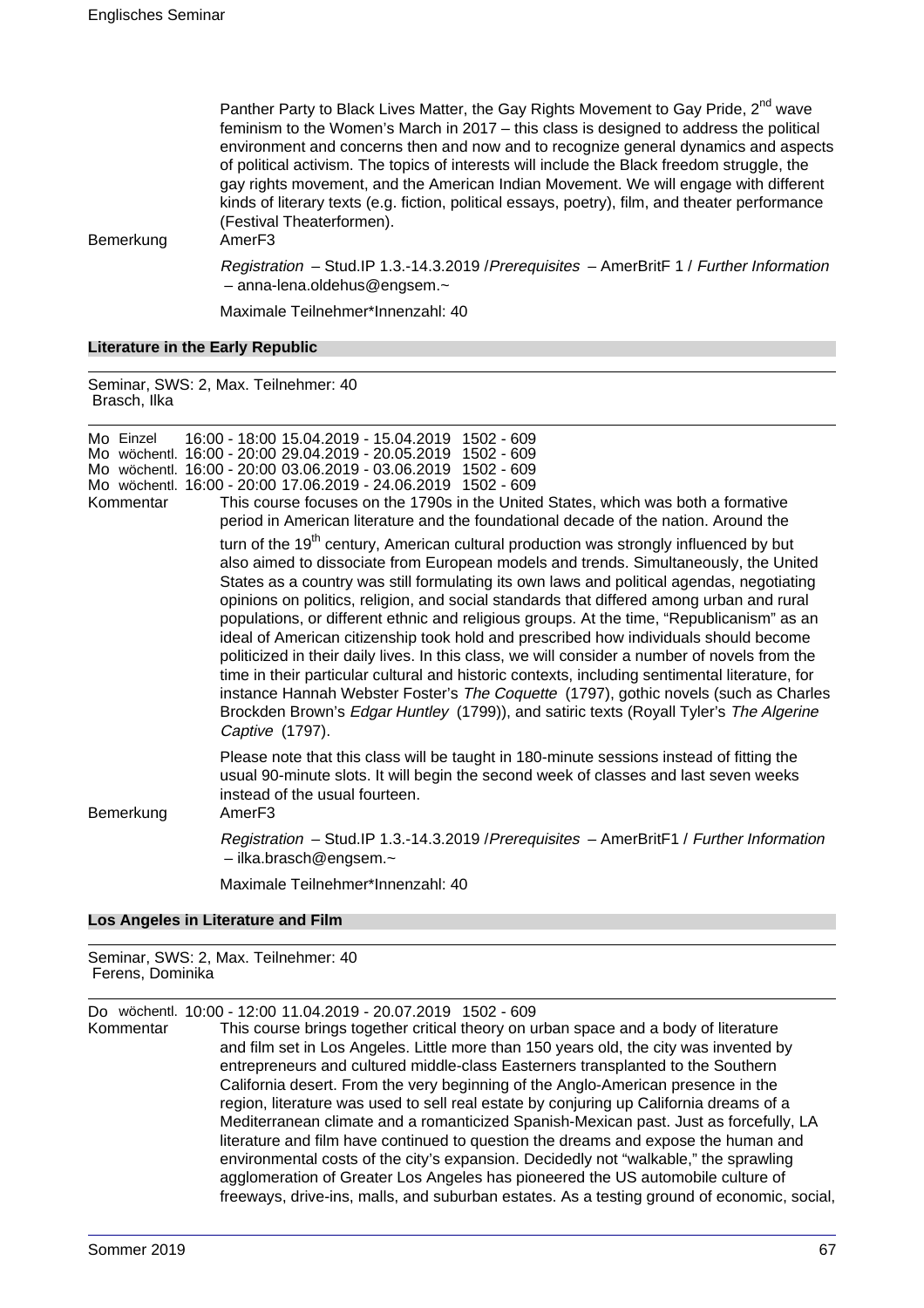| Bemerkung        | and cultural trends, LA is a popular object of both academic research and literary/filmic<br>representation. Though LA is one of the most racially and culturally diverse places in the<br>US, it also remains one of the most fragmented and segregated. In the course of this<br>seminar we will attempt to find out what LA was like in its early days and how writers and<br>filmmakers envisage its future. Just as there are countless ways to know the city, there<br>are countless visual and verbal forms for telling the city; this should become apparent as<br>we cover the same territory in the work of various authors.<br>Amer <sub>F3</sub> |  |  |
|------------------|--------------------------------------------------------------------------------------------------------------------------------------------------------------------------------------------------------------------------------------------------------------------------------------------------------------------------------------------------------------------------------------------------------------------------------------------------------------------------------------------------------------------------------------------------------------------------------------------------------------------------------------------------------------|--|--|
|                  | Registration - Stud.IP 1.3.-14.3.2019 / Prerequisites - AmerBritF1 / Further Information<br>- dferens@poczta.onet.pl                                                                                                                                                                                                                                                                                                                                                                                                                                                                                                                                         |  |  |
|                  | Maximale Teilnehmer*Innenzahl: 40                                                                                                                                                                                                                                                                                                                                                                                                                                                                                                                                                                                                                            |  |  |
|                  | <b>Mixed Race and Affect in American Literature</b>                                                                                                                                                                                                                                                                                                                                                                                                                                                                                                                                                                                                          |  |  |
| Ferens, Dominika | Seminar, SWS: 2, Max. Teilnehmer: 40                                                                                                                                                                                                                                                                                                                                                                                                                                                                                                                                                                                                                         |  |  |
| Kommentar        | Mi wöchentl. 10:00 - 12:00 10.04.2019 - 20.07.2019 1502 - 609<br>Once a marginal phenomenon in the US, mixed race is decidedly on the rise,<br>complicating multiculturalism's practice of sorting Americans and their literatures by                                                                                                                                                                                                                                                                                                                                                                                                                        |  |  |
| Bemerkung        | ethnicity. By reading fictions written by mixed-race authors at various points of the 20 <sup>th</sup><br>century, we shall develop a variety of formal strategies for dealing with the emotionally<br>loaded subject of mixed race. We shall think about multiracial literature's critical and<br>affective potential, borrowing tools from theories of race and affect. To contextualize the<br>literature, we shall make forays into the history of American race relations, particularly the<br>changing meaning of whiteness.<br>Amer <sub>F3</sub>                                                                                                     |  |  |
|                  | Registration - Stud.IP 1.3.-14.3.2019 / Prerequisites - AmerBritF1 / Further Information                                                                                                                                                                                                                                                                                                                                                                                                                                                                                                                                                                     |  |  |

– dferens@poczta.onet.pl

Maximale Teilnehmer\*Innenzahl: 40

# **Intermediate British Literature and Culture (BritF2/BritF3)**

BritF2 **Survey of British Literatures and Cultures (ONLINE)**

| Vorlesung, SWS: 2<br>Gohrisch, Jana        |                                                                                                                                                                                                                                                                                                                                                                                                                                                                                                                                                                          |
|--------------------------------------------|--------------------------------------------------------------------------------------------------------------------------------------------------------------------------------------------------------------------------------------------------------------------------------------------------------------------------------------------------------------------------------------------------------------------------------------------------------------------------------------------------------------------------------------------------------------------------|
| Mo<br>Do Einzel<br>Bemerkung zur<br>Gruppe | 08.04.2019 - 20.07.2019<br>10:00 - 12:00 29.08.2019 - 29.08.2019 1208 - A001<br>Klausur                                                                                                                                                                                                                                                                                                                                                                                                                                                                                  |
| Kommentar                                  | In the 2019 summer term, the survey lecture will be offered as an online course. It can<br>be accessed via Stud. IP where you will find the video recording and the power point<br>presentations dating from the 2018 summer term. On Stud. IP you will also find a short<br>mock exam that introduces you to the General Instructions and features some exemplary<br>tasks.                                                                                                                                                                                             |
|                                            | The aim of this lecture series is to provide a broad introduction to the social, political,<br>cultural and literary history of Britain as well as to current debates and conflicts in British<br>politics and culture. The lectures will not only offer historical and cultural facts, but will<br>also question them from the various perspectives of literary and cultural studies theories.<br>Moreover, we will not view literature as a mere illustration or effect of cultural history, but<br>see it as a complex way of responding to and often challenging it. |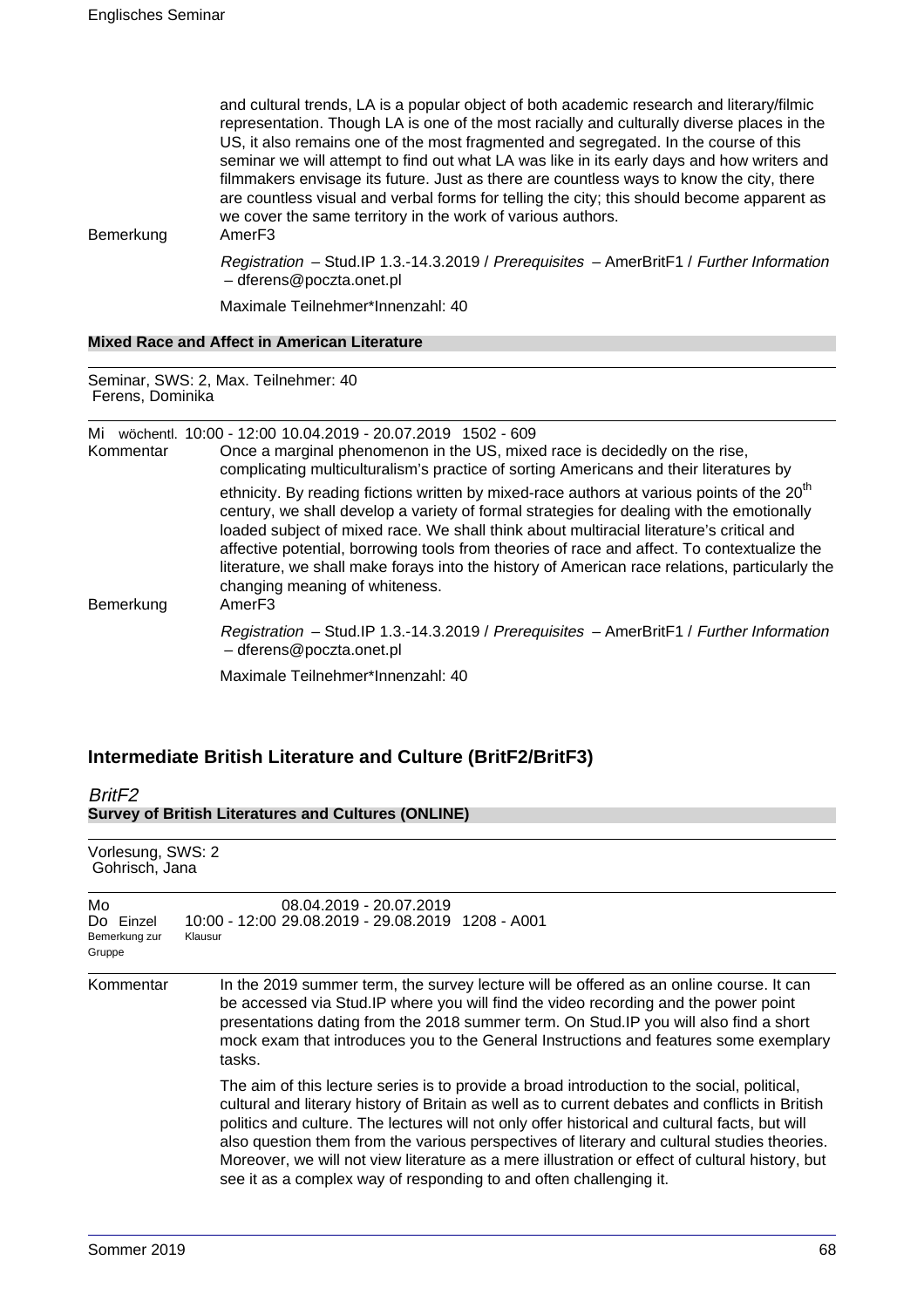|           | The lecture series will be accompanied by a non-mandatory tutorial held by Zoë Lecht.<br>Details concerning time and place will be announced at the beginning of April 2019.                                                                                                                                                                                                                                                                                               |
|-----------|----------------------------------------------------------------------------------------------------------------------------------------------------------------------------------------------------------------------------------------------------------------------------------------------------------------------------------------------------------------------------------------------------------------------------------------------------------------------------|
| Bemerkung | The aim of this tutorial is threefold: 1) to discuss questions that might have come up in<br>the weekly lecture, 2) to work on exercises recapitulating and supplementing the lecture<br>content and 3) to aid students' preparation for the final exam which uses the paper-pencil<br>multiple choice method. Participation is not a prerequisite for taking the final exam, but is<br>strongly recommended.<br>There are two examination dates students can choose from: |
|           | 29 August 2019 from 10:00 to 12:00 ---> 1208.A001 (Kesselhaus) and                                                                                                                                                                                                                                                                                                                                                                                                         |
|           | 20 February 2020 from 10:00 to 12:00 (lecture hall to be announced).                                                                                                                                                                                                                                                                                                                                                                                                       |
|           | Please register for the exam with the Exam Office in May or November 2019,<br>respectively.                                                                                                                                                                                                                                                                                                                                                                                |
| Literatur | Registration – Stud. IP 01.-30.03.2019 / Prerequisites – AmerBritF1 for FüBA students,<br>none for others / Further Information -jana.gohrisch@engsem.~<br>Recommended Reading:                                                                                                                                                                                                                                                                                            |
|           | Kramer, Jürgen. Britain and Ireland. A Concise History (2007)                                                                                                                                                                                                                                                                                                                                                                                                              |
|           | Poplawski, Paul, ed. English Literature in Context. 2 <sup>nd</sup> ed. (2017)                                                                                                                                                                                                                                                                                                                                                                                             |

## BritF3 **British Literatures and Cultures from 1945 to the Present**

Seminar, SWS: 2, Max. Teilnehmer: 40 Kiermeier, Moritz

Di wöchentl. 16:00 - 18:00 09.04.2019 - 20.07.2019 1502 - 703

| Kommentar | <b>DI WOUTERNE. 10.00 - 10.00 03.04.2013 - 20.07.2013 1302 - 703</b><br>Building on the Survey Lecture (BritF2), we will examine developments in British<br>literature and culture since 1945. In our discussions, we will pay special attention to<br>intertextuality as a trope that is used in various genres and sub-genres, and examine<br>the many forms and functions it performs. The texts read and discussed in this class<br>will include poetry by Grace Nichols and John Agard, a short story by Farrukh Dhondy<br>("Two Kinda Truth"); plays by Tom Stoppard (Arcadia) and Alan Bennett (The History<br>Boys), as well as selected sketches from the TV comedy series Monty Python's Flying<br>Circus . In studying these exemplary texts, we will combine the theoretical concepts                                             |
|-----------|-----------------------------------------------------------------------------------------------------------------------------------------------------------------------------------------------------------------------------------------------------------------------------------------------------------------------------------------------------------------------------------------------------------------------------------------------------------------------------------------------------------------------------------------------------------------------------------------------------------------------------------------------------------------------------------------------------------------------------------------------------------------------------------------------------------------------------------------------|
| Bemerkung | of a text-oriented approach based on the analytical categories from the 'Introduction<br>to Literary Studies' (AmerBritF1) with a context-oriented reading in order to identify,<br>understand and evaluate the development of literary conventions. We will also discuss<br>the representations of gender, race and class in these texts. Students will be asked to<br>contribute definitions of terms and concepts using relevant specialist literature, such as<br>encyclopaedias, dictionaries and scholarly texts. Students will also practise essential<br>study skills (cf. handout provided online), e.g. reading secondary material, formulating a<br>thesis statement and filling in the coursework consultation form, because these skills are<br>necessary for writing a term paper in the Advanced module.<br>Brit <sub>F3</sub> |
| Literatur | Registration - Stud.IP 1.3.2019-14.3.2019 / Prerequisites - AmerBritF1 for FüBA<br>students / Further Information -moritz.kiermeier@engsem.~<br><b>Required Reading</b>                                                                                                                                                                                                                                                                                                                                                                                                                                                                                                                                                                                                                                                                       |
|           | Please acquire copies of Alan Bennett's The History Boys (Faber & Faber, 2004) and<br>Tom Stoppard's Arcadia (Faber & Faber, 1993) and read one of the plays (ideally, both)<br>in the term break.                                                                                                                                                                                                                                                                                                                                                                                                                                                                                                                                                                                                                                            |
|           | To prepare for this class, please also read up on British literature and culture after 1945<br>during term break, e.g. in Paul Poplawski: English Literature and Culture, Jürgen Kramer:<br>Britain and Ireland: A Concise History.                                                                                                                                                                                                                                                                                                                                                                                                                                                                                                                                                                                                           |
|           | The other set texts will be provided in a reader available from Copyshop Stork<br>(Körnerstraße) and/or on StudIP.                                                                                                                                                                                                                                                                                                                                                                                                                                                                                                                                                                                                                                                                                                                            |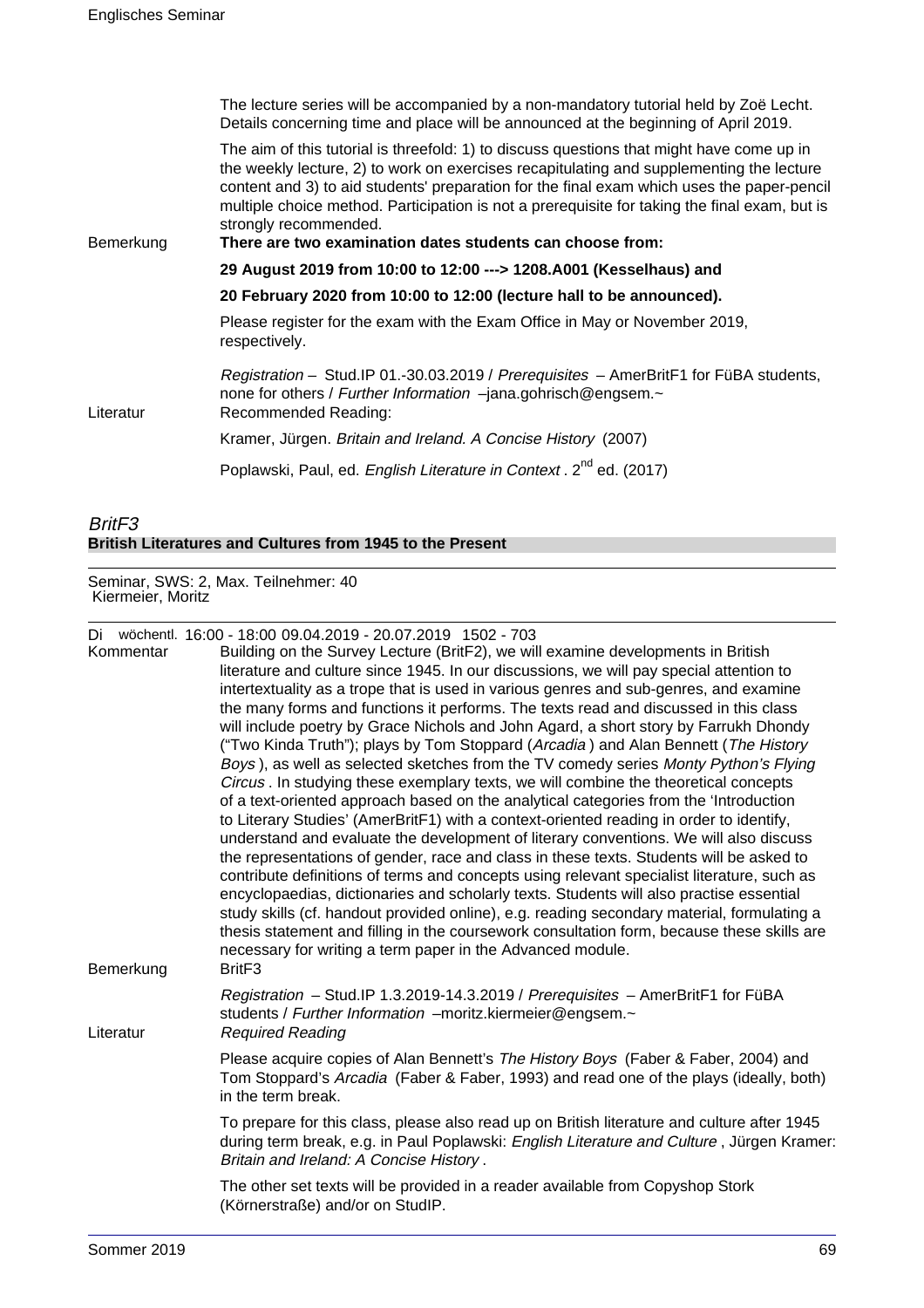# **Practicing Literary Criticism: British Literatures and Cultures**

Seminar, SWS: 2, Max. Teilnehmer: 40 Pardey, Hannah

| Di<br>Di<br>Kommentar | wöchentl. 10:00 - 12:00 09.04.2019 - 20.07.2019 1502 - 609<br>wöchentl. 10:00 - 12:00 09.04.2019 - 09.04.2019 1502 - 615<br>This seminar accompnies but does not substitute the BritF2 Survey. Participation in the<br>weekly online course is absolutely mandatory in order to profit from the various exercises<br>conducted in this seminar. Practising the analytical terms and concepts acquired in the<br>AmerBritF1 Introduction, we will read selected literary texts addressed in the Survey<br>lecture and explore their representations of race, class and gender in their respective<br>historical and generic contexts. Our particular focus will be on Aphra Behn's proto-novel<br>Oroonoko (1688). We will thus investigate how the texts have contributed to shape and<br>understanding both British history and culture. To achieve this objective, students will<br>be asked to work with definitions of terms and concepts by using relevant specialist<br>literature such as encyclopedia, dictionaries and scholarly texts. Studens will also practise<br>essential study skills (cf. handout provided online), e.g. reading secondary material,<br>formulating a thesis statement and filling in the coursework consultation form, because<br>these skills are necessary for writing a term paper in the Advanced module. |
|-----------------------|-------------------------------------------------------------------------------------------------------------------------------------------------------------------------------------------------------------------------------------------------------------------------------------------------------------------------------------------------------------------------------------------------------------------------------------------------------------------------------------------------------------------------------------------------------------------------------------------------------------------------------------------------------------------------------------------------------------------------------------------------------------------------------------------------------------------------------------------------------------------------------------------------------------------------------------------------------------------------------------------------------------------------------------------------------------------------------------------------------------------------------------------------------------------------------------------------------------------------------------------------------------------------------------------------------------------------------------------------|
| Bemerkung             | Brit <sub>F3</sub>                                                                                                                                                                                                                                                                                                                                                                                                                                                                                                                                                                                                                                                                                                                                                                                                                                                                                                                                                                                                                                                                                                                                                                                                                                                                                                                              |
| Literatur             | Registration - Stud.IP 1.3.2019-14.3.2019 / Prerequisites - AmerBritF1 for FüBA<br>students / Further Information - hannah.pardey@engsem.<br>Please get hold of Aphra Behn's Oroonoko in a well-annotated edition (Oxford World's<br>Classics or Norton Critical Edition) and read the novel prior to class. All other primary and<br>secondary material will be provided in a reader available from Copyshop Stork and on<br>Stud. IP at the beginning of the term.                                                                                                                                                                                                                                                                                                                                                                                                                                                                                                                                                                                                                                                                                                                                                                                                                                                                            |

## **Practicing Literary Criticism: British Literatures and Cultures**

Seminar, SWS: 2, Max. Teilnehmer: 40 Kiermeier, Moritz

| Di<br>Kommentar | wöchentl. 14:00 - 16:00 09.04.2019 - 20.07.2019 1502 - 703<br>Accompanying the Survey Lecture (BritF2), we will read selected literary texts addressed<br>in the lecture and explore their representations of race, class and gender in their<br>respective historical and generic contexts. Our particular focus will be on William<br>Shakespeare's play As You Like It. Further texts read and discussed in this class<br>will include Shakespearean sonnets, excerpts from narrative texts and plays (e.g.<br>Daniel Defoe: Robinson Crusoe, Jane Austen: Pride and Prejudice, Oscar Wilde: The<br>Importance of Being Earnest), as well as paintings by Thomas Gainsborough and J.M.W.<br>Turner. In studying these exemplary texts, we will combine the theoretical concepts<br>of a text-oriented approach based on the analytical categories from the 'Introduction<br>to Literary Studies' (AmerBritF1) with a context-oriented reading in order to identify,<br>understand and evaluate the development of literary conventions. Students will be asked<br>to contribute definitions of terms and concepts using relevant specialist literature, such as<br>encyclopaedias, dictionaries and scholarly texts. |
|-----------------|-------------------------------------------------------------------------------------------------------------------------------------------------------------------------------------------------------------------------------------------------------------------------------------------------------------------------------------------------------------------------------------------------------------------------------------------------------------------------------------------------------------------------------------------------------------------------------------------------------------------------------------------------------------------------------------------------------------------------------------------------------------------------------------------------------------------------------------------------------------------------------------------------------------------------------------------------------------------------------------------------------------------------------------------------------------------------------------------------------------------------------------------------------------------------------------------------------------------------|
| Bemerkung       | Please note: This seminar accompanies but does not substitute the BritF2 Survey.<br>Participation in the weekly online course is absolutely mandatory in order to profit from<br>the various exercises conducted in this seminar.<br>Brit <sub>F3</sub>                                                                                                                                                                                                                                                                                                                                                                                                                                                                                                                                                                                                                                                                                                                                                                                                                                                                                                                                                                 |
| Literatur       | Registration - Stud.IP 1.3.2019-14.3.2019 / Prerequisites - AmerBritF1 for FüBA<br>students<br>Please acquire a copy of William Shakespeare's As You Like It in the Arden edition (Ed.<br>Juliet Dusinberre, 2006) and read the play in the term break. The other set texts will be<br>provided in a reader available from Copyshop Stork (Körnerstraße) and/or on StudIP.                                                                                                                                                                                                                                                                                                                                                                                                                                                                                                                                                                                                                                                                                                                                                                                                                                              |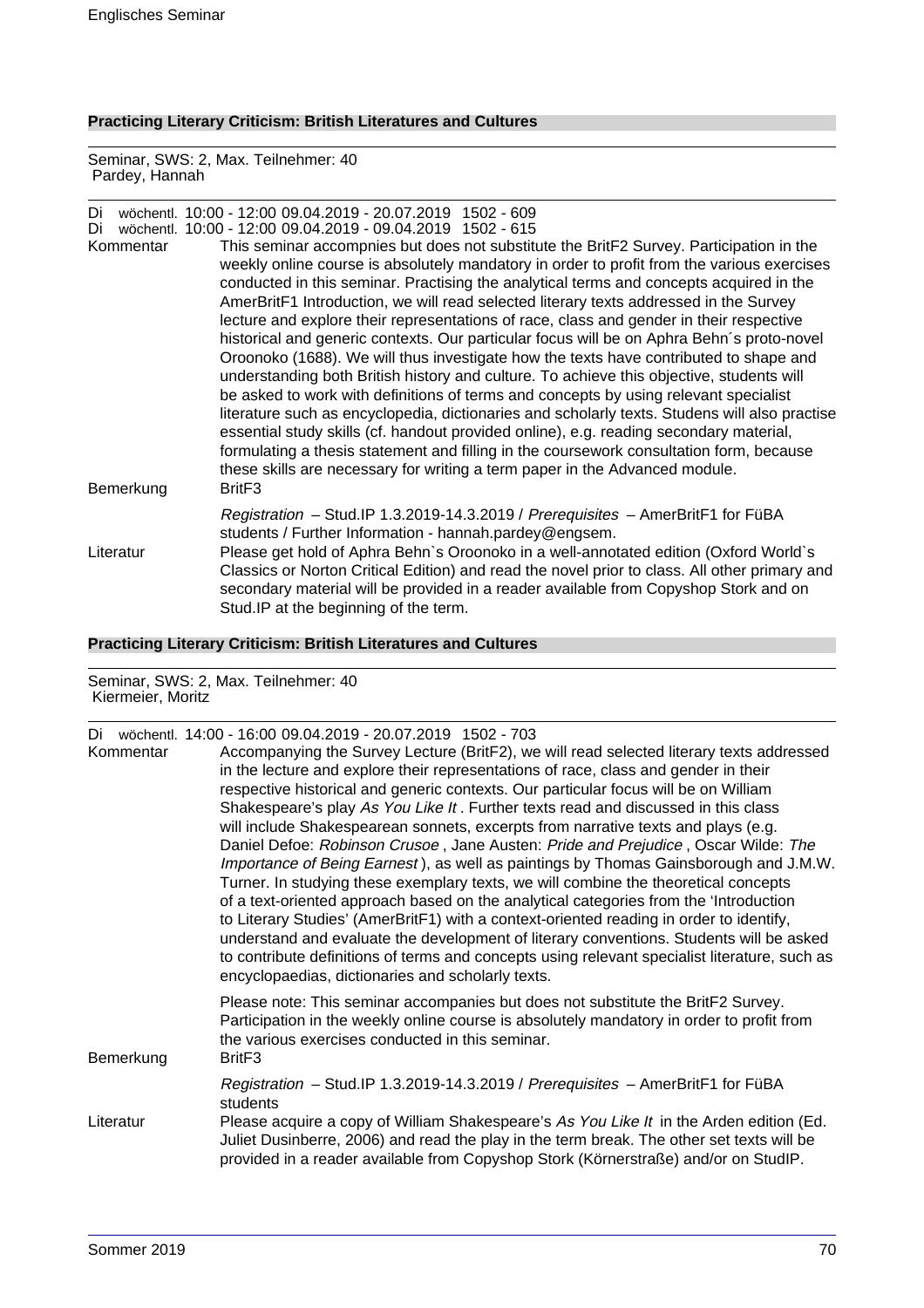# **Foundations Language Practice (SP1/SP2)**

| SP <sub>1</sub>                                 |  |
|-------------------------------------------------|--|
| <b>Vocabulary and Pronunciation (Blockkurs)</b> |  |

Seminar/Sprachpraxis/Sprachpraktische Übung, Max. Teilnehmer: 30 Gans, Anne

| <b>Block</b><br>Kommentar | 09:30 - 15:30 01.04.2019 - 05.04.2019 1502 - 615<br>This course is designed for students who wish to repeat the course taken in the WiSe in<br>order to prepare to retake the SL test.          |
|---------------------------|-------------------------------------------------------------------------------------------------------------------------------------------------------------------------------------------------|
| Bemerkung                 | Modul SP1                                                                                                                                                                                       |
|                           | Registration - StudIP 01.03.19-14.03.2019 / Prerequisites - none / Assessment Tasks<br>- SL: regular homework tasks, test / Size restriction - 30 / Further Information -<br>anne.gans@engsem.~ |

# SP2

**Grammar (SP2) - Group 1**

| Gans, Anne             |                                                                                                                                                                                                                                                   |  |
|------------------------|---------------------------------------------------------------------------------------------------------------------------------------------------------------------------------------------------------------------------------------------------|--|
| Kommentar<br>Bemerkung | Mo wöchentl. 10:00 - 12:00 08.04.2019 - 20.07.2019 1502 - 609<br>This course allows students to revise and extend their knowledge of the usage of<br>grammatical structures, style and vocabulary through an investigative approach.<br>Modul SP2 |  |
|                        | Registration - StudIP 01.03.2019-14.03.2019 / Prerequisites - SP1 / Assessment<br>Tasks - SL: will be specified in class, PL: exam / Size restriction - 25 / Further<br>Information $-$ anne.gans@engsem. $\sim$                                  |  |

## **Grammar (SP2) - Group 2**

Seminar/Sprachpraxis/Sprachpraktische Übung, SWS: 2, Max. Teilnehmer: 25 Gans, Anne| Wright, Linda Elsie

Seminar/Sprachpraxis/Sprachpraktische Übung, SWS: 2, Max. Teilnehmer: 25

| Kommentar<br>Bemerkung | Do wöchentl. 10:00 - 12:00 11.04.2019 - 20.07.2019 1502 - 709<br>This course allows students to revise and extend their knowledge of the usage of<br>grammatical structures, style and vocabulary through an investigative approach.<br>Modul SP2 |  |
|------------------------|---------------------------------------------------------------------------------------------------------------------------------------------------------------------------------------------------------------------------------------------------|--|
|                        | Registration - StudIP 01.03.2019-14.03.2019 / Prerequisites - SP1 / Assessment<br>Tasks – SL: will be specified in class, PL: exam / Size restriction – 25 / Further<br>Information $-$ linda.wright@engsem. $\sim$                               |  |

## **Grammar (SP2) - Group 3**

Seminar/Sprachpraxis/Sprachpraktische Übung, SWS: 2, Max. Teilnehmer: 25 Gans, Anne| Wright, Linda Elsie

| Kommentar<br>Bemerkung | Do wöchentl. 12:00 - 14:00 11.04.2019 - 20.07.2019 1502 - 703<br>This course allows students to revise and extend their knowledge of the usage of<br>grammatical structures, style and vocabulary through an investigative approach.<br>Modul SP2 |
|------------------------|---------------------------------------------------------------------------------------------------------------------------------------------------------------------------------------------------------------------------------------------------|
|                        | Registration - StudIP 01.03.2019-14.03.2019 / Prerequisites - SP1 / Assessment<br>Tasks $-$ SL: will be specified in class, PL: exam / Size restriction $-$ 25 / Further<br>Information $-$ linda.wright@engsem. $\sim$                           |

## **Grammar (SP2) - Group 4**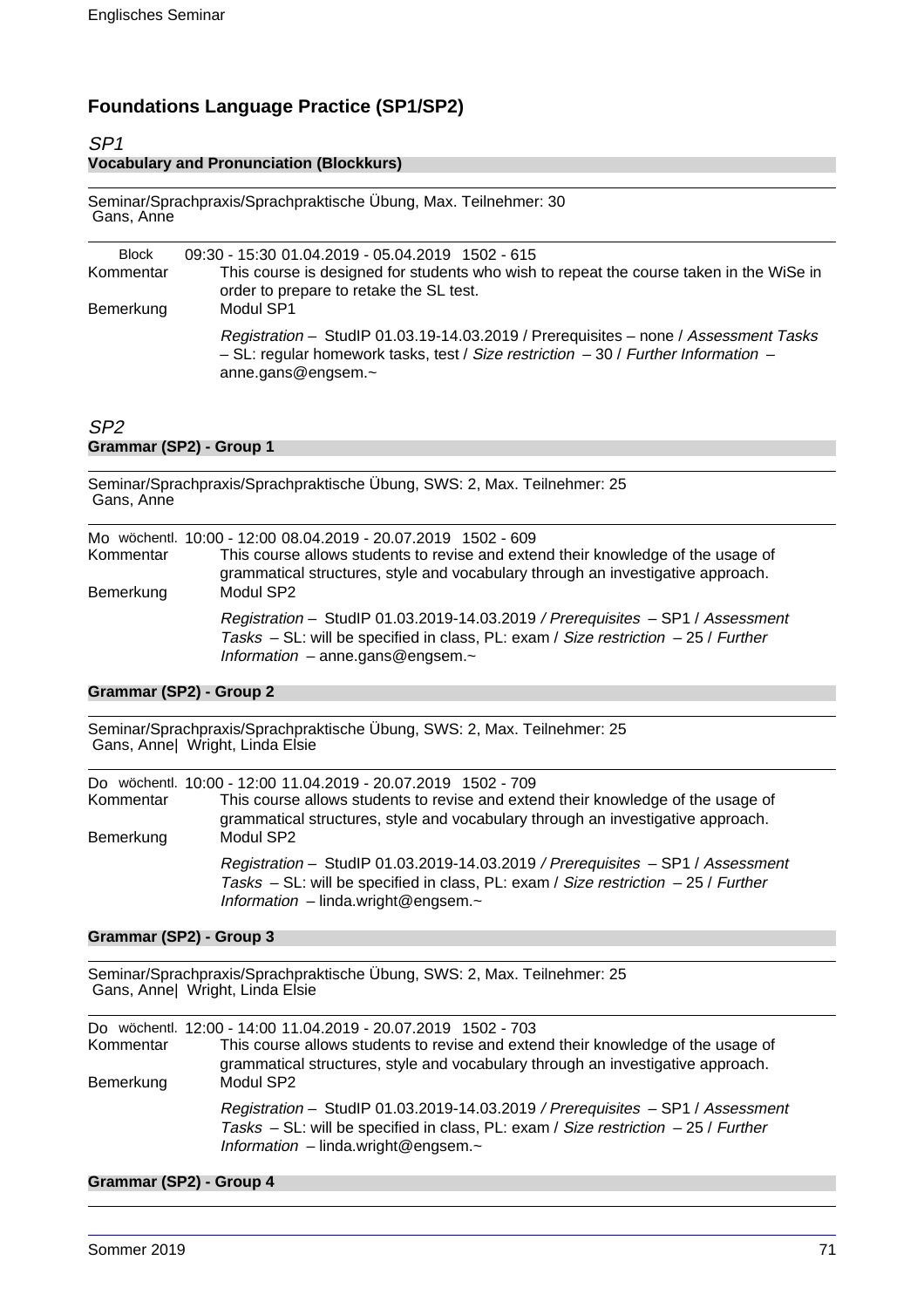Seminar/Sprachpraxis/Sprachpraktische Übung, SWS: 2, Max. Teilnehmer: 25 Gans, Anne

| Kommentar<br>Bemerkung | Fr wöchentl. 10:00 - 12:00 12.04.2019 - 20.07.2019 1502 - 613<br>This course allows students to revise and extend their knowledge of the usage of<br>grammatical structures, style and vocabulary through an investigative approach.<br>Modul SP2 |
|------------------------|---------------------------------------------------------------------------------------------------------------------------------------------------------------------------------------------------------------------------------------------------|
|                        | Registration - StudIP 01.03.2019-14.03.2019 / Prerequisites - SP1 / Assessment<br>Tasks – SL: will be specified in class, PL: exam / Size restriction – 25 / Further<br>Information - anne.gans@engsem.~                                          |

## **Advanced Language Practice (SP3/SP4)**

SP3 **SP3: Composition Blockkurs - Group 1**

Kurs, Max. Teilnehmer: 20 Gans, Anne

| Mo Einzel | 09:30 - 12:45 02:09.2019 - 02:09.2019 1502 - 615                                                                                                               |
|-----------|----------------------------------------------------------------------------------------------------------------------------------------------------------------|
| Mi Einzel | 09:30 - 12:45 04:09.2019 - 04:09.2019 1502 - 615                                                                                                               |
| Mo Einzel | 09:30 - 12:45 09:09:2019 - 09:09:2019 1502 - 615                                                                                                               |
| Mi Einzel | 09:30 - 12:45 11.09.2019 - 11.09.2019 1502 - 615                                                                                                               |
| Mo Einzel | 09:30 - 12:45 16:09:2019 - 16:09:2019 1502 - 615                                                                                                               |
| Mi Einzel | 09:30 - 12:45 18:09.2019 - 18:09.2019 1502 - 615                                                                                                               |
| Mo Einzel | 09:30 - 12:45 23.09.2019 - 23.09.2019 1502 - 615                                                                                                               |
| Mi Einzel | 09:30 - 12:45 25.09.2019 - 25.09.2019 1502 - 615                                                                                                               |
| Kommentar | This course investigates organisational patterns used in various genres and discourse                                                                          |
|           | forms of expository writing (informative/explanatory writing). Some aspects of language                                                                        |
|           | and grammar will be discussed as necessary.                                                                                                                    |
| Bemerkung | SP <sub>3</sub>                                                                                                                                                |
|           | Registration - StudIP 01.08.2019-15.08.2019 / Prerequisites - SP1 + SP2 / Assessment<br>Tasks - SL: two written tasks / Further Information -anne.gans@engsem. |

## **SP3: Composition Blockkurs - Group 2**

Seminar/Sprachpraxis/Sprachpraktische Übung, Max. Teilnehmer: 20 Schneller, Jill

| Di | Einzel    | 09:00 - 12:15 03.09.2019 - 03.09.2019 1502 - 615                                                                                                                    |
|----|-----------|---------------------------------------------------------------------------------------------------------------------------------------------------------------------|
|    | Do Einzel | 09:00 - 12:15 05:09:2019 - 05:09:2019 1502 - 615                                                                                                                    |
| Di | Einzel    | 09:00 - 12:15 10:09.2019 - 10:09.2019<br>1502 - 615                                                                                                                 |
|    | Do Einzel | 09:00 - 12:15 12.09.2019 - 12.09.2019<br>1502 - 615                                                                                                                 |
| Di | Einzel    | 09:00 - 12:15 17:09.2019 - 17:09.2019 1502 - 615                                                                                                                    |
|    | Do Einzel | 09:00 - 12:15 19.09.2019 - 19.09.2019 1502 - 615                                                                                                                    |
| Di | Einzel    | 09:00 - 12:15 24.09.2019 - 24.09.2019 1502 - 615                                                                                                                    |
|    | Do Einzel | 09:00 - 12:15 26.09.2019 - 26.09.2019 1502 - 615                                                                                                                    |
|    | Kommentar | This course investigates organisational patterns used in various genres and discourse                                                                               |
|    |           | forms of expository writing (informative/explanatory writing). Some aspects of language<br>and grammar will be discussed as necessary.                              |
|    | Bemerkung | SP <sub>3</sub>                                                                                                                                                     |
|    |           | Registration - StudIP 01.08.2019-15.08.2019 / Prerequisites - SP1 + SP2 / Assessment<br>Tasks - SL: two written tasks / Further Information -jill.schneller@engsem. |

## SP4 **Advanced Composition (SP4) - Group 1**

Seminar/Sprachpraxis/Sprachpraktische Übung, SWS: 2, Max. Teilnehmer: 25 Schneller, Jill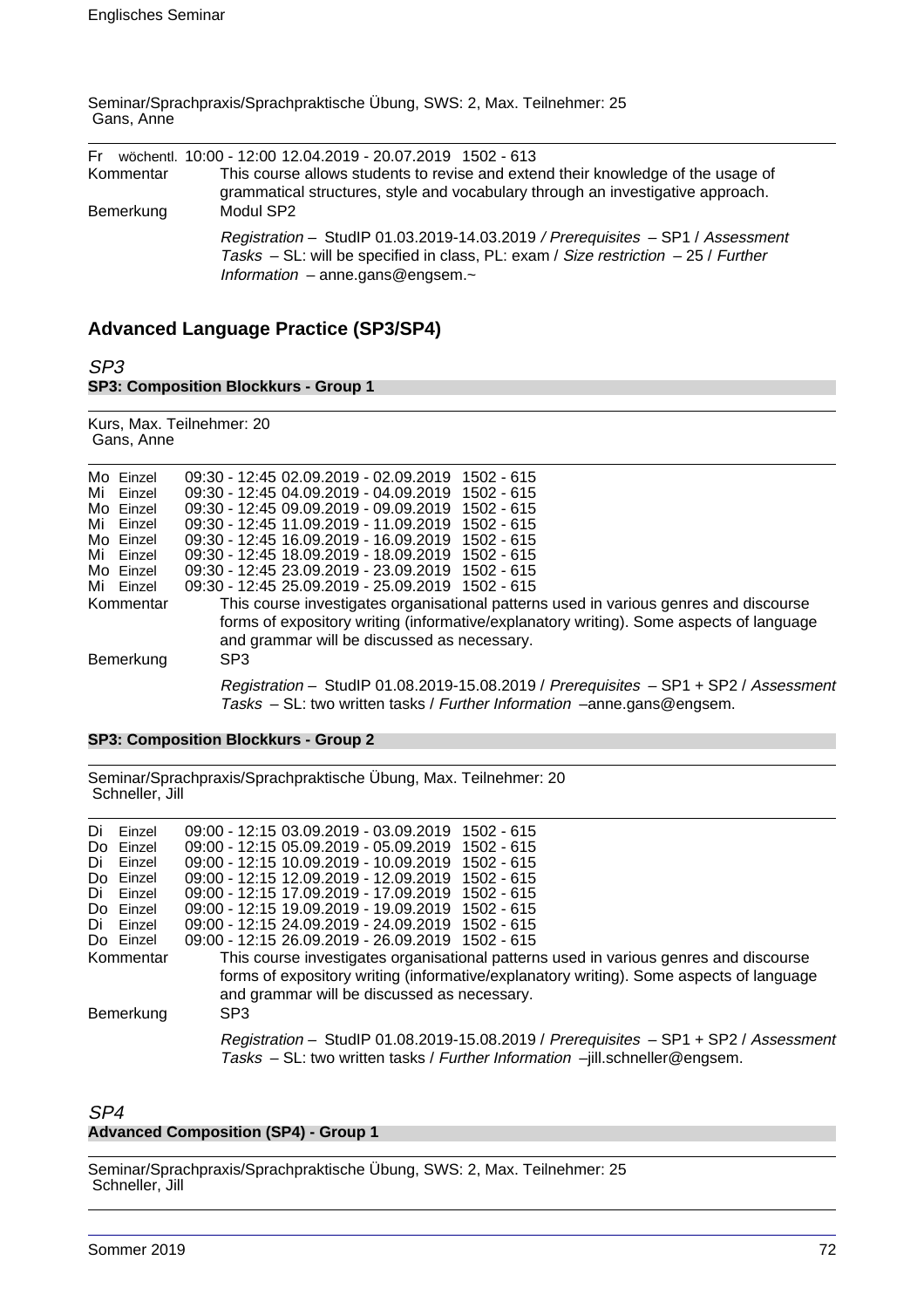Di wöchentl. 10:00 - 12:00 09.04.2019 - 16.04.2019 1502 - 613 Di wöchentl. 10:00 - 12:00 23.04.2019 - 28.05.2019 1502 - 615 Di Einzel 10:00 - 12:00 04.06.2019 - 04.06.2019 1502 - 613 Di wöchentl. 10:00 - 12:00 11.06.2019 - 16.07.2019 1502 - 615 Kommentar This course allows students to continue working on their writing skills. Various text types/genres will be covered. Aspects of style, register, vocabulary and grammar will be discussed as necessary Bemerkung Modul SP4 Registration – StudIP 01.03.2019-14.03.2019 / Prerequisites – SP1 + SP2 and SP3 / Assessment Tasks – SL: two written tasks PL: 90-min exam / Size restriction – 25 / Further Information – jill.schneller@engsem.~ Please note some schedule differences for groups 1 and 2. Students in these groups will be required to take a mock exam on Saturday, 29 June, 2019, 9:00-13:00. The final exam

will take place on Saturday, 6 July, 2019, 9:00-13:00.

Seminar/Sprachpraxis/Sprachpraktische Übung, SWS: 2, Max. Teilnehmer: 25

#### **Advanced Composition (SP4) - Group 2**

| Schneller, Jill |                                                                                                                                                                                                                                                                           |  |
|-----------------|---------------------------------------------------------------------------------------------------------------------------------------------------------------------------------------------------------------------------------------------------------------------------|--|
| Mi<br>Kommentar | wöchentl. 10:00 - 12:00 10.04.2019 - 20.07.2019 1502 - 613<br>This course allows students to continue working on their writing skills. Various text<br>types/genres will be covered. Aspects of style, register, vocabulary and grammar will be<br>discussed as necessary |  |
| Bemerkung       | Modul SP4<br>Registration - StudIP 01.03.2019-14.03.2019 / Prerequisites $-$ SP1 + SP2 and SP3 /<br>Assessment Tasks – SL: two written tasks PL: 90-min exam / Size restriction – 25 /<br>Further Information $-$ jill.schneller@engsem. $\sim$                           |  |
|                 | Please note some schedule differences for groups 1 and 2. Students in these groups will<br>be required to take a mock exam on Saturday, 29 June, 2019, 9:00-13:00. The final exam<br>will take place on Saturday, 6 July, 2019, 9:00-13:00.                               |  |

#### **Advanced Composition (SP4) - Group 3**

Seminar/Sprachpraxis/Sprachpraktische Übung, SWS: 2, Max. Teilnehmer: 25 Wright, Linda Elsie

Mi wöchentl. 12:00 - 14:00 10.04.2019 - 20.07.2019 1502 - 709 Kommentar This course allows students to continue working on their writing skills. Various text types/genres will be covered. Aspects of style, register, vocabulary and grammar will be discussed as necessary Bemerkung Modul SP4 Registration – StudIP 01.03.2019-14.03.2019 / Prerequisites – SP1 + SP2 and SP3 / Assessment Tasks – SL: two written tasks PL: 90-min exam / Size restriction – 25 / Further Information – linda.wright@engsem. $\sim$ Please note some schedule differences for groups 1 and 2. Students in these groups will be required to take a mock exam on Saturday, 29 June, 2019, 9:00-13:00. The final exam will take place on Saturday, 6 July, 2019, 9:00-13:00.

#### **Advanced Composition (SP4) - Group 4**

Seminar/Sprachpraxis/Sprachpraktische Übung, SWS: 2, Max. Teilnehmer: 25 Wright, Linda Elsie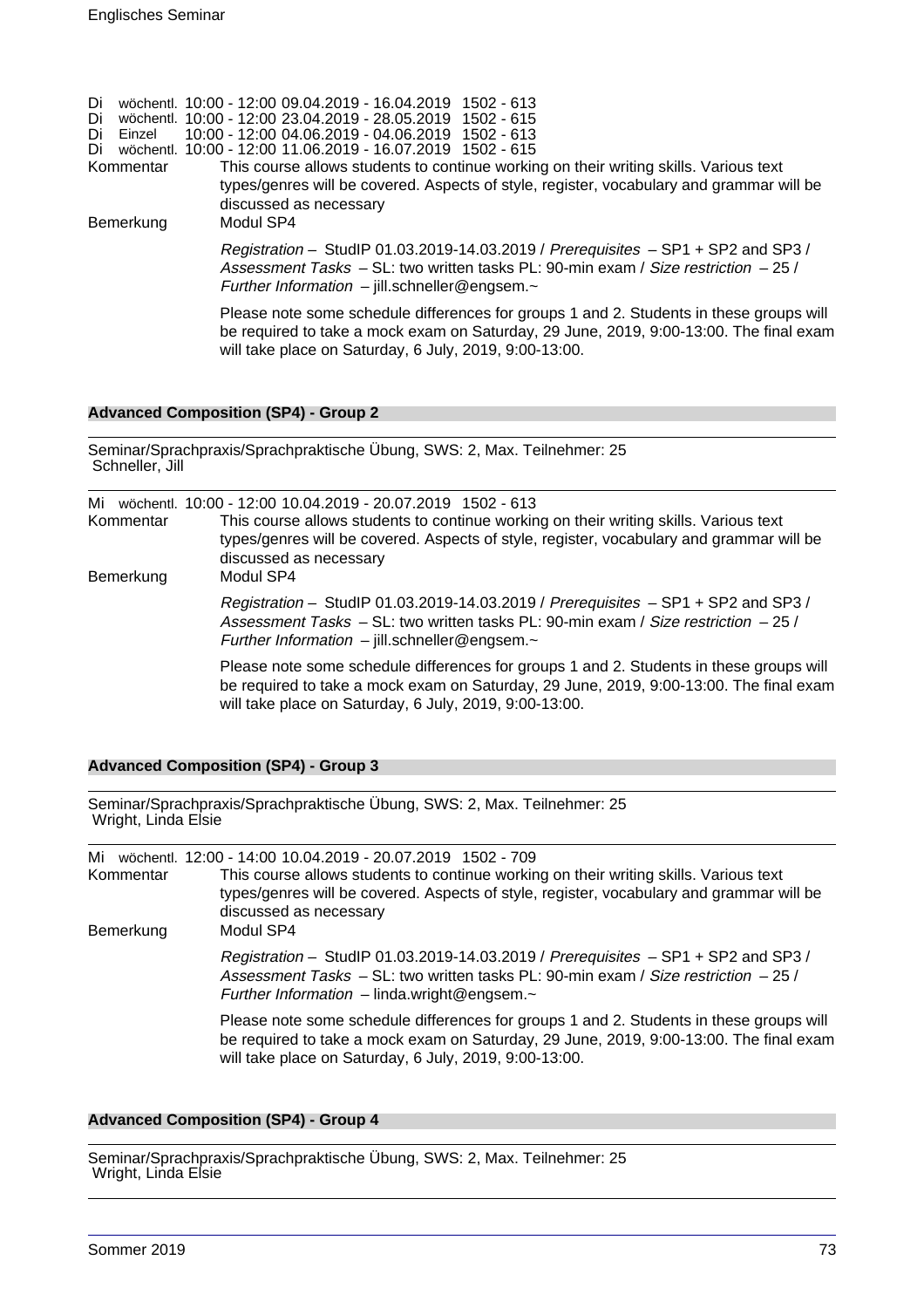| Kommentar<br>Bemerkung | Mi wöchentl. 14:00 - 16:00 10.04.2019 - 20.07.2019 1502 - 703<br>This course allows students to continue working on their writing skills. Various text<br>types/genres will be covered. Aspects of style, register, vocabulary and grammar will be<br>discussed as necessary<br>Modul SP4 |
|------------------------|-------------------------------------------------------------------------------------------------------------------------------------------------------------------------------------------------------------------------------------------------------------------------------------------|
|                        | Registration - StudIP 01.03.2019-14.03.2019 / Prerequisites - SP1 + SP2 and SP3 /<br>Assessment Tasks $-$ SL: two written tasks PL: 90-min exam / Size restriction $-$ 25 /<br>Further Information $-$ linda.wright@engsem. $\sim$                                                        |
|                        | Please note some schedule differences for groups 1 and 2. Students in these groups will<br>be required to take a mock exam on Saturday, 29 June, 2019, 9:00-13:00. The final exam<br>will take place on Saturday, 6 July, 2019, 9:00-13:00.                                               |

# **Advanced Composition (SP4) - Group 5**

| Seminar/Sprachpraxis/Sprachpraktische Übung, SWS: 2, Max. Teilnehmer: 25<br>Wright, Linda Elsie |                                                                                                                                                                                                                                                                                                                                            |
|-------------------------------------------------------------------------------------------------|--------------------------------------------------------------------------------------------------------------------------------------------------------------------------------------------------------------------------------------------------------------------------------------------------------------------------------------------|
| Mi<br>Mi<br>Einzel<br>Kommentar<br>Bemerkung                                                    | wöchentl. 16:00 - 18:00 10.04.2019 - 10.07.2019 1502 - 703<br>16:00 - 18:00 17.07.2019 - 17.07.2019 1502 - 615<br>This course allows students to continue working on their writing skills. Various text<br>types/genres will be covered. Aspects of style, register, vocabulary and grammar will be<br>discussed as necessary<br>Modul SP4 |
|                                                                                                 | Registration – StudIP 01.03.2019-14.03.2019 / Prerequisites – SP1 + SP2 and SP3 /<br>Assessment Tasks $-$ SL: two written tasks PL: 90-min exam / Size restriction $-$ 25 /<br>Further Information $-$ linda.wright@engsem. $\sim$                                                                                                         |
|                                                                                                 | Please note some schedule differences for groups 1 and 2. Students in these groups will<br>be required to take a mock exam on Saturday, 29 June, 2019, 9:00-13:00. The final exam<br>will take place on Saturday, 6 July, 2019, 9:00-13:00.                                                                                                |

# **Foundations Methodology of Teaching English as a Foreign Language (DidF1/DidF2)**

# DidF<sub>1</sub> **Introduction to EFL Teaching**

Seminar, SWS: 2, Max. Teilnehmer: 30 Oldendörp, Jana

| Kommentar | Mo wöchentl. 10:00 - 12:00 08.04.2019 - 20.07.2019 1502 - 615<br>This introductory methodology course is obligatory for all student teachers; we<br>recommend participation in the 3rd/4th semester. The course gives an introduction<br>into the complex subject matter of teaching and learning English as a foreign language<br>with special regard to teacher education. The course is based on four aspects of EFL<br>teaching and learning which we consider to be particularly relevant today: promoting<br>intercultural communicative competence (ICC); (foreign) language learning as individual<br>and collaborative achievement; developing learner- and learning-centred teaching;<br>supporting task-based learning. The main issues will be introduced, relevant research will<br>be summarized and discussed, and examples of good classroom practice are illustrated. |
|-----------|----------------------------------------------------------------------------------------------------------------------------------------------------------------------------------------------------------------------------------------------------------------------------------------------------------------------------------------------------------------------------------------------------------------------------------------------------------------------------------------------------------------------------------------------------------------------------------------------------------------------------------------------------------------------------------------------------------------------------------------------------------------------------------------------------------------------------------------------------------------------------------------|
| Bemerkung | An optional tutorial will be offered.<br>DidF1                                                                                                                                                                                                                                                                                                                                                                                                                                                                                                                                                                                                                                                                                                                                                                                                                                         |
| Literatur | Registration - StudIP 01.03.-14.03.2019 / Size restriction - 30 / Prerequisites - None /<br>Further Information $-$ jana.oldendoerp@engsem. $\sim$<br>Grimm, N., Meyer, M., Volkmann, L. (2015). Teaching English. Tübingen: Narr. Der Kauf<br>dieses Grundlagenwerks wird vorausgesetzt.                                                                                                                                                                                                                                                                                                                                                                                                                                                                                                                                                                                              |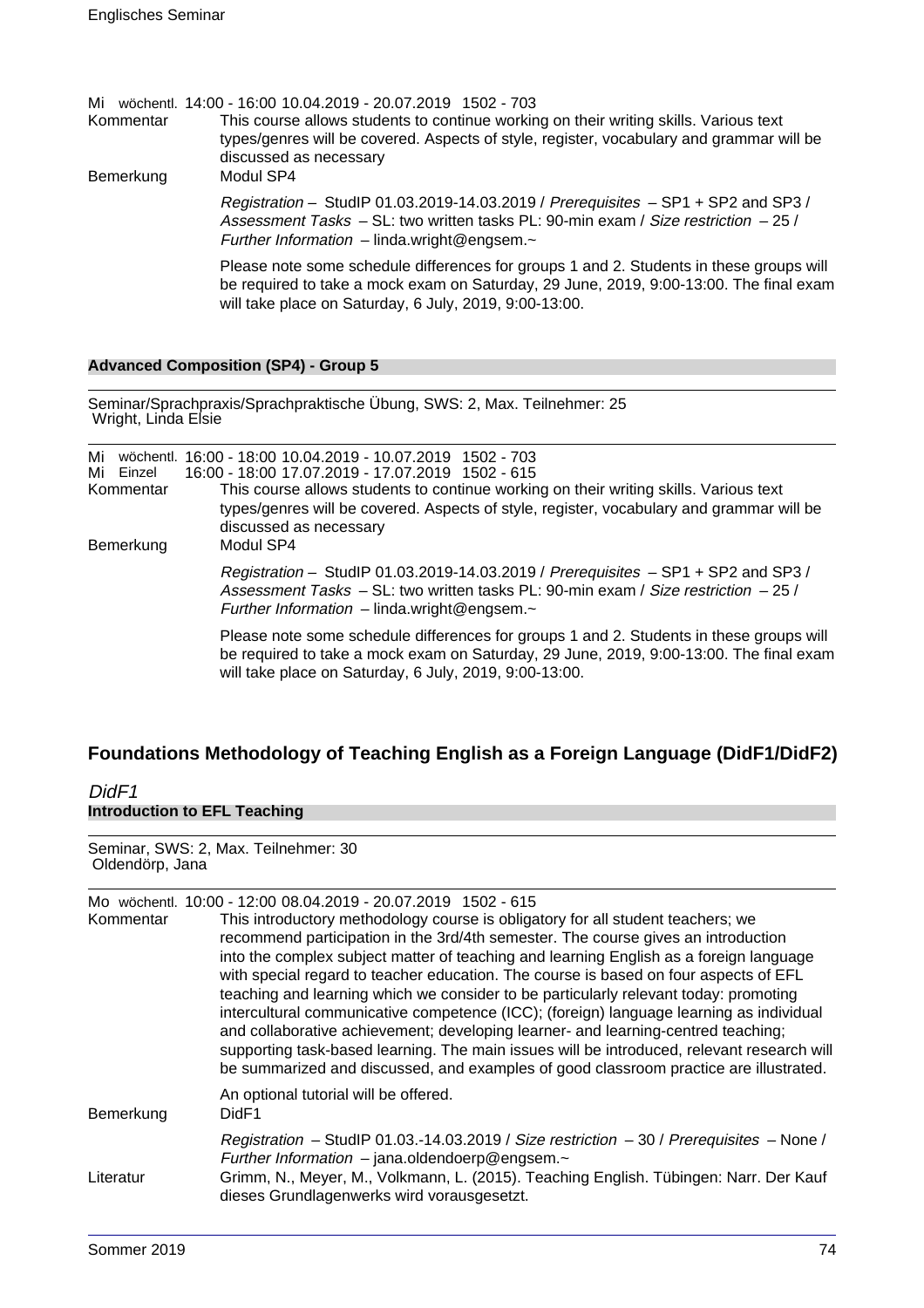Additional texts will be posted on StudIP.

# Did<sub>F2</sub> **Enhancing Learner Autonomy with Learner Strategies**

Seminar, SWS: 2, Max. Teilnehmer: 30 Oldendörp, Jana

Mo wöchentl. 16:00 - 18:00 08.04.2019 - 20.07.2019 1502 - 615 Kommentar Increasing diversity in the EFL classroom calls for more individualization and differentiation. This leads to a stronger focus on learner strategies. Whether cognitive, metacognitive or even affective-social, learner strategies support language learners to become more autonomous in language learning. In this seminar, we will first take a look at the theory: What are learner strategies, language learning strategies or techniques? Which classification systems do exist? How can we train strategies in the EFL classroom? Which are the benefits? Then we will analyse EFL textbooks with regard to strategy training. Afterwards the Oxford Strategy Inventory of Language Learning (SILL, a quantitative questionnaire) is used to investigate the strategy usage of students in a Lower Saxony school. With the data, we will then plan some strategy-focused lessons to develop higher learner autonomy enhanced with effective learner strategies.

| DidF <sub>2</sub>                                                                         |
|-------------------------------------------------------------------------------------------|
| Registration - StudIP 01.03.-14.03.2019 / Size restriction - 30 / Prerequisites - DidF1 / |
| Further Information $-$ jana.oldendoerp@engsem.uni-hannover.de                            |
| Texts will be posted on StudIP.                                                           |
|                                                                                           |

#### **Indroduction to CLIL (Einführung in den Bilingualen Sachfachunterricht)**

Seminar, SWS: 2, Max. Teilnehmer: 30 Ball, Celia

| Mi<br>Kommentar<br>Bemerkung | wöchentl. 12:00 - 14:00 10.04.2019 - 20.07.2019 1502 - 615<br>This seminar will provide students with the basic knowledge of Content and Language<br>Integrated Learning practiced at German schools. Participants will gain some relevant<br>theoretical background on the application of CLIL. Credits can be obtained by presenting<br>a theoretical CLIL topic and preparing a sequence from a CLIL lesson. Trainee teachers<br>from Hanover Studienseminar are also welcome and the participation of the two groups<br>should provide an opportunity for discussion of theoretical and practical aspects.<br>DidF <sub>2</sub> |
|------------------------------|-------------------------------------------------------------------------------------------------------------------------------------------------------------------------------------------------------------------------------------------------------------------------------------------------------------------------------------------------------------------------------------------------------------------------------------------------------------------------------------------------------------------------------------------------------------------------------------------------------------------------------------|
|                              | Registration - StudIP 01.03.- 14.03.2019/ Size restriction $-30$ / Prerequisites - DidF1 /                                                                                                                                                                                                                                                                                                                                                                                                                                                                                                                                          |
| Literatur                    | Further Information $-$ celia.ball@engsem. $\sim$<br>See course page on StudIP.                                                                                                                                                                                                                                                                                                                                                                                                                                                                                                                                                     |

## **Lost in mediation?!?!**

Seminar, SWS: 2, Max. Teilnehmer: 30 Woltin, Alexander

Fr wöchentl. 14:00 - 16:00 12.04.2019 - 20.07.2019 1502 - 609 Today's interlingual and intercultural encounters require special skills such as mediation. Mediation has been implemented as a "fifth skill" in terms of a "new" competence by the core curricula on part of the Federal States and is thus not only an integral part of foreign language teaching but also an obligatory part of (final) exanimations at the present day. However, mediation is a highly complex and rather challenging competence for the students to acquire and to perform as multimodal receptive and productive abilities are needed not only in the target, but also in one's first language. Moreover, a profound command of the target language and intercultural competences are mandatory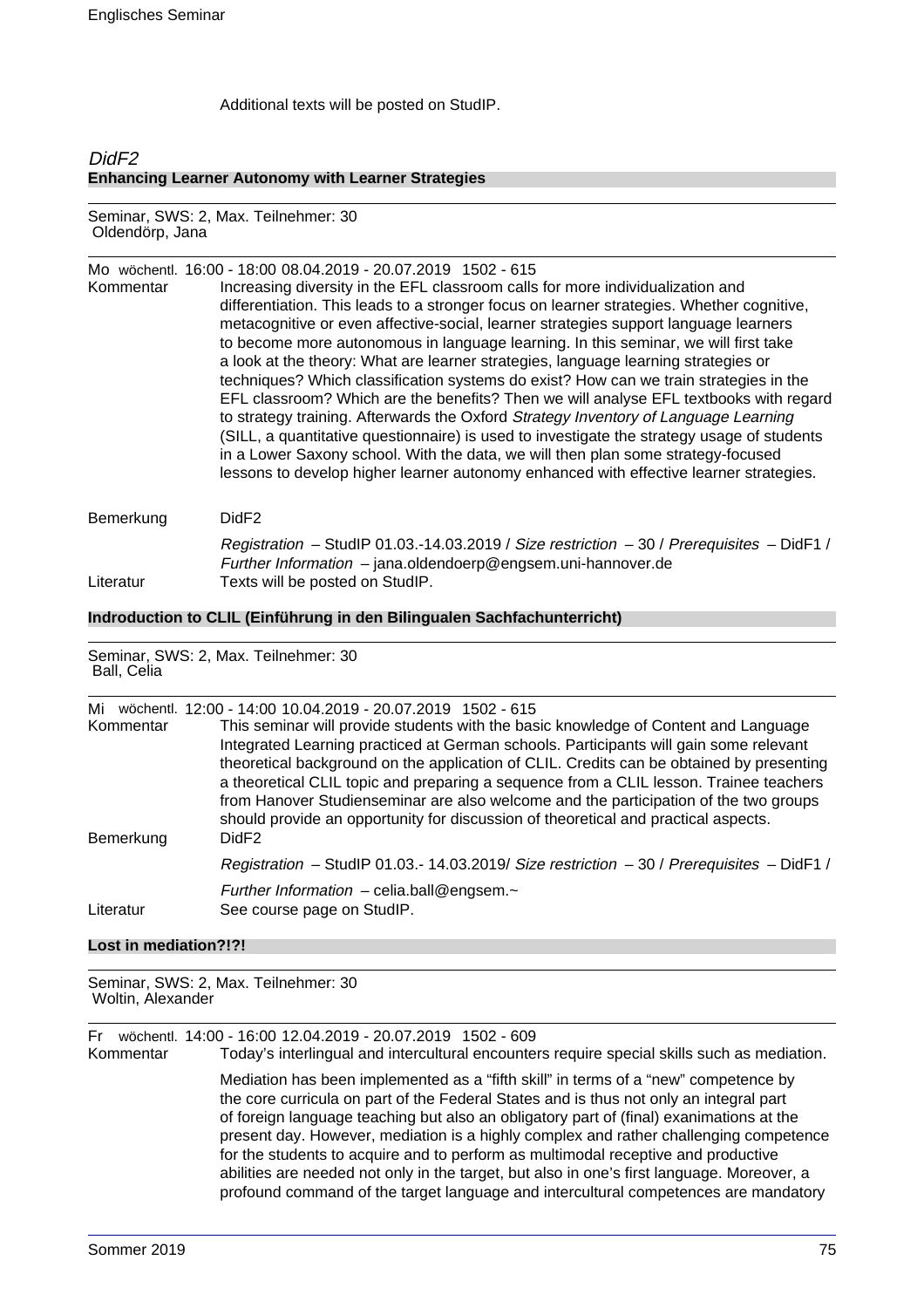|           | to meet the addressee and the given situation adequately. In this seminar we will define<br>mediation, discuss its didactical potential, focus on how to teach the acquisition of<br>integrative skills so that learners can become decent language and culture mediators not<br>only for school settings but also and especially for their future within a globalized world. |
|-----------|-------------------------------------------------------------------------------------------------------------------------------------------------------------------------------------------------------------------------------------------------------------------------------------------------------------------------------------------------------------------------------|
|           | Prerequisites for certificate: reading assignments, regular attendance and active<br>participation. Furthermore, material design, planning a lesson and simulating it – will be<br>specified in our seminar.                                                                                                                                                                  |
| Bemerkung | Registration - StudIP 01.03.-14.03.2019 / Size restriction - 30 / Prerequisites - DidF1/<br>Further Information $-$ alexwoltin@gmx.de                                                                                                                                                                                                                                         |
| Literatur | Kolb, E. (2016). Sprachmittlung: Studien zur Modellierung einer komplexen Kompetenz<br>(Münchener Arbeiten zur Fremdsprachen-Forschung). Münster: Waxmann.                                                                                                                                                                                                                    |
|           | Mayer, L. J. (2014). Sprachmittlung im Englischunterricht. Effektiv die 5. Fertigkeit<br>schulen. Bestandsaufnahme und Perspektiven. Saarbrücken: AV Akademikerverlag.                                                                                                                                                                                                        |
|           | Reimann, D. & Rössler, A. (eds.). (2013). Sprachmittlung im Fremdsprachenunterricht.<br>Tübingen: Narr.                                                                                                                                                                                                                                                                       |
|           | - will be specified via StulP                                                                                                                                                                                                                                                                                                                                                 |
|           |                                                                                                                                                                                                                                                                                                                                                                               |

# **Working with Texts - Understanding, Structuring and Adapting Texts for the EFL Classroom**

| Seminar, SWS: 2, Max. Teilnehmer: 30<br>Blanckertz, Janka |                                                                                                                                                                                                                                                                                                                                                                                                                                                           |
|-----------------------------------------------------------|-----------------------------------------------------------------------------------------------------------------------------------------------------------------------------------------------------------------------------------------------------------------------------------------------------------------------------------------------------------------------------------------------------------------------------------------------------------|
| Kommentar                                                 | Do wöchentl. 16:00 - 18:00 11.04.2019 - 20.07.2019 1502 - 615<br>Do wöchentl. 14:00 - 16:00 25.04.2019 - 25.04.2019 1502 - 615<br>Do wöchentl. 14:00 - 16:00 04.07.2019 - 04.07.2019 1502 - 615<br>Since authentic texts of all kinds represent the primary medium in the advanced EFL<br>classroom today, selecting, analysing, structuring, and using such texts are among the<br>key - and at the same time most challenging - skills of EFL teachers. |
|                                                           | Based on videotaped lessons we will be discussing the role of texts in discourse-oriented<br>English classes in years 10 and higher. You will learn to develop an understanding of<br>different texts and to critically assess their suitability for language teaching and the role<br>they may play in the learning process. Role play simulations will help you to apply and<br>practise such skills.                                                   |
|                                                           | We will work with different, both fictional and non-fictional texts, in accordance with the<br>requirements and topics outlined in the KC II and the Zentralabitur.                                                                                                                                                                                                                                                                                       |
| Bemerkung                                                 | To receive credit, you are expected to plan, present and evaluate a lesson based on a<br>selected text.<br>Registration - StudIP 01.03.-14.03.2019 / Size restriction - 30 / Prerequisites - DidF1 /<br>Further Information $-$ janka.blanckertz@engsem. $\sim$                                                                                                                                                                                           |
|                                                           |                                                                                                                                                                                                                                                                                                                                                                                                                                                           |
|                                                           | Achtung: am 25.04. findet die Veranstaltung einmalig von 14-16 Uhr ebenfalls in Raum<br>615 statt.                                                                                                                                                                                                                                                                                                                                                        |
|                                                           |                                                                                                                                                                                                                                                                                                                                                                                                                                                           |
|                                                           | Achtung: am 04.07. findet die Veranstaltung von 14-18 Uhr statt (Ausfall am 23.05.)                                                                                                                                                                                                                                                                                                                                                                       |
| Literatur                                                 | See course page on StudIP.                                                                                                                                                                                                                                                                                                                                                                                                                                |
|                                                           |                                                                                                                                                                                                                                                                                                                                                                                                                                                           |

# **Bachelorarbeit Kolloquium Englische Sprachwissenschaft**

Kolloquium, SWS: 2 Schulze, Rainer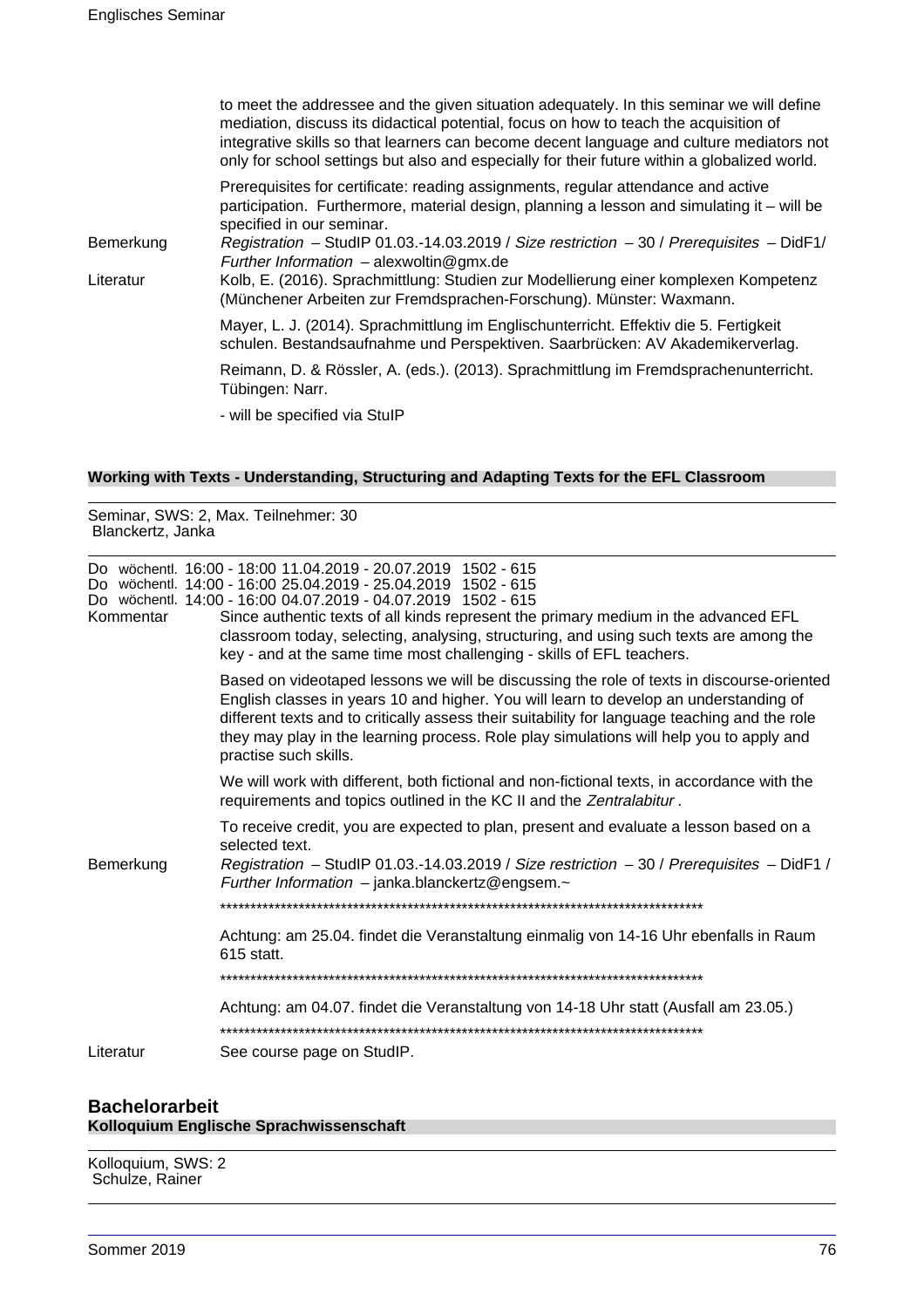Di wöchentl. 12:00 - 13:00 09.04.2019 - 20.07.2019 1502 - 709<br>Kommentar Once the research is over, the question of how

Once the research is over, the question of how to write each chapter of a thesis or dissertation remains. This seminar will introduce first-time thesis-writers to the process of writing up (non-) empirical research. To help students understand what content and structure are appropriate for the different parts of a thesis, we will present a range of options, illustrating them with analyses of and commentary on sections from our own research or from real Bachelor or Masters Theses in English linguistics. We will especially focus on the major problems encountered by Germans writing in English. These problems will include overall text organisation, academic text conventions (style sheet!), sentence construction, idiomatic phrasing, argumentation and style, and, not to forget: proper oral presentation. We will also address major prerequisites for doing research, i.e. choosing an area, getting organised, using resources, doing theory-only projects, setting up databased research, avoiding plagiarism, etc.

Students will be given ample chance to present their own preliminary findings…

Bemerkung Registration – Stud.IP 1.3.-14.3.2019 / Prerequisites – LingF1-LingF4 (FüBA), M1-M3 (DEL) / Further Information –rainer.schulze@engsem.~

# **Professionalisierungsbereich Schlüsselkompetenzen**

Für weitere Veranstaltungen siehe das Angebot des Zentrums für Schlüsselkompetenzen. **Australia**

Seminar, SWS: 2, Max. Teilnehmer: 30 Gans, Anne

Mo wöchentl. 12:00 - 14:00 08.04.2019 - 20.07.2019 1502 - 615

Kommentar Do you find yourself singing "I come from a land Down Under" but have no idea what the lyrics mean? Adore Australian animals but are scared to death of them and don't know why? Know that Australia was settled as a British colony – but not when, how, why or its effects? Vaguely heard of Australian Rules football and cricket but know nothing about these sports? Then this course is for you! It will introduce students to "Oz", its geography, history and culture. Aside from a wide range of regional studies aspects, the course has a language practice focus with grammar and vocabulary extension. By the end of the semester, you will be ready to chant "Aussie! Aussie! Aussie! Oi! Oi! Oi!"

This course counts for EITHER Bereich A OR Bereich B.

#### Bemerkung SPE/SK

Registration – StudIP 01.03.2019-14.03.2019 / Prerequisites – SP1 + SP2 / Assessment Tasks – SL: 3-page article (600 words) on a topic to be determined together with the instructor. PL: 90-minute exam / Size restriction  $-30$  / Further Information  $$ anne.gans@engsem.~

#### **English for Intercultural Relations (Blockkurs)**

Seminar/Sprachpraxis/Sprachpraktische Übung, Max. Teilnehmer: 30 Wright, Linda Elsie

| <b>Block</b><br>Kommentar | 11:00 - 16:30 01.04.2019 - 05.04.2019 1502 - 703<br>Via lectures interspersed with games, case studies and short projects, we will explore: |
|---------------------------|---------------------------------------------------------------------------------------------------------------------------------------------|
|                           | - "Culture" and the meaning of this term                                                                                                    |
|                           | - Theoretical models of culture (Hofstede, Hall and Lewis)                                                                                  |
|                           | - Working across culture in professional contexts                                                                                           |
|                           | - Overcoming cultural barriers                                                                                                              |
|                           | - Preventing and solving misunderstandings                                                                                                  |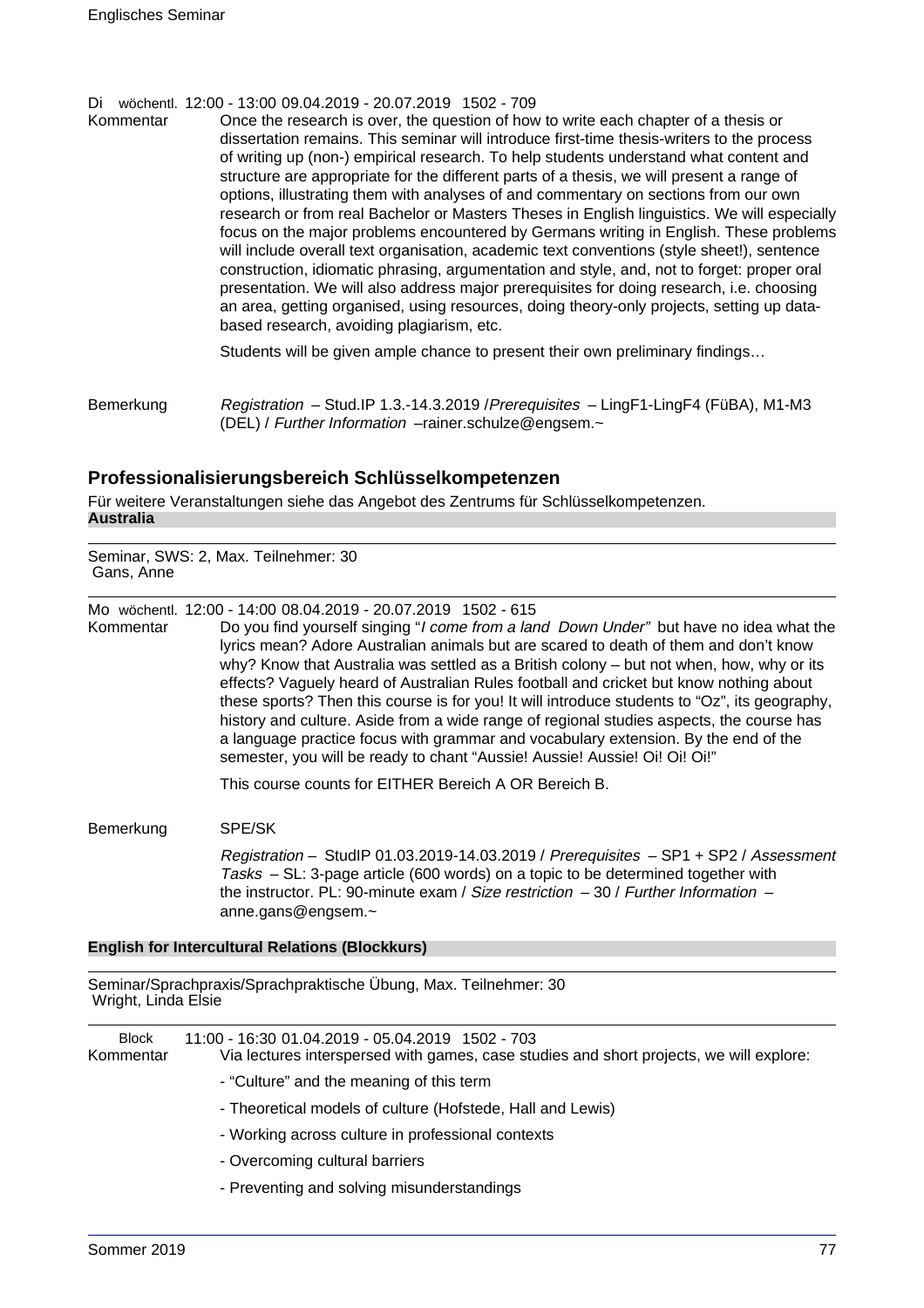- Culture shock

- The overlap between culture and language.

A certain amount of class time will also be set aside for the exchange of views and reflection on experiences, as well as for discussion on the applicability of cultural theory to our experiences. Students pursuing an SL for this course will also meet with the instructor after class on April 2 or 3 to discuss their plans for an interactive presentation which will be carried out on the last day of class.

Bemerkung Modul SPE/SK

Registration – StudIP 01.03.2019-14.03.2019 / Prerequisites – SP1 + SP2 / Assessment Tasks  $-$  SL: to be announced. PL: 90-minute exam / Size restriction  $-$  30 / Further Information – linda.wright@engsem.~

#### **English Theatre Workshop**

| Workshop, SWS: 6<br>Bennett, Peter |                                                                                                                                                                                                                                                                                                                                                                                                                                                                                                                                                                                                                                                                                                                   |
|------------------------------------|-------------------------------------------------------------------------------------------------------------------------------------------------------------------------------------------------------------------------------------------------------------------------------------------------------------------------------------------------------------------------------------------------------------------------------------------------------------------------------------------------------------------------------------------------------------------------------------------------------------------------------------------------------------------------------------------------------------------|
| Mi<br>Kommentar                    | wöchentl. 14:00 - 18:00 10.04.2019 - 17.07.2019 1501 - -119<br>So wöchentl. 14:00 - 18:00 02.06.2019 - 14.07.2019 1501 - -119<br>The aim, as usual, will be to perform an English-language play in the final week of the<br>teaching period. The chosen play will be announced no later than the first meeting,<br>possibly beforehand on our Internet homepage (see below for the address). All students<br>who might be interested are warmly invited to the first meeting, which begins punctually<br>at 14.00. Come and find out what is happening. Nobody is asked to commit themselves<br>in the first two weeks. The Theatre Workshop exists first and foremost for the pleasure of<br>creating theatre in |
|                                    | English. Credits for key competencies can be obtained incidentally, but that is not what<br>the workshop is for and should not be the main reason for taking part.                                                                                                                                                                                                                                                                                                                                                                                                                                                                                                                                                |
|                                    | For further information on the English Theatre Group and what it has done in the past,<br>check out the Internet homepage: http://www.engsem~/theatregroup.html                                                                                                                                                                                                                                                                                                                                                                                                                                                                                                                                                   |
| Bemerkung                          | This course counts for BOTH Bereich A "Sprach-, Medien und Darstellungskompetenzen"<br>AND Bereich B "Allgemeine Kompetenzen zur Förderung der Berufsbefähigung".<br><b>SKET</b>                                                                                                                                                                                                                                                                                                                                                                                                                                                                                                                                  |
|                                    | Registration – 10.04.19, 14:00 in the Theatre Room / Prerequisites – none /<br>Assessment Tasks – participation in all aspects of the production / Further Information –<br>peter.bennett@engsem.~                                                                                                                                                                                                                                                                                                                                                                                                                                                                                                                |

#### **Indigenous Cultures of Anglophone Countries**

Seminar/Sprachpraxis/Sprachpraktische Übung, SWS: 2, Max. Teilnehmer: 25 Wright, Linda Elsie

Do wöchentl. 14:00 - 16:00 11.04.2019 - 20.07.2019 1502 - 703 Students of this course will choose and explore specific themes  $-$  e.g. language, art, religious belief, politics, medicine, oral traditions, intellectual property rights, trade-offs, and identity – in relation to indigenous populations of English-speaking countries in Europe, Asia, Africa, the Americas/the Caribbean, and Australia/ the Pacific. As this class is largely comprised of student-led projects that, in addition to language, will also train class and team management skills, students are required to meet with the instructor twice – both two weeks and one week – before the project presentation date to discuss planning and design. These consultations will take place in the hour directly after the lesson in the appropriate weeks. The instructor will demonstrate examples of the projects in the first weeks of the course.

Bemerkung Modul SPE/SK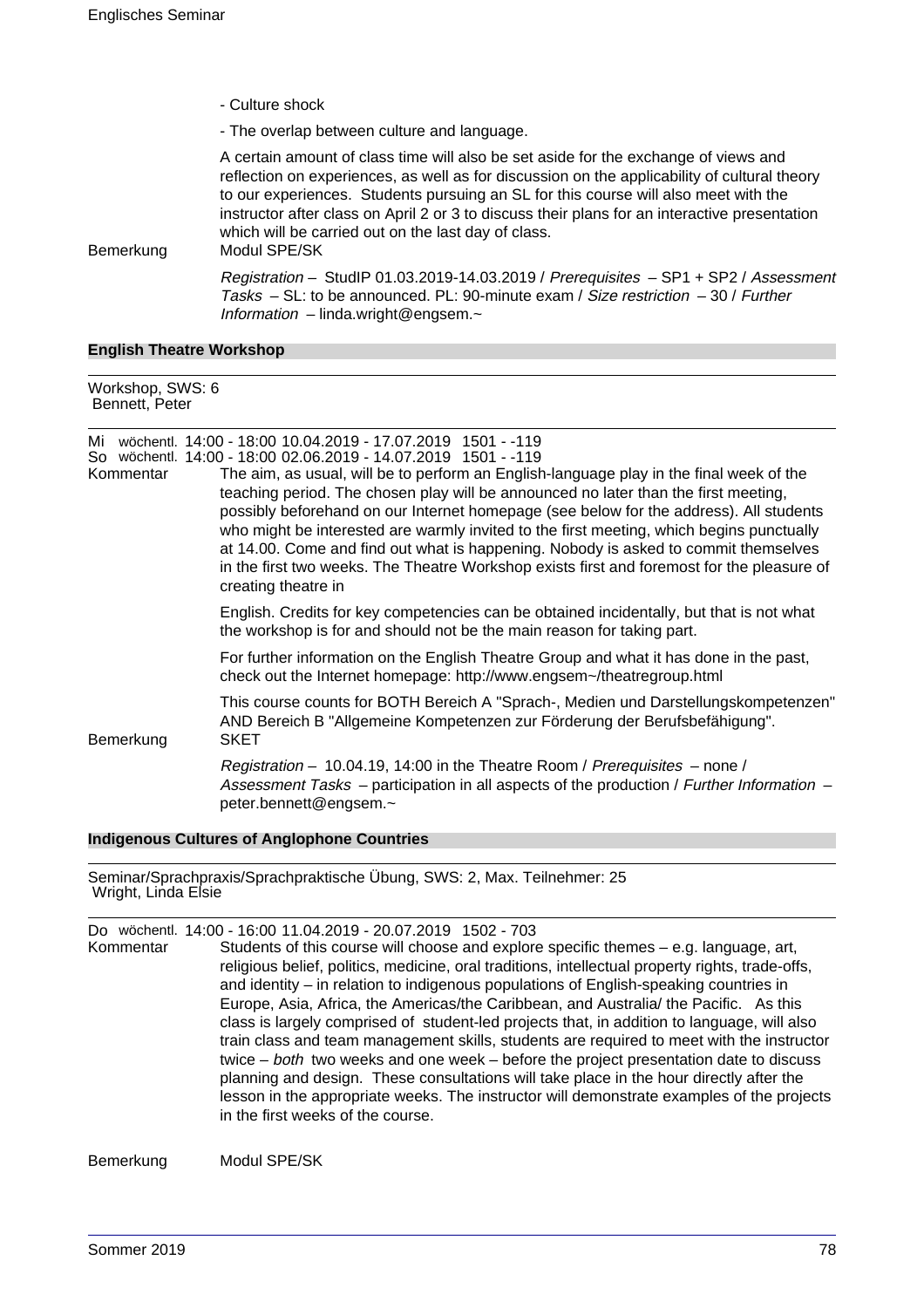Registration – StudIP 01.03.2019-14.03.2019 / Prerequisites – SP1 + SP2 / Assessment Tasks – SL: to be announced. PL: 90-minute exam / Size restriction – 25 / Further Information – linda.wright@engsem.~

#### **Lese-Kolloquium Kulturveranstaltungen**

Seminar, SWS: 2 Meyer-Kovac, Jens| Vogel, Matthias

Mi wöchentl. 16:00 - 18:00 10.04.2019 - 20.07.2019 1502 - 609

Der Literarische Salon organisiert Lesungen und Gesprächsveranstaltungen zu Themen aus Literatur, Kultur, Wissenschaft und Gesellschaft. Eingeladen werden Regisseur\*innen, Künstler\*innen, Publizist\*innen, Wissenschaftler\*innen – und natürlich Schriftsteller\*innen aus dem In- und Ausland. Das Salon-Programm begleitende Kolloquium ist ein Lektürekurs zu den aktuellsten Veröffentlichungen des Buchmarkts unter den realen Bedingungen einer Veranstaltungs- bzw. Lesungsreihe. Dort ist Sorgfalt ebenso gefragt wie Tempo. Deshalb spielt im Kolloquium beides eine Rolle: Wir lesen und analysieren Bücher, deren Autor\*innen später im Salon auch zu Gast sind. Zusätzlich blicken wir in Bücher, die es noch gar nicht gibt: Anhand von Druckfahnen oder eigens vorproduzierten Leseexemplaren sichten wir mehrere geplante, aber noch nicht veröffentlichte Titel. Hier zählt zunächst der erste Eindruck: Welche Bücher kommen für den Literarischen Salon in Frage? Auf welchen Roman sollen wir uns dann konzentrieren? Und welche\*r Autor\*in ist möglicherweise schon wenige Monate später zu Gast in Hannover?

#### **Praxisseminar Kulturveranstaltungen**

Seminar, SWS: 2 Meyer-Kovac, Jens

Mi wöchentl. 12:00 - 14:00 10.04.2019 - 19.07.2019 1502 - 415

Die Lesungen und Gesprächsveranstaltungen zu Themen aus Literatur, Kultur, Wissenschaft und Gesellschaft des Literarischen Salons wenden sich an ein kulturinteressiertes Publikum aus Hannover und der Region. Für die Seminarteilnehmer\*innen dient der Literarische Salon als Praxisfeld, in dem zentrale Aspekte der Literaturvermittlung und des Kulturmanagements beispielhaft vermittelt werden und wo gleichzeitig Einblicke in den aktuellen Kulturbetrieb genommen werden können. Schriftliche Aufgaben (Einladungsschreiben, Presse- oder Programmtexte etc.) und praktische Übungen (Moderation, Präsentation) werden ergänzt durch Besuche von Salon-Veranstaltungen des laufenden Semesters. Am Ende soll aus dem Seminar eine gemeinsam erarbeitete Veranstaltung hervorgehen, welche die Seminarteilnehmer\*innen selbstständig planen und die sie im Programm des Literarischen Salons praktisch umsetzen können.

# **Masterstudiengang Lehramt Gymnasium - Fach Englisch**

## **Fachpraktikum Englisch (DidPA) (Erst-, Zweitfach und Kleine Fakultas) Fachpraktikum Englisch**

Fachpraktikum, SWS: 2 Blell, Gabriele

| 08.04.2019 - 20.07.2019                                                                                                                                                               |
|---------------------------------------------------------------------------------------------------------------------------------------------------------------------------------------|
| In der Regel wählen und organisieren Studierende ihre Fachpraktikumsplätze                                                                                                            |
| und Mentor*innen selbst. Ergänzend werden von uns begleitete Blockpraktika                                                                                                            |
| bzw. Kontaktherstellung mit Kooperationsschulen angeboten. Bitte beachten Sie:                                                                                                        |
| Sie bewerben sich für eine Schule, die wir als LUH betreuen bzw. mit denen ein                                                                                                        |
| Kooperationsvertrag besteht, mit einem Motivationsschreiben. Dazu informieren Sie sich<br>bitte bei Frau Dr. Fuchs in der Sprechzeit (melden Sie sich vorher per E-Mail an). Parallel |
|                                                                                                                                                                                       |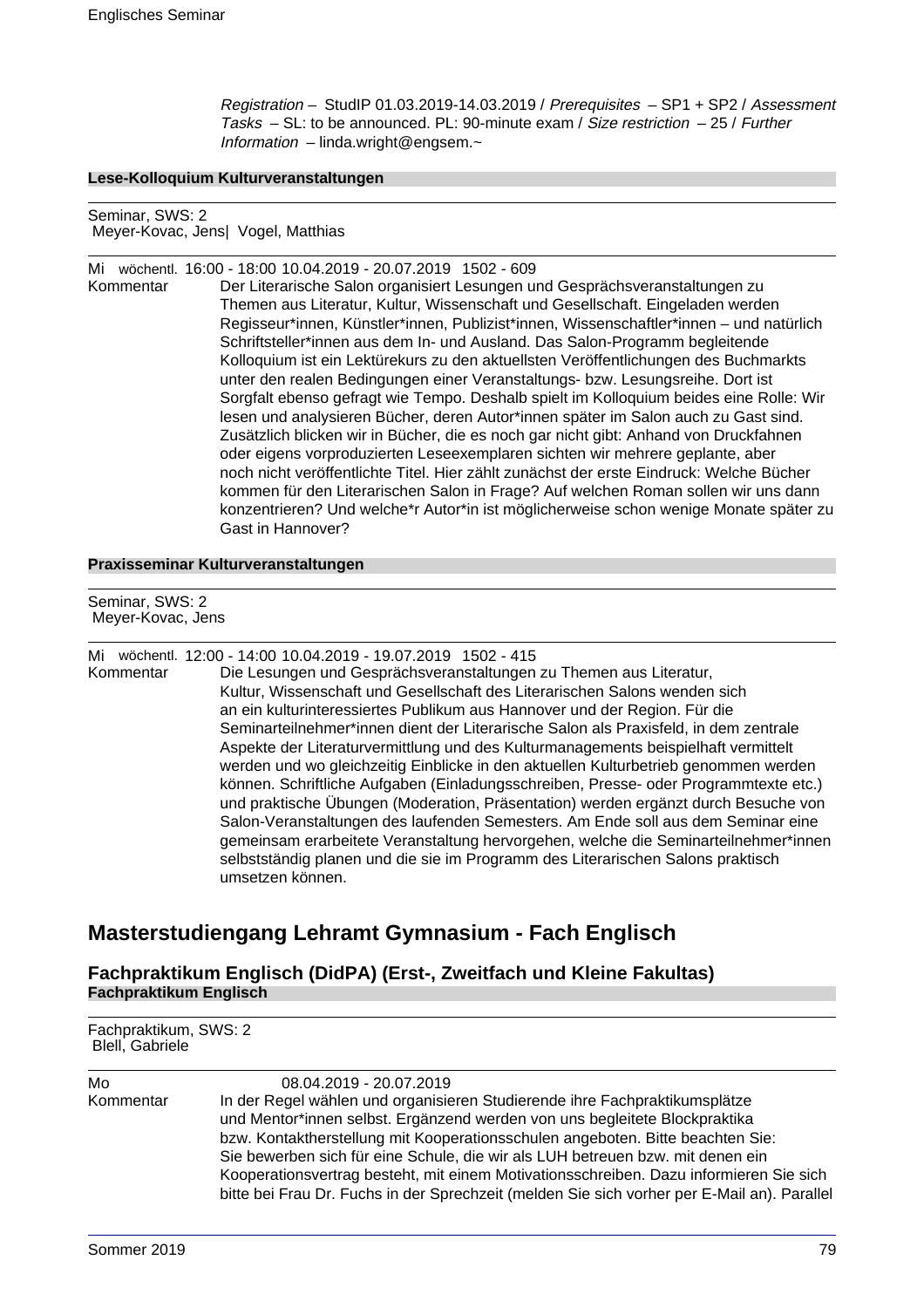|           | dazu wird es ein Vor- und Nachbereitungsseminar geben, das auf den Praktikumsablauf<br>und die Erstellung des Berichts (PL) eingeht. Die Termine für beide Veranstaltungen<br>werden im Semester bekannt gegeben. Sie können sich hier bereits für diese Seminare<br>anmelden und damit informiert bleiben.             |
|-----------|-------------------------------------------------------------------------------------------------------------------------------------------------------------------------------------------------------------------------------------------------------------------------------------------------------------------------|
|           | Die Zeiten für das Praktikum an den Schulen werden frühestens im März 2019<br>bekannt gegeben, da die Schulen die Praktikumsplätze mit anderen Studierenden und<br>Universitäten erst kooperieren muss. Beachten Sie dazu bitte entsprechende Aushänge<br>(7. Etage) sowie neue Informationen auf der StudIP Plattform. |
|           | Die Teilnahme an den jeweiligen Schulen ist limitiert.                                                                                                                                                                                                                                                                  |
|           | 5 Plätze an der KGS Sehnde                                                                                                                                                                                                                                                                                              |
|           | 3 Plätze an der Leonore-Goldschmidt-Schule (IGS Hannover-Mühlenberg)                                                                                                                                                                                                                                                    |
|           | 3 Plätze an der KGS Ronnenberg                                                                                                                                                                                                                                                                                          |
| Bemerkung | Die Plätze werden nach der Sichtung Ihrer Bewerbungsunterlagen via E-Mail vergeben.<br>Die Anmeldung ist nach Zusage dann verbindlich.<br><b>DidFP</b>                                                                                                                                                                  |
| Literatur | Registration - StudIP 01.03.-14.03.2019 / Size restriction - see above / Prerequisites -<br>DidPA / Further Information - stefanie.fuchs@engsem.~<br>Literature:                                                                                                                                                        |
|           | Haß, Frank (Hrsg.) (2006). Fachdidaktik Englisch. Tradition, Innovation, Praxis. Stuttgart:<br>Klett.                                                                                                                                                                                                                   |
|           | Thaler, Engelbert (2012). Englisch unterrichten: Grundlagen - Kompetenzen - Methoden.<br>Berlin: Cornelsen. Der Kauf dieses Grundlagenwerks wird vorausgesetzt.                                                                                                                                                         |
|           |                                                                                                                                                                                                                                                                                                                         |

**Planung & Analyse von Englischunterricht**

Seminar, SWS: 2, Max. Teilnehmer: 25 Lemke, Andreas

| Mi<br>Kommentar<br>Bemerkung | wöchentl. 14:00 - 16:00 10.04.2019 - 20.07.2019 1502 - 615<br>Dieses Seminar ist obligatorisch für alle Lehramtsstudierenden. Im M.Ed. ist diese<br>Veranstaltung Teil des Moduls Fachpraktikum Englisch. Wir werden verschiedene<br>Unterrichtsaufzeichnungen analysieren und Unterrichtssequenzen gemäß funktionaler<br>kommunikativer Kompetenzen planen sowie erproben. Schwerpunkte bilden dabei u.a.<br>die Lerngruppenanalyse, didaktische Überlegungen, sachanalytische Perspektivierungen,<br>methodische Überlegungen und Lernperspektiven bzw. Kompetenzerwerb als Basis für<br>Unterrichtsplanungsentwürfe. Die Veranstaltung ist stufen- und schulartenübergreifend<br>angelegt. Geplant sind außerdem Unterrichtsversuche in der Leonore-Goldschmidt-<br>Schule (Mühlenberg).<br><b>DidPA</b> |
|------------------------------|-------------------------------------------------------------------------------------------------------------------------------------------------------------------------------------------------------------------------------------------------------------------------------------------------------------------------------------------------------------------------------------------------------------------------------------------------------------------------------------------------------------------------------------------------------------------------------------------------------------------------------------------------------------------------------------------------------------------------------------------------------------------------------------------------------------|
| Literatur                    | Registration - StudIP 01.03.-14.03.2019 / Size restriction - 25 / Prerequisites - DidF /<br>Further Information $-$ andreas.lemke@engsem. $\sim$<br>Thaler, Engelbert (2012). Englisch unterrichten: Grundlagen - Kompetenzen - Methoden.<br>Berlin: Cornelsen. Der Kauf dieses Grundlagenwerks wird vorausgesetzt.                                                                                                                                                                                                                                                                                                                                                                                                                                                                                         |

# **Planung & Analyse von Englischunterricht**

Seminar, SWS: 2, Max. Teilnehmer: 25 Blell, Gabriele

Do wöchentl. 08:00 - 10:00 11.04.2019 - 20.07.2019 1502 - 615

Dieses Seminar ist obligatorisch für alle Lehramtsstudierenden. Im M.Ed. ist diese Veranstaltung Teil des Moduls Fachpraktikum Englisch. Wir werden verschiedene Unterrichtsaufzeichnungen analysieren und Unterrichtssequenzen gemäß funktionaler kommunikativer Kompetenzen planen sowie erproben. Schwerpunkte bilden dabei u.a. die Lerngruppenanalyse, didaktische Überlegungen, sachanalytische Perspektivierungen, methodische Überlegungen und Lernperspektiven bzw. Kompetenzerwerb als Basis für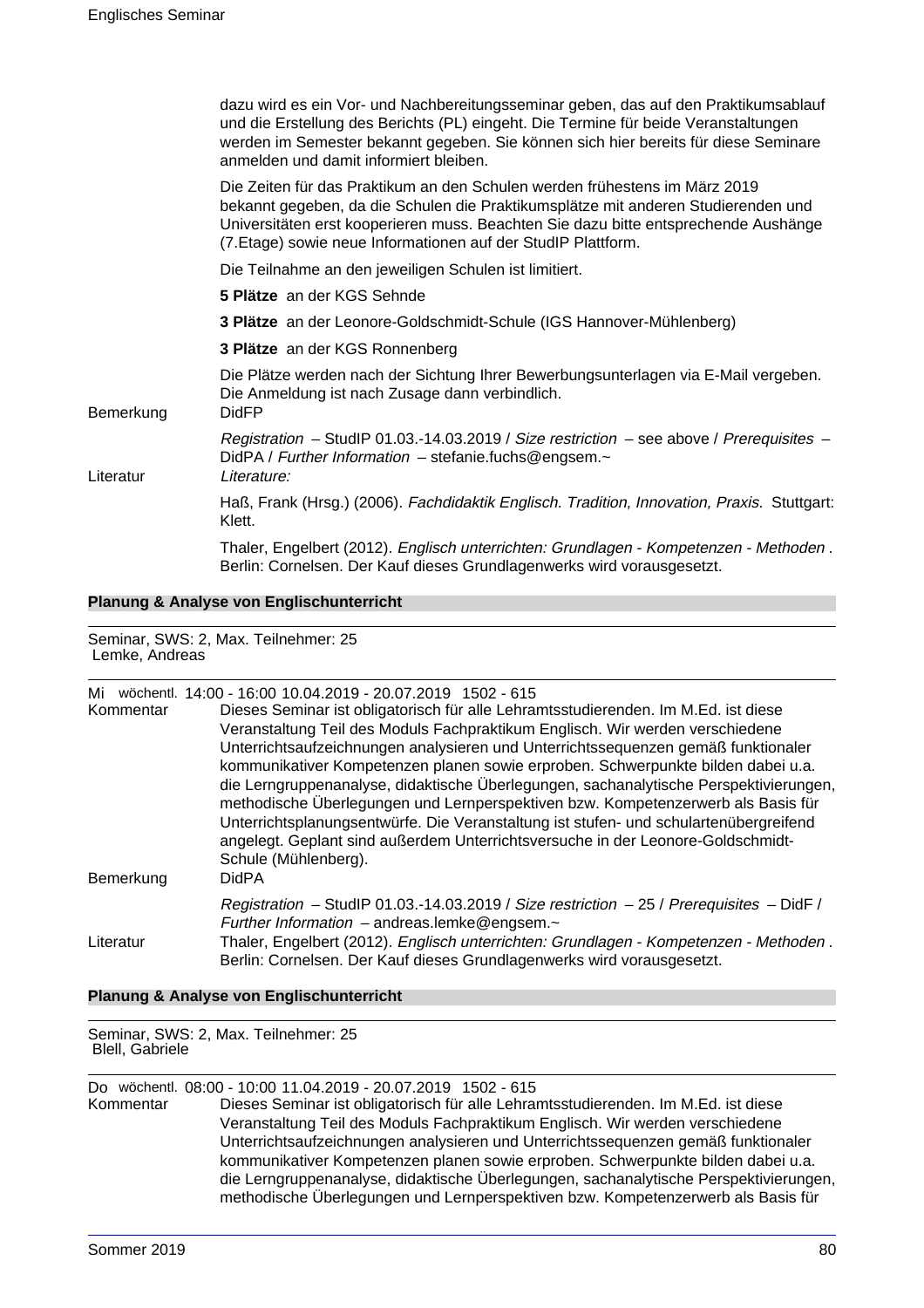| Bemerkung | Unterrichtsplanungsentwürfe. Die Veranstaltung ist stufen- und schulartenübergreifend<br>angelegt. Geplant sind außerdem Unterrichtsversuche in der Leonore-Goldschmidt-<br>Schule (Mühlenberg).<br>DidPA |
|-----------|-----------------------------------------------------------------------------------------------------------------------------------------------------------------------------------------------------------|
| Literatur | Registration - StudIP 01.03.-14.03.2019 / Size restriction - 25 / Prerequisites - DidF /<br>Further Information $-$ andreas.lemke@engsem. $\sim$<br>Literature:                                           |
|           | Thaler, Engelbert (2012). Englisch unterrichten: Grundlagen - Kompetenzen - Methoden.<br>Berlin: Cornelsen. Der Kauf dieses Grundlagenwerks wird vorausgesetzt.                                           |

### **Advanced Methodology (DidA) (Erst-, Zweitfach und Kleine Fakultas) Heterogeneity and Inclusion in the EFL Classroom**

Seminar, SWS: 2, Max. Teilnehmer: 30 Blell, Gabriele

|  | Fr Finzel | Do wöchentl. 10:00 - 12:00 11.04.2019 - 25.04.2019 1502 - 615<br>Do wöchentl. 10:00 - 12:00 09.05.2019 - 23.05.2019 1502 - 615<br>Do Einzel 10:00 - 12:00 06.06.2019 - 06.06.2019 1502 - 615<br>Do wöchentl. 10:00 - 12:00 20.06.2019 - 27.06.2019 1502 - 615<br>14:00 - 18:00 28.06.2019 - 28.06.2019 1502 - 615<br>Sa Einzel  10:00 - 14:00 29.06.2019 - 29.06.2019 1502 - 615 |
|--|-----------|----------------------------------------------------------------------------------------------------------------------------------------------------------------------------------------------------------------------------------------------------------------------------------------------------------------------------------------------------------------------------------|

Kommentar This seminar will provide students with the basic knowledge of heterogeneity and inclusion in education. With a special focus on TEFL, participants will gain some relevant theoretical background on the application of teaching and learning in heterogeneous and inclusive classrooms. Participants will get to know some inclusive practices as well. Little field studies in inclusive schools are planned in order to enlarge and enrich the discussion. The seminar ends with an (open) **workshop** on **"Differenzierung und Inklusion im heterogenitätssensiblen FSU** " (in collaboration with experienced EFL teachers, teachers from the 'Studienseminar' and teachers from the special education teacher training department)

#### **Friday, 2019-06-28, 2:00-6:00 p.m.** (2 seminar sessions)

| Bemerkung | Saturday, 2019-06-29, 10:00 am-2.00 p.m. (2 seminar sessions)<br>DidA                                                                                                                     |
|-----------|-------------------------------------------------------------------------------------------------------------------------------------------------------------------------------------------|
| Literatur | Registration - StudIP 01.03.2019-14.03.2019 / Size restriction - 30 / Prerequisites -<br>DidF / Further Information - gabriele.blell@engsem.uni-hannover.de<br>See course page on StudIP. |

#### **Interactive approaches to teaching grammar (Blockseminar)**

Seminar, SWS: 2, Max. Teilnehmer: 30 Ruhm, Hannah

| Fr<br>Sa<br>Fr<br>Fr | Einzel<br>Einzel<br>Einzel<br>Sa Einzel<br>Einzel<br>Sa Einzel | 14:00 - 16:30 12.04.2019 - 12.04.2019 1502 - 615<br>10:00 - 14:00 13:04 2019 - 13:04 2019<br>1502 - 615<br>14:00 - 16:30 10:05.2019 - 10:05.2019<br>$1502 - 615$<br>10:00 - 14:00 11.05.2019 - 11.05.2019<br>1502 - 615<br>14:00 - 16:30 21.06.2019 - 21.06.2019<br>1502 - 615<br>10:00 - 14:00 22.06.2019 - 22.06.2019 1502 - 615                                                                                                                                                                                                                                                                                                                |
|----------------------|----------------------------------------------------------------|---------------------------------------------------------------------------------------------------------------------------------------------------------------------------------------------------------------------------------------------------------------------------------------------------------------------------------------------------------------------------------------------------------------------------------------------------------------------------------------------------------------------------------------------------------------------------------------------------------------------------------------------------|
|                      | Kommentar                                                      | Teaching grammar is an essential part of the language classroom. In this course we are<br>going to study different approaches to grammar teaching. After evaluating theoretical<br>concepts and different arguments for and against teaching grammar, we will take a look<br>at tasks and activities in schoolbooks and get to know a variety of interactive and student-<br>centered methods to teach grammar, using texts, games, role play, songs and new<br>media. Using your own teaching experience as starting point, we will address questions<br>of differentiation, individualization and assessment and discuss how to develop grammar |
|                      |                                                                | activities to cater for students with different abilities and needs. Participants will design<br>teaching material and short teaching sequences to be used in the classroom.                                                                                                                                                                                                                                                                                                                                                                                                                                                                      |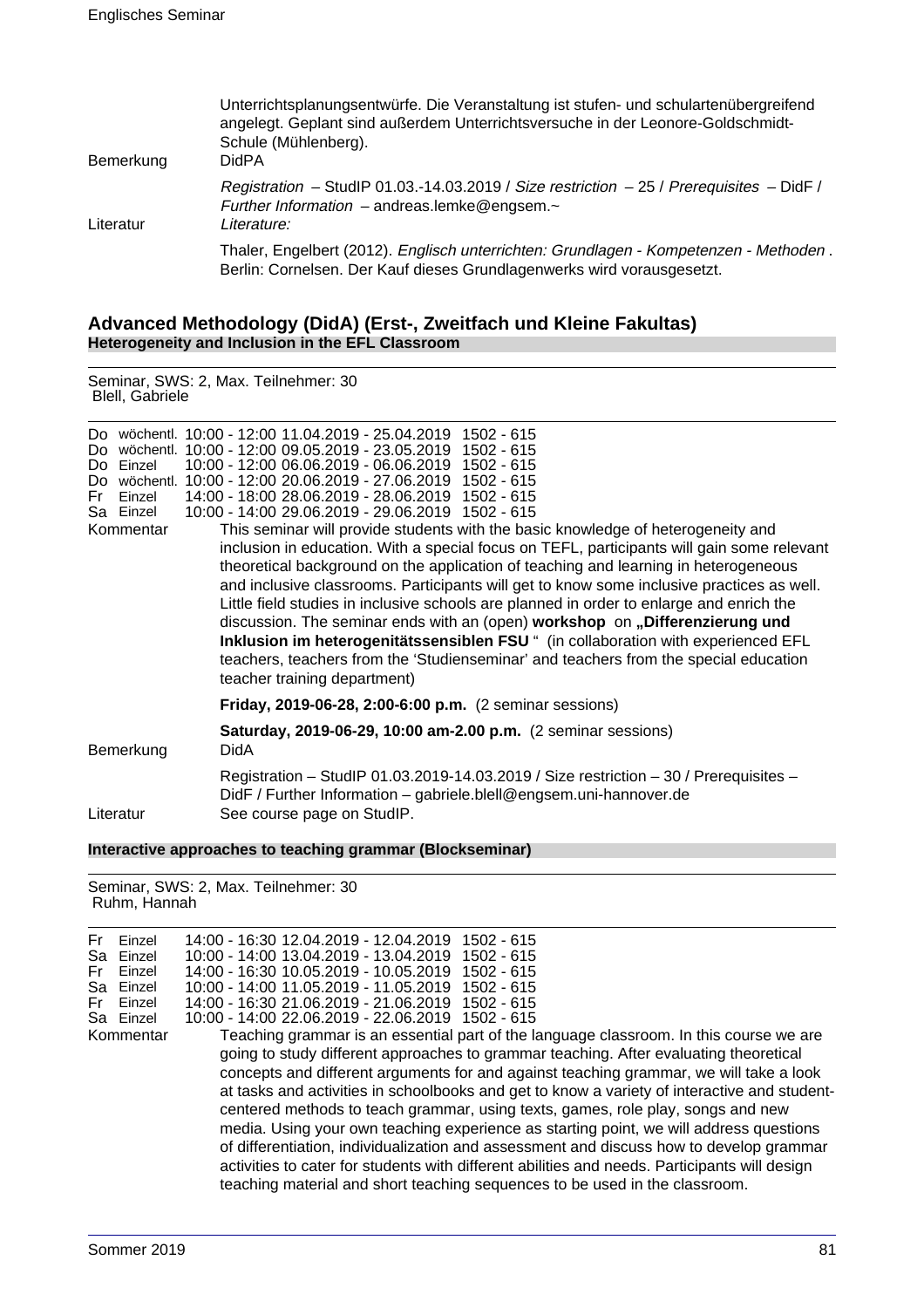| Bemerkung | Assessment Tasks – will be specified in class<br>DidA                                                                                  |
|-----------|----------------------------------------------------------------------------------------------------------------------------------------|
|           | Registration - StudIP 01.03.-14.03.2019 / Size restriction - 30 / Prerequisites - DidF1/<br>Further Information $-$ hannah.ruhm@gmx.de |
| Literatur | Texts and material for this course will be made available on StudIP or during the course.                                              |

#### **(Media-)Workshop DidA: Ergänzung zum Seminar Producing and Teaching Explanation Videos**

| Workshop<br>Blell, Gabriele |                                                                                                                                                                                                                                                                                                                                                      |
|-----------------------------|------------------------------------------------------------------------------------------------------------------------------------------------------------------------------------------------------------------------------------------------------------------------------------------------------------------------------------------------------|
| Di<br>Kommentar             | wöchentl. 16:00 - 17:00 09:04.2019 - 20:07.2019 1502 - 709<br>Der Workshop soll das Seminar Producing and Teaching Explanation Videos flankieren<br>(fakultative Ergänzung zu DidA) und Raum für die praktisch-kreative Arbeit geben: z.B.<br>für die Projektentwicklung; Drehbuch für das Explanation Video, Arbeit mit der Kamera,<br>Schnitt etc. |
| Bemerkung                   | DidA<br>Registration - StudIP 01.03.-14.03.2019 / Size restriction - 15 / Prerequisites - None /<br>Further Information - gabriele.blell@engsem.~                                                                                                                                                                                                    |

# **Producing and Teaching Explanation Videos**

Seminar, SWS: 2, Max. Teilnehmer: 30 Blell, Gabriele

Di wöchentl. 14:00 - 16:00 09.04.2019 - 20.07.2019 1502 - 615

Kommentar This course is designed to help you to teach short films: documentaries, docufictions, mockumentaries, explanation videos etc. One of the objectives will be to critically analyse and understand the purpose for the use of basic film/video techniques and methods for teaching them to students. Furthermore, we will analyze a couple of explanation videos and discuss teaching approaches for the EFL classroom. Finally, participants will shoot their own little explanation video (e.g. How to write a letter? How to analyze a short story?). Bemerkung DidA Registration – StudIP 01.03.-14.03.2019 / Size restriction – 30 / Prerequisites – DidF / Further Information – gabriele.blell@engsem.~ Literatur See course page on StudIP.

# **Teaching Digital Literature in the EFL Classroom**

Seminar, SWS: 2, Max. Teilnehmer: 30 Blell, Gabriele

| Di        | wöchentl. 12:00 - 14:00 09.04.2019 - 20.07.2019 1502 - 615                                  |
|-----------|---------------------------------------------------------------------------------------------|
| Kommentar | The Lower Saxony "Kerncurriculum" for the EFL classroom has always put a strong             |
|           | focus on teaching literature (i.e. novel, short story, drama, poem). "Recently, the advent  |
|           | of the new media, a broader definition of what constitutes literature, new socio-cultural   |
|           | challenges, and the inclusion of neglected reader groups have shifted attention to          |
|           | multimodal texts and tasks, transcultural and global issues, books for children and young   |
|           | adults, and to primary and lower secondary learners as readers of literary texts" (Delanoy, |
|           | Eisenmann and Matz 2015: 7). We will 'try out' and discuss selected new multimodal          |
|           | text formats created for digital devices (i.e. Lit Apps, living novels, tiny tales) and     |
|           | subsequently promote creative ways of dealing with them in a task-based, learner-based,     |
|           | and activity-based way.                                                                     |
| Bemerkung | DidA                                                                                        |
|           | Registration - StudIP 01.03.-14.03.2019 / Size restriction - 30 / Prerequisites - DidF /    |
|           | Further Information - gabriele.blell@engsem.~                                               |
| Literatur | Works Cited: Delanoy, Werner; Eisenmann, Maria; Matz, Frauke (eds.) (2015). Learning        |
|           | with Literature in the EFL Classroom. Frankfurt a.M.: Lang.                                 |
|           |                                                                                             |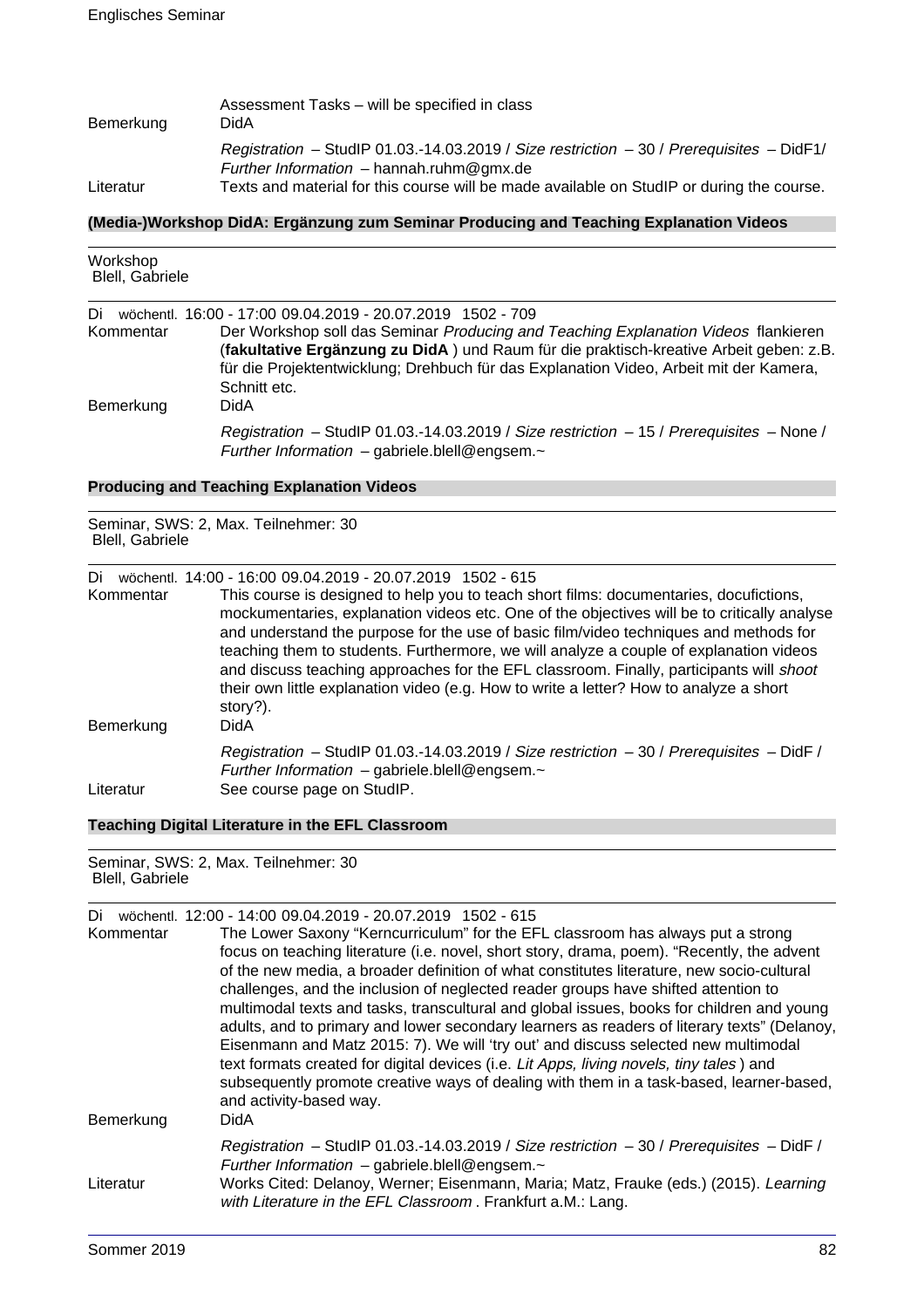# **Advanced Studies (AmerA/BritA/LingA1/LingA2) (Erstfach & Kleine Fakultas)**

### AmerA **Affect Theory**

Seminar, SWS: 2, Max. Teilnehmer: 45 Oldehus, Anna-Lena

| Di<br>Kommentar | wöchentl. 16:00 - 18:00 09:04.2019 - 20:07.2019 1502 - 609<br>In this theory class we will read and work with texts developed in the field of Affect<br>Studies. Affect Theory has established itself as a burgeoning area in academia and<br>beyond after emerging during the second half of the 20 <sup>th</sup> century as a response to<br>approaches such as (post)structuralism. As a transdisciplinary intellectual field, it<br>consolidates ideas and approaches from anthropology, gender and queer studies,<br>cultural studies, geography, psychology, and philosophy. The field elicits conversations<br>about the location of affect, the epistemological and ontological difference between<br>emotions, feelings, moods, sentiments etc., and it considers historical and political<br>conceptions of affect. Therefore, this field is also concerned with experiences of<br>knowledge other than conscious and intellectual knowing and challenges normative<br>understandings of knowledge production and circulation. |
|-----------------|------------------------------------------------------------------------------------------------------------------------------------------------------------------------------------------------------------------------------------------------------------------------------------------------------------------------------------------------------------------------------------------------------------------------------------------------------------------------------------------------------------------------------------------------------------------------------------------------------------------------------------------------------------------------------------------------------------------------------------------------------------------------------------------------------------------------------------------------------------------------------------------------------------------------------------------------------------------------------------------------------------------------------------------|
|                 | Readings in this class will range from foundational texts by Silvan Tomkins, Eve Kosofsky<br>Sedgwick, and Brian Massumi to more specific considerations of Sara Ahmed, Heather<br>Love, and Lauren Berlant.                                                                                                                                                                                                                                                                                                                                                                                                                                                                                                                                                                                                                                                                                                                                                                                                                             |
| Bemerkung       | This class is specifically designed for students interested in and enjoying reading and<br>talking theory.<br>AmerA, AAS1, AAS3                                                                                                                                                                                                                                                                                                                                                                                                                                                                                                                                                                                                                                                                                                                                                                                                                                                                                                          |
|                 | Registration - Stud. IP FüBA und M.Ed.: 1.3.-14.3.2019 AAS: 15.3-24.3.2019 /<br>Prerequisites - BA: Foundations Literature and Culture, Intermediate Literature and<br>Culture, MA: none / Further information - anna-lena.oldehus@engsem.~                                                                                                                                                                                                                                                                                                                                                                                                                                                                                                                                                                                                                                                                                                                                                                                              |
| Literatur       | Maximale Teilnehmer*Innenzahl: 45<br>All course texts will be made available on Stud IP.                                                                                                                                                                                                                                                                                                                                                                                                                                                                                                                                                                                                                                                                                                                                                                                                                                                                                                                                                 |

# **Between Literature and Ethnography**

Seminar, SWS: 2, Max. Teilnehmer: 45 Ferens, Dominika

Mi wöchentl. 12:00 - 14:00 10.04.2019 - 20.07.2019 1502 - 609

| Kommentar | This seminar course will first take us back to the early 20 <sup>th</sup> century, when ethnography<br>became an academic discipline and cut itself off from amateur descriptions of foreign<br>cultures written by travelers and missionaries. We shall then move forward to the<br>second half of the 20 <sup>th</sup> century, when the decolonization of the 'Third World' upset the<br>traditional relations between the subjects and objects of ethnography, leading to a crisis<br>of conscience in Western cultural anthropology. Some researchers dealt with this crisis by<br>reaching for fictional and autobiographical modes of writing. |
|-----------|-------------------------------------------------------------------------------------------------------------------------------------------------------------------------------------------------------------------------------------------------------------------------------------------------------------------------------------------------------------------------------------------------------------------------------------------------------------------------------------------------------------------------------------------------------------------------------------------------------------------------------------------------------|
|           | We shall look for the characteristic features of ethnography in fiction, and for elements<br>of novelistic narration in ethnography. The reading list includes several classic<br>ethnographies by such authors as Bronislaw Malinowski and Margaret Mead, as well as<br>more hybrid and experimental types of cultural description, including autoethnography,<br>the ethnographic novel, and anti-ethnography. Traditional and experimental ethnographic<br>footage, and documentaries about ethnographer's lives will provide additional<br>illustrations.                                                                                         |
| Bemerkung | AmerA, AAS1, AAS2                                                                                                                                                                                                                                                                                                                                                                                                                                                                                                                                                                                                                                     |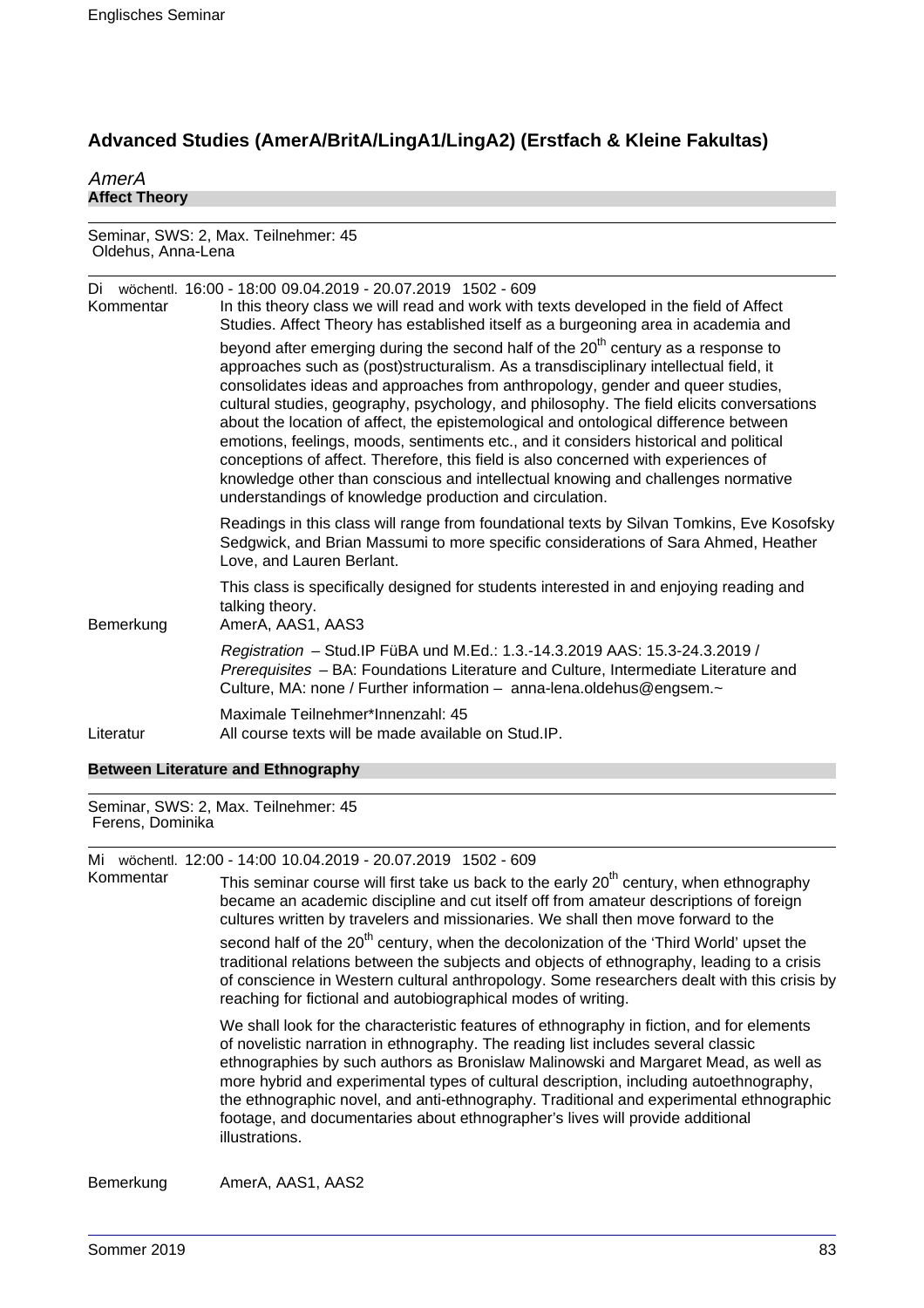Registration – Stud.IP FüBA und M.Ed.: 1.3.-14.3.2019 AAS: 15.3-24.3.2019/ Prerequisites – BA: Foundations Literature and Culture, Intermediate Literature and Culture, MA: none / Further information – dferens@poczta.onet.pl

 Maximale Teilnehmer\*Innenzahl: 45 Literatur All course texts will be made available on Stud.IP.

### **Health and Body in American Culture**

Seminar, SWS: 2, Max. Teilnehmer: 45 Dybska, Aneta

Do wöchentl. 10:00 - 12:00 11.04.2019 - 20.07.2019 1502 - 703

| Kommentar | This course examines the intersecting discourses of the body and health in American<br>culture. It focuses on selected aspects of social life that pertain to public health, such<br>as hygiene, epidemics, mental health, environmental pollution, as well as sexual<br>and reproductive health. The key questions that the course will address are: What is<br>biopower? How do the disciplinary and regulatory techniques impact the production of<br>individual and collective bodies? If bodies are objects and vehicles of power, what is the<br>relationship between individuals' self-surveillance and self-discipline and the broader<br>historical process of nation-formation? What is the relationship between the planning<br>and uses of urban space on the one hand and the larger culture's preoccupation with a<br>healthy body politic on the other? How is the metaphor of the body deployed in relation to<br>urban and national health? |
|-----------|--------------------------------------------------------------------------------------------------------------------------------------------------------------------------------------------------------------------------------------------------------------------------------------------------------------------------------------------------------------------------------------------------------------------------------------------------------------------------------------------------------------------------------------------------------------------------------------------------------------------------------------------------------------------------------------------------------------------------------------------------------------------------------------------------------------------------------------------------------------------------------------------------------------------------------------------------------------|
| Bemerkung | AmerA, AAS2, AAS3                                                                                                                                                                                                                                                                                                                                                                                                                                                                                                                                                                                                                                                                                                                                                                                                                                                                                                                                            |

Registration – Stud.IP FüBA und M.Ed.: 1.3.-14.3.2019 AAS: 15.3-24.3.2019 / Prerequisites – BA: Foundations Literature and Culture, Intermediate Literature and Culture, MA: none / Further information – adybska@uw.edu.pl

Maximale Teilnehmer\*Innenzahl: 45 Literatur All course texts will be made available on Stud.IP.

### **Post-Network Television: Veronica Mars**

Seminar, SWS: 2, Max. Teilnehmer: 45 Groß, Florian

Mo wöchentl. 12:00 - 14:00 08.04.2019 - 20.07.2019 1502 - 609

| Kommentar<br>Bemerkung | In this class, we will analyze the phenomenon of post-network television through the<br>case study of Veronica Mars (2004-2007, 2014, 2019), a network series that was<br>recently revived as a crowdfunded movie and an upcoming Hulu-mini series. The show<br>epitomizes television's move 'from network to Netflix' in times of media convergence and<br>its gradual shift from a network-based medium directed at broad and heterogeneous<br>mass audiences into a diversified digital medium consumed by 'active' niche audiences.<br>Through a close analysis of Veronica Mars, this class will also familiarize students with<br>U.S. television's production and reception contexts as well as the concepts and tools to<br>analyze its serial, visual, and narrative aesthetics.<br>AmerA, AAS4 |
|------------------------|----------------------------------------------------------------------------------------------------------------------------------------------------------------------------------------------------------------------------------------------------------------------------------------------------------------------------------------------------------------------------------------------------------------------------------------------------------------------------------------------------------------------------------------------------------------------------------------------------------------------------------------------------------------------------------------------------------------------------------------------------------------------------------------------------------|
|                        | Registration - Stud. IP FüBA und M.Ed.: 1.3.-14.3.2019 AAS: 15.3-24.3.2019 /<br>Prerequisites - BA: Foundations Literature and Culture, Intermediate Literature and<br>Culture, MA: none / Further information - florian.gross@engsem.~                                                                                                                                                                                                                                                                                                                                                                                                                                                                                                                                                                  |
| Literatur              | Maximale Teilnehmer*Innenzahl: 45<br>Please purchase the first season of Veronica Mars (either online or on DVD) and start<br>watching before the class starts. During the semester, there will also be a screening of<br>the feature film. All other course material will be made available on Stud.IP.                                                                                                                                                                                                                                                                                                                                                                                                                                                                                                 |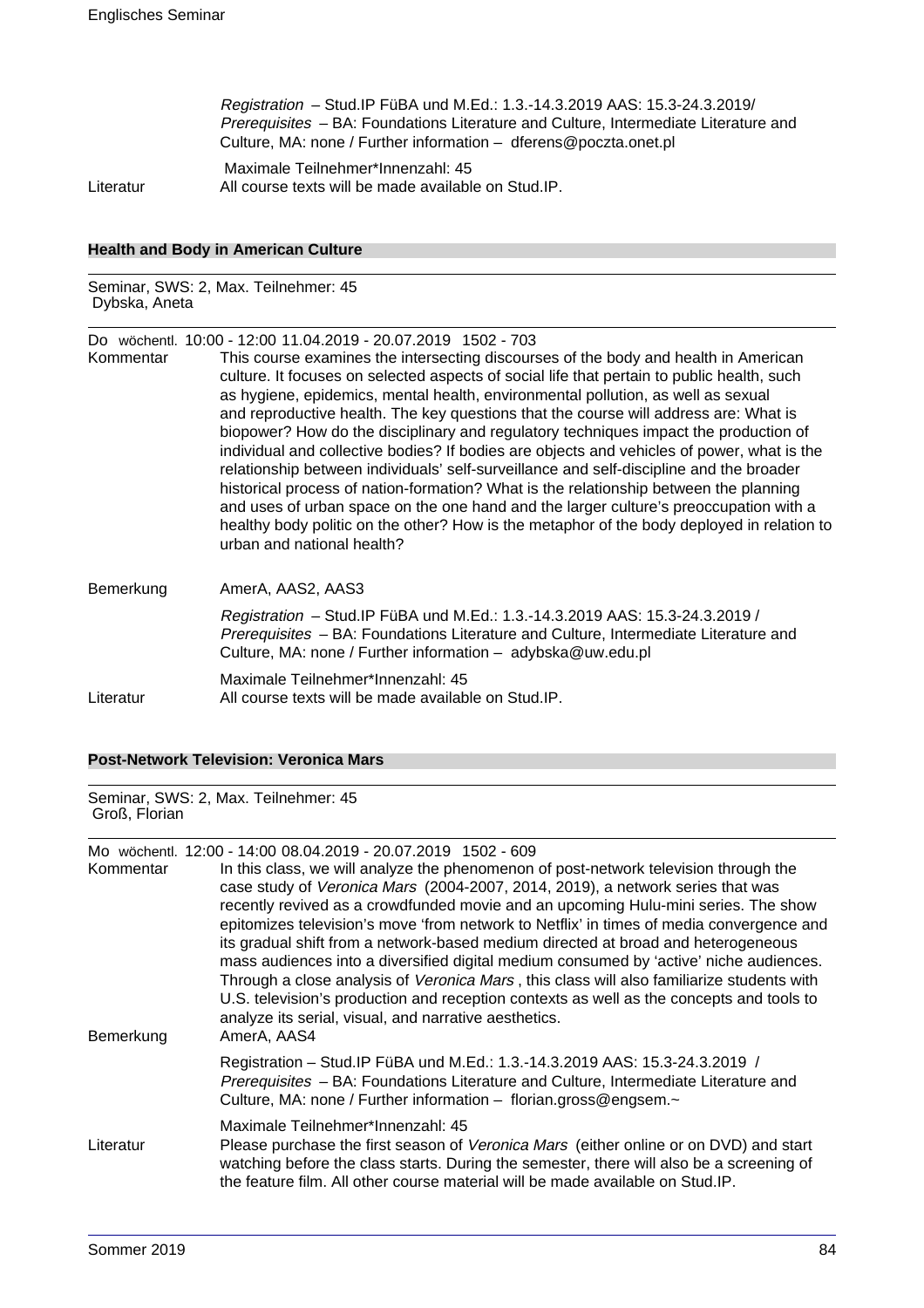### **Power and the University in the United States**

Seminar, SWS: 2, Max. Teilnehmer: 45 Fagan, Abigail

|           | Do wöchentl. 12:00 - 14:00 11.04.2019 - 20.07.2019 1502 - 609                                                                                                                                                                                                                                                                                                                                                                                                                                                                                                                                                                                                                                                                                                                                                                                                                          |
|-----------|----------------------------------------------------------------------------------------------------------------------------------------------------------------------------------------------------------------------------------------------------------------------------------------------------------------------------------------------------------------------------------------------------------------------------------------------------------------------------------------------------------------------------------------------------------------------------------------------------------------------------------------------------------------------------------------------------------------------------------------------------------------------------------------------------------------------------------------------------------------------------------------|
| Kommentar | While the university is a major center of knowledge production in the United States (as<br>well as in Europe), activists and many academics alike criticize the university for its role<br>in reinstating class-based hierarchies. In this course, we will consider the history and<br>literature of the US university, particularly in terms of its transnational origins (especially<br>in terms of German and English structures of higher education) and its convoluted and<br>ever-changing relationship to power. A number of specific moments that we will discuss<br>include the origins of university degrees in the humanities toward the end of the 1900s,<br>the advent of interdisciplinary programs such as Black Studies and Women's Studies<br>departments in the 1960s and 1970s, and the increasing corporatization of the university<br>in the United States today. |
| Bemerkung | AmerA, AAS2, AAS3                                                                                                                                                                                                                                                                                                                                                                                                                                                                                                                                                                                                                                                                                                                                                                                                                                                                      |
|           | Registration - Stud. IP FüBA und M.Ed.: 1.3.-14.3.2019 AAS: 15.3-24.3.2019 /<br>Prerequisites - BA: Foundations Literature and Culture, Intermediate Literature and<br>Culture, MA: none / Further Information - abigail.fagan@engsem.~                                                                                                                                                                                                                                                                                                                                                                                                                                                                                                                                                                                                                                                |
| Literatur | Maximale Teilnehmer*Innenzahl: 45<br>All course texts will be made available on Stud.IP                                                                                                                                                                                                                                                                                                                                                                                                                                                                                                                                                                                                                                                                                                                                                                                                |

# **The Queer Short Story in the United States at the Turn of the 19th and 20th Centuries**

Seminar, SWS: 2, Max. Teilnehmer: 45 Ferens, Dominika

Di wöchentl. 12:00 - 14:00 09.04.2019 - 20.07.2019 1502 - 703

| Kommentar | In this seminar we will study queer representations of gender, desire, and attachment in<br>American short stories published before the emergence of homo- and heterosexuality<br>as a binary opposition, and before the rise of gay and lesbian emancipatory movements.<br>The choice of the short story form is not accidental: as Axel Nissen and Christopher<br>Looby point out, the short story is somewhat queer on account of its marginal position<br>in relation to the dominant literary form - the novel. The short story has been American<br>writers' favorite form for telling stories about things odd and marginal – things that<br>deviated from the social norm, that were unspeakable in the dominant discourse, yet<br>too disturbing to pass over in silence. Neither is the time period covered by the course |
|-----------|-------------------------------------------------------------------------------------------------------------------------------------------------------------------------------------------------------------------------------------------------------------------------------------------------------------------------------------------------------------------------------------------------------------------------------------------------------------------------------------------------------------------------------------------------------------------------------------------------------------------------------------------------------------------------------------------------------------------------------------------------------------------------------------------------------------------------------------|
| Bemerkung | accidental. Towards the end of the $19th$ century, non-normative genders and sexualities<br>were medicalized, categorized, and then politicized. Sexuality became a subject of<br>heated public debates, setting off waves of homophobia or even homohysteria (Eric<br>Anderson), as a result of which many practices hitherto seen as unremarkable were<br>tabooed. Reaching back in time, we therefore discover literature that documents a<br>surprisingly wide spectrum of gender enactments and sexual practices. Among the<br>authors covered in this course are such canonical figures as Herman Melville, Mark<br>Twain, Henry James, Gertrude Stein, and Willa Cather, as well as less familiar and<br>anonymous writers.<br>AmerA, AAS2/AAS3                                                                              |
|           | Registration - Stud. IP FüBA und M.Ed.: 1.3.-14.3.2019 AAS: 15.3-24.3.2019/<br>Prerequisites - BA: Foundations Literature and Culture, Intermediate Literature and<br>Culture, MA: none / Further information - dferens@poczta.onet.pl                                                                                                                                                                                                                                                                                                                                                                                                                                                                                                                                                                                              |
| Literatur | Maximale Teilnehmer*Innenzahl: 45<br>All course texts will be made available on Stud. IP.                                                                                                                                                                                                                                                                                                                                                                                                                                                                                                                                                                                                                                                                                                                                           |

#### **Transgression: Counterculture and its Influence on Fashion**

Seminar, SWS: 2, Max. Teilnehmer: 35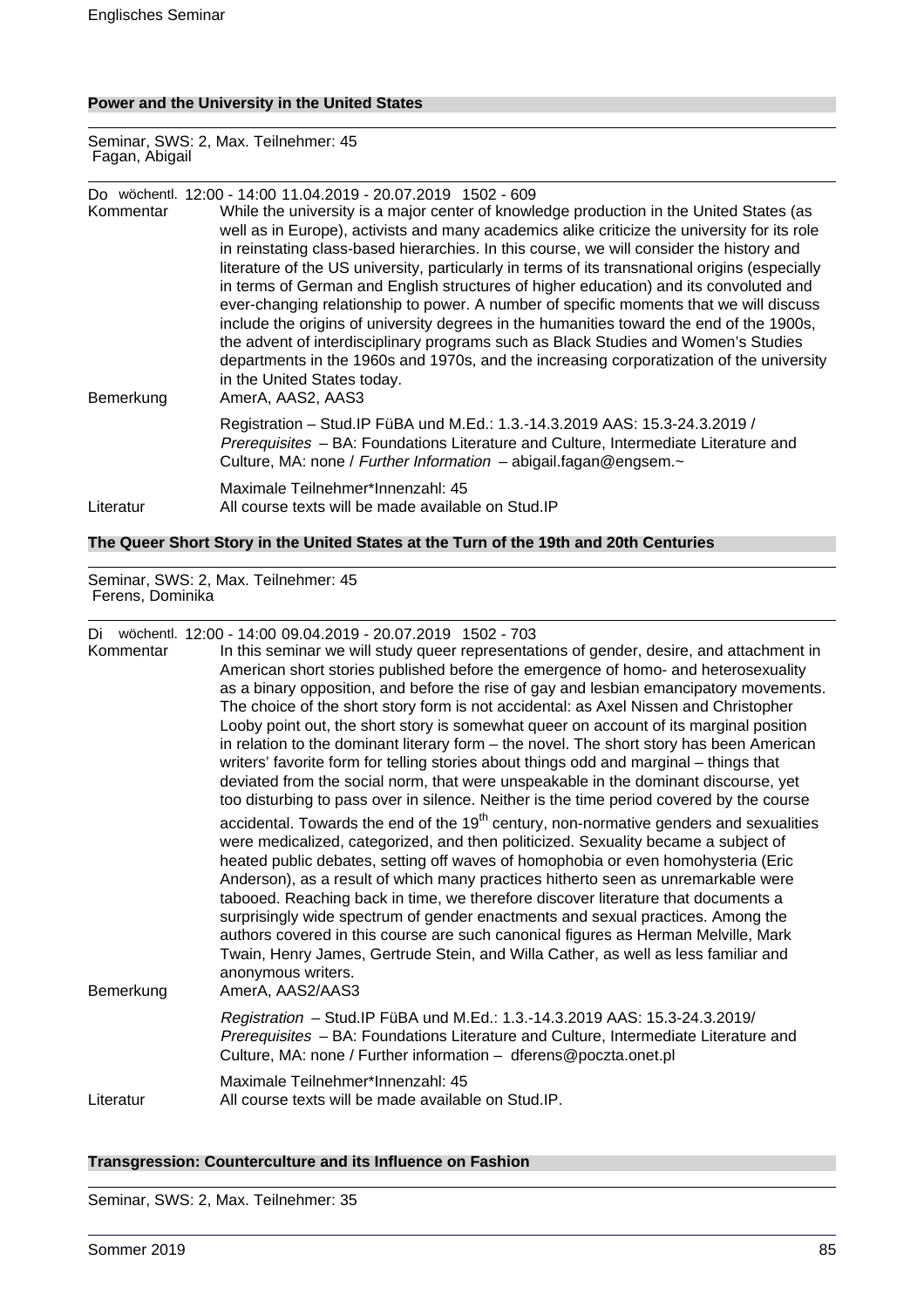Meier, Julia

| Di<br>Mo Einzel<br>Einzel<br>Di<br>Kommentar | wöchentl. 10:00 - 12:00 09.04.2019 - 20.07.2019 1502 - 703<br>18:00 - 20:00 01.07.2019 - 01.07.2019 1502 - 703<br>08:00 - 10:00 16.07.2019 - 16.07.2019 1502 - 703<br>"Many things, developments, and changes begin in the dark []". (Carl Abrahamsson)                                                                                                                                                                                                                               |
|----------------------------------------------|---------------------------------------------------------------------------------------------------------------------------------------------------------------------------------------------------------------------------------------------------------------------------------------------------------------------------------------------------------------------------------------------------------------------------------------------------------------------------------------|
|                                              | This course explores the complex interrelation between the main protagonists of various<br>subcultural scenes and their subtle influence on the fashion world. We will be concerned<br>with the ways in which the underground scene is constantly challenging conventional<br>ideas of identity, gender, desire, beauty, and power from past eras until today.                                                                                                                        |
|                                              | Especially the time between the late 1960s until the end of the 1980s with people like<br>Andy Warhol, David Bowie, Leigh Bowery, Sid Vicious, Annie Lennox or Grace Jones,<br>to name the most famous, shaped gender roles and youth cultures with revolutionary<br>concepts of new looks and life styles that became popular fashion later on.                                                                                                                                      |
|                                              | So how do we perceive counterculture and fashion today? How do we define ourselves<br>in times of social media, globalization, and a growing right-wing populism? A new decade<br>that Olivier Zahm, the publisher of Purple Fashion Magazine, defines as: "irrational looks,<br>romantic illusions, radical honesty, immediate intimacy with strangers, gender free dream,<br>playful fetishism, ultra hardcore attitudes, myriad poses, and the constant digital hide and<br>seek." |
|                                              | We will examine these socio-cultural issues through literature, philosophy, film, and pop<br>and fashion culture.                                                                                                                                                                                                                                                                                                                                                                     |
| Bemerkung                                    | AmerA, AAS1/AAS4                                                                                                                                                                                                                                                                                                                                                                                                                                                                      |
|                                              | Registration - Stud. IP FüBA und M.Ed.: 1.3.-14.3.2019 AAS: 15.3-24.3.2019 /<br>Prerequisites - BA: Foundations Literature and Culture, Intermediate Literature and<br>Culture, MA: none / Further Information -sarkadiaki@hotmail.com                                                                                                                                                                                                                                                |
| Literatur                                    | Maximale Teilnehmer*Innenzahl: 35<br>All course texts will be made available on Stud. IP                                                                                                                                                                                                                                                                                                                                                                                              |
|                                              |                                                                                                                                                                                                                                                                                                                                                                                                                                                                                       |

# BritA **Advanced Shakespeare**

Seminar, SWS: 2, Max. Teilnehmer: 40 Neumann, Janna-Lena

Mo wöchentl. 10:00 - 12:00 08.04.2019 - 20.07.2019 1502 - 703

| Kommentar | More than 400 years after Shakespeare's death, his plays are still ubiquitous on British<br>and international stages. Even in Germany, Shakespeare's status as a canonical<br>playwright is reaffirmed constantly through stage and movie adaptations and through<br>his central position in teaching English, both at school and university. The aim of this                                                                                                                                                                                                                                                                          |
|-----------|----------------------------------------------------------------------------------------------------------------------------------------------------------------------------------------------------------------------------------------------------------------------------------------------------------------------------------------------------------------------------------------------------------------------------------------------------------------------------------------------------------------------------------------------------------------------------------------------------------------------------------------|
|           | advanced class will be to read Shakespeare's plays in the context of Gender Studies<br>and Cultural Materialism in order to investigate constructions of gender and class in his                                                                                                                                                                                                                                                                                                                                                                                                                                                       |
| Bemerkung | famous comedies and tragedies. After discussing the historical, cultural and political<br>contexts of Elizabethan drama (based on previous knowledge from BritF2/F3), we shall<br>analyse and interpret selected texts of Shakespeare's oeuvre (using the categories of<br>literary analysis from AmerBritF1). Beginning with selected sonnets, we shall then turn<br>to two plays in detail, namely Much Ado About Nothing and King Lear. Finally, students<br>will be asked to independently engage with excerpts from further plays, including Twelfth<br>Night, The Taming of the Shrew and King Richard III.<br>BritA, AAS2, AAS3 |
| Literatur | Registration Stud.IP 1.3.2019-14.3.2019, for AAS students: 15.3.2019-24.3.2019 /<br>Prerequisites - AmerBritF1, BritF2, BritF3 for FüBA students, none for others / Further<br>Information -janna-lena.neumann@engsem.uni-hannover.de<br><b>Required Reading</b>                                                                                                                                                                                                                                                                                                                                                                       |
|           | Please get hold of:                                                                                                                                                                                                                                                                                                                                                                                                                                                                                                                                                                                                                    |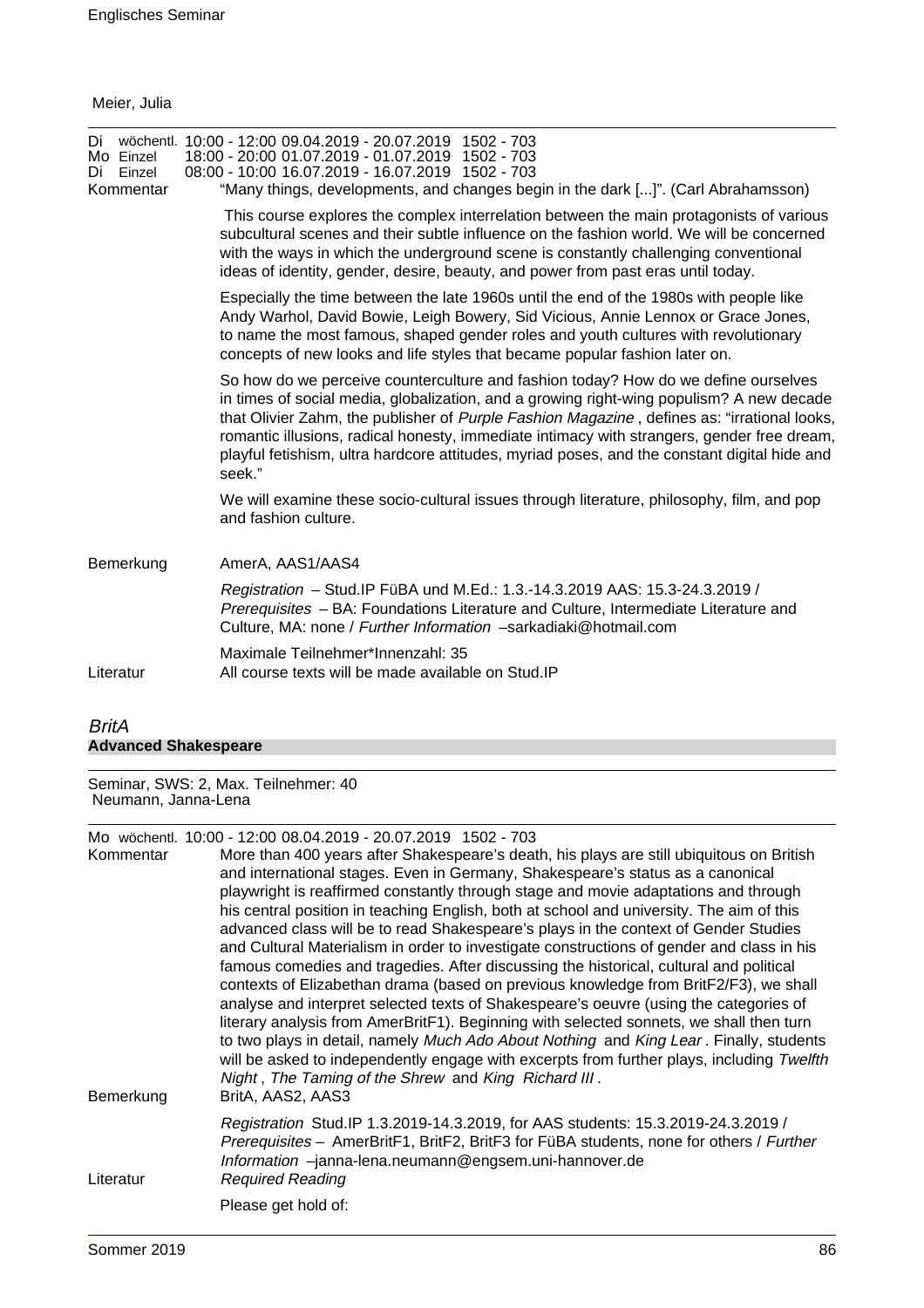William Shakespeare. Much Ado About Nothing. Edited by Claire McEachern, Arden, 2016.

William Shakespeare. King Lear. Edited by R. A. Foakes, Arden, 1997.

Students are strongly advised to read Much Ado About Nothing **before** the course begins.

Reader – copy shop Stork (Körnerstraße) and Stud.IP

#### **Beginning Postcolonialism**

Seminar, SWS: 2, Max. Teilnehmer: 40 Pardey, Hannah

Di wöchentl. 08:00 - 10:00 09.04.2019 - 20.07.2019 1502 - 609

This seminar encourages students to make their beginnings in one of the most intriguing and challenging fields of study that has established itself in recent years: postcolonialism. As preparation for each class, participants will have to read up on the field's central concerns and key concepts discussed in John McLeod's introductory textbook Beginning Postcolonialism . Relying on the analytical categories from the 'Introduction to Literary Studies' (AmerBritF1), we shall read Buchi Emecheta's novel The Joys of Motherhood (1979) through a postcolonial lens. We'll return to the text on a weekly basis in order to practise the field's terminology and see how the application of each critical concept produces an additional layer of meaning. Along the way, participants will be continually invited to think critically about the potentials and limitations of postcolonial ways of engaging with literary texts.

| Bemerkung | BritA, AAS1, AAS5                                                                                                                                                                                                                                                                                                                                          |
|-----------|------------------------------------------------------------------------------------------------------------------------------------------------------------------------------------------------------------------------------------------------------------------------------------------------------------------------------------------------------------|
|           | Registration - Stud. IP 1.3.2019-14.3.2019, 15.3.2019-24.3.2019 for AAS students /<br>Prerequisites - AmerBritF1, BritF2, BritF3 for FüBA students, none for others / Further<br>Information $-$ hannah.pardey@engsem. $\sim$                                                                                                                              |
| Literatur | Students who want to attend this course will have to purchase John McLeod's Beginning                                                                                                                                                                                                                                                                      |
|           | Postcolonialism (2 <sup>nd</sup> edition, Manchester UP, 2010) and Emecheta's novel The Joys<br>of Motherhood (1979). All other material will be provided in a reader available from<br>Copyshop Stork (Körnerstraße) and on Stud.IP. Please make sure to read McLeod's<br>textbook and Emecheta's novel during term break, i.e. before the course begins. |

#### **The Gothic in British Literature**

Seminar, SWS: 2, Max. Teilnehmer: 40 Neumann, Janna-Lena

|           | Mo wöchentl. 12:00 - 14:00 08.04.2019 - 20.07.2019 1502 - 703                                                                                                                                                                                                                                                                                                                                                                                                                                                                                                                                                                                                                                                                                                                                                                                               |
|-----------|-------------------------------------------------------------------------------------------------------------------------------------------------------------------------------------------------------------------------------------------------------------------------------------------------------------------------------------------------------------------------------------------------------------------------------------------------------------------------------------------------------------------------------------------------------------------------------------------------------------------------------------------------------------------------------------------------------------------------------------------------------------------------------------------------------------------------------------------------------------|
| Kommentar | Since its emergence in the late 18 <sup>th</sup> century, the Gothic has proved one of the most<br>productive modes in English-speaking literature. In this advanced class, we shall read<br>two major representatives of the genre, namely Horace Walpole's The Castle of Otranto<br>(1764), arguably the first British Gothic novel, and Mary Shelley's Frankenstein (1818).<br>Using the terminology from AmerBritF1, we shall consider the genre conventions of gothic<br>novels, and analyse them in terms of their (Gothic) characters, plots, and settings. Apart<br>from this narratological and structuralist approach, we shall use historical and cultural<br>knowledge from the lecture series (BritF2) to consider how these texts negotiate issues<br>connected with the emergent middle classes, but also gender, sexuality and imperialism. |
| Bemerkung | BritA, AAS2, AAS3                                                                                                                                                                                                                                                                                                                                                                                                                                                                                                                                                                                                                                                                                                                                                                                                                                           |
|           | Reader – copy shop Stork (Körnerstraße) and Stud.IP / Registration Stud.IP<br>1.3.2019-14.3.2019, for AAS students: 15.3.2019-24.3.2019 / Size restriction -40 /<br>Prerequisites - AmerBritF1, BritF2, BritF3 for FüBA students, none for others                                                                                                                                                                                                                                                                                                                                                                                                                                                                                                                                                                                                           |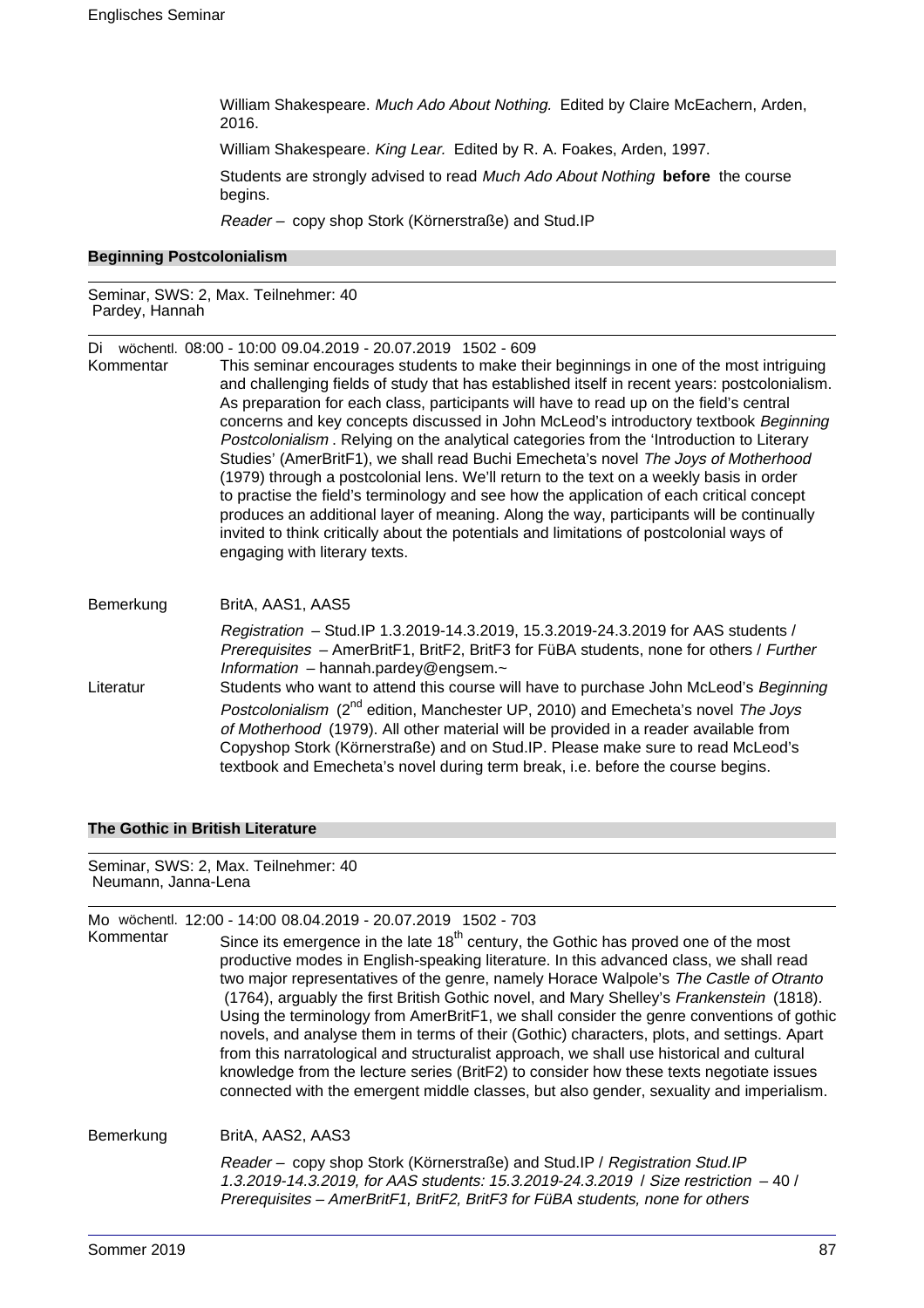Literatur Please get hold of scholarly editions of Horace Walpole's The Castle of Otranto and Mary Shelley's Frankenstein. Since there are different versions of this text, make sure to buy the 1818 edition.

Students are strongly advised to read The Caste of Otranto **before** the course begins.

#### **Woolf's Modernism**

Seminar, SWS: 2, Max. Teilnehmer: 40 Pardey, Hannah

Mo wöchentl. 16:00 - 18:00 08.04.2019 - 20.07.2019 1502 - 703 Kommentar Virginia Woolf is a major twentieth-century novelist and essayist and a key figure in literary history as a feminist and a modernist. This seminar is designed for students who want to study Woolf's distinctive and innovative narrative style through the critical lens of Gender Studies. Drawing on the knowledge gained in the BritF2 Survey lecture, we will start with an exploration of the historical, cultural and political contexts of Woolf's fictional and non-fictional writing. We will apply the analytical terms and concepts acquired in the AmerBritF1 Introduction to examine Woolf's essay "Modern Fiction" (1919) and excerpts from her feminist manifesto A Room of One's Own (1929) as well as selected short stories. Our discussion will move on to her playfully subversive novel Orlando (1928) and its 1992 film adaptation (dir.: Sally Potter). Orlando centres on a chameleonic character who changes sex and identity on a whim on his/her journey through three centuries and who ends up as a woman writer in Woolf's own time. Throughout the seminar, students are encouraged to explore how the various theoretical approaches of Gender Studies can be made productive for analysing and interpreting these texts whose historically situated codes and conventions will be our central focus. Bemerkung BritA, AAS2, AAS3 Registration – Stud.IP 1.3.2019-14.3.2019, 15.3.2019-24.3.2019 for AAS students / Prerequisites – AmerBritF1, BritF2, BritF3 for FüBA students, none for others / Further Information – hannah.pardey@engsem. $\sim$ Literatur Required Reading Please get hold of Virginia Woolf's Orlando in a well-annotated edition (Oxford World's Classics or Penguin Classics) and read the novel prior to class. All other primary and secondary material will be provided in a reader available from Copyshop Stork and on Stud.IP at the beginning of the term.

## LingA1 **Deutsch und Englisch im Vergleich und im Kontrast – English and German in Comparison and Contrast**

# Seminar, SWS: 2

Diewald, Gabriele| Schulze, Rainer

Di wöchentl. 10:00 - 12:00 09.04.2019 - 20.07.2019 1502 - 103

Kommentar This advanced seminar aims to give an overview of the most important structural differences between English and German. It will reconsider some issues already discussed in earlier introductory classes (e.g. Introduction to Linguistics ), albeit from a decidedly different point of view. We will explore how the basic structural differences between English and German are related to each other. The focus of this seminar will therefore be on clusters or bundles of contrast, each of which can be derived from a fundamental structural difference between the two languages. The overarching objective, then, will be to show how it is possible to bring order to the large variety of superficially unrelated contrasts between English and German which, after all, are two otherwise closely related languages. Thus, we will take a bird's-eye view of the two languages: the task will be to work out their most essential characteristics and trace back our findings concerning what they have and have not in common to general tendencies among the world's languages. One crucial insight is going to be that many of the differences between English and German are not restricted to these two languages, but represent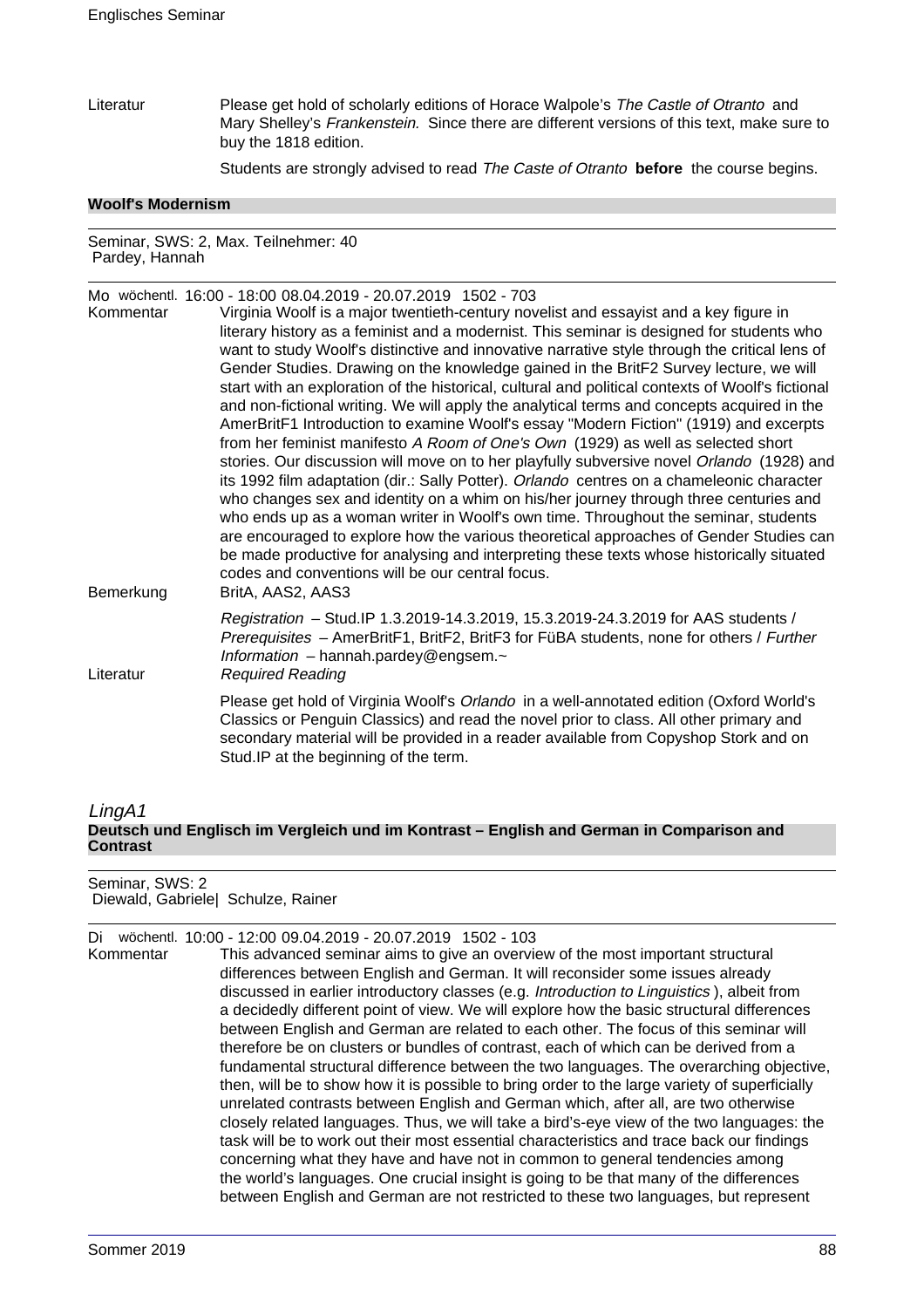| Bemerkung | more general contrasts between languages which – like English and German – represent<br>different language types. Along these lines, we will have to restrict ourselves to a few<br>select phonetic and phonological, morphological, grammatical, syntactic, pragmatic<br>and/or semantic issues: agreement, analytic, blending of constructions, case system,<br>(pseudo-) cleft, final devoicing, focus particle, fused constructions, gerund, grammatical<br>relation, grammaticalisation, interference types (substitution, over-/underspecification,<br>over-/underrepresentation), loose-fit language, markedness, modal particle, passive<br>construction, predicate-argument structure, preposition stranding, raising construction,<br>semantic roles of subjects and objects, synthetic, theme and rheme, tight-fit language,<br>transfer, transitive construction, transparency, verb-phrase contrasts, word order, and<br>word stress.<br>Teilnehmerzahl: 30 |
|-----------|--------------------------------------------------------------------------------------------------------------------------------------------------------------------------------------------------------------------------------------------------------------------------------------------------------------------------------------------------------------------------------------------------------------------------------------------------------------------------------------------------------------------------------------------------------------------------------------------------------------------------------------------------------------------------------------------------------------------------------------------------------------------------------------------------------------------------------------------------------------------------------------------------------------------------------------------------------------------------|
| Literatur | Literatur e – recommended reading:                                                                                                                                                                                                                                                                                                                                                                                                                                                                                                                                                                                                                                                                                                                                                                                                                                                                                                                                       |
|           | König, Ekkehard and Volker Gast. <sup>4</sup> 2018. Understanding English-German Contrasts.<br>Berlin: Erich Schmidt Verlag.<br>An additional reader will be made available at the beginning of the semester.                                                                                                                                                                                                                                                                                                                                                                                                                                                                                                                                                                                                                                                                                                                                                            |
|           |                                                                                                                                                                                                                                                                                                                                                                                                                                                                                                                                                                                                                                                                                                                                                                                                                                                                                                                                                                          |

#### **Figurative Language**

Seminar, SWS: 2, Max. Teilnehmer: 25 Schulze, Rainer

| Di<br>Kommentar | wöchentl. 16:00 - 18:00 09.04.2019 - 20.07.2019 1502 - 613<br>This advanced seminar will explain and explore a broad range of concepts, including<br>metaphor, metonymy, simile, and blending and will offer tools for analysing them. It<br>will coherently ground the linguistic understanding of these concepts in basic cognitive<br>mechanisms such as categorisation, frames, mental spaces, and viewpoint.                                                                                                                                                                                                                                                                                                                                                           |
|-----------------|-----------------------------------------------------------------------------------------------------------------------------------------------------------------------------------------------------------------------------------------------------------------------------------------------------------------------------------------------------------------------------------------------------------------------------------------------------------------------------------------------------------------------------------------------------------------------------------------------------------------------------------------------------------------------------------------------------------------------------------------------------------------------------|
| Bemerkung       | Figurative language is becoming an increasingly popular area of study, as it is relevant<br>to the work of semanticists, pragmatists, discourse analysts, and also those working<br>at the interface of language and literature, and in other disciplines such as philosophy<br>and psychology. This seminar therefore intends to provide a summary, critique, and<br>comparison of the most important theories on how figurative language is used and<br>understood, drawing on research from linguistics, psychology, and other disciplines. In<br>order to ground the discussion in actual language use, the seminar will use examples<br>from discourse, including casual conversation, political speeches, literature, humour,<br>religion, and science.<br>LingA1, M9 |
| Literatur       | Registration - Stud.IP 1.3.-14.3.2019 / Prerequisites - LingF1-LingF4 (FüBA), M1-M3<br>(DEL) / Further Information -rainer.schulze@engsem.~<br>Recommended Reading:                                                                                                                                                                                                                                                                                                                                                                                                                                                                                                                                                                                                         |
|                 | The following textbook will be used in class and is recommended for purchase:                                                                                                                                                                                                                                                                                                                                                                                                                                                                                                                                                                                                                                                                                               |
|                 | Dancygier, Barbara and Eve Sweetser. 2014. Figurative Language. Cambridge:<br>Cambridge University Press.                                                                                                                                                                                                                                                                                                                                                                                                                                                                                                                                                                                                                                                                   |
|                 | Please make sure that you order your copy of the book asap.                                                                                                                                                                                                                                                                                                                                                                                                                                                                                                                                                                                                                                                                                                                 |
|                 |                                                                                                                                                                                                                                                                                                                                                                                                                                                                                                                                                                                                                                                                                                                                                                             |

**Lexical Analysis**

Seminar, SWS: 2, Max. Teilnehmer: 25 Schulze, Rainer

Mo wöchentl. 16:00 - 18:00 08.04.2019 - 20.07.2019 1502 - 709

Kommentar In this seminar, we will offer a wide-ranging empirical investigation of word use and meaning in language. The seminar will fill the need for a lexically based, corpusdriven theoretical approach that will help students understand how words go together in collocational patterns and constructions to make meanings. Using a plethora of concordance lines from corpora and other texts, we will show how matching each use of a word against established contextual patterns plays a large part in determining the meaning of a sentence or utterance. We will also take into account the immense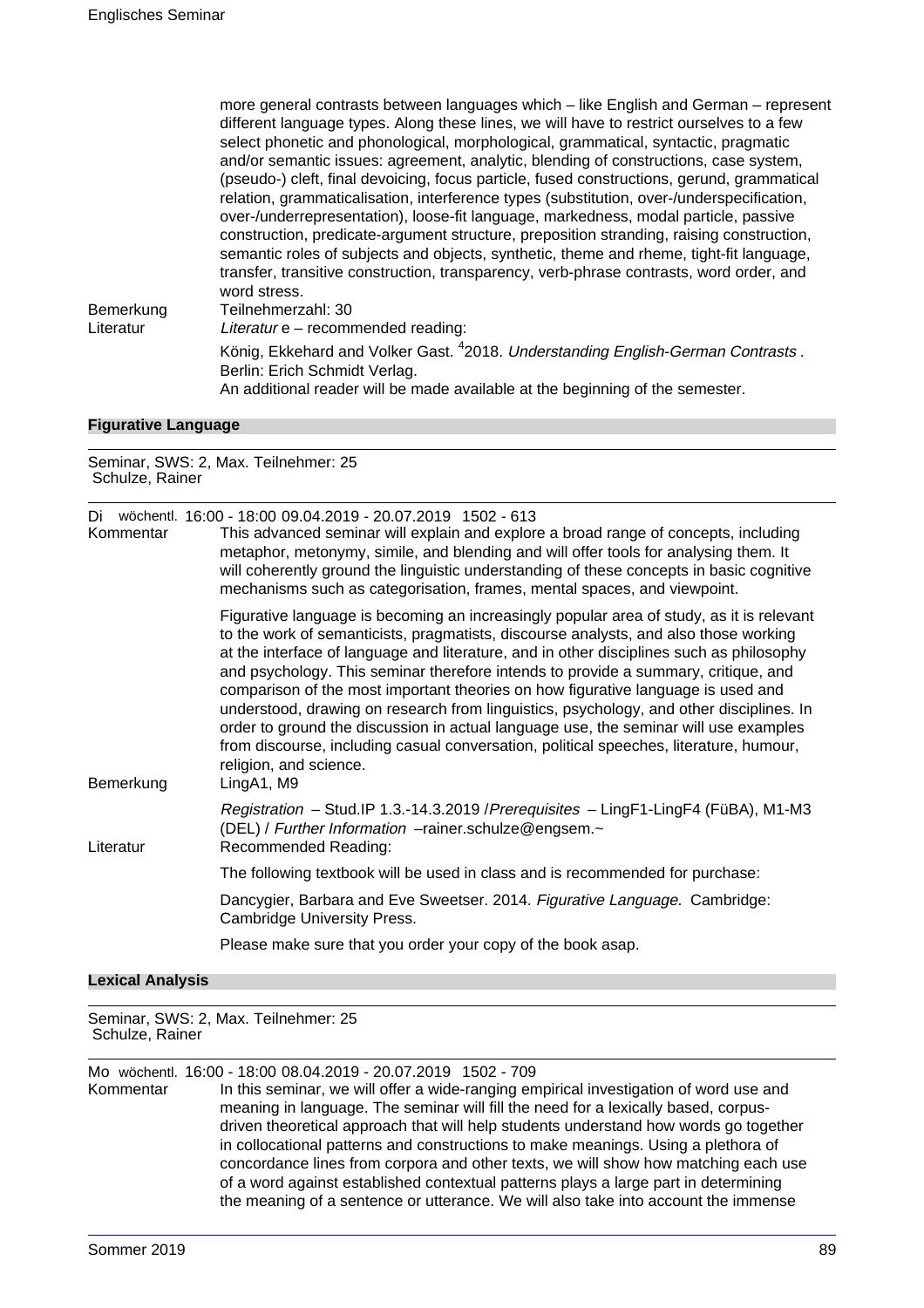| Bemerkung | variability of everyday usage that will show that this variability is rule-governed rather than<br>random. By studying words in context, we will be able to identify the 'normal' patterns<br>of usage that are associated with each pattern. Thereby, and this will be one of the<br>main findings in this seminar, lexical entropy (i.e. lack of order or predictability) can be<br>reduced. The contents of this class will complement other theoretical approaches to<br>language, including cognitive linguistics, construction grammar, priming theory, and<br>pattern grammar.<br>LingA1, M9 |
|-----------|-----------------------------------------------------------------------------------------------------------------------------------------------------------------------------------------------------------------------------------------------------------------------------------------------------------------------------------------------------------------------------------------------------------------------------------------------------------------------------------------------------------------------------------------------------------------------------------------------------|
| Literatur | Registration - Stud.IP 1.3.-14.3.2019 / Prerequisites - LingF1-LingF4 (FüBA) / Further<br>Information -rainer.schulze@engsem.~<br>Recommended Reading:                                                                                                                                                                                                                                                                                                                                                                                                                                              |
|           | The following textbook will be used in class and is recommended for purchase:                                                                                                                                                                                                                                                                                                                                                                                                                                                                                                                       |
|           | Hanks, Patrick. 2013. Lexical Analysis. Norms and Exploitations. Cambridge, MA/<br>London: The MIT Press.                                                                                                                                                                                                                                                                                                                                                                                                                                                                                           |
|           | Please make sure that you order your copy of the book asap.                                                                                                                                                                                                                                                                                                                                                                                                                                                                                                                                         |

#### **LinguA3**

Seminar, SWS: 2 Altendorf, Ulrike| Becker, Lidia| Mathias, Alexa

| Di<br>Bemerkung zur<br>Gruppe | wöchentl. 16:00 - 18:00 09.04.2019 - 20.07.2019 1502 - 103<br>Seminar                                                                                                                                                                                                                                                                                                                                                                                                                                                                                                                                                                                                                                                                                                                                                                                                                                                                                                                                                                                                                                                                                                                                                                                                                                                                                                                                                                                                                                                                                                                                                          |
|-------------------------------|--------------------------------------------------------------------------------------------------------------------------------------------------------------------------------------------------------------------------------------------------------------------------------------------------------------------------------------------------------------------------------------------------------------------------------------------------------------------------------------------------------------------------------------------------------------------------------------------------------------------------------------------------------------------------------------------------------------------------------------------------------------------------------------------------------------------------------------------------------------------------------------------------------------------------------------------------------------------------------------------------------------------------------------------------------------------------------------------------------------------------------------------------------------------------------------------------------------------------------------------------------------------------------------------------------------------------------------------------------------------------------------------------------------------------------------------------------------------------------------------------------------------------------------------------------------------------------------------------------------------------------|
| Di<br>Bemerkung zur<br>Gruppe | wöchentl. 18:00 - 20:00 09.04.2019 - 20.07.2019 1502 - 103<br>Vorträge                                                                                                                                                                                                                                                                                                                                                                                                                                                                                                                                                                                                                                                                                                                                                                                                                                                                                                                                                                                                                                                                                                                                                                                                                                                                                                                                                                                                                                                                                                                                                         |
| Kommentar                     | Linguistik ist weitaus mehr als grammatische Analyse LinguA <sup>3</sup> vermittelt Einblicke in<br>die ganze Bandbreite linguistischer Beschreibung, linguistischer Anwendungsgebiete<br>sowie interdisziplinärer Forschung und beruflicher Praxis. Für die Gastvorträge werden<br>internationale Wissenschaftler/-innen aus Germanistik, Anglistik und Romanistik<br>eingeladen. Die Vortragsthemen sind bewusst vielseitig gewählt und sollen den Blick<br>"über den Tellerrand" hin öffnen. Die Gastvorträge sind daher verpflichtender Bestandteil<br>des Seminars und ersetzen jeweils eine Seminarsitzung. Die konkreten Termine und<br>Themen der Vorträge werden zeitnah über Stud. IP und per Aushang bekannt gegeben.<br>Im begleitenden Seminar werden zunächst die Organisation der Vorträge und die damit<br>verbundenen "PR-Maßnahmen" von den Studierenden aktiv gestaltet. Zudem werden die<br>Themen der Gastvorträge inhaltlich vertieft. Von den Studierenden wird erwartet, dass sie<br>Interesse auch an fachübergreifenden Themen mitbringen. Seminarsprache ist Deutsch<br>- gute Englischkenntnisse werden allerdings vorausgesetzt, da einzelne Beiträge auch in<br>englischer Sprache geliefert werden.<br>Im Seminar können für den Bereich Germanistik (Deutsch) Studien- &<br>Prüfungsleistungen sowie Schlüsselkompetenzbescheinigungen (SKA oder SKB)<br>erworben werden. Für Ling A1 oder LingA2 können im Seminar für den Bereich Englische<br>Sprachwissenschaft NUR Studienleistungen erworben werden. Für Leistungsnachweise<br>im FachbereichHispanistik: siehe KVV Romanisches Seminar. |
| Bemerkung<br>Literatur        | Teilnehmerzahl: 30<br>Wird im Seminar bekanntgegeben.                                                                                                                                                                                                                                                                                                                                                                                                                                                                                                                                                                                                                                                                                                                                                                                                                                                                                                                                                                                                                                                                                                                                                                                                                                                                                                                                                                                                                                                                                                                                                                          |

# LingA2 **Learner Corpus Research**

Seminar, SWS: 2, Max. Teilnehmer: 30 Altendorf, Ulrike

Mi wöchentl. 10:00 - 12:00 10.04.2019 - 20.07.2019 1502 - 615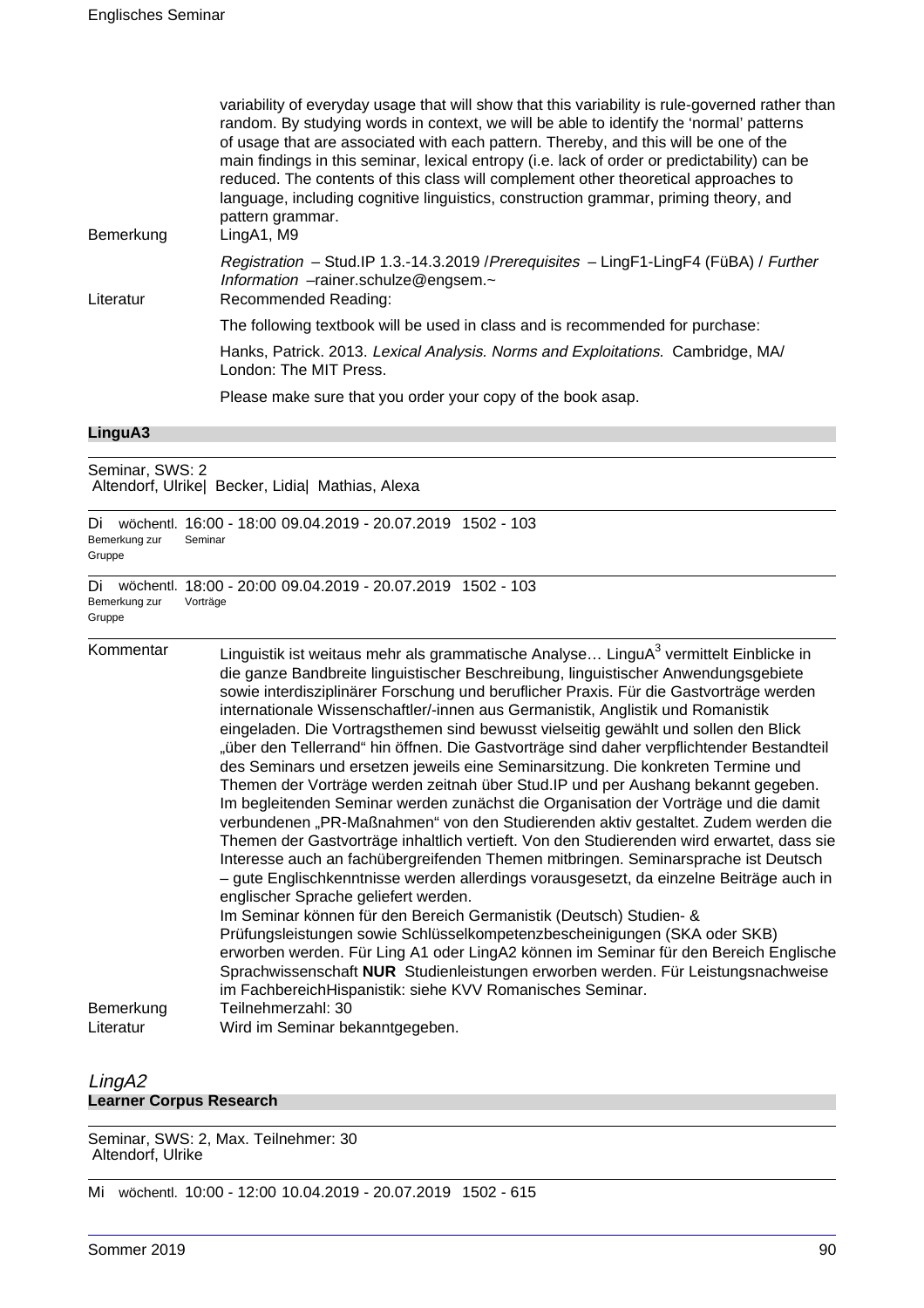| Kommentar | Learner Corpus Research (LCR) will explore issues related to the process of second<br>language learning and teaching. It will convey insights into the interlanguage of second<br>language learners, in particular insights gained from studies based on digitized date in<br>learner corpora (LCR). They will be supplemented by relevant concepts proposed by |
|-----------|-----------------------------------------------------------------------------------------------------------------------------------------------------------------------------------------------------------------------------------------------------------------------------------------------------------------------------------------------------------------|
| Bemerkung | Second Language Acquisition, in particular IP (Input Processing) and PI (Processing<br>Instruction), as well as by work in teaching methodology, e.g. the acquisition-oriented<br>method by von Ziegésar.<br>LingA2, M8, M9                                                                                                                                     |
| Literatur | Registration - Stud. IP 01.03. - 14.03. / Prerequisites - LingF1-LingF4 (if applicable) / Size<br>restriction: 30 / Further Information -ulrike.altendorf@engsem.~<br>Required Reading: Texts will be available in class.                                                                                                                                       |

#### **LinguA3**

Seminar, SWS: 2 Altendorf, Ulrike| Becker, Lidia| Mathias, Alexa

Di wöchentl. 16:00 - 18:00 09.04.2019 - 20.07.2019 1502 - 103 Bemerkung zur Gruppe Seminar

Di wöchentl. 18:00 - 20:00 09.04.2019 - 20.07.2019 1502 - 103 Bemerkung zur Gruppe Vorträge

Kommentar binguistik ist weitaus mehr als grammatische Analyse... LinguA $^3$  vermittelt Einblicke in die ganze Bandbreite linguistischer Beschreibung, linguistischer Anwendungsgebiete sowie interdisziplinärer Forschung und beruflicher Praxis. Für die Gastvorträge werden internationale Wissenschaftler/-innen aus Germanistik, Anglistik und Romanistik eingeladen. Die Vortragsthemen sind bewusst vielseitig gewählt und sollen den Blick "über den Tellerrand" hin öffnen. Die Gastvorträge sind daher verpflichtender Bestandteil des Seminars und ersetzen jeweils eine Seminarsitzung. Die konkreten Termine und Themen der Vorträge werden zeitnah über Stud.IP und per Aushang bekannt gegeben. Im begleitenden Seminar werden zunächst die Organisation der Vorträge und die damit verbundenen "PR-Maßnahmen" von den Studierenden aktiv gestaltet. Zudem werden die Themen der Gastvorträge inhaltlich vertieft. Von den Studierenden wird erwartet, dass sie Interesse auch an fachübergreifenden Themen mitbringen. Seminarsprache ist Deutsch – gute Englischkenntnisse werden allerdings vorausgesetzt, da einzelne Beiträge auch in englischer Sprache geliefert werden. Im Seminar können für den Bereich Germanistik (Deutsch) Studien- & Prüfungsleistungen sowie Schlüsselkompetenzbescheinigungen (SKA oder SKB) erworben werden. Für Ling A1 oder LingA2 können im Seminar für den Bereich Englische Sprachwissenschaft **NUR** Studienleistungen erworben werden. Für Leistungsnachweise im FachbereichHispanistik: siehe KVV Romanisches Seminar. Bemerkung Teilnehmerzahl: 30 Literatur Wird im Seminar bekanntgegeben.

# **Sociolinguistic Theories**

Seminar, SWS: 2, Max. Teilnehmer: 30 Altendorf, Ulrike

Di wöchentl. 14:00 - 16:00 09.04.2019 - 20.07.2019 1502 - 609 This course is restricted to DEL students for whom it is a compulsory part of their Degree Programme. If places are available, ONLY Master of Education students who major in English (Module: Advanced Studies) are invited to sign up. Admission will be at the discretion of the course director.

> The course will look at classic and current sociolinguistic theories ranging from first-wave concepts, such as the notions of 'overt' and 'covert prestige' proposed by Labov and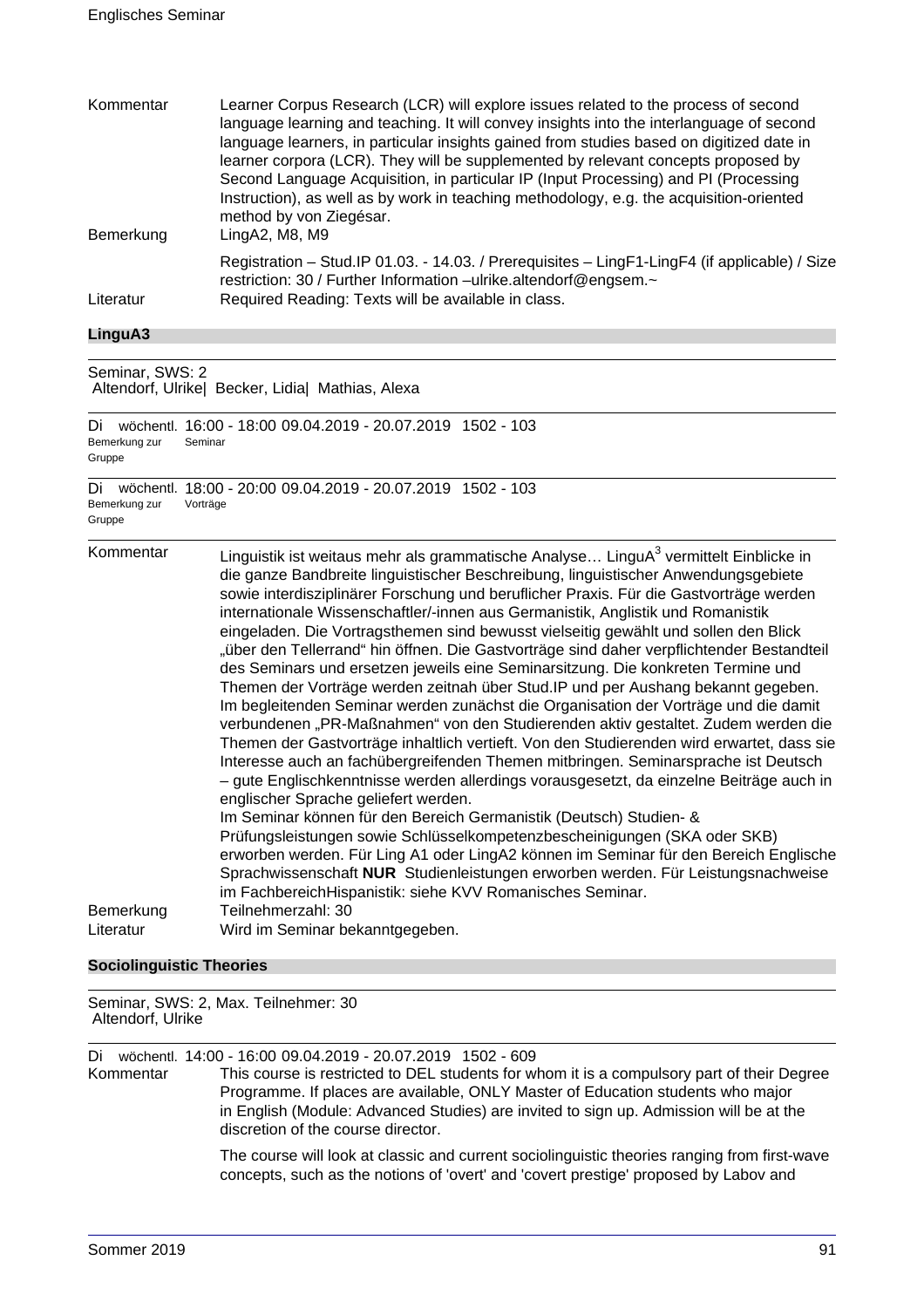| Bemerkung | Trudgill in the 1960s and 1970s to third-wave concepts with a focus on speaker agency.<br>Each theory will be exemplified by a case.<br>LingA2, M2.2 (DEL)                                                                |
|-----------|---------------------------------------------------------------------------------------------------------------------------------------------------------------------------------------------------------------------------|
| Literatur | Registration - Stud. IP 01.03. - 14.03. / Prerequisites - LingF1-LingF4 (if applicable) / Size<br>restriction: 30 / Further Information -ulrike.altendorf@engsem.~<br>Required Reading: Texts will be available in class. |

#### **Sociolinguistic Typology**

Seminar, SWS: 2, Max. Teilnehmer: 30 Altendorf, Ulrike

| Mi<br>Kommentar | wöchentl, 08:00 - 10:00 10.04.2019 - 20.07.2019 1502 - 609<br>This course will present Peter Trudgill's theories of the impact of language diversity<br>brought about by language and dialect contact as well as a selection of socio-historical<br>case studies from England, the US and New Zealand, to which the theories will be<br>applied. In addition, we will explore research on <i>Multicultural London English</i> , an<br>emerging contact variety in the Greater London conurbation. This course requires a solid |
|-----------------|--------------------------------------------------------------------------------------------------------------------------------------------------------------------------------------------------------------------------------------------------------------------------------------------------------------------------------------------------------------------------------------------------------------------------------------------------------------------------------------------------------------------------------|
| Bemerkung       | knowledge of phonetics and phonology!<br>LingA2, M5, M9                                                                                                                                                                                                                                                                                                                                                                                                                                                                        |
| Literatur       | Registration - Stud. IP 01.03. - 14.03. / Prerequisites - LingF1-LingF4 (if applicable) / Size<br>restriction: 30 / Further Information -ulrike.altendorf@engsem.~<br><b>Required Reading:</b>                                                                                                                                                                                                                                                                                                                                 |
|                 | Peter Trudgill (2010). Investigations in Sociohistorical Linguistics . Cambridge: Cambridge<br>University Press.                                                                                                                                                                                                                                                                                                                                                                                                               |

# **Intermediate and Advanced Linguistics (LingF3/LingA1/LingA2) (Zweitfach)**

| LingF3                                 |                                                                                                                                                                                                                                                                                                                                                                                                                                                                                        |
|----------------------------------------|----------------------------------------------------------------------------------------------------------------------------------------------------------------------------------------------------------------------------------------------------------------------------------------------------------------------------------------------------------------------------------------------------------------------------------------------------------------------------------------|
| <b>Phonetics &amp; Phonology</b>       |                                                                                                                                                                                                                                                                                                                                                                                                                                                                                        |
| Vorlesung, SWS: 2<br>Altendorf, Ulrike |                                                                                                                                                                                                                                                                                                                                                                                                                                                                                        |
| Mi<br>Kommentar<br>Bemerkung           | wöchentl. 12:00 - 14:00 10.04.2019 - 20.07.2019 1502 - 003<br>This course will introduce students to segmental and supra-segmental features of the<br>major reference accents of English, RP and General American. If appropriate, the<br>theoretical angle will also be contrastive, focusing on differences between German and<br>English. Students will also develop skills in perceiving, articulating and transcribing vowel<br>and consonant sounds using IPA symbols.<br>LingF3 |
| Literatur                              | Registration - Stud. IP 01.03. - 14.03. / Prerequisites - LingF1, LingF2 and Ling F3 (if<br>applicable) / Size restriction: none / Further Information -ulrike.altendorf@engsem.~<br>Required Reading - Holger Schmitt (2011). Phonetic transcription: From first steps to ear<br>transcription . Ernst Schmidt Verlag.                                                                                                                                                                |
| $\cdots$                               |                                                                                                                                                                                                                                                                                                                                                                                                                                                                                        |

LingA1

**Deutsch und Englisch im Vergleich und im Kontrast – English and German in Comparison and Contrast**

Seminar, SWS: 2 Diewald, Gabriele| Schulze, Rainer

Di wöchentl. 10:00 - 12:00 09.04.2019 - 20.07.2019 1502 - 103 Kommentar This advanced seminar aims to give an overview of the most important structural differences between English and German. It will reconsider some issues already discussed in earlier introductory classes (e.g. Introduction to Linguistics ), albeit from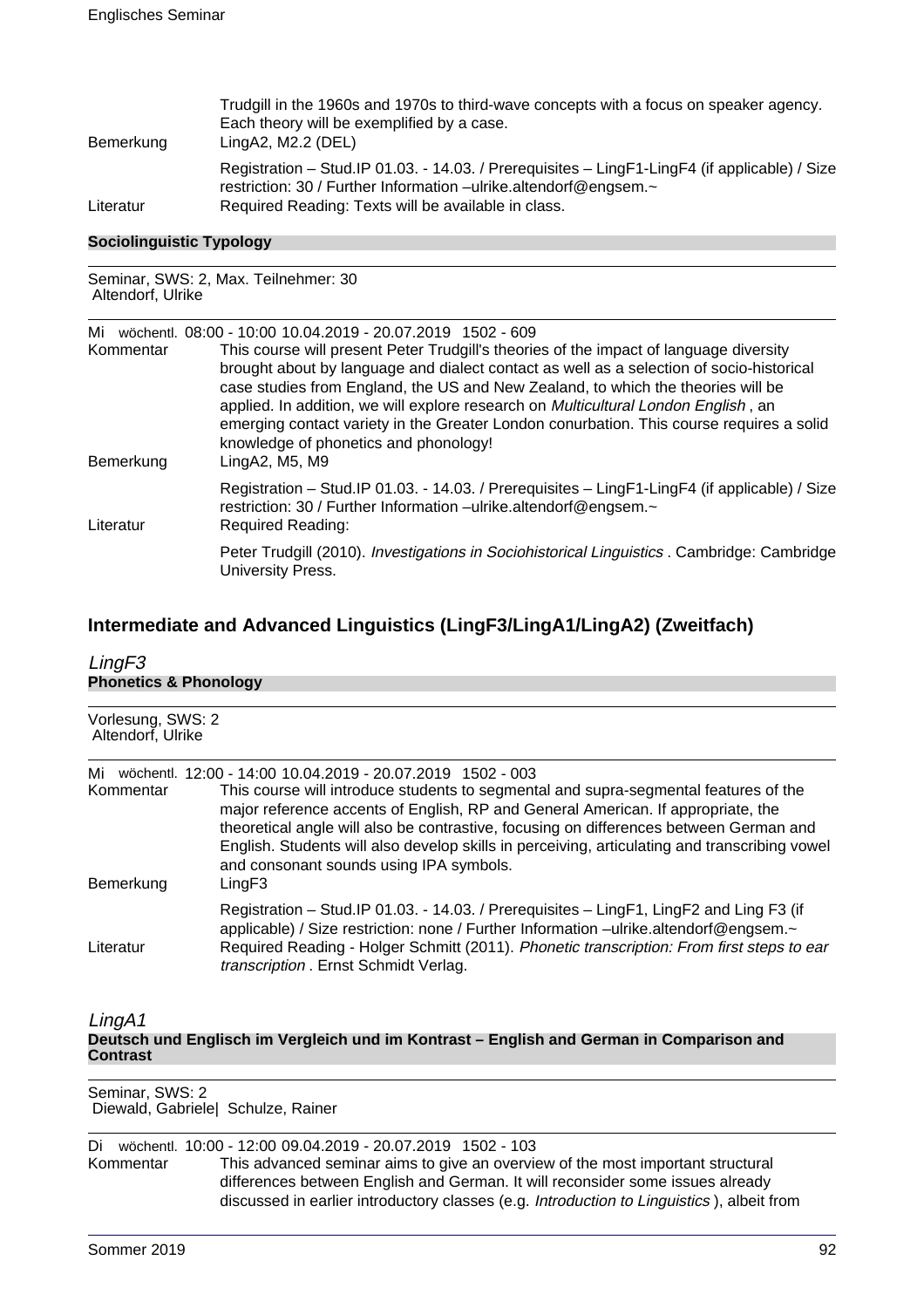|           | a decidedly different point of view. We will explore how the basic structural differences     |
|-----------|-----------------------------------------------------------------------------------------------|
|           | between English and German are related to each other. The focus of this seminar will          |
|           | therefore be on clusters or bundles of contrast, each of which can be derived from a          |
|           | fundamental structural difference between the two languages. The overarching objective,       |
|           | then, will be to show how it is possible to bring order to the large variety of superficially |
|           | unrelated contrasts between English and German which, after all, are two otherwise            |
|           | closely related languages. Thus, we will take a bird's-eye view of the two languages: the     |
|           | task will be to work out their most essential characteristics and trace back our findings     |
|           | concerning what they have and have not in common to general tendencies among                  |
|           | the world's languages. One crucial insight is going to be that many of the differences        |
|           | between English and German are not restricted to these two languages, but represent           |
|           | more general contrasts between languages which - like English and German - represent          |
|           | different language types. Along these lines, we will have to restrict ourselves to a few      |
|           | select phonetic and phonological, morphological, grammatical, syntactic, pragmatic            |
|           | and/or semantic issues: agreement, analytic, blending of constructions, case system,          |
|           | (pseudo-) cleft, final devoicing, focus particle, fused constructions, gerund, grammatical    |
|           | relation, grammaticalisation, interference types (substitution, over-/underspecification,     |
|           | over-/underrepresentation), loose-fit language, markedness, modal particle, passive           |
|           | construction, predicate-argument structure, preposition stranding, raising construction,      |
|           | semantic roles of subjects and objects, synthetic, theme and rheme, tight-fit language,       |
|           | transfer, transitive construction, transparency, verb-phrase contrasts, word order, and       |
|           | word stress.                                                                                  |
| Bemerkung | Teilnehmerzahl: 30                                                                            |
| Literatur | Literatur e - recommended reading:                                                            |
|           | König, Ekkehard and Volker Gast. <sup>4</sup> 2018. Understanding English-German Contrasts.   |
|           | Berlin: Erich Schmidt Verlag.                                                                 |
|           | An additional reader will be made available at the beginning of the semester.                 |
|           |                                                                                               |

# **Figurative Language**

| Schulze, Rainer         | Seminar, SWS: 2, Max. Teilnehmer: 25                                                                                                                                                                                                                                                                                                                                                                                                                                                                                                                                                                                                                                                                                                                                        |
|-------------------------|-----------------------------------------------------------------------------------------------------------------------------------------------------------------------------------------------------------------------------------------------------------------------------------------------------------------------------------------------------------------------------------------------------------------------------------------------------------------------------------------------------------------------------------------------------------------------------------------------------------------------------------------------------------------------------------------------------------------------------------------------------------------------------|
| Di<br>Kommentar         | wöchentl. 16:00 - 18:00 09.04.2019 - 20.07.2019 1502 - 613<br>This advanced seminar will explain and explore a broad range of concepts, including<br>metaphor, metonymy, simile, and blending and will offer tools for analysing them. It<br>will coherently ground the linguistic understanding of these concepts in basic cognitive<br>mechanisms such as categorisation, frames, mental spaces, and viewpoint.                                                                                                                                                                                                                                                                                                                                                           |
| Bemerkung               | Figurative language is becoming an increasingly popular area of study, as it is relevant<br>to the work of semanticists, pragmatists, discourse analysts, and also those working<br>at the interface of language and literature, and in other disciplines such as philosophy<br>and psychology. This seminar therefore intends to provide a summary, critique, and<br>comparison of the most important theories on how figurative language is used and<br>understood, drawing on research from linguistics, psychology, and other disciplines. In<br>order to ground the discussion in actual language use, the seminar will use examples<br>from discourse, including casual conversation, political speeches, literature, humour,<br>religion, and science.<br>LingA1, M9 |
| Literatur               | Registration - Stud.IP 1.3.-14.3.2019 / Prerequisites - LingF1-LingF4 (FüBA), M1-M3<br>(DEL) / Further Information -rainer.schulze@engsem.~<br>Recommended Reading:                                                                                                                                                                                                                                                                                                                                                                                                                                                                                                                                                                                                         |
|                         | The following textbook will be used in class and is recommended for purchase:                                                                                                                                                                                                                                                                                                                                                                                                                                                                                                                                                                                                                                                                                               |
|                         | Dancygier, Barbara and Eve Sweetser. 2014. Figurative Language. Cambridge:<br><b>Cambridge University Press.</b>                                                                                                                                                                                                                                                                                                                                                                                                                                                                                                                                                                                                                                                            |
|                         | Please make sure that you order your copy of the book asap.                                                                                                                                                                                                                                                                                                                                                                                                                                                                                                                                                                                                                                                                                                                 |
| <b>Lexical Analysis</b> |                                                                                                                                                                                                                                                                                                                                                                                                                                                                                                                                                                                                                                                                                                                                                                             |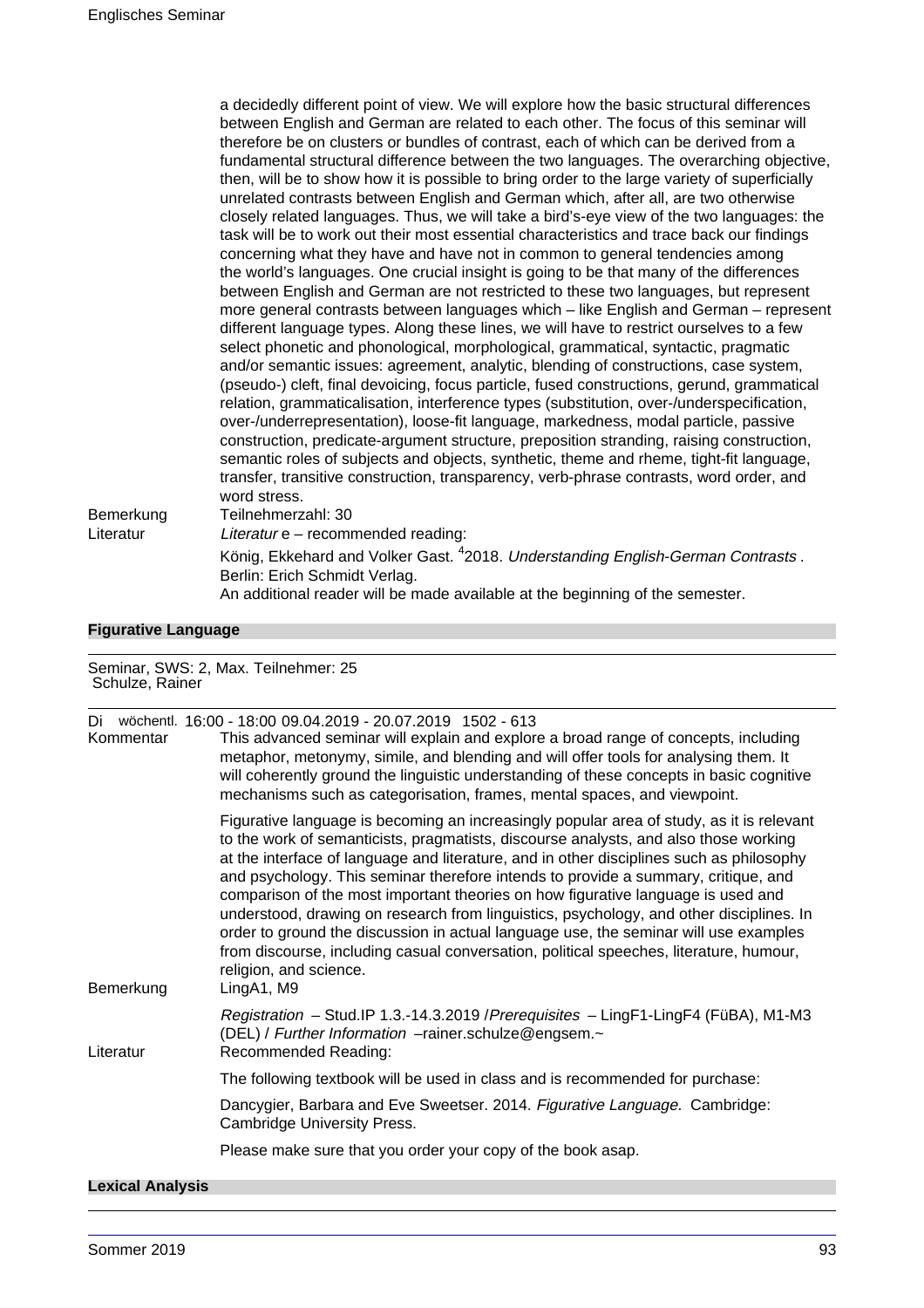#### Seminar, SWS: 2, Max. Teilnehmer: 25 Schulze, Rainer

| Kommentar                     | Mo wöchentl. 16:00 - 18:00 08.04.2019 - 20.07.2019 1502 - 709<br>In this seminar, we will offer a wide-ranging empirical investigation of word use and<br>meaning in language. The seminar will fill the need for a lexically based, corpus-<br>driven theoretical approach that will help students understand how words go together<br>in collocational patterns and constructions to make meanings. Using a plethora of<br>concordance lines from corpora and other texts, we will show how matching each use<br>of a word against established contextual patterns plays a large part in determining<br>the meaning of a sentence or utterance. We will also take into account the immense<br>variability of everyday usage that will show that this variability is rule-governed rather than<br>random. By studying words in context, we will be able to identify the 'normal' patterns<br>of usage that are associated with each pattern. Thereby, and this will be one of the<br>main findings in this seminar, lexical entropy (i.e. lack of order or predictability) can be<br>reduced. The contents of this class will complement other theoretical approaches to<br>language, including cognitive linguistics, construction grammar, priming theory, and<br>pattern grammar.                                                                                                                                                                                                                                                                                                                                          |
|-------------------------------|--------------------------------------------------------------------------------------------------------------------------------------------------------------------------------------------------------------------------------------------------------------------------------------------------------------------------------------------------------------------------------------------------------------------------------------------------------------------------------------------------------------------------------------------------------------------------------------------------------------------------------------------------------------------------------------------------------------------------------------------------------------------------------------------------------------------------------------------------------------------------------------------------------------------------------------------------------------------------------------------------------------------------------------------------------------------------------------------------------------------------------------------------------------------------------------------------------------------------------------------------------------------------------------------------------------------------------------------------------------------------------------------------------------------------------------------------------------------------------------------------------------------------------------------------------------------------------------------------------------------------------|
| Bemerkung                     | LingA1, M9                                                                                                                                                                                                                                                                                                                                                                                                                                                                                                                                                                                                                                                                                                                                                                                                                                                                                                                                                                                                                                                                                                                                                                                                                                                                                                                                                                                                                                                                                                                                                                                                                     |
| Literatur                     | Registration - Stud.IP 1.3.-14.3.2019 / Prerequisites - LingF1-LingF4 (FüBA) / Further<br>Information -rainer.schulze@engsem.~<br>Recommended Reading:                                                                                                                                                                                                                                                                                                                                                                                                                                                                                                                                                                                                                                                                                                                                                                                                                                                                                                                                                                                                                                                                                                                                                                                                                                                                                                                                                                                                                                                                         |
|                               | The following textbook will be used in class and is recommended for purchase:                                                                                                                                                                                                                                                                                                                                                                                                                                                                                                                                                                                                                                                                                                                                                                                                                                                                                                                                                                                                                                                                                                                                                                                                                                                                                                                                                                                                                                                                                                                                                  |
|                               | Hanks, Patrick. 2013. Lexical Analysis. Norms and Exploitations. Cambridge, MA/<br>London: The MIT Press.                                                                                                                                                                                                                                                                                                                                                                                                                                                                                                                                                                                                                                                                                                                                                                                                                                                                                                                                                                                                                                                                                                                                                                                                                                                                                                                                                                                                                                                                                                                      |
|                               | Please make sure that you order your copy of the book asap.                                                                                                                                                                                                                                                                                                                                                                                                                                                                                                                                                                                                                                                                                                                                                                                                                                                                                                                                                                                                                                                                                                                                                                                                                                                                                                                                                                                                                                                                                                                                                                    |
| LinguA3                       |                                                                                                                                                                                                                                                                                                                                                                                                                                                                                                                                                                                                                                                                                                                                                                                                                                                                                                                                                                                                                                                                                                                                                                                                                                                                                                                                                                                                                                                                                                                                                                                                                                |
| Seminar, SWS: 2               | Altendorf, Ulrike  Becker, Lidia  Mathias, Alexa                                                                                                                                                                                                                                                                                                                                                                                                                                                                                                                                                                                                                                                                                                                                                                                                                                                                                                                                                                                                                                                                                                                                                                                                                                                                                                                                                                                                                                                                                                                                                                               |
| Bemerkung zur<br>Gruppe       | Di wöchentl. 16:00 - 18:00 09.04.2019 - 20.07.2019 1502 - 103<br>Seminar                                                                                                                                                                                                                                                                                                                                                                                                                                                                                                                                                                                                                                                                                                                                                                                                                                                                                                                                                                                                                                                                                                                                                                                                                                                                                                                                                                                                                                                                                                                                                       |
| Di<br>Bemerkung zur<br>Gruppe | wöchentl. 18:00 - 20:00 09.04.2019 - 20.07.2019 1502 - 103<br>Vorträge                                                                                                                                                                                                                                                                                                                                                                                                                                                                                                                                                                                                                                                                                                                                                                                                                                                                                                                                                                                                                                                                                                                                                                                                                                                                                                                                                                                                                                                                                                                                                         |
| Kommentar                     | Linguistik ist weitaus mehr als grammatische Analyse LinguA <sup>3</sup> vermittelt Einblicke in<br>die ganze Bandbreite linguistischer Beschreibung, linguistischer Anwendungsgebiete<br>sowie interdisziplinärer Forschung und beruflicher Praxis. Für die Gastvorträge werden<br>internationale Wissenschaftler/-innen aus Germanistik, Anglistik und Romanistik<br>eingeladen. Die Vortragsthemen sind bewusst vielseitig gewählt und sollen den Blick<br>"über den Tellerrand" hin öffnen. Die Gastvorträge sind daher verpflichtender Bestandteil<br>des Seminars und ersetzen jeweils eine Seminarsitzung. Die konkreten Termine und<br>Themen der Vorträge werden zeitnah über Stud. IP und per Aushang bekannt gegeben.<br>Im begleitenden Seminar werden zunächst die Organisation der Vorträge und die damit<br>verbundenen "PR-Maßnahmen" von den Studierenden aktiv gestaltet. Zudem werden die<br>Themen der Gastvorträge inhaltlich vertieft. Von den Studierenden wird erwartet, dass sie<br>Interesse auch an fachübergreifenden Themen mitbringen. Seminarsprache ist Deutsch<br>- gute Englischkenntnisse werden allerdings vorausgesetzt, da einzelne Beiträge auch in<br>englischer Sprache geliefert werden.<br>Im Seminar können für den Bereich Germanistik (Deutsch) Studien- &<br>Prüfungsleistungen sowie Schlüsselkompetenzbescheinigungen (SKA oder SKB)<br>erworben werden. Für Ling A1 oder LingA2 können im Seminar für den Bereich Englische<br>Sprachwissenschaft NUR Studienleistungen erworben werden. Für Leistungsnachweise<br>im FachbereichHispanistik: siehe KVV Romanisches Seminar. |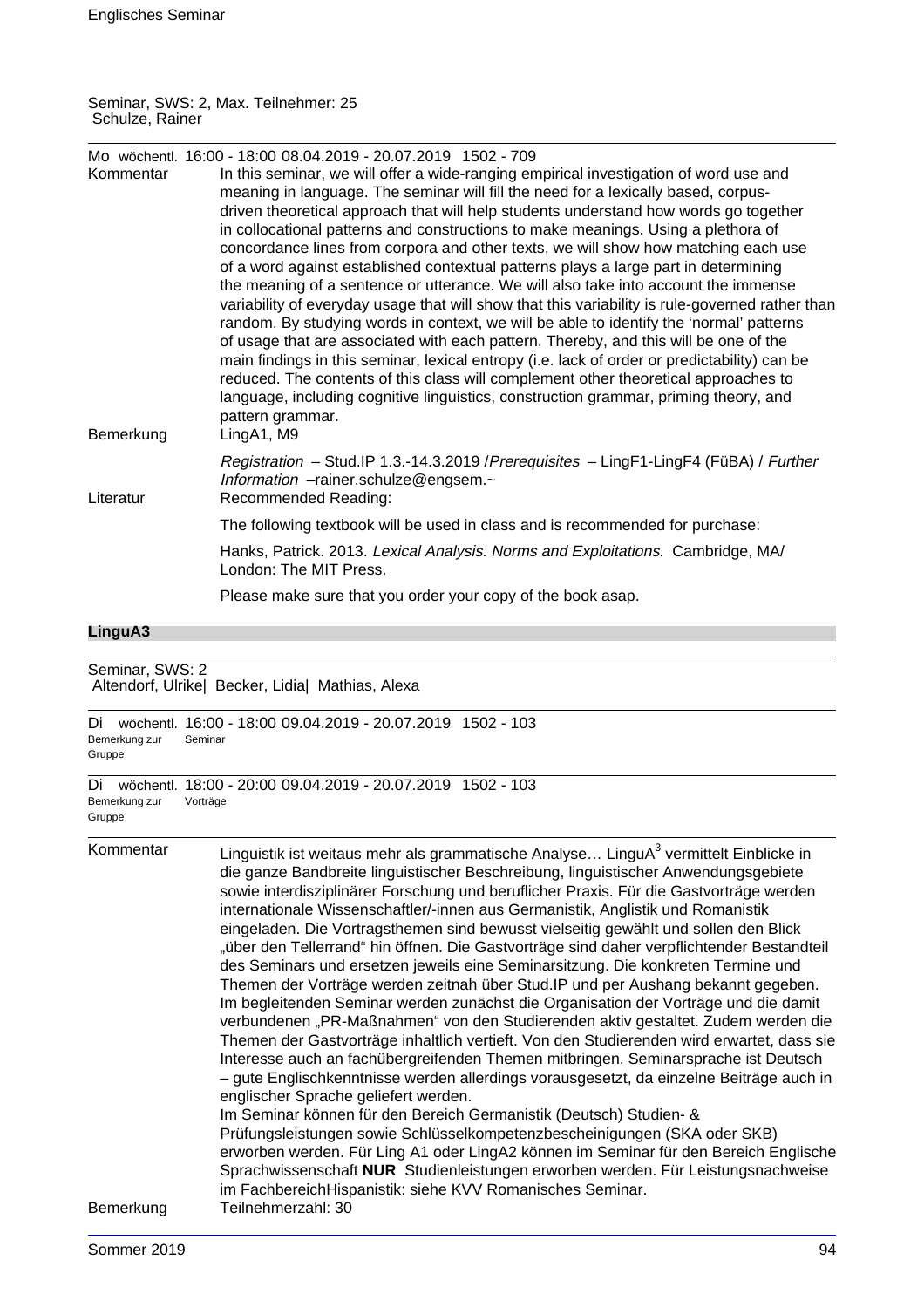Literatur Wird im Seminar bekanntgegeben.

# LingA2 **Learner Corpus Research**

Seminar, SWS: 2, Max. Teilnehmer: 30 Altendorf, Ulrike

| Kommentar<br>Bemerkung          | Mi wöchentl. 10:00 - 12:00 10.04.2019 - 20.07.2019 1502 - 615<br>Learner Corpus Research (LCR) will explore issues related to the process of second<br>language learning and teaching. It will convey insights into the interlanguage of second<br>language learners, in particular insights gained from studies based on digitized date in<br>learner corpora (LCR). They will be supplemented by relevant concepts proposed by<br>Second Language Acquisition, in particular IP (Input Processing) and PI (Processing<br>Instruction), as well as by work in teaching methodology, e.g. the acquisition-oriented<br>method by von Ziegésar.<br>LingA2, M8, M9                                                                                                                                                                                                                                                                                                                                                                                                                                                                                                                                                                                                                                                                                                                                                                                                                                                                                                                                                                                      |
|---------------------------------|------------------------------------------------------------------------------------------------------------------------------------------------------------------------------------------------------------------------------------------------------------------------------------------------------------------------------------------------------------------------------------------------------------------------------------------------------------------------------------------------------------------------------------------------------------------------------------------------------------------------------------------------------------------------------------------------------------------------------------------------------------------------------------------------------------------------------------------------------------------------------------------------------------------------------------------------------------------------------------------------------------------------------------------------------------------------------------------------------------------------------------------------------------------------------------------------------------------------------------------------------------------------------------------------------------------------------------------------------------------------------------------------------------------------------------------------------------------------------------------------------------------------------------------------------------------------------------------------------------------------------------------------------|
| Literatur                       | Registration - Stud.IP 01.03. - 14.03. / Prerequisites - LingF1-LingF4 (if applicable) / Size<br>restriction: 30 / Further Information -ulrike.altendorf@engsem.~<br>Required Reading: Texts will be available in class.                                                                                                                                                                                                                                                                                                                                                                                                                                                                                                                                                                                                                                                                                                                                                                                                                                                                                                                                                                                                                                                                                                                                                                                                                                                                                                                                                                                                                             |
| LinguA3                         |                                                                                                                                                                                                                                                                                                                                                                                                                                                                                                                                                                                                                                                                                                                                                                                                                                                                                                                                                                                                                                                                                                                                                                                                                                                                                                                                                                                                                                                                                                                                                                                                                                                      |
| Seminar, SWS: 2                 | Altendorf, Ulrike  Becker, Lidia  Mathias, Alexa                                                                                                                                                                                                                                                                                                                                                                                                                                                                                                                                                                                                                                                                                                                                                                                                                                                                                                                                                                                                                                                                                                                                                                                                                                                                                                                                                                                                                                                                                                                                                                                                     |
| Di l<br>Bemerkung zur<br>Gruppe | wöchentl. 16:00 - 18:00 09.04.2019 - 20.07.2019 1502 - 103<br>Seminar                                                                                                                                                                                                                                                                                                                                                                                                                                                                                                                                                                                                                                                                                                                                                                                                                                                                                                                                                                                                                                                                                                                                                                                                                                                                                                                                                                                                                                                                                                                                                                                |
| Di<br>Bemerkung zur<br>Gruppe   | wöchentl. 18:00 - 20:00 09.04.2019 - 20.07.2019 1502 - 103<br>Vorträge                                                                                                                                                                                                                                                                                                                                                                                                                                                                                                                                                                                                                                                                                                                                                                                                                                                                                                                                                                                                                                                                                                                                                                                                                                                                                                                                                                                                                                                                                                                                                                               |
| Kommentar<br>Bemerkung          | Linguistik ist weitaus mehr als grammatische Analyse LinguA <sup>3</sup> vermittelt Einblicke in<br>die ganze Bandbreite linguistischer Beschreibung, linguistischer Anwendungsgebiete<br>sowie interdisziplinärer Forschung und beruflicher Praxis. Für die Gastvorträge werden<br>internationale Wissenschaftler/-innen aus Germanistik, Anglistik und Romanistik<br>eingeladen. Die Vortragsthemen sind bewusst vielseitig gewählt und sollen den Blick<br>"über den Tellerrand" hin öffnen. Die Gastvorträge sind daher verpflichtender Bestandteil<br>des Seminars und ersetzen jeweils eine Seminarsitzung. Die konkreten Termine und<br>Themen der Vorträge werden zeitnah über Stud. IP und per Aushang bekannt gegeben.<br>Im begleitenden Seminar werden zunächst die Organisation der Vorträge und die damit<br>verbundenen "PR-Maßnahmen" von den Studierenden aktiv gestaltet. Zudem werden die<br>Themen der Gastvorträge inhaltlich vertieft. Von den Studierenden wird erwartet, dass sie<br>Interesse auch an fachübergreifenden Themen mitbringen. Seminarsprache ist Deutsch<br>- gute Englischkenntnisse werden allerdings vorausgesetzt, da einzelne Beiträge auch in<br>englischer Sprache geliefert werden.<br>Im Seminar können für den Bereich Germanistik (Deutsch) Studien- &<br>Prüfungsleistungen sowie Schlüsselkompetenzbescheinigungen (SKA oder SKB)<br>erworben werden. Für Ling A1 oder LingA2 können im Seminar für den Bereich Englische<br>Sprachwissenschaft NUR Studienleistungen erworben werden. Für Leistungsnachweise<br>im FachbereichHispanistik: siehe KVV Romanisches Seminar.<br>Teilnehmerzahl: 30 |
| Literatur                       | Wird im Seminar bekanntgegeben.                                                                                                                                                                                                                                                                                                                                                                                                                                                                                                                                                                                                                                                                                                                                                                                                                                                                                                                                                                                                                                                                                                                                                                                                                                                                                                                                                                                                                                                                                                                                                                                                                      |

# **Sociolinguistic Typology**

Seminar, SWS: 2, Max. Teilnehmer: 30 Altendorf, Ulrike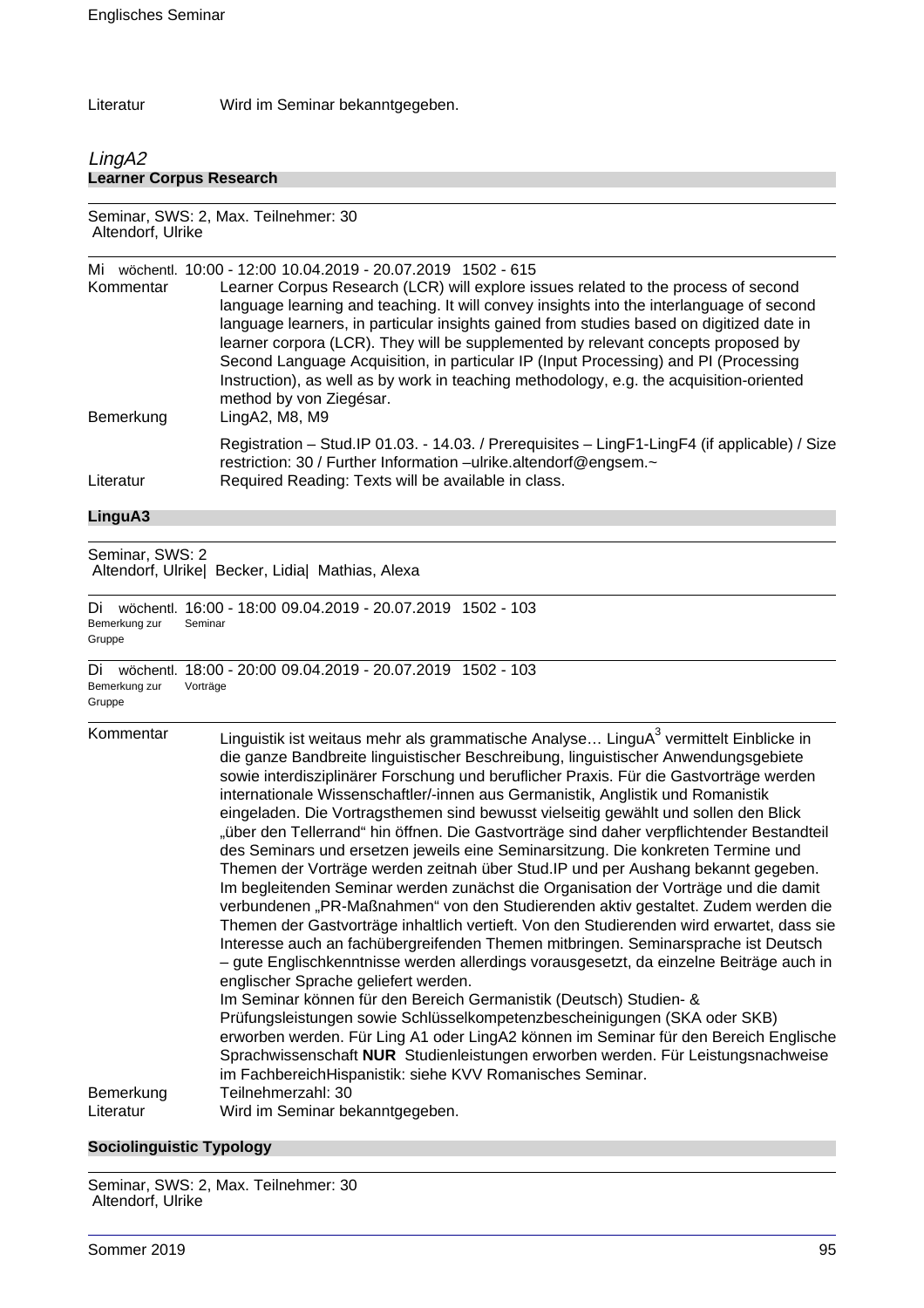| Mi<br>Kommentar<br>Bemerkung | wöchentl. 08:00 - 10:00 10.04.2019 - 20.07.2019 1502 - 609<br>This course will present Peter Trudgill's theories of the impact of language diversity<br>brought about by language and dialect contact as well as a selection of socio-historical<br>case studies from England, the US and New Zealand, to which the theories will be<br>applied. In addition, we will explore research on Multicultural London English, an<br>emerging contact variety in the Greater London conurbation. This course requires a solid<br>knowledge of phonetics and phonology!<br>LingA2, M5, M9 |
|------------------------------|-----------------------------------------------------------------------------------------------------------------------------------------------------------------------------------------------------------------------------------------------------------------------------------------------------------------------------------------------------------------------------------------------------------------------------------------------------------------------------------------------------------------------------------------------------------------------------------|
| Literatur                    | Registration - Stud. IP 01.03. - 14.03. / Prerequisites - LingF1-LingF4 (if applicable) / Size<br>restriction: 30 / Further Information -ulrike.altendorf@engsem.~<br><b>Required Reading:</b>                                                                                                                                                                                                                                                                                                                                                                                    |
|                              | Peter Trudgill (2010). Investigations in Sociohistorical Linguistics . Cambridge: Cambridge<br>University Press.                                                                                                                                                                                                                                                                                                                                                                                                                                                                  |

# **Advanced Literature and Culture (AmerA/BritA) (Zweitfach)**

| AmerA                |  |  |
|----------------------|--|--|
| <b>Affect Theory</b> |  |  |

Seminar, SWS: 2, Max. Teilnehmer: 45 Oldehus, Anna-Lena

| Di<br>Kommentar | wöchentl. 16:00 - 18:00 09.04.2019 - 20.07.2019 1502 - 609<br>In this theory class we will read and work with texts developed in the field of Affect                                                                                                                                                                                                                                                                                                                                                                                                                                                                                                                                                                                                                                                                                                                             |
|-----------------|----------------------------------------------------------------------------------------------------------------------------------------------------------------------------------------------------------------------------------------------------------------------------------------------------------------------------------------------------------------------------------------------------------------------------------------------------------------------------------------------------------------------------------------------------------------------------------------------------------------------------------------------------------------------------------------------------------------------------------------------------------------------------------------------------------------------------------------------------------------------------------|
|                 | Studies. Affect Theory has established itself as a burgeoning area in academia and<br>beyond after emerging during the second half of the 20 <sup>th</sup> century as a response to<br>approaches such as (post)structuralism. As a transdisciplinary intellectual field, it<br>consolidates ideas and approaches from anthropology, gender and queer studies,<br>cultural studies, geography, psychology, and philosophy. The field elicits conversations<br>about the location of affect, the epistemological and ontological difference between<br>emotions, feelings, moods, sentiments etc., and it considers historical and political<br>conceptions of affect. Therefore, this field is also concerned with experiences of<br>knowledge other than conscious and intellectual knowing and challenges normative<br>understandings of knowledge production and circulation. |
|                 | Readings in this class will range from foundational texts by Silvan Tomkins, Eve Kosofsky<br>Sedgwick, and Brian Massumi to more specific considerations of Sara Ahmed, Heather<br>Love, and Lauren Berlant.                                                                                                                                                                                                                                                                                                                                                                                                                                                                                                                                                                                                                                                                     |
| Bemerkung       | This class is specifically designed for students interested in and enjoying reading and<br>talking theory.<br>AmerA, AAS1, AAS3                                                                                                                                                                                                                                                                                                                                                                                                                                                                                                                                                                                                                                                                                                                                                  |
|                 | Registration - Stud.IP FüBA und M.Ed.: 1.3.-14.3.2019 AAS: 15.3-24.3.2019 /<br>Prerequisites - BA: Foundations Literature and Culture, Intermediate Literature and<br>Culture, MA: none / Further information - anna-lena.oldehus@engsem.~                                                                                                                                                                                                                                                                                                                                                                                                                                                                                                                                                                                                                                       |
| Literatur       | Maximale Teilnehmer*Innenzahl: 45<br>All course texts will be made available on Stud.IP.                                                                                                                                                                                                                                                                                                                                                                                                                                                                                                                                                                                                                                                                                                                                                                                         |

#### **Between Literature and Ethnography**

Seminar, SWS: 2, Max. Teilnehmer: 45 Ferens, Dominika

Mi wöchentl. 12:00 - 14:00 10.04.2019 - 20.07.2019 1502 - 609

Kommentar This seminar course will first take us back to the early 20<sup>th</sup> century, when ethnography became an academic discipline and cut itself off from amateur descriptions of foreign cultures written by travelers and missionaries. We shall then move forward to the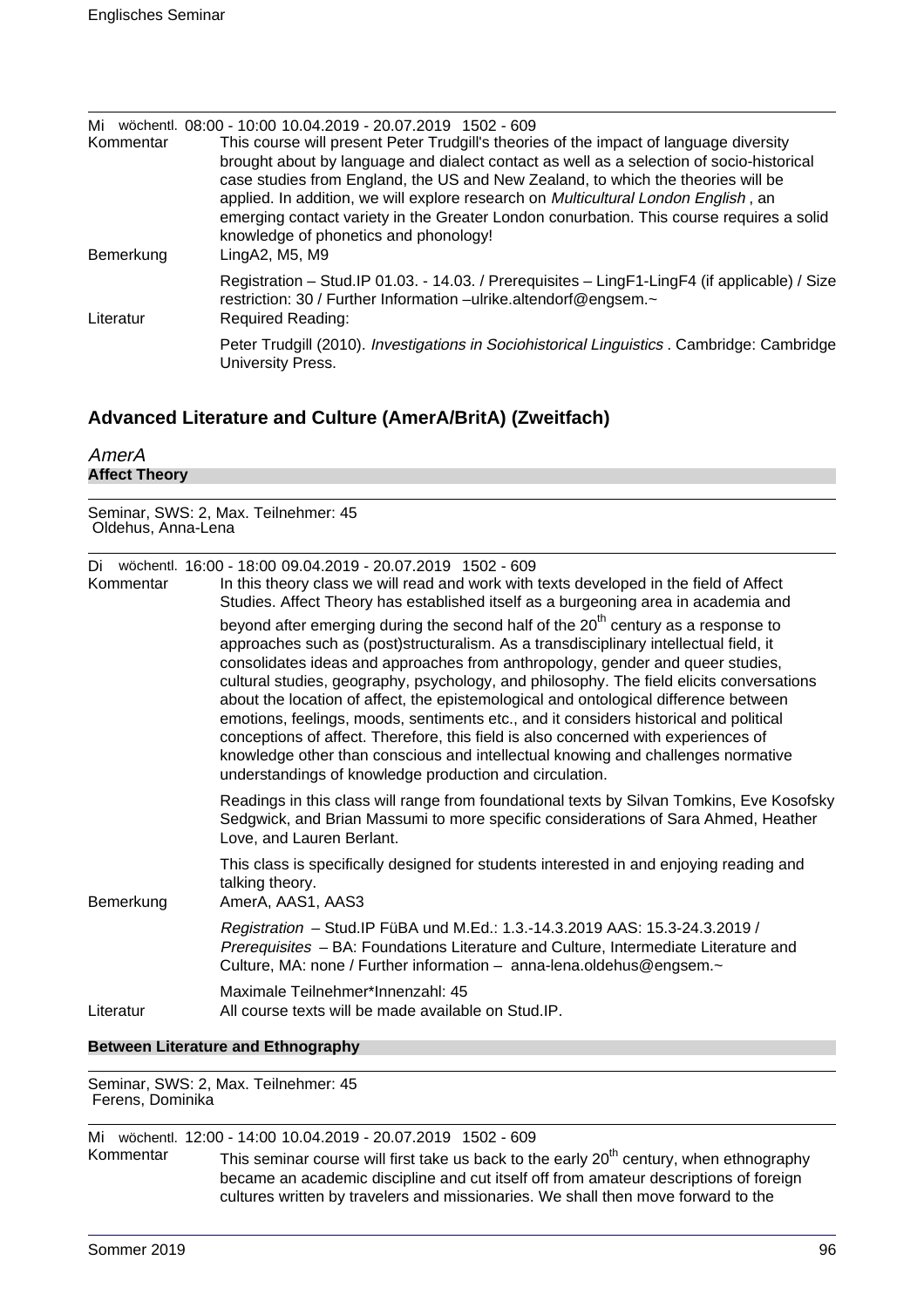second half of the  $20<sup>th</sup>$  century, when the decolonization of the 'Third World' upset the traditional relations between the subjects and objects of ethnography, leading to a crisis of conscience in Western cultural anthropology. Some researchers dealt with this crisis by reaching for fictional and autobiographical modes of writing. We shall look for the characteristic features of ethnography in fiction, and for elements of novelistic narration in ethnography. The reading list includes several classic ethnographies by such authors as Bronislaw Malinowski and Margaret Mead, as well as more hybrid and experimental types of cultural description, including autoethnography, the ethnographic novel, and anti-ethnography. Traditional and experimental ethnographic footage, and documentaries about ethnographer's lives will provide additional illustrations. Bemerkung AmerA, AAS1, AAS2 Registration – Stud.IP FüBA und M.Ed.: 1.3.-14.3.2019 AAS: 15.3-24.3.2019/ Prerequisites – BA: Foundations Literature and Culture, Intermediate Literature and Culture, MA: none / Further information – dferens@poczta.onet.pl Maximale Teilnehmer\*Innenzahl: 45 Literatur All course texts will be made available on Stud.IP.

#### **Health and Body in American Culture**

Seminar, SWS: 2, Max. Teilnehmer: 45 Dybska, Aneta

Do wöchentl. 10:00 - 12:00 11.04.2019 - 20.07.2019 1502 - 703

Kommentar This course examines the intersecting discourses of the body and health in American culture. It focuses on selected aspects of social life that pertain to public health, such as hygiene, epidemics, mental health, environmental pollution, as well as sexual and reproductive health. The key questions that the course will address are: What is biopower? How do the disciplinary and regulatory techniques impact the production of individual and collective bodies? If bodies are objects and vehicles of power, what is the relationship between individuals' self-surveillance and self-discipline and the broader historical process of nation-formation? What is the relationship between the planning and uses of urban space on the one hand and the larger culture's preoccupation with a healthy body politic on the other? How is the metaphor of the body deployed in relation to urban and national health?

| Bemerkung | AmerA, AAS2, AAS3                                                                                                                                                                                                                         |
|-----------|-------------------------------------------------------------------------------------------------------------------------------------------------------------------------------------------------------------------------------------------|
|           | Registration - Stud. IP FüBA und M.Ed.: 1.3.-14.3.2019 AAS: 15.3-24.3.2019 /<br><i>Prerequisites</i> – BA: Foundations Literature and Culture, Intermediate Literature and<br>Culture, MA: none / Further information - adybska@uw.edu.pl |
| Literatur | Maximale Teilnehmer*Innenzahl: 45<br>All course texts will be made available on Stud. IP.                                                                                                                                                 |

#### **Post-Network Television: Veronica Mars**

Seminar, SWS: 2, Max. Teilnehmer: 45 Groß, Florian

Mo wöchentl. 12:00 - 14:00 08.04.2019 - 20.07.2019 1502 - 609 Kommentar In this class, we will analyze the phenomenon of post-network television through the case study of Veronica Mars (2004-2007, 2014, 2019), a network series that was recently revived as a crowdfunded movie and an upcoming Hulu-mini series. The show epitomizes television's move 'from network to Netflix' in times of media convergence and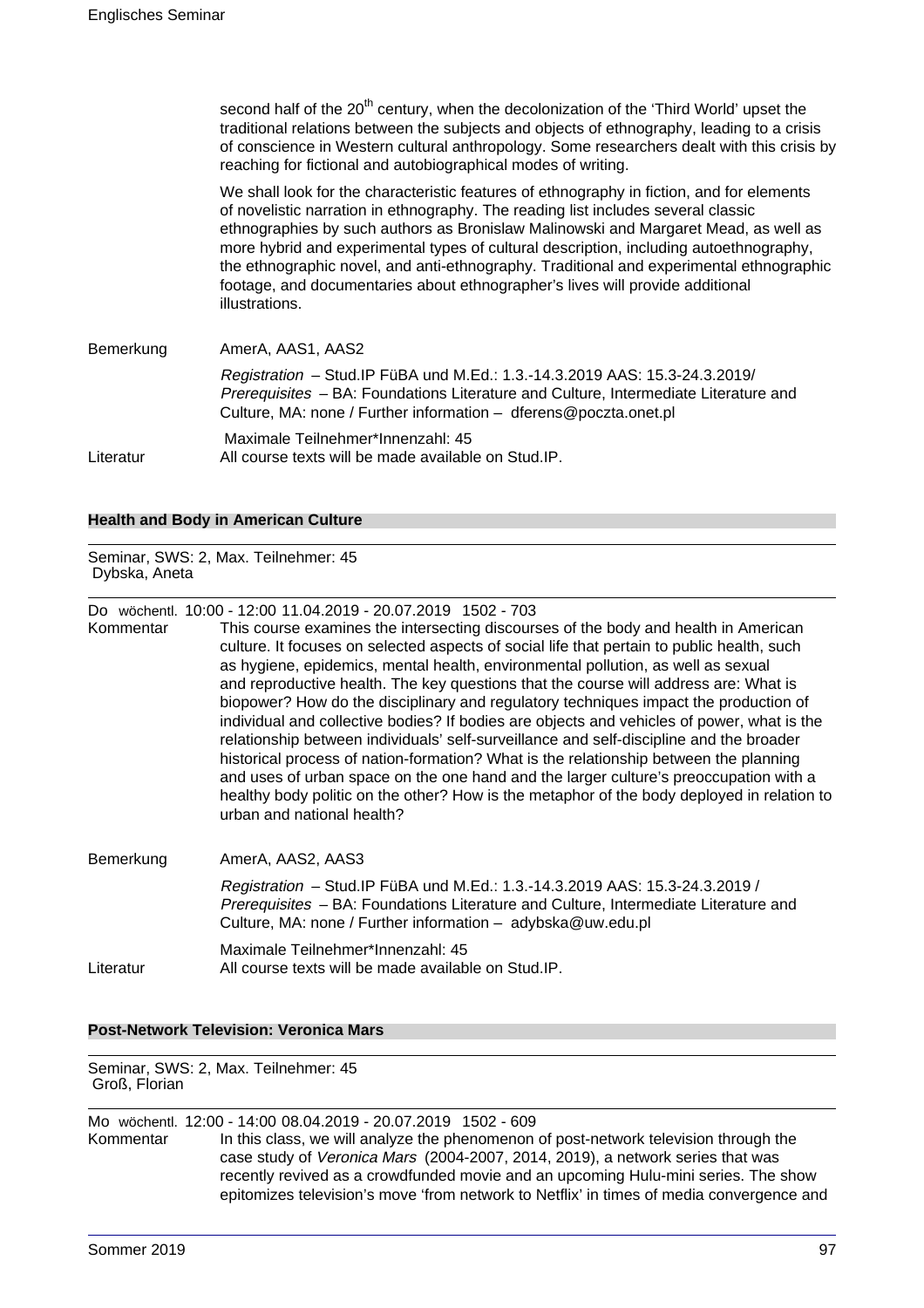| Bemerkung | its gradual shift from a network-based medium directed at broad and heterogeneous<br>mass audiences into a diversified digital medium consumed by 'active' niche audiences.<br>Through a close analysis of Veronica Mars, this class will also familiarize students with<br>U.S. television's production and reception contexts as well as the concepts and tools to<br>analyze its serial, visual, and narrative aesthetics.<br>AmerA, AAS4 |
|-----------|----------------------------------------------------------------------------------------------------------------------------------------------------------------------------------------------------------------------------------------------------------------------------------------------------------------------------------------------------------------------------------------------------------------------------------------------|
|           | Registration - Stud. IP FüBA und M.Ed.: 1.3.-14.3.2019 AAS: 15.3-24.3.2019 /<br>Prerequisites - BA: Foundations Literature and Culture, Intermediate Literature and<br>Culture, MA: none / Further information - florian.gross@engsem.~                                                                                                                                                                                                      |
| Literatur | Maximale Teilnehmer*Innenzahl: 45<br>Please purchase the first season of Veronica Mars (either online or on DVD) and start<br>watching before the class starts. During the semester, there will also be a screening of<br>the feature film. All other course material will be made available on Stud. IP.                                                                                                                                    |

**Power and the University in the United States**

Seminar, SWS: 2, Max. Teilnehmer: 45 Fagan, Abigail

| Kommentar | Do wöchentl. 12:00 - 14:00 11.04.2019 - 20.07.2019 1502 - 609<br>While the university is a major center of knowledge production in the United States (as<br>well as in Europe), activists and many academics alike criticize the university for its role<br>in reinstating class-based hierarchies. In this course, we will consider the history and<br>literature of the US university, particularly in terms of its transnational origins (especially<br>in terms of German and English structures of higher education) and its convoluted and<br>ever-changing relationship to power. A number of specific moments that we will discuss<br>include the origins of university degrees in the humanities toward the end of the 1900s,<br>the advent of interdisciplinary programs such as Black Studies and Women's Studies<br>departments in the 1960s and 1970s, and the increasing corporatization of the university<br>in the United States today. |
|-----------|---------------------------------------------------------------------------------------------------------------------------------------------------------------------------------------------------------------------------------------------------------------------------------------------------------------------------------------------------------------------------------------------------------------------------------------------------------------------------------------------------------------------------------------------------------------------------------------------------------------------------------------------------------------------------------------------------------------------------------------------------------------------------------------------------------------------------------------------------------------------------------------------------------------------------------------------------------|
| Bemerkung | AmerA, AAS2, AAS3                                                                                                                                                                                                                                                                                                                                                                                                                                                                                                                                                                                                                                                                                                                                                                                                                                                                                                                                       |
|           | Registration - Stud. IP FüBA und M.Ed.: 1.3.-14.3.2019 AAS: 15.3-24.3.2019 /<br>Prerequisites - BA: Foundations Literature and Culture, Intermediate Literature and<br>Culture, MA: none / Further Information - abigail.fagan@engsem.~                                                                                                                                                                                                                                                                                                                                                                                                                                                                                                                                                                                                                                                                                                                 |
| Literatur | Maximale Teilnehmer*Innenzahl: 45<br>All course texts will be made available on Stud. IP                                                                                                                                                                                                                                                                                                                                                                                                                                                                                                                                                                                                                                                                                                                                                                                                                                                                |

**The Queer Short Story in the United States at the Turn of the 19th and 20th Centuries**

Seminar, SWS: 2, Max. Teilnehmer: 45 Ferens, Dominika

| Di        | wöchentl. 12:00 - 14:00 09.04.2019 - 20.07.2019 1502 - 703                                                                                                                                                                                                                                                                                                                                                                                                                                                                       |
|-----------|----------------------------------------------------------------------------------------------------------------------------------------------------------------------------------------------------------------------------------------------------------------------------------------------------------------------------------------------------------------------------------------------------------------------------------------------------------------------------------------------------------------------------------|
| Kommentar | In this seminar we will study queer representations of gender, desire, and attachment in                                                                                                                                                                                                                                                                                                                                                                                                                                         |
|           | American short stories published before the emergence of homo- and heterosexuality                                                                                                                                                                                                                                                                                                                                                                                                                                               |
|           | as a binary opposition, and before the rise of gay and lesbian emancipatory movements.                                                                                                                                                                                                                                                                                                                                                                                                                                           |
|           | The choice of the short story form is not accidental: as Axel Nissen and Christopher                                                                                                                                                                                                                                                                                                                                                                                                                                             |
|           | Looby point out, the short story is somewhat queer on account of its marginal position                                                                                                                                                                                                                                                                                                                                                                                                                                           |
|           | in relation to the dominant literary form $-$ the novel. The short story has been American                                                                                                                                                                                                                                                                                                                                                                                                                                       |
|           | writers' favorite form for telling stories about things odd and marginal – things that                                                                                                                                                                                                                                                                                                                                                                                                                                           |
|           | deviated from the social norm, that were unspeakable in the dominant discourse, yet                                                                                                                                                                                                                                                                                                                                                                                                                                              |
|           | too disturbing to pass over in silence. Neither is the time period covered by the course                                                                                                                                                                                                                                                                                                                                                                                                                                         |
|           | accidental. Towards the end of the $19th$ century, non-normative genders and sexualities<br>were medicalized, categorized, and then politicized. Sexuality became a subject of<br>heated public debates, setting off waves of homophobia or even homohysteria (Eric<br>Anderson), as a result of which many practices hitherto seen as unremarkable were<br>tabooed. Reaching back in time, we therefore discover literature that documents a<br>surprisingly wide spectrum of gender enactments and sexual practices. Among the |
|           |                                                                                                                                                                                                                                                                                                                                                                                                                                                                                                                                  |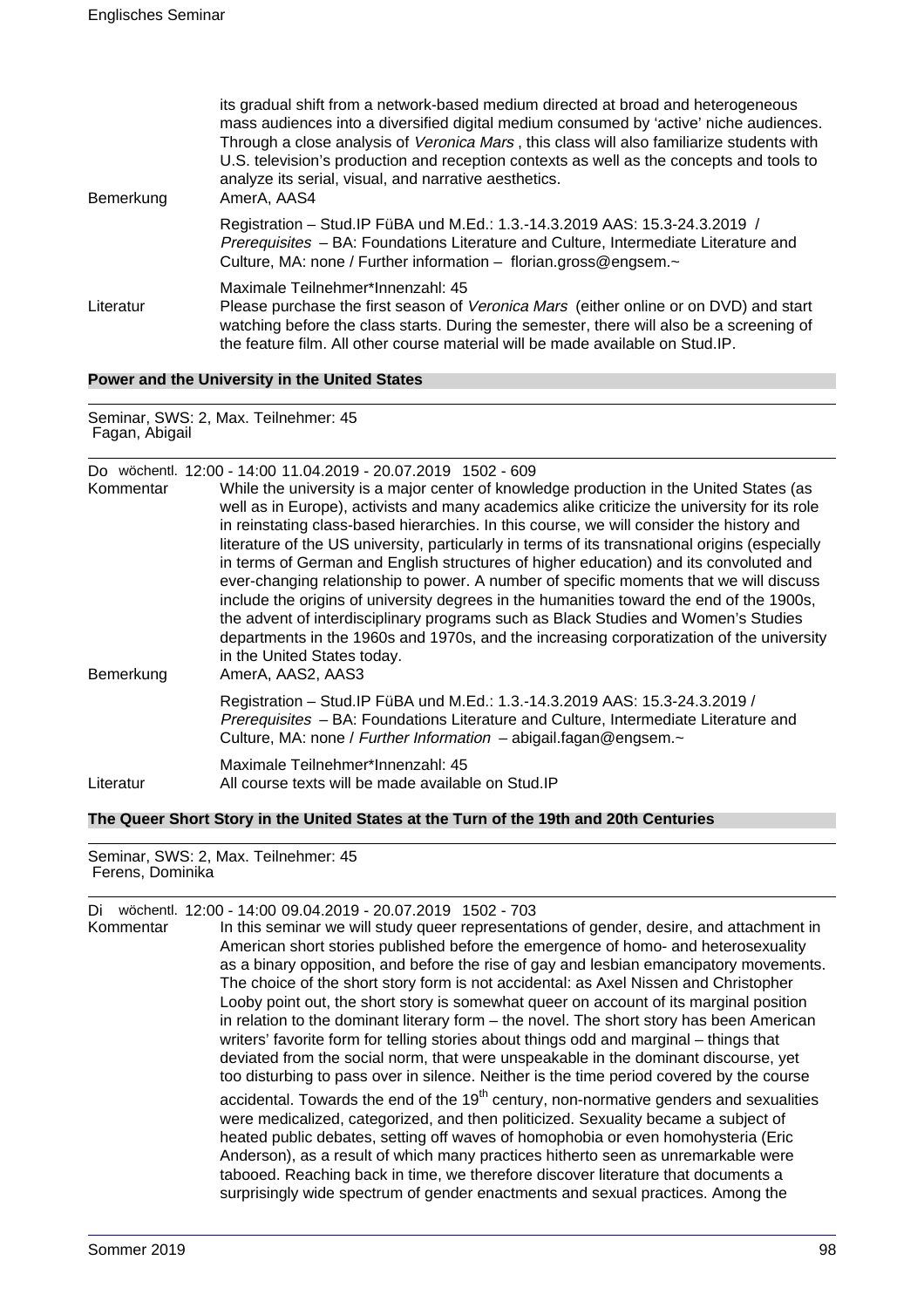| Bemerkung | authors covered in this course are such canonical figures as Herman Melville, Mark<br>Twain, Henry James, Gertrude Stein, and Willa Cather, as well as less familiar and<br>anonymous writers.<br>AmerA, AAS2/AAS3                     |
|-----------|----------------------------------------------------------------------------------------------------------------------------------------------------------------------------------------------------------------------------------------|
|           | Registration - Stud. IP FüBA und M.Ed.: 1.3.-14.3.2019 AAS: 15.3-24.3.2019/<br>Prerequisites - BA: Foundations Literature and Culture, Intermediate Literature and<br>Culture, MA: none / Further information - dferens@poczta.onet.pl |
| Literatur | Maximale Teilnehmer*Innenzahl: 45<br>All course texts will be made available on Stud.IP.                                                                                                                                               |

# **Transgression: Counterculture and its Influence on Fashion**

Seminar, SWS: 2, Max. Teilnehmer: 35 Meier, Julia

| Di<br>Mo Einzel<br>Einzel<br>Di<br>Kommentar | wöchentl. 10:00 - 12:00 09.04.2019 - 20.07.2019 1502 - 703<br>18:00 - 20:00 01.07.2019 - 01.07.2019 1502 - 703<br>08:00 - 10:00 16.07.2019 - 16.07.2019 1502 - 703<br>"Many things, developments, and changes begin in the dark []". (Carl Abrahamsson)                                                                                                                                                                                                                               |
|----------------------------------------------|---------------------------------------------------------------------------------------------------------------------------------------------------------------------------------------------------------------------------------------------------------------------------------------------------------------------------------------------------------------------------------------------------------------------------------------------------------------------------------------|
|                                              | This course explores the complex interrelation between the main protagonists of various<br>subcultural scenes and their subtle influence on the fashion world. We will be concerned<br>with the ways in which the underground scene is constantly challenging conventional<br>ideas of identity, gender, desire, beauty, and power from past eras until today.                                                                                                                        |
|                                              | Especially the time between the late 1960s until the end of the 1980s with people like<br>Andy Warhol, David Bowie, Leigh Bowery, Sid Vicious, Annie Lennox or Grace Jones,<br>to name the most famous, shaped gender roles and youth cultures with revolutionary<br>concepts of new looks and life styles that became popular fashion later on.                                                                                                                                      |
|                                              | So how do we perceive counterculture and fashion today? How do we define ourselves<br>in times of social media, globalization, and a growing right-wing populism? A new decade<br>that Olivier Zahm, the publisher of Purple Fashion Magazine, defines as: "irrational looks,<br>romantic illusions, radical honesty, immediate intimacy with strangers, gender free dream,<br>playful fetishism, ultra hardcore attitudes, myriad poses, and the constant digital hide and<br>seek." |
|                                              | We will examine these socio-cultural issues through literature, philosophy, film, and pop<br>and fashion culture.                                                                                                                                                                                                                                                                                                                                                                     |
| Bemerkung                                    | AmerA, AAS1/AAS4                                                                                                                                                                                                                                                                                                                                                                                                                                                                      |
|                                              | Registration - Stud. IP FüBA und M.Ed.: 1.3.-14.3.2019 AAS: 15.3-24.3.2019 /<br>Prerequisites - BA: Foundations Literature and Culture, Intermediate Literature and<br>Culture, MA: none / Further Information -sarkadiaki@hotmail.com                                                                                                                                                                                                                                                |
| Literatur                                    | Maximale Teilnehmer*Innenzahl: 35<br>All course texts will be made available on Stud. IP                                                                                                                                                                                                                                                                                                                                                                                              |
| <b>BritA</b><br><b>Advanced Shakespeare</b>  |                                                                                                                                                                                                                                                                                                                                                                                                                                                                                       |

#### Seminar, SWS: 2, Max. Teilnehmer: 40 Neumann, Janna-Lena

Mo wöchentl. 10:00 - 12:00 08.04.2019 - 20.07.2019 1502 - 703 More than 400 years after Shakespeare's death, his plays are still ubiquitous on British and international stages. Even in Germany, Shakespeare's status as a canonical playwright is reaffirmed constantly through stage and movie adaptations and through his central position in teaching English, both at school and university. The aim of this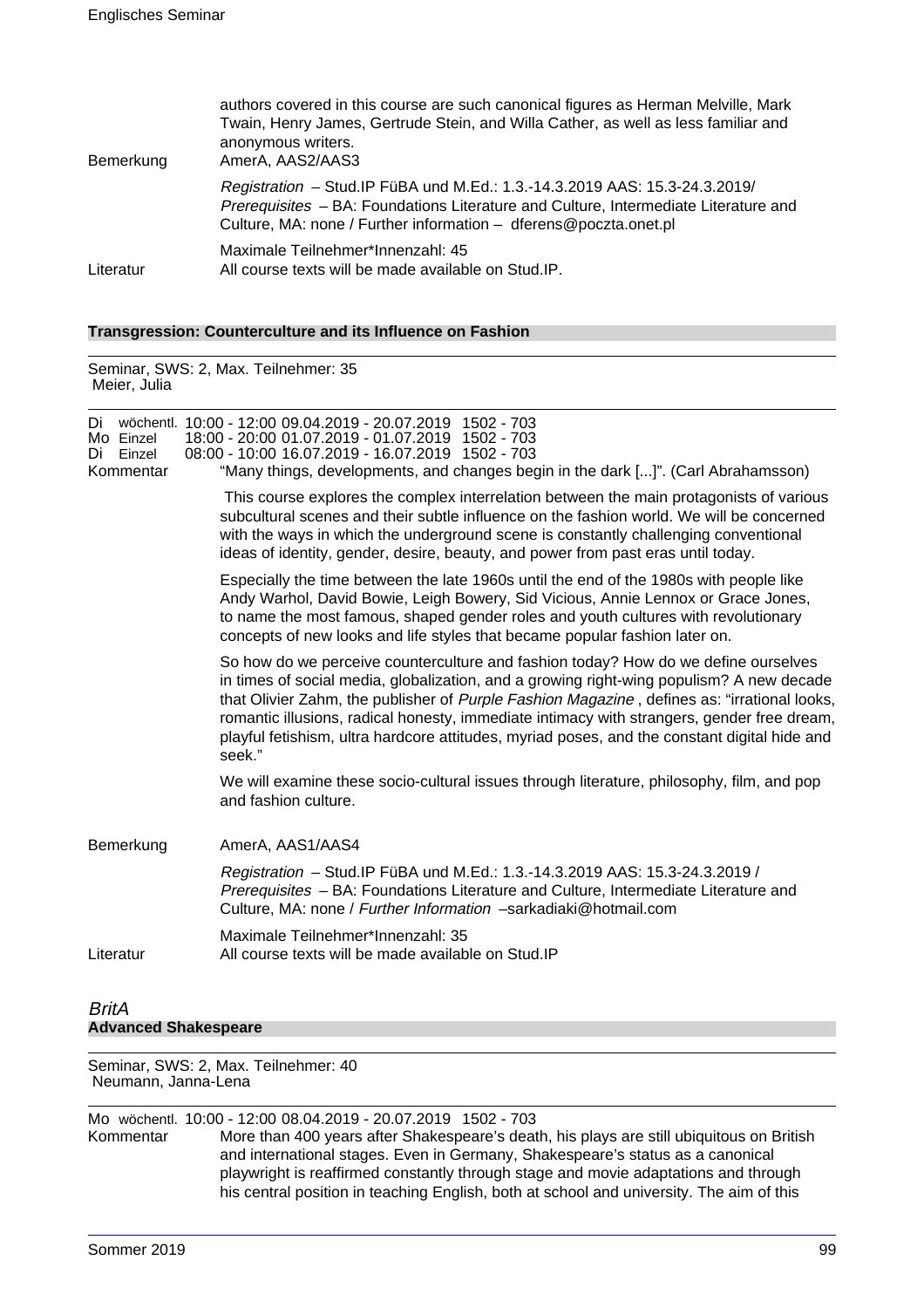| Bemerkung | advanced class will be to read Shakespeare's plays in the context of Gender Studies<br>and Cultural Materialism in order to investigate constructions of gender and class in his<br>famous comedies and tragedies. After discussing the historical, cultural and political<br>contexts of Elizabethan drama (based on previous knowledge from BritF2/F3), we shall<br>analyse and interpret selected texts of Shakespeare's oeuvre (using the categories of<br>literary analysis from AmerBritF1). Beginning with selected sonnets, we shall then turn<br>to two plays in detail, namely Much Ado About Nothing and King Lear. Finally, students<br>will be asked to independently engage with excerpts from further plays, including Twelfth<br>Night, The Taming of the Shrew and King Richard III.<br>BritA, AAS2, AAS3 |
|-----------|----------------------------------------------------------------------------------------------------------------------------------------------------------------------------------------------------------------------------------------------------------------------------------------------------------------------------------------------------------------------------------------------------------------------------------------------------------------------------------------------------------------------------------------------------------------------------------------------------------------------------------------------------------------------------------------------------------------------------------------------------------------------------------------------------------------------------|
| Literatur | Registration Stud.IP 1.3.2019-14.3.2019, for AAS students: 15.3.2019-24.3.2019 /<br>Prerequisites - AmerBritF1, BritF2, BritF3 for FüBA students, none for others / Further<br>Information -janna-lena.neumann@engsem.uni-hannover.de<br><b>Required Reading</b>                                                                                                                                                                                                                                                                                                                                                                                                                                                                                                                                                           |
|           | Please get hold of:                                                                                                                                                                                                                                                                                                                                                                                                                                                                                                                                                                                                                                                                                                                                                                                                        |
|           | William Shakespeare. Much Ado About Nothing. Edited by Claire McEachern, Arden,<br>2016.                                                                                                                                                                                                                                                                                                                                                                                                                                                                                                                                                                                                                                                                                                                                   |
|           | William Shakespeare. King Lear. Edited by R. A. Foakes, Arden, 1997.                                                                                                                                                                                                                                                                                                                                                                                                                                                                                                                                                                                                                                                                                                                                                       |
|           | Students are strongly advised to read Much Ado About Nothing before the course<br>begins.                                                                                                                                                                                                                                                                                                                                                                                                                                                                                                                                                                                                                                                                                                                                  |
|           | Reader - copy shop Stork (Körnerstraße) and Stud. IP                                                                                                                                                                                                                                                                                                                                                                                                                                                                                                                                                                                                                                                                                                                                                                       |

#### **Beginning Postcolonialism**

Seminar, SWS: 2, Max. Teilnehmer: 40 Pardey, Hannah

Di wöchentl. 08:00 - 10:00 09.04.2019 - 20.07.2019 1502 - 609

Kommentar This seminar encourages students to make their beginnings in one of the most intriguing and challenging fields of study that has established itself in recent years: postcolonialism. As preparation for each class, participants will have to read up on the field's central concerns and key concepts discussed in John McLeod's introductory textbook Beginning Postcolonialism . Relying on the analytical categories from the 'Introduction to Literary Studies' (AmerBritF1), we shall read Buchi Emecheta's novel The Joys of Motherhood (1979) through a postcolonial lens. We'll return to the text on a weekly basis in order to practise the field's terminology and see how the application of each critical concept produces an additional layer of meaning. Along the way, participants will be continually invited to think critically about the potentials and limitations of postcolonial ways of engaging with literary texts.

Bemerkung BritA, AAS1, AAS5 Registration – Stud.IP 1.3.2019-14.3.2019, 15.3.2019-24.3.2019 for AAS students / Prerequisites - AmerBritF1, BritF2, BritF3 for FüBA students, none for others / Further Information – hannah.pardey@engsem. $\sim$ Literatur Students who want to attend this course will have to purchase John McLeod's Beginning Postcolonialism (2<sup>nd</sup> edition, Manchester UP, 2010) and Emecheta's novel The Joys of Motherhood (1979). All other material will be provided in a reader available from Copyshop Stork (Körnerstraße) and on Stud.IP. Please make sure to read McLeod's textbook and Emecheta's novel during term break, i.e. before the course begins.

#### **The Gothic in British Literature**

Seminar, SWS: 2, Max. Teilnehmer: 40 Neumann, Janna-Lena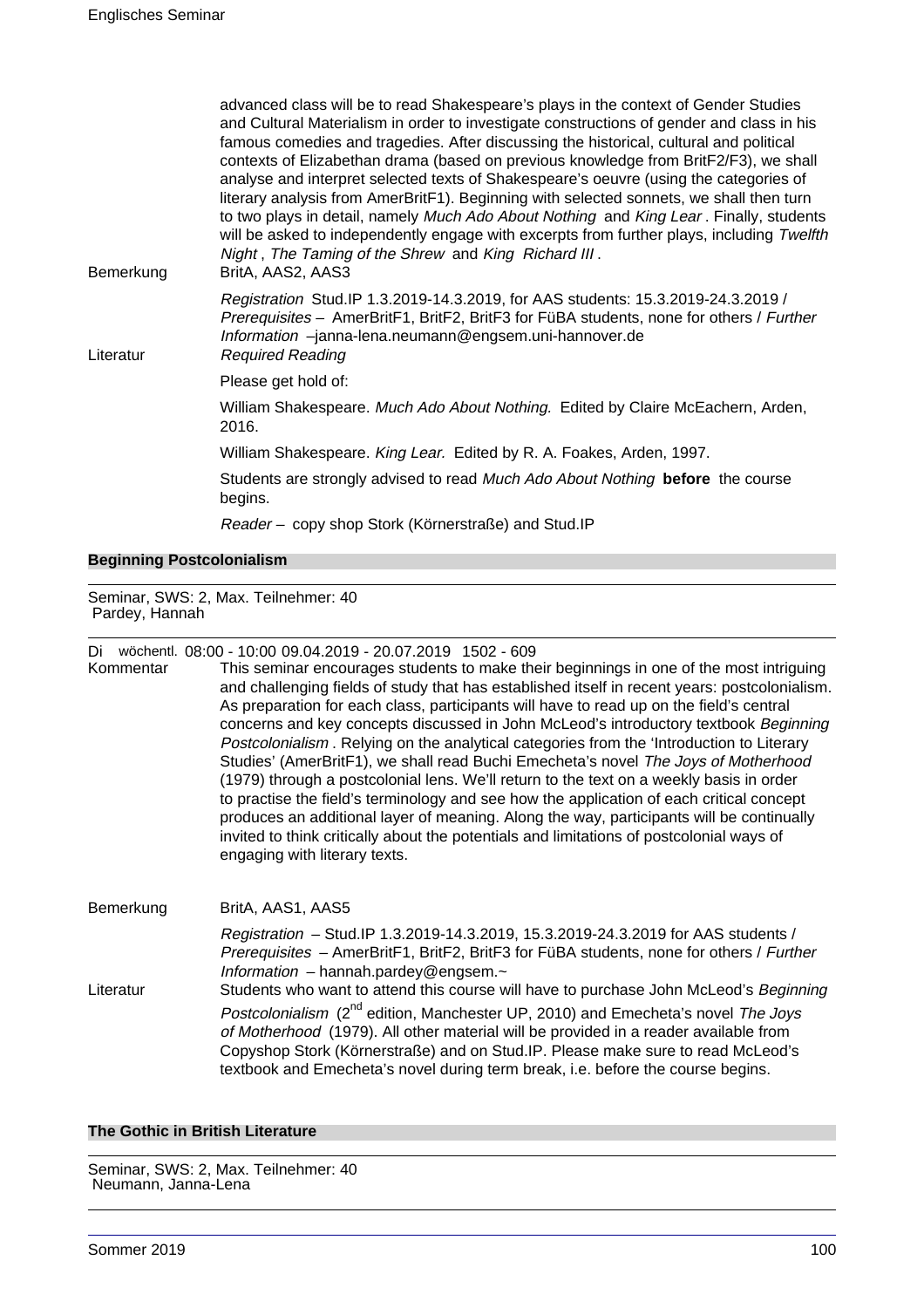Mo wöchentl. 12:00 - 14:00 08.04.2019 - 20.07.2019 1502 - 703

Kommentar Since its emergence in the late  $18<sup>th</sup>$  century, the Gothic has proved one of the most productive modes in English-speaking literature. In this advanced class, we shall read two major representatives of the genre, namely Horace Walpole's The Castle of Otranto (1764), arguably the first British Gothic novel, and Mary Shelley's Frankenstein (1818). Using the terminology from AmerBritF1, we shall consider the genre conventions of gothic novels, and analyse them in terms of their (Gothic) characters, plots, and settings. Apart from this narratological and structuralist approach, we shall use historical and cultural knowledge from the lecture series (BritF2) to consider how these texts negotiate issues connected with the emergent middle classes, but also gender, sexuality and imperialism.

Bemerkung BritA, AAS2, AAS3 Reader – copy shop Stork (Körnerstraße) and Stud.IP / Registration Stud.IP 1.3.2019-14.3.2019, for AAS students: 15.3.2019-24.3.2019 / Size restriction – 40 / Prerequisites – AmerBritF1, BritF2, BritF3 for FüBA students, none for others Literatur Please get hold of scholarly editions of Horace Walpole's The Castle of Otranto and Mary Shelley's Frankenstein. Since there are different versions of this text, make sure to buy the 1818 edition.

Students are strongly advised to read The Caste of Otranto **before** the course begins.

#### **Woolf's Modernism**

Seminar, SWS: 2, Max. Teilnehmer: 40 Pardey, Hannah

Mo wöchentl. 16:00 - 18:00 08.04.2019 - 20.07.2019 1502 - 703

Kommentar Virginia Woolf is a major twentieth-century novelist and essayist and a key figure in literary history as a feminist and a modernist. This seminar is designed for students who want to study Woolf's distinctive and innovative narrative style through the critical lens of Gender Studies. Drawing on the knowledge gained in the BritF2 Survey lecture, we will start with an exploration of the historical, cultural and political contexts of Woolf's fictional and non-fictional writing. We will apply the analytical terms and concepts acquired in the AmerBritF1 Introduction to examine Woolf's essay "Modern Fiction" (1919) and excerpts from her feminist manifesto A Room of One's Own (1929) as well as selected short stories. Our discussion will move on to her playfully subversive novel Orlando (1928) and its 1992 film adaptation (dir.: Sally Potter). Orlando centres on a chameleonic character who changes sex and identity on a whim on his/her journey through three centuries and who ends up as a woman writer in Woolf's own time. Throughout the seminar, students are encouraged to explore how the various theoretical approaches of Gender Studies can be made productive for analysing and interpreting these texts whose historically situated codes and conventions will be our central focus. Bemerkung BritA, AAS2, AAS3 Registration – Stud.IP 1.3.2019-14.3.2019, 15.3.2019-24.3.2019 for AAS students / Prerequisites – AmerBritF1, BritF2, BritF3 for FüBA students, none for others / Further

Information – hannah.pardey@engsem. $\sim$ Literatur Required Reading Please get hold of Virginia Woolf's Orlando in a well-annotated edition (Oxford World's Classics or Penguin Classics) and read the novel prior to class. All other primary and secondary material will be provided in a reader available from Copyshop Stork and on Stud.IP at the beginning of the term.

# **Focus Module (AmerA/BritA/LingA1/LingA2) (Zweitfach)**

AmerA **Affect Theory**

Seminar, SWS: 2, Max. Teilnehmer: 45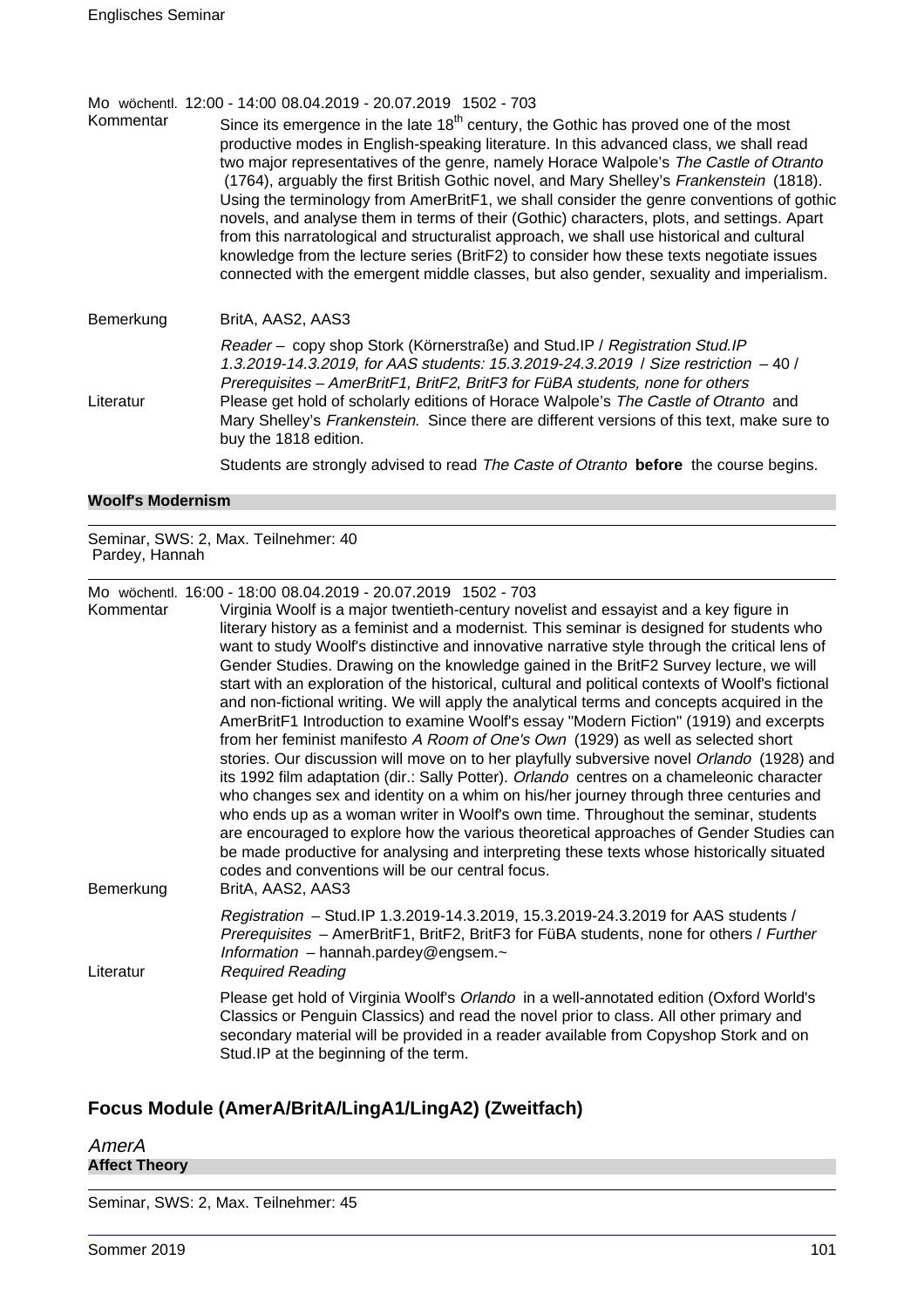# Oldehus, Anna-Lena

| Kommentar | Di wöchentl. 16:00 - 18:00 09.04.2019 - 20.07.2019 1502 - 609<br>In this theory class we will read and work with texts developed in the field of Affect<br>Studies. Affect Theory has established itself as a burgeoning area in academia and                                                                                                                                                                                                                                                                                                                                                                                                                                                                                                                                              |
|-----------|--------------------------------------------------------------------------------------------------------------------------------------------------------------------------------------------------------------------------------------------------------------------------------------------------------------------------------------------------------------------------------------------------------------------------------------------------------------------------------------------------------------------------------------------------------------------------------------------------------------------------------------------------------------------------------------------------------------------------------------------------------------------------------------------|
|           | beyond after emerging during the second half of the 20 <sup>th</sup> century as a response to<br>approaches such as (post)structuralism. As a transdisciplinary intellectual field, it<br>consolidates ideas and approaches from anthropology, gender and queer studies,<br>cultural studies, geography, psychology, and philosophy. The field elicits conversations<br>about the location of affect, the epistemological and ontological difference between<br>emotions, feelings, moods, sentiments etc., and it considers historical and political<br>conceptions of affect. Therefore, this field is also concerned with experiences of<br>knowledge other than conscious and intellectual knowing and challenges normative<br>understandings of knowledge production and circulation. |
|           | Readings in this class will range from foundational texts by Silvan Tomkins, Eve Kosofsky<br>Sedgwick, and Brian Massumi to more specific considerations of Sara Ahmed, Heather<br>Love, and Lauren Berlant.                                                                                                                                                                                                                                                                                                                                                                                                                                                                                                                                                                               |
| Bemerkung | This class is specifically designed for students interested in and enjoying reading and<br>talking theory.<br>AmerA, AAS1, AAS3                                                                                                                                                                                                                                                                                                                                                                                                                                                                                                                                                                                                                                                            |
|           | Registration - Stud. IP FüBA und M.Ed.: 1.3.-14.3.2019 AAS: 15.3-24.3.2019 /<br>Prerequisites - BA: Foundations Literature and Culture, Intermediate Literature and<br>Culture, MA: none / Further information - anna-lena.oldehus@engsem.~                                                                                                                                                                                                                                                                                                                                                                                                                                                                                                                                                |
| Literatur | Maximale Teilnehmer*Innenzahl: 45<br>All course texts will be made available on Stud. IP.                                                                                                                                                                                                                                                                                                                                                                                                                                                                                                                                                                                                                                                                                                  |

# **Between Literature and Ethnography**

Seminar, SWS: 2, Max. Teilnehmer: 45 Ferens, Dominika

|           | Mi wöchentl. 12:00 - 14:00 10.04.2019 - 20.07.2019 1502 - 609                                                                                                                                                                                                                                                                                                                                                                                                                                                                                                 |
|-----------|---------------------------------------------------------------------------------------------------------------------------------------------------------------------------------------------------------------------------------------------------------------------------------------------------------------------------------------------------------------------------------------------------------------------------------------------------------------------------------------------------------------------------------------------------------------|
| Kommentar | This seminar course will first take us back to the early 20 <sup>th</sup> century, when ethnography<br>became an academic discipline and cut itself off from amateur descriptions of foreign<br>cultures written by travelers and missionaries. We shall then move forward to the                                                                                                                                                                                                                                                                             |
|           | second half of the 20 <sup>th</sup> century, when the decolonization of the 'Third World' upset the<br>traditional relations between the subjects and objects of ethnography, leading to a crisis<br>of conscience in Western cultural anthropology. Some researchers dealt with this crisis by<br>reaching for fictional and autobiographical modes of writing.                                                                                                                                                                                              |
|           | We shall look for the characteristic features of ethnography in fiction, and for elements<br>of novelistic narration in ethnography. The reading list includes several classic<br>ethnographies by such authors as Bronislaw Malinowski and Margaret Mead, as well as<br>more hybrid and experimental types of cultural description, including autoethnography,<br>the ethnographic novel, and anti-ethnography. Traditional and experimental ethnographic<br>footage, and documentaries about ethnographer's lives will provide additional<br>illustrations. |
| Bemerkung | AmerA, AAS1, AAS2                                                                                                                                                                                                                                                                                                                                                                                                                                                                                                                                             |
|           | Registration - Stud.IP FüBA und M.Ed.: 1.3.-14.3.2019 AAS: 15.3-24.3.2019/<br>Prerequisites - BA: Foundations Literature and Culture, Intermediate Literature and<br>Culture, MA: none / Further information - dferens@poczta.onet.pl                                                                                                                                                                                                                                                                                                                         |
| Literatur | Maximale Teilnehmer*Innenzahl: 45<br>All course texts will be made available on Stud. IP.                                                                                                                                                                                                                                                                                                                                                                                                                                                                     |

# **Health and Body in American Culture**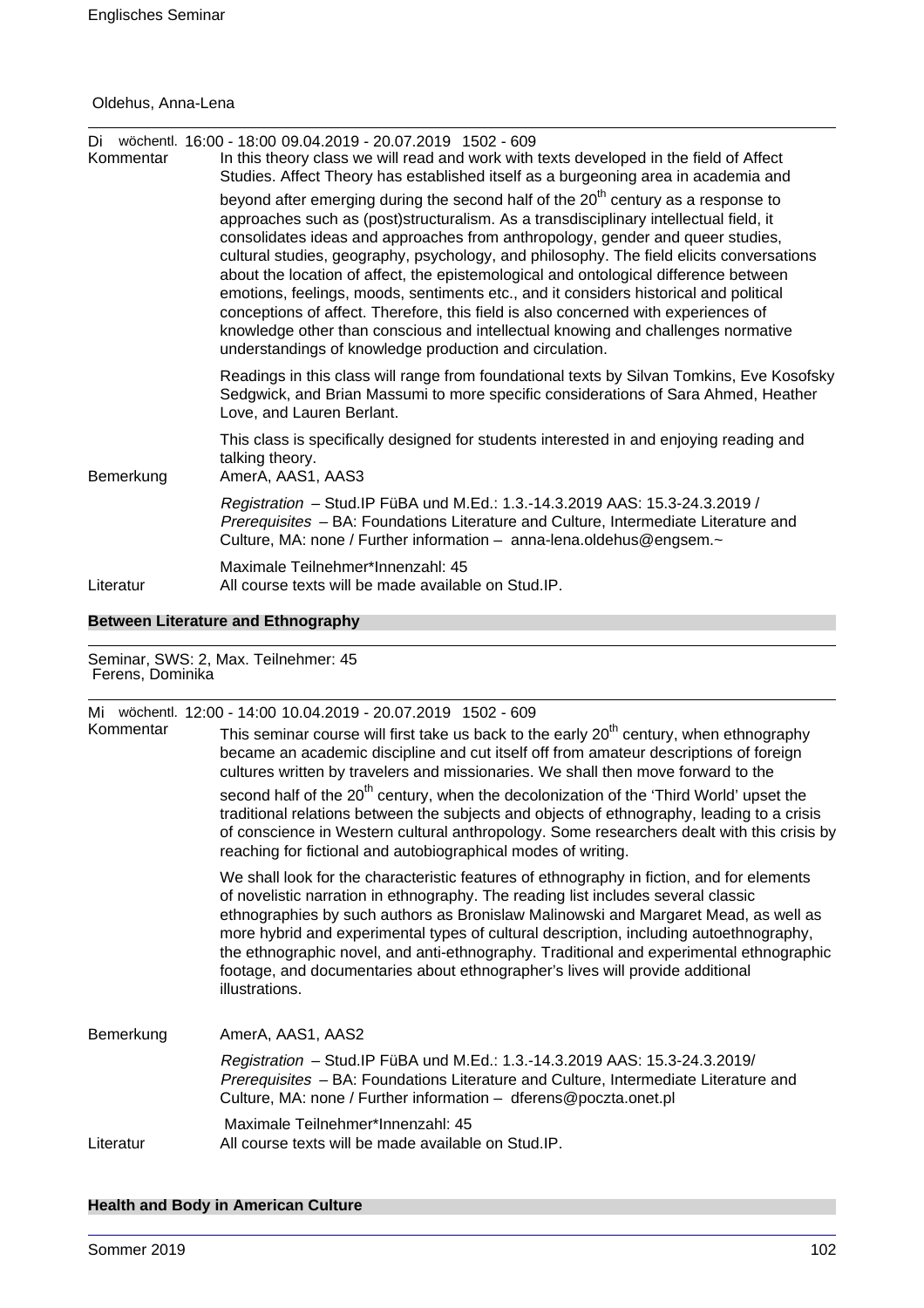#### Seminar, SWS: 2, Max. Teilnehmer: 45 Dybska, Aneta

| Kommentar | Do wöchentl. 10:00 - 12:00 11.04.2019 - 20.07.2019 1502 - 703<br>This course examines the intersecting discourses of the body and health in American<br>culture. It focuses on selected aspects of social life that pertain to public health, such<br>as hygiene, epidemics, mental health, environmental pollution, as well as sexual<br>and reproductive health. The key questions that the course will address are: What is<br>biopower? How do the disciplinary and regulatory techniques impact the production of<br>individual and collective bodies? If bodies are objects and vehicles of power, what is the<br>relationship between individuals' self-surveillance and self-discipline and the broader<br>historical process of nation-formation? What is the relationship between the planning<br>and uses of urban space on the one hand and the larger culture's preoccupation with a<br>healthy body politic on the other? How is the metaphor of the body deployed in relation to<br>urban and national health? |
|-----------|-------------------------------------------------------------------------------------------------------------------------------------------------------------------------------------------------------------------------------------------------------------------------------------------------------------------------------------------------------------------------------------------------------------------------------------------------------------------------------------------------------------------------------------------------------------------------------------------------------------------------------------------------------------------------------------------------------------------------------------------------------------------------------------------------------------------------------------------------------------------------------------------------------------------------------------------------------------------------------------------------------------------------------|
| Bemerkung | AmerA, AAS2, AAS3                                                                                                                                                                                                                                                                                                                                                                                                                                                                                                                                                                                                                                                                                                                                                                                                                                                                                                                                                                                                             |
|           | Registration - Stud. IP FüBA und M.Ed.: 1.3.-14.3.2019 AAS: 15.3-24.3.2019 /<br>Prerequisites - BA: Foundations Literature and Culture, Intermediate Literature and<br>Culture, MA: none / Further information - adybska@uw.edu.pl                                                                                                                                                                                                                                                                                                                                                                                                                                                                                                                                                                                                                                                                                                                                                                                            |
| Literatur | Maximale Teilnehmer*Innenzahl: 45<br>All course texts will be made available on Stud.IP.                                                                                                                                                                                                                                                                                                                                                                                                                                                                                                                                                                                                                                                                                                                                                                                                                                                                                                                                      |

**Post-Network Television: Veronica Mars**

Seminar, SWS: 2, Max. Teilnehmer: 45 Groß, Florian

| Kommentar<br>Bemerkung | Mo wöchentl. 12:00 - 14:00 08.04.2019 - 20.07.2019 1502 - 609<br>In this class, we will analyze the phenomenon of post-network television through the<br>case study of Veronica Mars (2004-2007, 2014, 2019), a network series that was<br>recently revived as a crowdfunded movie and an upcoming Hulu-mini series. The show<br>epitomizes television's move 'from network to Netflix' in times of media convergence and<br>its gradual shift from a network-based medium directed at broad and heterogeneous<br>mass audiences into a diversified digital medium consumed by 'active' niche audiences.<br>Through a close analysis of Veronica Mars, this class will also familiarize students with<br>U.S. television's production and reception contexts as well as the concepts and tools to<br>analyze its serial, visual, and narrative aesthetics.<br>AmerA, AAS4 |
|------------------------|---------------------------------------------------------------------------------------------------------------------------------------------------------------------------------------------------------------------------------------------------------------------------------------------------------------------------------------------------------------------------------------------------------------------------------------------------------------------------------------------------------------------------------------------------------------------------------------------------------------------------------------------------------------------------------------------------------------------------------------------------------------------------------------------------------------------------------------------------------------------------|
|                        | Registration - Stud. IP FüBA und M.Ed.: 1.3.-14.3.2019 AAS: 15.3-24.3.2019 /<br>Prerequisites - BA: Foundations Literature and Culture, Intermediate Literature and<br>Culture, MA: none / Further information - florian.gross@engsem.~                                                                                                                                                                                                                                                                                                                                                                                                                                                                                                                                                                                                                                   |
| Literatur              | Maximale Teilnehmer*Innenzahl: 45<br>Please purchase the first season of Veronica Mars (either online or on DVD) and start<br>watching before the class starts. During the semester, there will also be a screening of<br>the feature film. All other course material will be made available on Stud. IP.                                                                                                                                                                                                                                                                                                                                                                                                                                                                                                                                                                 |

# **Power and the University in the United States**

Seminar, SWS: 2, Max. Teilnehmer: 45 Fagan, Abigail

# Do wöchentl. 12:00 - 14:00 11.04.2019 - 20.07.2019 1502 - 609

While the university is a major center of knowledge production in the United States (as well as in Europe), activists and many academics alike criticize the university for its role in reinstating class-based hierarchies. In this course, we will consider the history and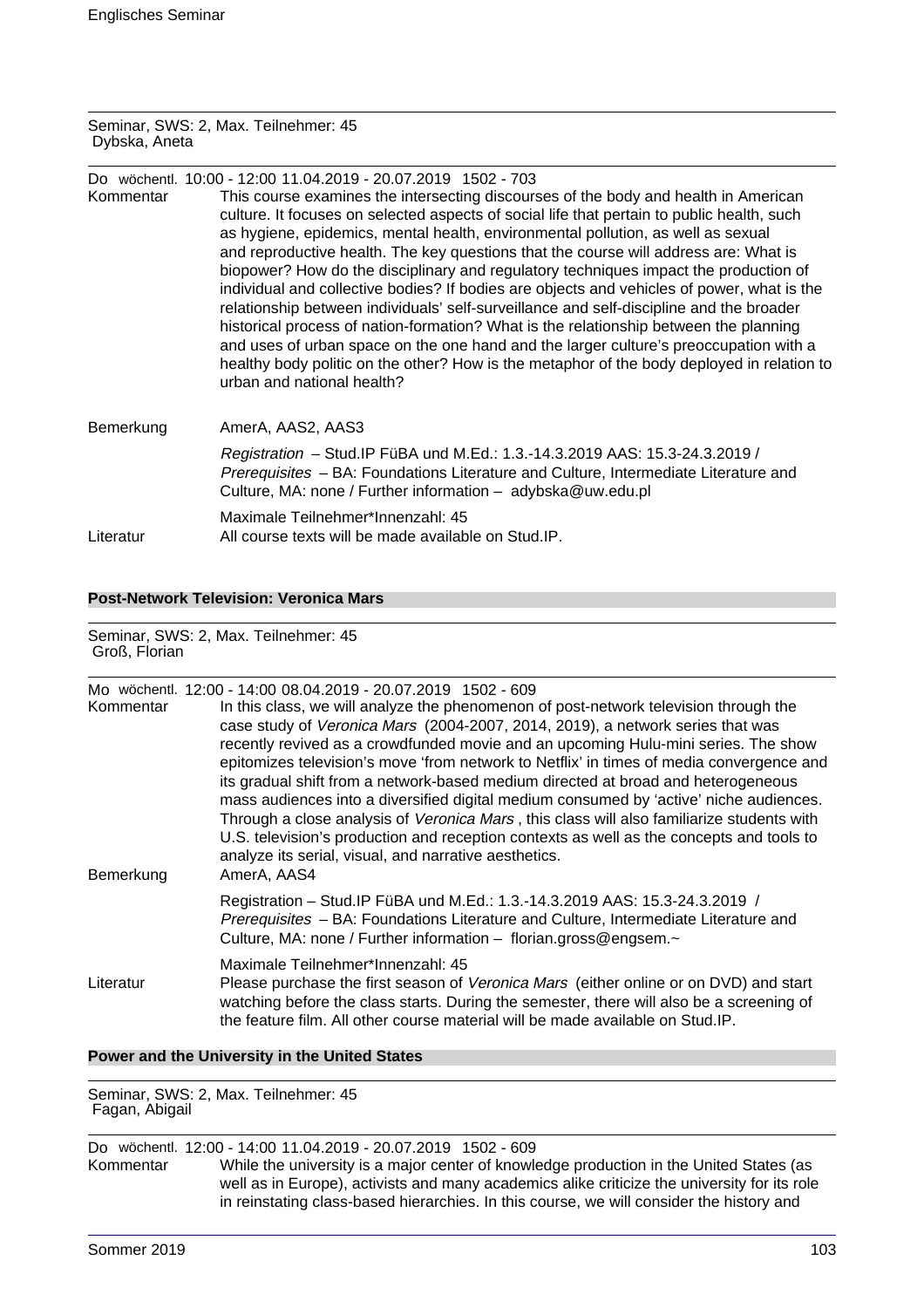| Bemerkung                                                                             | literature of the US university, particularly in terms of its transnational origins (especially<br>in terms of German and English structures of higher education) and its convoluted and<br>ever-changing relationship to power. A number of specific moments that we will discuss<br>include the origins of university degrees in the humanities toward the end of the 1900s,<br>the advent of interdisciplinary programs such as Black Studies and Women's Studies<br>departments in the 1960s and 1970s, and the increasing corporatization of the university<br>in the United States today.<br>AmerA, AAS2, AAS3 |
|---------------------------------------------------------------------------------------|----------------------------------------------------------------------------------------------------------------------------------------------------------------------------------------------------------------------------------------------------------------------------------------------------------------------------------------------------------------------------------------------------------------------------------------------------------------------------------------------------------------------------------------------------------------------------------------------------------------------|
|                                                                                       | Registration - Stud.IP FüBA und M.Ed.: 1.3.-14.3.2019 AAS: 15.3-24.3.2019 /<br>Prerequisites - BA: Foundations Literature and Culture, Intermediate Literature and<br>Culture, MA: none / Further Information $-$ abigail.fagan@engsem. $\sim$                                                                                                                                                                                                                                                                                                                                                                       |
| Literatur                                                                             | Maximale Teilnehmer*Innenzahl: 45<br>All course texts will be made available on Stud. IP                                                                                                                                                                                                                                                                                                                                                                                                                                                                                                                             |
| The Queer Short Story in the United States at the Turn of the 19th and 20th Centuries |                                                                                                                                                                                                                                                                                                                                                                                                                                                                                                                                                                                                                      |

Seminar, SWS: 2, Max. Teilnehmer: 45 Ferens, Dominika

| Kommentar | Di wöchentl. 12:00 - 14:00 09.04.2019 - 20.07.2019 1502 - 703<br>In this seminar we will study queer representations of gender, desire, and attachment in<br>American short stories published before the emergence of homo- and heterosexuality<br>as a binary opposition, and before the rise of gay and lesbian emancipatory movements.                                                                                                                                                                                                                                                                                                                                                                                                                        |
|-----------|------------------------------------------------------------------------------------------------------------------------------------------------------------------------------------------------------------------------------------------------------------------------------------------------------------------------------------------------------------------------------------------------------------------------------------------------------------------------------------------------------------------------------------------------------------------------------------------------------------------------------------------------------------------------------------------------------------------------------------------------------------------|
|           | The choice of the short story form is not accidental: as Axel Nissen and Christopher<br>Looby point out, the short story is somewhat queer on account of its marginal position<br>in relation to the dominant literary form – the novel. The short story has been American<br>writers' favorite form for telling stories about things odd and marginal – things that<br>deviated from the social norm, that were unspeakable in the dominant discourse, yet<br>too disturbing to pass over in silence. Neither is the time period covered by the course                                                                                                                                                                                                          |
| Bemerkung | accidental. Towards the end of the 19 <sup>th</sup> century, non-normative genders and sexualities<br>were medicalized, categorized, and then politicized. Sexuality became a subject of<br>heated public debates, setting off waves of homophobia or even homohysteria (Eric<br>Anderson), as a result of which many practices hitherto seen as unremarkable were<br>tabooed. Reaching back in time, we therefore discover literature that documents a<br>surprisingly wide spectrum of gender enactments and sexual practices. Among the<br>authors covered in this course are such canonical figures as Herman Melville, Mark<br>Twain, Henry James, Gertrude Stein, and Willa Cather, as well as less familiar and<br>anonymous writers.<br>AmerA, AAS2/AAS3 |
|           | Registration - Stud.IP FüBA und M.Ed.: 1.3.-14.3.2019 AAS: 15.3-24.3.2019/<br>Prerequisites - BA: Foundations Literature and Culture, Intermediate Literature and<br>Culture, MA: none / Further information - dferens@poczta.onet.pl                                                                                                                                                                                                                                                                                                                                                                                                                                                                                                                            |
| Literatur | Maximale Teilnehmer*Innenzahl: 45<br>All course texts will be made available on Stud.IP.                                                                                                                                                                                                                                                                                                                                                                                                                                                                                                                                                                                                                                                                         |

#### **Transgression: Counterculture and its Influence on Fashion**

Seminar, SWS: 2, Max. Teilnehmer: 35

| Meier, Julia |                                     |                                                                                                                                                                                                                                                            |
|--------------|-------------------------------------|------------------------------------------------------------------------------------------------------------------------------------------------------------------------------------------------------------------------------------------------------------|
|              | Mo Einzel<br>Di Einzel<br>Kommentar | Di wöchentl. 10:00 - 12:00 09.04.2019 - 20.07.2019 1502 - 703<br>18:00 - 20:00 01.07.2019 - 01.07.2019 1502 - 703<br>08:00 - 10:00 16.07.2019 - 16.07.2019 1502 - 703<br>"Many things, developments, and changes begin in the dark []". (Carl Abrahamsson) |
|              |                                     | This course explores the complex interrelation between the main protagonists of various<br>subcultural scenes and their subtle influence on the fashion world. We will be concerned                                                                        |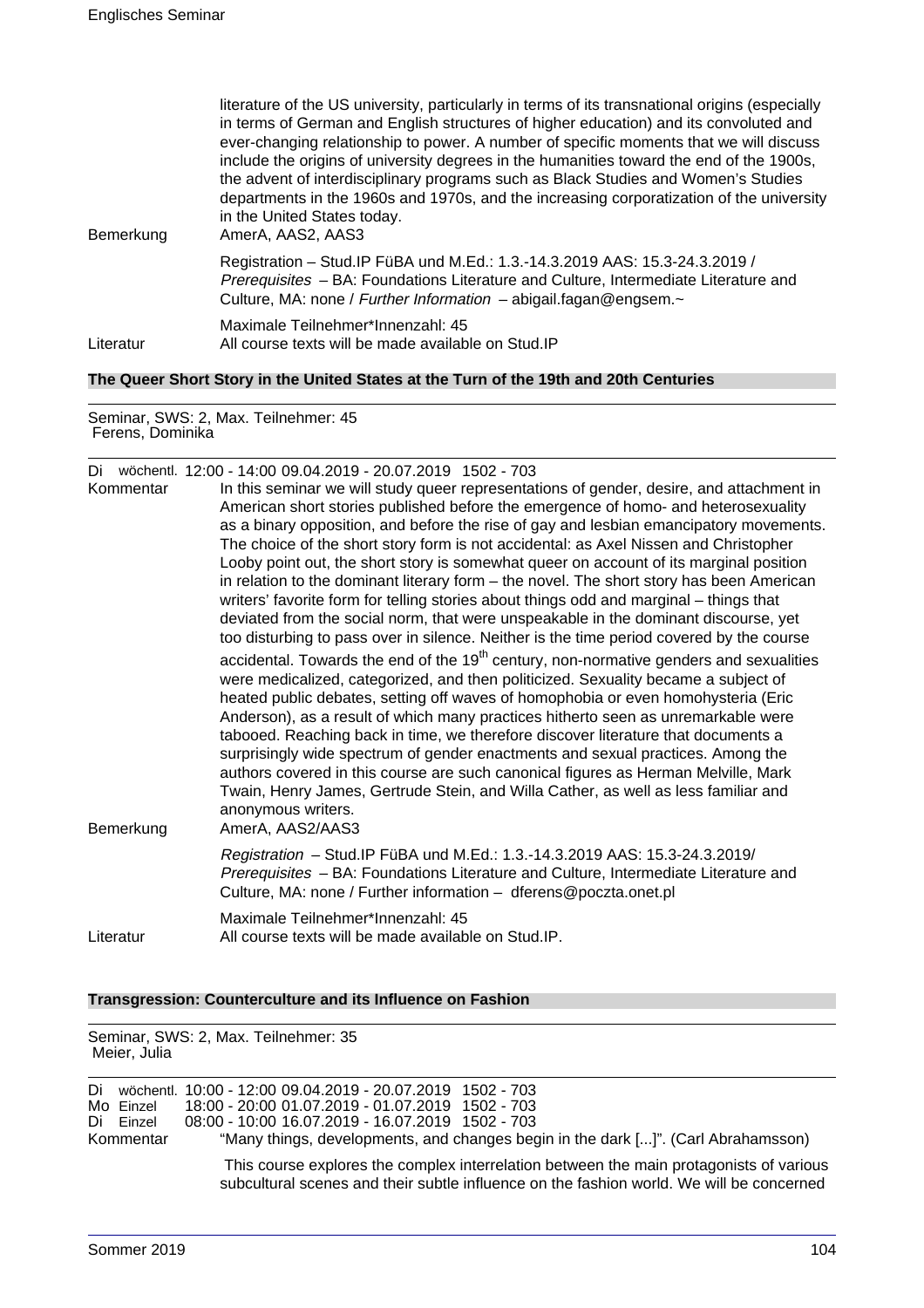|           | with the ways in which the underground scene is constantly challenging conventional<br>ideas of identity, gender, desire, beauty, and power from past eras until today.                                                                                                                                                                                                                                                                                                               |
|-----------|---------------------------------------------------------------------------------------------------------------------------------------------------------------------------------------------------------------------------------------------------------------------------------------------------------------------------------------------------------------------------------------------------------------------------------------------------------------------------------------|
|           | Especially the time between the late 1960s until the end of the 1980s with people like<br>Andy Warhol, David Bowie, Leigh Bowery, Sid Vicious, Annie Lennox or Grace Jones,<br>to name the most famous, shaped gender roles and youth cultures with revolutionary<br>concepts of new looks and life styles that became popular fashion later on.                                                                                                                                      |
|           | So how do we perceive counterculture and fashion today? How do we define ourselves<br>in times of social media, globalization, and a growing right-wing populism? A new decade<br>that Olivier Zahm, the publisher of Purple Fashion Magazine, defines as: "irrational looks,<br>romantic illusions, radical honesty, immediate intimacy with strangers, gender free dream,<br>playful fetishism, ultra hardcore attitudes, myriad poses, and the constant digital hide and<br>seek." |
|           | We will examine these socio-cultural issues through literature, philosophy, film, and pop<br>and fashion culture.                                                                                                                                                                                                                                                                                                                                                                     |
| Bemerkung | AmerA, AAS1/AAS4                                                                                                                                                                                                                                                                                                                                                                                                                                                                      |
|           | Registration - Stud.IP FüBA und M.Ed.: 1.3.-14.3.2019 AAS: 15.3-24.3.2019 /<br>Prerequisites - BA: Foundations Literature and Culture, Intermediate Literature and<br>Culture, MA: none / Further Information -sarkadiaki@hotmail.com                                                                                                                                                                                                                                                 |
| Literatur | Maximale Teilnehmer*Innenzahl: 35<br>All course texts will be made available on Stud. IP                                                                                                                                                                                                                                                                                                                                                                                              |
|           |                                                                                                                                                                                                                                                                                                                                                                                                                                                                                       |

# BritA **Advanced Shakespeare**

#### Seminar, SWS: 2, Max. Teilnehmer: 40 Neumann, Janna-Lena

|           | Mo wöchentl. 10:00 - 12:00 08.04.2019 - 20.07.2019 1502 - 703                                                                                                                                                                         |
|-----------|---------------------------------------------------------------------------------------------------------------------------------------------------------------------------------------------------------------------------------------|
| Kommentar | More than 400 years after Shakespeare's death, his plays are still ubiquitous on British                                                                                                                                              |
|           | and international stages. Even in Germany, Shakespeare's status as a canonical                                                                                                                                                        |
|           | playwright is reaffirmed constantly through stage and movie adaptations and through<br>his central position in teaching English, both at school and university. The aim of this                                                       |
|           | advanced class will be to read Shakespeare's plays in the context of Gender Studies                                                                                                                                                   |
|           | and Cultural Materialism in order to investigate constructions of gender and class in his                                                                                                                                             |
|           | famous comedies and tragedies. After discussing the historical, cultural and political                                                                                                                                                |
|           | contexts of Elizabethan drama (based on previous knowledge from BritF2/F3), we shall                                                                                                                                                  |
|           | analyse and interpret selected texts of Shakespeare's oeuvre (using the categories of                                                                                                                                                 |
|           | literary analysis from AmerBritF1). Beginning with selected sonnets, we shall then turn                                                                                                                                               |
|           | to two plays in detail, namely Much Ado About Nothing and King Lear. Finally, students                                                                                                                                                |
|           | will be asked to independently engage with excerpts from further plays, including Twelfth                                                                                                                                             |
| Bemerkung | Night, The Taming of the Shrew and King Richard III.<br>BritA, AAS2, AAS3                                                                                                                                                             |
|           |                                                                                                                                                                                                                                       |
|           | Registration Stud.IP 1.3.2019-14.3.2019, for AAS students: 15.3.2019-24.3.2019 /<br>Prerequisites - AmerBritF1, BritF2, BritF3 for FüBA students, none for others / Further<br>Information -janna-lena.neumann@engsem.uni-hannover.de |
| Literatur | <b>Required Reading</b>                                                                                                                                                                                                               |
|           | Please get hold of:                                                                                                                                                                                                                   |
|           | William Shakespeare. Much Ado About Nothing. Edited by Claire McEachern, Arden,<br>2016.                                                                                                                                              |
|           | William Shakespeare. King Lear. Edited by R. A. Foakes, Arden, 1997.                                                                                                                                                                  |
|           | Students are strongly advised to read Much Ado About Nothing before the course<br>begins.                                                                                                                                             |
|           | Reader - copy shop Stork (Körnerstraße) and Stud.IP                                                                                                                                                                                   |
|           |                                                                                                                                                                                                                                       |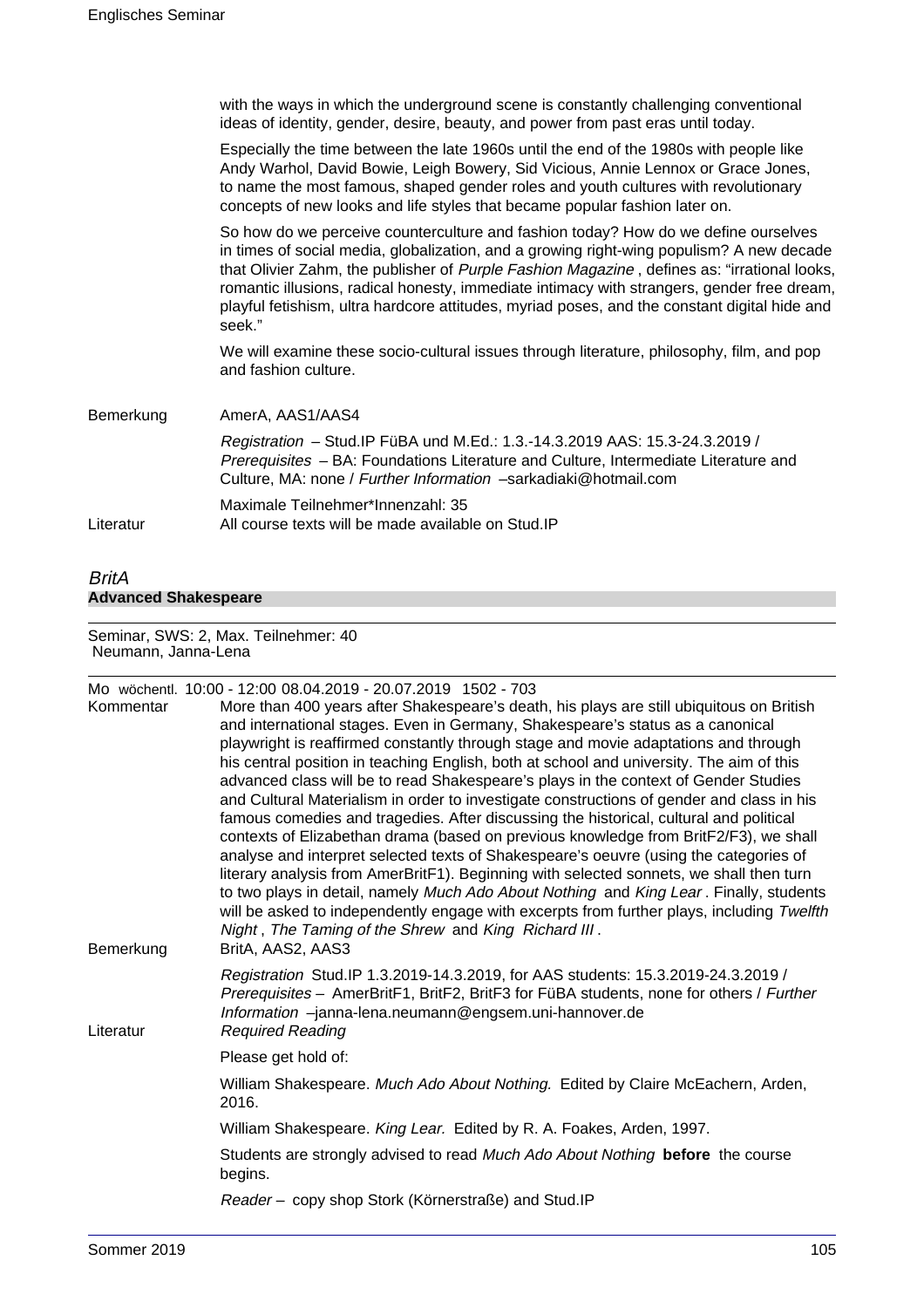# **Beginning Postcolonialism**

Seminar, SWS: 2, Max. Teilnehmer: 40 Pardey, Hannah

# Di wöchentl. 08:00 - 10:00 09.04.2019 - 20.07.2019 1502 - 609

Kommentar This seminar encourages students to make their beginnings in one of the most intriguing and challenging fields of study that has established itself in recent years: postcolonialism. As preparation for each class, participants will have to read up on the field's central concerns and key concepts discussed in John McLeod's introductory textbook Beginning Postcolonialism . Relying on the analytical categories from the 'Introduction to Literary Studies' (AmerBritF1), we shall read Buchi Emecheta's novel The Joys of Motherhood (1979) through a postcolonial lens. We'll return to the text on a weekly basis in order to practise the field's terminology and see how the application of each critical concept produces an additional layer of meaning. Along the way, participants will be continually invited to think critically about the potentials and limitations of postcolonial ways of engaging with literary texts.

# Bemerkung BritA, AAS1, AAS5 Registration – Stud.IP 1.3.2019-14.3.2019, 15.3.2019-24.3.2019 for AAS students / Prerequisites – AmerBritF1, BritF2, BritF3 for FüBA students, none for others / Further Information – hannah.pardey@engsem.~ Literatur Students who want to attend this course will have to purchase John McLeod's Beginning Postcolonialism (2<sup>nd</sup> edition, Manchester UP, 2010) and Emecheta's novel The Joys of Motherhood (1979). All other material will be provided in a reader available from Copyshop Stork (Körnerstraße) and on Stud.IP. Please make sure to read McLeod's textbook and Emecheta's novel during term break, i.e. before the course begins.

#### **The Gothic in British Literature**

#### Seminar, SWS: 2, Max. Teilnehmer: 40 Neumann, Janna-Lena

Mo wöchentl. 12:00 - 14:00 08.04.2019 - 20.07.2019 1502 - 703

| Kommentar | Since its emergence in the late $18th$ century, the Gothic has proved one of the most<br>productive modes in English-speaking literature. In this advanced class, we shall read<br>two major representatives of the genre, namely Horace Walpole's The Castle of Otranto<br>(1764), arguably the first British Gothic novel, and Mary Shelley's Frankenstein (1818).<br>Using the terminology from AmerBritF1, we shall consider the genre conventions of gothic<br>novels, and analyse them in terms of their (Gothic) characters, plots, and settings. Apart<br>from this narratological and structuralist approach, we shall use historical and cultural<br>knowledge from the lecture series (BritF2) to consider how these texts negotiate issues<br>connected with the emergent middle classes, but also gender, sexuality and imperialism. |
|-----------|---------------------------------------------------------------------------------------------------------------------------------------------------------------------------------------------------------------------------------------------------------------------------------------------------------------------------------------------------------------------------------------------------------------------------------------------------------------------------------------------------------------------------------------------------------------------------------------------------------------------------------------------------------------------------------------------------------------------------------------------------------------------------------------------------------------------------------------------------|
| Bemerkung | BritA, AAS2, AAS3                                                                                                                                                                                                                                                                                                                                                                                                                                                                                                                                                                                                                                                                                                                                                                                                                                 |
| Literatur | Reader - copy shop Stork (Körnerstraße) and Stud.IP / Registration Stud.IP<br>1.3.2019-14.3.2019, for AAS students: 15.3.2019-24.3.2019 / Size restriction -40 /<br>Prerequisites - AmerBritF1, BritF2, BritF3 for FüBA students, none for others<br>Please get hold of scholarly editions of Horace Walpole's The Castle of Otranto and<br>Mary Shelley's Frankenstein. Since there are different versions of this text, make sure to<br>buy the 1818 edition.                                                                                                                                                                                                                                                                                                                                                                                   |
|           | Students are strongly advised to read The Caste of Otranto before the course begins.                                                                                                                                                                                                                                                                                                                                                                                                                                                                                                                                                                                                                                                                                                                                                              |

## **Woolf's Modernism**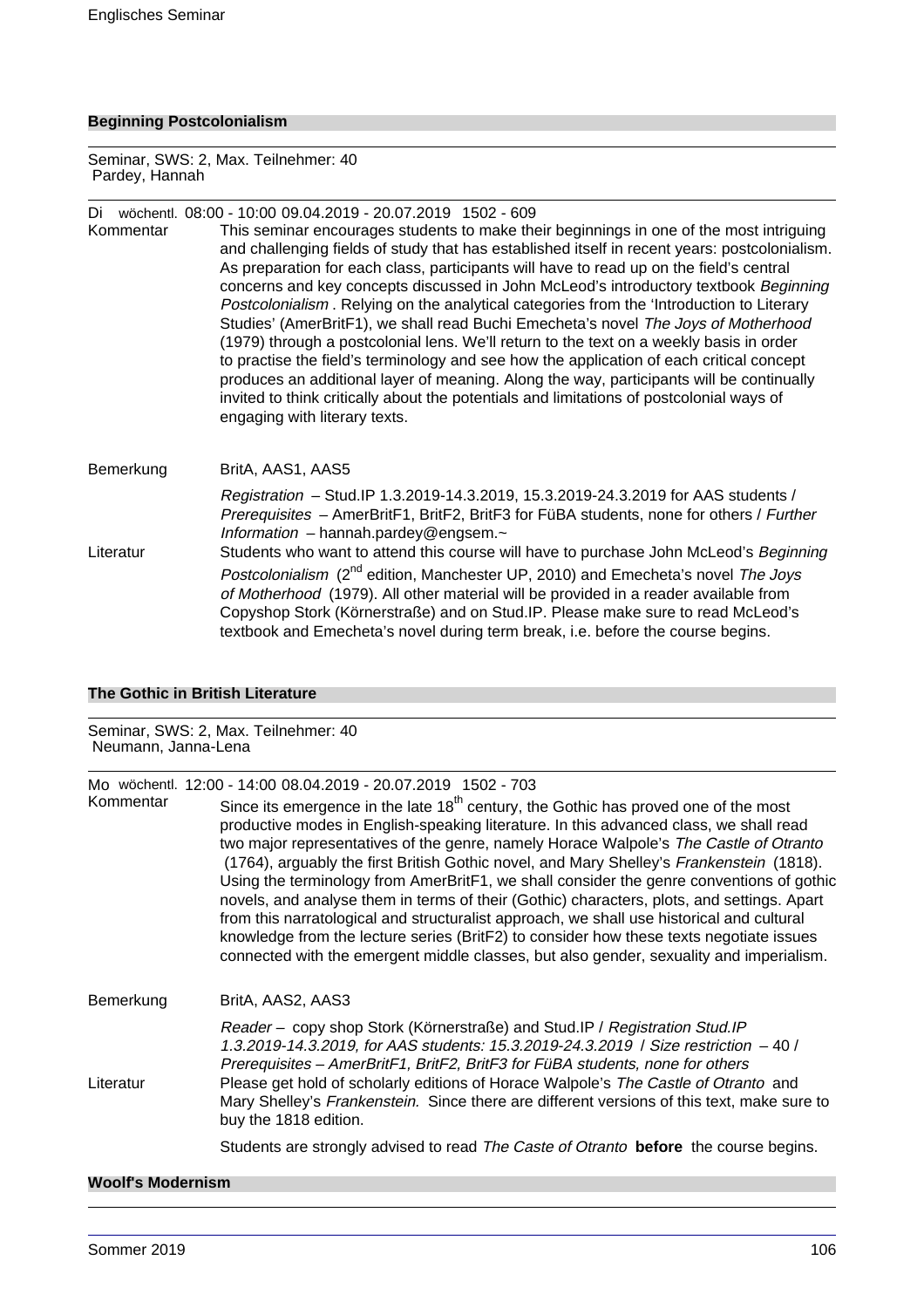Seminar, SWS: 2, Max. Teilnehmer: 40 Pardey, Hannah

| Kommentar | Mo wöchentl. 16:00 - 18:00 08.04.2019 - 20.07.2019 1502 - 703<br>Virginia Woolf is a major twentieth-century novelist and essayist and a key figure in<br>literary history as a feminist and a modernist. This seminar is designed for students who<br>want to study Woolf's distinctive and innovative narrative style through the critical lens of<br>Gender Studies. Drawing on the knowledge gained in the BritF2 Survey lecture, we will<br>start with an exploration of the historical, cultural and political contexts of Woolf's fictional                                                                                                                                                                                                                                                                                                                                                                |
|-----------|-------------------------------------------------------------------------------------------------------------------------------------------------------------------------------------------------------------------------------------------------------------------------------------------------------------------------------------------------------------------------------------------------------------------------------------------------------------------------------------------------------------------------------------------------------------------------------------------------------------------------------------------------------------------------------------------------------------------------------------------------------------------------------------------------------------------------------------------------------------------------------------------------------------------|
| Bemerkung | and non-fictional writing. We will apply the analytical terms and concepts acquired in the<br>AmerBritF1 Introduction to examine Woolf's essay "Modern Fiction" (1919) and excerpts<br>from her feminist manifesto A Room of One's Own (1929) as well as selected short<br>stories. Our discussion will move on to her playfully subversive novel Orlando (1928) and<br>its 1992 film adaptation (dir.: Sally Potter). Orlando centres on a chameleonic character<br>who changes sex and identity on a whim on his/her journey through three centuries and<br>who ends up as a woman writer in Woolf's own time. Throughout the seminar, students<br>are encouraged to explore how the various theoretical approaches of Gender Studies can<br>be made productive for analysing and interpreting these texts whose historically situated<br>codes and conventions will be our central focus.<br>BritA, AAS2, AAS3 |
| Literatur | Registration - Stud. IP 1.3.2019-14.3.2019, 15.3.2019-24.3.2019 for AAS students /<br>Prerequisites - AmerBritF1, BritF2, BritF3 for FüBA students, none for others / Further<br>Information $-$ hannah.pardey@engsem. $\sim$<br><b>Required Reading</b>                                                                                                                                                                                                                                                                                                                                                                                                                                                                                                                                                                                                                                                          |
|           | Please get hold of Virginia Woolf's Orlando in a well-annotated edition (Oxford World's<br>Classics or Penguin Classics) and read the novel prior to class. All other primary and<br>secondary material will be provided in a reader available from Copyshop Stork and on<br>Stud.IP at the beginning of the term.                                                                                                                                                                                                                                                                                                                                                                                                                                                                                                                                                                                                |

#### LingA1 **Deutsch und Englisch im Vergleich und im Kontrast – English and German in Comparison and Contrast**

Seminar, SWS: 2 Diewald, Gabriele| Schulze, Rainer

Di wöchentl. 10:00 - 12:00 09.04.2019 - 20.07.2019 1502 - 103

Kommentar This advanced seminar aims to give an overview of the most important structural differences between English and German. It will reconsider some issues already discussed in earlier introductory classes (e.g. Introduction to Linguistics ), albeit from a decidedly different point of view. We will explore how the basic structural differences between English and German are related to each other. The focus of this seminar will therefore be on clusters or bundles of contrast, each of which can be derived from a fundamental structural difference between the two languages. The overarching objective, then, will be to show how it is possible to bring order to the large variety of superficially unrelated contrasts between English and German which, after all, are two otherwise closely related languages. Thus, we will take a bird's-eye view of the two languages: the task will be to work out their most essential characteristics and trace back our findings concerning what they have and have not in common to general tendencies among the world's languages. One crucial insight is going to be that many of the differences between English and German are not restricted to these two languages, but represent more general contrasts between languages which – like English and German – represent different language types. Along these lines, we will have to restrict ourselves to a few select phonetic and phonological, morphological, grammatical, syntactic, pragmatic and/or semantic issues: agreement, analytic, blending of constructions, case system, (pseudo-) cleft, final devoicing, focus particle, fused constructions, gerund, grammatical relation, grammaticalisation, interference types (substitution, over-/underspecification, over-/underrepresentation), loose-fit language, markedness, modal particle, passive construction, predicate-argument structure, preposition stranding, raising construction,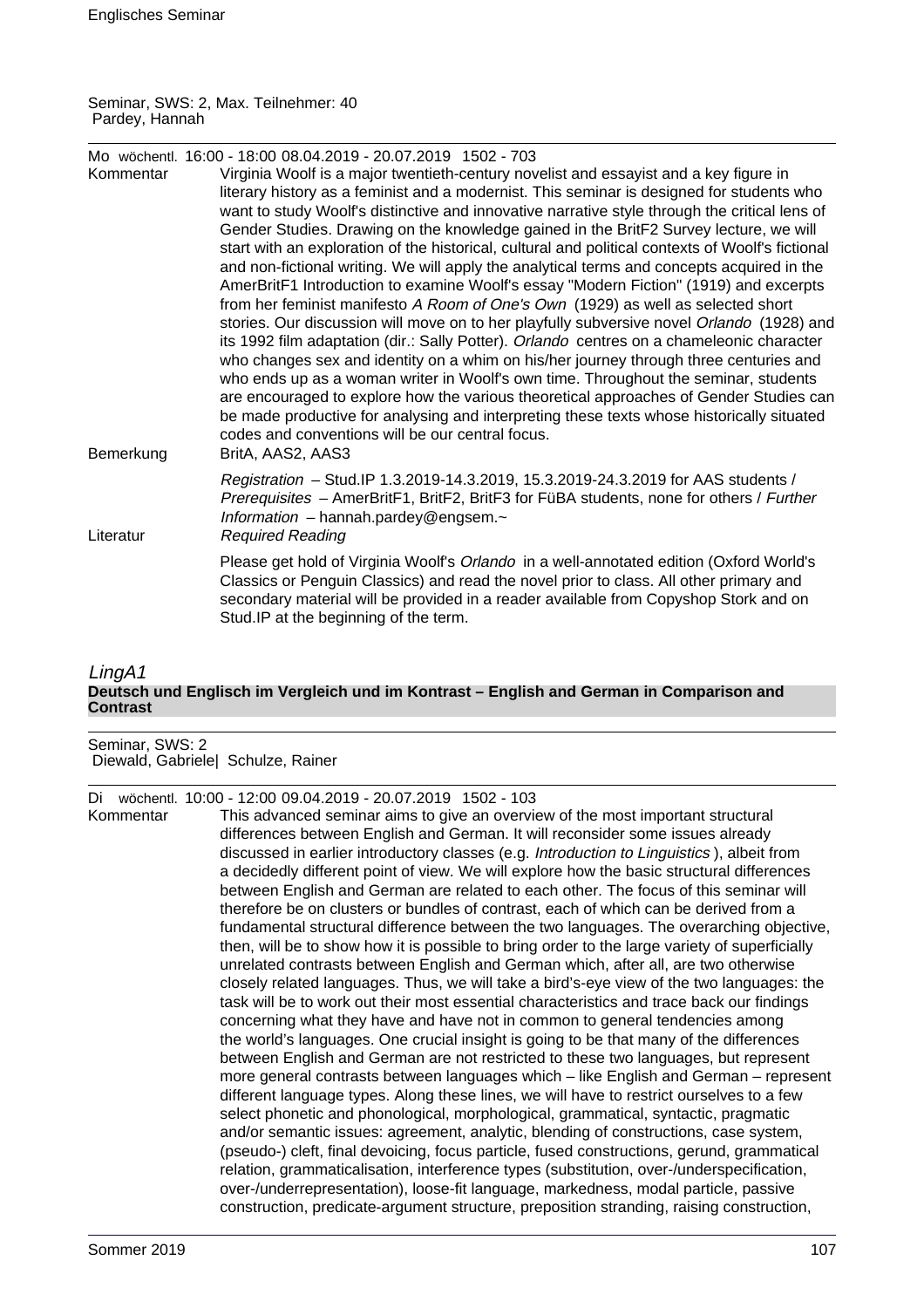|           | semantic roles of subjects and objects, synthetic, theme and rheme, tight-fit language,<br>transfer, transitive construction, transparency, verb-phrase contrasts, word order, and<br>word stress. |
|-----------|----------------------------------------------------------------------------------------------------------------------------------------------------------------------------------------------------|
|           |                                                                                                                                                                                                    |
| Bemerkung | Teilnehmerzahl: 30                                                                                                                                                                                 |
| Literatur | Literatur e - recommended reading:                                                                                                                                                                 |
|           | König, Ekkehard and Volker Gast. <sup>4</sup> 2018. Understanding English-German Contrasts.<br>Berlin: Erich Schmidt Verlag.                                                                       |
|           |                                                                                                                                                                                                    |
|           | An additional reader will be made available at the beginning of the semester.                                                                                                                      |

# **Figurative Language**

Seminar, SWS: 2, Max. Teilnehmer: 25 Schulze, Rainer

Di wöchentl. 16:00 - 18:00 09.04.2019 - 20.07.2019 1502 - 613

| Kommentar | This advanced seminar will explain and explore a broad range of concepts, including<br>metaphor, metonymy, simile, and blending and will offer tools for analysing them. It<br>will coherently ground the linguistic understanding of these concepts in basic cognitive<br>mechanisms such as categorisation, frames, mental spaces, and viewpoint.                                                                                                                                                                                                                                                                                                                                                                                                                         |
|-----------|-----------------------------------------------------------------------------------------------------------------------------------------------------------------------------------------------------------------------------------------------------------------------------------------------------------------------------------------------------------------------------------------------------------------------------------------------------------------------------------------------------------------------------------------------------------------------------------------------------------------------------------------------------------------------------------------------------------------------------------------------------------------------------|
| Bemerkung | Figurative language is becoming an increasingly popular area of study, as it is relevant<br>to the work of semanticists, pragmatists, discourse analysts, and also those working<br>at the interface of language and literature, and in other disciplines such as philosophy<br>and psychology. This seminar therefore intends to provide a summary, critique, and<br>comparison of the most important theories on how figurative language is used and<br>understood, drawing on research from linguistics, psychology, and other disciplines. In<br>order to ground the discussion in actual language use, the seminar will use examples<br>from discourse, including casual conversation, political speeches, literature, humour,<br>religion, and science.<br>LingA1, M9 |
| Literatur | Registration - Stud.IP 1.3.-14.3.2019 / Prerequisites - LingF1-LingF4 (FüBA), M1-M3<br>(DEL) / Further Information -rainer.schulze@engsem.~<br>Recommended Reading:                                                                                                                                                                                                                                                                                                                                                                                                                                                                                                                                                                                                         |
|           | The following textbook will be used in class and is recommended for purchase:                                                                                                                                                                                                                                                                                                                                                                                                                                                                                                                                                                                                                                                                                               |
|           | Dancygier, Barbara and Eve Sweetser. 2014. Figurative Language. Cambridge:<br><b>Cambridge University Press.</b>                                                                                                                                                                                                                                                                                                                                                                                                                                                                                                                                                                                                                                                            |
|           | Please make sure that you order your copy of the book asap.                                                                                                                                                                                                                                                                                                                                                                                                                                                                                                                                                                                                                                                                                                                 |

# **Lexical Analysis**

Seminar, SWS: 2, Max. Teilnehmer: 25 Schulze, Rainer

|           | Mo wöchentl. 16:00 - 18:00 08.04.2019 - 20.07.2019 1502 - 709                                   |
|-----------|-------------------------------------------------------------------------------------------------|
| Kommentar | In this seminar, we will offer a wide-ranging empirical investigation of word use and           |
|           | meaning in language. The seminar will fill the need for a lexically based, corpus-              |
|           | driven theoretical approach that will help students understand how words go together            |
|           | in collocational patterns and constructions to make meanings. Using a plethora of               |
|           | concordance lines from corpora and other texts, we will show how matching each use              |
|           | of a word against established contextual patterns plays a large part in determining             |
|           | the meaning of a sentence or utterance. We will also take into account the immense              |
|           | variability of everyday usage that will show that this variability is rule-governed rather than |
|           | random. By studying words in context, we will be able to identify the 'normal' patterns         |
|           | of usage that are associated with each pattern. Thereby, and this will be one of the            |
|           | main findings in this seminar, lexical entropy (i.e. lack of order or predictability) can be    |
|           | reduced. The contents of this class will complement other theoretical approaches to             |
|           | language, including cognitive linguistics, construction grammar, priming theory, and            |
|           | pattern grammar.                                                                                |
| Bemerkung | LingA1, M9                                                                                      |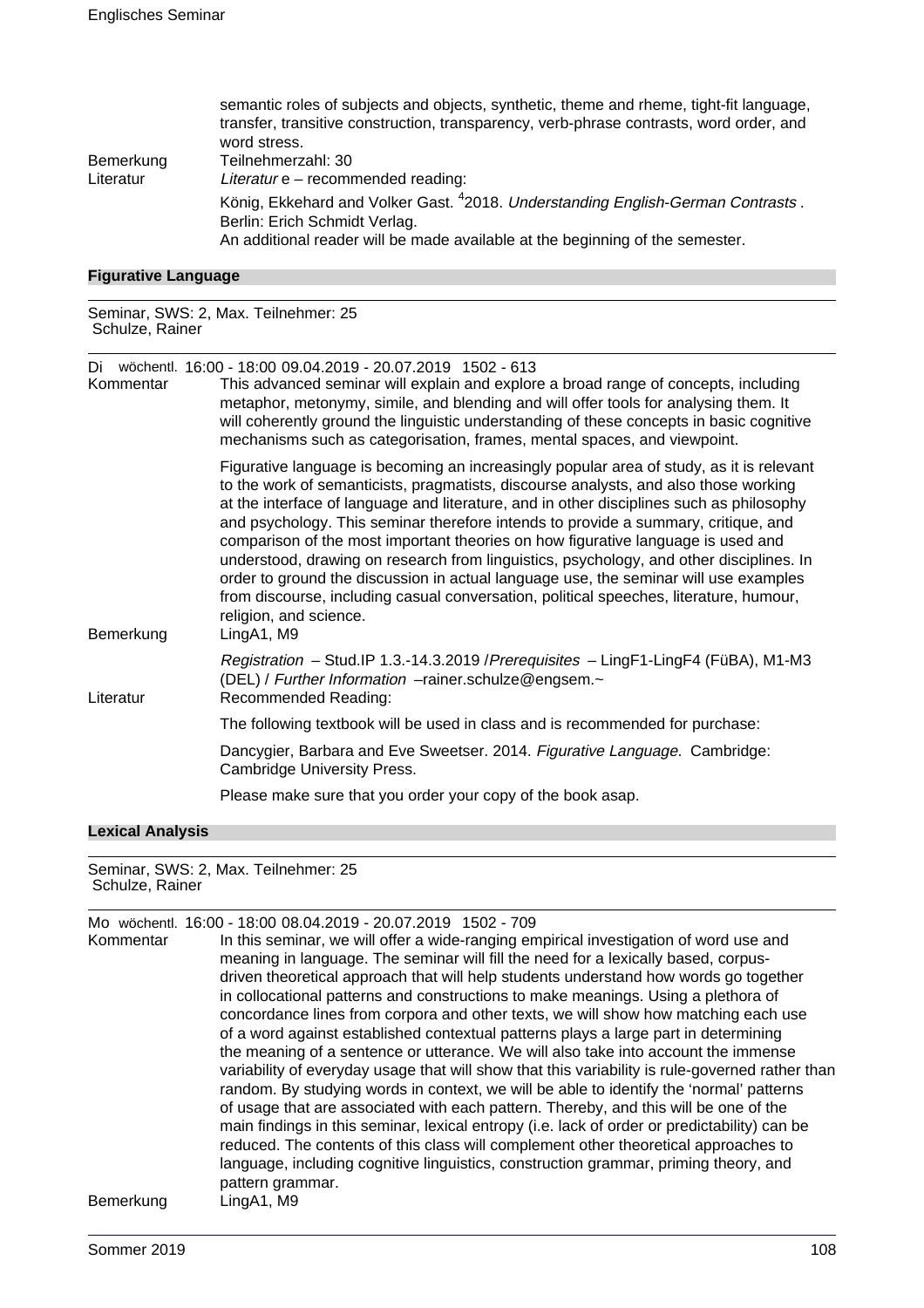| Literatur | Registration - Stud.IP 1.3.-14.3.2019 / Prerequisites - LingF1-LingF4 (FüBA) / Further<br>Information -rainer.schulze@engsem.~<br>Recommended Reading: |
|-----------|--------------------------------------------------------------------------------------------------------------------------------------------------------|
|           | The following textbook will be used in class and is recommended for purchase:                                                                          |
|           | Hanks, Patrick. 2013. Lexical Analysis. Norms and Exploitations. Cambridge, MA/<br>London: The MIT Press.                                              |
|           | Please make sure that you order your copy of the book asap.                                                                                            |
|           |                                                                                                                                                        |

#### **LinguA3**

Seminar, SWS: 2 Altendorf, Ulrike| Becker, Lidia| Mathias, Alexa

|        | Bemerkung zur | Di wöchentl. 16:00 - 18:00 09.04.2019 - 20.07.2019 1502 - 103<br>Seminar |  |
|--------|---------------|--------------------------------------------------------------------------|--|
| Gruppe |               |                                                                          |  |
|        |               | Di wöchentl. 18:00 - 20:00 09.04.2019 - 20.07.2019 1502 - 103            |  |
|        | Bemerkung zur | Vorträge                                                                 |  |
| Gruppe |               |                                                                          |  |

Kommentar  $\qquad \qquad$  Linguistik ist weitaus mehr als grammatische Analyse... LinguA $^3$  vermittelt Einblicke in die ganze Bandbreite linguistischer Beschreibung, linguistischer Anwendungsgebiete sowie interdisziplinärer Forschung und beruflicher Praxis. Für die Gastvorträge werden internationale Wissenschaftler/-innen aus Germanistik, Anglistik und Romanistik eingeladen. Die Vortragsthemen sind bewusst vielseitig gewählt und sollen den Blick "über den Tellerrand" hin öffnen. Die Gastvorträge sind daher verpflichtender Bestandteil des Seminars und ersetzen jeweils eine Seminarsitzung. Die konkreten Termine und Themen der Vorträge werden zeitnah über Stud.IP und per Aushang bekannt gegeben. Im begleitenden Seminar werden zunächst die Organisation der Vorträge und die damit verbundenen "PR-Maßnahmen" von den Studierenden aktiv gestaltet. Zudem werden die Themen der Gastvorträge inhaltlich vertieft. Von den Studierenden wird erwartet, dass sie Interesse auch an fachübergreifenden Themen mitbringen. Seminarsprache ist Deutsch – gute Englischkenntnisse werden allerdings vorausgesetzt, da einzelne Beiträge auch in englischer Sprache geliefert werden. Im Seminar können für den Bereich Germanistik (Deutsch) Studien- & Prüfungsleistungen sowie Schlüsselkompetenzbescheinigungen (SKA oder SKB) erworben werden. Für Ling A1 oder LingA2 können im Seminar für den Bereich Englische Sprachwissenschaft **NUR** Studienleistungen erworben werden. Für Leistungsnachweise im FachbereichHispanistik: siehe KVV Romanisches Seminar. Bemerkung Teilnehmerzahl: 30

## Literatur Wird im Seminar bekanntgegeben.

#### LingA2 **Learner Corpus Research**

| Seminar, SWS: 2, Max. Teilnehmer: 30 |  |
|--------------------------------------|--|
| Altendorf, Ulrike                    |  |

Mi wöchentl. 10:00 - 12:00 10.04.2019 - 20.07.2019 1502 - 615

Learner Corpus Research (LCR) will explore issues related to the process of second language learning and teaching. It will convey insights into the interlanguage of second language learners, in particular insights gained from studies based on digitized date in learner corpora (LCR). They will be supplemented by relevant concepts proposed by Second Language Acquisition, in particular IP (Input Processing) and PI (Processing Instruction), as well as by work in teaching methodology, e.g. the acquisition-oriented method by von Ziegésar. Bemerkung LingA2, M8, M9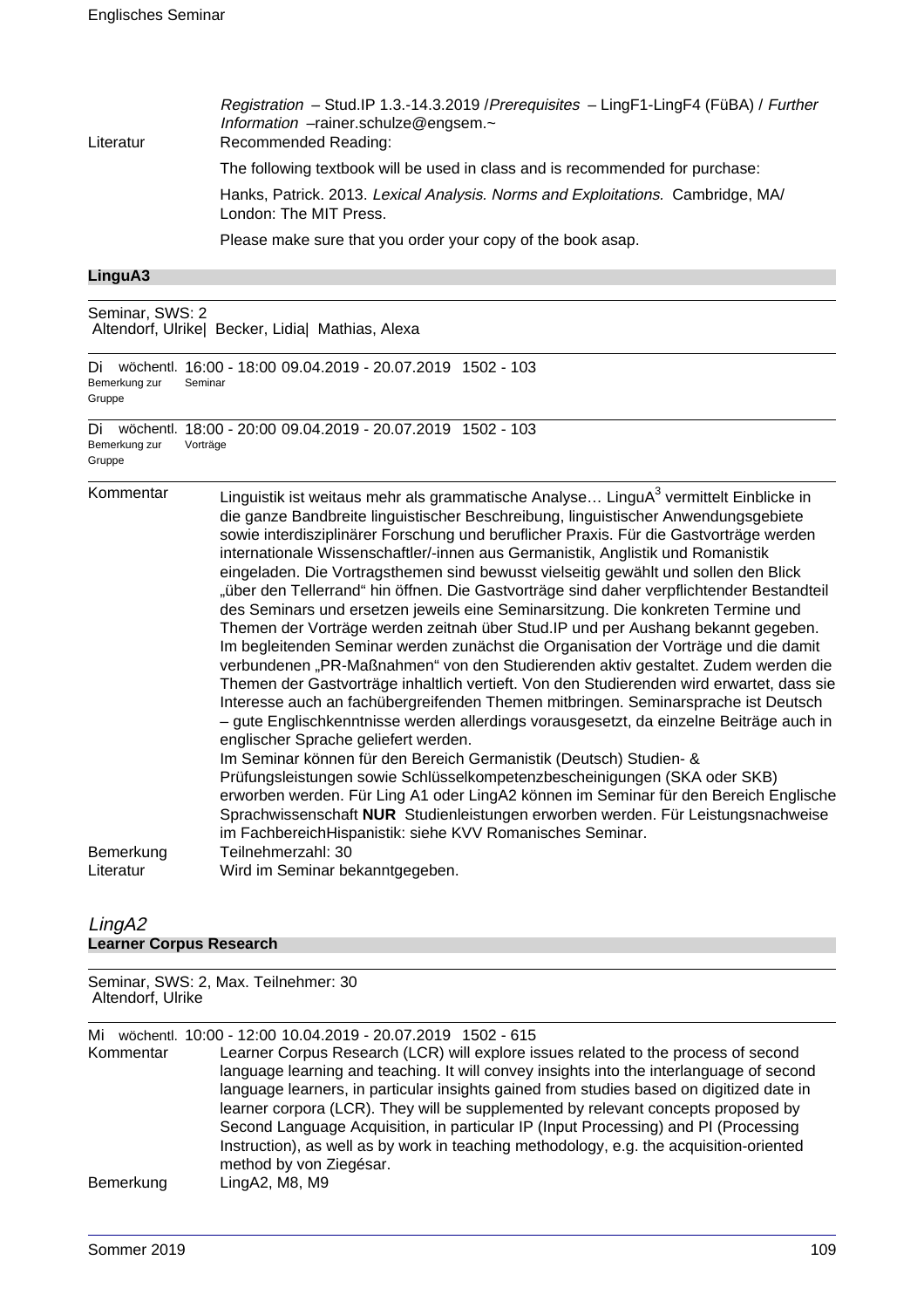| Registration - Stud. IP 01.03. - 14.03. / Prerequisites - LingF1-LingF4 (if applicable) / Size<br>restriction: 30 / Further Information -ulrike.altendorf@engsem.~<br>Required Reading: Texts will be available in class.                                                                                                                                                                                                                                                                                                                                                                                                                                                                                                                                                                                                                                                                                                                                                                                                                                                                                                                                                                                                                                                                                                                                                                                                                                                                                                                                                                                                                            |
|------------------------------------------------------------------------------------------------------------------------------------------------------------------------------------------------------------------------------------------------------------------------------------------------------------------------------------------------------------------------------------------------------------------------------------------------------------------------------------------------------------------------------------------------------------------------------------------------------------------------------------------------------------------------------------------------------------------------------------------------------------------------------------------------------------------------------------------------------------------------------------------------------------------------------------------------------------------------------------------------------------------------------------------------------------------------------------------------------------------------------------------------------------------------------------------------------------------------------------------------------------------------------------------------------------------------------------------------------------------------------------------------------------------------------------------------------------------------------------------------------------------------------------------------------------------------------------------------------------------------------------------------------|
|                                                                                                                                                                                                                                                                                                                                                                                                                                                                                                                                                                                                                                                                                                                                                                                                                                                                                                                                                                                                                                                                                                                                                                                                                                                                                                                                                                                                                                                                                                                                                                                                                                                      |
| Seminar, SWS: 2<br>Altendorf, Ulrike  Becker, Lidia  Mathias, Alexa                                                                                                                                                                                                                                                                                                                                                                                                                                                                                                                                                                                                                                                                                                                                                                                                                                                                                                                                                                                                                                                                                                                                                                                                                                                                                                                                                                                                                                                                                                                                                                                  |
| wöchentl. 16:00 - 18:00 09.04.2019 - 20.07.2019 1502 - 103<br>Seminar                                                                                                                                                                                                                                                                                                                                                                                                                                                                                                                                                                                                                                                                                                                                                                                                                                                                                                                                                                                                                                                                                                                                                                                                                                                                                                                                                                                                                                                                                                                                                                                |
| wöchentl. 18:00 - 20:00 09.04.2019 - 20.07.2019 1502 - 103<br>Vorträge                                                                                                                                                                                                                                                                                                                                                                                                                                                                                                                                                                                                                                                                                                                                                                                                                                                                                                                                                                                                                                                                                                                                                                                                                                                                                                                                                                                                                                                                                                                                                                               |
| Linguistik ist weitaus mehr als grammatische Analyse LinguA <sup>3</sup> vermittelt Einblicke in<br>die ganze Bandbreite linguistischer Beschreibung, linguistischer Anwendungsgebiete<br>sowie interdisziplinärer Forschung und beruflicher Praxis. Für die Gastvorträge werden<br>internationale Wissenschaftler/-innen aus Germanistik, Anglistik und Romanistik<br>eingeladen. Die Vortragsthemen sind bewusst vielseitig gewählt und sollen den Blick<br>"über den Tellerrand" hin öffnen. Die Gastvorträge sind daher verpflichtender Bestandteil<br>des Seminars und ersetzen jeweils eine Seminarsitzung. Die konkreten Termine und<br>Themen der Vorträge werden zeitnah über Stud. IP und per Aushang bekannt gegeben.<br>Im begleitenden Seminar werden zunächst die Organisation der Vorträge und die damit<br>verbundenen "PR-Maßnahmen" von den Studierenden aktiv gestaltet. Zudem werden die<br>Themen der Gastvorträge inhaltlich vertieft. Von den Studierenden wird erwartet, dass sie<br>Interesse auch an fachübergreifenden Themen mitbringen. Seminarsprache ist Deutsch<br>- gute Englischkenntnisse werden allerdings vorausgesetzt, da einzelne Beiträge auch in<br>englischer Sprache geliefert werden.<br>Im Seminar können für den Bereich Germanistik (Deutsch) Studien- &<br>Prüfungsleistungen sowie Schlüsselkompetenzbescheinigungen (SKA oder SKB)<br>erworben werden. Für Ling A1 oder LingA2 können im Seminar für den Bereich Englische<br>Sprachwissenschaft NUR Studienleistungen erworben werden. Für Leistungsnachweise<br>im FachbereichHispanistik: siehe KVV Romanisches Seminar.<br>Teilnehmerzahl: 30 |
| Wird im Seminar bekanntgegeben.                                                                                                                                                                                                                                                                                                                                                                                                                                                                                                                                                                                                                                                                                                                                                                                                                                                                                                                                                                                                                                                                                                                                                                                                                                                                                                                                                                                                                                                                                                                                                                                                                      |
|                                                                                                                                                                                                                                                                                                                                                                                                                                                                                                                                                                                                                                                                                                                                                                                                                                                                                                                                                                                                                                                                                                                                                                                                                                                                                                                                                                                                                                                                                                                                                                                                                                                      |

## **Sociolinguistic Typology**

Seminar, SWS: 2, Max. Teilnehmer: 30 Altendorf, Ulrike

| Mi<br>Kommentar<br>Bemerkung | wöchentl, 08:00 - 10:00 10.04.2019 - 20.07.2019 1502 - 609<br>This course will present Peter Trudgill's theories of the impact of language diversity<br>brought about by language and dialect contact as well as a selection of socio-historical<br>case studies from England, the US and New Zealand, to which the theories will be<br>applied. In addition, we will explore research on <i>Multicultural London English</i> , an<br>emerging contact variety in the Greater London conurbation. This course requires a solid<br>knowledge of phonetics and phonology!<br>LingA2, M5, M9 |
|------------------------------|-------------------------------------------------------------------------------------------------------------------------------------------------------------------------------------------------------------------------------------------------------------------------------------------------------------------------------------------------------------------------------------------------------------------------------------------------------------------------------------------------------------------------------------------------------------------------------------------|
| Literatur                    | Registration - Stud. IP 01.03. - 14.03. / Prerequisites - LingF1-LingF4 (if applicable) / Size<br>restriction: 30 / Further Information -ulrike.altendorf@engsem.~<br><b>Required Reading:</b>                                                                                                                                                                                                                                                                                                                                                                                            |
|                              | Peter Trudgill (2010). Investigations in Sociohistorical Linguistics . Cambridge: Cambridge<br>University Press.                                                                                                                                                                                                                                                                                                                                                                                                                                                                          |

# **Focus Elective (AmerA/BritA/LingA1/LingA2) (Kleine Fakultas)**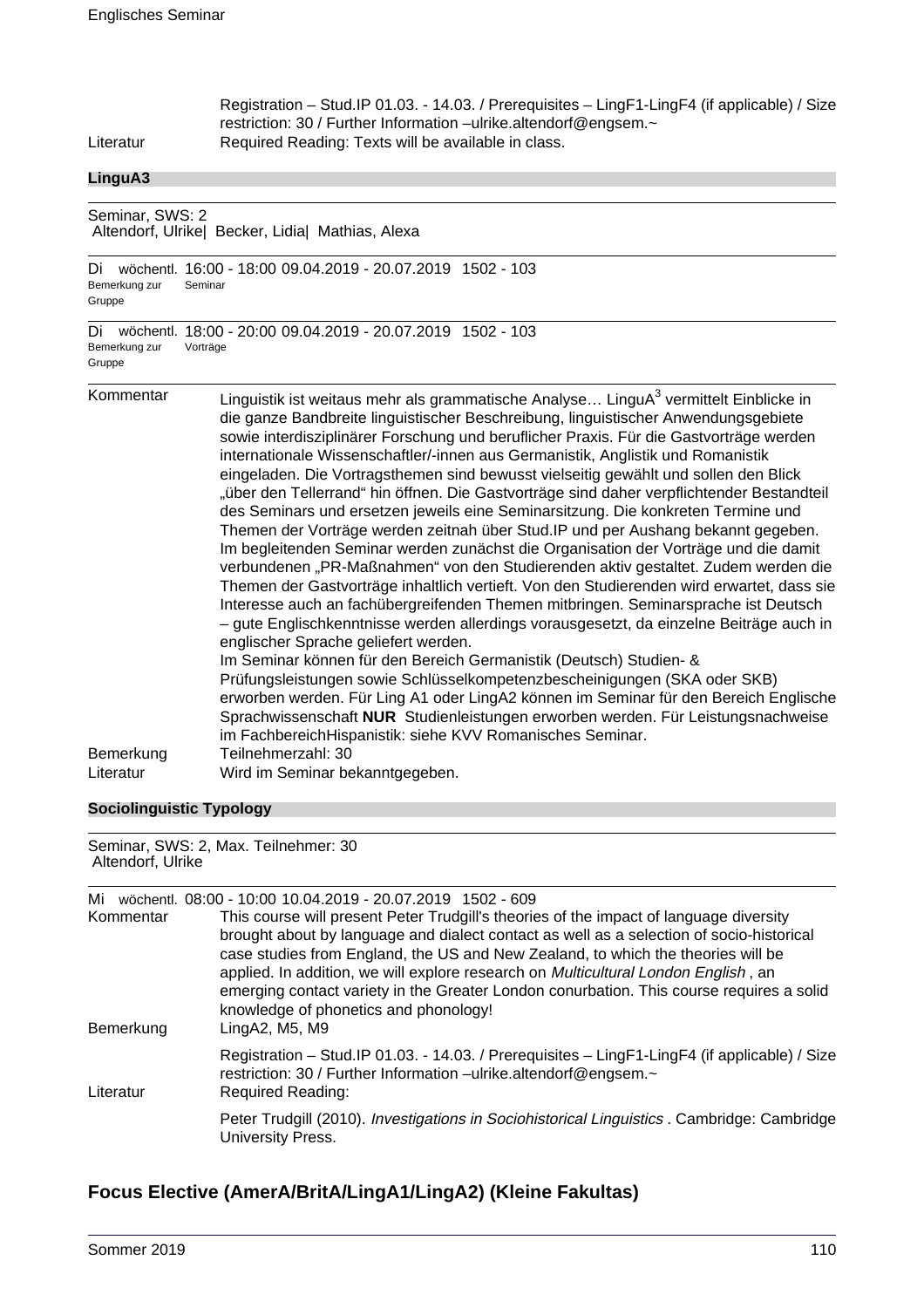### AmerA **Affect Theory**

Seminar, SWS: 2, Max. Teilnehmer: 45 Oldehus, Anna-Lena

| Kommentar | Di wöchentl. 16:00 - 18:00 09.04.2019 - 20.07.2019 1502 - 609<br>In this theory class we will read and work with texts developed in the field of Affect<br>Studies. Affect Theory has established itself as a burgeoning area in academia and                                                                                                                                                                                                                                                                                                                                                                                                                                                                                                                                              |
|-----------|--------------------------------------------------------------------------------------------------------------------------------------------------------------------------------------------------------------------------------------------------------------------------------------------------------------------------------------------------------------------------------------------------------------------------------------------------------------------------------------------------------------------------------------------------------------------------------------------------------------------------------------------------------------------------------------------------------------------------------------------------------------------------------------------|
|           | beyond after emerging during the second half of the 20 <sup>th</sup> century as a response to<br>approaches such as (post)structuralism. As a transdisciplinary intellectual field, it<br>consolidates ideas and approaches from anthropology, gender and queer studies,<br>cultural studies, geography, psychology, and philosophy. The field elicits conversations<br>about the location of affect, the epistemological and ontological difference between<br>emotions, feelings, moods, sentiments etc., and it considers historical and political<br>conceptions of affect. Therefore, this field is also concerned with experiences of<br>knowledge other than conscious and intellectual knowing and challenges normative<br>understandings of knowledge production and circulation. |
|           | Readings in this class will range from foundational texts by Silvan Tomkins, Eve Kosofsky<br>Sedgwick, and Brian Massumi to more specific considerations of Sara Ahmed, Heather<br>Love, and Lauren Berlant.                                                                                                                                                                                                                                                                                                                                                                                                                                                                                                                                                                               |
| Bemerkung | This class is specifically designed for students interested in and enjoying reading and<br>talking theory.<br>AmerA, AAS1, AAS3                                                                                                                                                                                                                                                                                                                                                                                                                                                                                                                                                                                                                                                            |
|           | Registration - Stud. IP FüBA und M.Ed.: 1.3.-14.3.2019 AAS: 15.3-24.3.2019 /<br>Prerequisites - BA: Foundations Literature and Culture, Intermediate Literature and<br>Culture, MA: none / Further information - anna-lena.oldehus@engsem.~                                                                                                                                                                                                                                                                                                                                                                                                                                                                                                                                                |
| Literatur | Maximale Teilnehmer*Innenzahl: 45<br>All course texts will be made available on Stud.IP.                                                                                                                                                                                                                                                                                                                                                                                                                                                                                                                                                                                                                                                                                                   |

#### **Between Literature and Ethnography**

#### Seminar, SWS: 2, Max. Teilnehmer: 45 Ferens, Dominika

Mi wöchentl. 12:00 - 14:00 10.04.2019 - 20.07.2019 1502 - 609

This seminar course will first take us back to the early  $20<sup>th</sup>$  century, when ethnography became an academic discipline and cut itself off from amateur descriptions of foreign cultures written by travelers and missionaries. We shall then move forward to the second half of the 20<sup>th</sup> century, when the decolonization of the 'Third World' upset the traditional relations between the subjects and objects of ethnography, leading to a crisis of conscience in Western cultural anthropology. Some researchers dealt with this crisis by reaching for fictional and autobiographical modes of writing.

We shall look for the characteristic features of ethnography in fiction, and for elements of novelistic narration in ethnography. The reading list includes several classic ethnographies by such authors as Bronislaw Malinowski and Margaret Mead, as well as more hybrid and experimental types of cultural description, including autoethnography, the ethnographic novel, and anti-ethnography. Traditional and experimental ethnographic footage, and documentaries about ethnographer's lives will provide additional illustrations.

Bemerkung AmerA, AAS1, AAS2

Registration – Stud.IP FüBA und M.Ed.: 1.3.-14.3.2019 AAS: 15.3-24.3.2019/ Prerequisites – BA: Foundations Literature and Culture, Intermediate Literature and Culture, MA: none / Further information – dferens@poczta.onet.pl

Maximale Teilnehmer\*Innenzahl: 45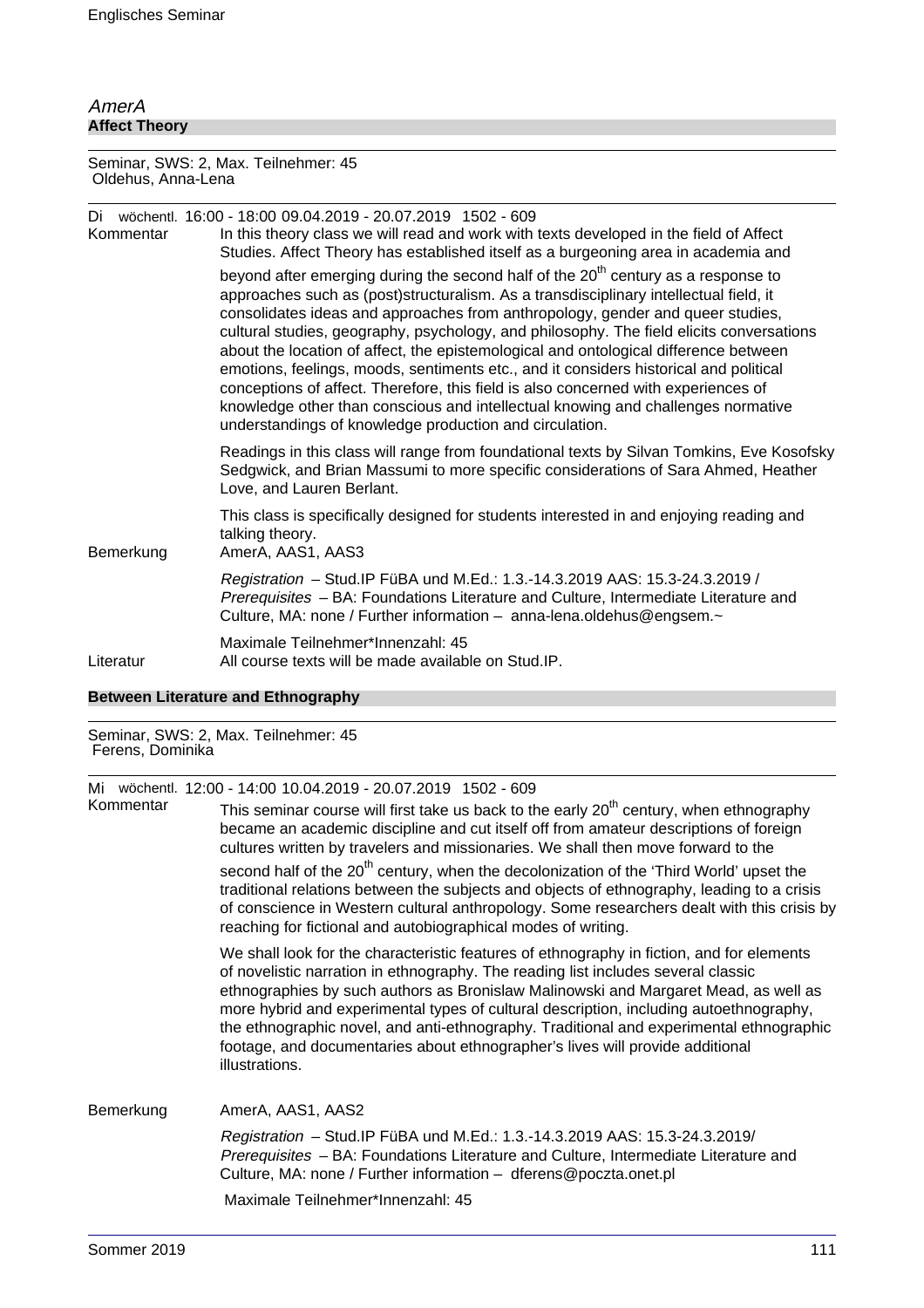Literatur All course texts will be made available on Stud.IP.

#### **Health and Body in American Culture**

Seminar, SWS: 2, Max. Teilnehmer: 45 Dybska, Aneta

## Do wöchentl. 10:00 - 12:00 11.04.2019 - 20.07.2019 1502 - 703 Kommentar This course examines the intersecting discourses of the body and health in American culture. It focuses on selected aspects of social life that pertain to public health, such as hygiene, epidemics, mental health, environmental pollution, as well as sexual and reproductive health. The key questions that the course will address are: What is biopower? How do the disciplinary and regulatory techniques impact the production of individual and collective bodies? If bodies are objects and vehicles of power, what is the relationship between individuals' self-surveillance and self-discipline and the broader historical process of nation-formation? What is the relationship between the planning and uses of urban space on the one hand and the larger culture's preoccupation with a healthy body politic on the other? How is the metaphor of the body deployed in relation to urban and national health?

## Bemerkung AmerA, AAS2, AAS3 Registration – Stud.IP FüBA und M.Ed.: 1.3.-14.3.2019 AAS: 15.3-24.3.2019 / Prerequisites - BA: Foundations Literature and Culture, Intermediate Literature and Culture, MA: none / Further information – adybska@uw.edu.pl Maximale Teilnehmer\*Innenzahl: 45 Literatur All course texts will be made available on Stud.IP.

#### **Post-Network Television: Veronica Mars**

## Seminar, SWS: 2, Max. Teilnehmer: 45 Groß, Florian Mo wöchentl. 12:00 - 14:00 08.04.2019 - 20.07.2019 1502 - 609 Kommentar In this class, we will analyze the phenomenon of post-network television through the case study of Veronica Mars (2004-2007, 2014, 2019), a network series that was recently revived as a crowdfunded movie and an upcoming Hulu-mini series. The show epitomizes television's move 'from network to Netflix' in times of media convergence and its gradual shift from a network-based medium directed at broad and heterogeneous mass audiences into a diversified digital medium consumed by 'active' niche audiences. Through a close analysis of Veronica Mars , this class will also familiarize students with U.S. television's production and reception contexts as well as the concepts and tools to analyze its serial, visual, and narrative aesthetics. Bemerkung AmerA, AAS4 Registration – Stud.IP FüBA und M.Ed.: 1.3.-14.3.2019 AAS: 15.3-24.3.2019 / Prerequisites – BA: Foundations Literature and Culture, Intermediate Literature and Culture, MA: none / Further information – florian.gross@engsem.~ Maximale Teilnehmer\*Innenzahl: 45 Literatur Please purchase the first season of Veronica Mars (either online or on DVD) and start watching before the class starts. During the semester, there will also be a screening of the feature film. All other course material will be made available on Stud.IP.

#### **Power and the University in the United States**

Seminar, SWS: 2, Max. Teilnehmer: 45 Fagan, Abigail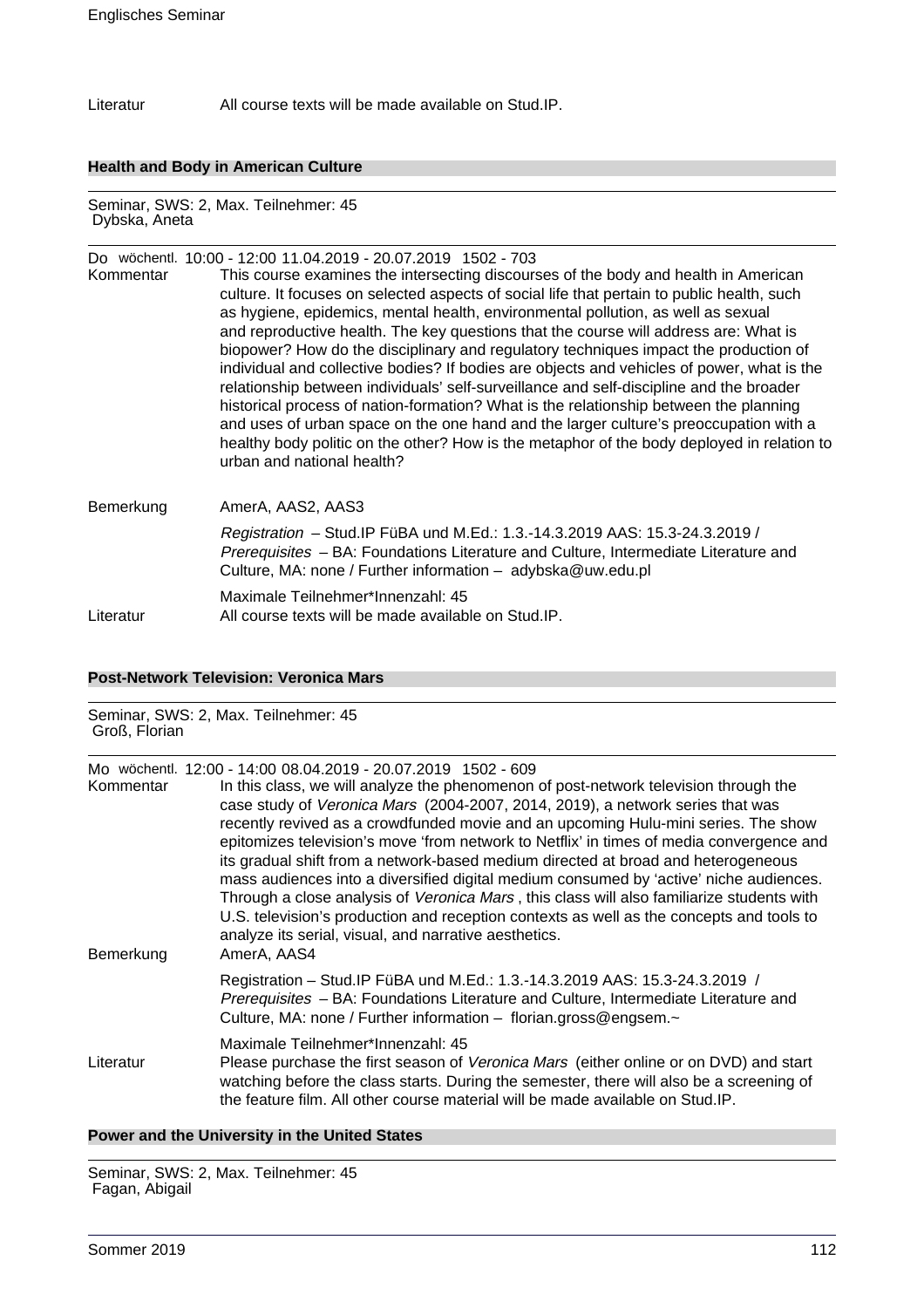| Kommentar<br>Bemerkung | Do wöchentl. 12:00 - 14:00 11.04.2019 - 20.07.2019 1502 - 609<br>While the university is a major center of knowledge production in the United States (as<br>well as in Europe), activists and many academics alike criticize the university for its role<br>in reinstating class-based hierarchies. In this course, we will consider the history and<br>literature of the US university, particularly in terms of its transnational origins (especially<br>in terms of German and English structures of higher education) and its convoluted and<br>ever-changing relationship to power. A number of specific moments that we will discuss<br>include the origins of university degrees in the humanities toward the end of the 1900s,<br>the advent of interdisciplinary programs such as Black Studies and Women's Studies<br>departments in the 1960s and 1970s, and the increasing corporatization of the university<br>in the United States today.<br>AmerA, AAS2, AAS3 |
|------------------------|------------------------------------------------------------------------------------------------------------------------------------------------------------------------------------------------------------------------------------------------------------------------------------------------------------------------------------------------------------------------------------------------------------------------------------------------------------------------------------------------------------------------------------------------------------------------------------------------------------------------------------------------------------------------------------------------------------------------------------------------------------------------------------------------------------------------------------------------------------------------------------------------------------------------------------------------------------------------------|
|                        | Registration - Stud. IP FüBA und M.Ed.: 1.3.-14.3.2019 AAS: 15.3-24.3.2019 /<br>Prerequisites - BA: Foundations Literature and Culture, Intermediate Literature and<br>Culture, MA: none / Further Information - abigail.fagan@engsem.~                                                                                                                                                                                                                                                                                                                                                                                                                                                                                                                                                                                                                                                                                                                                      |
| Literatur              | Maximale Teilnehmer*Innenzahl: 45<br>All course texts will be made available on Stud. IP                                                                                                                                                                                                                                                                                                                                                                                                                                                                                                                                                                                                                                                                                                                                                                                                                                                                                     |

### **The Queer Short Story in the United States at the Turn of the 19th and 20th Centuries**

Seminar, SWS: 2, Max. Teilnehmer: 45 Ferens, Dominika

Di wöchentl. 12:00 - 14:00 09.04.2019 - 20.07.2019 1502 - 703

| Kommentar<br>Bemerkung | In this seminar we will study queer representations of gender, desire, and attachment in<br>American short stories published before the emergence of homo- and heterosexuality<br>as a binary opposition, and before the rise of gay and lesbian emancipatory movements.<br>The choice of the short story form is not accidental: as Axel Nissen and Christopher<br>Looby point out, the short story is somewhat queer on account of its marginal position<br>in relation to the dominant literary form - the novel. The short story has been American<br>writers' favorite form for telling stories about things odd and marginal – things that<br>deviated from the social norm, that were unspeakable in the dominant discourse, yet<br>too disturbing to pass over in silence. Neither is the time period covered by the course<br>accidental. Towards the end of the $19th$ century, non-normative genders and sexualities<br>were medicalized, categorized, and then politicized. Sexuality became a subject of<br>heated public debates, setting off waves of homophobia or even homohysteria (Eric<br>Anderson), as a result of which many practices hitherto seen as unremarkable were<br>tabooed. Reaching back in time, we therefore discover literature that documents a<br>surprisingly wide spectrum of gender enactments and sexual practices. Among the<br>authors covered in this course are such canonical figures as Herman Melville, Mark<br>Twain, Henry James, Gertrude Stein, and Willa Cather, as well as less familiar and<br>anonymous writers.<br>AmerA, AAS2/AAS3 |
|------------------------|-----------------------------------------------------------------------------------------------------------------------------------------------------------------------------------------------------------------------------------------------------------------------------------------------------------------------------------------------------------------------------------------------------------------------------------------------------------------------------------------------------------------------------------------------------------------------------------------------------------------------------------------------------------------------------------------------------------------------------------------------------------------------------------------------------------------------------------------------------------------------------------------------------------------------------------------------------------------------------------------------------------------------------------------------------------------------------------------------------------------------------------------------------------------------------------------------------------------------------------------------------------------------------------------------------------------------------------------------------------------------------------------------------------------------------------------------------------------------------------------------------------------------------------------------------------------------------------------------|
|                        | Registration - Stud.IP FüBA und M.Ed.: 1.3.-14.3.2019 AAS: 15.3-24.3.2019/<br>Prerequisites - BA: Foundations Literature and Culture, Intermediate Literature and<br>Culture, MA: none / Further information - dferens@poczta.onet.pl                                                                                                                                                                                                                                                                                                                                                                                                                                                                                                                                                                                                                                                                                                                                                                                                                                                                                                                                                                                                                                                                                                                                                                                                                                                                                                                                                         |
| Literatur              | Maximale Teilnehmer*Innenzahl: 45<br>All course texts will be made available on Stud.IP.                                                                                                                                                                                                                                                                                                                                                                                                                                                                                                                                                                                                                                                                                                                                                                                                                                                                                                                                                                                                                                                                                                                                                                                                                                                                                                                                                                                                                                                                                                      |

#### **Transgression: Counterculture and its Influence on Fashion**

Seminar, SWS: 2, Max. Teilnehmer: 35 Meier, Julia

Di wöchentl. 10:00 - 12:00 09.04.2019 - 20.07.2019 1502 - 703 Mo Einzel 18:00 - 20:00 01.07.2019 - 01.07.2019 1502 - 703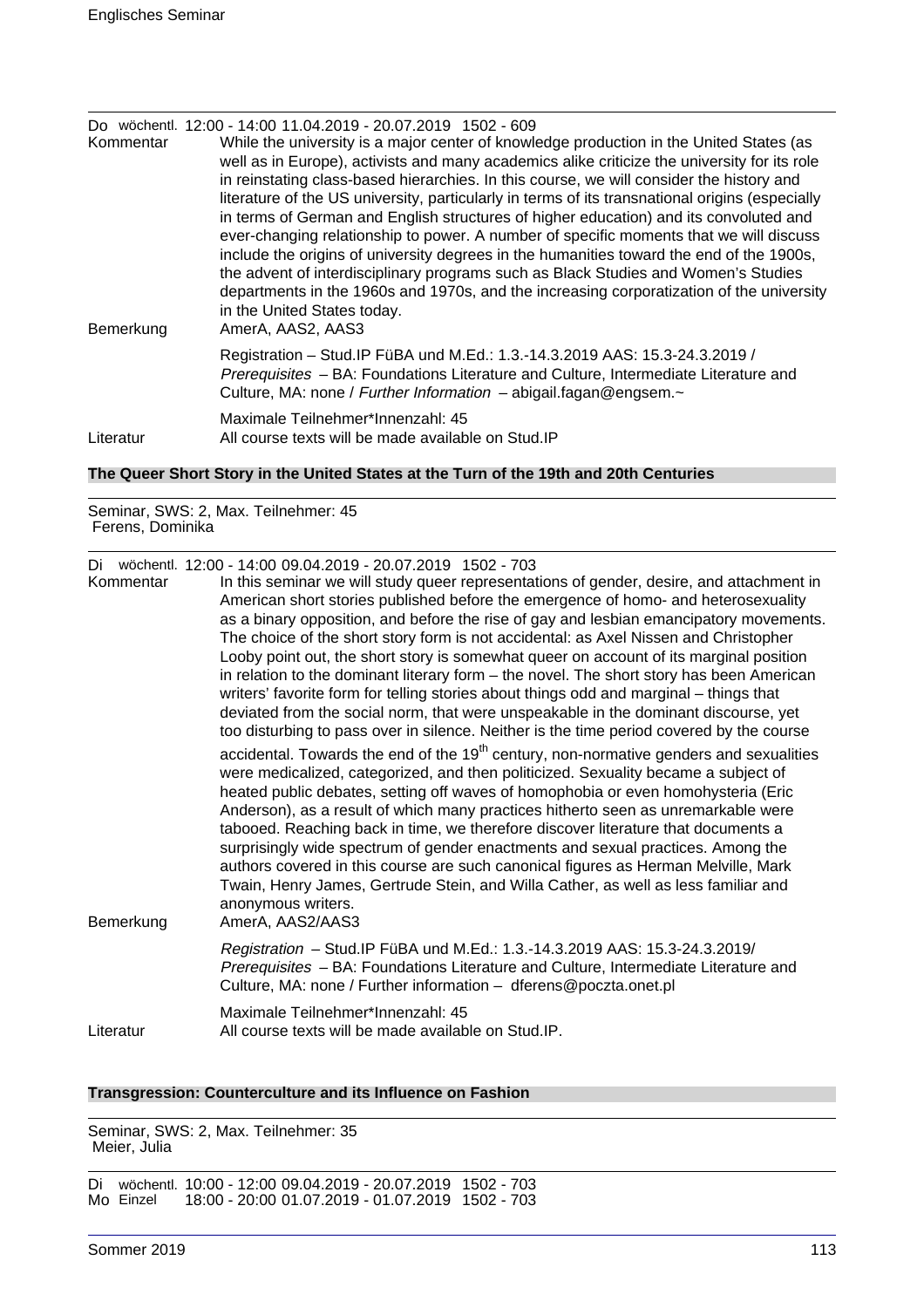| Einzel<br>Di<br>Kommentar | 08:00 - 10:00 16.07.2019 - 16.07.2019 1502 - 703<br>"Many things, developments, and changes begin in the dark []". (Carl Abrahamsson)                                                                                                                                                                                                                                                                                                                                                 |
|---------------------------|---------------------------------------------------------------------------------------------------------------------------------------------------------------------------------------------------------------------------------------------------------------------------------------------------------------------------------------------------------------------------------------------------------------------------------------------------------------------------------------|
|                           | This course explores the complex interrelation between the main protagonists of various<br>subcultural scenes and their subtle influence on the fashion world. We will be concerned<br>with the ways in which the underground scene is constantly challenging conventional<br>ideas of identity, gender, desire, beauty, and power from past eras until today.                                                                                                                        |
|                           | Especially the time between the late 1960s until the end of the 1980s with people like<br>Andy Warhol, David Bowie, Leigh Bowery, Sid Vicious, Annie Lennox or Grace Jones,<br>to name the most famous, shaped gender roles and youth cultures with revolutionary<br>concepts of new looks and life styles that became popular fashion later on.                                                                                                                                      |
|                           | So how do we perceive counterculture and fashion today? How do we define ourselves<br>in times of social media, globalization, and a growing right-wing populism? A new decade<br>that Olivier Zahm, the publisher of Purple Fashion Magazine, defines as: "irrational looks,<br>romantic illusions, radical honesty, immediate intimacy with strangers, gender free dream,<br>playful fetishism, ultra hardcore attitudes, myriad poses, and the constant digital hide and<br>seek." |
|                           | We will examine these socio-cultural issues through literature, philosophy, film, and pop<br>and fashion culture.                                                                                                                                                                                                                                                                                                                                                                     |
| Bemerkung                 | AmerA, AAS1/AAS4                                                                                                                                                                                                                                                                                                                                                                                                                                                                      |
|                           | Registration - Stud. IP FüBA und M.Ed.: 1.3.-14.3.2019 AAS: 15.3-24.3.2019 /<br>Prerequisites - BA: Foundations Literature and Culture, Intermediate Literature and<br>Culture, MA: none / Further Information -sarkadiaki@hotmail.com                                                                                                                                                                                                                                                |
| Literatur                 | Maximale Teilnehmer*Innenzahl: 35<br>All course texts will be made available on Stud. IP                                                                                                                                                                                                                                                                                                                                                                                              |
|                           |                                                                                                                                                                                                                                                                                                                                                                                                                                                                                       |

## BritA **Advanced Shakespeare**

Seminar, SWS: 2, Max. Teilnehmer: 40 Neumann, Janna-Lena

| Kommentar<br>Bemerkung | Mo wöchentl. 10:00 - 12:00 08.04.2019 - 20.07.2019 1502 - 703<br>More than 400 years after Shakespeare's death, his plays are still ubiquitous on British<br>and international stages. Even in Germany, Shakespeare's status as a canonical<br>playwright is reaffirmed constantly through stage and movie adaptations and through<br>his central position in teaching English, both at school and university. The aim of this<br>advanced class will be to read Shakespeare's plays in the context of Gender Studies<br>and Cultural Materialism in order to investigate constructions of gender and class in his<br>famous comedies and tragedies. After discussing the historical, cultural and political<br>contexts of Elizabethan drama (based on previous knowledge from BritF2/F3), we shall<br>analyse and interpret selected texts of Shakespeare's oeuvre (using the categories of<br>literary analysis from AmerBritF1). Beginning with selected sonnets, we shall then turn<br>to two plays in detail, namely Much Ado About Nothing and King Lear. Finally, students<br>will be asked to independently engage with excerpts from further plays, including Twelfth<br>Night, The Taming of the Shrew and King Richard III.<br>BritA, AAS2, AAS3 |
|------------------------|--------------------------------------------------------------------------------------------------------------------------------------------------------------------------------------------------------------------------------------------------------------------------------------------------------------------------------------------------------------------------------------------------------------------------------------------------------------------------------------------------------------------------------------------------------------------------------------------------------------------------------------------------------------------------------------------------------------------------------------------------------------------------------------------------------------------------------------------------------------------------------------------------------------------------------------------------------------------------------------------------------------------------------------------------------------------------------------------------------------------------------------------------------------------------------------------------------------------------------------------------------------|
| Literatur              | Registration Stud.IP 1.3.2019-14.3.2019, for AAS students: 15.3.2019-24.3.2019 /<br>Prerequisites - AmerBritF1, BritF2, BritF3 for FüBA students, none for others / Further<br>Information -janna-lena.neumann@engsem.uni-hannover.de<br><b>Required Reading</b>                                                                                                                                                                                                                                                                                                                                                                                                                                                                                                                                                                                                                                                                                                                                                                                                                                                                                                                                                                                             |
|                        | Please get hold of:                                                                                                                                                                                                                                                                                                                                                                                                                                                                                                                                                                                                                                                                                                                                                                                                                                                                                                                                                                                                                                                                                                                                                                                                                                          |
|                        | William Shakespeare. Much Ado About Nothing. Edited by Claire McEachern, Arden,<br>2016.                                                                                                                                                                                                                                                                                                                                                                                                                                                                                                                                                                                                                                                                                                                                                                                                                                                                                                                                                                                                                                                                                                                                                                     |
|                        | William Shakespeare. King Lear. Edited by R. A. Foakes, Arden, 1997.                                                                                                                                                                                                                                                                                                                                                                                                                                                                                                                                                                                                                                                                                                                                                                                                                                                                                                                                                                                                                                                                                                                                                                                         |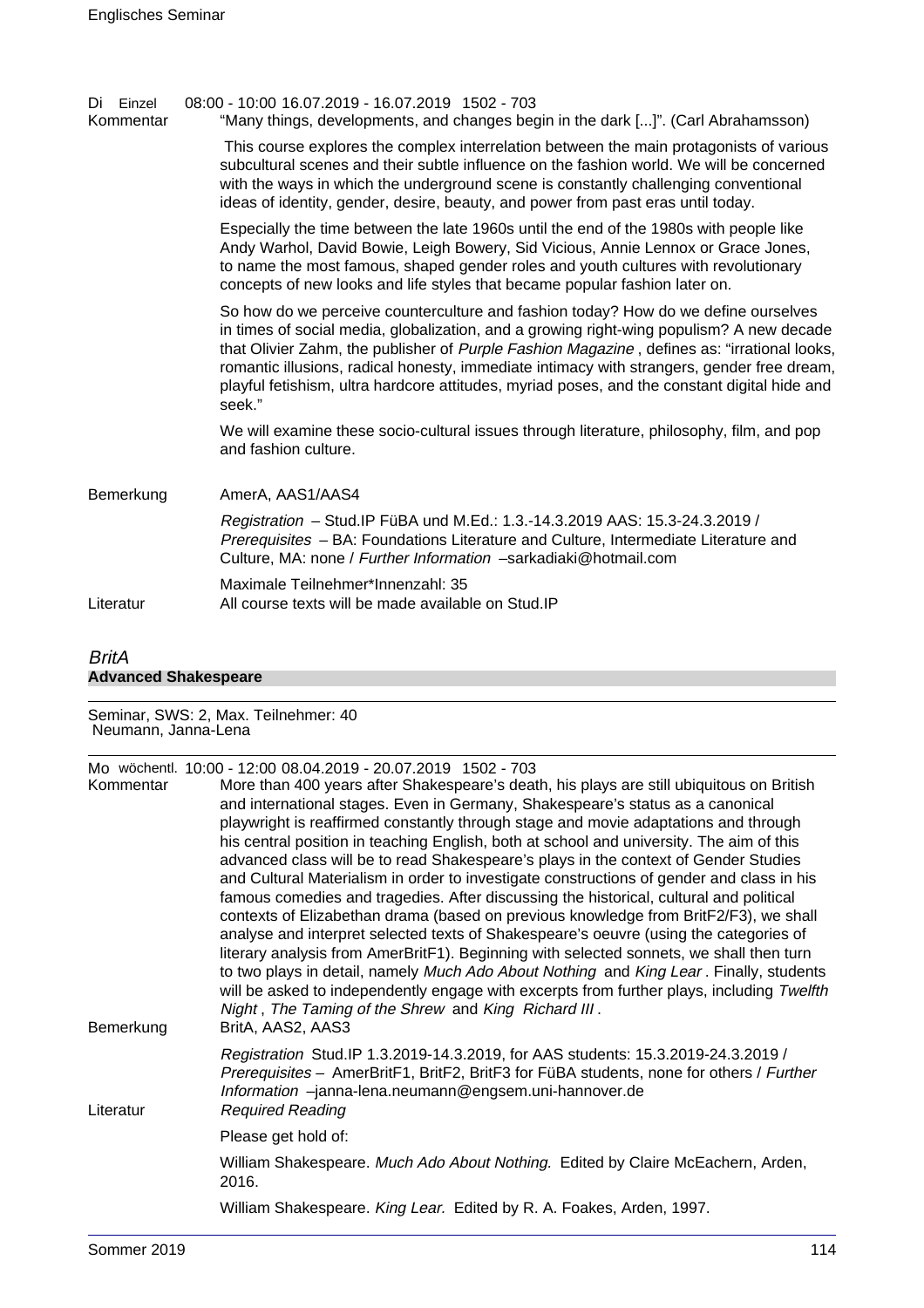Students are strongly advised to read Much Ado About Nothing **before** the course begins.

Reader – copy shop Stork (Körnerstraße) and Stud.IP

#### **Beginning Postcolonialism**

Seminar, SWS: 2, Max. Teilnehmer: 40 Pardey, Hannah

Di wöchentl. 08:00 - 10:00 09.04.2019 - 20.07.2019 1502 - 609

Kommentar This seminar encourages students to make their beginnings in one of the most intriguing and challenging fields of study that has established itself in recent years: postcolonialism. As preparation for each class, participants will have to read up on the field's central concerns and key concepts discussed in John McLeod's introductory textbook Beginning Postcolonialism . Relying on the analytical categories from the 'Introduction to Literary Studies' (AmerBritF1), we shall read Buchi Emecheta's novel The Joys of Motherhood (1979) through a postcolonial lens. We'll return to the text on a weekly basis in order to practise the field's terminology and see how the application of each critical concept produces an additional layer of meaning. Along the way, participants will be continually invited to think critically about the potentials and limitations of postcolonial ways of engaging with literary texts.

Bemerkung BritA, AAS1, AAS5 Registration – Stud.IP 1.3.2019-14.3.2019, 15.3.2019-24.3.2019 for AAS students / Prerequisites – AmerBritF1, BritF2, BritF3 for FüBA students, none for others / Further Information – hannah.pardey@engsem. $\sim$ Literatur Students who want to attend this course will have to purchase John McLeod's Beginning Postcolonialism (2<sup>nd</sup> edition, Manchester UP, 2010) and Emecheta's novel The Joys of Motherhood (1979). All other material will be provided in a reader available from Copyshop Stork (Körnerstraße) and on Stud.IP. Please make sure to read McLeod's textbook and Emecheta's novel during term break, i.e. before the course begins.

#### **The Gothic in British Literature**

Seminar, SWS: 2, Max. Teilnehmer: 40 Neumann, Janna-Lena

Mo wöchentl. 12:00 - 14:00 08.04.2019 - 20.07.2019 1502 - 703<br>Kommentar Since its emergence in the late 18<sup>th</sup> century the

Since its emergence in the late  $18<sup>th</sup>$  century, the Gothic has proved one of the most productive modes in English-speaking literature. In this advanced class, we shall read two major representatives of the genre, namely Horace Walpole's The Castle of Otranto (1764), arguably the first British Gothic novel, and Mary Shelley's Frankenstein (1818). Using the terminology from AmerBritF1, we shall consider the genre conventions of gothic novels, and analyse them in terms of their (Gothic) characters, plots, and settings. Apart from this narratological and structuralist approach, we shall use historical and cultural knowledge from the lecture series (BritF2) to consider how these texts negotiate issues connected with the emergent middle classes, but also gender, sexuality and imperialism. Bemerkung BritA, AAS2, AAS3 Reader – copy shop Stork (Körnerstraße) and Stud.IP / Registration Stud.IP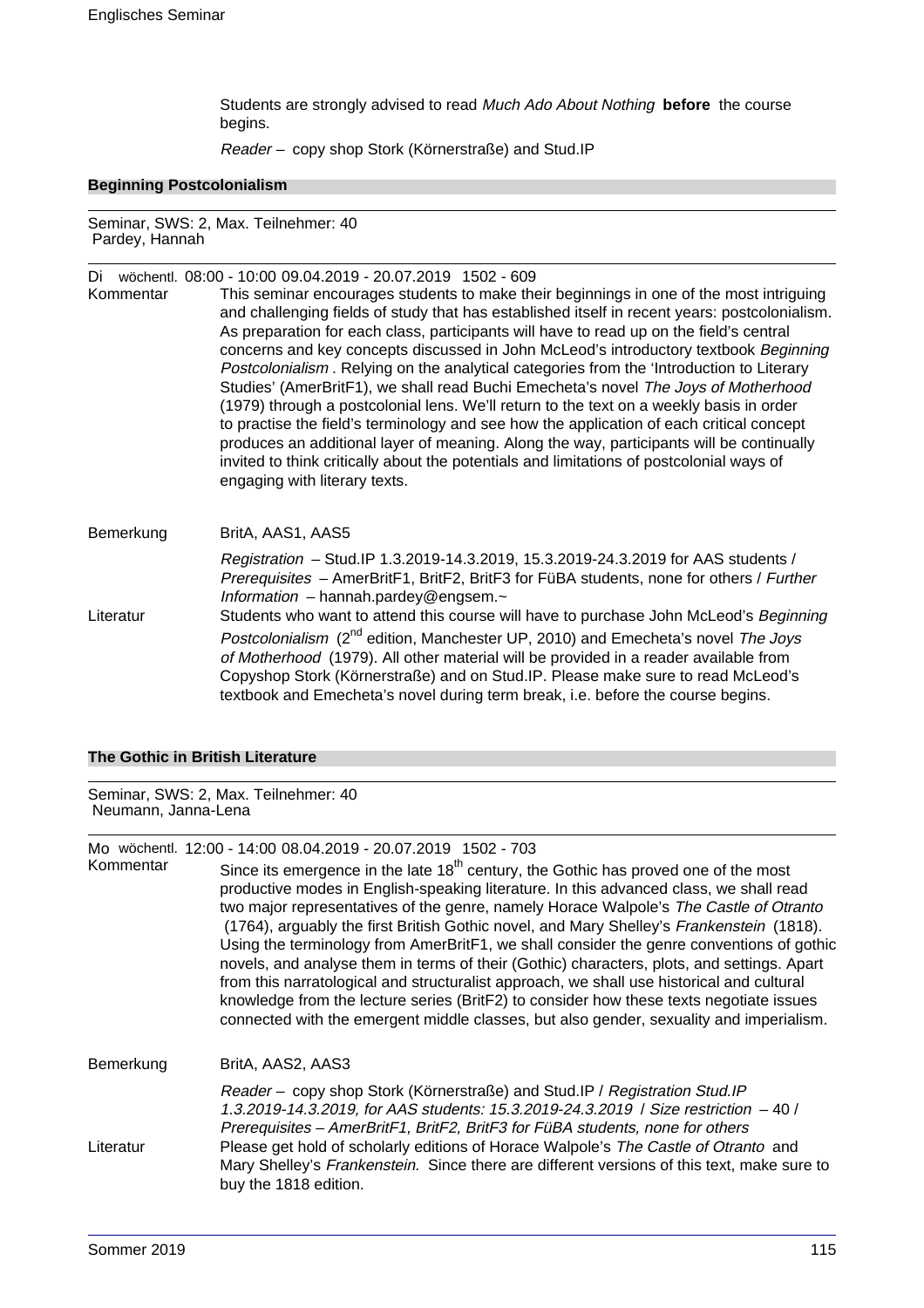Students are strongly advised to read The Caste of Otranto **before** the course begins.

#### **Woolf's Modernism**

Seminar, SWS: 2, Max. Teilnehmer: 40 Pardey, Hannah

Mo wöchentl. 16:00 - 18:00 08.04.2019 - 20.07.2019 1502 - 703 Virginia Woolf is a major twentieth-century novelist and essayist and a key figure in literary history as a feminist and a modernist. This seminar is designed for students who want to study Woolf's distinctive and innovative narrative style through the critical lens of Gender Studies. Drawing on the knowledge gained in the BritF2 Survey lecture, we will start with an exploration of the historical, cultural and political contexts of Woolf's fictional and non-fictional writing. We will apply the analytical terms and concepts acquired in the AmerBritF1 Introduction to examine Woolf's essay "Modern Fiction" (1919) and excerpts from her feminist manifesto A Room of One's Own (1929) as well as selected short stories. Our discussion will move on to her playfully subversive novel Orlando (1928) and its 1992 film adaptation (dir.: Sally Potter). Orlando centres on a chameleonic character who changes sex and identity on a whim on his/her journey through three centuries and who ends up as a woman writer in Woolf's own time. Throughout the seminar, students are encouraged to explore how the various theoretical approaches of Gender Studies can be made productive for analysing and interpreting these texts whose historically situated codes and conventions will be our central focus. Bemerkung BritA, AAS2, AAS3 Registration – Stud.IP 1.3.2019-14.3.2019, 15.3.2019-24.3.2019 for AAS students / Prerequisites – AmerBritF1, BritF2, BritF3 for FüBA students, none for others / Further Information – hannah.pardey@engsem. $\sim$ Literatur Required Reading Please get hold of Virginia Woolf's Orlando in a well-annotated edition (Oxford World's Classics or Penguin Classics) and read the novel prior to class. All other primary and secondary material will be provided in a reader available from Copyshop Stork and on Stud.IP at the beginning of the term.

#### LingA1 **Deutsch und Englisch im Vergleich und im Kontrast – English and German in Comparison and Contrast**

Seminar, SWS: 2 Diewald, Gabriele| Schulze, Rainer

Di wöchentl. 10:00 - 12:00 09.04.2019 - 20.07.2019 1502 - 103

This advanced seminar aims to give an overview of the most important structural differences between English and German. It will reconsider some issues already discussed in earlier introductory classes (e.g. Introduction to Linguistics ), albeit from a decidedly different point of view. We will explore how the basic structural differences between English and German are related to each other. The focus of this seminar will therefore be on clusters or bundles of contrast, each of which can be derived from a fundamental structural difference between the two languages. The overarching objective, then, will be to show how it is possible to bring order to the large variety of superficially unrelated contrasts between English and German which, after all, are two otherwise closely related languages. Thus, we will take a bird's-eye view of the two languages: the task will be to work out their most essential characteristics and trace back our findings concerning what they have and have not in common to general tendencies among the world's languages. One crucial insight is going to be that many of the differences between English and German are not restricted to these two languages, but represent more general contrasts between languages which – like English and German – represent different language types. Along these lines, we will have to restrict ourselves to a few select phonetic and phonological, morphological, grammatical, syntactic, pragmatic and/or semantic issues: agreement, analytic, blending of constructions, case system,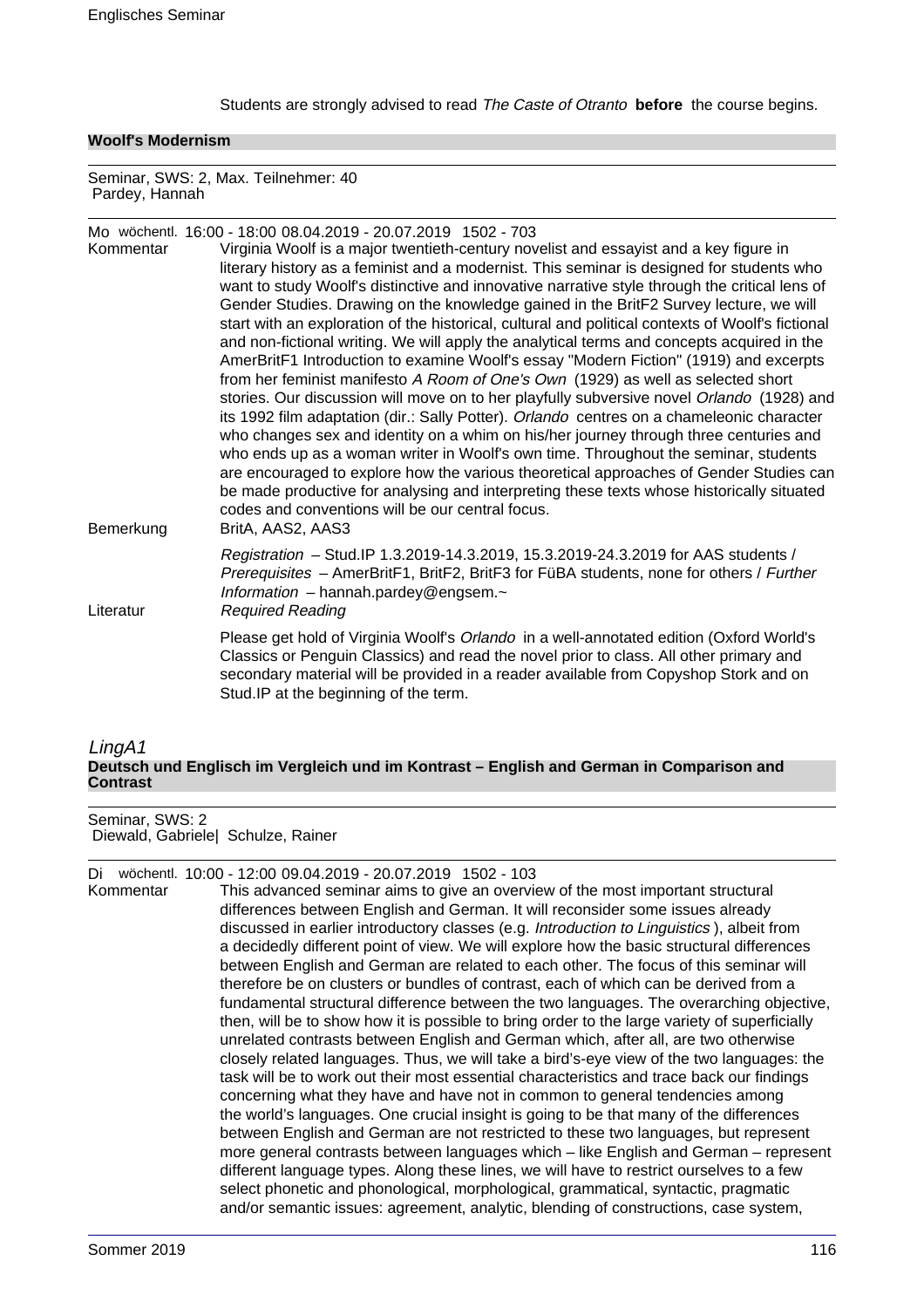|           | (pseudo-) cien, miai devoicing, locus panicle, lused constructions, gerunu, grammatical<br>relation, grammaticalisation, interference types (substitution, over-/underspecification,<br>over-/underrepresentation), loose-fit language, markedness, modal particle, passive<br>construction, predicate-argument structure, preposition stranding, raising construction,<br>semantic roles of subjects and objects, synthetic, theme and rheme, tight-fit language,<br>transfer, transitive construction, transparency, verb-phrase contrasts, word order, and<br>word stress.<br>Teilnehmerzahl: 30 |
|-----------|-----------------------------------------------------------------------------------------------------------------------------------------------------------------------------------------------------------------------------------------------------------------------------------------------------------------------------------------------------------------------------------------------------------------------------------------------------------------------------------------------------------------------------------------------------------------------------------------------------|
| Bemerkung |                                                                                                                                                                                                                                                                                                                                                                                                                                                                                                                                                                                                     |
| Literatur | Literatur e – recommended reading:                                                                                                                                                                                                                                                                                                                                                                                                                                                                                                                                                                  |
|           | König, Ekkehard and Volker Gast. <sup>4</sup> 2018. Understanding English-German Contrasts.<br>Berlin: Erich Schmidt Verlag.<br>An additional reader will be made available at the beginning of the semester.                                                                                                                                                                                                                                                                                                                                                                                       |

(pseudo-) cleft, final devoicing, focus particle, fused constructions, gerund, grammatical

#### **Figurative Language**

Seminar, SWS: 2, Max. Teilnehmer: 25 Schulze, Rainer

Di wöchentl. 16:00 - 18:00 09.04.2019 - 20.07.2019 1502 - 613 Kommentar This advanced seminar will explain and explore a broad range of concepts, including metaphor, metonymy, simile, and blending and will offer tools for analysing them. It will coherently ground the linguistic understanding of these concepts in basic cognitive mechanisms such as categorisation, frames, mental spaces, and viewpoint.

Figurative language is becoming an increasingly popular area of study, as it is relevant to the work of semanticists, pragmatists, discourse analysts, and also those working at the interface of language and literature, and in other disciplines such as philosophy and psychology. This seminar therefore intends to provide a summary, critique, and comparison of the most important theories on how figurative language is used and understood, drawing on research from linguistics, psychology, and other disciplines. In order to ground the discussion in actual language use, the seminar will use examples from discourse, including casual conversation, political speeches, literature, humour, religion, and science. Bemerkung LingA1, M9

Registration – Stud.IP 1.3.-14.3.2019 /Prerequisites – LingF1-LingF4 (FüBA), M1-M3 (DEL) / Further Information –rainer.schulze@engsem.~ Literatur Recommended Reading:

The following textbook will be used in class and is recommended for purchase:

Dancygier, Barbara and Eve Sweetser, 2014. Figurative Language. Cambridge: Cambridge University Press.

Please make sure that you order your copy of the book asap.

#### **Lexical Analysis**

Seminar, SWS: 2, Max. Teilnehmer: 25 Schulze, Rainer

Mo wöchentl. 16:00 - 18:00 08.04.2019 - 20.07.2019 1502 - 709

Kommentar In this seminar, we will offer a wide-ranging empirical investigation of word use and meaning in language. The seminar will fill the need for a lexically based, corpusdriven theoretical approach that will help students understand how words go together in collocational patterns and constructions to make meanings. Using a plethora of concordance lines from corpora and other texts, we will show how matching each use of a word against established contextual patterns plays a large part in determining the meaning of a sentence or utterance. We will also take into account the immense variability of everyday usage that will show that this variability is rule-governed rather than random. By studying words in context, we will be able to identify the 'normal' patterns of usage that are associated with each pattern. Thereby, and this will be one of the main findings in this seminar, lexical entropy (i.e. lack of order or predictability) can be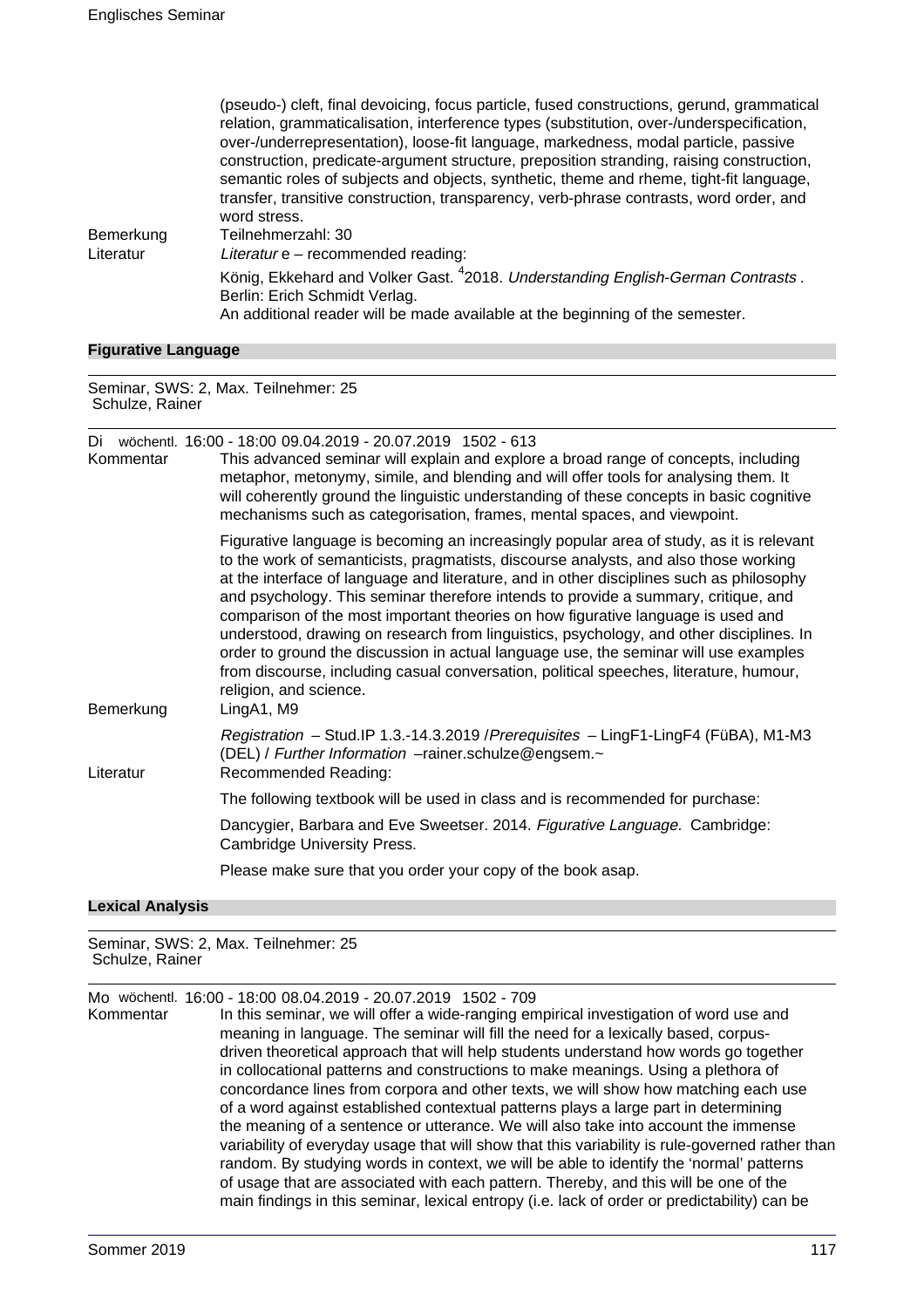| Bemerkung | reduced. The contents of this class will complement other theoretical approaches to<br>language, including cognitive linguistics, construction grammar, priming theory, and<br>pattern grammar.<br>LingA1, M9 |
|-----------|---------------------------------------------------------------------------------------------------------------------------------------------------------------------------------------------------------------|
| Literatur | Registration - Stud.IP 1.3.-14.3.2019 / Prerequisites - LingF1-LingF4 (FüBA) / Further<br>Information -rainer.schulze@engsem.~<br>Recommended Reading:                                                        |
|           | The following textbook will be used in class and is recommended for purchase:                                                                                                                                 |
|           | Hanks, Patrick. 2013. Lexical Analysis. Norms and Exploitations. Cambridge, MA/<br>London: The MIT Press.                                                                                                     |
|           | Please make sure that you order your copy of the book asap.                                                                                                                                                   |
|           |                                                                                                                                                                                                               |

## **LinguA3**

| Seminar, SWS: 2<br>Altendorf, Ulrike  Becker, Lidia  Mathias, Alexa |                                                                                                                                                                                                                                                                                                                                                                                                                                                                                                                                                                                                                                                                                                                                                                                                                                                                                                                                                                                                                                                                                                                                                                                                                                                                                                                                                                                                                                                                                                                                                                                                                                                                                         |
|---------------------------------------------------------------------|-----------------------------------------------------------------------------------------------------------------------------------------------------------------------------------------------------------------------------------------------------------------------------------------------------------------------------------------------------------------------------------------------------------------------------------------------------------------------------------------------------------------------------------------------------------------------------------------------------------------------------------------------------------------------------------------------------------------------------------------------------------------------------------------------------------------------------------------------------------------------------------------------------------------------------------------------------------------------------------------------------------------------------------------------------------------------------------------------------------------------------------------------------------------------------------------------------------------------------------------------------------------------------------------------------------------------------------------------------------------------------------------------------------------------------------------------------------------------------------------------------------------------------------------------------------------------------------------------------------------------------------------------------------------------------------------|
| Di<br>Bemerkung zur<br>Gruppe                                       | wöchentl. 16:00 - 18:00 09.04.2019 - 20.07.2019 1502 - 103<br>Seminar                                                                                                                                                                                                                                                                                                                                                                                                                                                                                                                                                                                                                                                                                                                                                                                                                                                                                                                                                                                                                                                                                                                                                                                                                                                                                                                                                                                                                                                                                                                                                                                                                   |
| Di<br>Bemerkung zur<br>Gruppe                                       | wöchentl. 18:00 - 20:00 09.04.2019 - 20.07.2019 1502 - 103<br>Vorträge                                                                                                                                                                                                                                                                                                                                                                                                                                                                                                                                                                                                                                                                                                                                                                                                                                                                                                                                                                                                                                                                                                                                                                                                                                                                                                                                                                                                                                                                                                                                                                                                                  |
| Kommentar<br>Bemerkung<br>Literatur                                 | Linguistik ist weitaus mehr als grammatische Analyse LinguA <sup>3</sup> vermittelt Einblicke in<br>die ganze Bandbreite linguistischer Beschreibung, linguistischer Anwendungsgebiete<br>sowie interdisziplinärer Forschung und beruflicher Praxis. Für die Gastvorträge werden<br>internationale Wissenschaftler/-innen aus Germanistik, Anglistik und Romanistik<br>eingeladen. Die Vortragsthemen sind bewusst vielseitig gewählt und sollen den Blick<br>"über den Tellerrand" hin öffnen. Die Gastvorträge sind daher verpflichtender Bestandteil<br>des Seminars und ersetzen jeweils eine Seminarsitzung. Die konkreten Termine und<br>Themen der Vorträge werden zeitnah über Stud. IP und per Aushang bekannt gegeben.<br>Im begleitenden Seminar werden zunächst die Organisation der Vorträge und die damit<br>verbundenen "PR-Maßnahmen" von den Studierenden aktiv gestaltet. Zudem werden die<br>Themen der Gastvorträge inhaltlich vertieft. Von den Studierenden wird erwartet, dass sie<br>Interesse auch an fachübergreifenden Themen mitbringen. Seminarsprache ist Deutsch<br>- gute Englischkenntnisse werden allerdings vorausgesetzt, da einzelne Beiträge auch in<br>englischer Sprache geliefert werden.<br>Im Seminar können für den Bereich Germanistik (Deutsch) Studien- &<br>Prüfungsleistungen sowie Schlüsselkompetenzbescheinigungen (SKA oder SKB)<br>erworben werden. Für Ling A1 oder LingA2 können im Seminar für den Bereich Englische<br>Sprachwissenschaft NUR Studienleistungen erworben werden. Für Leistungsnachweise<br>im FachbereichHispanistik: siehe KVV Romanisches Seminar.<br>Teilnehmerzahl: 30<br>Wird im Seminar bekanntgegeben. |

## LingA2 **Learner Corpus Research**

#### Seminar, SWS: 2, Max. Teilnehmer: 30 Altendorf, Ulrike

Mi wöchentl. 10:00 - 12:00 10.04.2019 - 20.07.2019 1502 - 615<br>Kommentar Learner Corpus Research (LCR) will explore is Learner Corpus Research (LCR) will explore issues related to the process of second language learning and teaching. It will convey insights into the interlanguage of second language learners, in particular insights gained from studies based on digitized date in learner corpora (LCR). They will be supplemented by relevant concepts proposed by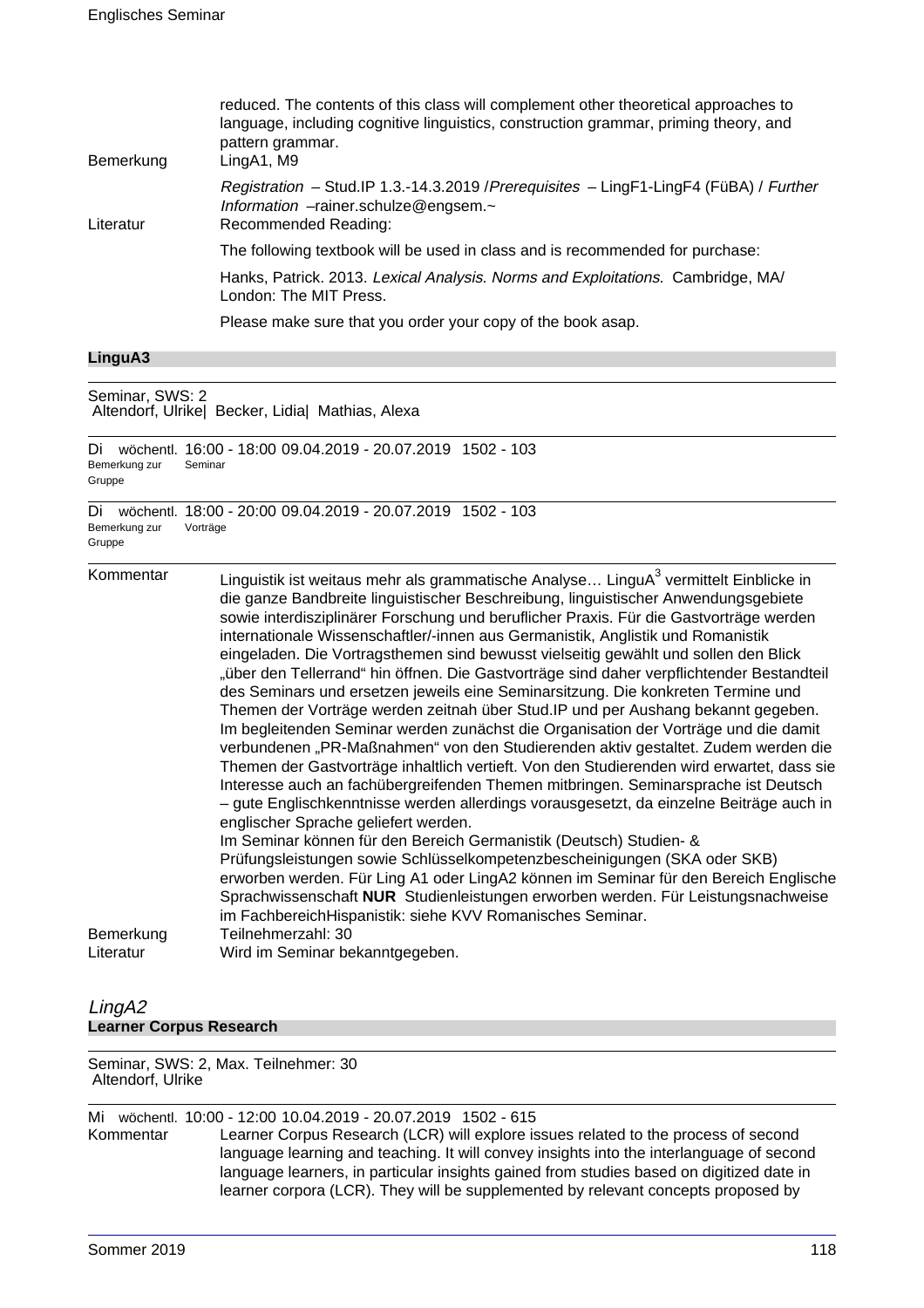| Bemerkung | Second Language Acquisition, in particular IP (Input Processing) and PI (Processing<br>Instruction), as well as by work in teaching methodology, e.g. the acquisition-oriented<br>method by von Ziegésar.<br>LingA2, M8, M9 |
|-----------|-----------------------------------------------------------------------------------------------------------------------------------------------------------------------------------------------------------------------------|
| Literatur | Registration - Stud. IP 01.03. - 14.03. / Prerequisites - LingF1-LingF4 (if applicable) / Size<br>restriction: 30 / Further Information -ulrike.altendorf@engsem.~<br>Required Reading: Texts will be available in class.   |

#### **LinguA3**

Seminar, SWS: 2 Altendorf, Ulrike| Becker, Lidia| Mathias, Alexa

Di wöchentl. 16:00 - 18:00 09.04.2019 - 20.07.2019 1502 - 103 Bemerkung zur Gruppe Seminar Di wöchentl. 18:00 - 20:00 09.04.2019 - 20.07.2019 1502 - 103 Bemerkung zur Vorträge

Gruppe

Kommentar binguistik ist weitaus mehr als grammatische Analyse... LinguA $^3$  vermittelt Einblicke in die ganze Bandbreite linguistischer Beschreibung, linguistischer Anwendungsgebiete sowie interdisziplinärer Forschung und beruflicher Praxis. Für die Gastvorträge werden internationale Wissenschaftler/-innen aus Germanistik, Anglistik und Romanistik eingeladen. Die Vortragsthemen sind bewusst vielseitig gewählt und sollen den Blick "über den Tellerrand" hin öffnen. Die Gastvorträge sind daher verpflichtender Bestandteil des Seminars und ersetzen jeweils eine Seminarsitzung. Die konkreten Termine und Themen der Vorträge werden zeitnah über Stud.IP und per Aushang bekannt gegeben. Im begleitenden Seminar werden zunächst die Organisation der Vorträge und die damit verbundenen "PR-Maßnahmen" von den Studierenden aktiv gestaltet. Zudem werden die Themen der Gastvorträge inhaltlich vertieft. Von den Studierenden wird erwartet, dass sie Interesse auch an fachübergreifenden Themen mitbringen. Seminarsprache ist Deutsch – gute Englischkenntnisse werden allerdings vorausgesetzt, da einzelne Beiträge auch in englischer Sprache geliefert werden. Im Seminar können für den Bereich Germanistik (Deutsch) Studien- & Prüfungsleistungen sowie Schlüsselkompetenzbescheinigungen (SKA oder SKB) erworben werden. Für Ling A1 oder LingA2 können im Seminar für den Bereich Englische Sprachwissenschaft **NUR** Studienleistungen erworben werden. Für Leistungsnachweise im FachbereichHispanistik: siehe KVV Romanisches Seminar. Bemerkung Teilnehmerzahl: 30 Literatur Wird im Seminar bekanntgegeben.

#### **Sociolinguistic Typology**

#### Seminar, SWS: 2, Max. Teilnehmer: 30 Altendorf, Ulrike

Mi wöchentl. 08:00 - 10:00 10.04.2019 - 20.07.2019 1502 - 609

| Kommentar<br>Bemerkung | This course will present Peter Trudgill's theories of the impact of language diversity<br>brought about by language and dialect contact as well as a selection of socio-historical<br>case studies from England, the US and New Zealand, to which the theories will be<br>applied. In addition, we will explore research on <i>Multicultural London English</i> , an<br>emerging contact variety in the Greater London conurbation. This course requires a solid<br>knowledge of phonetics and phonology!<br>LingA2, M5, M9 |
|------------------------|-----------------------------------------------------------------------------------------------------------------------------------------------------------------------------------------------------------------------------------------------------------------------------------------------------------------------------------------------------------------------------------------------------------------------------------------------------------------------------------------------------------------------------|
| Literatur              | Registration - Stud. IP 01.03. - 14.03. / Prerequisites - LingF1-LingF4 (if applicable) / Size<br>restriction: 30 / Further Information -ulrike.altendorf@engsem.~<br><b>Required Reading:</b>                                                                                                                                                                                                                                                                                                                              |
|                        |                                                                                                                                                                                                                                                                                                                                                                                                                                                                                                                             |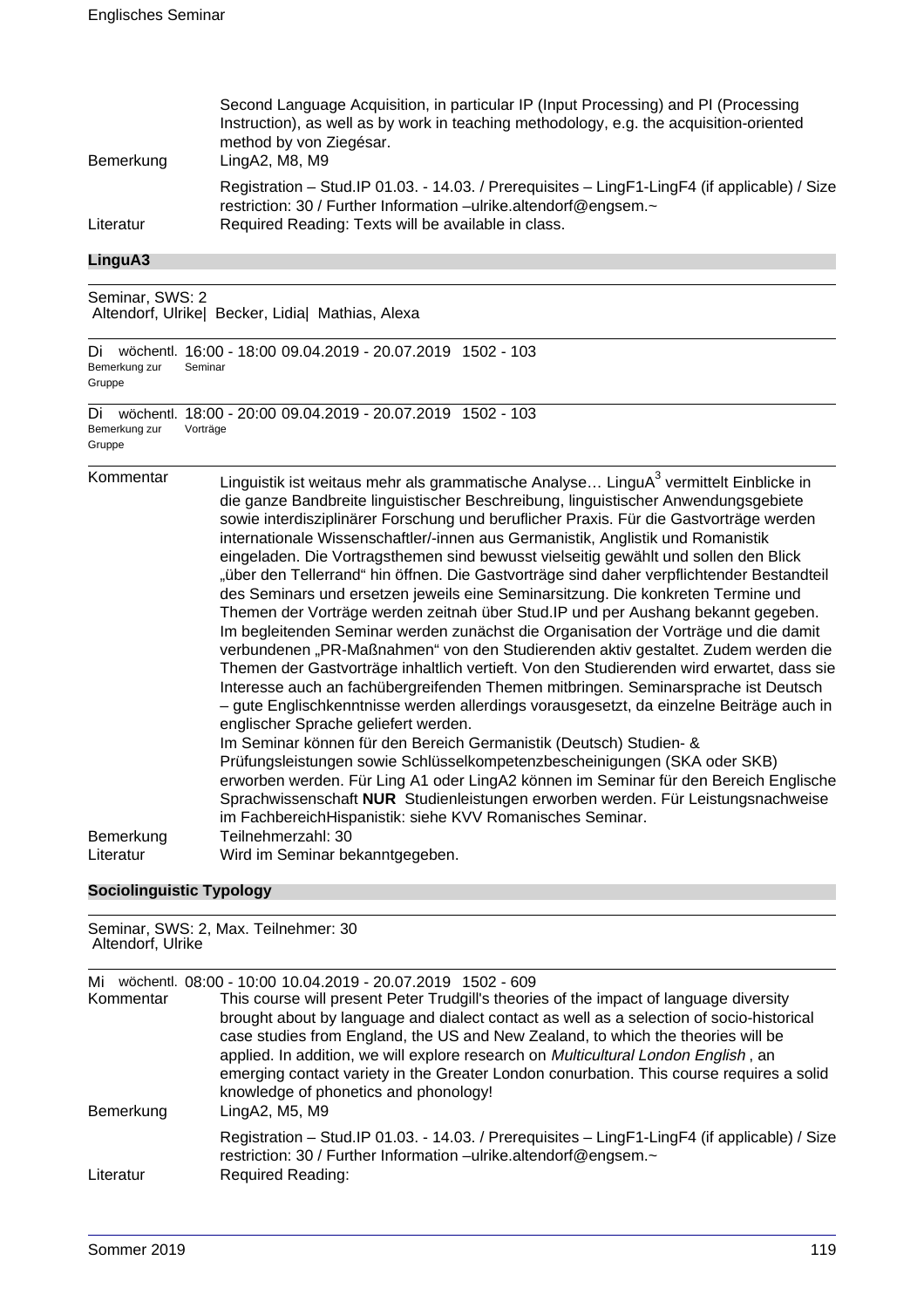Peter Trudgill (2010). Investigations in Sociohistorical Linguistics . Cambridge: Cambridge University Press.

## **Masterarbeit**

## Kolloquium **Doktorandenkolloquium (Anglistik / Hispanistik)**

Kolloquium, SWS: 2 Blell, Gabriele| Rössler, Andrea

wöchentl. Bemerkung zur Gruppe Zeit und Raum nach Einladung.

| Kommentar | Zeit und Raum nach Einladung (vorauss. Ende Januar 2019)                 |
|-----------|--------------------------------------------------------------------------|
| Bemerkung | Further Information - gabriele.blell@engsem.~/roessler@romanistik.phil.~ |

#### **Kolloquium Englische Sprachwissenschaft**

Kolloquium, SWS: 2 Schulze, Rainer

#### Di wöchentl. 12:00 - 13:00 09.04.2019 - 20.07.2019 1502 - 709

Kommentar Once the research is over, the question of how to write each chapter of a thesis or dissertation remains. This seminar will introduce first-time thesis-writers to the process of writing up (non-) empirical research. To help students understand what content and structure are appropriate for the different parts of a thesis, we will present a range of options, illustrating them with analyses of and commentary on sections from our own research or from real Bachelor or Masters Theses in English linguistics. We will especially focus on the major problems encountered by Germans writing in English. These problems will include overall text organisation, academic text conventions (style sheet!), sentence construction, idiomatic phrasing, argumentation and style, and, not to forget: proper oral presentation. We will also address major prerequisites for doing research, i.e. choosing an area, getting organised, using resources, doing theory-only projects, setting up databased research, avoiding plagiarism, etc.

Students will be given ample chance to present their own preliminary findings…

Bemerkung Registration – Stud.IP 1.3.-14.3.2019 / Prerequisites – LingF1-LingF4 (FüBA), M1-M3 (DEL) / Further Information –rainer.schulze@engsem.~

# **Masterstudiengang Lehramt an berufsbildenden Schulen - Fach Englisch**

## **Intermediate and Advanced Linguistics TECH (LingF4/LingA1/LingA2)**

## LingF4 **Digital Methods (Group A)**

Seminar, SWS: 2, Max. Teilnehmer: 30 Hohaus, Pascal

Mo wöchentl. 14:00 - 16:00 08.04.2019 - 15.07.2019 1502 - 703 In this seminar, we will discuss the relationship between digital technologies and modern linguistics. You will be guided through the main phases in the research process (research gap, hypothesis, research design etc.) and you will learn to apply computational methods. We will have a look at different corpora (including the web as a corpus) and at case studies in various linguistic fields.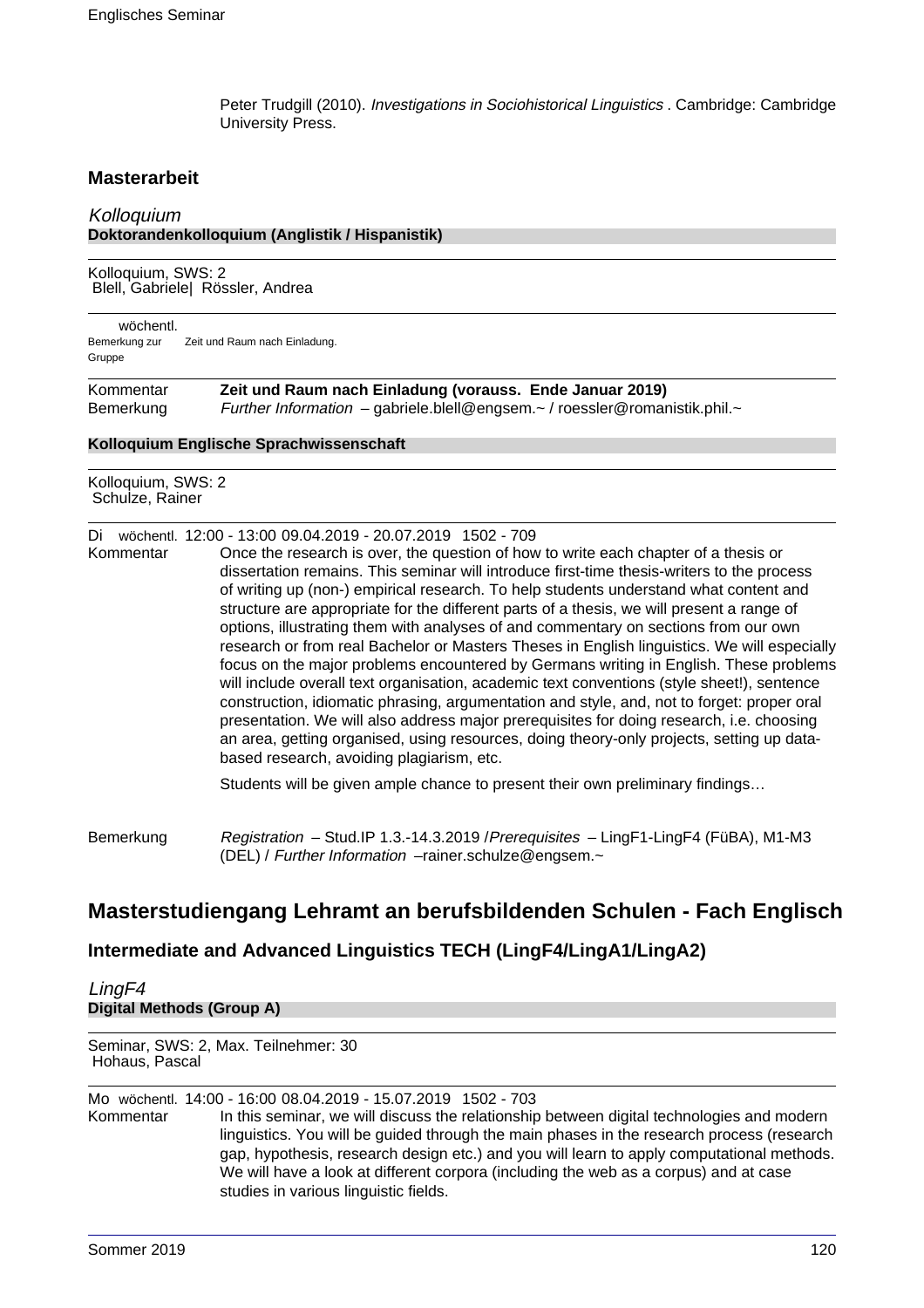If time permits, we will also investigate computer- und internet-mediated communication (e.g. language on web pages or in instant messaging).

Given its methodological focus, the seminar is recommended for students who wish to take their Bachelor Thesis in English Linguistics.

Requirements for SL and PL will be specified in class.

Bemerkung LingF4

Registration – Stud.IP 01.03. - 14.03. /Prerequisites – LingF1-LingF2 / Size restriction: 30 / Further Information –pascal.hohaus@engsem.~

#### **Digital Methods (Group B)**

Seminar, SWS: 2, Max. Teilnehmer: 30 Hohaus, Pascal

Mo wöchentl. 16:00 - 18:00 08.04.2019 - 20.07.2019 1502 - 613

| Kommentar | In this seminar, we will discuss the relationship between digital technologies and modern<br>linguistics. You will be guided through the main phases in the research process (research<br>gap, hypothesis, research design etc.) and you will learn to apply computational methods.<br>We will have a look at different corpora (including the web as a corpus) and at case<br>studies in various linguistic fields. |
|-----------|----------------------------------------------------------------------------------------------------------------------------------------------------------------------------------------------------------------------------------------------------------------------------------------------------------------------------------------------------------------------------------------------------------------------|
|           | If time permits, we will also investigate computer- und internet-mediated communication<br>(e.g. language on web pages or in instant messaging).                                                                                                                                                                                                                                                                     |
|           | Given its methodological focus, the seminar is recommended for students who wish to<br>take their Bachelor Thesis in English Linguistics.                                                                                                                                                                                                                                                                            |
| Bemerkung | Requirements for SL and PL will be specified in class.<br>LingF4                                                                                                                                                                                                                                                                                                                                                     |
|           | Registration - Stud.IP 01.03. - 14.03. / Prerequisites - LingF1-LingF2 / Size restriction:<br>30/                                                                                                                                                                                                                                                                                                                    |
|           | Further Information -pascal.hohaus@engsem.~                                                                                                                                                                                                                                                                                                                                                                          |

#### **Language and Gender**

Seminar, SWS: 2, Max. Teilnehmer: 30 Paland, Meike

## Do wöchentl. 14:00 - 16:00 11.04.2019 - 20.07.2019 1502 - 609

| Kommentar<br>Bemerkung | This course will investigate sociolinguistic variation with an emphasis on gender-<br>differentiated language use. We will tackle questions as the following: to what extent do<br>the speech patterns of men and women differ, i.e. are there qualitative and/or quantitative<br>differences in the lexicon, phonology and/or morpho-syntax of men's and women's<br>speech? And, talking about quantity, who talks more? Do that Little Miss Chatterbox and<br>Mr. Tight-Lipped really exist or are they just stereotypical representations of women and<br>men? Who sets the tone in linguistic change, men or women? And how do we detect and<br>deal with linguistic sexism? In order to answer these questions, we will look at several<br>studies from the field of gendered variation and will, if time permits, conduct our own<br>linguistic research using linguistic corpora so as to trace the speech patterns of men and<br>women.<br>LingF4 |
|------------------------|-----------------------------------------------------------------------------------------------------------------------------------------------------------------------------------------------------------------------------------------------------------------------------------------------------------------------------------------------------------------------------------------------------------------------------------------------------------------------------------------------------------------------------------------------------------------------------------------------------------------------------------------------------------------------------------------------------------------------------------------------------------------------------------------------------------------------------------------------------------------------------------------------------------------------------------------------------------|
| Literatur              | Registration - Stud.IP 01.03. - 14.03.2019 / Prerequisites - LingF1-LingF2 / Size<br>restriction: 30 / Further Information -meike.paland@engsem.~<br>Recommended Reading:                                                                                                                                                                                                                                                                                                                                                                                                                                                                                                                                                                                                                                                                                                                                                                                 |
|                        | Coates, Jennifer. <sup>2</sup> 2006. Language and Gender. Malden, MA: Blackwell; Ehrlich, Susan;<br>Meyerhoff, Miriam & Janet Holmes. (Eds.). <sup>2</sup> 2014. The Handbook of Language, Gender,<br>and Sexuality. Malden, MA: Blackwell; Eckert, Penelope & McConnell-Ginet, Sally. 2013.<br>Language and Gender. Cambridge: CUP.                                                                                                                                                                                                                                                                                                                                                                                                                                                                                                                                                                                                                      |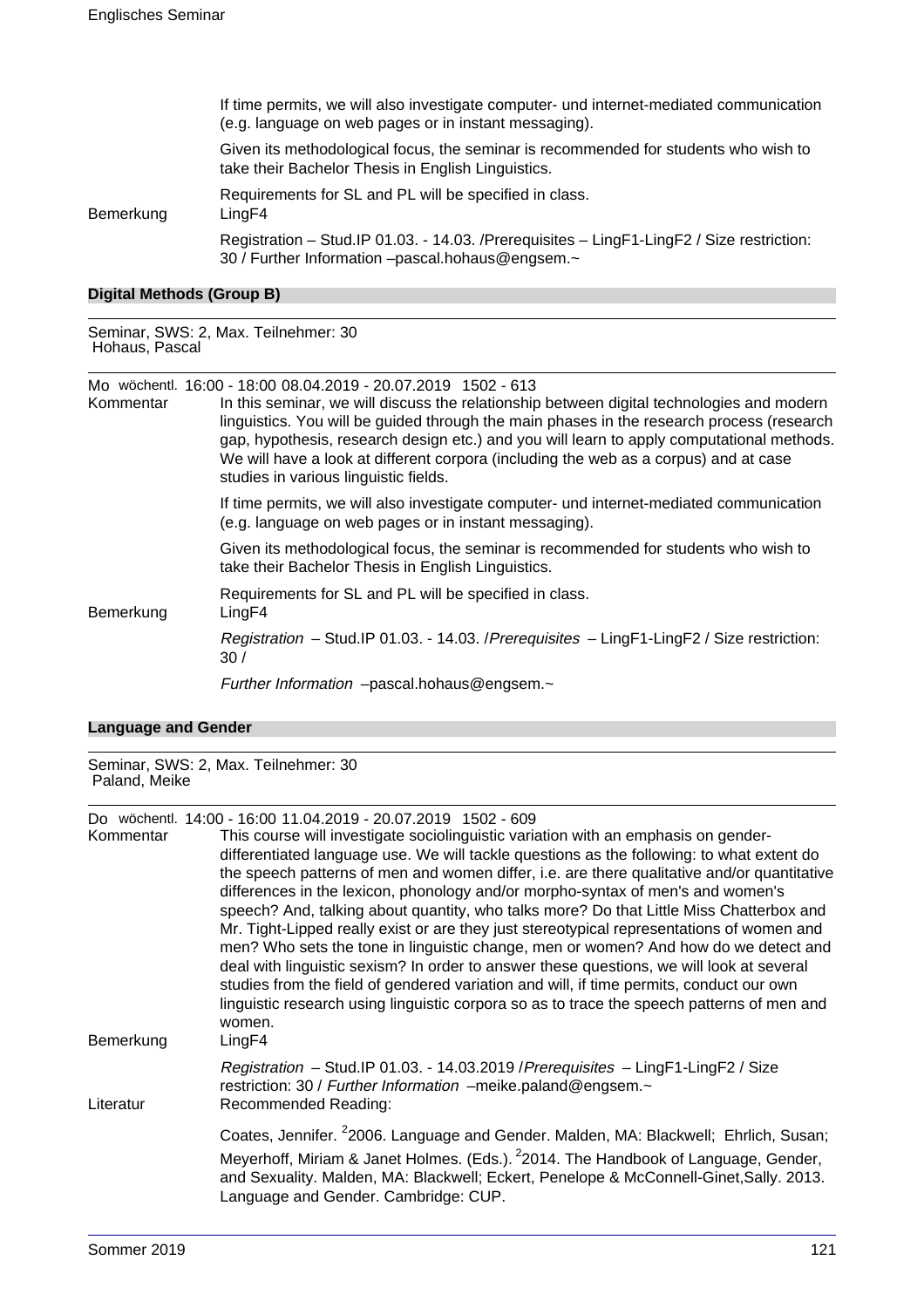#### LingA1 **Deutsch und Englisch im Vergleich und im Kontrast – English and German in Comparison and Contrast**

Seminar, SWS: 2 Diewald, Gabriele| Schulze, Rainer

|           | Di wöchentl. 10:00 - 12:00 09.04.2019 - 20.07.2019 1502 - 103                                 |
|-----------|-----------------------------------------------------------------------------------------------|
| Kommentar | This advanced seminar aims to give an overview of the most important structural               |
|           | differences between English and German. It will reconsider some issues already                |
|           | discussed in earlier introductory classes (e.g. Introduction to Linguistics), albeit from     |
|           | a decidedly different point of view. We will explore how the basic structural differences     |
|           | between English and German are related to each other. The focus of this seminar will          |
|           | therefore be on clusters or bundles of contrast, each of which can be derived from a          |
|           | fundamental structural difference between the two languages. The overarching objective,       |
|           | then, will be to show how it is possible to bring order to the large variety of superficially |
|           | unrelated contrasts between English and German which, after all, are two otherwise            |
|           | closely related languages. Thus, we will take a bird's-eye view of the two languages: the     |
|           | task will be to work out their most essential characteristics and trace back our findings     |
|           | concerning what they have and have not in common to general tendencies among                  |
|           | the world's languages. One crucial insight is going to be that many of the differences        |
|           | between English and German are not restricted to these two languages, but represent           |
|           | more general contrasts between languages which – like English and German – represent          |
|           | different language types. Along these lines, we will have to restrict ourselves to a few      |
|           | select phonetic and phonological, morphological, grammatical, syntactic, pragmatic            |
|           | and/or semantic issues: agreement, analytic, blending of constructions, case system,          |
|           | (pseudo-) cleft, final devoicing, focus particle, fused constructions, gerund, grammatical    |
|           | relation, grammaticalisation, interference types (substitution, over-/underspecification,     |
|           | over-/underrepresentation), loose-fit language, markedness, modal particle, passive           |
|           | construction, predicate-argument structure, preposition stranding, raising construction,      |
|           | semantic roles of subjects and objects, synthetic, theme and rheme, tight-fit language,       |
|           | transfer, transitive construction, transparency, verb-phrase contrasts, word order, and       |
|           | word stress.                                                                                  |
| Bemerkung | Teilnehmerzahl: 30                                                                            |
| Literatur | Literatur e - recommended reading:                                                            |
|           | König, Ekkehard and Volker Gast. <sup>4</sup> 2018. Understanding English-German Contrasts.   |
|           | Berlin: Erich Schmidt Verlag.                                                                 |
|           | An additional reader will be made available at the beginning of the semester.                 |

## **Figurative Language**

| Seminar, SWS: 2, Max. Teilnehmer: 25<br>Schulze, Rainer |                                                                                                                                                                                                                                                                                                                                                                                                                                                                                                                                                                                                                                                                                                                                                               |
|---------------------------------------------------------|---------------------------------------------------------------------------------------------------------------------------------------------------------------------------------------------------------------------------------------------------------------------------------------------------------------------------------------------------------------------------------------------------------------------------------------------------------------------------------------------------------------------------------------------------------------------------------------------------------------------------------------------------------------------------------------------------------------------------------------------------------------|
| Di<br>Kommentar                                         | wöchentl. 16:00 - 18:00 09:04.2019 - 20:07.2019 1502 - 613<br>This advanced seminar will explain and explore a broad range of concepts, including<br>metaphor, metonymy, simile, and blending and will offer tools for analysing them. It<br>will coherently ground the linguistic understanding of these concepts in basic cognitive<br>mechanisms such as categorisation, frames, mental spaces, and viewpoint.                                                                                                                                                                                                                                                                                                                                             |
|                                                         | Figurative language is becoming an increasingly popular area of study, as it is relevant<br>to the work of semanticists, pragmatists, discourse analysts, and also those working<br>at the interface of language and literature, and in other disciplines such as philosophy<br>and psychology. This seminar therefore intends to provide a summary, critique, and<br>comparison of the most important theories on how figurative language is used and<br>understood, drawing on research from linguistics, psychology, and other disciplines. In<br>order to ground the discussion in actual language use, the seminar will use examples<br>from discourse, including casual conversation, political speeches, literature, humour,<br>religion, and science. |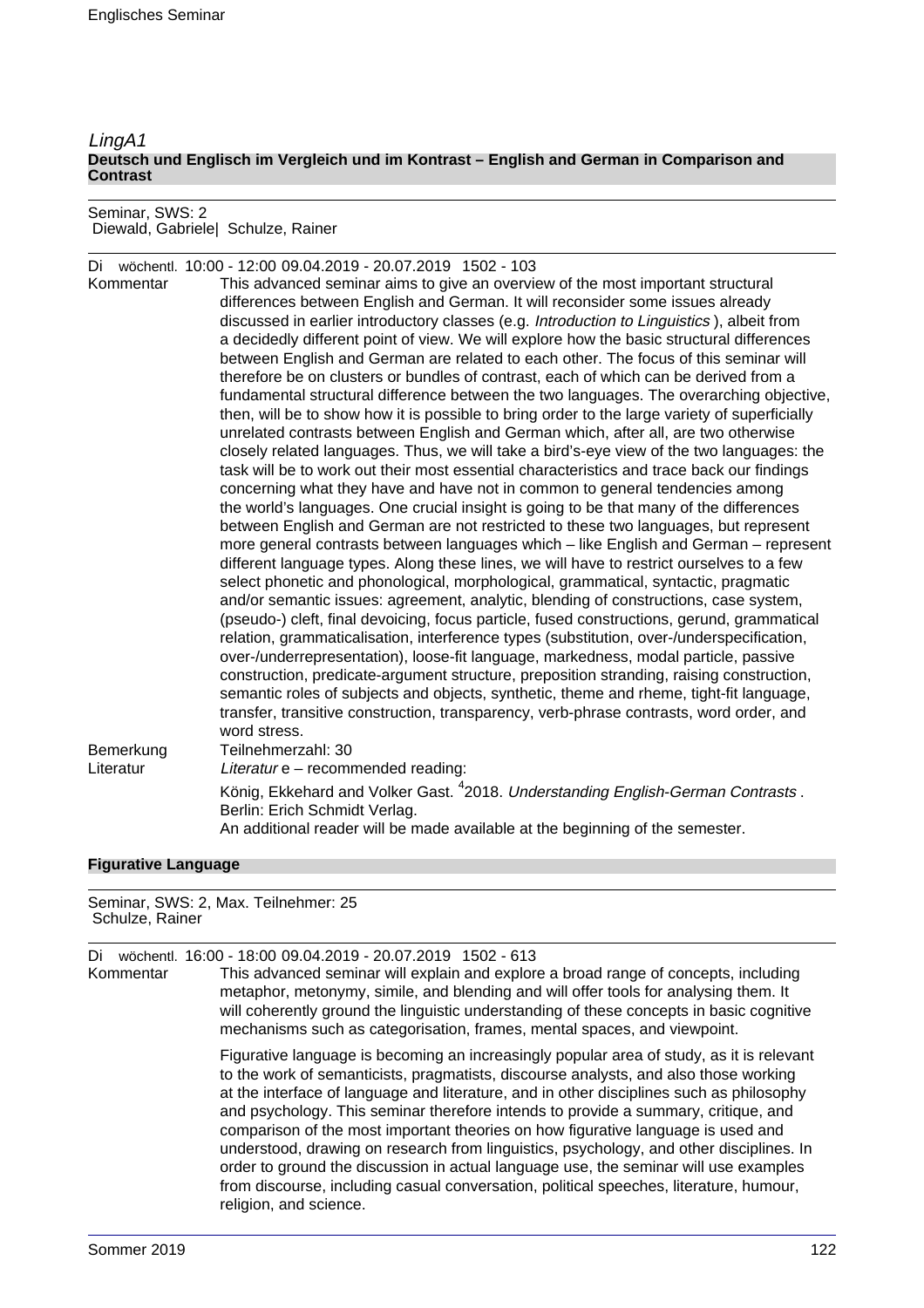| Bemerkung | LingA1, M9                                                                                                                                                          |
|-----------|---------------------------------------------------------------------------------------------------------------------------------------------------------------------|
| Literatur | Registration - Stud.IP 1.3.-14.3.2019 / Prerequisites - LingF1-LingF4 (FüBA), M1-M3<br>(DEL) / Further Information -rainer.schulze@engsem.~<br>Recommended Reading: |
|           | The following textbook will be used in class and is recommended for purchase:                                                                                       |
|           | Dancygier, Barbara and Eve Sweetser. 2014. Figurative Language. Cambridge:<br><b>Cambridge University Press.</b>                                                    |
|           | Please make sure that you order your copy of the book asap.                                                                                                         |
|           |                                                                                                                                                                     |

|  | <b>Lexical Analysis</b> |
|--|-------------------------|
|--|-------------------------|

Seminar, SWS: 2, Max. Teilnehmer: 25 Schulze, Rainer

Mo wöchentl. 16:00 - 18:00 08.04.2019 - 20.07.2019 1502 - 709

| Kommentar<br>Bemerkung | In this seminar, we will offer a wide-ranging empirical investigation of word use and<br>meaning in language. The seminar will fill the need for a lexically based, corpus-<br>driven theoretical approach that will help students understand how words go together<br>in collocational patterns and constructions to make meanings. Using a plethora of<br>concordance lines from corpora and other texts, we will show how matching each use<br>of a word against established contextual patterns plays a large part in determining<br>the meaning of a sentence or utterance. We will also take into account the immense<br>variability of everyday usage that will show that this variability is rule-governed rather than<br>random. By studying words in context, we will be able to identify the 'normal' patterns<br>of usage that are associated with each pattern. Thereby, and this will be one of the<br>main findings in this seminar, lexical entropy (i.e. lack of order or predictability) can be<br>reduced. The contents of this class will complement other theoretical approaches to<br>language, including cognitive linguistics, construction grammar, priming theory, and<br>pattern grammar.<br>LingA1, M9 |
|------------------------|------------------------------------------------------------------------------------------------------------------------------------------------------------------------------------------------------------------------------------------------------------------------------------------------------------------------------------------------------------------------------------------------------------------------------------------------------------------------------------------------------------------------------------------------------------------------------------------------------------------------------------------------------------------------------------------------------------------------------------------------------------------------------------------------------------------------------------------------------------------------------------------------------------------------------------------------------------------------------------------------------------------------------------------------------------------------------------------------------------------------------------------------------------------------------------------------------------------------------------|
| Literatur              | Registration - Stud.IP 1.3.-14.3.2019 / Prerequisites - LingF1-LingF4 (FüBA) / Further<br>Information -rainer.schulze@engsem.~<br>Recommended Reading:                                                                                                                                                                                                                                                                                                                                                                                                                                                                                                                                                                                                                                                                                                                                                                                                                                                                                                                                                                                                                                                                             |
|                        | The following textbook will be used in class and is recommended for purchase:                                                                                                                                                                                                                                                                                                                                                                                                                                                                                                                                                                                                                                                                                                                                                                                                                                                                                                                                                                                                                                                                                                                                                      |
|                        | Hanks, Patrick. 2013. Lexical Analysis. Norms and Exploitations. Cambridge, MA/<br>London: The MIT Press.                                                                                                                                                                                                                                                                                                                                                                                                                                                                                                                                                                                                                                                                                                                                                                                                                                                                                                                                                                                                                                                                                                                          |
|                        | Please make sure that you order your copy of the book asap.                                                                                                                                                                                                                                                                                                                                                                                                                                                                                                                                                                                                                                                                                                                                                                                                                                                                                                                                                                                                                                                                                                                                                                        |

# **LinguA3**

| Seminar, SWS: 2               | Altendorf, Ulrike  Becker, Lidia  Mathias, Alexa                                                                                                                                                                                                                                                                                                                                                                                                                                                                                                        |
|-------------------------------|---------------------------------------------------------------------------------------------------------------------------------------------------------------------------------------------------------------------------------------------------------------------------------------------------------------------------------------------------------------------------------------------------------------------------------------------------------------------------------------------------------------------------------------------------------|
| Di<br>Bemerkung zur<br>Gruppe | wöchentl. 16:00 - 18:00 09.04.2019 - 20.07.2019 1502 - 103<br>Seminar                                                                                                                                                                                                                                                                                                                                                                                                                                                                                   |
| Di<br>Bemerkung zur<br>Gruppe | wöchentl. 18:00 - 20:00 09:04.2019 - 20:07.2019 1502 - 103<br>Vorträge                                                                                                                                                                                                                                                                                                                                                                                                                                                                                  |
| Kommentar                     | Linguistik ist weitaus mehr als grammatische Analyse LinguA <sup>3</sup> vermittelt Einblicke in<br>die ganze Bandbreite linguistischer Beschreibung, linguistischer Anwendungsgebiete<br>sowie interdisziplinärer Forschung und beruflicher Praxis. Für die Gastvorträge werden<br>internationale Wissenschaftler/-innen aus Germanistik, Anglistik und Romanistik<br>eingeladen. Die Vortragsthemen sind bewusst vielseitig gewählt und sollen den Blick<br>"über den Tellerrand" hin öffnen. Die Gastvorträge sind daher verpflichtender Bestandteil |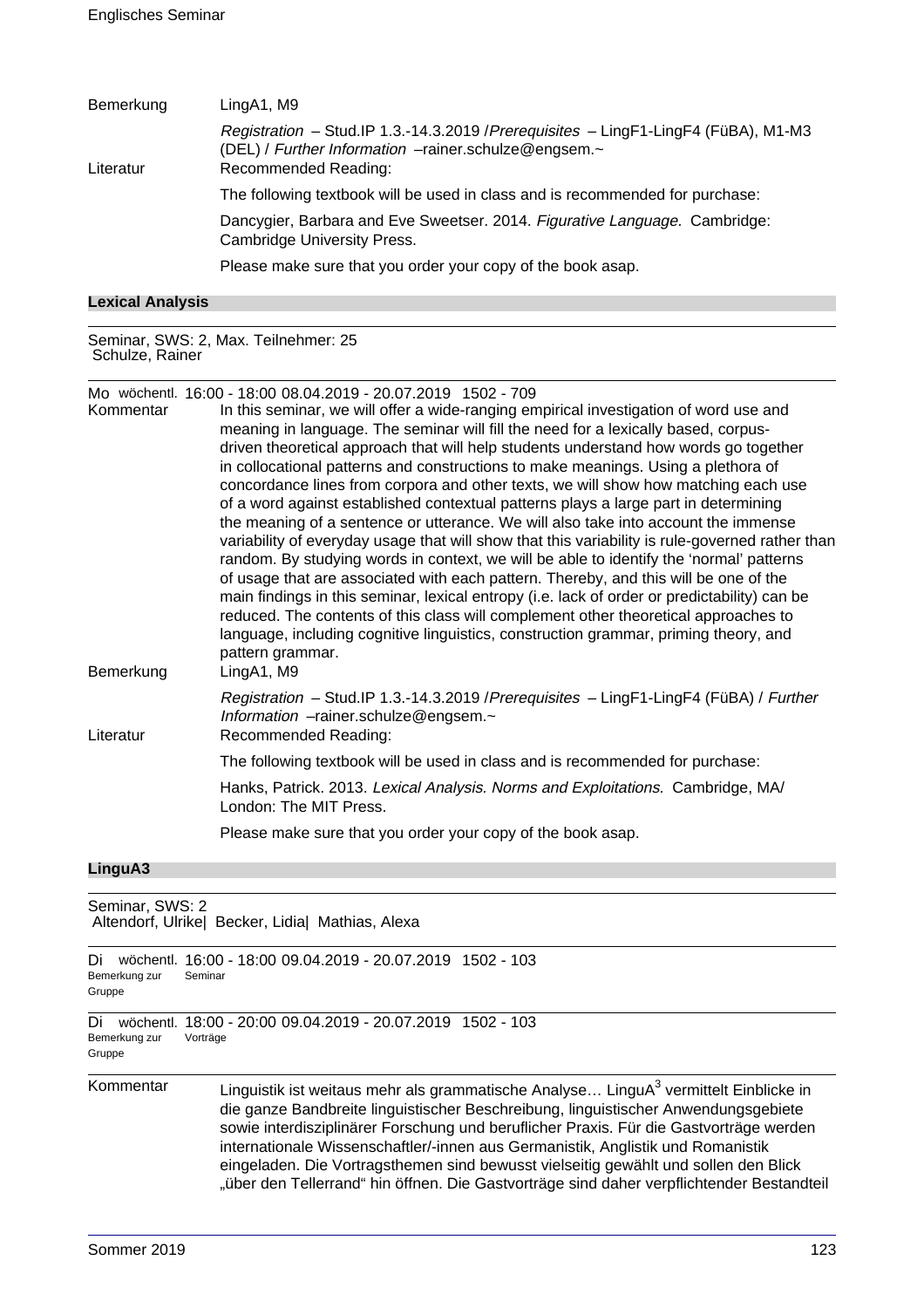des Seminars und ersetzen jeweils eine Seminarsitzung. Die konkreten Termine und Themen der Vorträge werden zeitnah über Stud.IP und per Aushang bekannt gegeben. Im begleitenden Seminar werden zunächst die Organisation der Vorträge und die damit verbundenen "PR-Maßnahmen" von den Studierenden aktiv gestaltet. Zudem werden die Themen der Gastvorträge inhaltlich vertieft. Von den Studierenden wird erwartet, dass sie Interesse auch an fachübergreifenden Themen mitbringen. Seminarsprache ist Deutsch – gute Englischkenntnisse werden allerdings vorausgesetzt, da einzelne Beiträge auch in englischer Sprache geliefert werden. Im Seminar können für den Bereich Germanistik (Deutsch) Studien- & Prüfungsleistungen sowie Schlüsselkompetenzbescheinigungen (SKA oder SKB) erworben werden. Für Ling A1 oder LingA2 können im Seminar für den Bereich Englische Sprachwissenschaft **NUR** Studienleistungen erworben werden. Für Leistungsnachweise im FachbereichHispanistik: siehe KVV Romanisches Seminar. Bemerkung Teilnehmerzahl: 30 Literatur Wird im Seminar bekanntgegeben.

#### LingA2 **Learner Corpus Research**

Seminar, SWS: 2, Max. Teilnehmer: 30 Altendorf, Ulrike

| Mi<br>Kommentar | wöchentl. 10:00 - 12:00 10:04.2019 - 20:07.2019 1502 - 615<br>Learner Corpus Research (LCR) will explore issues related to the process of second<br>language learning and teaching. It will convey insights into the interlanguage of second<br>language learners, in particular insights gained from studies based on digitized date in<br>learner corpora (LCR). They will be supplemented by relevant concepts proposed by<br>Second Language Acquisition, in particular IP (Input Processing) and PI (Processing<br>Instruction), as well as by work in teaching methodology, e.g. the acquisition-oriented<br>method by von Ziegésar. |
|-----------------|--------------------------------------------------------------------------------------------------------------------------------------------------------------------------------------------------------------------------------------------------------------------------------------------------------------------------------------------------------------------------------------------------------------------------------------------------------------------------------------------------------------------------------------------------------------------------------------------------------------------------------------------|
| Bemerkung       | LingA2, M8, M9<br>Registration - Stud. IP 01.03. - 14.03. / Prerequisites - LingF1-LingF4 (if applicable) / Size                                                                                                                                                                                                                                                                                                                                                                                                                                                                                                                           |
| Literatur       | restriction: 30 / Further Information -ulrike.altendorf@engsem.~<br>Required Reading: Texts will be available in class.                                                                                                                                                                                                                                                                                                                                                                                                                                                                                                                    |

#### **LinguA3**

Seminar, SWS: 2 Altendorf, Ulrike| Becker, Lidia| Mathias, Alexa

```
Di wöchentl. 16:00 - 18:00 09.04.2019 - 20.07.2019 1502 - 103
Bemerkung zur
Gruppe
              Seminar
```

```
Di wöchentl. 18:00 - 20:00 09.04.2019 - 20.07.2019 1502 - 103
Bemerkung zur
Gruppe
              Vorträge
```
Kommentar  $\qquad \qquad$  Linguistik ist weitaus mehr als grammatische Analyse... LinguA $^3$  vermittelt Einblicke in die ganze Bandbreite linguistischer Beschreibung, linguistischer Anwendungsgebiete sowie interdisziplinärer Forschung und beruflicher Praxis. Für die Gastvorträge werden internationale Wissenschaftler/-innen aus Germanistik, Anglistik und Romanistik eingeladen. Die Vortragsthemen sind bewusst vielseitig gewählt und sollen den Blick "über den Tellerrand" hin öffnen. Die Gastvorträge sind daher verpflichtender Bestandteil des Seminars und ersetzen jeweils eine Seminarsitzung. Die konkreten Termine und Themen der Vorträge werden zeitnah über Stud.IP und per Aushang bekannt gegeben. Im begleitenden Seminar werden zunächst die Organisation der Vorträge und die damit verbundenen "PR-Maßnahmen" von den Studierenden aktiv gestaltet. Zudem werden die Themen der Gastvorträge inhaltlich vertieft. Von den Studierenden wird erwartet, dass sie Interesse auch an fachübergreifenden Themen mitbringen. Seminarsprache ist Deutsch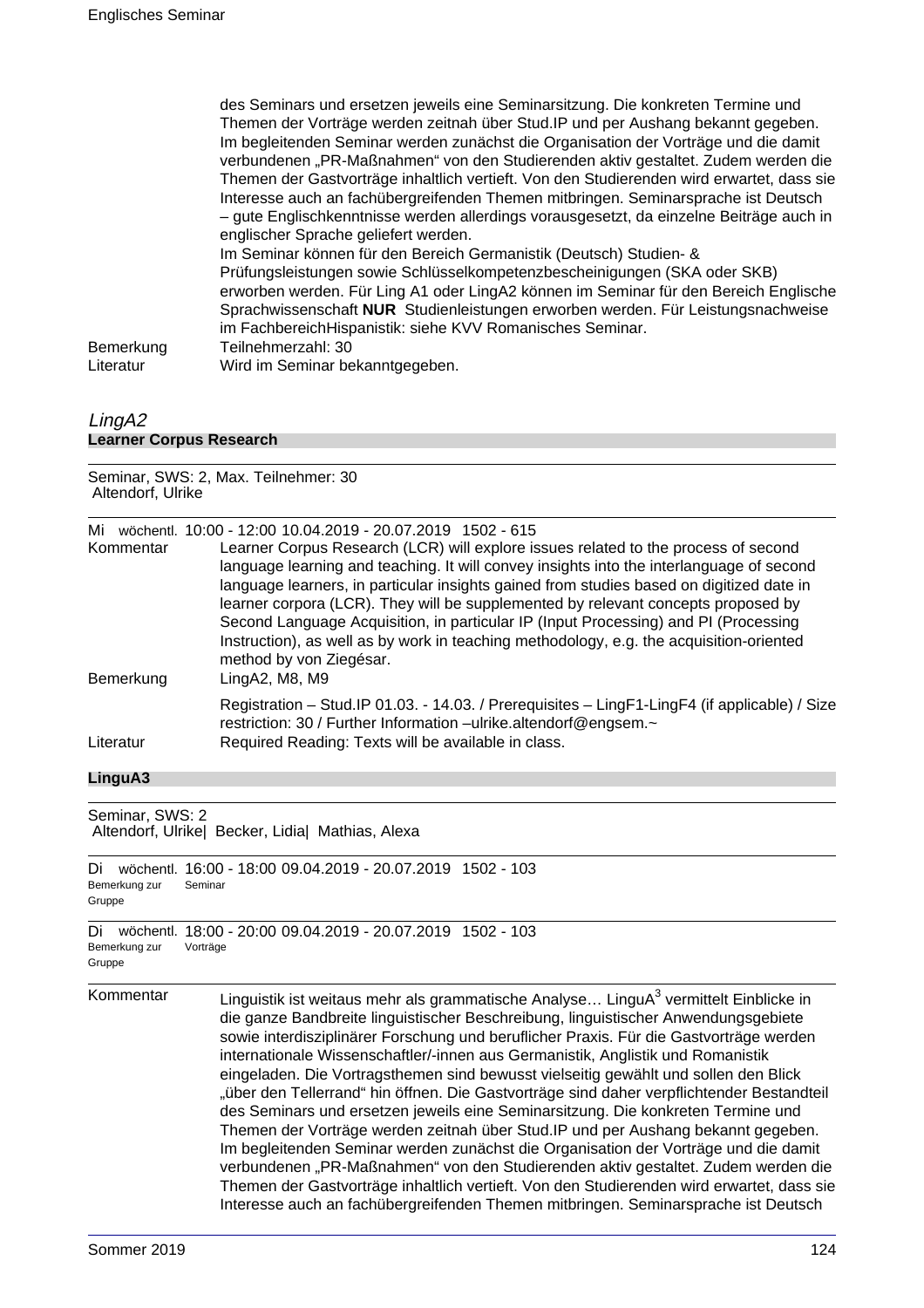| - gute Englischkenntnisse werden allerdings vorausgesetzt, da einzelne Beiträge auch in |
|-----------------------------------------------------------------------------------------|
| englischer Sprache geliefert werden.                                                    |
| Im Seminar können für den Bereich Germanistik (Deutsch) Studien- &                      |
| Prüfungsleistungen sowie Schlüsselkompetenzbescheinigungen (SKA oder SKB)               |
| erworben werden. Für Ling A1 oder LingA2 können im Seminar für den Bereich Englische    |
| Sprachwissenschaft NUR Studienleistungen erworben werden. Für Leistungsnachweise        |
| im FachbereichHispanistik: siehe KVV Romanisches Seminar.                               |
| Teilnehmerzahl: 30                                                                      |
| Wird im Seminar bekanntgegeben.                                                         |
|                                                                                         |

#### **Sociolinguistic Typology**

Seminar, SWS: 2, Max. Teilnehmer: 30 Altendorf, Ulrike

Mi wöchentl. 08:00 - 10:00 10.04.2019 - 20.07.2019 1502 - 609

| Kommentar<br>Bemerkung | This course will present Peter Trudgill's theories of the impact of language diversity<br>brought about by language and dialect contact as well as a selection of socio-historical<br>case studies from England, the US and New Zealand, to which the theories will be<br>applied. In addition, we will explore research on <i>Multicultural London English</i> , an<br>emerging contact variety in the Greater London conurbation. This course requires a solid<br>knowledge of phonetics and phonology!<br>LingA2, M5, M9 |
|------------------------|-----------------------------------------------------------------------------------------------------------------------------------------------------------------------------------------------------------------------------------------------------------------------------------------------------------------------------------------------------------------------------------------------------------------------------------------------------------------------------------------------------------------------------|
| Literatur              | Registration - Stud. IP 01.03. - 14.03. / Prerequisites - LingF1-LingF4 (if applicable) / Size<br>restriction: 30 / Further Information -ulrike.altendorf@engsem.~<br>Required Reading:                                                                                                                                                                                                                                                                                                                                     |
|                        | Peter Trudgill (2010). Investigations in Sociohistorical Linguistics . Cambridge: Cambridge<br>University Press.                                                                                                                                                                                                                                                                                                                                                                                                            |

# **Advanced Methodology of Teaching English as a Foreign Language mit Schulpraktikum (DidA/DidPA)**

DidA **Heterogeneity and Inclusion in the EFL Classroom**

Seminar, SWS: 2, Max. Teilnehmer: 30 Blell, Gabriele

| Do.<br>Fri | Do Einzel<br>Einzel<br>Sa Einzel<br>Kommentar | Do wöchentl. 10:00 - 12:00 11.04.2019 - 25.04.2019 1502 - 615<br>wöchentl. 10:00 - 12:00 09.05.2019 - 23.05.2019 1502 - 615<br>10:00 - 12:00 06.06.2019 - 06.06.2019 1502 - 615<br>Do wöchentl. 10:00 - 12:00 20.06.2019 - 27.06.2019 1502 - 615<br>14:00 - 18:00 28.06.2019 - 28.06.2019 1502 - 615<br>10:00 - 14:00 29.06.2019 - 29.06.2019 1502 - 615<br>This seminar will provide students with the basic knowledge of heterogeneity and<br>inclusion in education. With a special focus on TEFL, participants will gain some relevant<br>theoretical background on the application of teaching and learning in heterogeneous<br>and inclusive classrooms. Participants will get to know some inclusive practices as well.<br>Little field studies in inclusive schools are planned in order to enlarge and enrich the<br>discussion. The seminar ends with an (open) workshop on "Differenzierung und<br>Inklusion im heterogenitätssensiblen FSU " (in collaboration with experienced EFL<br>teachers, teachers from the 'Studienseminar' and teachers from the special education<br>teacher training department) |
|------------|-----------------------------------------------|-------------------------------------------------------------------------------------------------------------------------------------------------------------------------------------------------------------------------------------------------------------------------------------------------------------------------------------------------------------------------------------------------------------------------------------------------------------------------------------------------------------------------------------------------------------------------------------------------------------------------------------------------------------------------------------------------------------------------------------------------------------------------------------------------------------------------------------------------------------------------------------------------------------------------------------------------------------------------------------------------------------------------------------------------------------------------------------------------------------------------|
|            |                                               | Friday, 2019-06-28, 2:00-6:00 p.m. (2 seminar sessions)                                                                                                                                                                                                                                                                                                                                                                                                                                                                                                                                                                                                                                                                                                                                                                                                                                                                                                                                                                                                                                                                 |
|            | Bemerkung                                     | Saturday, 2019-06-29, 10:00 am-2.00 p.m. (2 seminar sessions)<br><b>DidA</b>                                                                                                                                                                                                                                                                                                                                                                                                                                                                                                                                                                                                                                                                                                                                                                                                                                                                                                                                                                                                                                            |
|            |                                               | Registration - StudIP 01.03.2019-14.03.2019 / Size restriction - 30 / Prerequisites -<br>DidF / Further Information - gabriele.blell@engsem.uni-hannover.de                                                                                                                                                                                                                                                                                                                                                                                                                                                                                                                                                                                                                                                                                                                                                                                                                                                                                                                                                             |
|            |                                               |                                                                                                                                                                                                                                                                                                                                                                                                                                                                                                                                                                                                                                                                                                                                                                                                                                                                                                                                                                                                                                                                                                                         |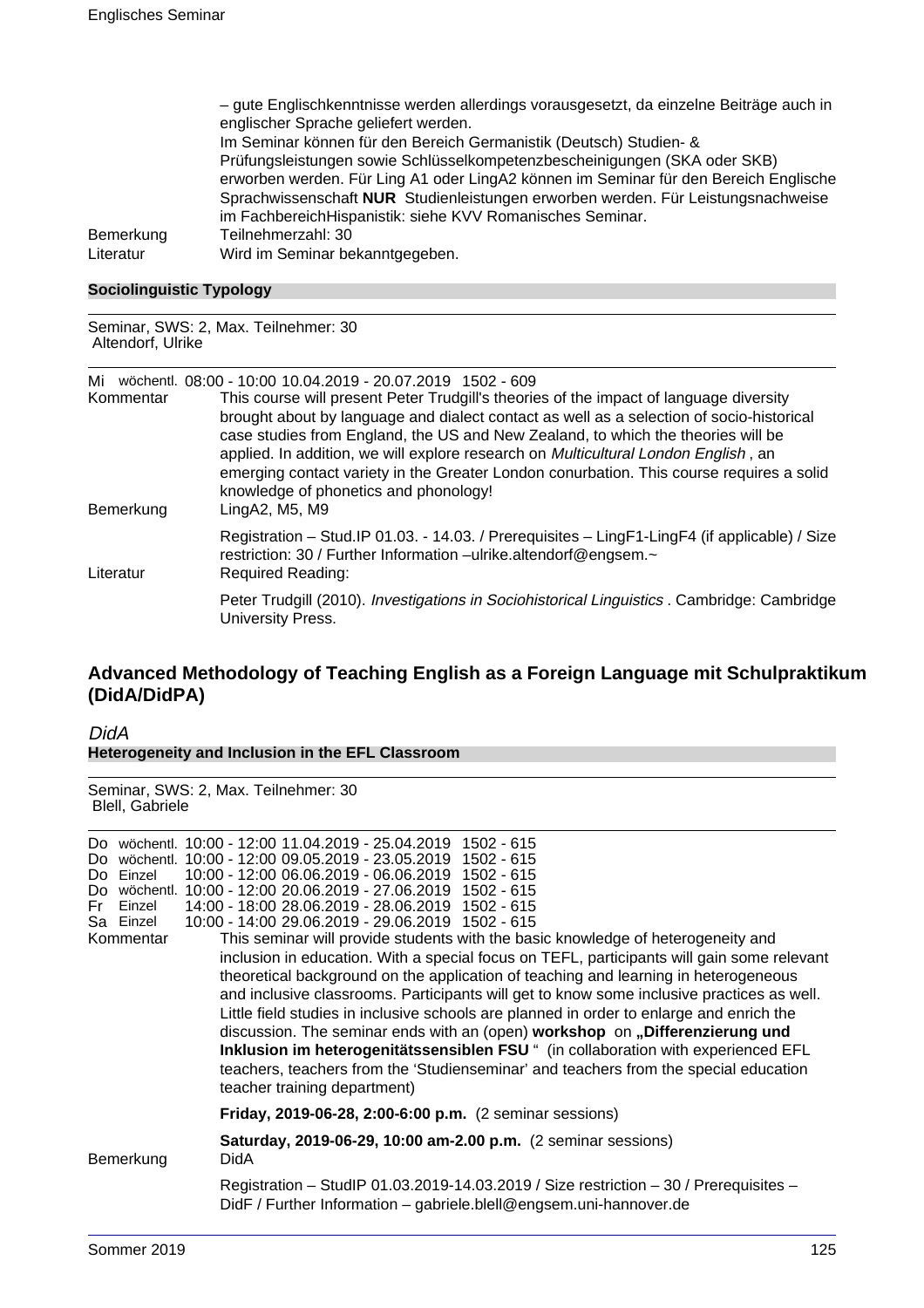Literatur See course page on StudIP.

**Interactive approaches to teaching grammar (Blockseminar)**

Seminar, SWS: 2, Max. Teilnehmer: 30 Ruhm, Hannah

| Fr Einzel<br>Sa Einzel<br>Fr<br>Einzel<br>Sa Einzel<br>Fr<br>Einzel<br>Sa Einzel<br>Kommentar | 14:00 - 16:30 12:04.2019 - 12:04.2019 1502 - 615<br>10:00 - 14:00 13.04.2019 - 13.04.2019 1502 - 615<br>14:00 - 16:30 10.05.2019 - 10.05.2019 1502 - 615<br>10:00 - 14:00 11.05.2019 - 11.05.2019 1502 - 615<br>14:00 - 16:30 21.06.2019 - 21.06.2019 1502 - 615<br>10:00 - 14:00 22.06.2019 - 22.06.2019 1502 - 615<br>Teaching grammar is an essential part of the language classroom. In this course we are<br>going to study different approaches to grammar teaching. After evaluating theoretical<br>concepts and different arguments for and against teaching grammar, we will take a look<br>at tasks and activities in schoolbooks and get to know a variety of interactive and student-<br>centered methods to teach grammar, using texts, games, role play, songs and new<br>media. Using your own teaching experience as starting point, we will address questions<br>of differentiation, individualization and assessment and discuss how to develop grammar<br>activities to cater for students with different abilities and needs. Participants will design<br>teaching material and short teaching sequences to be used in the classroom. |
|-----------------------------------------------------------------------------------------------|-----------------------------------------------------------------------------------------------------------------------------------------------------------------------------------------------------------------------------------------------------------------------------------------------------------------------------------------------------------------------------------------------------------------------------------------------------------------------------------------------------------------------------------------------------------------------------------------------------------------------------------------------------------------------------------------------------------------------------------------------------------------------------------------------------------------------------------------------------------------------------------------------------------------------------------------------------------------------------------------------------------------------------------------------------------------------------------------------------------------------------------------------------------|
| Bemerkung                                                                                     | Assessment Tasks - will be specified in class<br>DidA                                                                                                                                                                                                                                                                                                                                                                                                                                                                                                                                                                                                                                                                                                                                                                                                                                                                                                                                                                                                                                                                                                     |
|                                                                                               | Registration - StudIP 01.03.-14.03.2019 / Size restriction - 30 / Prerequisites - DidF1/                                                                                                                                                                                                                                                                                                                                                                                                                                                                                                                                                                                                                                                                                                                                                                                                                                                                                                                                                                                                                                                                  |

## **(Media-)Workshop DidA: Ergänzung zum Seminar Producing and Teaching Explanation Videos**

Literatur Texts and material for this course will be made available on StudIP or during the course.

Further Information – hannah.ruhm@gmx.de

| Workshop<br>Blell, Gabriele |                                                                                                                                                                                                                                                                                                                                                      |
|-----------------------------|------------------------------------------------------------------------------------------------------------------------------------------------------------------------------------------------------------------------------------------------------------------------------------------------------------------------------------------------------|
| Di<br>Kommentar             | wöchentl. 16:00 - 17:00 09:04.2019 - 20:07.2019 1502 - 709<br>Der Workshop soll das Seminar Producing and Teaching Explanation Videos flankieren<br>(fakultative Ergänzung zu DidA) und Raum für die praktisch-kreative Arbeit geben: z.B.<br>für die Projektentwicklung; Drehbuch für das Explanation Video, Arbeit mit der Kamera,<br>Schnitt etc. |
| Bemerkung                   | DidA<br>Registration - StudIP 01.03.-14.03.2019 / Size restriction - 15 / Prerequisites - None /<br>Further Information - gabriele.blell@engsem.~                                                                                                                                                                                                    |

## **Producing and Teaching Explanation Videos**

| Seminar, SWS: 2, Max. Teilnehmer: 30<br>Blell, Gabriele |                                                                                                                                                                                                                                                                                                                                                                                                                                                                                                                                                                                                                                         |
|---------------------------------------------------------|-----------------------------------------------------------------------------------------------------------------------------------------------------------------------------------------------------------------------------------------------------------------------------------------------------------------------------------------------------------------------------------------------------------------------------------------------------------------------------------------------------------------------------------------------------------------------------------------------------------------------------------------|
| Di<br>Kommentar                                         | wöchentl. 14:00 - 16:00 09:04.2019 - 20:07.2019 1502 - 615<br>This course is designed to help you to teach short films: documentaries, docufictions,<br>mockumentaries, explanation videos etc. One of the objectives will be to critically analyse<br>and understand the purpose for the use of basic film/video techniques and methods for<br>teaching them to students. Furthermore, we will analyze a couple of explanation videos<br>and discuss teaching approaches for the EFL classroom. Finally, participants will shoot<br>their own little explanation video (e.g. How to write a letter? How to analyze a short<br>story?). |
| Bemerkung                                               | DidA                                                                                                                                                                                                                                                                                                                                                                                                                                                                                                                                                                                                                                    |
| Literatur                                               | Registration – StudIP 01.03.-14.03.2019 / Size restriction – 30 / Prerequisites – DidF /<br>Further Information – gabriele.blell@engsem. $\sim$<br>See course page on StudIP.                                                                                                                                                                                                                                                                                                                                                                                                                                                           |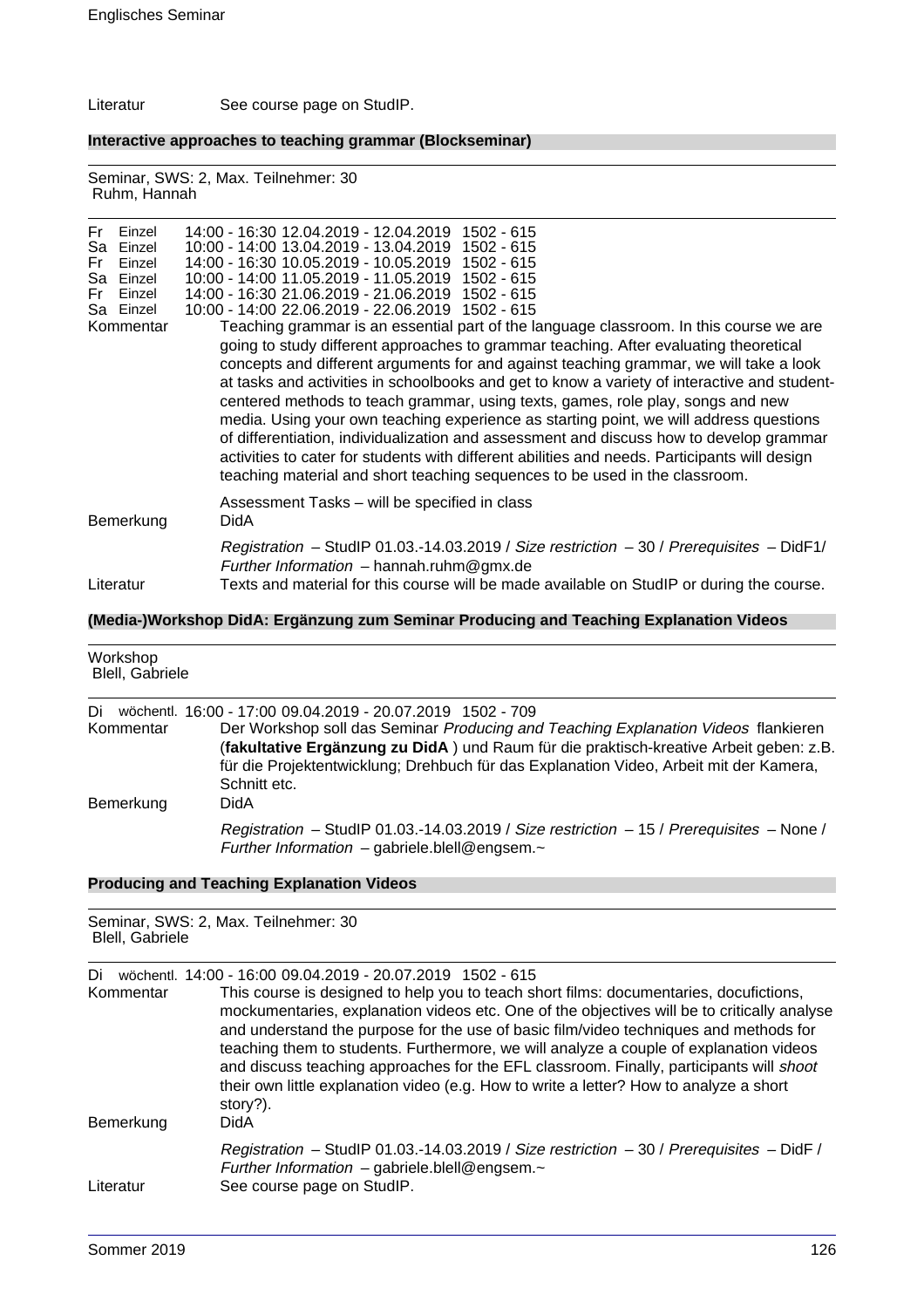## **Teaching Digital Literature in the EFL Classroom**

Seminar, SWS: 2, Max. Teilnehmer: 30 Blell, Gabriele

| Di        |                                                                                            | wöchentl. 12:00 - 14:00 09.04.2019 - 20.07.2019 1502 - 615                                  |
|-----------|--------------------------------------------------------------------------------------------|---------------------------------------------------------------------------------------------|
| Kommentar | The Lower Saxony "Kerncurriculum" for the EFL classroom has always put a strong            |                                                                                             |
|           | focus on teaching literature (i.e. novel, short story, drama, poem). "Recently, the advent |                                                                                             |
|           |                                                                                            | of the new media, a broader definition of what constitutes literature, new socio-cultural   |
|           |                                                                                            | challenges, and the inclusion of neglected reader groups have shifted attention to          |
|           |                                                                                            | multimodal texts and tasks, transcultural and global issues, books for children and young   |
|           |                                                                                            | adults, and to primary and lower secondary learners as readers of literary texts" (Delanoy, |
|           |                                                                                            | Eisenmann and Matz 2015: 7). We will 'try out' and discuss selected new multimodal          |
|           |                                                                                            | text formats created for digital devices (i.e. Lit Apps, living novels, tiny tales) and     |
|           |                                                                                            | subsequently promote creative ways of dealing with them in a task-based, learner-based,     |
|           |                                                                                            | and activity-based way.                                                                     |
|           | Bemerkung                                                                                  | DidA                                                                                        |
|           |                                                                                            | Registration - StudIP 01.03.-14.03.2019 / Size restriction - 30 / Prerequisites - DidF /    |
|           |                                                                                            | Further Information $-$ gabriele.blell@engsem. $\sim$                                       |
| Literatur |                                                                                            | Works Cited: Delanoy, Werner; Eisenmann, Maria; Matz, Frauke (eds.) (2015). Learning        |
|           |                                                                                            | with Literature in the EFL Classroom. Frankfurt a.M.: Lang.                                 |

## DidFP **Fachpraktikum Englisch**

#### Fachpraktikum, SWS: 2 Blell, Gabriele

| Mo<br>Kommentar | 08.04.2019 - 20.07.2019<br>In der Regel wählen und organisieren Studierende ihre Fachpraktikumsplätze<br>und Mentor*innen selbst. Ergänzend werden von uns begleitete Blockpraktika<br>bzw. Kontaktherstellung mit Kooperationsschulen angeboten. Bitte beachten Sie:<br>Sie bewerben sich für eine Schule, die wir als LUH betreuen bzw. mit denen ein<br>Kooperationsvertrag besteht, mit einem Motivationsschreiben. Dazu informieren Sie sich<br>bitte bei Frau Dr. Fuchs in der Sprechzeit (melden Sie sich vorher per E-Mail an). Parallel<br>dazu wird es ein Vor- und Nachbereitungsseminar geben, das auf den Praktikumsablauf<br>und die Erstellung des Berichts (PL) eingeht. Die Termine für beide Veranstaltungen<br>werden im Semester bekannt gegeben. Sie können sich hier bereits für diese Seminare<br>anmelden und damit informiert bleiben. |
|-----------------|-----------------------------------------------------------------------------------------------------------------------------------------------------------------------------------------------------------------------------------------------------------------------------------------------------------------------------------------------------------------------------------------------------------------------------------------------------------------------------------------------------------------------------------------------------------------------------------------------------------------------------------------------------------------------------------------------------------------------------------------------------------------------------------------------------------------------------------------------------------------|
|                 | Die Zeiten für das Praktikum an den Schulen werden frühestens im März 2019<br>bekannt gegeben, da die Schulen die Praktikumsplätze mit anderen Studierenden und<br>Universitäten erst kooperieren muss. Beachten Sie dazu bitte entsprechende Aushänge<br>(7. Etage) sowie neue Informationen auf der StudIP Plattform.                                                                                                                                                                                                                                                                                                                                                                                                                                                                                                                                         |
|                 | Die Teilnahme an den jeweiligen Schulen ist limitiert.                                                                                                                                                                                                                                                                                                                                                                                                                                                                                                                                                                                                                                                                                                                                                                                                          |
|                 | 5 Plätze an der KGS Sehnde                                                                                                                                                                                                                                                                                                                                                                                                                                                                                                                                                                                                                                                                                                                                                                                                                                      |
|                 | 3 Plätze an der Leonore-Goldschmidt-Schule (IGS Hannover-Mühlenberg)                                                                                                                                                                                                                                                                                                                                                                                                                                                                                                                                                                                                                                                                                                                                                                                            |
|                 | 3 Plätze an der KGS Ronnenberg                                                                                                                                                                                                                                                                                                                                                                                                                                                                                                                                                                                                                                                                                                                                                                                                                                  |
| Bemerkung       | Die Plätze werden nach der Sichtung Ihrer Bewerbungsunterlagen via E-Mail vergeben.<br>Die Anmeldung ist nach Zusage dann verbindlich.<br><b>DidFP</b>                                                                                                                                                                                                                                                                                                                                                                                                                                                                                                                                                                                                                                                                                                          |
| Literatur       | Registration - StudIP 01.03.-14.03.2019 / Size restriction - see above / Prerequisites -<br>DidPA / Further Information - stefanie.fuchs@engsem.~<br>Literature:                                                                                                                                                                                                                                                                                                                                                                                                                                                                                                                                                                                                                                                                                                |
|                 | Haß, Frank (Hrsg.) (2006). Fachdidaktik Englisch. Tradition, Innovation, Praxis. Stuttgart:<br>Klett.                                                                                                                                                                                                                                                                                                                                                                                                                                                                                                                                                                                                                                                                                                                                                           |
|                 |                                                                                                                                                                                                                                                                                                                                                                                                                                                                                                                                                                                                                                                                                                                                                                                                                                                                 |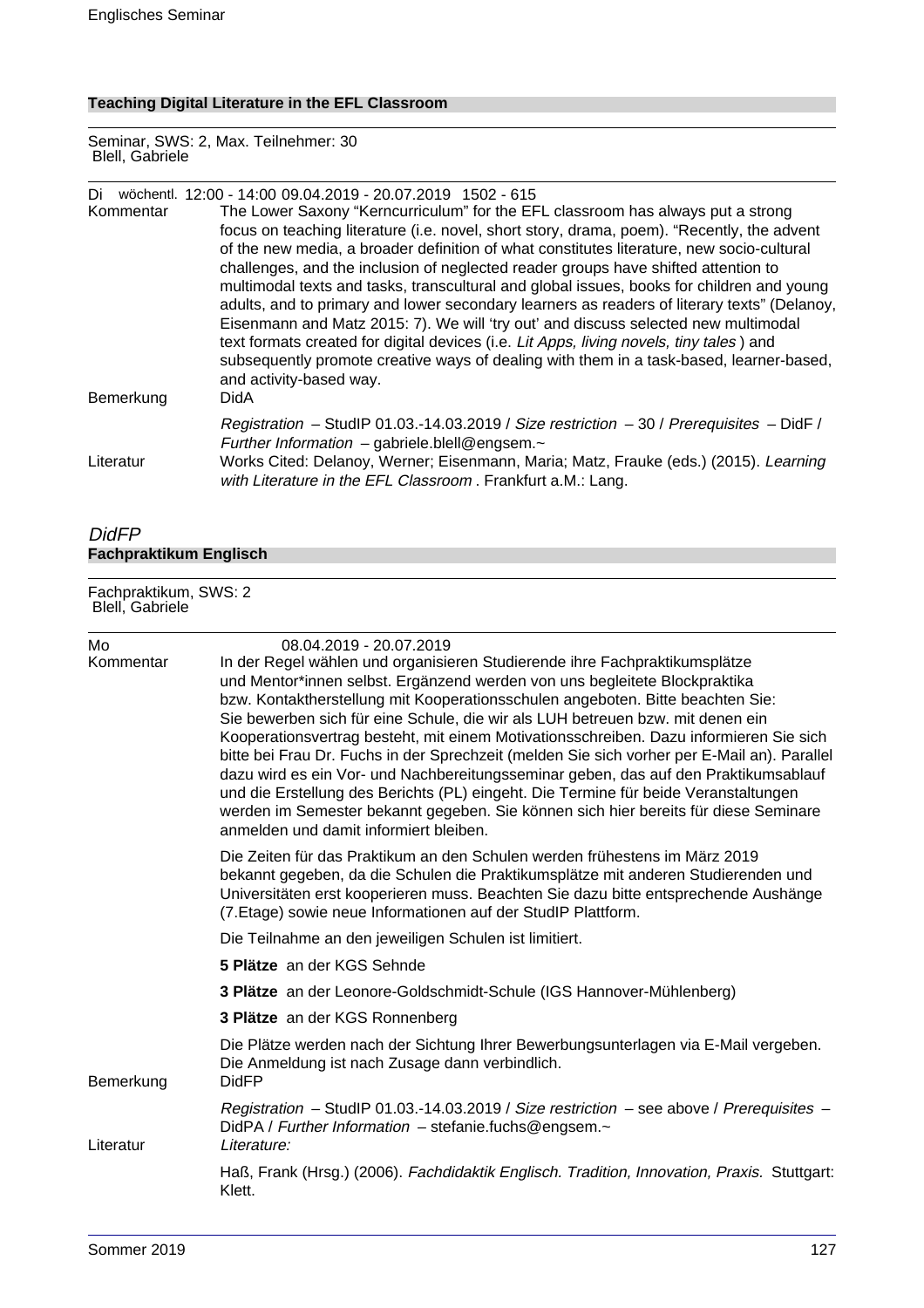Thaler, Engelbert (2012). Englisch unterrichten: Grundlagen - Kompetenzen - Methoden . Berlin: Cornelsen. Der Kauf dieses Grundlagenwerks wird vorausgesetzt.

### **DidPA Fachpraktikum Englisch**

Fachpraktikum, SWS: 2 Blell, Gabriele Mo 08.04.2019 - 20.07.2019 Kommentar In der Regel wählen und organisieren Studierende ihre Fachpraktikumsplätze und Mentor\*innen selbst. Ergänzend werden von uns begleitete Blockpraktika bzw. Kontaktherstellung mit Kooperationsschulen angeboten. Bitte beachten Sie: Sie bewerben sich für eine Schule, die wir als LUH betreuen bzw. mit denen ein Kooperationsvertrag besteht, mit einem Motivationsschreiben. Dazu informieren Sie sich bitte bei Frau Dr. Fuchs in der Sprechzeit (melden Sie sich vorher per E-Mail an). Parallel dazu wird es ein Vor- und Nachbereitungsseminar geben, das auf den Praktikumsablauf und die Erstellung des Berichts (PL) eingeht. Die Termine für beide Veranstaltungen werden im Semester bekannt gegeben. Sie können sich hier bereits für diese Seminare anmelden und damit informiert bleiben. Die Zeiten für das Praktikum an den Schulen werden frühestens im März 2019 bekannt gegeben, da die Schulen die Praktikumsplätze mit anderen Studierenden und Universitäten erst kooperieren muss. Beachten Sie dazu bitte entsprechende Aushänge (7.Etage) sowie neue Informationen auf der StudIP Plattform. Die Teilnahme an den jeweiligen Schulen ist limitiert. **5 Plätze** an der KGS Sehnde **3 Plätze** an der Leonore-Goldschmidt-Schule (IGS Hannover-Mühlenberg) **3 Plätze** an der KGS Ronnenberg Die Plätze werden nach der Sichtung Ihrer Bewerbungsunterlagen via E-Mail vergeben. Die Anmeldung ist nach Zusage dann verbindlich. Bemerkung DidFP Registration – StudIP 01.03.-14.03.2019 / Size restriction – see above / Prerequisites – DidPA / Further Information - stefanie.fuchs@engsem.~ Literatur Literature: Haß, Frank (Hrsg.) (2006). Fachdidaktik Englisch. Tradition, Innovation, Praxis. Stuttgart: Klett. Thaler, Engelbert (2012). Englisch unterrichten: Grundlagen - Kompetenzen - Methoden . Berlin: Cornelsen. Der Kauf dieses Grundlagenwerks wird vorausgesetzt.

#### **Planung & Analyse von Englischunterricht**

Seminar, SWS: 2, Max. Teilnehmer: 25 Lemke, Andreas

Mi wöchentl. 14:00 - 16:00 10.04.2019 - 20.07.2019 1502 - 615

Kommentar Dieses Seminar ist obligatorisch für alle Lehramtsstudierenden. Im M.Ed. ist diese Veranstaltung Teil des Moduls Fachpraktikum Englisch. Wir werden verschiedene Unterrichtsaufzeichnungen analysieren und Unterrichtssequenzen gemäß funktionaler kommunikativer Kompetenzen planen sowie erproben. Schwerpunkte bilden dabei u.a. die Lerngruppenanalyse, didaktische Überlegungen, sachanalytische Perspektivierungen, methodische Überlegungen und Lernperspektiven bzw. Kompetenzerwerb als Basis für Unterrichtsplanungsentwürfe. Die Veranstaltung ist stufen- und schulartenübergreifend angelegt. Geplant sind außerdem Unterrichtsversuche in der Leonore-Goldschmidt-Schule (Mühlenberg). Bemerkung DidPA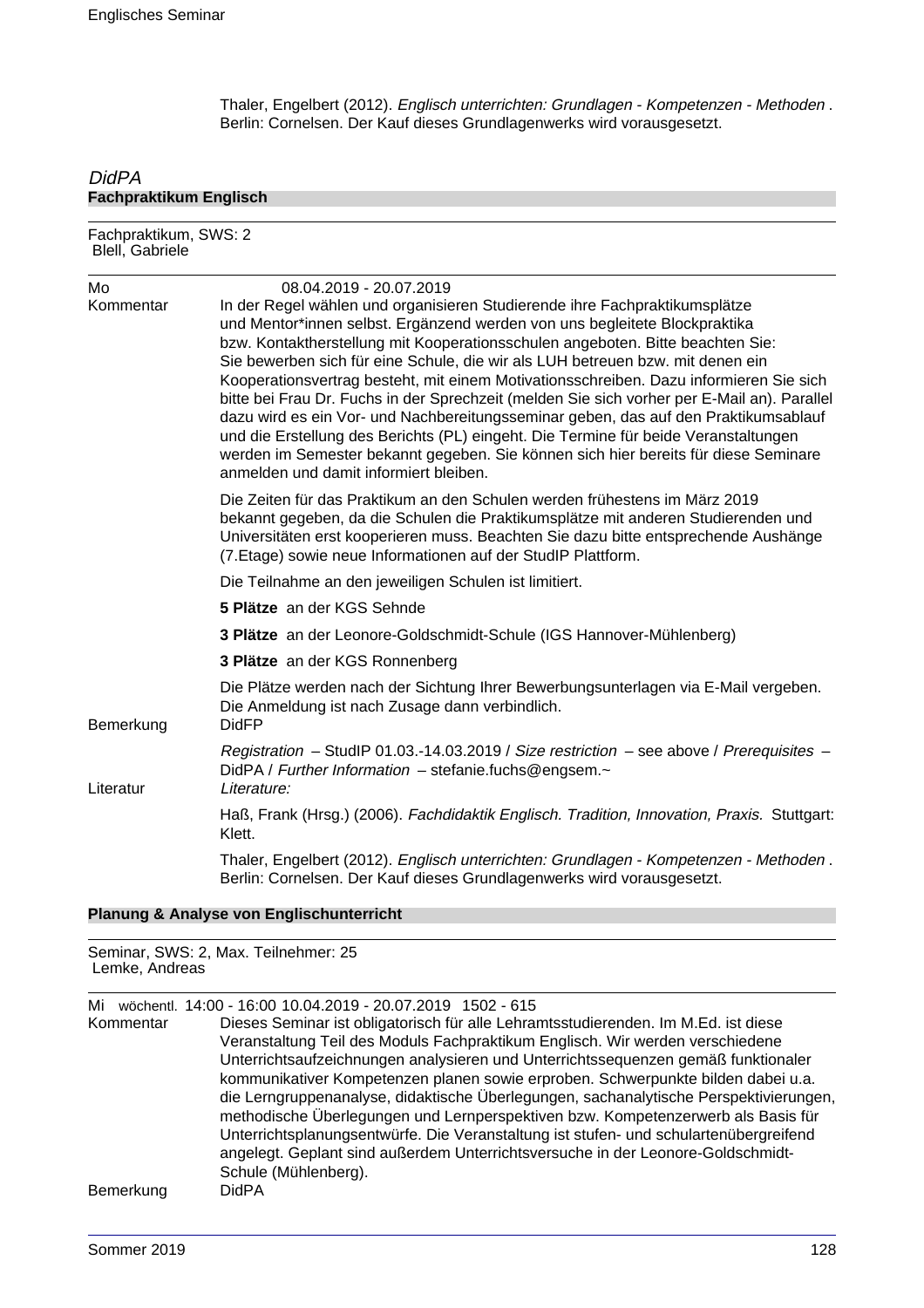Registration – StudIP 01.03.-14.03.2019 / Size restriction – 25 / Prerequisites – DidF / Further Information – andreas.lemke@engsem.~ Literatur Thaler, Engelbert (2012). Englisch unterrichten: Grundlagen - Kompetenzen - Methoden . Berlin: Cornelsen. Der Kauf dieses Grundlagenwerks wird vorausgesetzt.

#### **Planung & Analyse von Englischunterricht**

Seminar, SWS: 2, Max. Teilnehmer: 25 Blell, Gabriele

| Kommentar<br>Bemerkung | Do wöchentl. 08:00 - 10:00 11.04.2019 - 20.07.2019 1502 - 615<br>Dieses Seminar ist obligatorisch für alle Lehramtsstudierenden. Im M.Ed. ist diese<br>Veranstaltung Teil des Moduls Fachpraktikum Englisch. Wir werden verschiedene<br>Unterrichtsaufzeichnungen analysieren und Unterrichtssequenzen gemäß funktionaler<br>kommunikativer Kompetenzen planen sowie erproben. Schwerpunkte bilden dabei u.a.<br>die Lerngruppenanalyse, didaktische Überlegungen, sachanalytische Perspektivierungen,<br>methodische Überlegungen und Lernperspektiven bzw. Kompetenzerwerb als Basis für<br>Unterrichtsplanungsentwürfe. Die Veranstaltung ist stufen- und schulartenübergreifend<br>angelegt. Geplant sind außerdem Unterrichtsversuche in der Leonore-Goldschmidt-<br>Schule (Mühlenberg).<br><b>DidPA</b> |
|------------------------|----------------------------------------------------------------------------------------------------------------------------------------------------------------------------------------------------------------------------------------------------------------------------------------------------------------------------------------------------------------------------------------------------------------------------------------------------------------------------------------------------------------------------------------------------------------------------------------------------------------------------------------------------------------------------------------------------------------------------------------------------------------------------------------------------------------|
| Literatur              | Registration - StudIP 01.03.-14.03.2019 / Size restriction - 25 / Prerequisites - DidF /<br>Further Information $-$ andreas.lemke@engsem. $\sim$<br>Literature:                                                                                                                                                                                                                                                                                                                                                                                                                                                                                                                                                                                                                                                |
|                        | Thaler, Engelbert (2012). Englisch unterrichten: Grundlagen - Kompetenzen - Methoden.<br>Berlin: Cornelsen. Der Kauf dieses Grundlagenwerks wird vorausgesetzt.                                                                                                                                                                                                                                                                                                                                                                                                                                                                                                                                                                                                                                                |

## **Intermediate American Literature and Culture (AmerF2/AmerF3)**

## AmerF2 **Survey of American Literature and Culture**

| Mayer, Ruth            | Vorlesung, SWS: 2                                                                                                                                                                                                                                                                                                                                                                                                                                                                                                                                                                                                                                                                                                                                                                                                                                                                                                                                                                                                                                                                                                                                                           |  |
|------------------------|-----------------------------------------------------------------------------------------------------------------------------------------------------------------------------------------------------------------------------------------------------------------------------------------------------------------------------------------------------------------------------------------------------------------------------------------------------------------------------------------------------------------------------------------------------------------------------------------------------------------------------------------------------------------------------------------------------------------------------------------------------------------------------------------------------------------------------------------------------------------------------------------------------------------------------------------------------------------------------------------------------------------------------------------------------------------------------------------------------------------------------------------------------------------------------|--|
| Kommentar<br>Bemerkung | This lecture will take place as an online course only this semester. It can be accessed<br>via StudIP. The lecture will provide an introduction to North American culture and<br>literature from the beginnings of colonization to the present time. We will be concerned<br>with the emergence of a national ideology against the backdrop of ethnic, religious,<br>and social conflicts, casting a close look at the way religious, political, and aesthetic<br>lines of expression interact in the representations of revolution, independence and the<br>negotiations around national identity and manifest destiny. It will focus on the interactions<br>between minorities and mainstream, marginalized groups and powerful parties, and<br>investigate the emergence of cultural categories of distinction (the high, the low, and the<br>middle). A reader with additional course material will be made available at the beginning<br>of the class. Please refer to the course page on StudIP for further information as the<br>semester approaches. All the material including power point presentations will be posted<br>online on StudIP.<br>AmerF <sub>2</sub> |  |
|                        | Prerequisites – none / Further Information – ruth.mayer@engsem. $\sim$                                                                                                                                                                                                                                                                                                                                                                                                                                                                                                                                                                                                                                                                                                                                                                                                                                                                                                                                                                                                                                                                                                      |  |

## AmerF3 **1960s / 2010th US-American Civil Rights Then and Now**

Seminar, SWS: 2, Max. Teilnehmer: 40 Oldehus, Anna-Lena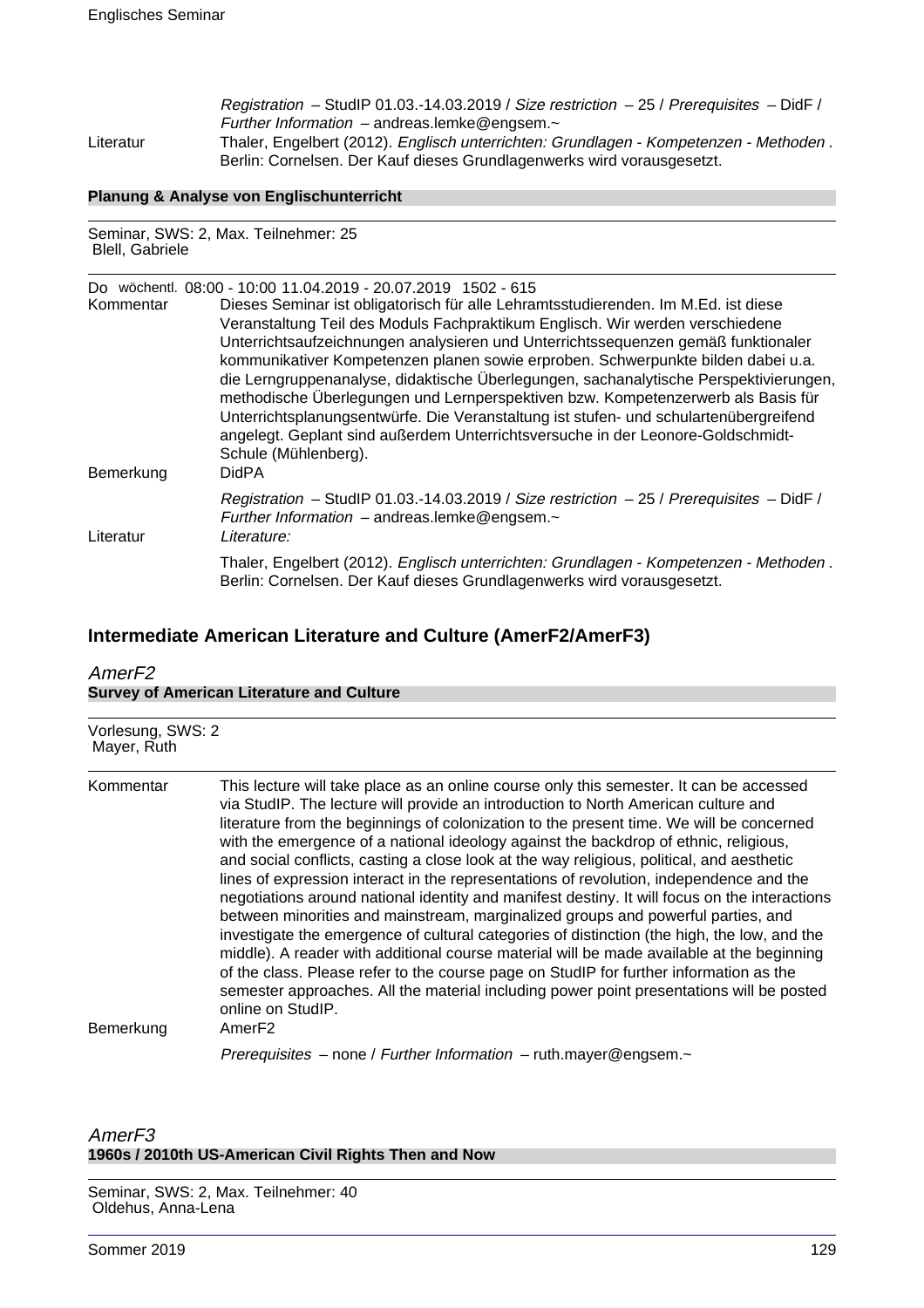| Di l<br>Kommentar                | wöchentl. 12:00 - 14:00 09.04.2019 - 20.07.2019 1502 - 609<br>In this class we will engage with some of the central concerns of the Equal- and Civil<br>Rights movements in the 1960s United States, and examine and discuss continuations,<br>counter-movements, and repercussions taking place in our times. From the Black                                                                                                                                                                                                                                                                                      |
|----------------------------------|--------------------------------------------------------------------------------------------------------------------------------------------------------------------------------------------------------------------------------------------------------------------------------------------------------------------------------------------------------------------------------------------------------------------------------------------------------------------------------------------------------------------------------------------------------------------------------------------------------------------|
| Bemerkung                        | Panther Party to Black Lives Matter, the Gay Rights Movement to Gay Pride, 2 <sup>nd</sup> wave<br>feminism to the Women's March in 2017 - this class is designed to address the political<br>environment and concerns then and now and to recognize general dynamics and aspects<br>of political activism. The topics of interests will include the Black freedom struggle, the<br>gay rights movement, and the American Indian Movement. We will engage with different<br>kinds of literary texts (e.g. fiction, political essays, poetry), film, and theater performance<br>(Festival Theaterformen).<br>AmerF3 |
|                                  | Registration - Stud. IP 1.3.-14.3.2019 / Prerequisites - AmerBritF 1 / Further Information<br>$-$ anna-lena.oldehus@engsem. $\sim$                                                                                                                                                                                                                                                                                                                                                                                                                                                                                 |
|                                  | Maximale Teilnehmer*Innenzahl: 40                                                                                                                                                                                                                                                                                                                                                                                                                                                                                                                                                                                  |
| Literature in the Early Depublic |                                                                                                                                                                                                                                                                                                                                                                                                                                                                                                                                                                                                                    |

## **Literature in the Early Republic**

Seminar, SWS: 2, Max. Teilnehmer: 40 Brasch, Ilka

| Mo Einzel<br>Kommentar | 16:00 - 18:00 15.04.2019 - 15.04.2019 1502 - 609<br>Mo wöchentl. 16:00 - 20:00 29.04.2019 - 20.05.2019 1502 - 609<br>Mo wöchentl. 16:00 - 20:00 03.06.2019 - 03.06.2019 1502 - 609<br>Mo wöchentl. 16:00 - 20:00 17.06.2019 - 24.06.2019 1502 - 609<br>This course focuses on the 1790s in the United States, which was both a formative<br>period in American literature and the foundational decade of the nation. Around the<br>turn of the 19 <sup>th</sup> century, American cultural production was strongly influenced by but<br>also aimed to dissociate from European models and trends. Simultaneously, the United<br>States as a country was still formulating its own laws and political agendas, negotiating<br>opinions on politics, religion, and social standards that differed among urban and rural<br>populations, or different ethnic and religious groups. At the time, "Republicanism" as an<br>ideal of American citizenship took hold and prescribed how individuals should become<br>politicized in their daily lives. In this class, we will consider a number of novels from the<br>time in their particular cultural and historic contexts, including sentimental literature, for<br>instance Hannah Webster Foster's The Coquette (1797), gothic novels (such as Charles<br>Brockden Brown's Edgar Huntley (1799)), and satiric texts (Royall Tyler's The Algerine<br>Captive (1797). |
|------------------------|--------------------------------------------------------------------------------------------------------------------------------------------------------------------------------------------------------------------------------------------------------------------------------------------------------------------------------------------------------------------------------------------------------------------------------------------------------------------------------------------------------------------------------------------------------------------------------------------------------------------------------------------------------------------------------------------------------------------------------------------------------------------------------------------------------------------------------------------------------------------------------------------------------------------------------------------------------------------------------------------------------------------------------------------------------------------------------------------------------------------------------------------------------------------------------------------------------------------------------------------------------------------------------------------------------------------------------------------------------------------------------------------------------------------|
| Bemerkung              | Please note that this class will be taught in 180-minute sessions instead of fitting the<br>usual 90-minute slots. It will begin the second week of classes and last seven weeks<br>instead of the usual fourteen.<br>Amer <sub>F3</sub>                                                                                                                                                                                                                                                                                                                                                                                                                                                                                                                                                                                                                                                                                                                                                                                                                                                                                                                                                                                                                                                                                                                                                                           |
|                        | Registration - Stud.IP 1.3.-14.3.2019 / Prerequisites - AmerBritF1 / Further Information<br>$-$ ilka.brasch@engsem. $\sim$                                                                                                                                                                                                                                                                                                                                                                                                                                                                                                                                                                                                                                                                                                                                                                                                                                                                                                                                                                                                                                                                                                                                                                                                                                                                                         |
|                        | Maximale Teilnehmer*Innenzahl: 40                                                                                                                                                                                                                                                                                                                                                                                                                                                                                                                                                                                                                                                                                                                                                                                                                                                                                                                                                                                                                                                                                                                                                                                                                                                                                                                                                                                  |
|                        | Los Angeles in Literature and Film                                                                                                                                                                                                                                                                                                                                                                                                                                                                                                                                                                                                                                                                                                                                                                                                                                                                                                                                                                                                                                                                                                                                                                                                                                                                                                                                                                                 |

Seminar, SWS: 2, Max. Teilnehmer: 40 Ferens, Dominika

|           | Do wöchentl. 10:00 - 12:00 11.04.2019 - 20.07.2019 1502 - 609                          |
|-----------|----------------------------------------------------------------------------------------|
| Kommentar | This course brings together critical theory on urban space and a body of literature    |
|           | and film set in Los Angeles. Little more than 150 years old, the city was invented by  |
|           | entrepreneurs and cultured middle-class Easterners transplanted to the Southern        |
|           | California desert. From the very beginning of the Anglo-American presence in the       |
|           | region, literature was used to sell real estate by conjuring up California dreams of a |
|           |                                                                                        |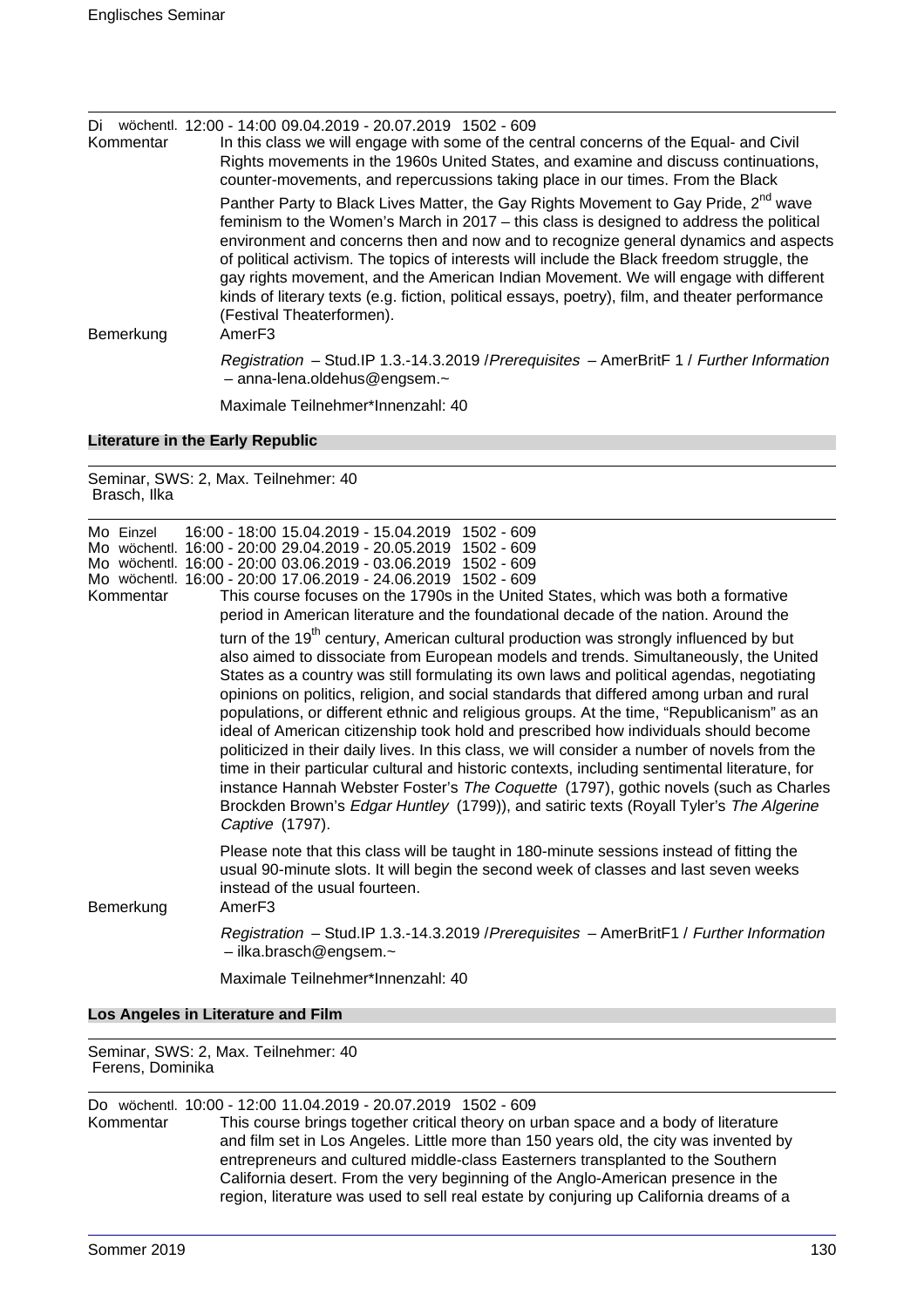Mediterranean climate and a romanticized Spanish-Mexican past. Just as forcefully, LA literature and film have continued to question the dreams and expose the human and environmental costs of the city's expansion. Decidedly not "walkable," the sprawling agglomeration of Greater Los Angeles has pioneered the US automobile culture of freeways, drive-ins, malls, and suburban estates. As a testing ground of economic, social, and cultural trends, LA is a popular object of both academic research and literary/filmic representation. Though LA is one of the most racially and culturally diverse places in the US, it also remains one of the most fragmented and segregated. In the course of this seminar we will attempt to find out what LA was like in its early days and how writers and filmmakers envisage its future. Just as there are countless ways to know the city, there are countless visual and verbal forms for telling the city; this should become apparent as we cover the same territory in the work of various authors.

Bemerkung AmerF3

Registration – Stud.IP 1.3.-14.3.2019 / Prerequisites – AmerBritF1 / Further Information – dferens@poczta.onet.pl

Maximale Teilnehmer\*Innenzahl: 40

### **Mixed Race and Affect in American Literature**

Seminar, SWS: 2, Max. Teilnehmer: 40 Ferens, Dominika

| Mi<br>Kommentar | wöchentl. 10:00 - 12:00 10.04.2019 - 20.07.2019 1502 - 609<br>Once a marginal phenomenon in the US, mixed race is decidedly on the rise,<br>complicating multiculturalism's practice of sorting Americans and their literatures by                                                                                                                                                                                                                                                                                                                       |
|-----------------|----------------------------------------------------------------------------------------------------------------------------------------------------------------------------------------------------------------------------------------------------------------------------------------------------------------------------------------------------------------------------------------------------------------------------------------------------------------------------------------------------------------------------------------------------------|
| Bemerkung       | ethnicity. By reading fictions written by mixed-race authors at various points of the 20 <sup>th</sup><br>century, we shall develop a variety of formal strategies for dealing with the emotionally<br>loaded subject of mixed race. We shall think about multiracial literature's critical and<br>affective potential, borrowing tools from theories of race and affect. To contextualize the<br>literature, we shall make forays into the history of American race relations, particularly the<br>changing meaning of whiteness.<br>Amer <sub>F3</sub> |
|                 | Registration - Stud.IP 1.3.-14.3.2019 / Prerequisites - AmerBritF1 / Further Information<br>- dferens@poczta.onet.pl                                                                                                                                                                                                                                                                                                                                                                                                                                     |
|                 | Maximale Teilnehmer*Innenzahl: 40                                                                                                                                                                                                                                                                                                                                                                                                                                                                                                                        |

## **Intermediate British Literature and Culture (BritF2/BritF3)**

## BritF2 **Survey of British Literatures and Cultures (ONLINE)**

| Vorlesung, SWS: 2<br>Gohrisch, Jana        |                                                                                                                                                                                                                                                                                                                                                                              |
|--------------------------------------------|------------------------------------------------------------------------------------------------------------------------------------------------------------------------------------------------------------------------------------------------------------------------------------------------------------------------------------------------------------------------------|
| Mo<br>Do Einzel<br>Bemerkung zur<br>Gruppe | 08.04.2019 - 20.07.2019<br>10:00 - 12:00 29.08.2019 - 29.08.2019 1208 - A001<br>Klausur                                                                                                                                                                                                                                                                                      |
| Kommentar                                  | In the 2019 summer term, the survey lecture will be offered as an online course. It can<br>be accessed via Stud. IP where you will find the video recording and the power point<br>presentations dating from the 2018 summer term. On Stud. IP you will also find a short<br>mock exam that introduces you to the General Instructions and features some exemplary<br>tasks. |
|                                            | The aim of this lecture series is to provide a broad introduction to the social, political,<br>cultural and literary history of Britain as well as to current debates and conflicts in British                                                                                                                                                                               |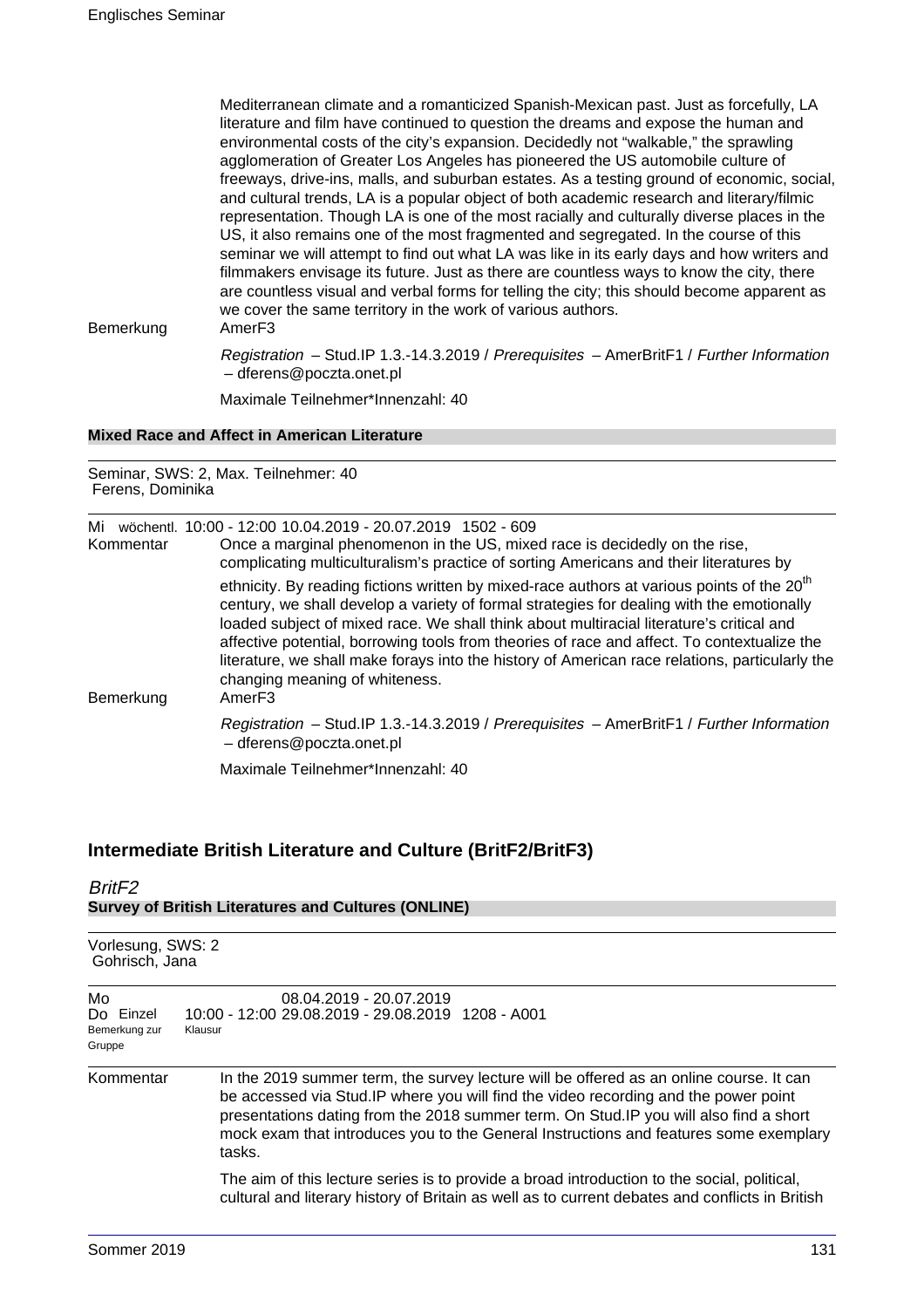|           | politics and culture. The lectures will not only offer historical and cultural facts, but will<br>also question them from the various perspectives of literary and cultural studies theories.<br>Moreover, we will not view literature as a mere illustration or effect of cultural history, but<br>see it as a complex way of responding to and often challenging it.                                                                                                     |
|-----------|----------------------------------------------------------------------------------------------------------------------------------------------------------------------------------------------------------------------------------------------------------------------------------------------------------------------------------------------------------------------------------------------------------------------------------------------------------------------------|
|           | The lecture series will be accompanied by a non-mandatory tutorial held by Zoë Lecht.<br>Details concerning time and place will be announced at the beginning of April 2019.                                                                                                                                                                                                                                                                                               |
| Bemerkung | The aim of this tutorial is threefold: 1) to discuss questions that might have come up in<br>the weekly lecture, 2) to work on exercises recapitulating and supplementing the lecture<br>content and 3) to aid students' preparation for the final exam which uses the paper-pencil<br>multiple choice method. Participation is not a prerequisite for taking the final exam, but is<br>strongly recommended.<br>There are two examination dates students can choose from: |
|           | 29 August 2019 from 10:00 to 12:00 ---> 1208.A001 (Kesselhaus) and                                                                                                                                                                                                                                                                                                                                                                                                         |
|           | 20 February 2020 from 10:00 to 12:00 (lecture hall to be announced).                                                                                                                                                                                                                                                                                                                                                                                                       |
|           | Please register for the exam with the Exam Office in May or November 2019,<br>respectively.                                                                                                                                                                                                                                                                                                                                                                                |
| Literatur | Registration - Stud.IP 01.-30.03.2019 / Prerequisites - AmerBritF1 for FüBA students,<br>none for others / Further Information -jana.gohrisch@engsem.~<br>Recommended Reading:                                                                                                                                                                                                                                                                                             |
|           | Kramer, Jürgen. Britain and Ireland. A Concise History (2007)                                                                                                                                                                                                                                                                                                                                                                                                              |
|           | Poplawski, Paul, ed. English Literature in Context. 2 <sup>nd</sup> ed. (2017)                                                                                                                                                                                                                                                                                                                                                                                             |

# BritF3 **British Literatures and Cultures from 1945 to the Present**

Seminar, SWS: 2, Max. Teilnehmer: 40 Kiermeier, Moritz

| Kommentar<br>Bemerkung | Di wöchentl. 16:00 - 18:00 09:04.2019 - 20:07.2019 1502 - 703<br>Building on the Survey Lecture (BritF2), we will examine developments in British<br>literature and culture since 1945. In our discussions, we will pay special attention to<br>intertextuality as a trope that is used in various genres and sub-genres, and examine<br>the many forms and functions it performs. The texts read and discussed in this class<br>will include poetry by Grace Nichols and John Agard, a short story by Farrukh Dhondy<br>("Two Kinda Truth"); plays by Tom Stoppard (Arcadia) and Alan Bennett (The History<br>Boys), as well as selected sketches from the TV comedy series Monty Python's Flying<br>Circus . In studying these exemplary texts, we will combine the theoretical concepts<br>of a text-oriented approach based on the analytical categories from the 'Introduction<br>to Literary Studies' (AmerBritF1) with a context-oriented reading in order to identify,<br>understand and evaluate the development of literary conventions. We will also discuss<br>the representations of gender, race and class in these texts. Students will be asked to<br>contribute definitions of terms and concepts using relevant specialist literature, such as<br>encyclopaedias, dictionaries and scholarly texts. Students will also practise essential<br>study skills (cf. handout provided online), e.g. reading secondary material, formulating a<br>thesis statement and filling in the coursework consultation form, because these skills are<br>necessary for writing a term paper in the Advanced module.<br>Brit <sub>F3</sub> |
|------------------------|---------------------------------------------------------------------------------------------------------------------------------------------------------------------------------------------------------------------------------------------------------------------------------------------------------------------------------------------------------------------------------------------------------------------------------------------------------------------------------------------------------------------------------------------------------------------------------------------------------------------------------------------------------------------------------------------------------------------------------------------------------------------------------------------------------------------------------------------------------------------------------------------------------------------------------------------------------------------------------------------------------------------------------------------------------------------------------------------------------------------------------------------------------------------------------------------------------------------------------------------------------------------------------------------------------------------------------------------------------------------------------------------------------------------------------------------------------------------------------------------------------------------------------------------------------------------------------------------------------------------------------------------|
| Literatur              | Registration - Stud.IP 1.3.2019-14.3.2019 / Prerequisites - AmerBritF1 for FüBA<br>students / Further Information -moritz.kiermeier@engsem.~<br><b>Required Reading</b>                                                                                                                                                                                                                                                                                                                                                                                                                                                                                                                                                                                                                                                                                                                                                                                                                                                                                                                                                                                                                                                                                                                                                                                                                                                                                                                                                                                                                                                                     |
|                        | Please acquire copies of Alan Bennett's The History Boys (Faber & Faber, 2004) and<br>Tom Stoppard's Arcadia (Faber & Faber, 1993) and read one of the plays (ideally, both)<br>in the term break.                                                                                                                                                                                                                                                                                                                                                                                                                                                                                                                                                                                                                                                                                                                                                                                                                                                                                                                                                                                                                                                                                                                                                                                                                                                                                                                                                                                                                                          |
|                        |                                                                                                                                                                                                                                                                                                                                                                                                                                                                                                                                                                                                                                                                                                                                                                                                                                                                                                                                                                                                                                                                                                                                                                                                                                                                                                                                                                                                                                                                                                                                                                                                                                             |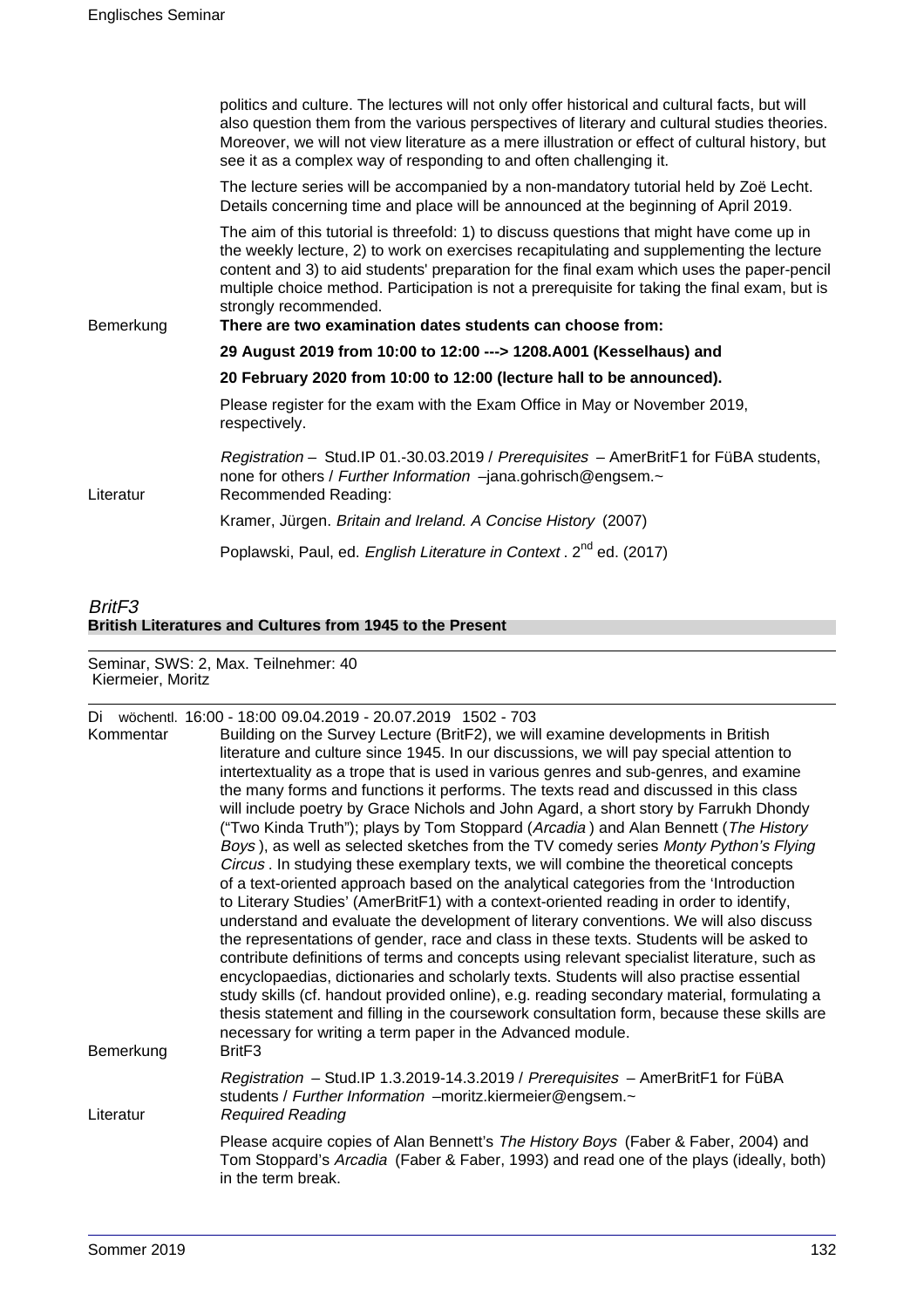To prepare for this class, please also read up on British literature and culture after 1945 during term break, e.g. in Paul Poplawski: English Literature and Culture, Jürgen Kramer: Britain and Ireland: A Concise History .

The other set texts will be provided in a reader available from Copyshop Stork (Körnerstraße) and/or on StudIP.

### **Practicing Literary Criticism: British Literatures and Cultures**

Seminar, SWS: 2, Max. Teilnehmer: 40 Pardey, Hannah

Di wöchentl. 10:00 - 12:00 09.04.2019 - 20.07.2019 1502 - 609

| Di        | wöchentl. 10:00 - 12:00 09.04.2019 - 09.04.2019 1502 - 615                                                                                                                                                                                                                                                                                                                                                                                                                                                                                                                                                                                                                                                                                                                                                                                                                                                                                                                                                                                                                                                                                                                                                          |
|-----------|---------------------------------------------------------------------------------------------------------------------------------------------------------------------------------------------------------------------------------------------------------------------------------------------------------------------------------------------------------------------------------------------------------------------------------------------------------------------------------------------------------------------------------------------------------------------------------------------------------------------------------------------------------------------------------------------------------------------------------------------------------------------------------------------------------------------------------------------------------------------------------------------------------------------------------------------------------------------------------------------------------------------------------------------------------------------------------------------------------------------------------------------------------------------------------------------------------------------|
| Kommentar | This seminar accompnies but does not substitute the BritF2 Survey. Participation in the<br>weekly online course is absolutely mandatory in order to profit from the various exercises<br>conducted in this seminar. Practising the analytical terms and concepts acquired in the<br>AmerBritF1 Introduction, we will read selected literary texts addressed in the Survey<br>lecture and explore their representations of race, class and gender in their respective<br>historical and generic contexts. Our particular focus will be on Aphra Behn's proto-novel<br>Oroonoko (1688). We will thus investigate how the texts have contributed to shape and<br>understanding both British history and culture. To achieve this objective, students will<br>be asked to work with definitions of terms and concepts by using relevant specialist<br>literature such as encyclopedia, dictionaries and scholarly texts. Studens will also practise<br>essential study skills (cf. handout provided online), e.g. reading secondary material,<br>formulating a thesis statement and filling in the coursework consultation form, because<br>these skills are necessary for writing a term paper in the Advanced module. |
| Bemerkung | Brit <sub>F3</sub>                                                                                                                                                                                                                                                                                                                                                                                                                                                                                                                                                                                                                                                                                                                                                                                                                                                                                                                                                                                                                                                                                                                                                                                                  |
|           | Registration - Stud.IP 1.3.2019-14.3.2019 / Prerequisites - AmerBritF1 for FüBA<br>students / Further Information - hannah.pardey@engsem.                                                                                                                                                                                                                                                                                                                                                                                                                                                                                                                                                                                                                                                                                                                                                                                                                                                                                                                                                                                                                                                                           |
| Literatur | Please get hold of Aphra Behn's Oroonoko in a well-annotated edition (Oxford World's<br>Classics or Norton Critical Edition) and read the novel prior to class. All other primary and<br>secondary material will be provided in a reader available from Copyshop Stork and on<br>Stud. IP at the beginning of the term.                                                                                                                                                                                                                                                                                                                                                                                                                                                                                                                                                                                                                                                                                                                                                                                                                                                                                             |

### **Practicing Literary Criticism: British Literatures and Cultures**

Seminar, SWS: 2, Max. Teilnehmer: 40 Kiermeier, Moritz

Di wöchentl. 14:00 - 16:00 09.04.2019 - 20.07.2019 1502 - 703

| Kommentar | Accompanying the Survey Lecture (BritF2), we will read selected literary texts addressed<br>in the lecture and explore their representations of race, class and gender in their<br>respective historical and generic contexts. Our particular focus will be on William<br>Shakespeare's play As You Like It. Further texts read and discussed in this class<br>will include Shakespearean sonnets, excerpts from narrative texts and plays (e.g.<br>Daniel Defoe: Robinson Crusoe, Jane Austen: Pride and Prejudice, Oscar Wilde: The<br>Importance of Being Earnest), as well as paintings by Thomas Gainsborough and J.M.W.<br>Turner. In studying these exemplary texts, we will combine the theoretical concepts<br>of a text-oriented approach based on the analytical categories from the 'Introduction<br>to Literary Studies' (AmerBritF1) with a context-oriented reading in order to identify,<br>understand and evaluate the development of literary conventions. Students will be asked<br>to contribute definitions of terms and concepts using relevant specialist literature, such as<br>encyclopaedias, dictionaries and scholarly texts. |
|-----------|-----------------------------------------------------------------------------------------------------------------------------------------------------------------------------------------------------------------------------------------------------------------------------------------------------------------------------------------------------------------------------------------------------------------------------------------------------------------------------------------------------------------------------------------------------------------------------------------------------------------------------------------------------------------------------------------------------------------------------------------------------------------------------------------------------------------------------------------------------------------------------------------------------------------------------------------------------------------------------------------------------------------------------------------------------------------------------------------------------------------------------------------------------------|
| Bemerkung | Please note: This seminar accompanies but does not substitute the BritF2 Survey.<br>Participation in the weekly online course is absolutely mandatory in order to profit from<br>the various exercises conducted in this seminar.<br>Brit <sub>F3</sub>                                                                                                                                                                                                                                                                                                                                                                                                                                                                                                                                                                                                                                                                                                                                                                                                                                                                                                   |
|           | Registration - Stud.IP 1.3.2019-14.3.2019 / Prerequisites - AmerBritF1 for FüBA<br>students                                                                                                                                                                                                                                                                                                                                                                                                                                                                                                                                                                                                                                                                                                                                                                                                                                                                                                                                                                                                                                                               |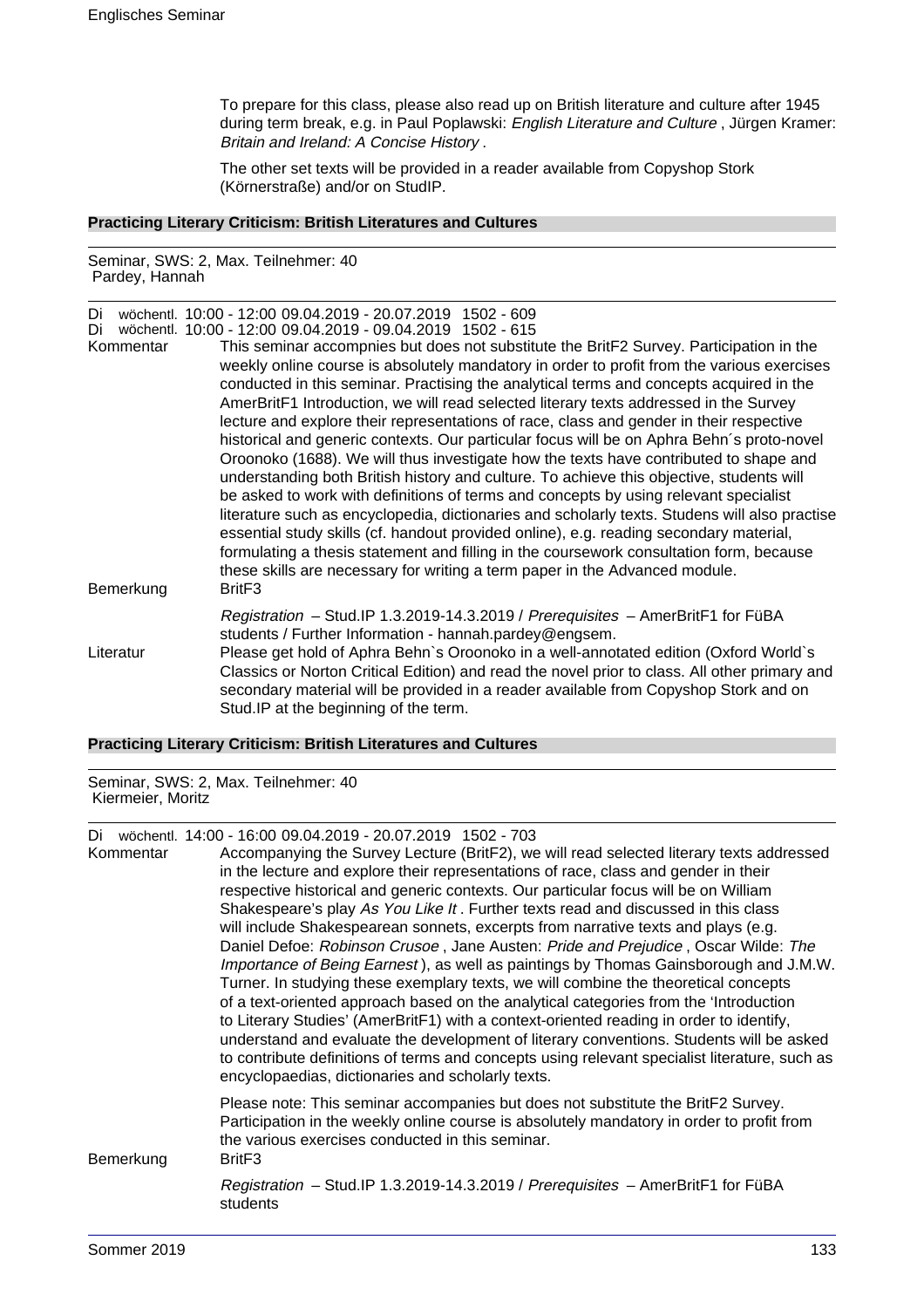Literatur Please acquire a copy of William Shakespeare's As You Like It in the Arden edition (Ed. Juliet Dusinberre, 2006) and read the play in the term break. The other set texts will be provided in a reader available from Copyshop Stork (Körnerstraße) and/or on StudIP.

## **Masterarbeit Doktorandenkolloquium (Anglistik / Hispanistik)**

Kolloquium, SWS: 2 Blell, Gabriele| Rössler, Andrea

wöchentl. Bemerkung zur Gruppe Zeit und Raum nach Einladung.

Kommentar **Zeit und Raum nach Einladung (vorauss. Ende Januar 2019)**  Bemerkung Further Information – gabriele.blell@engsem.~ / roessler@romanistik.phil.~

#### **Kolloquium Englische Sprachwissenschaft**

Kolloquium, SWS: 2 Schulze, Rainer

Di wöchentl. 12:00 - 13:00 09.04.2019 - 20.07.2019 1502 - 709

Kommentar Once the research is over, the question of how to write each chapter of a thesis or dissertation remains. This seminar will introduce first-time thesis-writers to the process of writing up (non-) empirical research. To help students understand what content and structure are appropriate for the different parts of a thesis, we will present a range of options, illustrating them with analyses of and commentary on sections from our own research or from real Bachelor or Masters Theses in English linguistics. We will especially focus on the major problems encountered by Germans writing in English. These problems will include overall text organisation, academic text conventions (style sheet!), sentence construction, idiomatic phrasing, argumentation and style, and, not to forget: proper oral presentation. We will also address major prerequisites for doing research, i.e. choosing an area, getting organised, using resources, doing theory-only projects, setting up databased research, avoiding plagiarism, etc.

Students will be given ample chance to present their own preliminary findings…

Bemerkung Registration - Stud.IP 1.3.-14.3.2019 / Prerequisites - LingF1-LingF4 (FüBA), M1-M3 (DEL) / Further Information –rainer.schulze@engsem.~

# **Zertifikatsprogramm Lehramt an Gymnasien - Fach Englisch**

# **Foundations Linguistics (LingF1/LingF2)**

LingF1 **Introduction to Linguistics I**

Vorlesung, SWS: 2, Max. Teilnehmer: 45 Jalanesh, Aida

Fr wöchentl. 12:00 - 14:00 19.04.2019 - 20.07.2019 1502 - 609

Kommentar The language we speak is an integral part of who we are. It reveals where we come from and at the same time shows where we want to belong. With it, we can express and even create identity and community. It connects us to the outside world and to each other. While we can observe its form and structure, we can also analyze the function it fulfils. This course provides a first general introduction to English linguistics. We will initially deal with questions related to the nature of language and then focus on the major areas in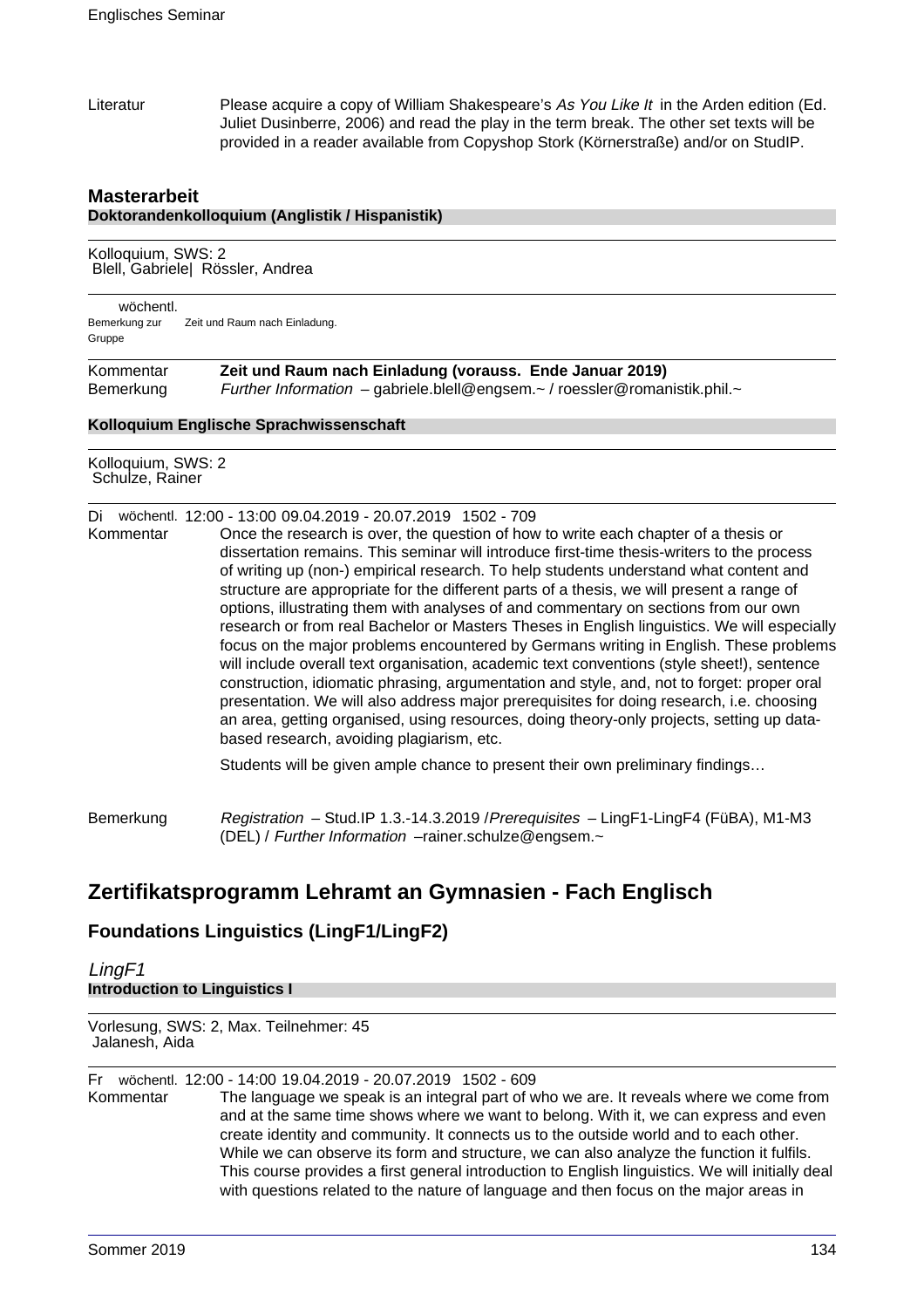| Bemerkung | the study of linguistics, including phonetics and phonology, contrastive aspects of sound<br>production, morphology and word-formation, phraseology, and traditional syntax. Areas<br>such as semantics, pragmatics, and language variation will be tackled in Introduction to<br>Linguistics II<br>LingF1 |
|-----------|------------------------------------------------------------------------------------------------------------------------------------------------------------------------------------------------------------------------------------------------------------------------------------------------------------|
| Literatur | Registration - Stud. IP 01.03. - 14.03. / Prerequisites - none / Size restriction: 45 /<br>Further Information -aida.jalanesh@engsem.~<br>Required Reading: Herbst, Thomas. 2010. English Linguistics . Berlin/New York: Walter<br>de Gruyter.                                                             |

## LingF2 **Introduction to Linguistics II**

Vorlesung, SWS: 2, Max. Teilnehmer: 70 Paland, Meike

Mo wöchentl. 12:00 - 14:00 08.04.2019 - 20.07.2019 1502 - 103

| Kommentar<br>Bemerkung | The language we speak is an integral part of who we are. It reveals where we come from<br>and at the same time shows where we want to belong. With it, we can express and even<br>create identity and community. It connects us to the outside world and to each other.<br>While we can observe its form and structure, we can also analyse the function it fulfils.<br>This course is a sequel to Introduction to Linguistics I and will cover areas such as<br>semantics and pragmatics, sociolinguistics, varieties of English, and historical linguistics.<br>LingF2 |
|------------------------|--------------------------------------------------------------------------------------------------------------------------------------------------------------------------------------------------------------------------------------------------------------------------------------------------------------------------------------------------------------------------------------------------------------------------------------------------------------------------------------------------------------------------------------------------------------------------|
|                        | Registration - Stud.IP 01.03. - 14.03.2019 / Prerequisites - none / Size restriction: 70 /<br>Further Information -meike.paland@engsem.~                                                                                                                                                                                                                                                                                                                                                                                                                                 |
| Literatur              | Required Reading: Herbst, Thomas. 2010. English Linguistics . Berlin/New York: Walter<br>de Gruyter.                                                                                                                                                                                                                                                                                                                                                                                                                                                                     |

#### **Introduction to Linguistics II**

Vorlesung, SWS: 2, Max. Teilnehmer: 90 Paland, Meike Di wöchentl. 10:00 - 12:00 09.04.2019 - 20.07.2019 1502 - 003 Kommentar The language we speak is an integral part of who we are. It reveals where we come from and at the same time shows where we want to belong. With it, we can express and even create identity and community. It connects us to the outside world and to each other. While we can observe its form and structure, we can also analyse the function it fulfils. This course is a sequel to Introduction to Linguistics I and will cover areas such as semantics and pragmatics, sociolinguistics, varieties of English, and historical linguistics. Bemerkung LingF2 Registration – Stud.IP 01.03. - 14.03.2019 /Prerequisites – none / Size restriction: 90 / Further Information –meike.paland@engsem.~ Literatur Required Reading: Herbst, Thomas. 2010. English Linguistics . Berlin/New York: Walter de Gruyter.

### **Introduction to Linguistics II**

Vorlesung, SWS: 2, Max. Teilnehmer: 70 Paland, Meike

Do wöchentl. 10:00 - 12:00 11.04.2019 - 20.07.2019 1502 - 103 Kommentar The language we speak is an integral part of who we are. It reveals where we come from and at the same time shows where we want to belong. With it, we can express and even create identity and community. It connects us to the outside world and to each other. While we can observe its form and structure, we can also analyse the function it fulfils.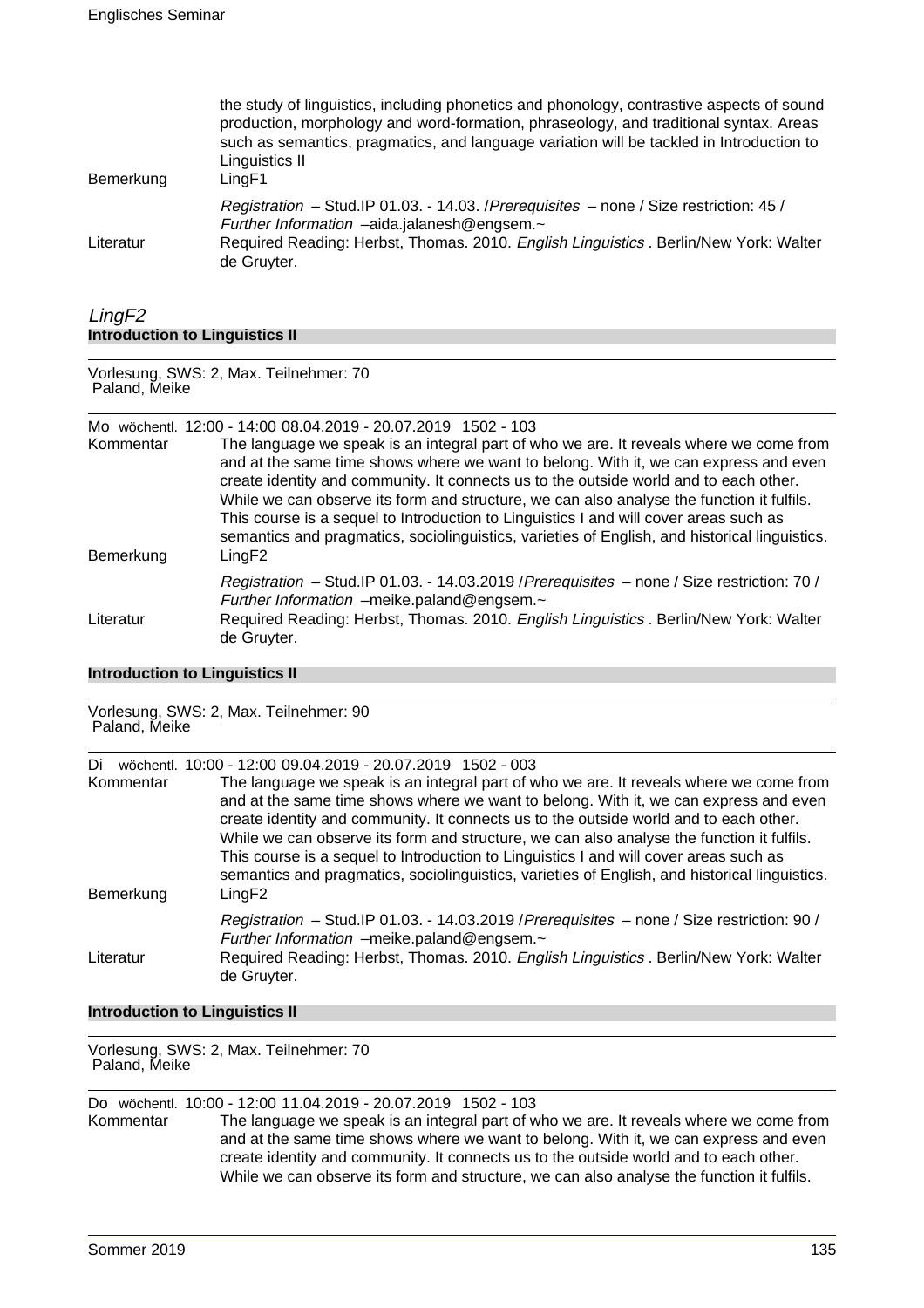| Bemerkung | This course is a sequel to Introduction to Linguistics I and will cover areas such as<br>semantics and pragmatics, sociolinguistics, varieties of English, and historical linguistics.<br>LingF2                                                  |
|-----------|---------------------------------------------------------------------------------------------------------------------------------------------------------------------------------------------------------------------------------------------------|
| Literatur | Registration - Stud. IP 01.03. - 14.03.2019 / Prerequisites - none / Size restriction: 70 /<br>Further Information -meike.paland@engsem.~<br>Required Reading: Herbst, Thomas. 2010. English Linguistics . Berlin/New York: Walter<br>de Gruyter. |

# **Intermediate Linguistics (LingF3/LingF4)**

| LingF3<br><b>Phonetics &amp; Phonology</b><br>Vorlesung, SWS: 2<br>Altendorf, Ulrike |                                                                                                                                                                                                                                                                                                                         |
|--------------------------------------------------------------------------------------|-------------------------------------------------------------------------------------------------------------------------------------------------------------------------------------------------------------------------------------------------------------------------------------------------------------------------|
|                                                                                      |                                                                                                                                                                                                                                                                                                                         |
| Literatur                                                                            | Registration - Stud. IP 01.03. - 14.03. / Prerequisites - LingF1, LingF2 and Ling F3 (if<br>applicable) / Size restriction: none / Further Information -ulrike.altendorf@engsem.~<br>Required Reading - Holger Schmitt (2011). Phonetic transcription: From first steps to ear<br>transcription . Ernst Schmidt Verlag. |

## LingF4 **Digital Methods (Group A)**

| Hohaus, Pascal | Seminar, SWS: 2, Max. Teilnehmer: 30                                                                                                                                                                                                                                                                                                                                                                                                                                                   |
|----------------|----------------------------------------------------------------------------------------------------------------------------------------------------------------------------------------------------------------------------------------------------------------------------------------------------------------------------------------------------------------------------------------------------------------------------------------------------------------------------------------|
| Kommentar      | Mo wöchentl. 14:00 - 16:00 08.04.2019 - 15.07.2019  1502 - 703<br>In this seminar, we will discuss the relationship between digital technologies and modern<br>linguistics. You will be guided through the main phases in the research process (research<br>gap, hypothesis, research design etc.) and you will learn to apply computational methods.<br>We will have a look at different corpora (including the web as a corpus) and at case<br>studies in various linguistic fields. |
|                | If time permits, we will also investigate computer- und internet-mediated communication<br>(e.g. language on web pages or in instant messaging).                                                                                                                                                                                                                                                                                                                                       |
|                | Given its methodological focus, the seminar is recommended for students who wish to<br>take their Bachelor Thesis in English Linguistics.                                                                                                                                                                                                                                                                                                                                              |
| Bemerkung      | Requirements for SL and PL will be specified in class.<br>LingF4                                                                                                                                                                                                                                                                                                                                                                                                                       |
|                | Registration - Stud.IP 01.03. - 14.03. /Prerequisites - LingF1-LingF2 / Size restriction:<br>30 / Further Information -pascal.hohaus@engsem.~                                                                                                                                                                                                                                                                                                                                          |

## **Digital Methods (Group B)**

Seminar, SWS: 2, Max. Teilnehmer: 30 Hohaus, Pascal

Mo wöchentl. 16:00 - 18:00 08.04.2019 - 20.07.2019 1502 - 613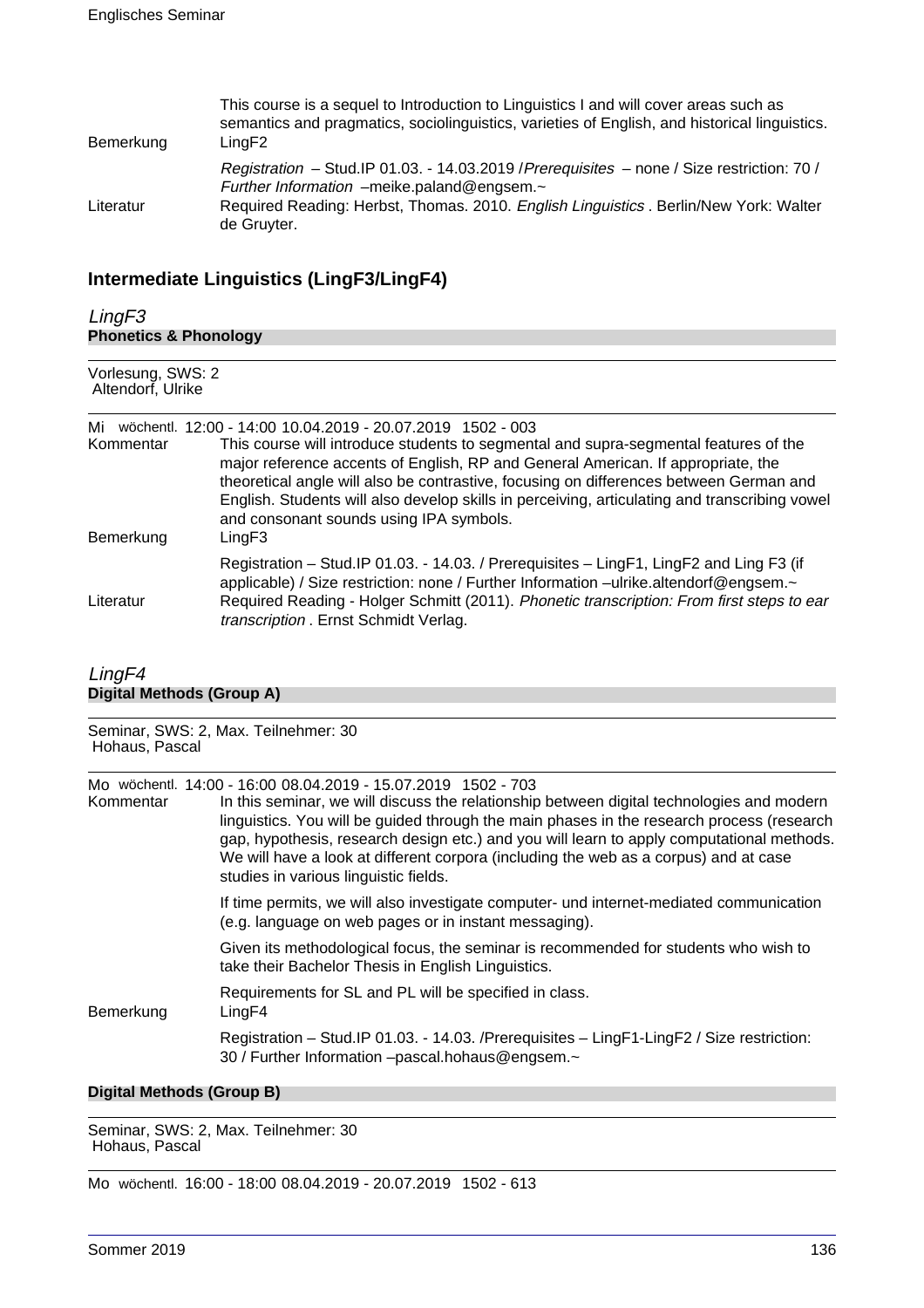| Kommentar | In this seminar, we will discuss the relationship between digital technologies and modern<br>linguistics. You will be guided through the main phases in the research process (research<br>gap, hypothesis, research design etc.) and you will learn to apply computational methods.<br>We will have a look at different corpora (including the web as a corpus) and at case<br>studies in various linguistic fields. |
|-----------|----------------------------------------------------------------------------------------------------------------------------------------------------------------------------------------------------------------------------------------------------------------------------------------------------------------------------------------------------------------------------------------------------------------------|
|           | If time permits, we will also investigate computer- und internet-mediated communication<br>(e.g. language on web pages or in instant messaging).                                                                                                                                                                                                                                                                     |
|           | Given its methodological focus, the seminar is recommended for students who wish to<br>take their Bachelor Thesis in English Linguistics.                                                                                                                                                                                                                                                                            |
| Bemerkung | Requirements for SL and PL will be specified in class.<br>LingF4                                                                                                                                                                                                                                                                                                                                                     |
|           | Registration - Stud. IP 01.03. - 14.03. / Prerequisites - Ling F1-Ling F2 / Size restriction:<br>30/                                                                                                                                                                                                                                                                                                                 |
|           | Further Information -pascal.hohaus@engsem.~                                                                                                                                                                                                                                                                                                                                                                          |

#### **Language and Gender**

Seminar, SWS: 2, Max. Teilnehmer: 30 Paland, Meike

| Kommentar              | Do wöchentl. 14:00 - 16:00 11.04.2019 - 20.07.2019 1502 - 609<br>This course will investigate sociolinguistic variation with an emphasis on gender-<br>differentiated language use. We will tackle questions as the following: to what extent do<br>the speech patterns of men and women differ, i.e. are there qualitative and/or quantitative<br>differences in the lexicon, phonology and/or morpho-syntax of men's and women's<br>speech? And, talking about quantity, who talks more? Do that Little Miss Chatterbox and<br>Mr. Tight-Lipped really exist or are they just stereotypical representations of women and<br>men? Who sets the tone in linguistic change, men or women? And how do we detect and<br>deal with linguistic sexism? In order to answer these questions, we will look at several<br>studies from the field of gendered variation and will, if time permits, conduct our own<br>linguistic research using linguistic corpora so as to trace the speech patterns of men and<br>women. |
|------------------------|------------------------------------------------------------------------------------------------------------------------------------------------------------------------------------------------------------------------------------------------------------------------------------------------------------------------------------------------------------------------------------------------------------------------------------------------------------------------------------------------------------------------------------------------------------------------------------------------------------------------------------------------------------------------------------------------------------------------------------------------------------------------------------------------------------------------------------------------------------------------------------------------------------------------------------------------------------------------------------------------------------------|
| Bemerkung<br>Literatur | LingF4<br>Registration - Stud.IP 01.03. - 14.03.2019 / Prerequisites - LingF1-LingF2 / Size<br>restriction: 30 / Further Information -meike.paland@engsem.~<br>Recommended Reading:                                                                                                                                                                                                                                                                                                                                                                                                                                                                                                                                                                                                                                                                                                                                                                                                                              |
|                        | Coates, Jennifer. <sup>2</sup> 2006. Language and Gender. Malden, MA: Blackwell; Ehrlich, Susan;<br>Meyerhoff, Miriam & Janet Holmes. (Eds.). <sup>2</sup> 2014. The Handbook of Language, Gender,<br>and Sexuality. Malden, MA: Blackwell; Eckert, Penelope & McConnell-Ginet, Sally. 2013.<br>Language and Gender. Cambridge: CUP.                                                                                                                                                                                                                                                                                                                                                                                                                                                                                                                                                                                                                                                                             |

# **Advanced Linguistics (LingA1/LingA2)**

LingA1

**Deutsch und Englisch im Vergleich und im Kontrast – English and German in Comparison and Contrast**

Seminar, SWS: 2 Diewald, Gabriele| Schulze, Rainer

|           | Di wöchentl. 10:00 - 12:00 09.04.2019 - 20.07.2019 1502 - 103                                     |
|-----------|---------------------------------------------------------------------------------------------------|
| Kommentar | This advanced seminar aims to give an overview of the most important structural                   |
|           | differences between English and German. It will reconsider some issues already                    |
|           | discussed in earlier introductory classes (e.g. <i>Introduction to Linguistics</i> ), albeit from |
|           | a decidedly different point of view. We will explore how the basic structural differences         |
|           | between English and German are related to each other. The focus of this seminar will              |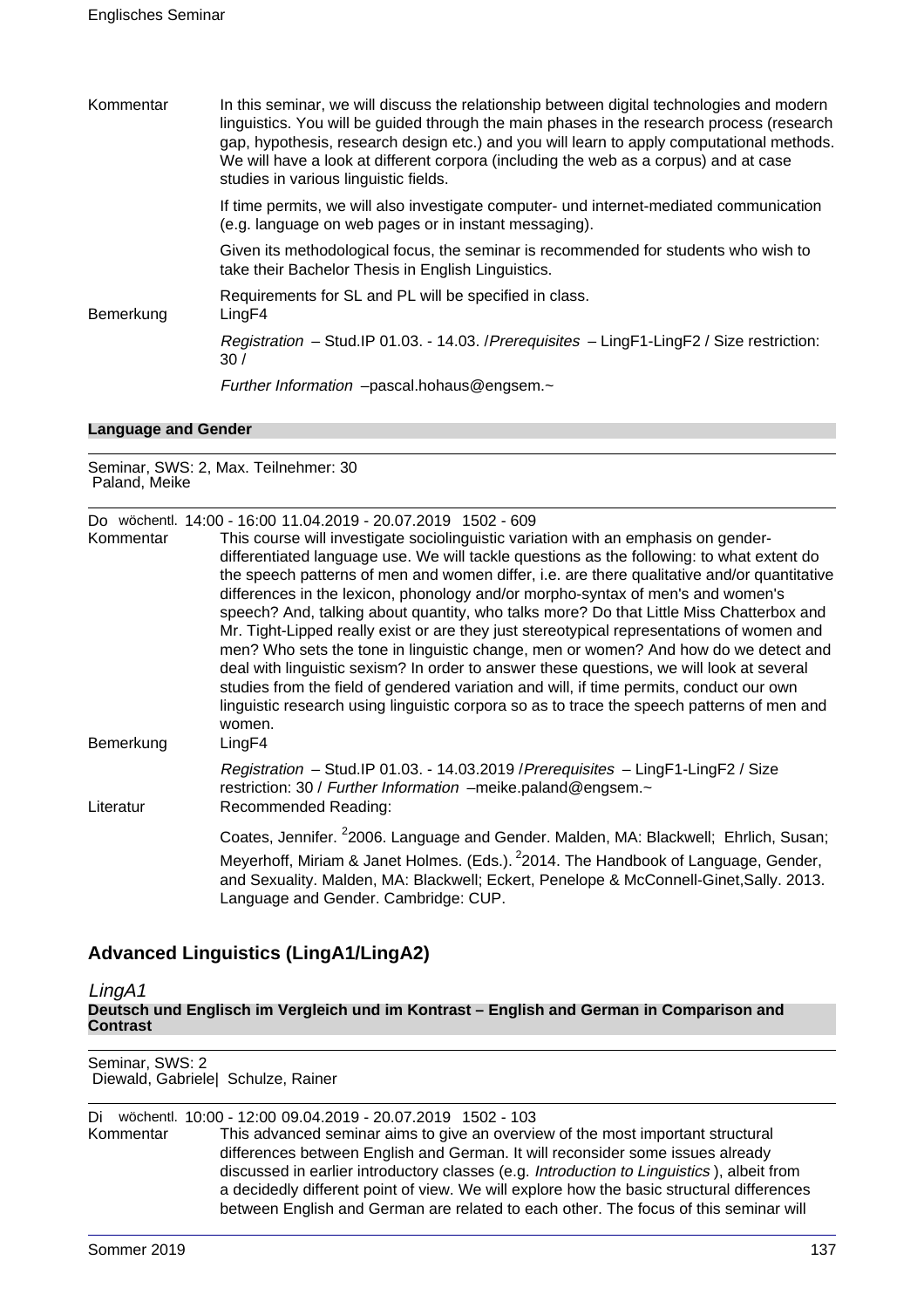| Bemerkung | therefore be on clusters or bundles of contrast, each of which can be derived from a<br>fundamental structural difference between the two languages. The overarching objective,<br>then, will be to show how it is possible to bring order to the large variety of superficially<br>unrelated contrasts between English and German which, after all, are two otherwise<br>closely related languages. Thus, we will take a bird's-eye view of the two languages: the<br>task will be to work out their most essential characteristics and trace back our findings<br>concerning what they have and have not in common to general tendencies among<br>the world's languages. One crucial insight is going to be that many of the differences<br>between English and German are not restricted to these two languages, but represent<br>more general contrasts between languages which - like English and German - represent<br>different language types. Along these lines, we will have to restrict ourselves to a few<br>select phonetic and phonological, morphological, grammatical, syntactic, pragmatic<br>and/or semantic issues: agreement, analytic, blending of constructions, case system,<br>(pseudo-) cleft, final devoicing, focus particle, fused constructions, gerund, grammatical<br>relation, grammaticalisation, interference types (substitution, over-/underspecification,<br>over-/underrepresentation), loose-fit language, markedness, modal particle, passive<br>construction, predicate-argument structure, preposition stranding, raising construction,<br>semantic roles of subjects and objects, synthetic, theme and rheme, tight-fit language,<br>transfer, transitive construction, transparency, verb-phrase contrasts, word order, and<br>word stress.<br>Teilnehmerzahl: 30 |
|-----------|---------------------------------------------------------------------------------------------------------------------------------------------------------------------------------------------------------------------------------------------------------------------------------------------------------------------------------------------------------------------------------------------------------------------------------------------------------------------------------------------------------------------------------------------------------------------------------------------------------------------------------------------------------------------------------------------------------------------------------------------------------------------------------------------------------------------------------------------------------------------------------------------------------------------------------------------------------------------------------------------------------------------------------------------------------------------------------------------------------------------------------------------------------------------------------------------------------------------------------------------------------------------------------------------------------------------------------------------------------------------------------------------------------------------------------------------------------------------------------------------------------------------------------------------------------------------------------------------------------------------------------------------------------------------------------------------------------------------------------------------------------------------------------------------------------------|
| Literatur | Literatur e - recommended reading:                                                                                                                                                                                                                                                                                                                                                                                                                                                                                                                                                                                                                                                                                                                                                                                                                                                                                                                                                                                                                                                                                                                                                                                                                                                                                                                                                                                                                                                                                                                                                                                                                                                                                                                                                                            |
|           | König, Ekkehard and Volker Gast. <sup>4</sup> 2018. Understanding English-German Contrasts.<br>Berlin: Erich Schmidt Verlag.<br>An additional reader will be made available at the beginning of the semester.                                                                                                                                                                                                                                                                                                                                                                                                                                                                                                                                                                                                                                                                                                                                                                                                                                                                                                                                                                                                                                                                                                                                                                                                                                                                                                                                                                                                                                                                                                                                                                                                 |

## **Figurative Language**

Seminar, SWS: 2, Max. Teilnehmer: 25 Schulze, Rainer

| Kommentar | Di wöchentl. 16:00 - 18:00 09.04.2019 - 20.07.2019 1502 - 613<br>This advanced seminar will explain and explore a broad range of concepts, including<br>metaphor, metonymy, simile, and blending and will offer tools for analysing them. It<br>will coherently ground the linguistic understanding of these concepts in basic cognitive<br>mechanisms such as categorisation, frames, mental spaces, and viewpoint.                                                                                                                                                                                                                                                                                                                                                        |
|-----------|-----------------------------------------------------------------------------------------------------------------------------------------------------------------------------------------------------------------------------------------------------------------------------------------------------------------------------------------------------------------------------------------------------------------------------------------------------------------------------------------------------------------------------------------------------------------------------------------------------------------------------------------------------------------------------------------------------------------------------------------------------------------------------|
| Bemerkung | Figurative language is becoming an increasingly popular area of study, as it is relevant<br>to the work of semanticists, pragmatists, discourse analysts, and also those working<br>at the interface of language and literature, and in other disciplines such as philosophy<br>and psychology. This seminar therefore intends to provide a summary, critique, and<br>comparison of the most important theories on how figurative language is used and<br>understood, drawing on research from linguistics, psychology, and other disciplines. In<br>order to ground the discussion in actual language use, the seminar will use examples<br>from discourse, including casual conversation, political speeches, literature, humour,<br>religion, and science.<br>LingA1, M9 |
| Literatur | Registration - Stud.IP 1.3.-14.3.2019 / Prerequisites - LingF1-LingF4 (FüBA), M1-M3<br>(DEL) / Further Information -rainer.schulze@engsem.~<br>Recommended Reading:                                                                                                                                                                                                                                                                                                                                                                                                                                                                                                                                                                                                         |
|           | The following textbook will be used in class and is recommended for purchase:                                                                                                                                                                                                                                                                                                                                                                                                                                                                                                                                                                                                                                                                                               |
|           | Dancygier, Barbara and Eve Sweetser. 2014. Figurative Language. Cambridge:<br><b>Cambridge University Press.</b>                                                                                                                                                                                                                                                                                                                                                                                                                                                                                                                                                                                                                                                            |
|           | Please make sure that you order your copy of the book asap.                                                                                                                                                                                                                                                                                                                                                                                                                                                                                                                                                                                                                                                                                                                 |
|           |                                                                                                                                                                                                                                                                                                                                                                                                                                                                                                                                                                                                                                                                                                                                                                             |

## **Lexical Analysis**

Seminar, SWS: 2, Max. Teilnehmer: 25 Schulze, Rainer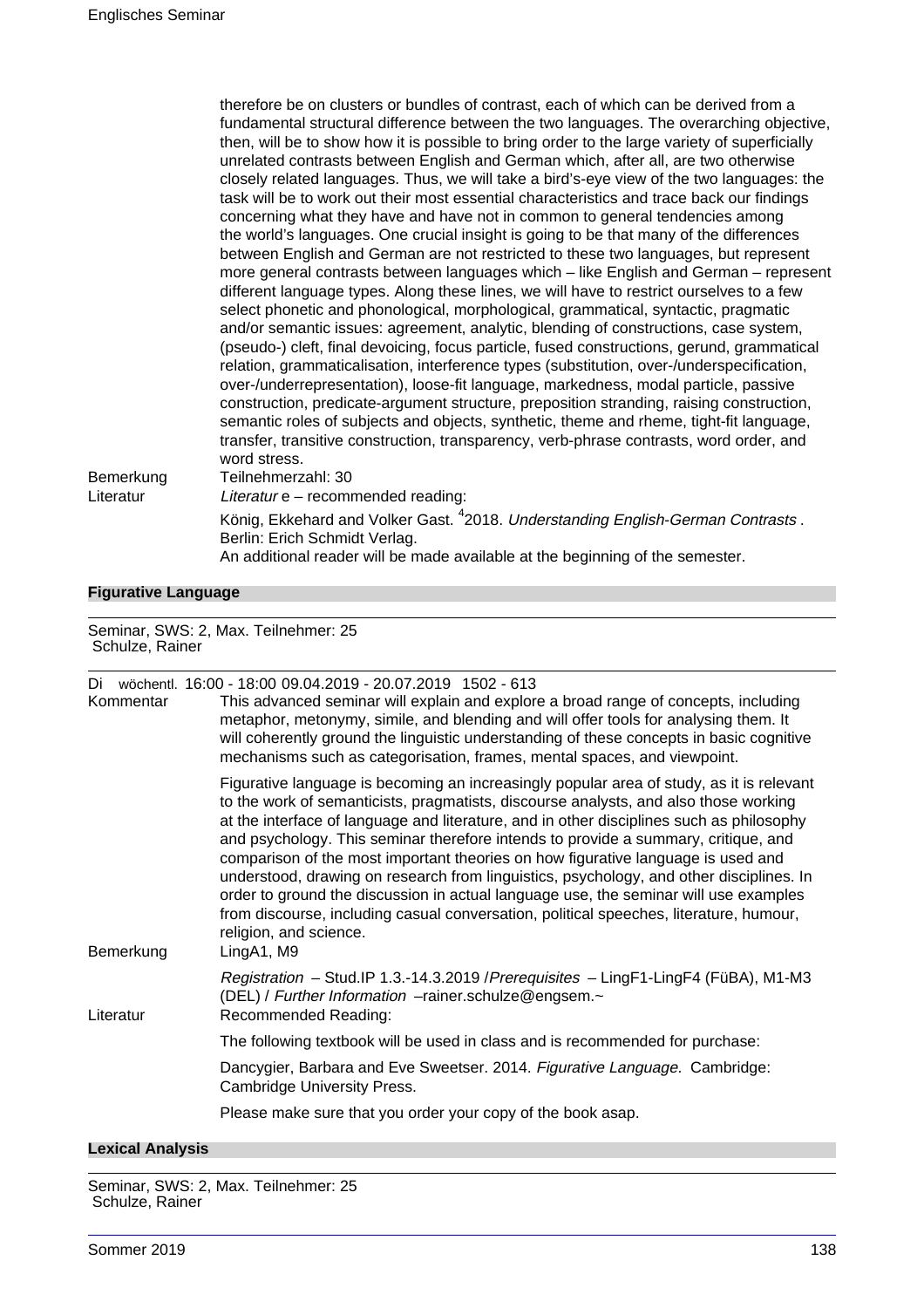| Kommentar | Mo wöchentl. 16:00 - 18:00 08.04.2019 - 20.07.2019 1502 - 709<br>In this seminar, we will offer a wide-ranging empirical investigation of word use and<br>meaning in language. The seminar will fill the need for a lexically based, corpus-<br>driven theoretical approach that will help students understand how words go together                                                                                                                                                                                                                                                                                                                                                                                                                                                                                                                                                                                                                        |
|-----------|-------------------------------------------------------------------------------------------------------------------------------------------------------------------------------------------------------------------------------------------------------------------------------------------------------------------------------------------------------------------------------------------------------------------------------------------------------------------------------------------------------------------------------------------------------------------------------------------------------------------------------------------------------------------------------------------------------------------------------------------------------------------------------------------------------------------------------------------------------------------------------------------------------------------------------------------------------------|
| Bemerkung | in collocational patterns and constructions to make meanings. Using a plethora of<br>concordance lines from corpora and other texts, we will show how matching each use<br>of a word against established contextual patterns plays a large part in determining<br>the meaning of a sentence or utterance. We will also take into account the immense<br>variability of everyday usage that will show that this variability is rule-governed rather than<br>random. By studying words in context, we will be able to identify the 'normal' patterns<br>of usage that are associated with each pattern. Thereby, and this will be one of the<br>main findings in this seminar, lexical entropy (i.e. lack of order or predictability) can be<br>reduced. The contents of this class will complement other theoretical approaches to<br>language, including cognitive linguistics, construction grammar, priming theory, and<br>pattern grammar.<br>LingA1, M9 |
| Literatur | Registration - Stud.IP 1.3.-14.3.2019 / Prerequisites - LingF1-LingF4 (FüBA) / Further<br>Information -rainer.schulze@engsem.~<br>Recommended Reading:                                                                                                                                                                                                                                                                                                                                                                                                                                                                                                                                                                                                                                                                                                                                                                                                      |
|           | The following textbook will be used in class and is recommended for purchase:                                                                                                                                                                                                                                                                                                                                                                                                                                                                                                                                                                                                                                                                                                                                                                                                                                                                               |
|           | Hanks, Patrick. 2013. Lexical Analysis. Norms and Exploitations. Cambridge, MA/<br>London: The MIT Press.                                                                                                                                                                                                                                                                                                                                                                                                                                                                                                                                                                                                                                                                                                                                                                                                                                                   |
|           | Please make sure that you order your copy of the book asap.                                                                                                                                                                                                                                                                                                                                                                                                                                                                                                                                                                                                                                                                                                                                                                                                                                                                                                 |
|           |                                                                                                                                                                                                                                                                                                                                                                                                                                                                                                                                                                                                                                                                                                                                                                                                                                                                                                                                                             |

#### **LinguA3**

Seminar, SWS: 2 Altendorf, Ulrike| Becker, Lidia| Mathias, Alexa

```
Di wöchentl. 16:00 - 18:00 09.04.2019 - 20.07.2019 1502 - 103
Bemerkung zur
Gruppe
             Seminar
Di wöchentl. 18:00 - 20:00 09.04.2019 - 20.07.2019 1502 - 103
Bemerkung zur
Gruppe
             Vorträge
Kommentar binguistik ist weitaus mehr als grammatische Analyse... LinguA^3 vermittelt Einblicke in
```
die ganze Bandbreite linguistischer Beschreibung, linguistischer Anwendungsgebiete sowie interdisziplinärer Forschung und beruflicher Praxis. Für die Gastvorträge werden internationale Wissenschaftler/-innen aus Germanistik, Anglistik und Romanistik eingeladen. Die Vortragsthemen sind bewusst vielseitig gewählt und sollen den Blick "über den Tellerrand" hin öffnen. Die Gastvorträge sind daher verpflichtender Bestandteil des Seminars und ersetzen jeweils eine Seminarsitzung. Die konkreten Termine und Themen der Vorträge werden zeitnah über Stud.IP und per Aushang bekannt gegeben. Im begleitenden Seminar werden zunächst die Organisation der Vorträge und die damit verbundenen "PR-Maßnahmen" von den Studierenden aktiv gestaltet. Zudem werden die Themen der Gastvorträge inhaltlich vertieft. Von den Studierenden wird erwartet, dass sie Interesse auch an fachübergreifenden Themen mitbringen. Seminarsprache ist Deutsch – gute Englischkenntnisse werden allerdings vorausgesetzt, da einzelne Beiträge auch in englischer Sprache geliefert werden. Im Seminar können für den Bereich Germanistik (Deutsch) Studien- & Prüfungsleistungen sowie Schlüsselkompetenzbescheinigungen (SKA oder SKB) erworben werden. Für Ling A1 oder LingA2 können im Seminar für den Bereich Englische Sprachwissenschaft **NUR** Studienleistungen erworben werden. Für Leistungsnachweise im FachbereichHispanistik: siehe KVV Romanisches Seminar. Bemerkung Teilnehmerzahl: 30 Literatur Wird im Seminar bekanntgegeben.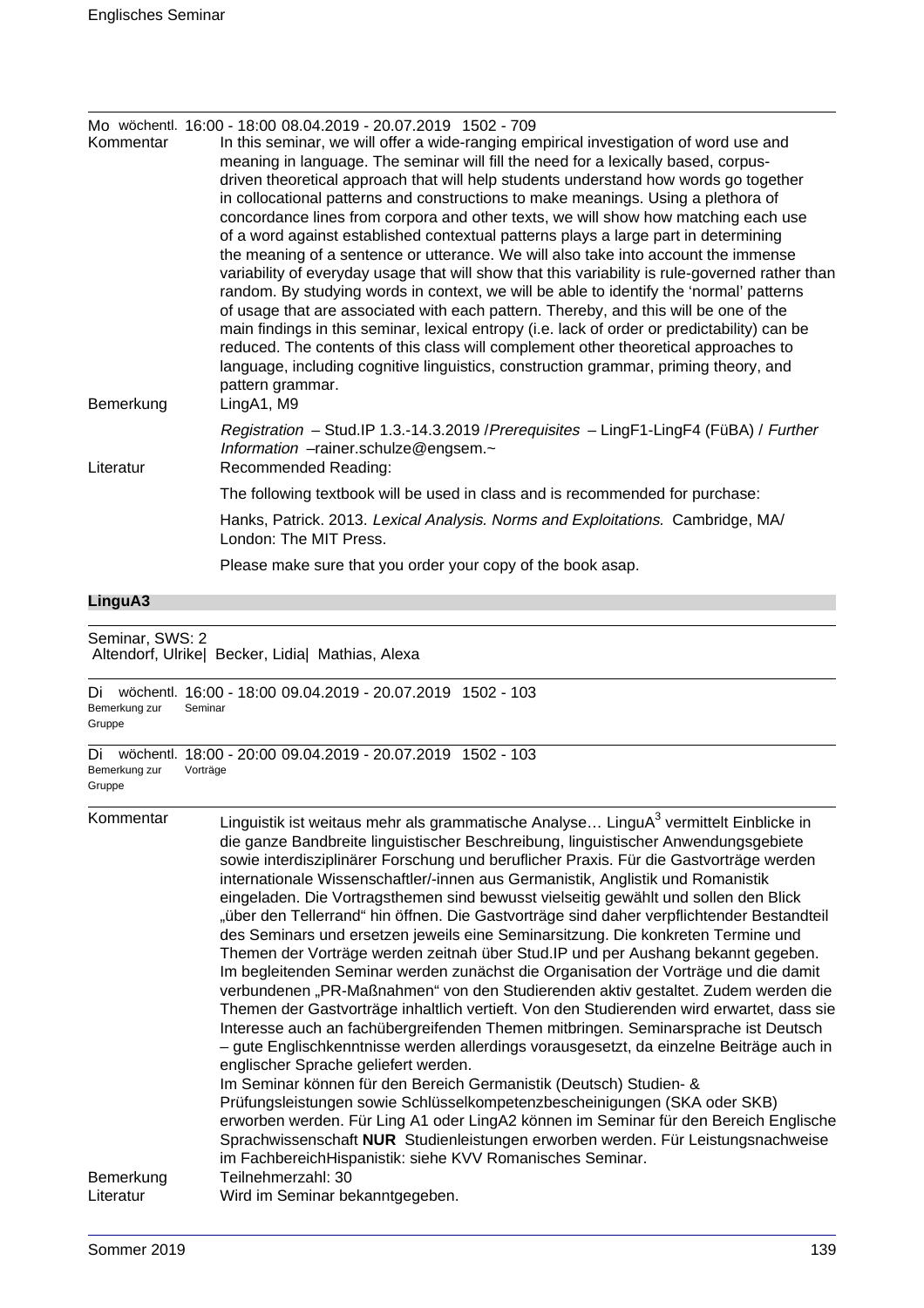## LingA2 **Learner Corpus Research**

#### Seminar, SWS: 2, Max. Teilnehmer: 30 Altendorf, Ulrike

| Mi<br>Kommentar | wöchentl. 10:00 - 12:00 10:04.2019 - 20:07.2019 1502 - 615<br>Learner Corpus Research (LCR) will explore issues related to the process of second<br>language learning and teaching. It will convey insights into the interlanguage of second<br>language learners, in particular insights gained from studies based on digitized date in<br>learner corpora (LCR). They will be supplemented by relevant concepts proposed by<br>Second Language Acquisition, in particular IP (Input Processing) and PI (Processing<br>Instruction), as well as by work in teaching methodology, e.g. the acquisition-oriented<br>method by von Ziegésar. |
|-----------------|--------------------------------------------------------------------------------------------------------------------------------------------------------------------------------------------------------------------------------------------------------------------------------------------------------------------------------------------------------------------------------------------------------------------------------------------------------------------------------------------------------------------------------------------------------------------------------------------------------------------------------------------|
| Bemerkung       | LingA2, M8, M9                                                                                                                                                                                                                                                                                                                                                                                                                                                                                                                                                                                                                             |
| Literatur       | Registration - Stud. IP 01.03. - 14.03. / Prerequisites - LingF1-LingF4 (if applicable) / Size<br>restriction: 30 / Further Information -ulrike.altendorf@engsem.~<br>Required Reading: Texts will be available in class.                                                                                                                                                                                                                                                                                                                                                                                                                  |

## **LinguA3**

Seminar, SWS: 2 Altendorf, Ulrike| Becker, Lidia| Mathias, Alexa

| Di<br>Bemerkung zur<br>Gruppe | wöchentl. 16:00 - 18:00 09.04.2019 - 20.07.2019 1502 - 103<br>Seminar  |
|-------------------------------|------------------------------------------------------------------------|
| Di<br>Bemerkung zur<br>Gruppe | wöchentl. 18:00 - 20:00 09.04.2019 - 20.07.2019 1502 - 103<br>Vorträge |

| Kommentar              | Linguistik ist weitaus mehr als grammatische Analyse LinguA <sup>3</sup> vermittelt Einblicke in<br>die ganze Bandbreite linguistischer Beschreibung, linguistischer Anwendungsgebiete<br>sowie interdisziplinärer Forschung und beruflicher Praxis. Für die Gastvorträge werden<br>internationale Wissenschaftler/-innen aus Germanistik, Anglistik und Romanistik<br>eingeladen. Die Vortragsthemen sind bewusst vielseitig gewählt und sollen den Blick<br>"über den Tellerrand" hin öffnen. Die Gastvorträge sind daher verpflichtender Bestandteil<br>des Seminars und ersetzen jeweils eine Seminarsitzung. Die konkreten Termine und<br>Themen der Vorträge werden zeitnah über Stud. IP und per Aushang bekannt gegeben.<br>Im begleitenden Seminar werden zunächst die Organisation der Vorträge und die damit<br>verbundenen "PR-Maßnahmen" von den Studierenden aktiv gestaltet. Zudem werden die<br>Themen der Gastvorträge inhaltlich vertieft. Von den Studierenden wird erwartet, dass sie<br>Interesse auch an fachübergreifenden Themen mitbringen. Seminarsprache ist Deutsch<br>- gute Englischkenntnisse werden allerdings vorausgesetzt, da einzelne Beiträge auch in<br>englischer Sprache geliefert werden.<br>Im Seminar können für den Bereich Germanistik (Deutsch) Studien- &<br>Prüfungsleistungen sowie Schlüsselkompetenzbescheinigungen (SKA oder SKB)<br>erworben werden. Für Ling A1 oder LingA2 können im Seminar für den Bereich Englische<br>Sprachwissenschaft NUR Studienleistungen erworben werden. Für Leistungsnachweise<br>im FachbereichHispanistik: siehe KVV Romanisches Seminar. |
|------------------------|--------------------------------------------------------------------------------------------------------------------------------------------------------------------------------------------------------------------------------------------------------------------------------------------------------------------------------------------------------------------------------------------------------------------------------------------------------------------------------------------------------------------------------------------------------------------------------------------------------------------------------------------------------------------------------------------------------------------------------------------------------------------------------------------------------------------------------------------------------------------------------------------------------------------------------------------------------------------------------------------------------------------------------------------------------------------------------------------------------------------------------------------------------------------------------------------------------------------------------------------------------------------------------------------------------------------------------------------------------------------------------------------------------------------------------------------------------------------------------------------------------------------------------------------------------------------------------------------------------------------------------|
| Bemerkung<br>Literatur | Teilnehmerzahl: 30<br>Wird im Seminar bekanntgegeben.                                                                                                                                                                                                                                                                                                                                                                                                                                                                                                                                                                                                                                                                                                                                                                                                                                                                                                                                                                                                                                                                                                                                                                                                                                                                                                                                                                                                                                                                                                                                                                          |
|                        |                                                                                                                                                                                                                                                                                                                                                                                                                                                                                                                                                                                                                                                                                                                                                                                                                                                                                                                                                                                                                                                                                                                                                                                                                                                                                                                                                                                                                                                                                                                                                                                                                                |

## **Sociolinguistic Typology**

Seminar, SWS: 2, Max. Teilnehmer: 30 Altendorf, Ulrike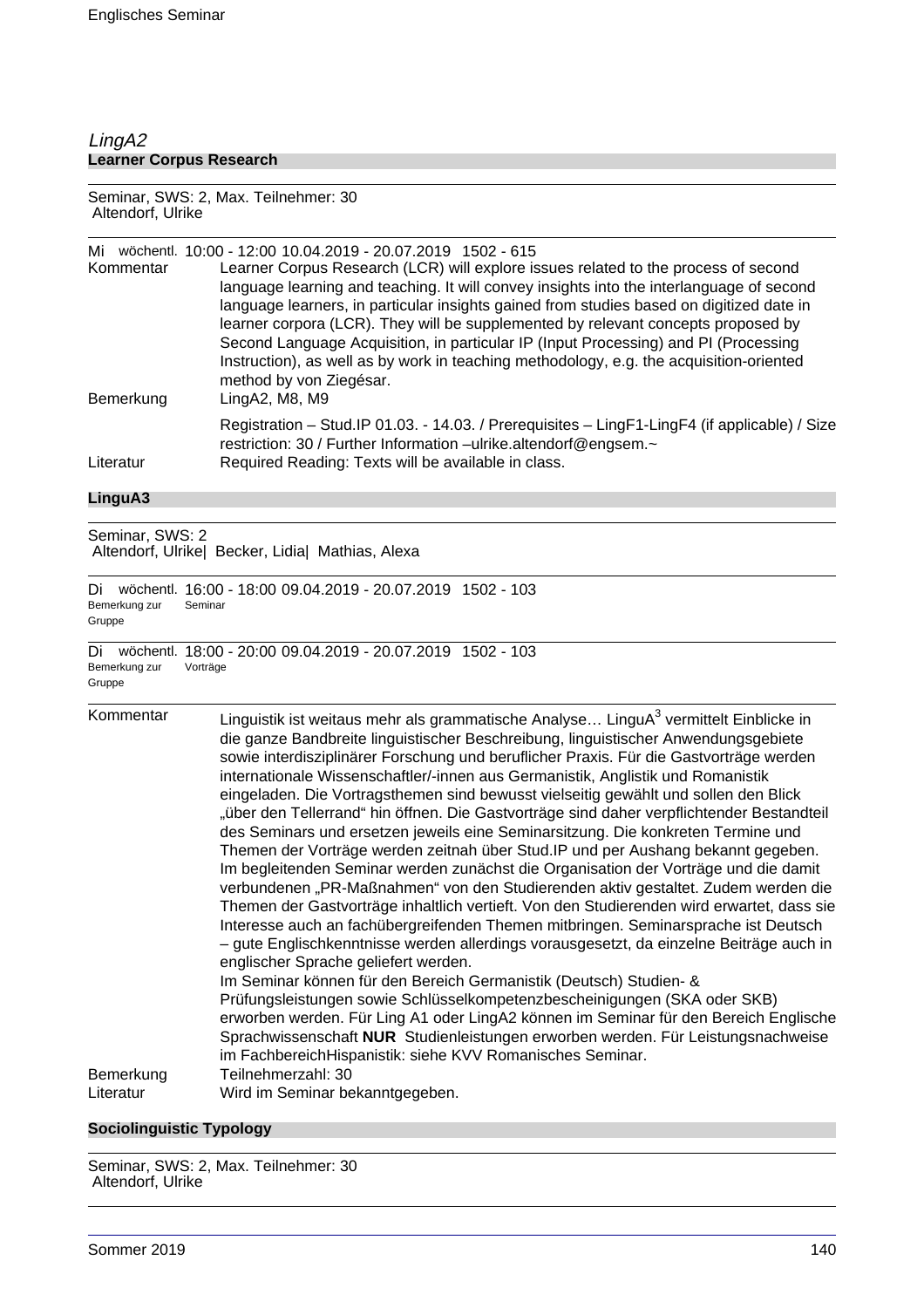| Mi        | wöchentl. 08:00 - 10:00 10.04.2019 - 20.07.2019 1502 - 609                                                                                                         |
|-----------|--------------------------------------------------------------------------------------------------------------------------------------------------------------------|
| Kommentar | This course will present Peter Trudgill's theories of the impact of language diversity                                                                             |
|           | brought about by language and dialect contact as well as a selection of socio-historical                                                                           |
|           | case studies from England, the US and New Zealand, to which the theories will be                                                                                   |
|           | applied. In addition, we will explore research on <i>Multicultural London English</i> , an                                                                         |
|           | emerging contact variety in the Greater London conurbation. This course requires a solid                                                                           |
|           | knowledge of phonetics and phonology!                                                                                                                              |
| Bemerkung | LingA2, M5, M9                                                                                                                                                     |
|           | Registration - Stud. IP 01.03. - 14.03. / Prerequisites - LingF1-LingF4 (if applicable) / Size<br>restriction: 30 / Further Information -ulrike.altendorf@engsem.~ |
| Literatur | <b>Required Reading:</b>                                                                                                                                           |
|           | Peter Trudgill (2010). Investigations in Sociohistorical Linguistics . Cambridge: Cambridge<br>University Press.                                                   |

# **Foundations Literature and Culture (AmerBritF1)**

AmerBritF1

# **Intermediate American Literature and Culture (AmerF2/AmerF3)**

| AmerF <sub>2</sub>                               |  |
|--------------------------------------------------|--|
| <b>Survey of American Literature and Culture</b> |  |

| Vorlesung, SWS: 2<br>Mayer, Ruth |                                                                                                                                                                                                                                                                                                                                                                                                                                                                                                                                                                                                                                                                                                                                                                                                                                                                                                                                                                                                                                                                                                                                                                             |  |  |
|----------------------------------|-----------------------------------------------------------------------------------------------------------------------------------------------------------------------------------------------------------------------------------------------------------------------------------------------------------------------------------------------------------------------------------------------------------------------------------------------------------------------------------------------------------------------------------------------------------------------------------------------------------------------------------------------------------------------------------------------------------------------------------------------------------------------------------------------------------------------------------------------------------------------------------------------------------------------------------------------------------------------------------------------------------------------------------------------------------------------------------------------------------------------------------------------------------------------------|--|--|
| Kommentar<br>Bemerkung           | This lecture will take place as an online course only this semester. It can be accessed<br>via StudIP. The lecture will provide an introduction to North American culture and<br>literature from the beginnings of colonization to the present time. We will be concerned<br>with the emergence of a national ideology against the backdrop of ethnic, religious,<br>and social conflicts, casting a close look at the way religious, political, and aesthetic<br>lines of expression interact in the representations of revolution, independence and the<br>negotiations around national identity and manifest destiny. It will focus on the interactions<br>between minorities and mainstream, marginalized groups and powerful parties, and<br>investigate the emergence of cultural categories of distinction (the high, the low, and the<br>middle). A reader with additional course material will be made available at the beginning<br>of the class. Please refer to the course page on StudIP for further information as the<br>semester approaches. All the material including power point presentations will be posted<br>online on StudIP.<br>AmerF <sub>2</sub> |  |  |
|                                  | Prerequisites - none / Further Information - ruth.mayer@engsem.~                                                                                                                                                                                                                                                                                                                                                                                                                                                                                                                                                                                                                                                                                                                                                                                                                                                                                                                                                                                                                                                                                                            |  |  |

## AmerF3 **1960s / 2010th US-American Civil Rights Then and Now**

Seminar, SWS: 2, Max. Teilnehmer: 40 Oldehus, Anna-Lena

Di wöchentl. 12:00 - 14:00 09.04.2019 - 20.07.2019 1502 - 609

Kommentar In this class we will engage with some of the central concerns of the Equal- and Civil Rights movements in the 1960s United States, and examine and discuss continuations, counter-movements, and repercussions taking place in our times. From the Black Panther Party to Black Lives Matter, the Gay Rights Movement to Gay Pride, 2<sup>nd</sup> wave feminism to the Women's March in 2017 – this class is designed to address the political environment and concerns then and now and to recognize general dynamics and aspects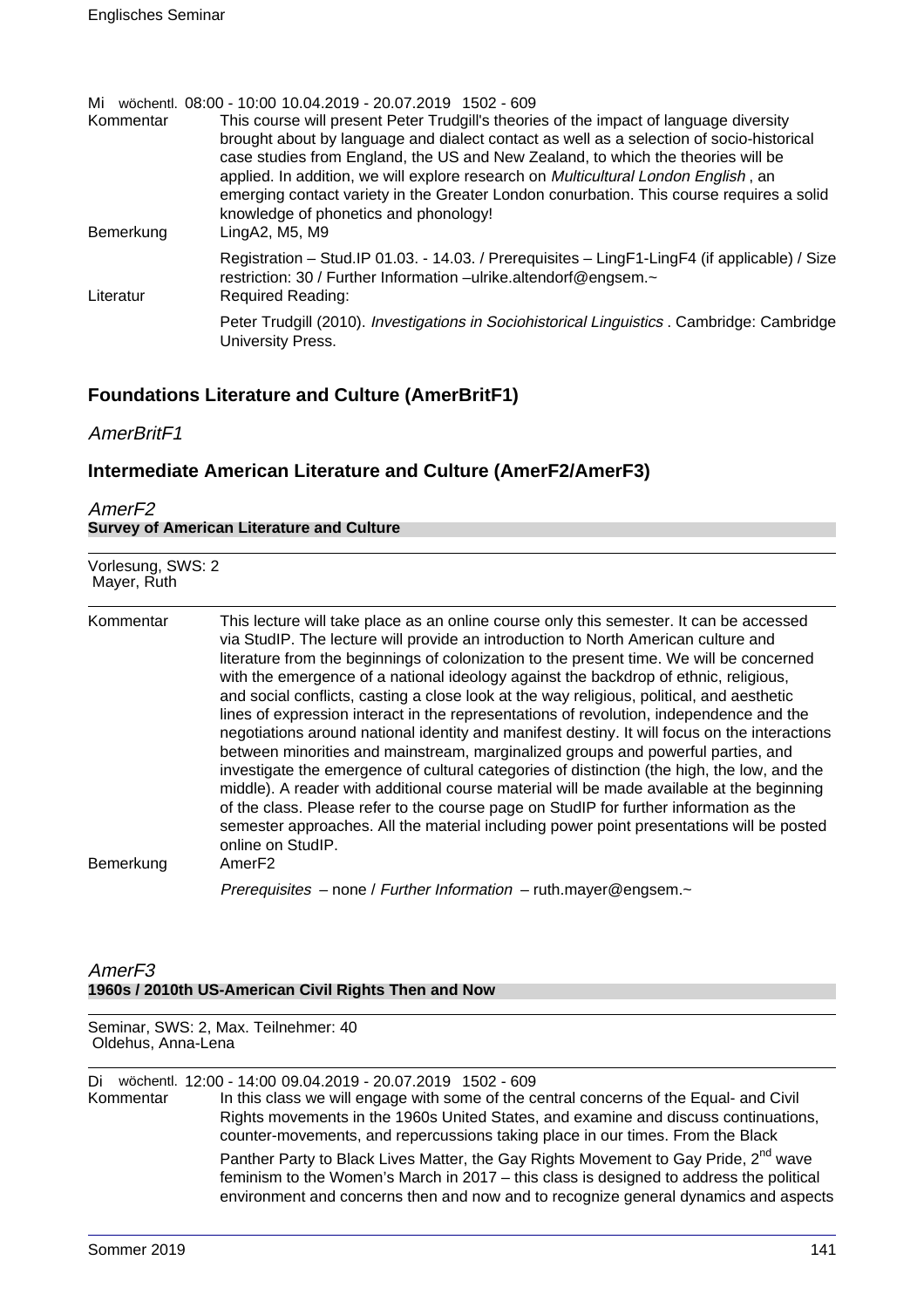of political activism. The topics of interests will include the Black freedom struggle, the gay rights movement, and the American Indian Movement. We will engage with different kinds of literary texts (e.g. fiction, political essays, poetry), film, and theater performance (Festival Theaterformen).

Bemerkung AmerF3

Registration – Stud.IP 1.3.-14.3.2019 /Prerequisites – AmerBritF 1 / Further Information – anna-lena.oldehus@engsem.~

Maximale Teilnehmer\*Innenzahl: 40

#### **Literature in the Early Republic**

Seminar, SWS: 2, Max. Teilnehmer: 40 Brasch, Ilka

| Mo Einzel<br>Kommentar | 16:00 - 18:00 15.04.2019 - 15.04.2019 1502 - 609<br>Mo wöchentl. 16:00 - 20:00 29.04.2019 - 20.05.2019 1502 - 609<br>Mo wöchentl. 16:00 - 20:00 03.06.2019 - 03.06.2019 1502 - 609<br>Mo wöchentl. 16:00 - 20:00 17.06.2019 - 24.06.2019 1502 - 609<br>This course focuses on the 1790s in the United States, which was both a formative<br>period in American literature and the foundational decade of the nation. Around the                                                                                                                                                                                                                                                                                                                                                                                                                                                                                                                                                 |
|------------------------|---------------------------------------------------------------------------------------------------------------------------------------------------------------------------------------------------------------------------------------------------------------------------------------------------------------------------------------------------------------------------------------------------------------------------------------------------------------------------------------------------------------------------------------------------------------------------------------------------------------------------------------------------------------------------------------------------------------------------------------------------------------------------------------------------------------------------------------------------------------------------------------------------------------------------------------------------------------------------------|
|                        | turn of the 19 <sup>th</sup> century, American cultural production was strongly influenced by but<br>also aimed to dissociate from European models and trends. Simultaneously, the United<br>States as a country was still formulating its own laws and political agendas, negotiating<br>opinions on politics, religion, and social standards that differed among urban and rural<br>populations, or different ethnic and religious groups. At the time, "Republicanism" as an<br>ideal of American citizenship took hold and prescribed how individuals should become<br>politicized in their daily lives. In this class, we will consider a number of novels from the<br>time in their particular cultural and historic contexts, including sentimental literature, for<br>instance Hannah Webster Foster's The Coquette (1797), gothic novels (such as Charles<br>Brockden Brown's Edgar Huntley (1799)), and satiric texts (Royall Tyler's The Algerine<br>Captive (1797). |
| Bemerkung              | Please note that this class will be taught in 180-minute sessions instead of fitting the<br>usual 90-minute slots. It will begin the second week of classes and last seven weeks<br>instead of the usual fourteen.<br>Amer <sub>F3</sub>                                                                                                                                                                                                                                                                                                                                                                                                                                                                                                                                                                                                                                                                                                                                        |
|                        | Registration - Stud.IP 1.3.-14.3.2019 / Prerequisites - AmerBritF1 / Further Information<br>$-$ ilka.brasch@engsem. $\sim$                                                                                                                                                                                                                                                                                                                                                                                                                                                                                                                                                                                                                                                                                                                                                                                                                                                      |
|                        | Maximale Teilnehmer*Innenzahl: 40                                                                                                                                                                                                                                                                                                                                                                                                                                                                                                                                                                                                                                                                                                                                                                                                                                                                                                                                               |
|                        | Los Angeles in Literature and Film                                                                                                                                                                                                                                                                                                                                                                                                                                                                                                                                                                                                                                                                                                                                                                                                                                                                                                                                              |

Seminar, SWS: 2, Max. Teilnehmer: 40 Ferens, Dominika

Do wöchentl. 10:00 - 12:00 11.04.2019 - 20.07.2019 1502 - 609

Kommentar This course brings together critical theory on urban space and a body of literature and film set in Los Angeles. Little more than 150 years old, the city was invented by entrepreneurs and cultured middle-class Easterners transplanted to the Southern California desert. From the very beginning of the Anglo-American presence in the region, literature was used to sell real estate by conjuring up California dreams of a Mediterranean climate and a romanticized Spanish-Mexican past. Just as forcefully, LA literature and film have continued to question the dreams and expose the human and environmental costs of the city's expansion. Decidedly not "walkable," the sprawling agglomeration of Greater Los Angeles has pioneered the US automobile culture of freeways, drive-ins, malls, and suburban estates. As a testing ground of economic, social, and cultural trends, LA is a popular object of both academic research and literary/filmic representation. Though LA is one of the most racially and culturally diverse places in the US, it also remains one of the most fragmented and segregated. In the course of this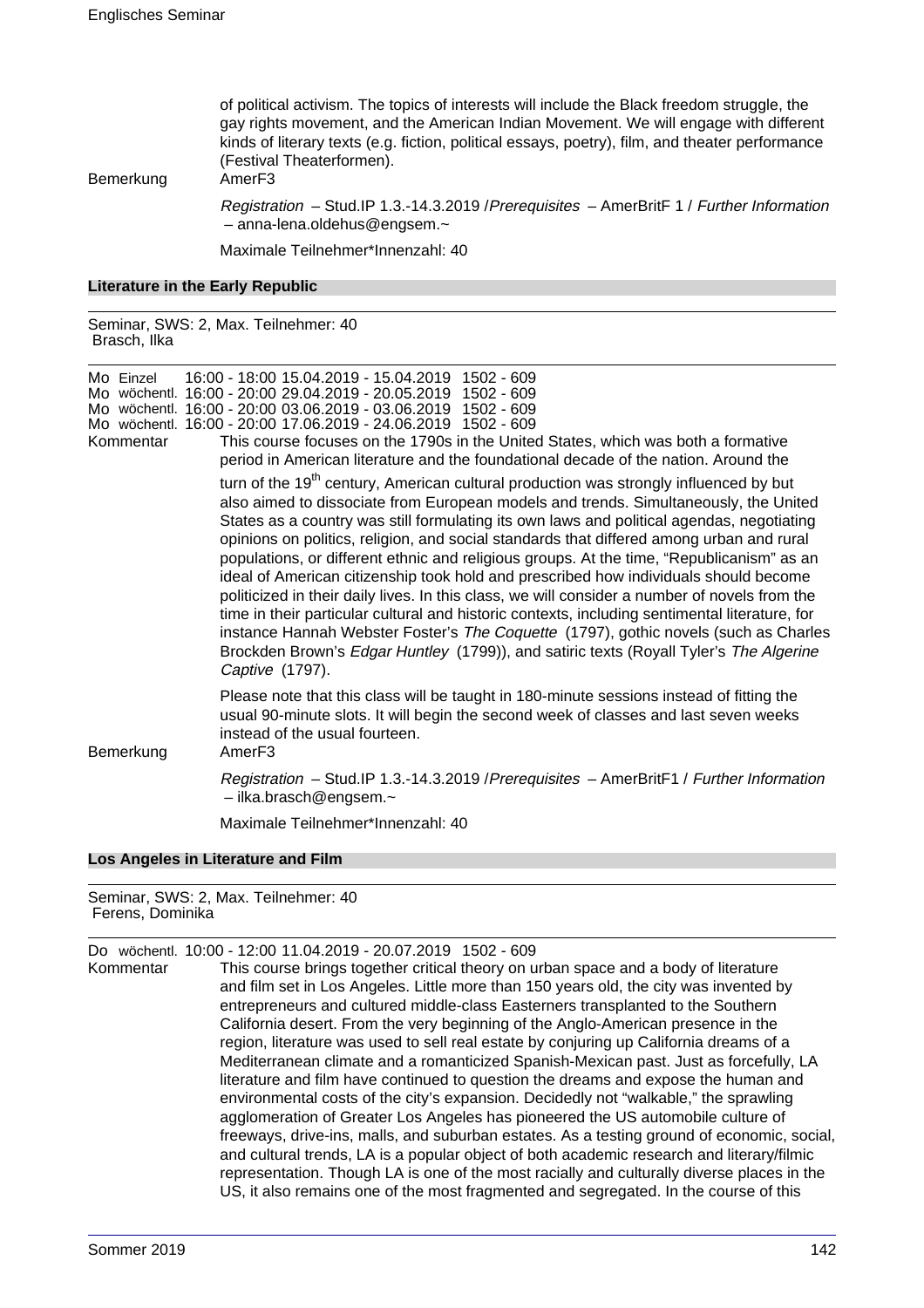seminar we will attempt to find out what LA was like in its early days and how writers and filmmakers envisage its future. Just as there are countless ways to know the city, there are countless visual and verbal forms for telling the city; this should become apparent as we cover the same territory in the work of various authors.

Bemerkung AmerF3

Registration – Stud.IP 1.3.-14.3.2019 / Prerequisites – AmerBritF1 / Further Information – dferens@poczta.onet.pl

Maximale Teilnehmer\*Innenzahl: 40

|  |  |  |  | <b>Mixed Race and Affect in American Literature</b> |  |
|--|--|--|--|-----------------------------------------------------|--|
|--|--|--|--|-----------------------------------------------------|--|

Seminar, SWS: 2, Max. Teilnehmer: 40 Ferens, Dominika

Mi wöchentl. 10:00 - 12:00 10.04.2019 - 20.07.2019 1502 - 609

Kommentar Once a marginal phenomenon in the US, mixed race is decidedly on the rise, complicating multiculturalism's practice of sorting Americans and their literatures by ethnicity. By reading fictions written by mixed-race authors at various points of the  $20<sup>th</sup>$ century, we shall develop a variety of formal strategies for dealing with the emotionally loaded subject of mixed race. We shall think about multiracial literature's critical and affective potential, borrowing tools from theories of race and affect. To contextualize the literature, we shall make forays into the history of American race relations, particularly the changing meaning of whiteness. Bemerkung AmerF3 Registration – Stud.IP 1.3.-14.3.2019 / Prerequisites – AmerBritF1 / Further Information – dferens@poczta.onet.pl Maximale Teilnehmer\*Innenzahl: 40

## **Intermediate British Literature and Culture (BritF2/BritF3)**

| BritF <sub>2</sub><br><b>Survey of British Literatures and Cultures (ONLINE)</b> |                                                                                                                                                                                                                                                                                                                                                                                                                                                                                                                                                                          |  |  |  |
|----------------------------------------------------------------------------------|--------------------------------------------------------------------------------------------------------------------------------------------------------------------------------------------------------------------------------------------------------------------------------------------------------------------------------------------------------------------------------------------------------------------------------------------------------------------------------------------------------------------------------------------------------------------------|--|--|--|
| Vorlesung, SWS: 2<br>Gohrisch, Jana                                              |                                                                                                                                                                                                                                                                                                                                                                                                                                                                                                                                                                          |  |  |  |
| Mo<br>Do Einzel<br>Bemerkung zur<br>Gruppe                                       | 08.04.2019 - 20.07.2019<br>10:00 - 12:00 29.08.2019 - 29.08.2019 1208 - A001<br>Klausur                                                                                                                                                                                                                                                                                                                                                                                                                                                                                  |  |  |  |
| Kommentar                                                                        | In the 2019 summer term, the survey lecture will be offered as an online course. It can<br>be accessed via Stud. IP where you will find the video recording and the power point<br>presentations dating from the 2018 summer term. On Stud. IP you will also find a short<br>mock exam that introduces you to the General Instructions and features some exemplary<br>tasks.                                                                                                                                                                                             |  |  |  |
|                                                                                  | The aim of this lecture series is to provide a broad introduction to the social, political,<br>cultural and literary history of Britain as well as to current debates and conflicts in British<br>politics and culture. The lectures will not only offer historical and cultural facts, but will<br>also question them from the various perspectives of literary and cultural studies theories.<br>Moreover, we will not view literature as a mere illustration or effect of cultural history, but<br>see it as a complex way of responding to and often challenging it. |  |  |  |
|                                                                                  | The lecture series will be accompanied by a non-mandatory tutorial held by Zoë Lecht.<br>Details concerning time and place will be announced at the beginning of April 2019.                                                                                                                                                                                                                                                                                                                                                                                             |  |  |  |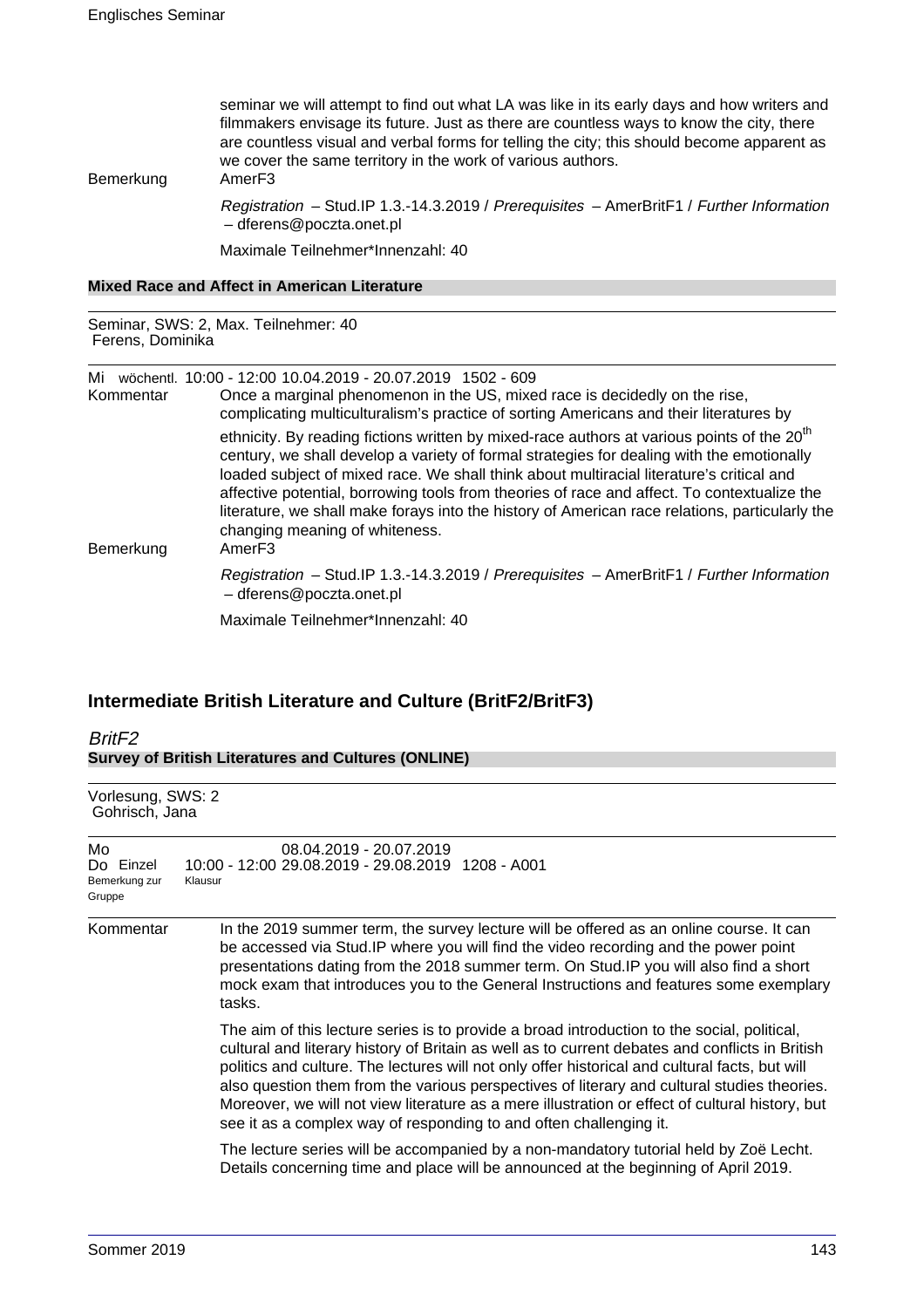| Bemerkung | The aim of this tutorial is threefold: 1) to discuss questions that might have come up in<br>the weekly lecture, 2) to work on exercises recapitulating and supplementing the lecture<br>content and 3) to aid students' preparation for the final exam which uses the paper-pencil<br>multiple choice method. Participation is not a prerequisite for taking the final exam, but is<br>strongly recommended.<br>There are two examination dates students can choose from: |  |  |  |  |  |
|-----------|----------------------------------------------------------------------------------------------------------------------------------------------------------------------------------------------------------------------------------------------------------------------------------------------------------------------------------------------------------------------------------------------------------------------------------------------------------------------------|--|--|--|--|--|
|           | 29 August 2019 from 10:00 to 12:00 ---> 1208.A001 (Kesselhaus) and                                                                                                                                                                                                                                                                                                                                                                                                         |  |  |  |  |  |
|           | 20 February 2020 from 10:00 to 12:00 (lecture hall to be announced).                                                                                                                                                                                                                                                                                                                                                                                                       |  |  |  |  |  |
|           | Please register for the exam with the Exam Office in May or November 2019,<br>respectively.                                                                                                                                                                                                                                                                                                                                                                                |  |  |  |  |  |
| Literatur | Registration – Stud. IP 01.-30.03.2019 / Prerequisites – AmerBritF1 for FüBA students,<br>none for others / Further Information -jana.gohrisch@engsem.~<br>Recommended Reading:                                                                                                                                                                                                                                                                                            |  |  |  |  |  |
|           | Kramer, Jürgen. Britain and Ireland. A Concise History (2007).                                                                                                                                                                                                                                                                                                                                                                                                             |  |  |  |  |  |
|           | Poplawski, Paul, ed. English Literature in Context. 2 <sup>nd</sup> ed. (2017)                                                                                                                                                                                                                                                                                                                                                                                             |  |  |  |  |  |
|           |                                                                                                                                                                                                                                                                                                                                                                                                                                                                            |  |  |  |  |  |

## BritF3 **British Literatures and Cultures from 1945 to the Present**

Seminar, SWS: 2, Max. Teilnehmer: 40 Kiermeier, Moritz

|  |  |  |  |  | Di wöchentl. 16:00 - 18:00 09.04.2019 - 20.07.2019 1502 - 703 |  |
|--|--|--|--|--|---------------------------------------------------------------|--|
|--|--|--|--|--|---------------------------------------------------------------|--|

| Kommentar              | Building on the Survey Lecture (BritF2), we will examine developments in British<br>literature and culture since 1945. In our discussions, we will pay special attention to<br>intertextuality as a trope that is used in various genres and sub-genres, and examine<br>the many forms and functions it performs. The texts read and discussed in this class<br>will include poetry by Grace Nichols and John Agard, a short story by Farrukh Dhondy<br>("Two Kinda Truth"); plays by Tom Stoppard (Arcadia) and Alan Bennett (The History<br>Boys), as well as selected sketches from the TV comedy series Monty Python's Flying<br>Circus . In studying these exemplary texts, we will combine the theoretical concepts<br>of a text-oriented approach based on the analytical categories from the 'Introduction<br>to Literary Studies' (AmerBritF1) with a context-oriented reading in order to identify,<br>understand and evaluate the development of literary conventions. We will also discuss<br>the representations of gender, race and class in these texts. Students will be asked to<br>contribute definitions of terms and concepts using relevant specialist literature, such as<br>encyclopaedias, dictionaries and scholarly texts. Students will also practise essential<br>study skills (cf. handout provided online), e.g. reading secondary material, formulating a<br>thesis statement and filling in the coursework consultation form, because these skills are<br>necessary for writing a term paper in the Advanced module. |  |  |  |  |  |
|------------------------|------------------------------------------------------------------------------------------------------------------------------------------------------------------------------------------------------------------------------------------------------------------------------------------------------------------------------------------------------------------------------------------------------------------------------------------------------------------------------------------------------------------------------------------------------------------------------------------------------------------------------------------------------------------------------------------------------------------------------------------------------------------------------------------------------------------------------------------------------------------------------------------------------------------------------------------------------------------------------------------------------------------------------------------------------------------------------------------------------------------------------------------------------------------------------------------------------------------------------------------------------------------------------------------------------------------------------------------------------------------------------------------------------------------------------------------------------------------------------------------------------------------------------------------------------|--|--|--|--|--|
| Bemerkung<br>Literatur | Brit <sub>F3</sub><br>Registration - Stud.IP 1.3.2019-14.3.2019 / Prerequisites - AmerBritF1 for FüBA<br>students / Further Information -moritz.kiermeier@engsem.~<br><b>Required Reading</b>                                                                                                                                                                                                                                                                                                                                                                                                                                                                                                                                                                                                                                                                                                                                                                                                                                                                                                                                                                                                                                                                                                                                                                                                                                                                                                                                                        |  |  |  |  |  |
|                        | Please acquire copies of Alan Bennett's The History Boys (Faber & Faber, 2004) and<br>Tom Stoppard's Arcadia (Faber & Faber, 1993) and read one of the plays (ideally, both)<br>in the term break.                                                                                                                                                                                                                                                                                                                                                                                                                                                                                                                                                                                                                                                                                                                                                                                                                                                                                                                                                                                                                                                                                                                                                                                                                                                                                                                                                   |  |  |  |  |  |
|                        | To prepare for this class, please also read up on British literature and culture after 1945<br>during term break, e.g. in Paul Poplawski: English Literature and Culture, Jürgen Kramer:<br>Britain and Ireland: A Concise History.                                                                                                                                                                                                                                                                                                                                                                                                                                                                                                                                                                                                                                                                                                                                                                                                                                                                                                                                                                                                                                                                                                                                                                                                                                                                                                                  |  |  |  |  |  |
|                        | The other set texts will be provided in a reader available from Copyshop Stork<br>(Körnerstraße) and/or on StudIP.                                                                                                                                                                                                                                                                                                                                                                                                                                                                                                                                                                                                                                                                                                                                                                                                                                                                                                                                                                                                                                                                                                                                                                                                                                                                                                                                                                                                                                   |  |  |  |  |  |
|                        |                                                                                                                                                                                                                                                                                                                                                                                                                                                                                                                                                                                                                                                                                                                                                                                                                                                                                                                                                                                                                                                                                                                                                                                                                                                                                                                                                                                                                                                                                                                                                      |  |  |  |  |  |

# **Practicing Literary Criticism: British Literatures and Cultures**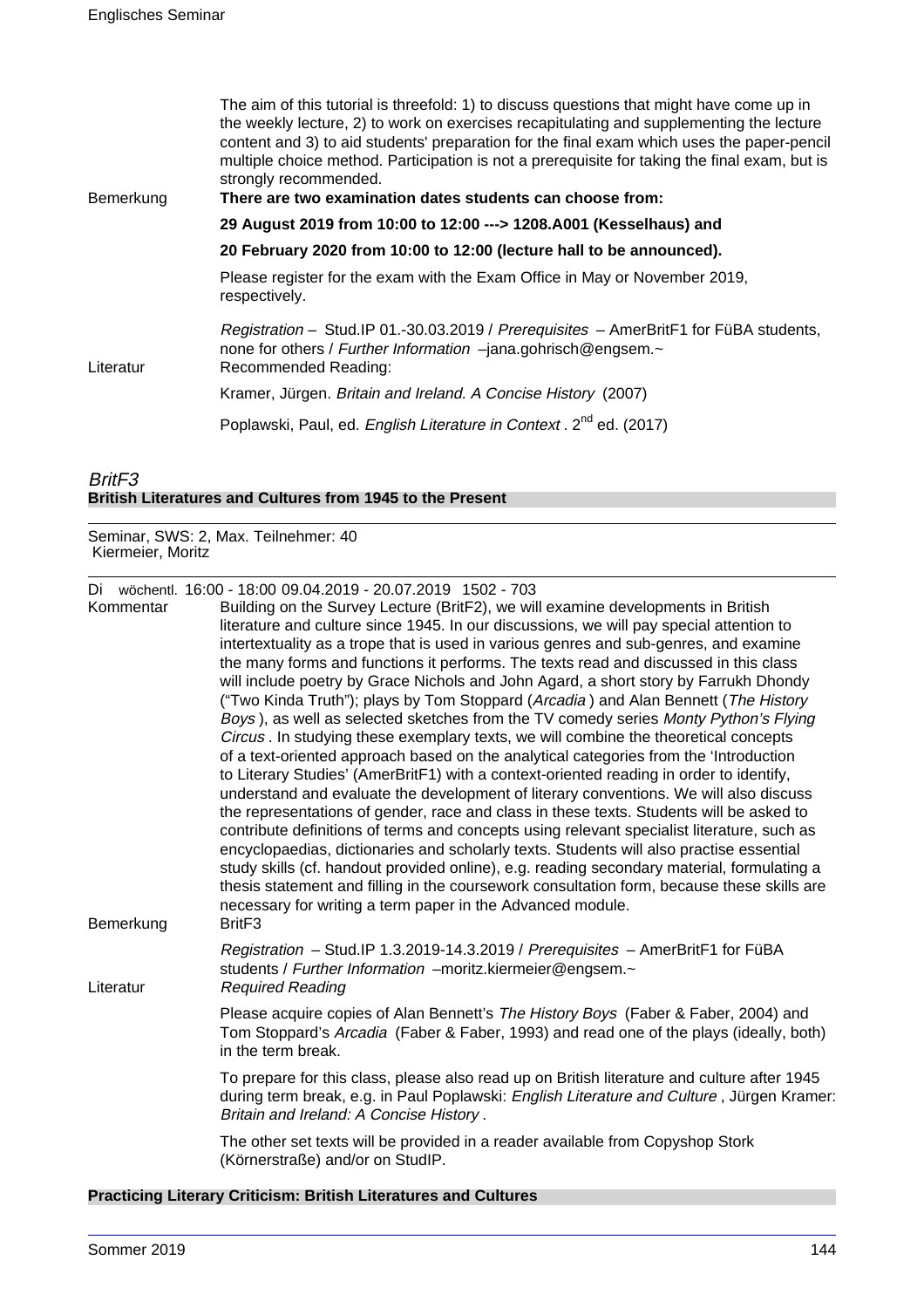Seminar, SWS: 2, Max. Teilnehmer: 40 Pardey, Hannah

Di wöchentl. 10:00 - 12:00 09.04.2019 - 20.07.2019 1502 - 609

| Di                     | wöchentl. 10:00 - 12:00 09.04.2019 - 09.04.2019 1502 - 615                                                                                                                                                                                                                                                                                                                                                                                                                                                                                                                                                                                                                                                                                                                                                                                                                                                                                                                                                                                                                                                                                                                                                                                |
|------------------------|-------------------------------------------------------------------------------------------------------------------------------------------------------------------------------------------------------------------------------------------------------------------------------------------------------------------------------------------------------------------------------------------------------------------------------------------------------------------------------------------------------------------------------------------------------------------------------------------------------------------------------------------------------------------------------------------------------------------------------------------------------------------------------------------------------------------------------------------------------------------------------------------------------------------------------------------------------------------------------------------------------------------------------------------------------------------------------------------------------------------------------------------------------------------------------------------------------------------------------------------|
| Kommentar<br>Bemerkung | This seminar accompnies but does not substitute the BritF2 Survey. Participation in the<br>weekly online course is absolutely mandatory in order to profit from the various exercises<br>conducted in this seminar. Practising the analytical terms and concepts acquired in the<br>AmerBritF1 Introduction, we will read selected literary texts addressed in the Survey<br>lecture and explore their representations of race, class and gender in their respective<br>historical and generic contexts. Our particular focus will be on Aphra Behn's proto-novel<br>Oroonoko (1688). We will thus investigate how the texts have contributed to shape and<br>understanding both British history and culture. To achieve this objective, students will<br>be asked to work with definitions of terms and concepts by using relevant specialist<br>literature such as encyclopedia, dictionaries and scholarly texts. Studens will also practise<br>essential study skills (cf. handout provided online), e.g. reading secondary material,<br>formulating a thesis statement and filling in the coursework consultation form, because<br>these skills are necessary for writing a term paper in the Advanced module.<br>Brit <sub>F3</sub> |
|                        | Registration - Stud.IP 1.3.2019-14.3.2019 / Prerequisites - AmerBritF1 for FüBA<br>students / Further Information - hannah.pardey@engsem.                                                                                                                                                                                                                                                                                                                                                                                                                                                                                                                                                                                                                                                                                                                                                                                                                                                                                                                                                                                                                                                                                                 |
| Literatur              | Please get hold of Aphra Behn's Oroonoko in a well-annotated edition (Oxford World's<br>Classics or Norton Critical Edition) and read the novel prior to class. All other primary and<br>secondary material will be provided in a reader available from Copyshop Stork and on<br>Stud. IP at the beginning of the term.                                                                                                                                                                                                                                                                                                                                                                                                                                                                                                                                                                                                                                                                                                                                                                                                                                                                                                                   |

# **Practicing Literary Criticism: British Literatures and Cultures**

Seminar, SWS: 2, Max. Teilnehmer: 40 Kiermeier, Moritz

| Di<br>Kommentar | wöchentl. 14:00 - 16:00 09.04.2019 - 20.07.2019 1502 - 703<br>Accompanying the Survey Lecture (BritF2), we will read selected literary texts addressed<br>in the lecture and explore their representations of race, class and gender in their<br>respective historical and generic contexts. Our particular focus will be on William<br>Shakespeare's play As You Like It. Further texts read and discussed in this class<br>will include Shakespearean sonnets, excerpts from narrative texts and plays (e.g.<br>Daniel Defoe: Robinson Crusoe, Jane Austen: Pride and Prejudice, Oscar Wilde: The<br>Importance of Being Earnest), as well as paintings by Thomas Gainsborough and J.M.W.<br>Turner. In studying these exemplary texts, we will combine the theoretical concepts<br>of a text-oriented approach based on the analytical categories from the 'Introduction<br>to Literary Studies' (AmerBritF1) with a context-oriented reading in order to identify,<br>understand and evaluate the development of literary conventions. Students will be asked<br>to contribute definitions of terms and concepts using relevant specialist literature, such as<br>encyclopaedias, dictionaries and scholarly texts. |
|-----------------|-------------------------------------------------------------------------------------------------------------------------------------------------------------------------------------------------------------------------------------------------------------------------------------------------------------------------------------------------------------------------------------------------------------------------------------------------------------------------------------------------------------------------------------------------------------------------------------------------------------------------------------------------------------------------------------------------------------------------------------------------------------------------------------------------------------------------------------------------------------------------------------------------------------------------------------------------------------------------------------------------------------------------------------------------------------------------------------------------------------------------------------------------------------------------------------------------------------------------|
| Bemerkung       | Please note: This seminar accompanies but does not substitute the BritF2 Survey.<br>Participation in the weekly online course is absolutely mandatory in order to profit from<br>the various exercises conducted in this seminar.<br>Brit <sub>F3</sub>                                                                                                                                                                                                                                                                                                                                                                                                                                                                                                                                                                                                                                                                                                                                                                                                                                                                                                                                                                 |
|                 | Registration - Stud.IP 1.3.2019-14.3.2019 / Prerequisites - AmerBritF1 for FüBA<br>students                                                                                                                                                                                                                                                                                                                                                                                                                                                                                                                                                                                                                                                                                                                                                                                                                                                                                                                                                                                                                                                                                                                             |
| Literatur       | Please acquire a copy of William Shakespeare's As You Like It in the Arden edition (Ed.<br>Juliet Dusinberre, 2006) and read the play in the term break. The other set texts will be<br>provided in a reader available from Copyshop Stork (Körnerstraße) and/or on StudIP.                                                                                                                                                                                                                                                                                                                                                                                                                                                                                                                                                                                                                                                                                                                                                                                                                                                                                                                                             |

# **Advanced Literature and Culture (AmerA/BritA)**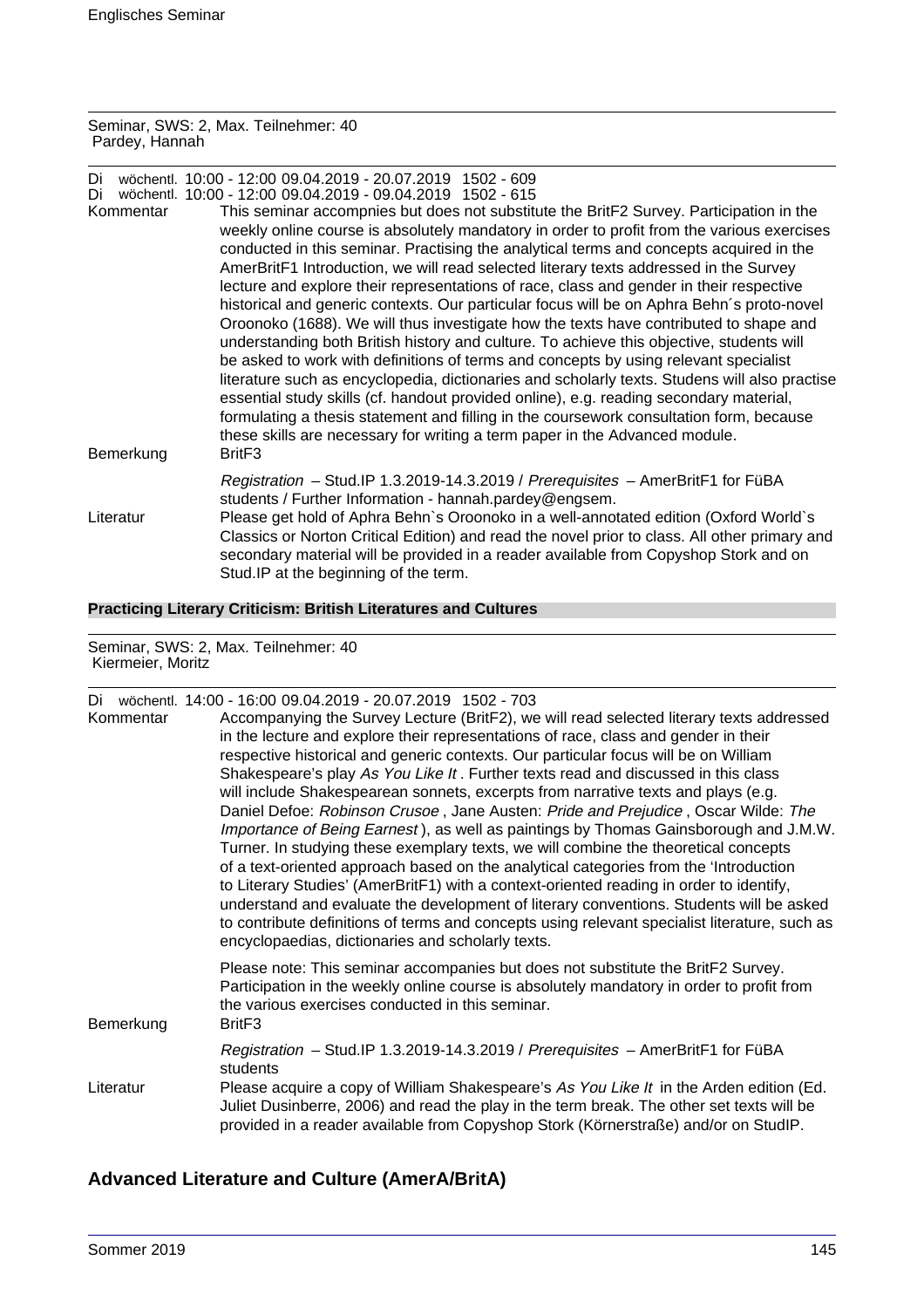# AmerA **Affect Theory**

Seminar, SWS: 2, Max. Teilnehmer: 45 Oldehus, Anna-Lena

| Kommentar | Di wöchentl. 16:00 - 18:00 09.04.2019 - 20.07.2019 1502 - 609<br>In this theory class we will read and work with texts developed in the field of Affect<br>Studies. Affect Theory has established itself as a burgeoning area in academia and                                                                                                                                                                                                                                                                                                                                                                                                                                                                                                                                              |
|-----------|--------------------------------------------------------------------------------------------------------------------------------------------------------------------------------------------------------------------------------------------------------------------------------------------------------------------------------------------------------------------------------------------------------------------------------------------------------------------------------------------------------------------------------------------------------------------------------------------------------------------------------------------------------------------------------------------------------------------------------------------------------------------------------------------|
|           | beyond after emerging during the second half of the 20 <sup>th</sup> century as a response to<br>approaches such as (post)structuralism. As a transdisciplinary intellectual field, it<br>consolidates ideas and approaches from anthropology, gender and queer studies,<br>cultural studies, geography, psychology, and philosophy. The field elicits conversations<br>about the location of affect, the epistemological and ontological difference between<br>emotions, feelings, moods, sentiments etc., and it considers historical and political<br>conceptions of affect. Therefore, this field is also concerned with experiences of<br>knowledge other than conscious and intellectual knowing and challenges normative<br>understandings of knowledge production and circulation. |
|           | Readings in this class will range from foundational texts by Silvan Tomkins, Eve Kosofsky<br>Sedgwick, and Brian Massumi to more specific considerations of Sara Ahmed, Heather<br>Love, and Lauren Berlant.                                                                                                                                                                                                                                                                                                                                                                                                                                                                                                                                                                               |
| Bemerkung | This class is specifically designed for students interested in and enjoying reading and<br>talking theory.<br>AmerA, AAS1, AAS3                                                                                                                                                                                                                                                                                                                                                                                                                                                                                                                                                                                                                                                            |
|           | Registration - Stud. IP FüBA und M.Ed.: 1.3.-14.3.2019 AAS: 15.3-24.3.2019 /<br>Prerequisites - BA: Foundations Literature and Culture, Intermediate Literature and<br>Culture, MA: none / Further information - anna-lena.oldehus@engsem.~                                                                                                                                                                                                                                                                                                                                                                                                                                                                                                                                                |
| Literatur | Maximale Teilnehmer*Innenzahl: 45<br>All course texts will be made available on Stud. IP.                                                                                                                                                                                                                                                                                                                                                                                                                                                                                                                                                                                                                                                                                                  |

#### **Between Literature and Ethnography**

#### Seminar, SWS: 2, Max. Teilnehmer: 45 Ferens, Dominika

Mi wöchentl. 12:00 - 14:00 10.04.2019 - 20.07.2019 1502 - 609

This seminar course will first take us back to the early  $20<sup>th</sup>$  century, when ethnography became an academic discipline and cut itself off from amateur descriptions of foreign cultures written by travelers and missionaries. We shall then move forward to the second half of the 20<sup>th</sup> century, when the decolonization of the 'Third World' upset the traditional relations between the subjects and objects of ethnography, leading to a crisis of conscience in Western cultural anthropology. Some researchers dealt with this crisis by reaching for fictional and autobiographical modes of writing.

We shall look for the characteristic features of ethnography in fiction, and for elements of novelistic narration in ethnography. The reading list includes several classic ethnographies by such authors as Bronislaw Malinowski and Margaret Mead, as well as more hybrid and experimental types of cultural description, including autoethnography, the ethnographic novel, and anti-ethnography. Traditional and experimental ethnographic footage, and documentaries about ethnographer's lives will provide additional illustrations.

Bemerkung AmerA, AAS1, AAS2

Registration – Stud.IP FüBA und M.Ed.: 1.3.-14.3.2019 AAS: 15.3-24.3.2019/ Prerequisites – BA: Foundations Literature and Culture, Intermediate Literature and Culture, MA: none / Further information – dferens@poczta.onet.pl

Maximale Teilnehmer\*Innenzahl: 45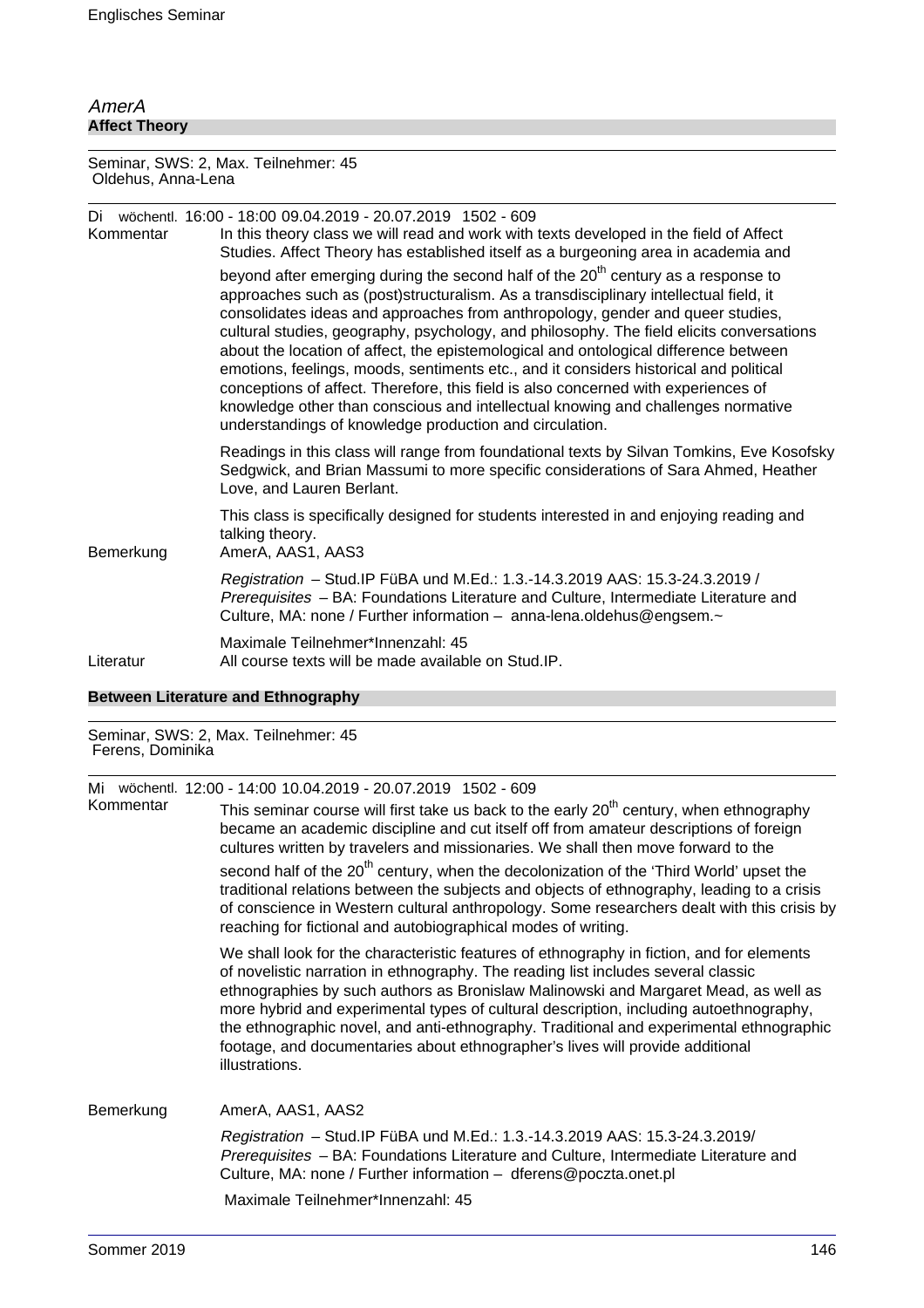Literatur All course texts will be made available on Stud.IP.

#### **Health and Body in American Culture**

Seminar, SWS: 2, Max. Teilnehmer: 45 Dybska, Aneta

# Do wöchentl. 10:00 - 12:00 11.04.2019 - 20.07.2019 1502 - 703 Kommentar This course examines the intersecting discourses of the body and health in American culture. It focuses on selected aspects of social life that pertain to public health, such as hygiene, epidemics, mental health, environmental pollution, as well as sexual and reproductive health. The key questions that the course will address are: What is biopower? How do the disciplinary and regulatory techniques impact the production of individual and collective bodies? If bodies are objects and vehicles of power, what is the relationship between individuals' self-surveillance and self-discipline and the broader historical process of nation-formation? What is the relationship between the planning and uses of urban space on the one hand and the larger culture's preoccupation with a healthy body politic on the other? How is the metaphor of the body deployed in relation to urban and national health?

# Bemerkung AmerA, AAS2, AAS3 Registration – Stud.IP FüBA und M.Ed.: 1.3.-14.3.2019 AAS: 15.3-24.3.2019 / Prerequisites - BA: Foundations Literature and Culture, Intermediate Literature and Culture, MA: none / Further information – adybska@uw.edu.pl Maximale Teilnehmer\*Innenzahl: 45 Literatur All course texts will be made available on Stud.IP.

#### **Post-Network Television: Veronica Mars**

# Seminar, SWS: 2, Max. Teilnehmer: 45 Groß, Florian Mo wöchentl. 12:00 - 14:00 08.04.2019 - 20.07.2019 1502 - 609 Kommentar In this class, we will analyze the phenomenon of post-network television through the case study of Veronica Mars (2004-2007, 2014, 2019), a network series that was recently revived as a crowdfunded movie and an upcoming Hulu-mini series. The show epitomizes television's move 'from network to Netflix' in times of media convergence and its gradual shift from a network-based medium directed at broad and heterogeneous mass audiences into a diversified digital medium consumed by 'active' niche audiences. Through a close analysis of Veronica Mars , this class will also familiarize students with U.S. television's production and reception contexts as well as the concepts and tools to analyze its serial, visual, and narrative aesthetics. Bemerkung AmerA, AAS4 Registration – Stud.IP FüBA und M.Ed.: 1.3.-14.3.2019 AAS: 15.3-24.3.2019 / Prerequisites – BA: Foundations Literature and Culture, Intermediate Literature and Culture, MA: none / Further information – florian.gross@engsem.~ Maximale Teilnehmer\*Innenzahl: 45 Literatur Please purchase the first season of Veronica Mars (either online or on DVD) and start watching before the class starts. During the semester, there will also be a screening of the feature film. All other course material will be made available on Stud.IP.

#### **Power and the University in the United States**

Seminar, SWS: 2, Max. Teilnehmer: 45 Fagan, Abigail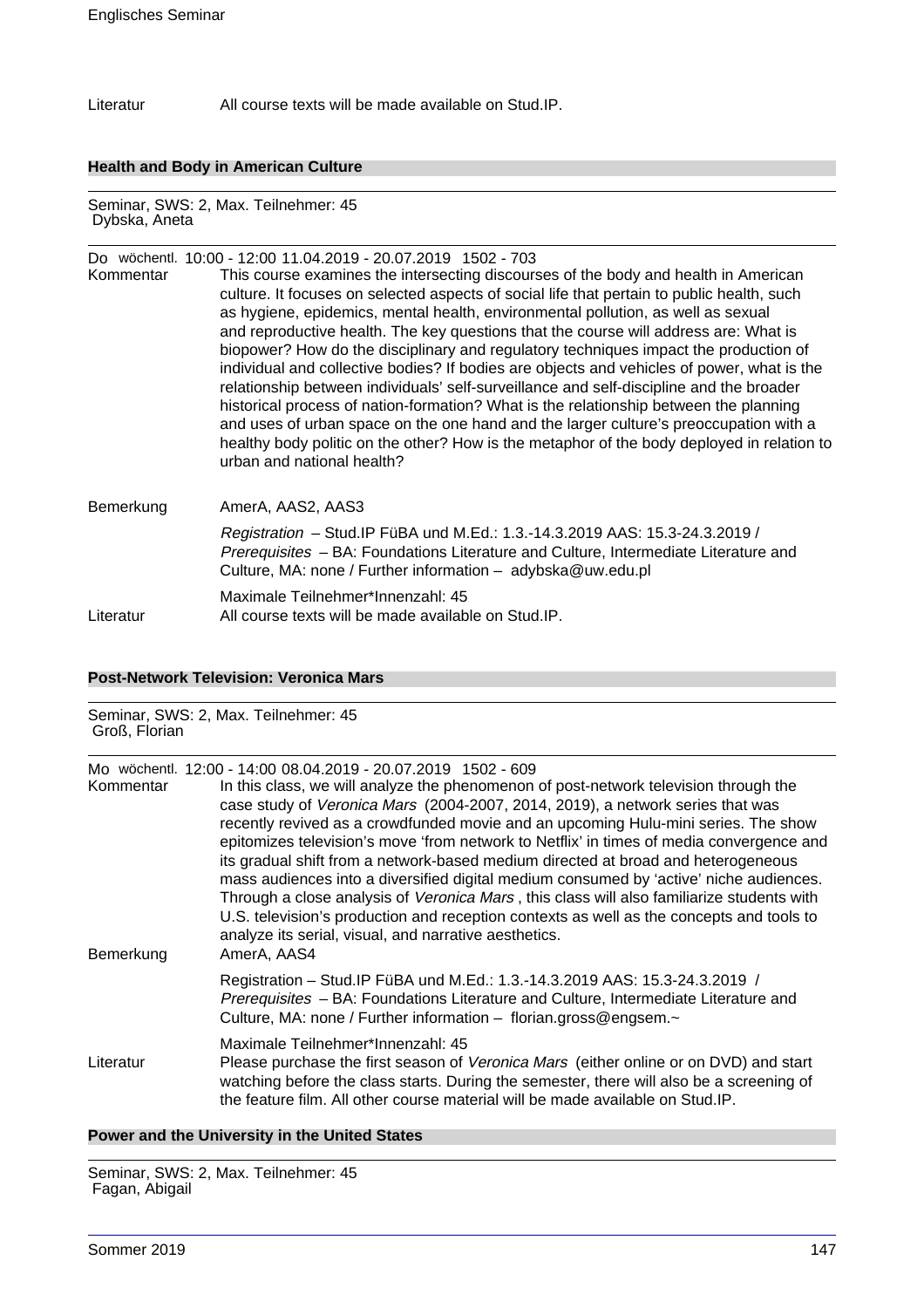| Kommentar<br>Bemerkung | Do wöchentl. 12:00 - 14:00 11.04.2019 - 20.07.2019 1502 - 609<br>While the university is a major center of knowledge production in the United States (as<br>well as in Europe), activists and many academics alike criticize the university for its role<br>in reinstating class-based hierarchies. In this course, we will consider the history and<br>literature of the US university, particularly in terms of its transnational origins (especially<br>in terms of German and English structures of higher education) and its convoluted and<br>ever-changing relationship to power. A number of specific moments that we will discuss<br>include the origins of university degrees in the humanities toward the end of the 1900s,<br>the advent of interdisciplinary programs such as Black Studies and Women's Studies<br>departments in the 1960s and 1970s, and the increasing corporatization of the university<br>in the United States today.<br>AmerA, AAS2, AAS3 |
|------------------------|------------------------------------------------------------------------------------------------------------------------------------------------------------------------------------------------------------------------------------------------------------------------------------------------------------------------------------------------------------------------------------------------------------------------------------------------------------------------------------------------------------------------------------------------------------------------------------------------------------------------------------------------------------------------------------------------------------------------------------------------------------------------------------------------------------------------------------------------------------------------------------------------------------------------------------------------------------------------------|
|                        | Registration - Stud. IP FüBA und M.Ed.: 1.3.-14.3.2019 AAS: 15.3-24.3.2019 /<br>Prerequisites - BA: Foundations Literature and Culture, Intermediate Literature and<br>Culture, MA: none / Further Information - abigail.fagan@engsem.~                                                                                                                                                                                                                                                                                                                                                                                                                                                                                                                                                                                                                                                                                                                                      |
| Literatur              | Maximale Teilnehmer*Innenzahl: 45<br>All course texts will be made available on Stud. IP                                                                                                                                                                                                                                                                                                                                                                                                                                                                                                                                                                                                                                                                                                                                                                                                                                                                                     |

# **The Queer Short Story in the United States at the Turn of the 19th and 20th Centuries**

Seminar, SWS: 2, Max. Teilnehmer: 45 Ferens, Dominika

Di wöchentl. 12:00 - 14:00 09.04.2019 - 20.07.2019 1502 - 703

| Kommentar<br>Bemerkung | In this seminar we will study queer representations of gender, desire, and attachment in<br>American short stories published before the emergence of homo- and heterosexuality<br>as a binary opposition, and before the rise of gay and lesbian emancipatory movements.<br>The choice of the short story form is not accidental: as Axel Nissen and Christopher<br>Looby point out, the short story is somewhat queer on account of its marginal position<br>in relation to the dominant literary form – the novel. The short story has been American<br>writers' favorite form for telling stories about things odd and marginal – things that<br>deviated from the social norm, that were unspeakable in the dominant discourse, yet<br>too disturbing to pass over in silence. Neither is the time period covered by the course<br>accidental. Towards the end of the 19 <sup>th</sup> century, non-normative genders and sexualities<br>were medicalized, categorized, and then politicized. Sexuality became a subject of<br>heated public debates, setting off waves of homophobia or even homohysteria (Eric<br>Anderson), as a result of which many practices hitherto seen as unremarkable were<br>tabooed. Reaching back in time, we therefore discover literature that documents a<br>surprisingly wide spectrum of gender enactments and sexual practices. Among the<br>authors covered in this course are such canonical figures as Herman Melville, Mark<br>Twain, Henry James, Gertrude Stein, and Willa Cather, as well as less familiar and<br>anonymous writers.<br>AmerA, AAS2/AAS3 |
|------------------------|---------------------------------------------------------------------------------------------------------------------------------------------------------------------------------------------------------------------------------------------------------------------------------------------------------------------------------------------------------------------------------------------------------------------------------------------------------------------------------------------------------------------------------------------------------------------------------------------------------------------------------------------------------------------------------------------------------------------------------------------------------------------------------------------------------------------------------------------------------------------------------------------------------------------------------------------------------------------------------------------------------------------------------------------------------------------------------------------------------------------------------------------------------------------------------------------------------------------------------------------------------------------------------------------------------------------------------------------------------------------------------------------------------------------------------------------------------------------------------------------------------------------------------------------------------------------------------------------------------|
|                        | Registration - Stud.IP FüBA und M.Ed.: 1.3.-14.3.2019 AAS: 15.3-24.3.2019/<br>Prerequisites - BA: Foundations Literature and Culture, Intermediate Literature and<br>Culture, MA: none / Further information - dferens@poczta.onet.pl                                                                                                                                                                                                                                                                                                                                                                                                                                                                                                                                                                                                                                                                                                                                                                                                                                                                                                                                                                                                                                                                                                                                                                                                                                                                                                                                                                   |
| Literatur              | Maximale Teilnehmer*Innenzahl: 45<br>All course texts will be made available on Stud. IP.                                                                                                                                                                                                                                                                                                                                                                                                                                                                                                                                                                                                                                                                                                                                                                                                                                                                                                                                                                                                                                                                                                                                                                                                                                                                                                                                                                                                                                                                                                               |

#### **Transgression: Counterculture and its Influence on Fashion**

Seminar, SWS: 2, Max. Teilnehmer: 35 Meier, Julia

Di wöchentl. 10:00 - 12:00 09.04.2019 - 20.07.2019 1502 - 703 Mo Einzel 18:00 - 20:00 01.07.2019 - 01.07.2019 1502 - 703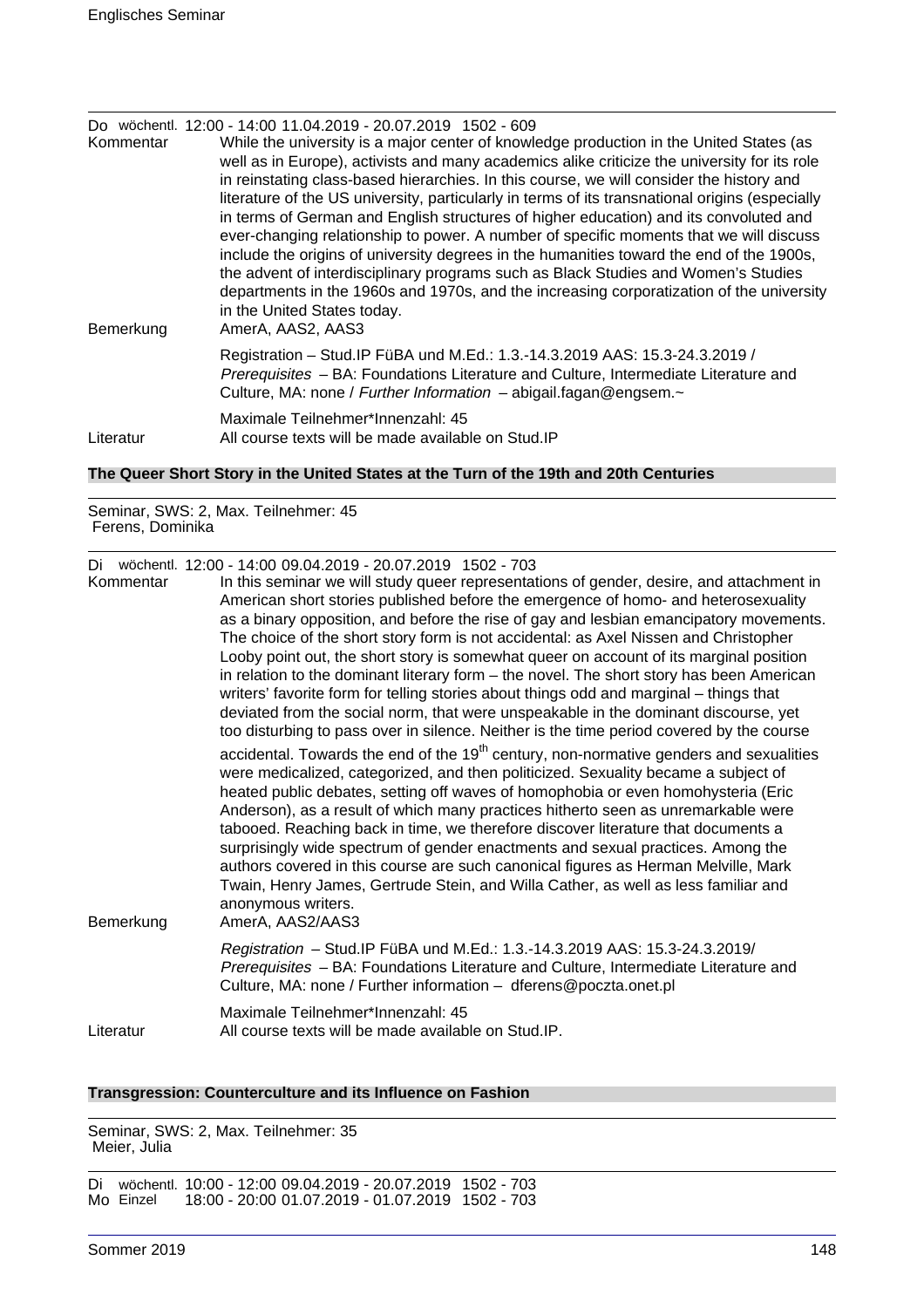| Einzel<br>Di<br>Kommentar | 08:00 - 10:00 16.07.2019 - 16.07.2019 1502 - 703<br>"Many things, developments, and changes begin in the dark []". (Carl Abrahamsson)                                                                                                                                                                                                                                                                                                                                                 |
|---------------------------|---------------------------------------------------------------------------------------------------------------------------------------------------------------------------------------------------------------------------------------------------------------------------------------------------------------------------------------------------------------------------------------------------------------------------------------------------------------------------------------|
|                           | This course explores the complex interrelation between the main protagonists of various<br>subcultural scenes and their subtle influence on the fashion world. We will be concerned<br>with the ways in which the underground scene is constantly challenging conventional<br>ideas of identity, gender, desire, beauty, and power from past eras until today.                                                                                                                        |
|                           | Especially the time between the late 1960s until the end of the 1980s with people like<br>Andy Warhol, David Bowie, Leigh Bowery, Sid Vicious, Annie Lennox or Grace Jones,<br>to name the most famous, shaped gender roles and youth cultures with revolutionary<br>concepts of new looks and life styles that became popular fashion later on.                                                                                                                                      |
|                           | So how do we perceive counterculture and fashion today? How do we define ourselves<br>in times of social media, globalization, and a growing right-wing populism? A new decade<br>that Olivier Zahm, the publisher of Purple Fashion Magazine, defines as: "irrational looks,<br>romantic illusions, radical honesty, immediate intimacy with strangers, gender free dream,<br>playful fetishism, ultra hardcore attitudes, myriad poses, and the constant digital hide and<br>seek." |
|                           | We will examine these socio-cultural issues through literature, philosophy, film, and pop<br>and fashion culture.                                                                                                                                                                                                                                                                                                                                                                     |
| Bemerkung                 | AmerA, AAS1/AAS4                                                                                                                                                                                                                                                                                                                                                                                                                                                                      |
|                           | Registration - Stud. IP FüBA und M.Ed.: 1.3.-14.3.2019 AAS: 15.3-24.3.2019 /<br>Prerequisites - BA: Foundations Literature and Culture, Intermediate Literature and<br>Culture, MA: none / Further Information -sarkadiaki@hotmail.com                                                                                                                                                                                                                                                |
| Literatur                 | Maximale Teilnehmer*Innenzahl: 35<br>All course texts will be made available on Stud. IP                                                                                                                                                                                                                                                                                                                                                                                              |
|                           |                                                                                                                                                                                                                                                                                                                                                                                                                                                                                       |

# BritA **Advanced Shakespeare**

Seminar, SWS: 2, Max. Teilnehmer: 40 Neumann, Janna-Lena

| Kommentar<br>Bemerkung | Mo wöchentl. 10:00 - 12:00 08.04.2019 - 20.07.2019 1502 - 703<br>More than 400 years after Shakespeare's death, his plays are still ubiquitous on British<br>and international stages. Even in Germany, Shakespeare's status as a canonical<br>playwright is reaffirmed constantly through stage and movie adaptations and through<br>his central position in teaching English, both at school and university. The aim of this<br>advanced class will be to read Shakespeare's plays in the context of Gender Studies<br>and Cultural Materialism in order to investigate constructions of gender and class in his<br>famous comedies and tragedies. After discussing the historical, cultural and political<br>contexts of Elizabethan drama (based on previous knowledge from BritF2/F3), we shall<br>analyse and interpret selected texts of Shakespeare's oeuvre (using the categories of<br>literary analysis from AmerBritF1). Beginning with selected sonnets, we shall then turn<br>to two plays in detail, namely Much Ado About Nothing and King Lear. Finally, students<br>will be asked to independently engage with excerpts from further plays, including Twelfth<br>Night, The Taming of the Shrew and King Richard III.<br>BritA, AAS2, AAS3 |
|------------------------|--------------------------------------------------------------------------------------------------------------------------------------------------------------------------------------------------------------------------------------------------------------------------------------------------------------------------------------------------------------------------------------------------------------------------------------------------------------------------------------------------------------------------------------------------------------------------------------------------------------------------------------------------------------------------------------------------------------------------------------------------------------------------------------------------------------------------------------------------------------------------------------------------------------------------------------------------------------------------------------------------------------------------------------------------------------------------------------------------------------------------------------------------------------------------------------------------------------------------------------------------------------|
| Literatur              | Registration Stud.IP 1.3.2019-14.3.2019, for AAS students: 15.3.2019-24.3.2019 /<br>Prerequisites - AmerBritF1, BritF2, BritF3 for FüBA students, none for others / Further<br>Information -janna-lena.neumann@engsem.uni-hannover.de<br><b>Required Reading</b>                                                                                                                                                                                                                                                                                                                                                                                                                                                                                                                                                                                                                                                                                                                                                                                                                                                                                                                                                                                             |
|                        | Please get hold of:                                                                                                                                                                                                                                                                                                                                                                                                                                                                                                                                                                                                                                                                                                                                                                                                                                                                                                                                                                                                                                                                                                                                                                                                                                          |
|                        | William Shakespeare. Much Ado About Nothing. Edited by Claire McEachern, Arden,<br>2016.                                                                                                                                                                                                                                                                                                                                                                                                                                                                                                                                                                                                                                                                                                                                                                                                                                                                                                                                                                                                                                                                                                                                                                     |
|                        | William Shakespeare. King Lear. Edited by R. A. Foakes, Arden, 1997.                                                                                                                                                                                                                                                                                                                                                                                                                                                                                                                                                                                                                                                                                                                                                                                                                                                                                                                                                                                                                                                                                                                                                                                         |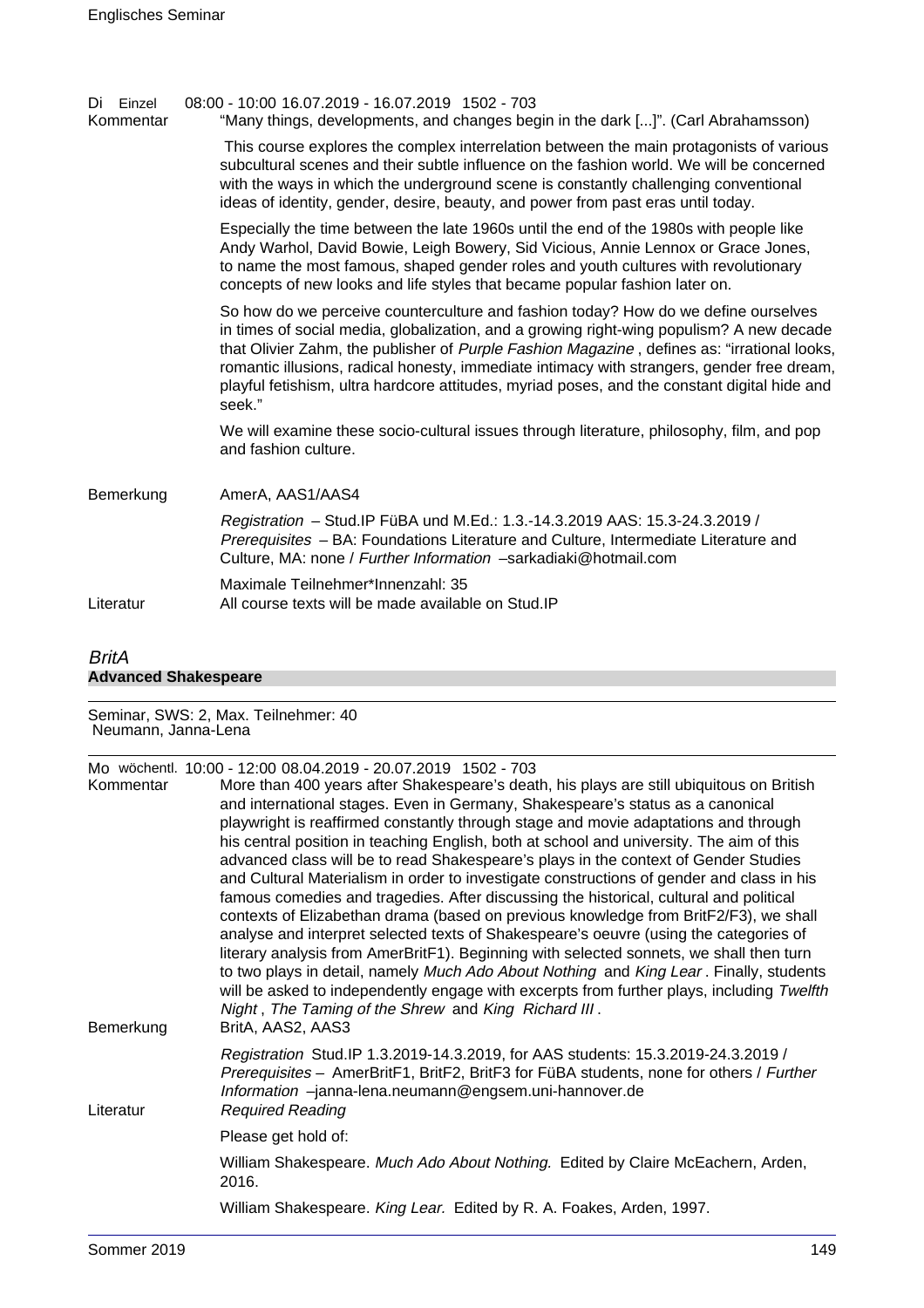Students are strongly advised to read Much Ado About Nothing **before** the course begins.

Reader – copy shop Stork (Körnerstraße) and Stud.IP

#### **Beginning Postcolonialism**

Seminar, SWS: 2, Max. Teilnehmer: 40 Pardey, Hannah

Di wöchentl. 08:00 - 10:00 09.04.2019 - 20.07.2019 1502 - 609

Kommentar This seminar encourages students to make their beginnings in one of the most intriguing and challenging fields of study that has established itself in recent years: postcolonialism. As preparation for each class, participants will have to read up on the field's central concerns and key concepts discussed in John McLeod's introductory textbook Beginning Postcolonialism . Relying on the analytical categories from the 'Introduction to Literary Studies' (AmerBritF1), we shall read Buchi Emecheta's novel The Joys of Motherhood (1979) through a postcolonial lens. We'll return to the text on a weekly basis in order to practise the field's terminology and see how the application of each critical concept produces an additional layer of meaning. Along the way, participants will be continually invited to think critically about the potentials and limitations of postcolonial ways of engaging with literary texts.

Bemerkung BritA, AAS1, AAS5 Registration – Stud.IP 1.3.2019-14.3.2019, 15.3.2019-24.3.2019 for AAS students / Prerequisites – AmerBritF1, BritF2, BritF3 for FüBA students, none for others / Further Information – hannah.pardey@engsem. $\sim$ Literatur Students who want to attend this course will have to purchase John McLeod's Beginning Postcolonialism (2<sup>nd</sup> edition, Manchester UP, 2010) and Emecheta's novel The Joys of Motherhood (1979). All other material will be provided in a reader available from Copyshop Stork (Körnerstraße) and on Stud.IP. Please make sure to read McLeod's textbook and Emecheta's novel during term break, i.e. before the course begins.

#### **The Gothic in British Literature**

Seminar, SWS: 2, Max. Teilnehmer: 40 Neumann, Janna-Lena

Mo wöchentl. 12:00 - 14:00 08.04.2019 - 20.07.2019 1502 - 703<br>Kommentar Since its emergence in the late 18<sup>th</sup> century the

Since its emergence in the late  $18<sup>th</sup>$  century, the Gothic has proved one of the most productive modes in English-speaking literature. In this advanced class, we shall read two major representatives of the genre, namely Horace Walpole's The Castle of Otranto (1764), arguably the first British Gothic novel, and Mary Shelley's Frankenstein (1818). Using the terminology from AmerBritF1, we shall consider the genre conventions of gothic novels, and analyse them in terms of their (Gothic) characters, plots, and settings. Apart from this narratological and structuralist approach, we shall use historical and cultural knowledge from the lecture series (BritF2) to consider how these texts negotiate issues connected with the emergent middle classes, but also gender, sexuality and imperialism. Bemerkung BritA, AAS2, AAS3 Reader – copy shop Stork (Körnerstraße) and Stud.IP / Registration Stud.IP

1.3.2019-14.3.2019, for AAS students: 15.3.2019-24.3.2019 / Size restriction – 40 / Prerequisites – AmerBritF1, BritF2, BritF3 for FüBA students, none for others Literatur Please get hold of scholarly editions of Horace Walpole's The Castle of Otranto and Mary Shelley's Frankenstein. Since there are different versions of this text, make sure to buy the 1818 edition.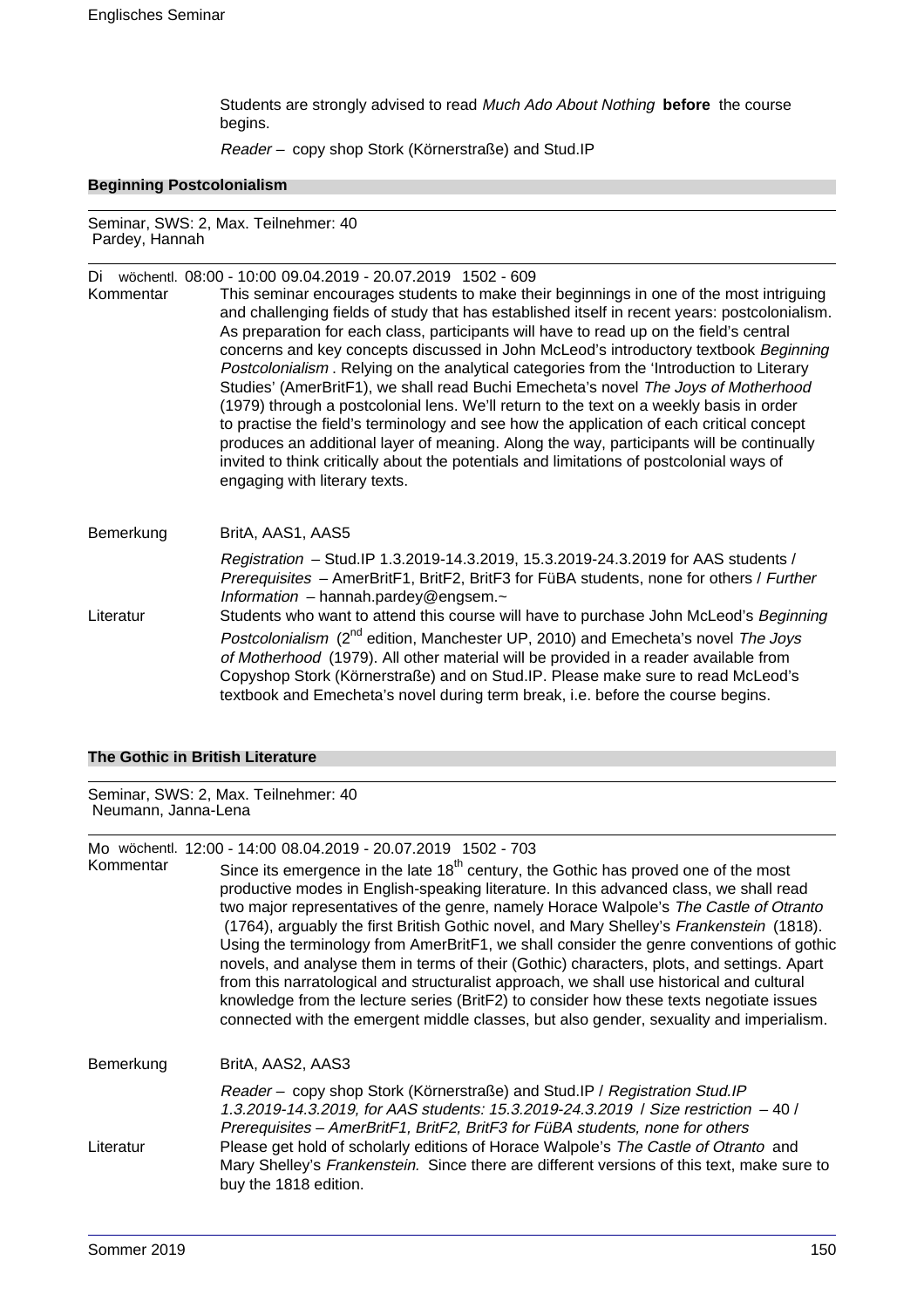Students are strongly advised to read The Caste of Otranto **before** the course begins.

#### **Woolf's Modernism**

Seminar, SWS: 2, Max. Teilnehmer: 40 Pardey, Hannah

Mo wöchentl. 16:00 - 18:00 08.04.2019 - 20.07.2019 1502 - 703 Virginia Woolf is a major twentieth-century novelist and essayist and a key figure in literary history as a feminist and a modernist. This seminar is designed for students who want to study Woolf's distinctive and innovative narrative style through the critical lens of Gender Studies. Drawing on the knowledge gained in the BritF2 Survey lecture, we will start with an exploration of the historical, cultural and political contexts of Woolf's fictional and non-fictional writing. We will apply the analytical terms and concepts acquired in the AmerBritF1 Introduction to examine Woolf's essay "Modern Fiction" (1919) and excerpts from her feminist manifesto A Room of One's Own (1929) as well as selected short stories. Our discussion will move on to her playfully subversive novel Orlando (1928) and its 1992 film adaptation (dir.: Sally Potter). Orlando centres on a chameleonic character who changes sex and identity on a whim on his/her journey through three centuries and who ends up as a woman writer in Woolf's own time. Throughout the seminar, students are encouraged to explore how the various theoretical approaches of Gender Studies can be made productive for analysing and interpreting these texts whose historically situated codes and conventions will be our central focus. Bemerkung BritA, AAS2, AAS3 Registration – Stud.IP 1.3.2019-14.3.2019, 15.3.2019-24.3.2019 for AAS students / Prerequisites – AmerBritF1, BritF2, BritF3 for FüBA students, none for others / Further Information – hannah.pardey@engsem. $\sim$ Literatur Required Reading Please get hold of Virginia Woolf's Orlando in a well-annotated edition (Oxford World's Classics or Penguin Classics) and read the novel prior to class. All other primary and secondary material will be provided in a reader available from Copyshop Stork and on Stud.IP at the beginning of the term.

# **Focus Module (AmerA/BritA/LingA1/LingA2)**

AmerA **Affect Theory**

Seminar, SWS: 2, Max. Teilnehmer: 45 Oldehus, Anna-Lena

Di wöchentl. 16:00 - 18:00 09.04.2019 - 20.07.2019 1502 - 609

Kommentar In this theory class we will read and work with texts developed in the field of Affect Studies. Affect Theory has established itself as a burgeoning area in academia and beyond after emerging during the second half of the  $20<sup>th</sup>$  century as a response to approaches such as (post)structuralism. As a transdisciplinary intellectual field, it consolidates ideas and approaches from anthropology, gender and queer studies, cultural studies, geography, psychology, and philosophy. The field elicits conversations about the location of affect, the epistemological and ontological difference between emotions, feelings, moods, sentiments etc., and it considers historical and political conceptions of affect. Therefore, this field is also concerned with experiences of knowledge other than conscious and intellectual knowing and challenges normative understandings of knowledge production and circulation.

> Readings in this class will range from foundational texts by Silvan Tomkins, Eve Kosofsky Sedgwick, and Brian Massumi to more specific considerations of Sara Ahmed, Heather Love, and Lauren Berlant.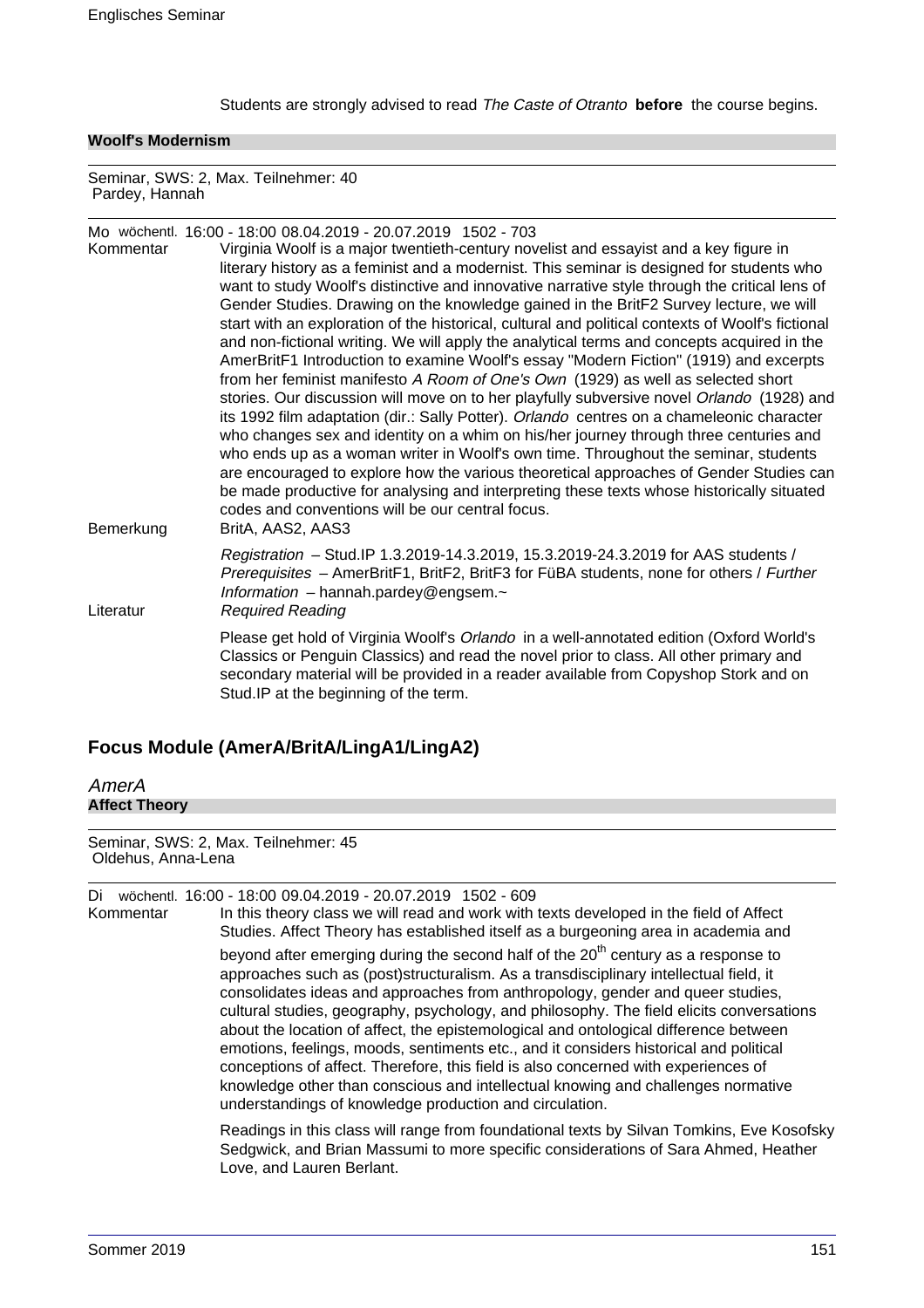| Bemerkung | This class is specifically designed for students interested in and enjoying reading and<br>talking theory.<br>AmerA, AAS1, AAS3                                                                                                             |
|-----------|---------------------------------------------------------------------------------------------------------------------------------------------------------------------------------------------------------------------------------------------|
|           | Registration - Stud. IP FüBA und M.Ed.: 1.3.-14.3.2019 AAS: 15.3-24.3.2019 /<br>Prerequisites - BA: Foundations Literature and Culture, Intermediate Literature and<br>Culture, MA: none / Further information - anna-lena.oldehus@engsem.~ |
| Literatur | Maximale Teilnehmer*Innenzahl: 45<br>All course texts will be made available on Stud. IP.                                                                                                                                                   |

#### **Between Literature and Ethnography**

Seminar, SWS: 2, Max. Teilnehmer: 45 Ferens, Dominika

|           | Mi wöchentl. 12:00 - 14:00 10.04.2019 - 20.07.2019 1502 - 609                                                                                                                                                                                                                                                                                                                                                                                                                                                                                                 |
|-----------|---------------------------------------------------------------------------------------------------------------------------------------------------------------------------------------------------------------------------------------------------------------------------------------------------------------------------------------------------------------------------------------------------------------------------------------------------------------------------------------------------------------------------------------------------------------|
| Kommentar | This seminar course will first take us back to the early 20 <sup>th</sup> century, when ethnography<br>became an academic discipline and cut itself off from amateur descriptions of foreign<br>cultures written by travelers and missionaries. We shall then move forward to the                                                                                                                                                                                                                                                                             |
|           | second half of the 20 <sup>th</sup> century, when the decolonization of the 'Third World' upset the<br>traditional relations between the subjects and objects of ethnography, leading to a crisis<br>of conscience in Western cultural anthropology. Some researchers dealt with this crisis by<br>reaching for fictional and autobiographical modes of writing.                                                                                                                                                                                              |
|           | We shall look for the characteristic features of ethnography in fiction, and for elements<br>of novelistic narration in ethnography. The reading list includes several classic<br>ethnographies by such authors as Bronislaw Malinowski and Margaret Mead, as well as<br>more hybrid and experimental types of cultural description, including autoethnography,<br>the ethnographic novel, and anti-ethnography. Traditional and experimental ethnographic<br>footage, and documentaries about ethnographer's lives will provide additional<br>illustrations. |
| Bemerkung | AmerA, AAS1, AAS2                                                                                                                                                                                                                                                                                                                                                                                                                                                                                                                                             |
|           | Registration - Stud. IP FüBA und M.Ed.: 1.3.-14.3.2019 AAS: 15.3-24.3.2019/<br>Prerequisites - BA: Foundations Literature and Culture, Intermediate Literature and<br>Culture, MA: none / Further information - dferens@poczta.onet.pl                                                                                                                                                                                                                                                                                                                        |
| Literatur | Maximale Teilnehmer*Innenzahl: 45<br>All course texts will be made available on Stud.IP.                                                                                                                                                                                                                                                                                                                                                                                                                                                                      |

#### **Health and Body in American Culture**

#### Seminar, SWS: 2, Max. Teilnehmer: 45 Dybska, Aneta

Do wöchentl. 10:00 - 12:00 11.04.2019 - 20.07.2019 1502 - 703 This course examines the intersecting discourses of the body and health in American culture. It focuses on selected aspects of social life that pertain to public health, such as hygiene, epidemics, mental health, environmental pollution, as well as sexual and reproductive health. The key questions that the course will address are: What is biopower? How do the disciplinary and regulatory techniques impact the production of individual and collective bodies? If bodies are objects and vehicles of power, what is the relationship between individuals' self-surveillance and self-discipline and the broader historical process of nation-formation? What is the relationship between the planning and uses of urban space on the one hand and the larger culture's preoccupation with a healthy body politic on the other? How is the metaphor of the body deployed in relation to urban and national health?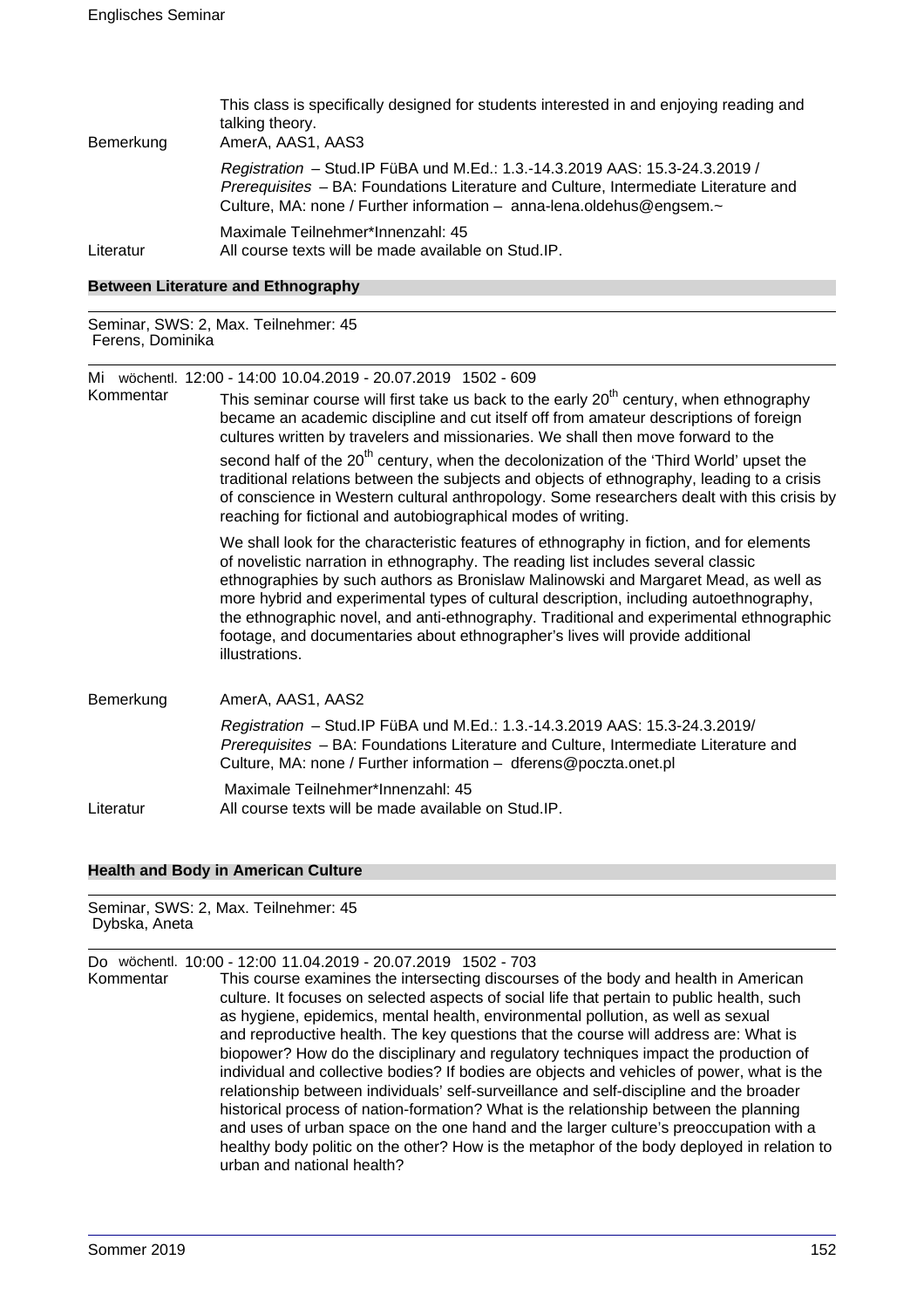| Bemerkung | AmerA, AAS2, AAS3                                                                                                                                                                                                                    |
|-----------|--------------------------------------------------------------------------------------------------------------------------------------------------------------------------------------------------------------------------------------|
|           | Registration - Stud. IP FüBA und M.Ed.: 1.3.-14.3.2019 AAS: 15.3-24.3.2019 /<br>Prerequisites - BA: Foundations Literature and Culture, Intermediate Literature and<br>Culture, MA: none / Further information $-$ adybska@uw.edu.pl |
| Literatur | Maximale Teilnehmer*Innenzahl: 45<br>All course texts will be made available on Stud.IP.                                                                                                                                             |

# **Post-Network Television: Veronica Mars**

Seminar, SWS: 2, Max. Teilnehmer: 45 Groß, Florian

Mo wöchentl. 12:00 - 14:00 08.04.2019 - 20.07.2019 1502 - 609

| Kommentar<br>Bemerkung | In this class, we will analyze the phenomenon of post-network television through the<br>case study of Veronica Mars (2004-2007, 2014, 2019), a network series that was<br>recently revived as a crowdfunded movie and an upcoming Hulu-mini series. The show<br>epitomizes television's move 'from network to Netflix' in times of media convergence and<br>its gradual shift from a network-based medium directed at broad and heterogeneous<br>mass audiences into a diversified digital medium consumed by 'active' niche audiences.<br>Through a close analysis of Veronica Mars, this class will also familiarize students with<br>U.S. television's production and reception contexts as well as the concepts and tools to<br>analyze its serial, visual, and narrative aesthetics.<br>AmerA, AAS4 |
|------------------------|----------------------------------------------------------------------------------------------------------------------------------------------------------------------------------------------------------------------------------------------------------------------------------------------------------------------------------------------------------------------------------------------------------------------------------------------------------------------------------------------------------------------------------------------------------------------------------------------------------------------------------------------------------------------------------------------------------------------------------------------------------------------------------------------------------|
|                        | Registration - Stud. IP FüBA und M.Ed.: 1.3.-14.3.2019 AAS: 15.3-24.3.2019 /<br>Prerequisites - BA: Foundations Literature and Culture, Intermediate Literature and<br>Culture, MA: none / Further information - florian.gross@engsem.~                                                                                                                                                                                                                                                                                                                                                                                                                                                                                                                                                                  |
| Literatur              | Maximale Teilnehmer*Innenzahl: 45<br>Please purchase the first season of Veronica Mars (either online or on DVD) and start<br>watching before the class starts. During the semester, there will also be a screening of<br>the feature film. All other course material will be made available on Stud. IP.                                                                                                                                                                                                                                                                                                                                                                                                                                                                                                |

### **Power and the University in the United States**

Seminar, SWS: 2, Max. Teilnehmer: 45 Fagan, Abigail

Do wöchentl. 12:00 - 14:00 11.04.2019 - 20.07.2019 1502 - 609

| <b>DU WUUNGU LAU</b><br>Kommentar | טטט ∟טטו טוט∟.µטוט∟ טוט∟דרי<br>While the university is a major center of knowledge production in the United States (as<br>well as in Europe), activists and many academics alike criticize the university for its role<br>in reinstating class-based hierarchies. In this course, we will consider the history and                                                                                                                                                                                                                                                                                                   |
|-----------------------------------|----------------------------------------------------------------------------------------------------------------------------------------------------------------------------------------------------------------------------------------------------------------------------------------------------------------------------------------------------------------------------------------------------------------------------------------------------------------------------------------------------------------------------------------------------------------------------------------------------------------------|
| Bemerkung                         | literature of the US university, particularly in terms of its transnational origins (especially<br>in terms of German and English structures of higher education) and its convoluted and<br>ever-changing relationship to power. A number of specific moments that we will discuss<br>include the origins of university degrees in the humanities toward the end of the 1900s,<br>the advent of interdisciplinary programs such as Black Studies and Women's Studies<br>departments in the 1960s and 1970s, and the increasing corporatization of the university<br>in the United States today.<br>AmerA, AAS2, AAS3 |
|                                   | Registration - Stud. IP FüBA und M.Ed.: 1.3.-14.3.2019 AAS: 15.3-24.3.2019 /<br>Prerequisites - BA: Foundations Literature and Culture, Intermediate Literature and<br>Culture, MA: none / Further Information - abigail.fagan@engsem.~                                                                                                                                                                                                                                                                                                                                                                              |
| Literatur                         | Maximale Teilnehmer*Innenzahl: 45<br>All course texts will be made available on Stud. IP                                                                                                                                                                                                                                                                                                                                                                                                                                                                                                                             |

# **The Queer Short Story in the United States at the Turn of the 19th and 20th Centuries**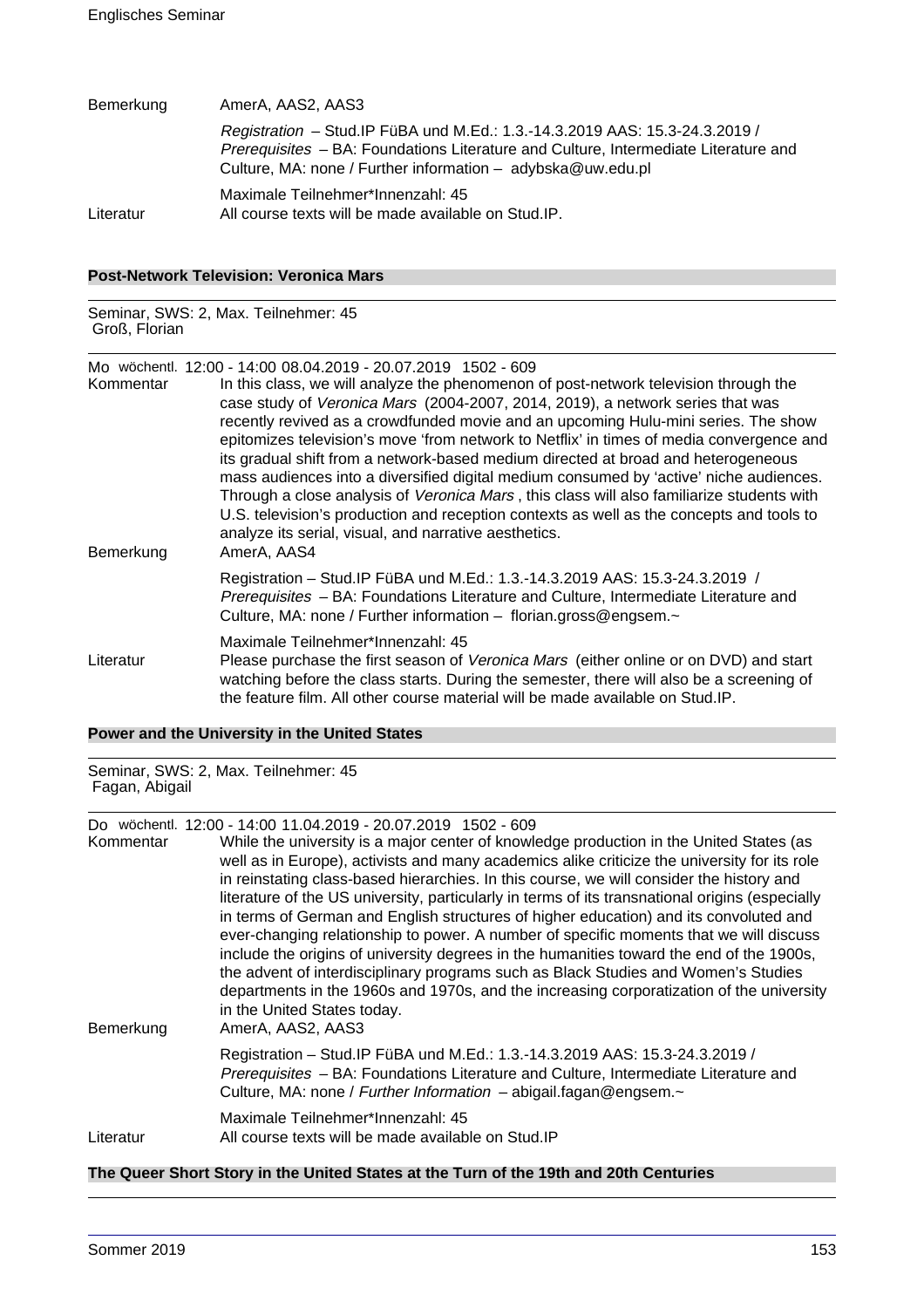Seminar, SWS: 2, Max. Teilnehmer: 45 Ferens, Dominika

| Kommentar | Di wöchentl. 12:00 - 14:00 09.04.2019 - 20.07.2019 1502 - 703<br>In this seminar we will study queer representations of gender, desire, and attachment in<br>American short stories published before the emergence of homo- and heterosexuality<br>as a binary opposition, and before the rise of gay and lesbian emancipatory movements.<br>The choice of the short story form is not accidental: as Axel Nissen and Christopher<br>Looby point out, the short story is somewhat queer on account of its marginal position<br>in relation to the dominant literary form – the novel. The short story has been American                                                                                                                                          |
|-----------|------------------------------------------------------------------------------------------------------------------------------------------------------------------------------------------------------------------------------------------------------------------------------------------------------------------------------------------------------------------------------------------------------------------------------------------------------------------------------------------------------------------------------------------------------------------------------------------------------------------------------------------------------------------------------------------------------------------------------------------------------------------|
|           | writers' favorite form for telling stories about things odd and marginal – things that<br>deviated from the social norm, that were unspeakable in the dominant discourse, yet<br>too disturbing to pass over in silence. Neither is the time period covered by the course                                                                                                                                                                                                                                                                                                                                                                                                                                                                                        |
| Bemerkung | accidental. Towards the end of the 19 <sup>th</sup> century, non-normative genders and sexualities<br>were medicalized, categorized, and then politicized. Sexuality became a subject of<br>heated public debates, setting off waves of homophobia or even homohysteria (Eric<br>Anderson), as a result of which many practices hitherto seen as unremarkable were<br>tabooed. Reaching back in time, we therefore discover literature that documents a<br>surprisingly wide spectrum of gender enactments and sexual practices. Among the<br>authors covered in this course are such canonical figures as Herman Melville, Mark<br>Twain, Henry James, Gertrude Stein, and Willa Cather, as well as less familiar and<br>anonymous writers.<br>AmerA, AAS2/AAS3 |
|           | Registration - Stud. IP FüBA und M.Ed.: 1.3.-14.3.2019 AAS: 15.3-24.3.2019/<br>Prerequisites - BA: Foundations Literature and Culture, Intermediate Literature and<br>Culture, MA: none / Further information - dferens@poczta.onet.pl                                                                                                                                                                                                                                                                                                                                                                                                                                                                                                                           |
| Literatur | Maximale Teilnehmer*Innenzahl: 45<br>All course texts will be made available on Stud. IP.                                                                                                                                                                                                                                                                                                                                                                                                                                                                                                                                                                                                                                                                        |

# **Transgression: Counterculture and its Influence on Fashion**

Seminar, SWS: 2, Max. Teilnehmer: 35 Meier, Julia

| Di<br>Mo Einzel<br>Einzel<br>Di<br>Kommentar                                                                                                                                                                                       | wöchentl. 10:00 - 12:00 09.04.2019 - 20.07.2019 1502 - 703<br>18:00 - 20:00 01.07.2019 - 01.07.2019 1502 - 703<br>08:00 - 10:00 16.07.2019 - 16.07.2019 1502 - 703<br>"Many things, developments, and changes begin in the dark []". (Carl Abrahamsson)                                                                                                                                                                                                                               |
|------------------------------------------------------------------------------------------------------------------------------------------------------------------------------------------------------------------------------------|---------------------------------------------------------------------------------------------------------------------------------------------------------------------------------------------------------------------------------------------------------------------------------------------------------------------------------------------------------------------------------------------------------------------------------------------------------------------------------------|
|                                                                                                                                                                                                                                    | This course explores the complex interrelation between the main protagonists of various<br>subcultural scenes and their subtle influence on the fashion world. We will be concerned<br>with the ways in which the underground scene is constantly challenging conventional<br>ideas of identity, gender, desire, beauty, and power from past eras until today.                                                                                                                        |
|                                                                                                                                                                                                                                    | Especially the time between the late 1960s until the end of the 1980s with people like<br>Andy Warhol, David Bowie, Leigh Bowery, Sid Vicious, Annie Lennox or Grace Jones,<br>to name the most famous, shaped gender roles and youth cultures with revolutionary<br>concepts of new looks and life styles that became popular fashion later on.                                                                                                                                      |
|                                                                                                                                                                                                                                    | So how do we perceive counterculture and fashion today? How do we define ourselves<br>in times of social media, globalization, and a growing right-wing populism? A new decade<br>that Olivier Zahm, the publisher of Purple Fashion Magazine, defines as: "irrational looks,<br>romantic illusions, radical honesty, immediate intimacy with strangers, gender free dream,<br>playful fetishism, ultra hardcore attitudes, myriad poses, and the constant digital hide and<br>seek." |
|                                                                                                                                                                                                                                    | We will examine these socio-cultural issues through literature, philosophy, film, and pop<br>and fashion culture.                                                                                                                                                                                                                                                                                                                                                                     |
| <b>D</b> a second contact to the second contact of the second contact of the second contact of the second contact of the second contact of the second contact of the second contact of the second contact of the second contact of | $\mathbf{A}$                                                                                                                                                                                                                                                                                                                                                                                                                                                                          |

# Bemerkung AmerA, AAS1/AAS4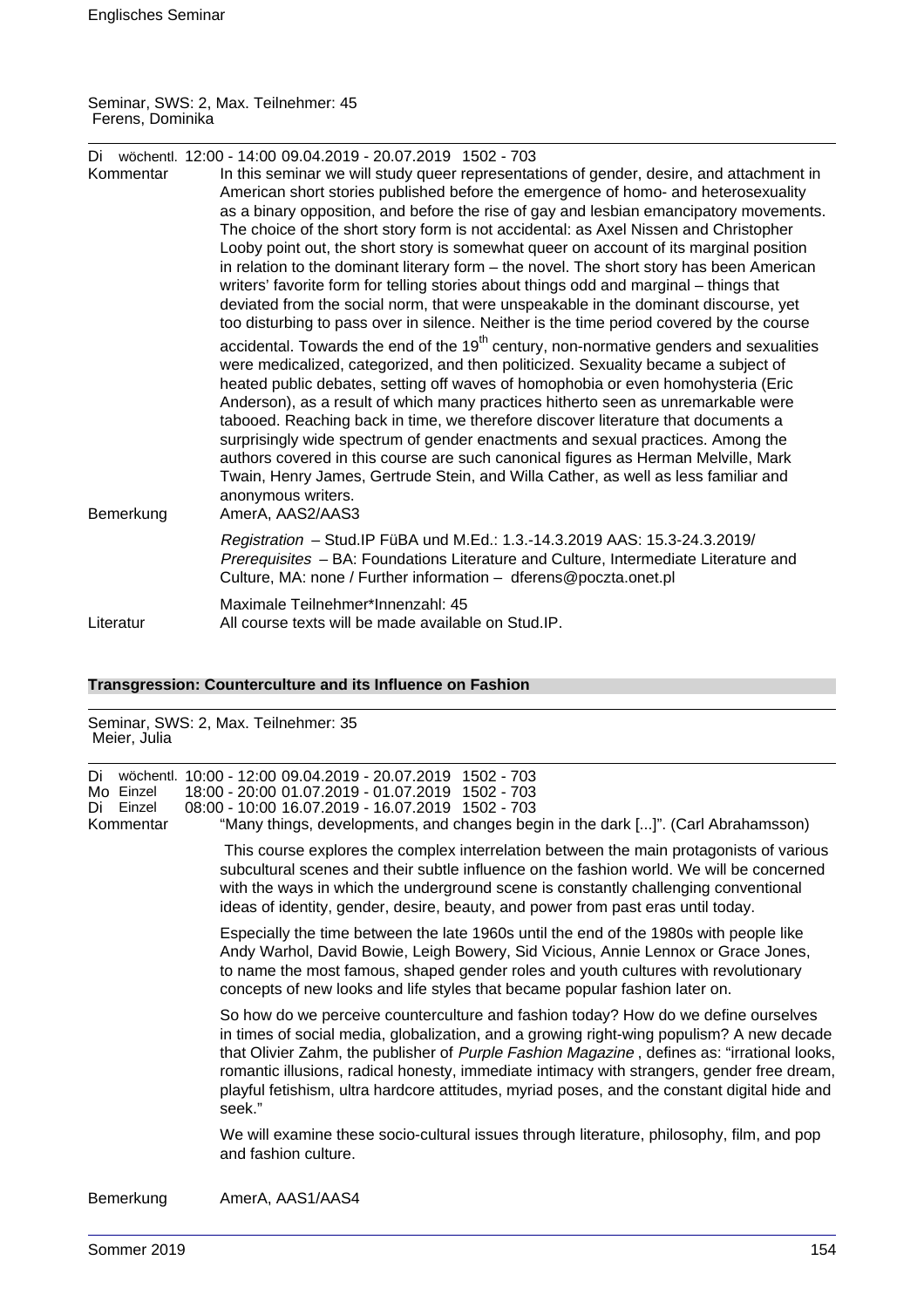Registration – Stud.IP FüBA und M.Ed.: 1.3.-14.3.2019 AAS: 15.3-24.3.2019 / Prerequisites – BA: Foundations Literature and Culture, Intermediate Literature and Culture, MA: none / Further Information –sarkadiaki@hotmail.com

Maximale Teilnehmer\*Innenzahl: 35 Literatur All course texts will be made available on Stud.IP

# **BritA Advanced Shakespeare**

Seminar, SWS: 2, Max. Teilnehmer: 40 Neumann, Janna-Lena

Mo wöchentl. 10:00 - 12:00 08.04.2019 - 20.07.2019 1502 - 703 More than 400 years after Shakespeare's death, his plays are still ubiquitous on British

| Bemerkung | $\sigma$ and the young and grandpoing a douth, the plays are can apiganous on British<br>and international stages. Even in Germany, Shakespeare's status as a canonical<br>playwright is reaffirmed constantly through stage and movie adaptations and through<br>his central position in teaching English, both at school and university. The aim of this<br>advanced class will be to read Shakespeare's plays in the context of Gender Studies<br>and Cultural Materialism in order to investigate constructions of gender and class in his<br>famous comedies and tragedies. After discussing the historical, cultural and political<br>contexts of Elizabethan drama (based on previous knowledge from BritF2/F3), we shall<br>analyse and interpret selected texts of Shakespeare's oeuvre (using the categories of<br>literary analysis from AmerBritF1). Beginning with selected sonnets, we shall then turn<br>to two plays in detail, namely Much Ado About Nothing and King Lear. Finally, students<br>will be asked to independently engage with excerpts from further plays, including Twelfth<br>Night, The Taming of the Shrew and King Richard III.<br>BritA, AAS2, AAS3 |
|-----------|------------------------------------------------------------------------------------------------------------------------------------------------------------------------------------------------------------------------------------------------------------------------------------------------------------------------------------------------------------------------------------------------------------------------------------------------------------------------------------------------------------------------------------------------------------------------------------------------------------------------------------------------------------------------------------------------------------------------------------------------------------------------------------------------------------------------------------------------------------------------------------------------------------------------------------------------------------------------------------------------------------------------------------------------------------------------------------------------------------------------------------------------------------------------------------------|
| Literatur | Registration Stud.IP 1.3.2019-14.3.2019, for AAS students: 15.3.2019-24.3.2019 /<br>Prerequisites - AmerBritF1, BritF2, BritF3 for FüBA students, none for others / Further<br>Information -janna-lena.neumann@engsem.uni-hannover.de<br><b>Required Reading</b>                                                                                                                                                                                                                                                                                                                                                                                                                                                                                                                                                                                                                                                                                                                                                                                                                                                                                                                         |
|           | Please get hold of:                                                                                                                                                                                                                                                                                                                                                                                                                                                                                                                                                                                                                                                                                                                                                                                                                                                                                                                                                                                                                                                                                                                                                                      |
|           | William Shakespeare. Much Ado About Nothing. Edited by Claire McEachern, Arden,<br>2016.                                                                                                                                                                                                                                                                                                                                                                                                                                                                                                                                                                                                                                                                                                                                                                                                                                                                                                                                                                                                                                                                                                 |
|           | William Shakespeare. King Lear. Edited by R. A. Foakes, Arden, 1997.                                                                                                                                                                                                                                                                                                                                                                                                                                                                                                                                                                                                                                                                                                                                                                                                                                                                                                                                                                                                                                                                                                                     |
|           | Students are strongly advised to read Much Ado About Nothing before the course<br>begins.                                                                                                                                                                                                                                                                                                                                                                                                                                                                                                                                                                                                                                                                                                                                                                                                                                                                                                                                                                                                                                                                                                |
|           | Reader - copy shop Stork (Körnerstraße) and Stud.IP                                                                                                                                                                                                                                                                                                                                                                                                                                                                                                                                                                                                                                                                                                                                                                                                                                                                                                                                                                                                                                                                                                                                      |

#### **Beginning Postcolonialism**

Seminar, SWS: 2, Max. Teilnehmer: 40 Pardey, Hannah

Di wöchentl. 08:00 - 10:00 09.04.2019 - 20.07.2019 1502 - 609

Kommentar This seminar encourages students to make their beginnings in one of the most intriguing and challenging fields of study that has established itself in recent years: postcolonialism. As preparation for each class, participants will have to read up on the field's central concerns and key concepts discussed in John McLeod's introductory textbook Beginning Postcolonialism . Relying on the analytical categories from the 'Introduction to Literary Studies' (AmerBritF1), we shall read Buchi Emecheta's novel The Joys of Motherhood (1979) through a postcolonial lens. We'll return to the text on a weekly basis in order to practise the field's terminology and see how the application of each critical concept produces an additional layer of meaning. Along the way, participants will be continually invited to think critically about the potentials and limitations of postcolonial ways of engaging with literary texts.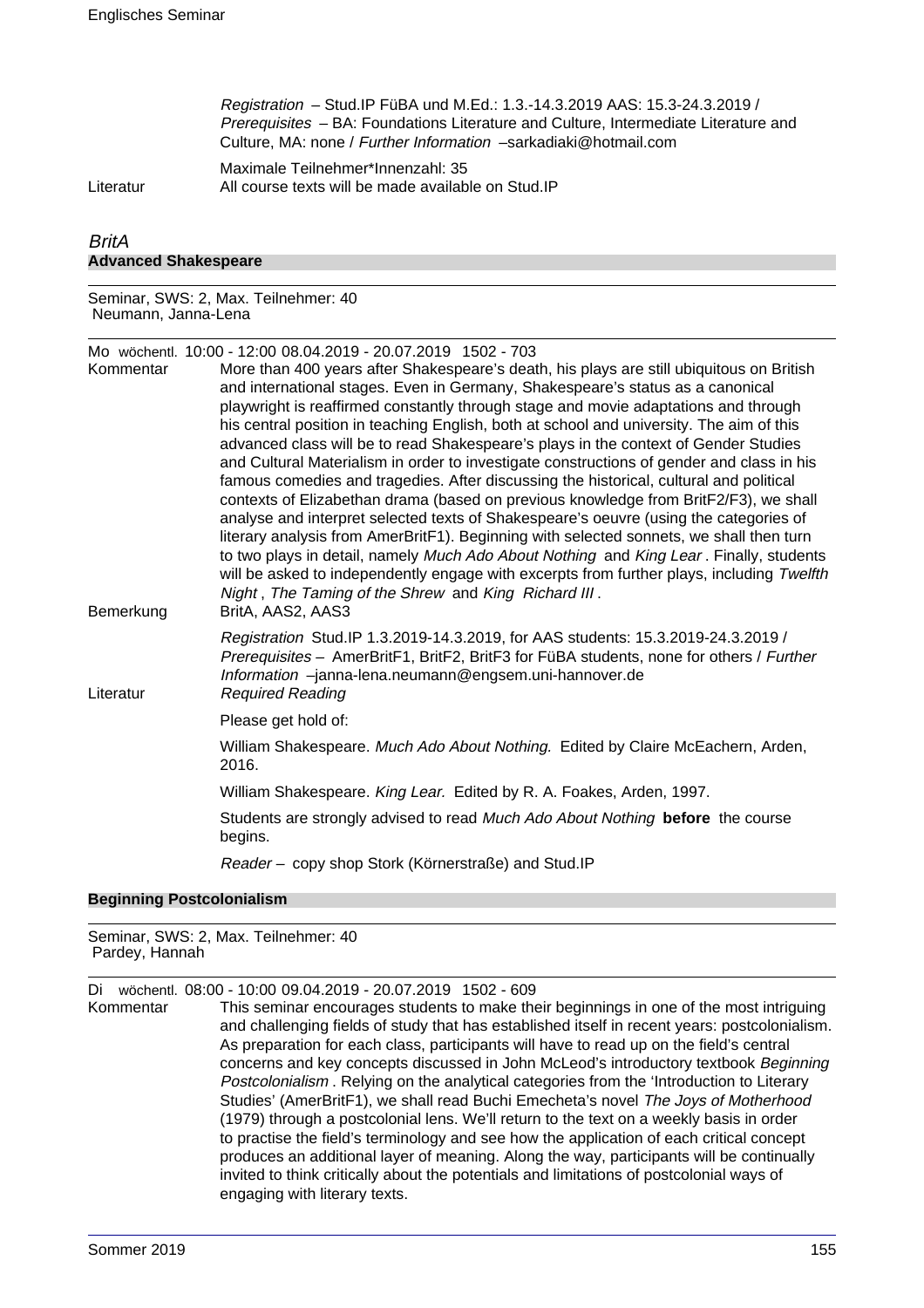| Bemerkung | BritA, AAS1, AAS5                                                                                                                                                                                                                                                                                                                                                                                                                                   |
|-----------|-----------------------------------------------------------------------------------------------------------------------------------------------------------------------------------------------------------------------------------------------------------------------------------------------------------------------------------------------------------------------------------------------------------------------------------------------------|
|           | Registration - Stud.IP 1.3.2019-14.3.2019, 15.3.2019-24.3.2019 for AAS students /<br>Prerequisites - AmerBritF1, BritF2, BritF3 for FüBA students, none for others / Further<br>Information - hannah.pardey@engsem. $\sim$                                                                                                                                                                                                                          |
| Literatur | Students who want to attend this course will have to purchase John McLeod's Beginning<br>Postcolonialism (2 <sup>nd</sup> edition, Manchester UP, 2010) and Emecheta's novel The Joys<br>of Motherhood (1979). All other material will be provided in a reader available from<br>Copyshop Stork (Körnerstraße) and on Stud.IP. Please make sure to read McLeod's<br>textbook and Emecheta's novel during term break, i.e. before the course begins. |

#### **The Gothic in British Literature**

Seminar, SWS: 2, Max. Teilnehmer: 40 Neumann, Janna-Lena

#### Mo wöchentl. 12:00 - 14:00 08.04.2019 - 20.07.2019 1502 - 703

Kommentar Since its emergence in the late  $18<sup>th</sup>$  century, the Gothic has proved one of the most productive modes in English-speaking literature. In this advanced class, we shall read two major representatives of the genre, namely Horace Walpole's The Castle of Otranto (1764), arguably the first British Gothic novel, and Mary Shelley's Frankenstein (1818). Using the terminology from AmerBritF1, we shall consider the genre conventions of gothic novels, and analyse them in terms of their (Gothic) characters, plots, and settings. Apart from this narratological and structuralist approach, we shall use historical and cultural knowledge from the lecture series (BritF2) to consider how these texts negotiate issues connected with the emergent middle classes, but also gender, sexuality and imperialism.

#### Bemerkung BritA, AAS2, AAS3

Reader – copy shop Stork (Körnerstraße) and Stud.IP / Registration Stud.IP 1.3.2019-14.3.2019, for AAS students: 15.3.2019-24.3.2019 / Size restriction – 40 / Prerequisites – AmerBritF1, BritF2, BritF3 for FüBA students, none for others Literatur Please get hold of scholarly editions of Horace Walpole's The Castle of Otranto and Mary Shelley's Frankenstein. Since there are different versions of this text, make sure to buy the 1818 edition.

Students are strongly advised to read The Caste of Otranto **before** the course begins.

#### **Woolf's Modernism**

Seminar, SWS: 2, Max. Teilnehmer: 40 Pardey, Hannah

Mo wöchentl. 16:00 - 18:00 08.04.2019 - 20.07.2019 1502 - 703

Virginia Woolf is a major twentieth-century novelist and essayist and a key figure in literary history as a feminist and a modernist. This seminar is designed for students who want to study Woolf's distinctive and innovative narrative style through the critical lens of Gender Studies. Drawing on the knowledge gained in the BritF2 Survey lecture, we will start with an exploration of the historical, cultural and political contexts of Woolf's fictional and non-fictional writing. We will apply the analytical terms and concepts acquired in the AmerBritF1 Introduction to examine Woolf's essay "Modern Fiction" (1919) and excerpts from her feminist manifesto A Room of One's Own (1929) as well as selected short stories. Our discussion will move on to her playfully subversive novel Orlando (1928) and its 1992 film adaptation (dir.: Sally Potter). Orlando centres on a chameleonic character who changes sex and identity on a whim on his/her journey through three centuries and who ends up as a woman writer in Woolf's own time. Throughout the seminar, students are encouraged to explore how the various theoretical approaches of Gender Studies can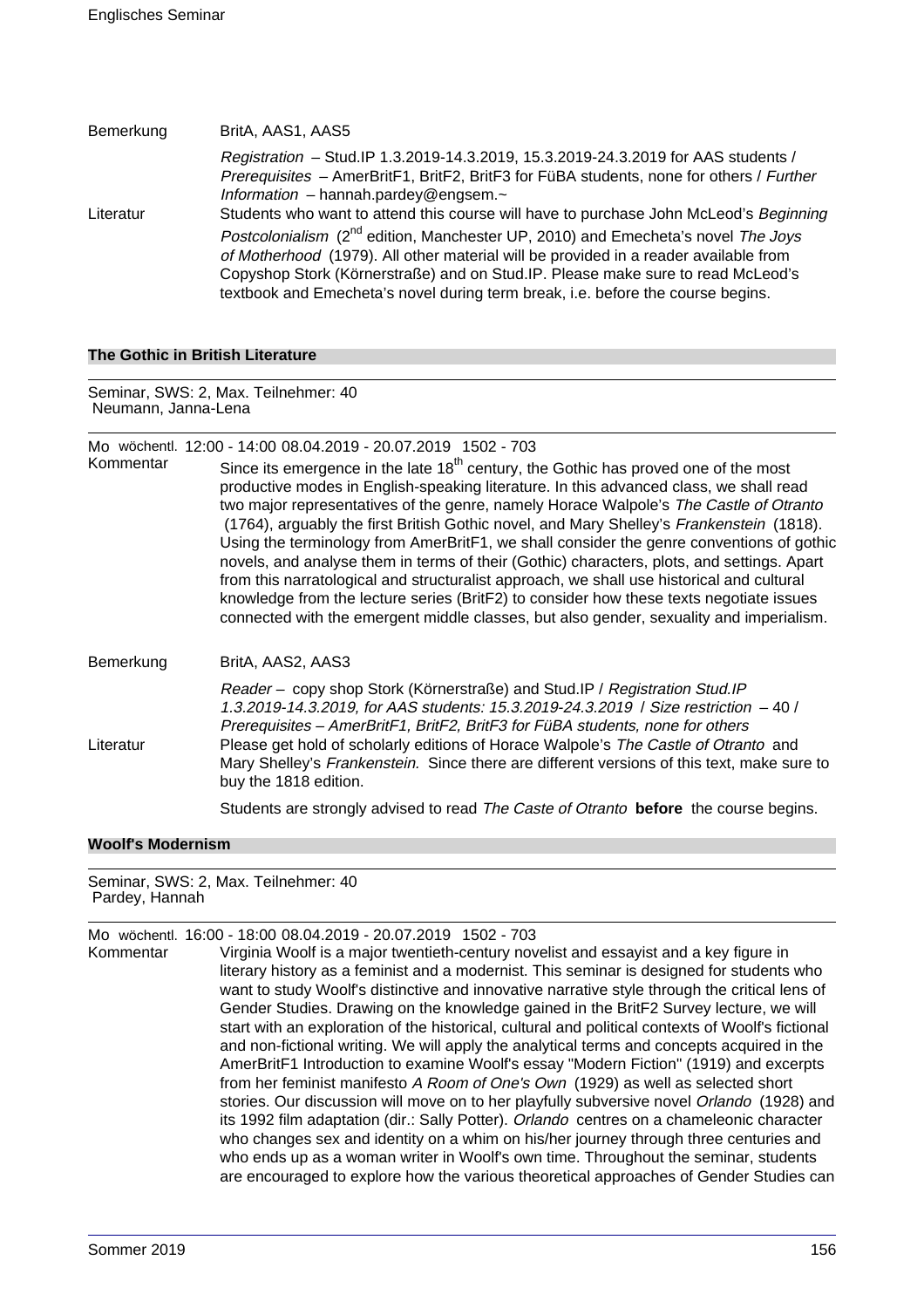| Bemerkung | be made productive for analysing and interpreting these texts whose historically situated<br>codes and conventions will be our central focus.<br>BritA, AAS2, AAS3                                                                                                                                                 |
|-----------|--------------------------------------------------------------------------------------------------------------------------------------------------------------------------------------------------------------------------------------------------------------------------------------------------------------------|
| Literatur | Registration - Stud.IP 1.3.2019-14.3.2019, 15.3.2019-24.3.2019 for AAS students /<br>Prerequisites - AmerBritF1, BritF2, BritF3 for FüBA students, none for others / Further<br>Information $-$ hannah.pardey@engsem. $\sim$<br><b>Required Reading</b>                                                            |
|           | Please get hold of Virginia Woolf's Orlando in a well-annotated edition (Oxford World's<br>Classics or Penguin Classics) and read the novel prior to class. All other primary and<br>secondary material will be provided in a reader available from Copyshop Stork and on<br>Stud.IP at the beginning of the term. |

LingA1 **Deutsch und Englisch im Vergleich und im Kontrast – English and German in Comparison and Contrast**

Seminar, SWS: 2 Diewald, Gabriele| Schulze, Rainer

|  | Di wöchentl. 10:00 - 12:00 09.04.2019 - 20.07.2019 1502 - 103 |  |
|--|---------------------------------------------------------------|--|
|  |                                                               |  |

| Kommentar              | This advanced seminar aims to give an overview of the most important structural<br>differences between English and German. It will reconsider some issues already<br>discussed in earlier introductory classes (e.g. <i>Introduction to Linguistics</i> ), albeit from<br>a decidedly different point of view. We will explore how the basic structural differences<br>between English and German are related to each other. The focus of this seminar will<br>therefore be on clusters or bundles of contrast, each of which can be derived from a<br>fundamental structural difference between the two languages. The overarching objective,<br>then, will be to show how it is possible to bring order to the large variety of superficially<br>unrelated contrasts between English and German which, after all, are two otherwise<br>closely related languages. Thus, we will take a bird's-eye view of the two languages: the<br>task will be to work out their most essential characteristics and trace back our findings<br>concerning what they have and have not in common to general tendencies among<br>the world's languages. One crucial insight is going to be that many of the differences<br>between English and German are not restricted to these two languages, but represent<br>more general contrasts between languages which - like English and German - represent<br>different language types. Along these lines, we will have to restrict ourselves to a few<br>select phonetic and phonological, morphological, grammatical, syntactic, pragmatic<br>and/or semantic issues: agreement, analytic, blending of constructions, case system,<br>(pseudo-) cleft, final devoicing, focus particle, fused constructions, gerund, grammatical<br>relation, grammaticalisation, interference types (substitution, over-/underspecification,<br>over-/underrepresentation), loose-fit language, markedness, modal particle, passive<br>construction, predicate-argument structure, preposition stranding, raising construction,<br>semantic roles of subjects and objects, synthetic, theme and rheme, tight-fit language, |
|------------------------|---------------------------------------------------------------------------------------------------------------------------------------------------------------------------------------------------------------------------------------------------------------------------------------------------------------------------------------------------------------------------------------------------------------------------------------------------------------------------------------------------------------------------------------------------------------------------------------------------------------------------------------------------------------------------------------------------------------------------------------------------------------------------------------------------------------------------------------------------------------------------------------------------------------------------------------------------------------------------------------------------------------------------------------------------------------------------------------------------------------------------------------------------------------------------------------------------------------------------------------------------------------------------------------------------------------------------------------------------------------------------------------------------------------------------------------------------------------------------------------------------------------------------------------------------------------------------------------------------------------------------------------------------------------------------------------------------------------------------------------------------------------------------------------------------------------------------------------------------------------------------------------------------------------------------------------------------------------------------------------------------------------------------------------------------------------------------------------------------------------------------------------------|
|                        | transfer, transitive construction, transparency, verb-phrase contrasts, word order, and<br>word stress.                                                                                                                                                                                                                                                                                                                                                                                                                                                                                                                                                                                                                                                                                                                                                                                                                                                                                                                                                                                                                                                                                                                                                                                                                                                                                                                                                                                                                                                                                                                                                                                                                                                                                                                                                                                                                                                                                                                                                                                                                                     |
| Bemerkung<br>Literatur | Teilnehmerzahl: 30<br>Literatur e - recommended reading:                                                                                                                                                                                                                                                                                                                                                                                                                                                                                                                                                                                                                                                                                                                                                                                                                                                                                                                                                                                                                                                                                                                                                                                                                                                                                                                                                                                                                                                                                                                                                                                                                                                                                                                                                                                                                                                                                                                                                                                                                                                                                    |
|                        | König, Ekkehard and Volker Gast. <sup>4</sup> 2018. Understanding English-German Contrasts.<br>Berlin: Erich Schmidt Verlag.<br>An additional reader will be made available at the beginning of the semester.                                                                                                                                                                                                                                                                                                                                                                                                                                                                                                                                                                                                                                                                                                                                                                                                                                                                                                                                                                                                                                                                                                                                                                                                                                                                                                                                                                                                                                                                                                                                                                                                                                                                                                                                                                                                                                                                                                                               |

### **Figurative Language**

Seminar, SWS: 2, Max. Teilnehmer: 25 Schulze, Rainer

Di wöchentl. 16:00 - 18:00 09.04.2019 - 20.07.2019 1502 - 613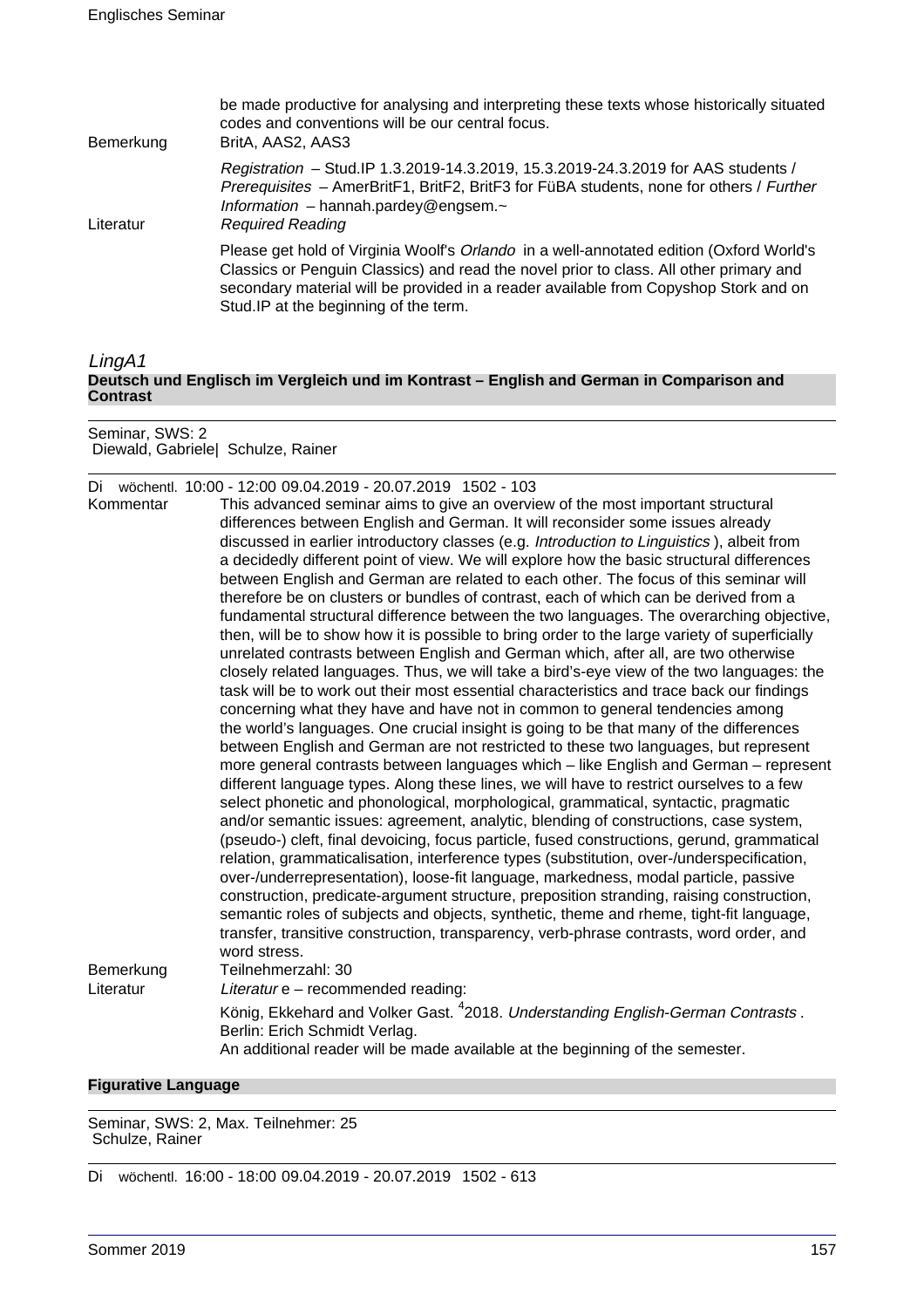| Kommentar | This advanced seminar will explain and explore a broad range of concepts, including<br>metaphor, metonymy, simile, and blending and will offer tools for analysing them. It<br>will coherently ground the linguistic understanding of these concepts in basic cognitive<br>mechanisms such as categorisation, frames, mental spaces, and viewpoint.                                                                                                                                                                                                                                                                                                                                                                                                                         |
|-----------|-----------------------------------------------------------------------------------------------------------------------------------------------------------------------------------------------------------------------------------------------------------------------------------------------------------------------------------------------------------------------------------------------------------------------------------------------------------------------------------------------------------------------------------------------------------------------------------------------------------------------------------------------------------------------------------------------------------------------------------------------------------------------------|
| Bemerkung | Figurative language is becoming an increasingly popular area of study, as it is relevant<br>to the work of semanticists, pragmatists, discourse analysts, and also those working<br>at the interface of language and literature, and in other disciplines such as philosophy<br>and psychology. This seminar therefore intends to provide a summary, critique, and<br>comparison of the most important theories on how figurative language is used and<br>understood, drawing on research from linguistics, psychology, and other disciplines. In<br>order to ground the discussion in actual language use, the seminar will use examples<br>from discourse, including casual conversation, political speeches, literature, humour,<br>religion, and science.<br>LingA1, M9 |
| Literatur | Registration - Stud.IP 1.3.-14.3.2019 / Prerequisites - LingF1-LingF4 (FüBA), M1-M3<br>(DEL) / Further Information -rainer.schulze@engsem.~<br>Recommended Reading:                                                                                                                                                                                                                                                                                                                                                                                                                                                                                                                                                                                                         |
|           | The following textbook will be used in class and is recommended for purchase:                                                                                                                                                                                                                                                                                                                                                                                                                                                                                                                                                                                                                                                                                               |
|           | Dancygier, Barbara and Eve Sweetser. 2014. Figurative Language. Cambridge:<br><b>Cambridge University Press.</b>                                                                                                                                                                                                                                                                                                                                                                                                                                                                                                                                                                                                                                                            |
|           | Please make sure that you order your copy of the book asap.                                                                                                                                                                                                                                                                                                                                                                                                                                                                                                                                                                                                                                                                                                                 |

**Lexical Analysis**

Seminar, SWS: 2, Max. Teilnehmer: 25 Schulze, Rainer

Mo wöchentl. 16:00 - 18:00 08.04.2019 - 20.07.2019 1502 - 709

|                   | UU. JUU UU. JEU U LU. JUU LU UU UU UU UU                                                        |
|-------------------|-------------------------------------------------------------------------------------------------|
| Kommentar         | In this seminar, we will offer a wide-ranging empirical investigation of word use and           |
|                   | meaning in language. The seminar will fill the need for a lexically based, corpus-              |
|                   | driven theoretical approach that will help students understand how words go together            |
|                   | in collocational patterns and constructions to make meanings. Using a plethora of               |
|                   | concordance lines from corpora and other texts, we will show how matching each use              |
|                   | of a word against established contextual patterns plays a large part in determining             |
|                   | the meaning of a sentence or utterance. We will also take into account the immense              |
|                   | variability of everyday usage that will show that this variability is rule-governed rather than |
|                   | random. By studying words in context, we will be able to identify the 'normal' patterns         |
|                   | of usage that are associated with each pattern. Thereby, and this will be one of the            |
|                   | main findings in this seminar, lexical entropy (i.e. lack of order or predictability) can be    |
|                   | reduced. The contents of this class will complement other theoretical approaches to             |
|                   | language, including cognitive linguistics, construction grammar, priming theory, and            |
|                   | pattern grammar.                                                                                |
| Bemerkung         | LingA1, M9                                                                                      |
|                   | Registration - Stud.IP 1.3.-14.3.2019 / Prerequisites - LingF1-LingF4 (FüBA) / Further          |
|                   | Information -rainer.schulze@engsem.~                                                            |
| Literatur         | Recommended Reading:                                                                            |
|                   | The following textbook will be used in class and is recommended for purchase:                   |
|                   | Hanks, Patrick. 2013. Lexical Analysis. Norms and Exploitations. Cambridge, MA/                 |
|                   | London: The MIT Press.                                                                          |
|                   | Please make sure that you order your copy of the book asap.                                     |
| $l$ in $a_1, A_2$ |                                                                                                 |

**LinguA3**

Altendorf, Ulrike| Becker, Lidia| Mathias, Alexa

Di wöchentl. 16:00 - 18:00 09.04.2019 - 20.07.2019 1502 - 103

Seminar, SWS: 2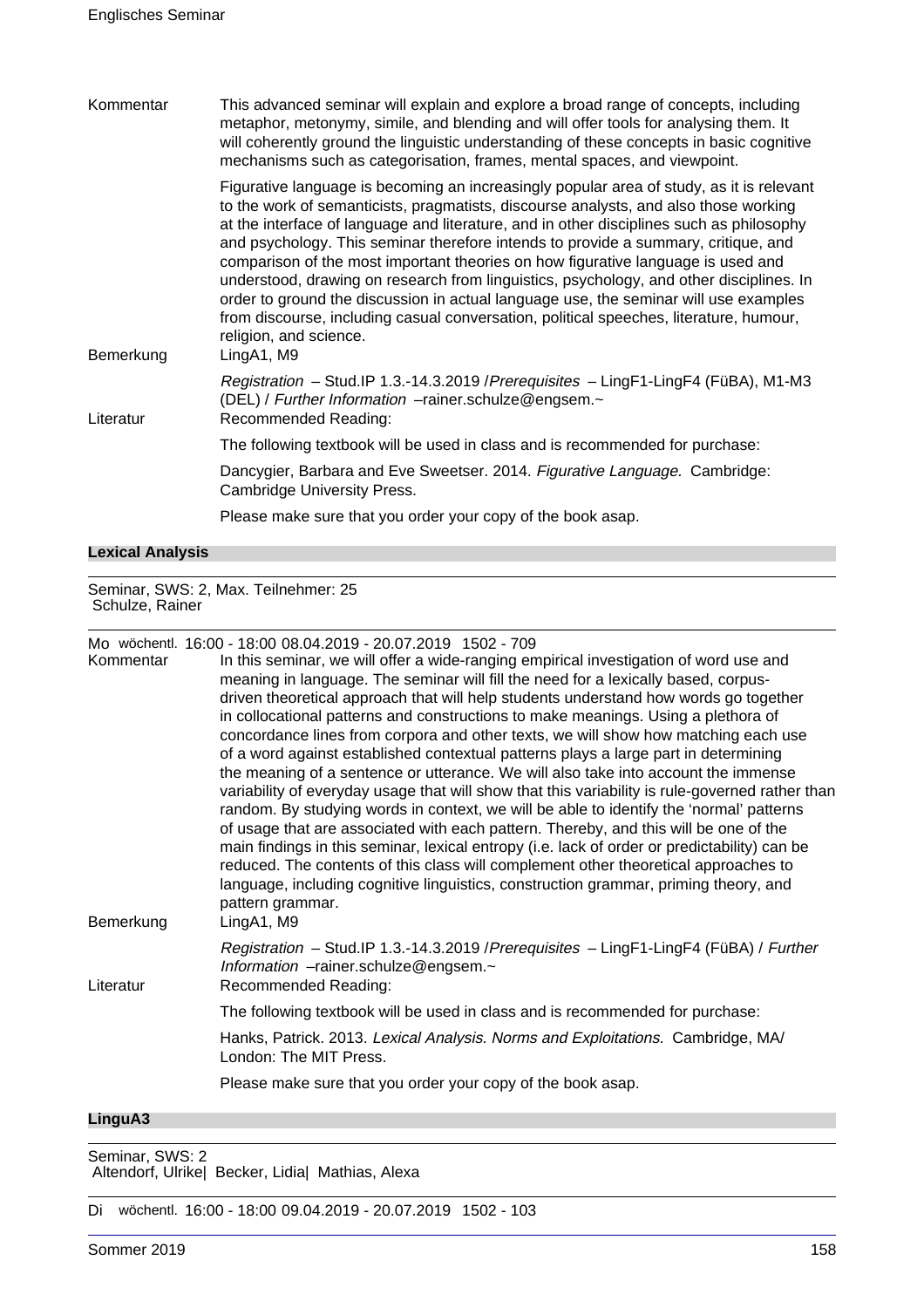| Bemerkung zur<br>Gruppe       | Seminar                                                                                                                                                                                                                                                                                                                                                                                                                                                                                                                                                                                                                                                                                                                                                                                                                                                                                                                                                                                                                                                                                                                                                                                                                                                                                                                                                                                                                                                                                                                                                                                                                        |
|-------------------------------|--------------------------------------------------------------------------------------------------------------------------------------------------------------------------------------------------------------------------------------------------------------------------------------------------------------------------------------------------------------------------------------------------------------------------------------------------------------------------------------------------------------------------------------------------------------------------------------------------------------------------------------------------------------------------------------------------------------------------------------------------------------------------------------------------------------------------------------------------------------------------------------------------------------------------------------------------------------------------------------------------------------------------------------------------------------------------------------------------------------------------------------------------------------------------------------------------------------------------------------------------------------------------------------------------------------------------------------------------------------------------------------------------------------------------------------------------------------------------------------------------------------------------------------------------------------------------------------------------------------------------------|
| Di<br>Bemerkung zur<br>Gruppe | wöchentl. 18:00 - 20:00 09.04.2019 - 20.07.2019 1502 - 103<br>Vorträge                                                                                                                                                                                                                                                                                                                                                                                                                                                                                                                                                                                                                                                                                                                                                                                                                                                                                                                                                                                                                                                                                                                                                                                                                                                                                                                                                                                                                                                                                                                                                         |
| Kommentar                     | Linguistik ist weitaus mehr als grammatische Analyse LinguA <sup>3</sup> vermittelt Einblicke in<br>die ganze Bandbreite linguistischer Beschreibung, linguistischer Anwendungsgebiete<br>sowie interdisziplinärer Forschung und beruflicher Praxis. Für die Gastvorträge werden<br>internationale Wissenschaftler/-innen aus Germanistik, Anglistik und Romanistik<br>eingeladen. Die Vortragsthemen sind bewusst vielseitig gewählt und sollen den Blick<br>"über den Tellerrand" hin öffnen. Die Gastvorträge sind daher verpflichtender Bestandteil<br>des Seminars und ersetzen jeweils eine Seminarsitzung. Die konkreten Termine und<br>Themen der Vorträge werden zeitnah über Stud. IP und per Aushang bekannt gegeben.<br>Im begleitenden Seminar werden zunächst die Organisation der Vorträge und die damit<br>verbundenen "PR-Maßnahmen" von den Studierenden aktiv gestaltet. Zudem werden die<br>Themen der Gastvorträge inhaltlich vertieft. Von den Studierenden wird erwartet, dass sie<br>Interesse auch an fachübergreifenden Themen mitbringen. Seminarsprache ist Deutsch<br>- gute Englischkenntnisse werden allerdings vorausgesetzt, da einzelne Beiträge auch in<br>englischer Sprache geliefert werden.<br>Im Seminar können für den Bereich Germanistik (Deutsch) Studien- &<br>Prüfungsleistungen sowie Schlüsselkompetenzbescheinigungen (SKA oder SKB)<br>erworben werden. Für Ling A1 oder LingA2 können im Seminar für den Bereich Englische<br>Sprachwissenschaft NUR Studienleistungen erworben werden. Für Leistungsnachweise<br>im FachbereichHispanistik: siehe KVV Romanisches Seminar. |
| Bemerkung<br>Literatur        | Teilnehmerzahl: 30<br>Wird im Seminar bekanntgegeben.                                                                                                                                                                                                                                                                                                                                                                                                                                                                                                                                                                                                                                                                                                                                                                                                                                                                                                                                                                                                                                                                                                                                                                                                                                                                                                                                                                                                                                                                                                                                                                          |

# LingA2 **Learner Corpus Research**

| Altendorf, Ulrike | Seminar, SWS: 2, Max. Teilnehmer: 30                                                                                                                                                                                                                                                                                                                                                                                                                                                                                                                                                                                                       |
|-------------------|--------------------------------------------------------------------------------------------------------------------------------------------------------------------------------------------------------------------------------------------------------------------------------------------------------------------------------------------------------------------------------------------------------------------------------------------------------------------------------------------------------------------------------------------------------------------------------------------------------------------------------------------|
| Mi<br>Kommentar   | wöchentl. 10:00 - 12:00 10.04.2019 - 20.07.2019 1502 - 615<br>Learner Corpus Research (LCR) will explore issues related to the process of second<br>language learning and teaching. It will convey insights into the interlanguage of second<br>language learners, in particular insights gained from studies based on digitized date in<br>learner corpora (LCR). They will be supplemented by relevant concepts proposed by<br>Second Language Acquisition, in particular IP (Input Processing) and PI (Processing<br>Instruction), as well as by work in teaching methodology, e.g. the acquisition-oriented<br>method by von Ziegésar. |
| Bemerkung         | LingA2, M8, M9                                                                                                                                                                                                                                                                                                                                                                                                                                                                                                                                                                                                                             |
| Literatur         | Registration - Stud. IP 01.03. - 14.03. / Prerequisites - LingF1-LingF4 (if applicable) / Size<br>restriction: 30 / Further Information -ulrike.altendorf@engsem.~<br>Required Reading: Texts will be available in class.                                                                                                                                                                                                                                                                                                                                                                                                                  |
| LinguA3           |                                                                                                                                                                                                                                                                                                                                                                                                                                                                                                                                                                                                                                            |

Seminar, SWS: 2 Altendorf, Ulrike| Becker, Lidia| Mathias, Alexa

Di wöchentl. 16:00 - 18:00 09.04.2019 - 20.07.2019 1502 - 103 Bemerkung zur Gruppe Seminar

Di wöchentl. 18:00 - 20:00 09.04.2019 - 20.07.2019 1502 - 103 Bemerkung zur Gruppe Vorträge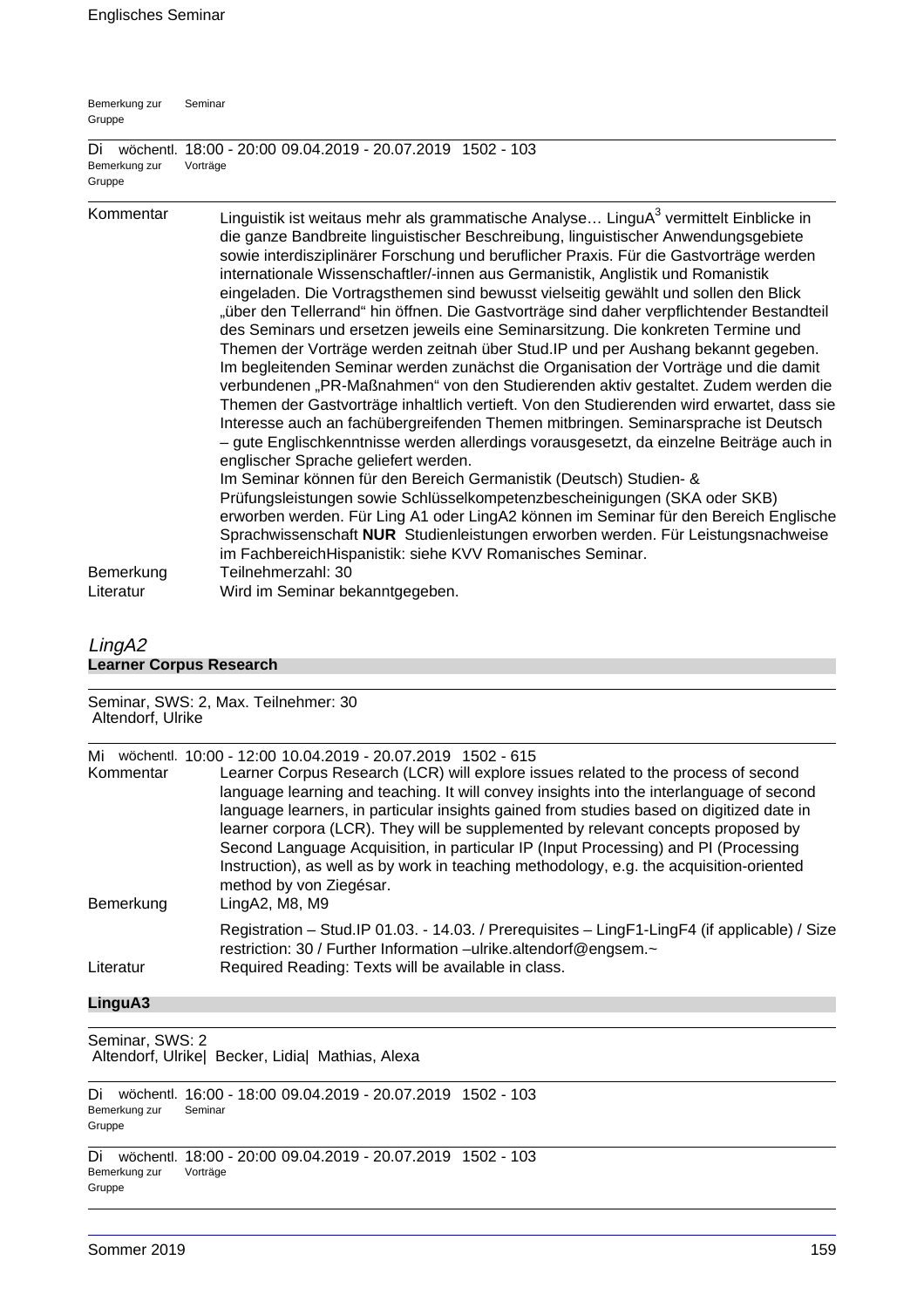| verbundenen "PR-Maßnahmen" von den Studierenden aktiv gestaltet. Zudem werden die<br>Themen der Gastvorträge inhaltlich vertieft. Von den Studierenden wird erwartet, dass sie<br>Interesse auch an fachübergreifenden Themen mitbringen. Seminarsprache ist Deutsch<br>- gute Englischkenntnisse werden allerdings vorausgesetzt, da einzelne Beiträge auch in<br>englischer Sprache geliefert werden.<br>Im Seminar können für den Bereich Germanistik (Deutsch) Studien- &<br>Prüfungsleistungen sowie Schlüsselkompetenzbescheinigungen (SKA oder SKB)<br>erworben werden. Für Ling A1 oder LingA2 können im Seminar für den Bereich Englische<br>Sprachwissenschaft NUR Studienleistungen erworben werden. Für Leistungsnachweise<br>im FachbereichHispanistik: siehe KVV Romanisches Seminar.<br>Teilnehmerzahl: 30 | eingeladen. Die Vortragsthemen sind bewusst vielseitig gewählt und sollen den Blick<br>"über den Tellerrand" hin öffnen. Die Gastvorträge sind daher verpflichtender Bestandteil<br>des Seminars und ersetzen jeweils eine Seminarsitzung. Die konkreten Termine und<br>Themen der Vorträge werden zeitnah über Stud. IP und per Aushang bekannt gegeben.<br>Im begleitenden Seminar werden zunächst die Organisation der Vorträge und die damit |
|---------------------------------------------------------------------------------------------------------------------------------------------------------------------------------------------------------------------------------------------------------------------------------------------------------------------------------------------------------------------------------------------------------------------------------------------------------------------------------------------------------------------------------------------------------------------------------------------------------------------------------------------------------------------------------------------------------------------------------------------------------------------------------------------------------------------------|--------------------------------------------------------------------------------------------------------------------------------------------------------------------------------------------------------------------------------------------------------------------------------------------------------------------------------------------------------------------------------------------------------------------------------------------------|
| Bemerkung<br>Literatur<br>Wird im Seminar bekanntgegeben.                                                                                                                                                                                                                                                                                                                                                                                                                                                                                                                                                                                                                                                                                                                                                                 |                                                                                                                                                                                                                                                                                                                                                                                                                                                  |

# **Sociolinguistic Typology**

Seminar, SWS: 2, Max. Teilnehmer: 30 Altendorf, Ulrike

Mi wöchentl. 08:00 - 10:00 10.04.2019 - 20.07.2019 1502 - 609

| Kommentar<br>Bemerkung | This course will present Peter Trudgill's theories of the impact of language diversity<br>brought about by language and dialect contact as well as a selection of socio-historical<br>case studies from England, the US and New Zealand, to which the theories will be<br>applied. In addition, we will explore research on <i>Multicultural London English</i> , an<br>emerging contact variety in the Greater London conurbation. This course requires a solid<br>knowledge of phonetics and phonology!<br>LingA2, M5, M9 |
|------------------------|-----------------------------------------------------------------------------------------------------------------------------------------------------------------------------------------------------------------------------------------------------------------------------------------------------------------------------------------------------------------------------------------------------------------------------------------------------------------------------------------------------------------------------|
| Literatur              | Registration - Stud.IP 01.03. - 14.03. / Prerequisites - LingF1-LingF4 (if applicable) / Size<br>restriction: 30 / Further Information -ulrike.altendorf@engsem.~<br>Required Reading:                                                                                                                                                                                                                                                                                                                                      |
|                        | Peter Trudgill (2010). Investigations in Sociohistorical Linguistics . Cambridge: Cambridge<br>University Press.                                                                                                                                                                                                                                                                                                                                                                                                            |

# **Foundations Language Practice (SP1/SP2)**

| SP <sub>1</sub>                                                                |                                                                                                                                                                                        |  |
|--------------------------------------------------------------------------------|----------------------------------------------------------------------------------------------------------------------------------------------------------------------------------------|--|
| <b>Vocabulary and Pronunciation (Blockkurs)</b>                                |                                                                                                                                                                                        |  |
| Seminar/Sprachpraxis/Sprachpraktische Übung, Max. Teilnehmer: 30<br>Gans, Anne |                                                                                                                                                                                        |  |
| <b>Block</b><br>Kommentar                                                      | 09:30 - 15:30 01.04.2019 - 05.04.2019 1502 - 615<br>This course is designed for students who wish to repeat the course taken in the WiSe in<br>order to prepare to retake the SL test. |  |
| Bemerkung                                                                      | Modul SP1                                                                                                                                                                              |  |

Registration – StudIP 01.03.19-14.03.2019 / Prerequisites – none / Assessment Tasks – SL: regular homework tasks, test / Size restriction – 30 / Further Information – anne.gans@engsem.~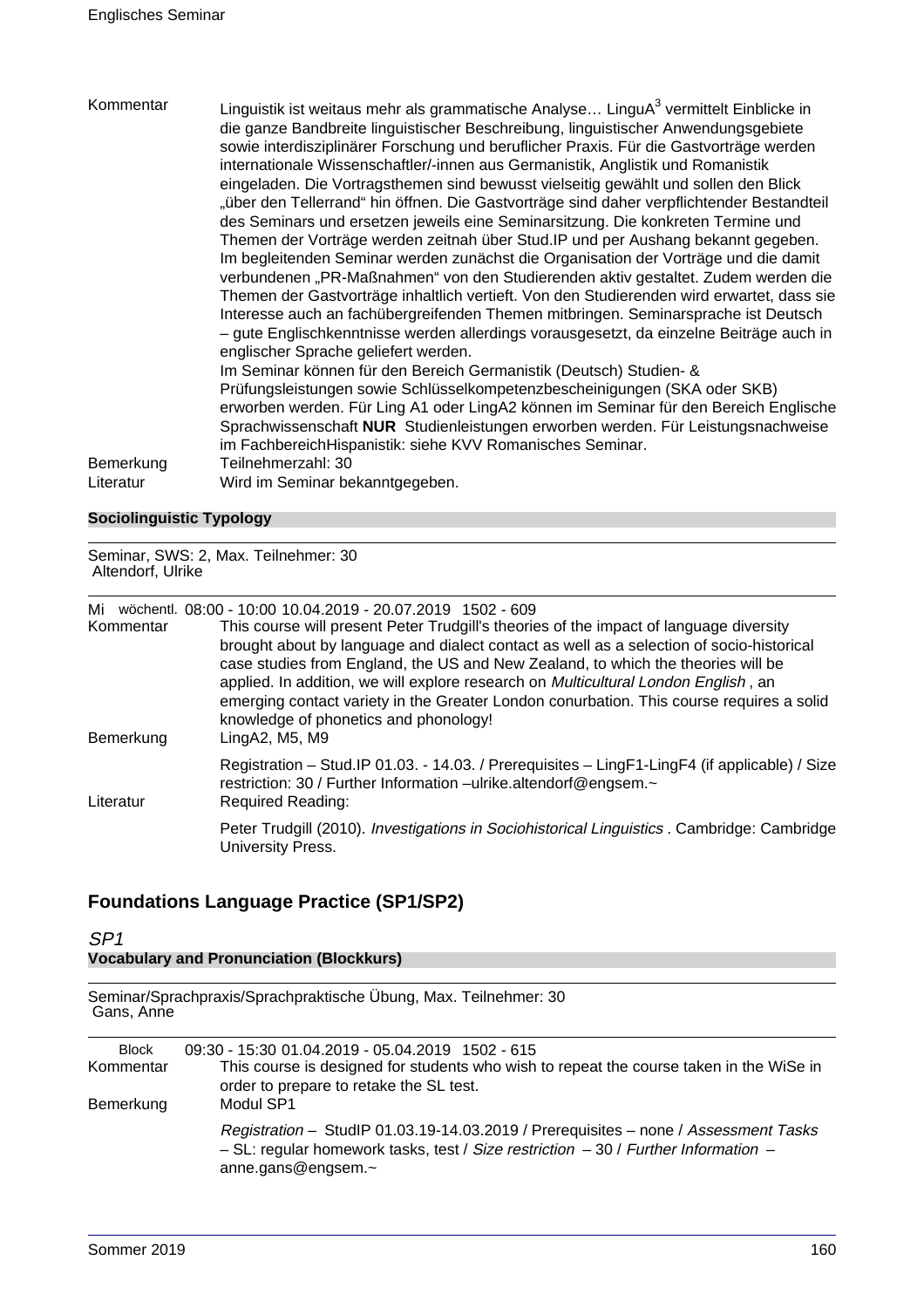# SP2 **Grammar (SP2) - Group 1**

Seminar/Sprachpraxis/Sprachpraktische Übung, SWS: 2, Max. Teilnehmer: 25 Gans, Anne

| Kommentar<br>Bemerkung | Mo wöchentl. 10:00 - 12:00 08.04.2019 - 20.07.2019 1502 - 609<br>This course allows students to revise and extend their knowledge of the usage of<br>grammatical structures, style and vocabulary through an investigative approach.<br>Modul SP2 |
|------------------------|---------------------------------------------------------------------------------------------------------------------------------------------------------------------------------------------------------------------------------------------------|
|                        | Registration - StudIP 01.03.2019-14.03.2019 / Prerequisites - SP1 / Assessment<br>Tasks $-$ SL: will be specified in class, PL: exam / Size restriction $-$ 25 / Further<br>Information $-$ anne gans @ engsem. $\sim$                            |

### **Grammar (SP2) - Group 2**

Seminar/Sprachpraxis/Sprachpraktische Übung, SWS: 2, Max. Teilnehmer: 25 Gans, Anne| Wright, Linda Elsie

| Kommentar<br>Bemerkung | Do wöchentl. 10:00 - 12:00 11.04.2019 - 20.07.2019 1502 - 709<br>This course allows students to revise and extend their knowledge of the usage of<br>grammatical structures, style and vocabulary through an investigative approach.<br>Modul SP2 |  |
|------------------------|---------------------------------------------------------------------------------------------------------------------------------------------------------------------------------------------------------------------------------------------------|--|
|                        | Registration - StudIP 01.03.2019-14.03.2019 / Prerequisites - SP1 / Assessment<br>Tasks – SL: will be specified in class, PL: exam / Size restriction – 25 / Further<br>Information $-$ linda.wright@engsem. $\sim$                               |  |

### **Grammar (SP2) - Group 3**

Seminar/Sprachpraxis/Sprachpraktische Übung, SWS: 2, Max. Teilnehmer: 25 Gans, Anne| Wright, Linda Elsie

| Kommentar<br>Bemerkung | Do wöchentl. 12:00 - 14:00 11.04.2019 - 20.07.2019 1502 - 703<br>This course allows students to revise and extend their knowledge of the usage of<br>grammatical structures, style and vocabulary through an investigative approach.<br>Modul SP2 |
|------------------------|---------------------------------------------------------------------------------------------------------------------------------------------------------------------------------------------------------------------------------------------------|
|                        | Registration - StudIP 01.03.2019-14.03.2019 / Prerequisites - SP1 / Assessment<br>Tasks – SL: will be specified in class, PL: exam / Size restriction – 25 / Further<br>Information $-$ linda.wright@engsem. $\sim$                               |

# **Grammar (SP2) - Group 4**

Seminar/Sprachpraxis/Sprachpraktische Übung, SWS: 2, Max. Teilnehmer: 25 Gans, Anne

| Kommentar<br>Bemerkung | Fr wöchentl. 10:00 - 12:00 12.04.2019 - 20.07.2019 1502 - 613<br>This course allows students to revise and extend their knowledge of the usage of<br>grammatical structures, style and vocabulary through an investigative approach.<br>Modul SP2 |
|------------------------|---------------------------------------------------------------------------------------------------------------------------------------------------------------------------------------------------------------------------------------------------|
|                        | Registration - StudIP 01.03.2019-14.03.2019 / Prerequisites - SP1 / Assessment<br>Tasks $-$ SL: will be specified in class, PL: exam / Size restriction $-$ 25 / Further<br>Information $-$ anne.gans@engsem. $\sim$                              |

# **Advanced Language Practice (SP3/SP4)**

SP3 **SP3: Composition Blockkurs - Group 1**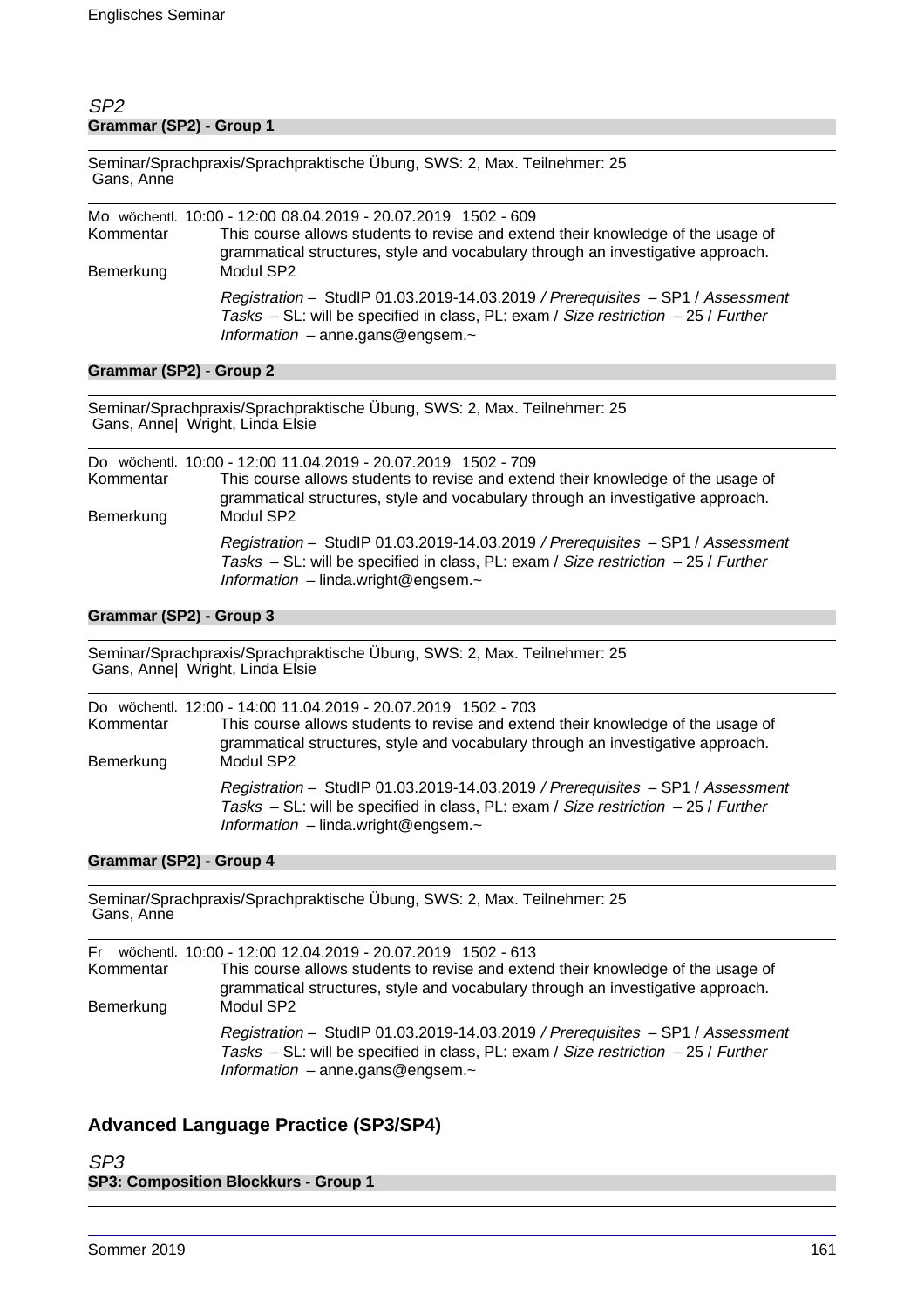|            | Kurs, Max. Teilnehmer: 20 |
|------------|---------------------------|
| Gans, Anne |                           |

|    | Mo Einzel | 09:30 - 12:45 02.09.2019 - 02.09.2019 1502 - 615                                        |
|----|-----------|-----------------------------------------------------------------------------------------|
| Mi | Einzel    | 09:30 - 12:45 04:09.2019 - 04:09.2019 1502 - 615                                        |
|    | Mo Einzel | 09:30 - 12:45 09.09.2019 - 09.09.2019<br>1502 - 615                                     |
|    | Mi Finzel | 09:30 - 12:45 11:09.2019 - 11:09.2019<br>$1502 - 615$                                   |
|    | Mo Einzel | 09:30 - 12:45 16:09.2019 - 16:09.2019<br>$1502 - 615$                                   |
|    | Mi Einzel | 09:30 - 12:45 18:09.2019 - 18:09.2019 1502 - 615                                        |
|    | Mo Einzel | 09:30 - 12:45 23.09.2019 - 23.09.2019 1502 - 615                                        |
|    | Mi Einzel | 09:30 - 12:45 25.09.2019 - 25.09.2019 1502 - 615                                        |
|    | Kommentar | This course investigates organisational patterns used in various genres and discourse   |
|    |           | forms of expository writing (informative/explanatory writing). Some aspects of language |
|    |           | and grammar will be discussed as necessary.                                             |
|    | Bemerkung | SP <sub>3</sub>                                                                         |
|    |           |                                                                                         |
|    |           | Registration - StudIP 01.08.2019-15.08.2019 / Prerequisites - SP1 + SP2 / Assessment    |
|    |           | Tasks - SL: two written tasks / Further Information -anne.gans@engsem.                  |
|    |           |                                                                                         |

# **SP3: Composition Blockkurs - Group 2**

Seminar/Sprachpraxis/Sprachpraktische Übung, Max. Teilnehmer: 20 Schneller, Jill

| Di<br>Do l | Einzel<br>Einzel | 09:00 - 12:15 03.09.2019 - 03.09.2019 1502 - 615<br>09:00 - 12:15 05:09.2019 - 05:09.2019 1502 - 615                                                                |
|------------|------------------|---------------------------------------------------------------------------------------------------------------------------------------------------------------------|
| Di         | Einzel           | 09:00 - 12:15 10:09.2019 - 10:09.2019<br>$1502 - 615$                                                                                                               |
|            | Do Einzel        | 09:00 - 12:15 12:09.2019 - 12:09.2019<br>1502 - 615                                                                                                                 |
| Di         | Einzel           | 09:00 - 12:15 17:09.2019 - 17:09.2019 1502 - 615                                                                                                                    |
|            | Do Einzel        | 09:00 - 12:15 19.09.2019 - 19.09.2019 1502 - 615                                                                                                                    |
| Di         | Einzel           | 09:00 - 12:15 24:09.2019 - 24:09.2019 1502 - 615                                                                                                                    |
|            | Do Einzel        | 09:00 - 12:15 26.09.2019 - 26.09.2019 1502 - 615                                                                                                                    |
|            | Kommentar        | This course investigates organisational patterns used in various genres and discourse                                                                               |
|            |                  | forms of expository writing (informative/explanatory writing). Some aspects of language<br>and grammar will be discussed as necessary.                              |
|            | Bemerkung        | SP <sub>3</sub>                                                                                                                                                     |
|            |                  | Registration - StudIP 01.08.2019-15.08.2019 / Prerequisites - SP1 + SP2 / Assessment<br>Tasks - SL: two written tasks / Further Information -jill.schneller@engsem. |

# SP4 **Advanced Composition (SP4) - Group 1**

Seminar/Sprachpraxis/Sprachpraktische Übung, SWS: 2, Max. Teilnehmer: 25 Schneller, Jill

| Di<br>Di<br>Einzel<br>Di<br>Di<br>Kommentar<br>Bemerkung |  | wöchentl. 10:00 - 12:00 09:04.2019 - 16:04.2019 1502 - 613<br>wöchentl. 10:00 - 12:00 23.04.2019 - 28.05.2019 1502 - 615<br>10:00 - 12:00 04.06.2019 - 04.06.2019 1502 - 613<br>wöchentl. 10:00 - 12:00 11.06.2019 - 16.07.2019 1502 - 615<br>This course allows students to continue working on their writing skills. Various text<br>types/genres will be covered. Aspects of style, register, vocabulary and grammar will be<br>discussed as necessary<br>Modul SP4 |
|----------------------------------------------------------|--|------------------------------------------------------------------------------------------------------------------------------------------------------------------------------------------------------------------------------------------------------------------------------------------------------------------------------------------------------------------------------------------------------------------------------------------------------------------------|
|                                                          |  | Registration - StudIP 01.03.2019-14.03.2019 / Prerequisites - SP1 + SP2 and SP3 /<br>Assessment Tasks $-$ SL: two written tasks PL: 90-min exam / Size restriction $-$ 25 /<br>Further Information $-$ jill.schneller@engsem. $\sim$                                                                                                                                                                                                                                   |
|                                                          |  | Please note some schedule differences for groups 1 and 2. Students in these groups will<br>be required to take a mock exam on Saturday, 29 June, 2019, 9:00-13:00. The final exam<br>will take place on Saturday, 6 July, 2019, 9:00-13:00.                                                                                                                                                                                                                            |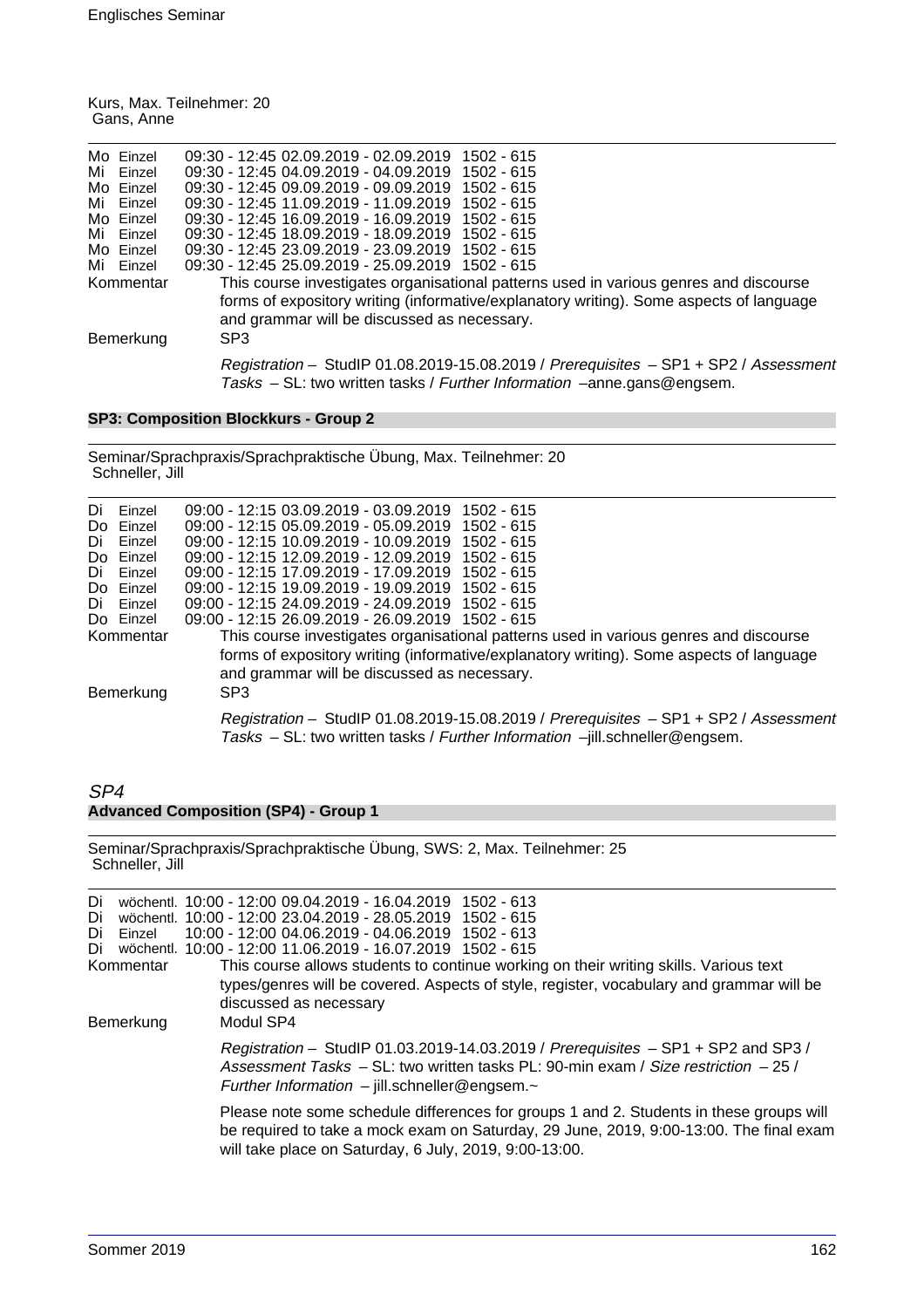### **Advanced Composition (SP4) - Group 2**

Seminar/Sprachpraxis/Sprachpraktische Übung, SWS: 2, Max. Teilnehmer: 25 Schneller, Jill

Mi wöchentl. 10:00 - 12:00 10.04.2019 - 20.07.2019 1502 - 613 This course allows students to continue working on their writing skills. Various text types/genres will be covered. Aspects of style, register, vocabulary and grammar will be discussed as necessary Bemerkung Modul SP4 Registration – StudIP 01.03.2019-14.03.2019 / Prerequisites – SP1 + SP2 and SP3 / Assessment Tasks – SL: two written tasks PL: 90-min exam / Size restriction – 25 / Further Information – jill.schneller@engsem.~ Please note some schedule differences for groups 1 and 2. Students in these groups will be required to take a mock exam on Saturday, 29 June, 2019, 9:00-13:00. The final exam will take place on Saturday, 6 July, 2019, 9:00-13:00.

#### **Advanced Composition (SP4) - Group 3**

Seminar/Sprachpraxis/Sprachpraktische Übung, SWS: 2, Max. Teilnehmer: 25 Wright, Linda Elsie

| Kommentar | Mi wöchentl. 12:00 - 14:00 10.04.2019 - 20.07.2019 1502 - 709<br>This course allows students to continue working on their writing skills. Various text<br>types/genres will be covered. Aspects of style, register, vocabulary and grammar will be<br>discussed as necessary |
|-----------|------------------------------------------------------------------------------------------------------------------------------------------------------------------------------------------------------------------------------------------------------------------------------|
| Bemerkung | Modul SP4<br>Registration - StudIP 01.03.2019-14.03.2019 / Prerequisites - SP1 + SP2 and SP3 /<br>Assessment Tasks – SL: two written tasks PL: 90-min exam / Size restriction – 25 /<br>Further Information $-$ linda.wright@engsem. $\sim$                                  |
|           | Please note some schedule differences for groups 1 and 2. Students in these groups will<br>be required to take a mock exam on Saturday, 29 June, 2019, 9:00-13:00. The final exam<br>will take place on Saturday, 6 July, 2019, 9:00-13:00.                                  |

#### **Advanced Composition (SP4) - Group 4**

Seminar/Sprachpraxis/Sprachpraktische Übung, SWS: 2, Max. Teilnehmer: 25 Wright, Linda Elsie

| Kommentar<br>Bemerkung | Mi wöchentl. 14:00 - 16:00 10.04.2019 - 20.07.2019 1502 - 703<br>This course allows students to continue working on their writing skills. Various text<br>types/genres will be covered. Aspects of style, register, vocabulary and grammar will be<br>discussed as necessary<br>Modul SP4 |
|------------------------|-------------------------------------------------------------------------------------------------------------------------------------------------------------------------------------------------------------------------------------------------------------------------------------------|
|                        | Registration - StudIP 01.03.2019-14.03.2019 / Prerequisites $-$ SP1 + SP2 and SP3 /<br>Assessment Tasks $-$ SL: two written tasks PL: 90-min exam / Size restriction $-$ 25 /<br>Further Information $-$ linda.wright@engsem. $\sim$                                                      |
|                        | Please note some schedule differences for groups 1 and 2. Students in these groups will<br>be required to take a mock exam on Saturday, 29 June, 2019, 9:00-13:00. The final exam<br>will take place on Saturday, 6 July, 2019, 9:00-13:00.                                               |

#### **Advanced Composition (SP4) - Group 5**

Seminar/Sprachpraxis/Sprachpraktische Übung, SWS: 2, Max. Teilnehmer: 25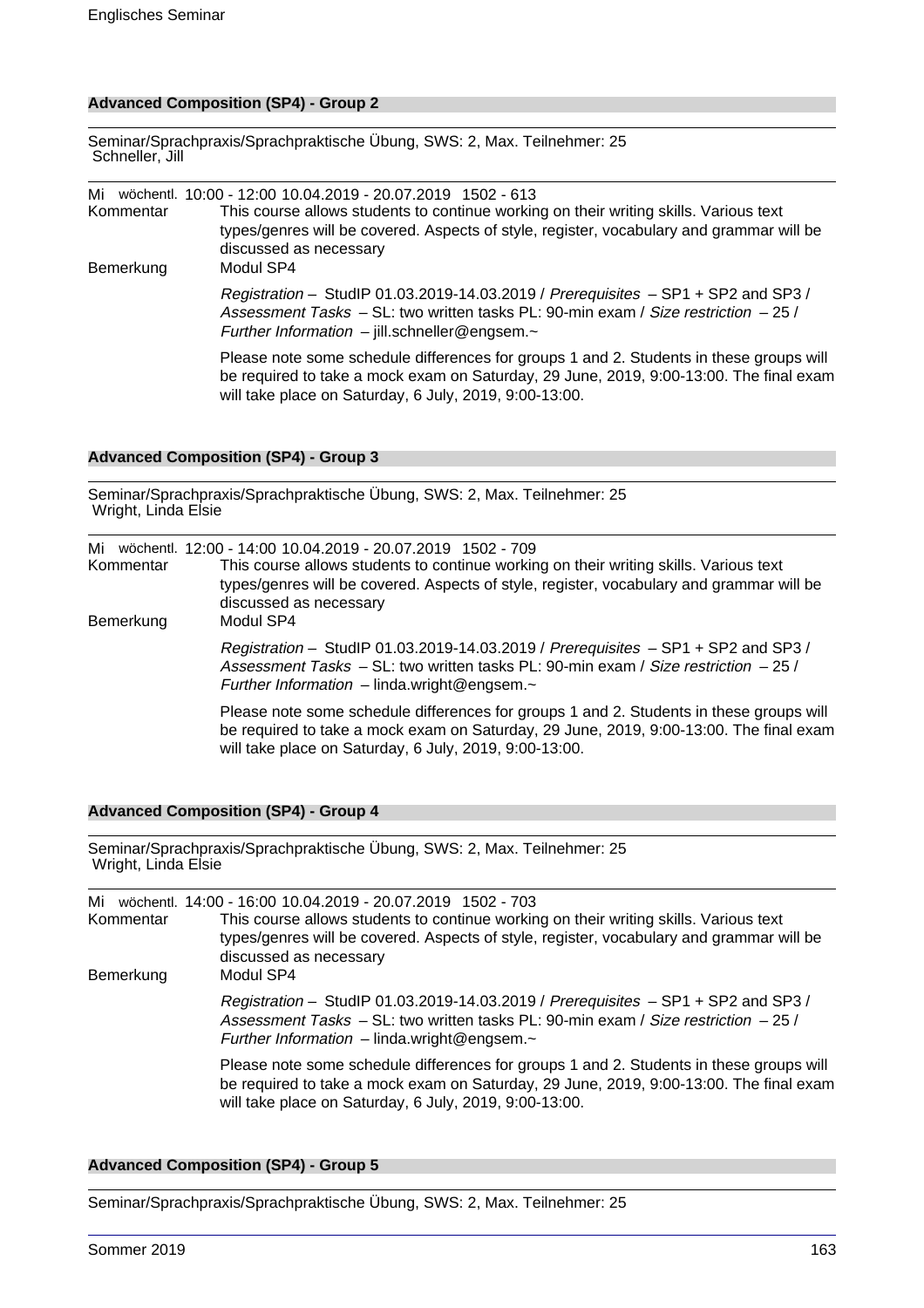#### Wright, Linda Elsie

| Mi<br>Mi Einzel<br>Kommentar<br>Bemerkung | wöchentl. 16:00 - 18:00 10.04.2019 - 10.07.2019 1502 - 703<br>16:00 - 18:00 17.07.2019 - 17.07.2019 1502 - 615<br>This course allows students to continue working on their writing skills. Various text<br>types/genres will be covered. Aspects of style, register, vocabulary and grammar will be<br>discussed as necessary<br>Modul SP4 |
|-------------------------------------------|--------------------------------------------------------------------------------------------------------------------------------------------------------------------------------------------------------------------------------------------------------------------------------------------------------------------------------------------|
|                                           | Registration - StudIP 01.03.2019-14.03.2019 / Prerequisites - SP1 + SP2 and SP3 /<br>Assessment Tasks – SL: two written tasks PL: 90-min exam / Size restriction – 25 /<br>Further Information $-$ linda wright @ engsem. $\sim$                                                                                                           |
|                                           | Please note some schedule differences for groups 1 and 2. Students in these groups will<br>be required to take a mock exam on Saturday, 29 June, 2019, 9:00-13:00. The final exam<br>will take place on Saturday, 6 July, 2019, 9:00-13:00.                                                                                                |

# **Foundations Methodology of Teaching English as a Foreign Language (DidF1/DidF2)**

| DidF1                               |  |  |
|-------------------------------------|--|--|
| <b>Introduction to EFL Teaching</b> |  |  |

Seminar, SWS: 2, Max. Teilnehmer: 30 Oldendörp, Jana

Mo wöchentl. 10:00 - 12:00 08.04.2019 - 20.07.2019 1502 - 615

| Kommentar | This introductory methodology course is obligatory for all student teachers; we<br>recommend participation in the 3rd/4th semester. The course gives an introduction<br>into the complex subject matter of teaching and learning English as a foreign language<br>with special regard to teacher education. The course is based on four aspects of EFL<br>teaching and learning which we consider to be particularly relevant today: promoting<br>intercultural communicative competence (ICC); (foreign) language learning as individual<br>and collaborative achievement; developing learner- and learning-centred teaching;<br>supporting task-based learning. The main issues will be introduced, relevant research will<br>be summarized and discussed, and examples of good classroom practice are illustrated. |
|-----------|-----------------------------------------------------------------------------------------------------------------------------------------------------------------------------------------------------------------------------------------------------------------------------------------------------------------------------------------------------------------------------------------------------------------------------------------------------------------------------------------------------------------------------------------------------------------------------------------------------------------------------------------------------------------------------------------------------------------------------------------------------------------------------------------------------------------------|
| Bemerkung | An optional tutorial will be offered.<br>DidF1                                                                                                                                                                                                                                                                                                                                                                                                                                                                                                                                                                                                                                                                                                                                                                        |
| Literatur | Registration - StudIP 01.03.-14.03.2019 / Size restriction - 30 / Prerequisites - None /<br>Further Information $-$ jana.oldendoerp@engsem. $\sim$<br>Grimm, N., Meyer, M., Volkmann, L. (2015). Teaching English. Tübingen: Narr. Der Kauf<br>dieses Grundlagenwerks wird vorausgesetzt.                                                                                                                                                                                                                                                                                                                                                                                                                                                                                                                             |
|           | Additional texts will be posted on StudIP.                                                                                                                                                                                                                                                                                                                                                                                                                                                                                                                                                                                                                                                                                                                                                                            |

# DidF2 **Enhancing Learner Autonomy with Learner Strategies**

Seminar, SWS: 2, Max. Teilnehmer: 30 Oldendörp, Jana

Mo wöchentl. 16:00 - 18:00 08.04.2019 - 20.07.2019 1502 - 615

Increasing diversity in the EFL classroom calls for more individualization and differentiation. This leads to a stronger focus on learner strategies. Whether cognitive, metacognitive or even affective-social, learner strategies support language learners to become more autonomous in language learning. In this seminar, we will first take a look at the theory: What are learner strategies, language learning strategies or techniques? Which classification systems do exist? How can we train strategies in the EFL classroom? Which are the benefits? Then we will analyse EFL textbooks with regard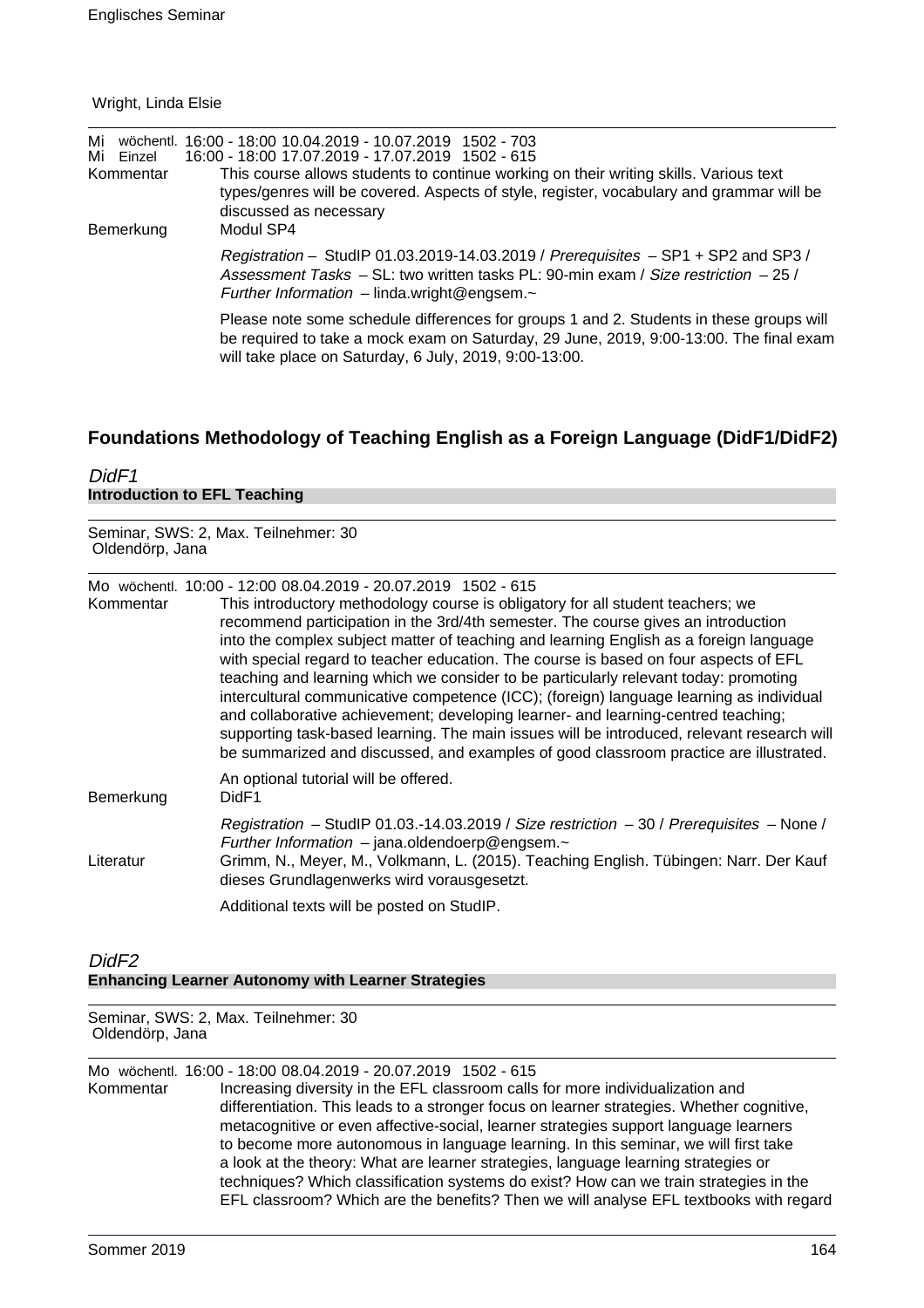|           | to strategy training. Afterwards the Oxford Strategy Inventory of Language Learning<br>(SILL, a quantitative questionnaire) is used to investigate the strategy usage of students<br>in a Lower Saxony school. With the data, we will then plan some strategy-focused<br>lessons to develop higher learner autonomy enhanced with effective learner strategies. |
|-----------|-----------------------------------------------------------------------------------------------------------------------------------------------------------------------------------------------------------------------------------------------------------------------------------------------------------------------------------------------------------------|
| Bemerkung | DidF <sub>2</sub>                                                                                                                                                                                                                                                                                                                                               |
| Literatur | Registration - StudIP 01.03.-14.03.2019 / Size restriction $-30$ / Prerequisites $-$ DidF1 /<br>Further Information $-$ jana.oldendoerp@engsem.uni-hannover.de<br>Texts will be posted on StudIP.                                                                                                                                                               |
|           |                                                                                                                                                                                                                                                                                                                                                                 |

# **Indroduction to CLIL (Einführung in den Bilingualen Sachfachunterricht)**

| Seminar, SWS: 2, Max. Teilnehmer: 30<br>Ball, Celia |                                                                                                                                                                                                                                                                                                                                                                                                                                                                                                                                                                                                                                     |  |
|-----------------------------------------------------|-------------------------------------------------------------------------------------------------------------------------------------------------------------------------------------------------------------------------------------------------------------------------------------------------------------------------------------------------------------------------------------------------------------------------------------------------------------------------------------------------------------------------------------------------------------------------------------------------------------------------------------|--|
| Mi<br>Kommentar<br>Bemerkung                        | wöchentl. 12:00 - 14:00 10.04.2019 - 20.07.2019 1502 - 615<br>This seminar will provide students with the basic knowledge of Content and Language<br>Integrated Learning practiced at German schools. Participants will gain some relevant<br>theoretical background on the application of CLIL. Credits can be obtained by presenting<br>a theoretical CLIL topic and preparing a sequence from a CLIL lesson. Trainee teachers<br>from Hanover Studienseminar are also welcome and the participation of the two groups<br>should provide an opportunity for discussion of theoretical and practical aspects.<br>DidF <sub>2</sub> |  |
|                                                     | Registration - StudIP 01.03.- 14.03.2019/ Size restriction $-30$ / Prerequisites $-$ DidF1 /                                                                                                                                                                                                                                                                                                                                                                                                                                                                                                                                        |  |
| Literatur                                           | Further Information - celia.ball@engsem.~<br>See course page on StudIP.                                                                                                                                                                                                                                                                                                                                                                                                                                                                                                                                                             |  |

# **Lost in mediation?!?!**

| Seminar, SWS: 2, Max. Teilnehmer: 30<br>Woltin, Alexander |                                                                                                                                                                                                                                                                                                                                                                                                                                                                                                                                                                                                                                                                                                                                                                                                                                                                                                                                                                                                                              |  |
|-----------------------------------------------------------|------------------------------------------------------------------------------------------------------------------------------------------------------------------------------------------------------------------------------------------------------------------------------------------------------------------------------------------------------------------------------------------------------------------------------------------------------------------------------------------------------------------------------------------------------------------------------------------------------------------------------------------------------------------------------------------------------------------------------------------------------------------------------------------------------------------------------------------------------------------------------------------------------------------------------------------------------------------------------------------------------------------------------|--|
| Fr -<br>Kommentar                                         | wöchentl. 14:00 - 16:00 12.04.2019 - 20.07.2019 1502 - 609<br>Today's interlingual and intercultural encounters require special skills such as mediation.                                                                                                                                                                                                                                                                                                                                                                                                                                                                                                                                                                                                                                                                                                                                                                                                                                                                    |  |
|                                                           | Mediation has been implemented as a "fifth skill" in terms of a "new" competence by<br>the core curricula on part of the Federal States and is thus not only an integral part<br>of foreign language teaching but also an obligatory part of (final) exanimations at the<br>present day. However, mediation is a highly complex and rather challenging competence<br>for the students to acquire and to perform as multimodal receptive and productive<br>abilities are needed not only in the target, but also in one's first language. Moreover, a<br>profound command of the target language and intercultural competences are mandatory<br>to meet the addressee and the given situation adequately. In this seminar we will define<br>mediation, discuss its didactical potential, focus on how to teach the acquisition of<br>integrative skills so that learners can become decent language and culture mediators not<br>only for school settings but also and especially for their future within a globalized world. |  |
| Bemerkung                                                 | Prerequisites for certificate: reading assignments, regular attendance and active<br>participation. Furthermore, material design, planning a lesson and simulating it – will be<br>specified in our seminar.<br>Registration - StudIP 01.03.-14.03.2019 / Size restriction - 30 / Prerequisites - DidF1/<br>Further Information $-$ alexwoltin@gmx.de                                                                                                                                                                                                                                                                                                                                                                                                                                                                                                                                                                                                                                                                        |  |
| Literatur                                                 | Kolb, E. (2016). Sprachmittlung: Studien zur Modellierung einer komplexen Kompetenz<br>(Münchener Arbeiten zur Fremdsprachen-Forschung). Münster: Waxmann.                                                                                                                                                                                                                                                                                                                                                                                                                                                                                                                                                                                                                                                                                                                                                                                                                                                                   |  |
|                                                           | Mayer, L. J. (2014). Sprachmittlung im Englischunterricht. Effektiv die 5. Fertigkeit<br>schulen. Bestandsaufnahme und Perspektiven. Saarbrücken: AV Akademikerverlag.                                                                                                                                                                                                                                                                                                                                                                                                                                                                                                                                                                                                                                                                                                                                                                                                                                                       |  |
|                                                           | Reimann, D. & Rössler, A. (eds.). (2013). Sprachmittlung im Fremdsprachenunterricht.<br>Tübingen: Narr.                                                                                                                                                                                                                                                                                                                                                                                                                                                                                                                                                                                                                                                                                                                                                                                                                                                                                                                      |  |
|                                                           | - will be specified via StulP                                                                                                                                                                                                                                                                                                                                                                                                                                                                                                                                                                                                                                                                                                                                                                                                                                                                                                                                                                                                |  |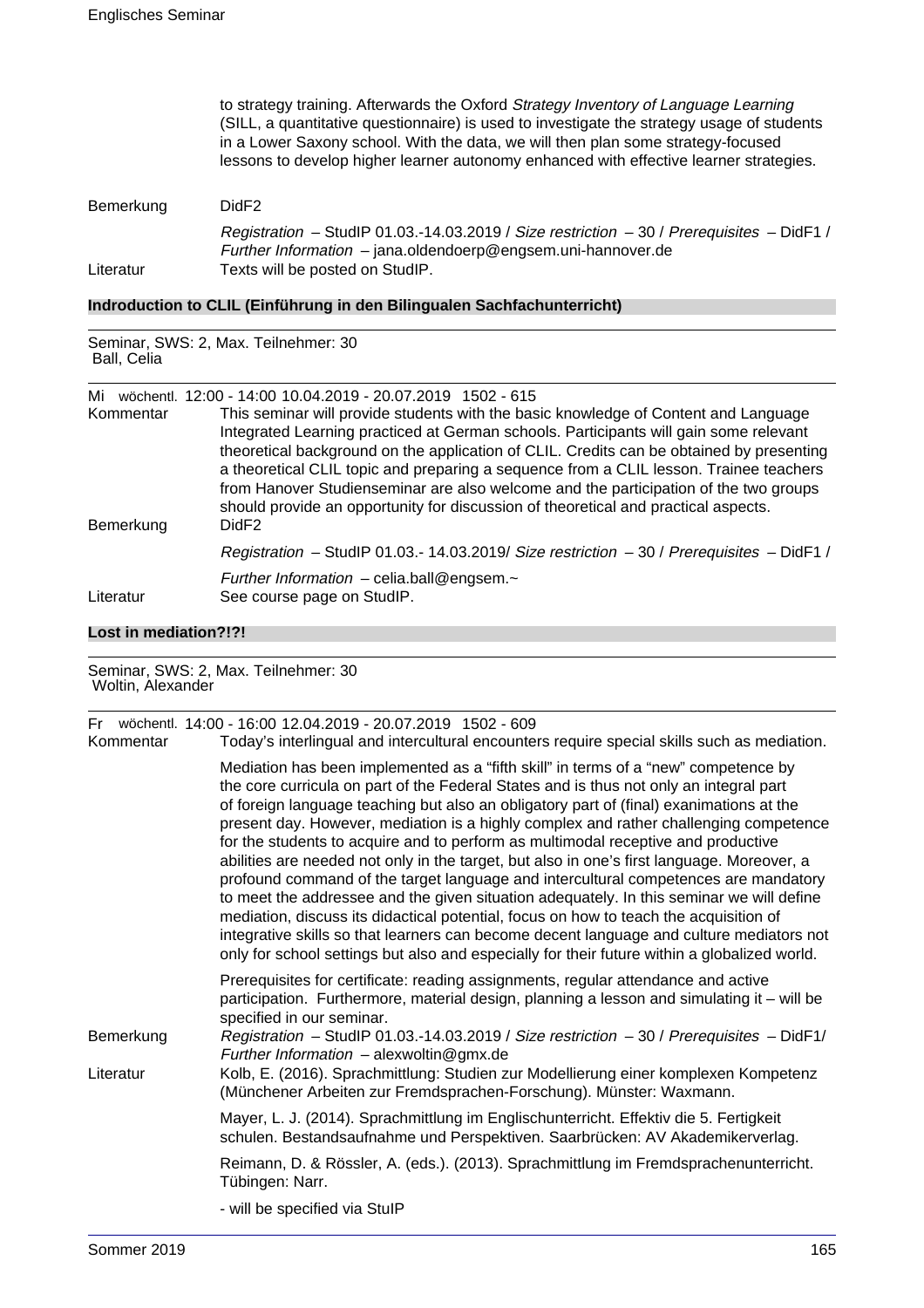**Working with Texts - Understanding, Structuring and Adapting Texts for the EFL Classroom**

Seminar, SWS: 2, Max. Teilnehmer: 30 Blanckertz, Janka

| Kommentar | Do wöchentl. 16:00 - 18:00 11.04.2019 - 20.07.2019 1502 - 615<br>Do wöchentl. 14:00 - 16:00 25.04.2019 - 25.04.2019 1502 - 615<br>Do wöchentl. 14:00 - 16:00 04.07.2019 - 04.07.2019 1502 - 615<br>Since authentic texts of all kinds represent the primary medium in the advanced EFL<br>classroom today, selecting, analysing, structuring, and using such texts are among the<br>key - and at the same time most challenging - skills of EFL teachers. |
|-----------|-----------------------------------------------------------------------------------------------------------------------------------------------------------------------------------------------------------------------------------------------------------------------------------------------------------------------------------------------------------------------------------------------------------------------------------------------------------|
|           | Based on videotaped lessons we will be discussing the role of texts in discourse-oriented<br>English classes in years 10 and higher. You will learn to develop an understanding of<br>different texts and to critically assess their suitability for language teaching and the role<br>they may play in the learning process. Role play simulations will help you to apply and<br>practise such skills.                                                   |
|           | We will work with different, both fictional and non-fictional texts, in accordance with the<br>requirements and topics outlined in the KC II and the Zentralabitur.                                                                                                                                                                                                                                                                                       |
|           | To receive credit, you are expected to plan, present and evaluate a lesson based on a<br>selected text.                                                                                                                                                                                                                                                                                                                                                   |
| Bemerkung | Registration - StudIP 01.03.-14.03.2019 / Size restriction $-30$ / Prerequisites - DidF1 /<br>Further Information $-$ janka.blanckertz@engsem. $\sim$                                                                                                                                                                                                                                                                                                     |
|           |                                                                                                                                                                                                                                                                                                                                                                                                                                                           |
|           | Achtung: am 25.04. findet die Veranstaltung einmalig von 14-16 Uhr ebenfalls in Raum<br>615 statt.                                                                                                                                                                                                                                                                                                                                                        |
|           |                                                                                                                                                                                                                                                                                                                                                                                                                                                           |
|           | Achtung: am 04.07. findet die Veranstaltung von 14-18 Uhr statt (Ausfall am 23.05.)                                                                                                                                                                                                                                                                                                                                                                       |
| Literatur | See course page on StudIP.                                                                                                                                                                                                                                                                                                                                                                                                                                |
|           |                                                                                                                                                                                                                                                                                                                                                                                                                                                           |

# **Advanced Methodology (DidA)**

DidA **Heterogeneity and Inclusion in the EFL Classroom**

Seminar, SWS: 2, Max. Teilnehmer: 30 Blell, Gabriele

**Friday, 2019-06-28, 2:00-6:00 p.m.** (2 seminar sessions)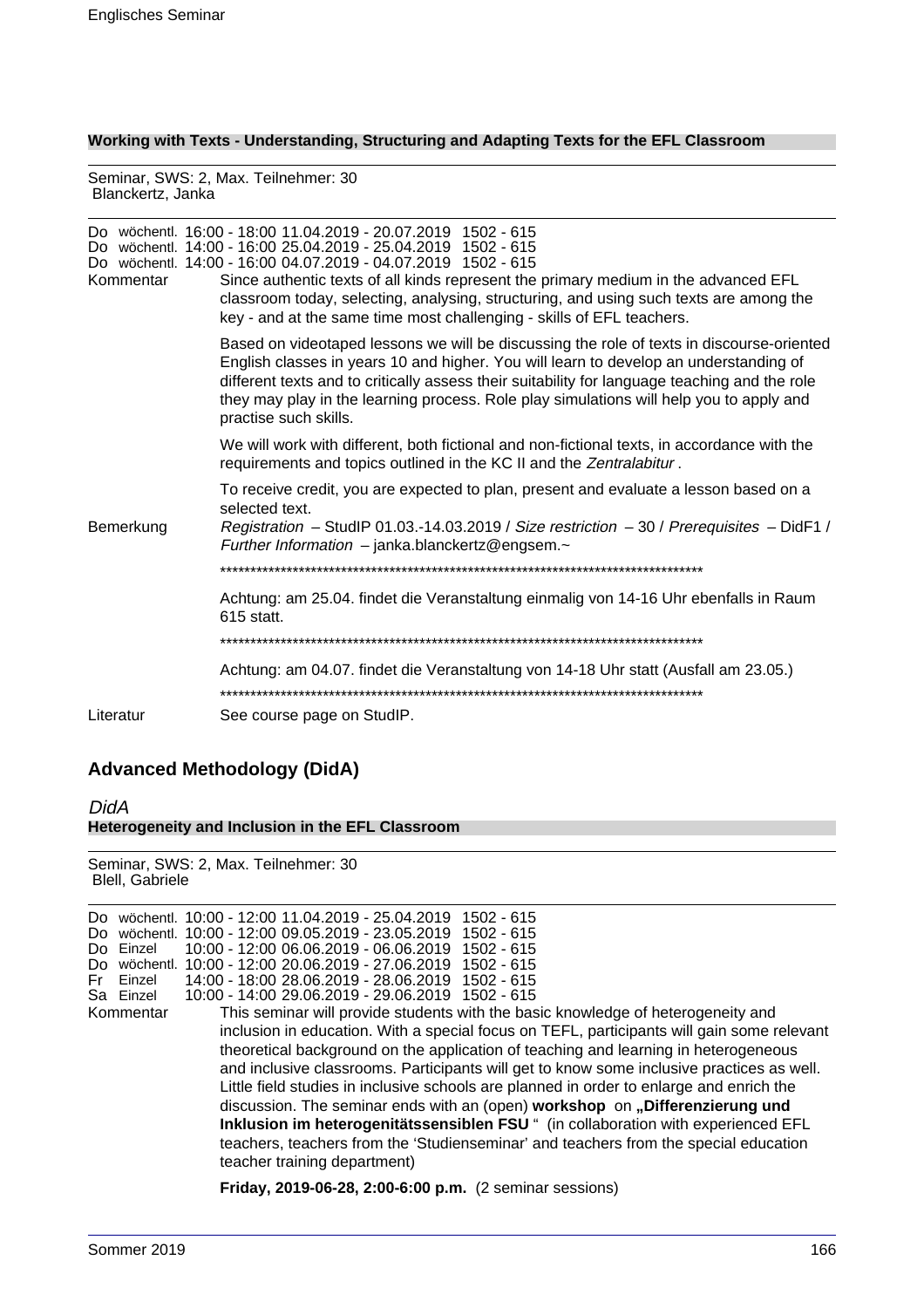| Bemerkung | Saturday, 2019-06-29, 10:00 am-2.00 p.m. (2 seminar sessions)<br>DidA                                                                                         |
|-----------|---------------------------------------------------------------------------------------------------------------------------------------------------------------|
|           | Registration - StudIP 01.03.2019-14.03.2019 / Size restriction - 30 / Prerequisites -<br>$DidF / Further Information - gabriele.blell@engsem.uni-hannover.de$ |
| Literatur | See course page on StudIP.                                                                                                                                    |

#### **Interactive approaches to teaching grammar (Blockseminar)**

Seminar, SWS: 2, Max. Teilnehmer: 30 Ruhm, Hannah

| Fri | Einzel    | 14:00 - 16:30 12.04.2019 - 12.04.2019 1502 - 615                                              |
|-----|-----------|-----------------------------------------------------------------------------------------------|
|     | Sa Einzel | 10:00 - 14:00 13.04.2019 - 13.04.2019 1502 - 615                                              |
| Fr. | Einzel    | 14:00 - 16:30 10.05.2019 - 10.05.2019 1502 - 615                                              |
|     | Sa Einzel | 10:00 - 14:00 11.05.2019 - 11.05.2019 1502 - 615                                              |
| Fri | Einzel    | 14:00 - 16:30 21.06.2019 - 21.06.2019 1502 - 615                                              |
|     | Sa Einzel | 10:00 - 14:00 22.06.2019 - 22.06.2019 1502 - 615                                              |
|     | Kommentar | Teaching grammar is an essential part of the language classroom. In this course we are        |
|     |           | going to study different approaches to grammar teaching. After evaluating theoretical         |
|     |           | concepts and different arguments for and against teaching grammar, we will take a look        |
|     |           | at tasks and activities in schoolbooks and get to know a variety of interactive and student-  |
|     |           | centered methods to teach grammar, using texts, games, role play, songs and new               |
|     |           | media. Using your own teaching experience as starting point, we will address questions        |
|     |           |                                                                                               |
|     |           | of differentiation, individualization and assessment and discuss how to develop grammar       |
|     |           | activities to cater for students with different abilities and needs. Participants will design |
|     |           | teaching material and short teaching sequences to be used in the classroom.                   |
|     |           | Assessment Tasks – will be specified in class                                                 |
|     | Bemerkung | DidA                                                                                          |
|     |           |                                                                                               |
|     |           | Registration - StudIP 01.03.-14.03.2019 / Size restriction - 30 / Prerequisites - DidF1/      |
|     |           | Further Information $-$ hannah.ruhm@gmx.de                                                    |
|     | Literatur | Texts and material for this course will be made available on StudIP or during the course.     |

# **(Media-)Workshop DidA: Ergänzung zum Seminar Producing and Teaching Explanation Videos**

| Workshop<br>Blell, Gabriele |                                                                                                                                                                                                                                                                                        |
|-----------------------------|----------------------------------------------------------------------------------------------------------------------------------------------------------------------------------------------------------------------------------------------------------------------------------------|
| Di                          | wöchentl. 16:00 - 17:00 09.04.2019 - 20.07.2019 1502 - 709                                                                                                                                                                                                                             |
| Kommentar                   | Der Workshop soll das Seminar Producing and Teaching Explanation Videos flankieren<br>(fakultative Ergänzung zu DidA) und Raum für die praktisch-kreative Arbeit geben: z.B.<br>für die Projektentwicklung; Drehbuch für das Explanation Video, Arbeit mit der Kamera,<br>Schnitt etc. |
| Bemerkung                   | DidA                                                                                                                                                                                                                                                                                   |
|                             | Registration - StudIP 01.03.-14.03.2019 / Size restriction - 15 / Prerequisites - None /<br>Further Information - gabriele.blell@engsem. $\sim$                                                                                                                                        |

# **Producing and Teaching Explanation Videos**

Seminar, SWS: 2, Max. Teilnehmer: 30 Blell, Gabriele

Di wöchentl. 14:00 - 16:00 09.04.2019 - 20.07.2019 1502 - 615 This course is designed to help you to teach short films: documentaries, docufictions, mockumentaries, explanation videos etc. One of the objectives will be to critically analyse and understand the purpose for the use of basic film/video techniques and methods for teaching them to students. Furthermore, we will analyze a couple of explanation videos and discuss teaching approaches for the EFL classroom. Finally, participants will shoot their own little explanation video (e.g. How to write a letter? How to analyze a short story?). Bemerkung DidA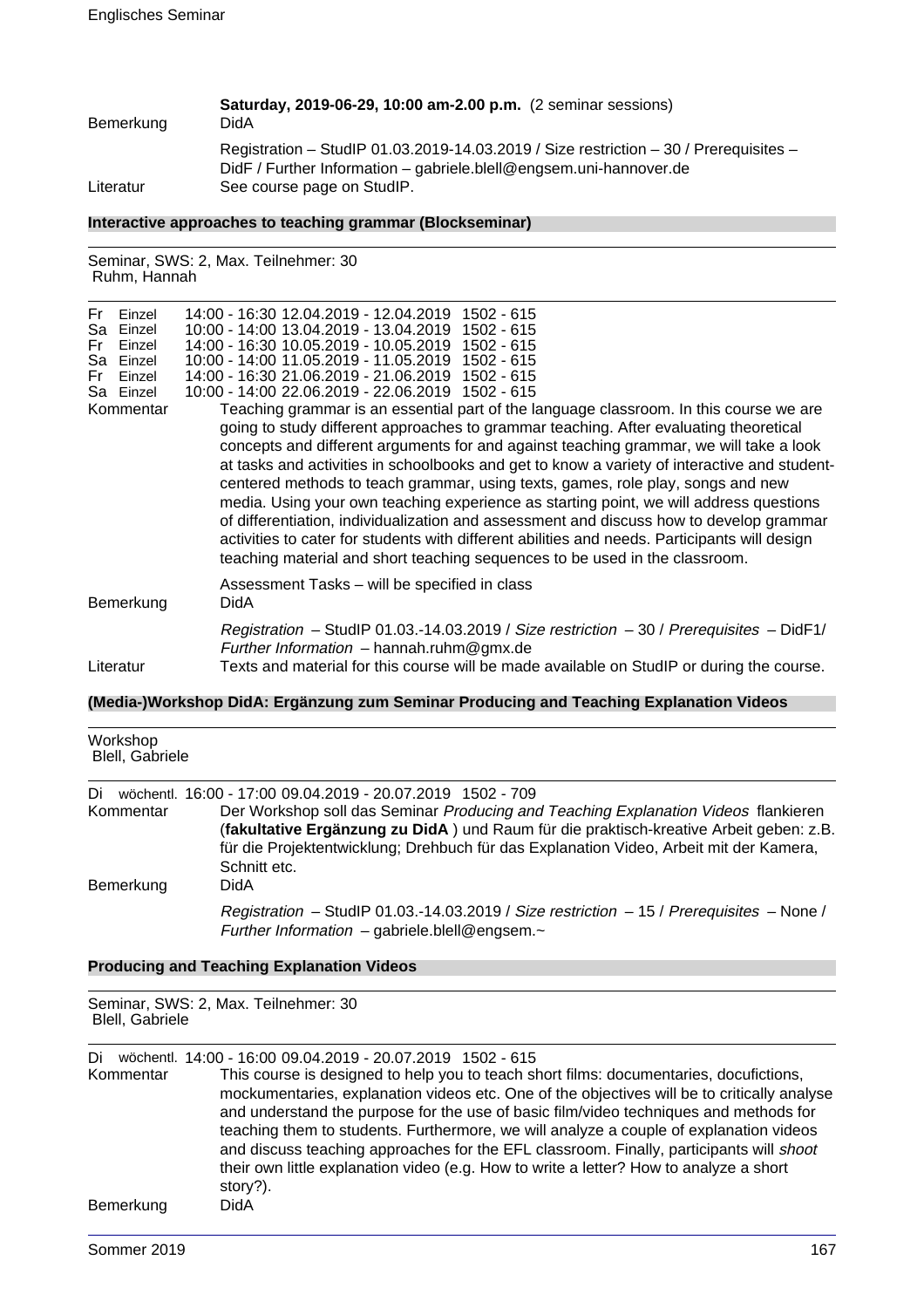Registration – StudIP 01.03.-14.03.2019 / Size restriction – 30 / Prerequisites – DidF / Further Information  $-$  gabriele.blell@engsem. $\sim$ Literatur See course page on StudIP.

# **Teaching Digital Literature in the EFL Classroom**

Seminar, SWS: 2, Max. Teilnehmer: 30 Blell, Gabriele

| Di        | wöchentl. 12:00 - 14:00 09:04.2019 - 20:07.2019 1502 - 615                                                                                                                    |
|-----------|-------------------------------------------------------------------------------------------------------------------------------------------------------------------------------|
| Kommentar | The Lower Saxony "Kerncurriculum" for the EFL classroom has always put a strong                                                                                               |
|           | focus on teaching literature (i.e. novel, short story, drama, poem). "Recently, the advent                                                                                    |
|           | of the new media, a broader definition of what constitutes literature, new socio-cultural                                                                                     |
|           | challenges, and the inclusion of neglected reader groups have shifted attention to                                                                                            |
|           | multimodal texts and tasks, transcultural and global issues, books for children and young                                                                                     |
|           | adults, and to primary and lower secondary learners as readers of literary texts" (Delanoy,                                                                                   |
|           | Eisenmann and Matz 2015: 7). We will 'try out' and discuss selected new multimodal<br>text formats created for digital devices (i.e. Lit Apps, living novels, tiny tales) and |
|           | subsequently promote creative ways of dealing with them in a task-based, learner-based,                                                                                       |
|           | and activity-based way.                                                                                                                                                       |
| Bemerkung | <b>DidA</b>                                                                                                                                                                   |
|           | Registration - StudIP 01.03.-14.03.2019 / Size restriction - 30 / Prerequisites - DidF /                                                                                      |
| Literatur | Further Information - gabriele.blell@engsem. $\sim$<br>Works Cited: Delanoy, Werner; Eisenmann, Maria; Matz, Frauke (eds.) (2015). Learning                                   |
|           | with Literature in the EFL Classroom. Frankfurt a.M.: Lang.                                                                                                                   |

# DidPA **Fachpraktikum Englisch**

| Fachpraktikum, SWS: 2<br>Blell, Gabriele |                                                                                                                                                                                                                                                                                                                                                                                                                                                                                                                                                                                                                                                                                                                                                                                                                                                                 |  |
|------------------------------------------|-----------------------------------------------------------------------------------------------------------------------------------------------------------------------------------------------------------------------------------------------------------------------------------------------------------------------------------------------------------------------------------------------------------------------------------------------------------------------------------------------------------------------------------------------------------------------------------------------------------------------------------------------------------------------------------------------------------------------------------------------------------------------------------------------------------------------------------------------------------------|--|
| Mo<br>Kommentar                          | 08.04.2019 - 20.07.2019<br>In der Regel wählen und organisieren Studierende ihre Fachpraktikumsplätze<br>und Mentor*innen selbst. Ergänzend werden von uns begleitete Blockpraktika<br>bzw. Kontaktherstellung mit Kooperationsschulen angeboten. Bitte beachten Sie:<br>Sie bewerben sich für eine Schule, die wir als LUH betreuen bzw. mit denen ein<br>Kooperationsvertrag besteht, mit einem Motivationsschreiben. Dazu informieren Sie sich<br>bitte bei Frau Dr. Fuchs in der Sprechzeit (melden Sie sich vorher per E-Mail an). Parallel<br>dazu wird es ein Vor- und Nachbereitungsseminar geben, das auf den Praktikumsablauf<br>und die Erstellung des Berichts (PL) eingeht. Die Termine für beide Veranstaltungen<br>werden im Semester bekannt gegeben. Sie können sich hier bereits für diese Seminare<br>anmelden und damit informiert bleiben. |  |
|                                          | Die Zeiten für das Praktikum an den Schulen werden frühestens im März 2019<br>bekannt gegeben, da die Schulen die Praktikumsplätze mit anderen Studierenden und<br>Universitäten erst kooperieren muss. Beachten Sie dazu bitte entsprechende Aushänge<br>(7. Etage) sowie neue Informationen auf der StudIP Plattform.                                                                                                                                                                                                                                                                                                                                                                                                                                                                                                                                         |  |
|                                          | Die Teilnahme an den jeweiligen Schulen ist limitiert.                                                                                                                                                                                                                                                                                                                                                                                                                                                                                                                                                                                                                                                                                                                                                                                                          |  |
|                                          | 5 Plätze an der KGS Sehnde                                                                                                                                                                                                                                                                                                                                                                                                                                                                                                                                                                                                                                                                                                                                                                                                                                      |  |
|                                          | 3 Plätze an der Leonore-Goldschmidt-Schule (IGS Hannover-Mühlenberg)                                                                                                                                                                                                                                                                                                                                                                                                                                                                                                                                                                                                                                                                                                                                                                                            |  |
|                                          | 3 Plätze an der KGS Ronnenberg                                                                                                                                                                                                                                                                                                                                                                                                                                                                                                                                                                                                                                                                                                                                                                                                                                  |  |
| Bemerkung                                | Die Plätze werden nach der Sichtung Ihrer Bewerbungsunterlagen via E-Mail vergeben.<br>Die Anmeldung ist nach Zusage dann verbindlich.<br><b>DidFP</b>                                                                                                                                                                                                                                                                                                                                                                                                                                                                                                                                                                                                                                                                                                          |  |
|                                          | Registration – StudIP 01.03.-14.03.2019 / Size restriction – see above / Prerequisites –<br>DidPA / Further Information - stefanie.fuchs@engsem.~                                                                                                                                                                                                                                                                                                                                                                                                                                                                                                                                                                                                                                                                                                               |  |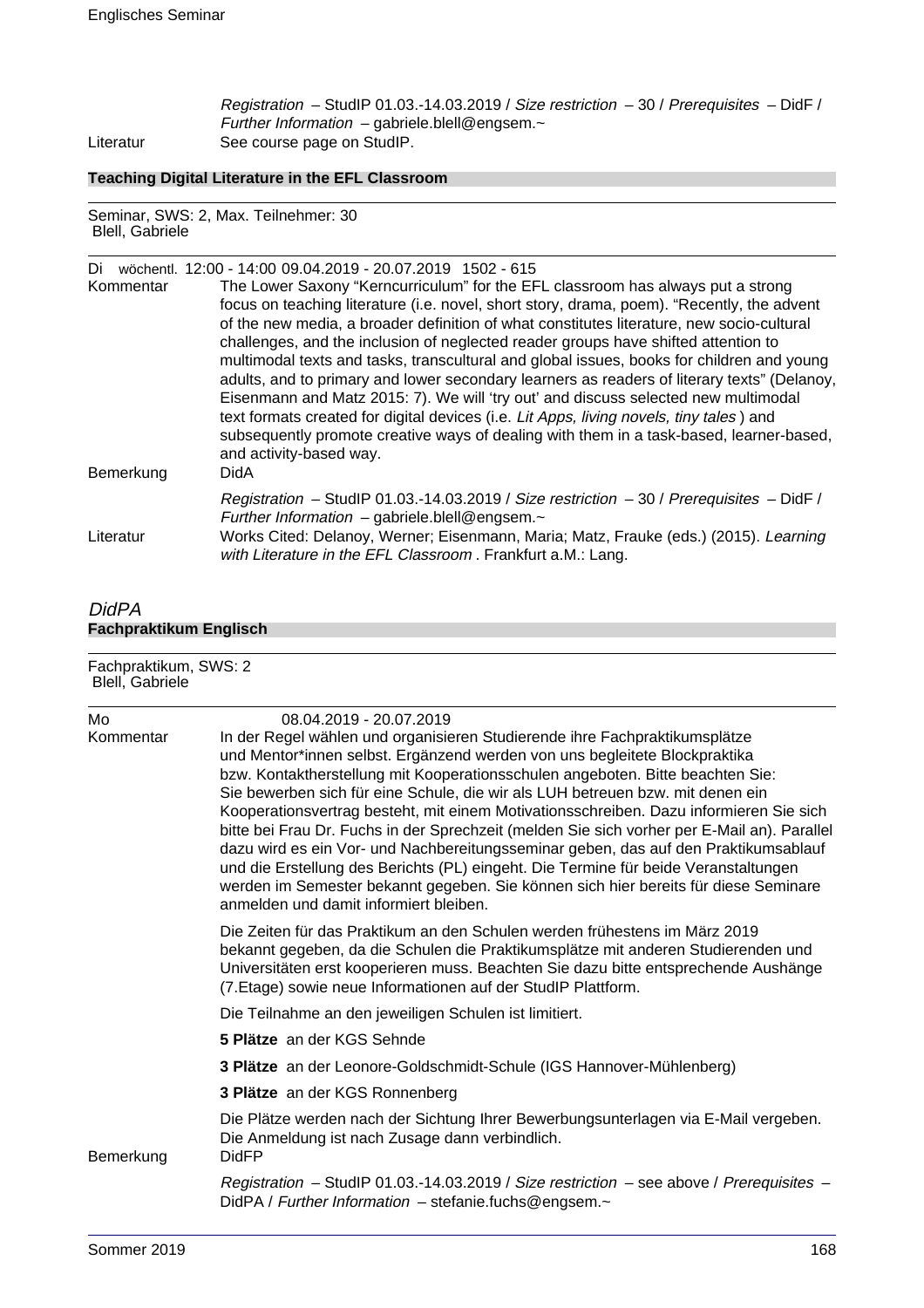#### Literatur Literature:

Haß, Frank (Hrsg.) (2006). Fachdidaktik Englisch. Tradition, Innovation, Praxis. Stuttgart: Klett.

Thaler, Engelbert (2012). Englisch unterrichten: Grundlagen - Kompetenzen - Methoden . Berlin: Cornelsen. Der Kauf dieses Grundlagenwerks wird vorausgesetzt.

# **Planung & Analyse von Englischunterricht**

### Seminar, SWS: 2, Max. Teilnehmer: 25 Lemke, Andreas

| Mi<br>Kommentar | wöchentl. 14:00 - 16:00 10.04.2019 - 20.07.2019 1502 - 615<br>Dieses Seminar ist obligatorisch für alle Lehramtsstudierenden. Im M.Ed. ist diese<br>Veranstaltung Teil des Moduls Fachpraktikum Englisch. Wir werden verschiedene<br>Unterrichtsaufzeichnungen analysieren und Unterrichtssequenzen gemäß funktionaler<br>kommunikativer Kompetenzen planen sowie erproben. Schwerpunkte bilden dabei u.a.<br>die Lerngruppenanalyse, didaktische Überlegungen, sachanalytische Perspektivierungen, |
|-----------------|-----------------------------------------------------------------------------------------------------------------------------------------------------------------------------------------------------------------------------------------------------------------------------------------------------------------------------------------------------------------------------------------------------------------------------------------------------------------------------------------------------|
| Bemerkung       | methodische Überlegungen und Lernperspektiven bzw. Kompetenzerwerb als Basis für<br>Unterrichtsplanungsentwürfe. Die Veranstaltung ist stufen- und schulartenübergreifend<br>angelegt. Geplant sind außerdem Unterrichtsversuche in der Leonore-Goldschmidt-<br>Schule (Mühlenberg).<br><b>DidPA</b>                                                                                                                                                                                                |
| Literatur       | Registration - StudIP 01.03.-14.03.2019 / Size restriction - 25 / Prerequisites - DidF /<br>Further Information - andreas.lemke@engsem.~<br>Thaler, Engelbert (2012). Englisch unterrichten: Grundlagen - Kompetenzen - Methoden.<br>Berlin: Cornelsen. Der Kauf dieses Grundlagenwerks wird vorausgesetzt.                                                                                                                                                                                         |

### **Planung & Analyse von Englischunterricht**

Seminar, SWS: 2, Max. Teilnehmer: 25 Blell, Gabriele

| Do∴<br>Kommentar<br>Bemerkung | wöchentl. 08:00 - 10:00 11.04.2019 - 20.07.2019 1502 - 615<br>Dieses Seminar ist obligatorisch für alle Lehramtsstudierenden. Im M.Ed. ist diese<br>Veranstaltung Teil des Moduls Fachpraktikum Englisch. Wir werden verschiedene<br>Unterrichtsaufzeichnungen analysieren und Unterrichtssequenzen gemäß funktionaler<br>kommunikativer Kompetenzen planen sowie erproben. Schwerpunkte bilden dabei u.a.<br>die Lerngruppenanalyse, didaktische Überlegungen, sachanalytische Perspektivierungen,<br>methodische Überlegungen und Lernperspektiven bzw. Kompetenzerwerb als Basis für<br>Unterrichtsplanungsentwürfe. Die Veranstaltung ist stufen- und schulartenübergreifend<br>angelegt. Geplant sind außerdem Unterrichtsversuche in der Leonore-Goldschmidt-<br>Schule (Mühlenberg).<br><b>DidPA</b> |
|-------------------------------|-------------------------------------------------------------------------------------------------------------------------------------------------------------------------------------------------------------------------------------------------------------------------------------------------------------------------------------------------------------------------------------------------------------------------------------------------------------------------------------------------------------------------------------------------------------------------------------------------------------------------------------------------------------------------------------------------------------------------------------------------------------------------------------------------------------|
| Literatur                     | Registration - StudIP 01.03.-14.03.2019 / Size restriction - 25 / Prerequisites - DidF /<br>Further Information $-$ andreas.lemke@engsem. $\sim$<br>Literature:                                                                                                                                                                                                                                                                                                                                                                                                                                                                                                                                                                                                                                             |
|                               | Thaler, Engelbert (2012). Englisch unterrichten: Grundlagen - Kompetenzen - Methoden.<br>Berlin: Cornelsen. Der Kauf dieses Grundlagenwerks wird vorausgesetzt.                                                                                                                                                                                                                                                                                                                                                                                                                                                                                                                                                                                                                                             |

# **Masterstudiengang Advanced Anglophone Studies Einführungsveranstaltung M.AAS**

| Seminar<br>Oldehus, Anna-Lena |  |  |
|-------------------------------|--|--|
|                               |  |  |

Di Einzel 10:00 - 11:00 09.04.2019 - 09.04.2019 1502 - 609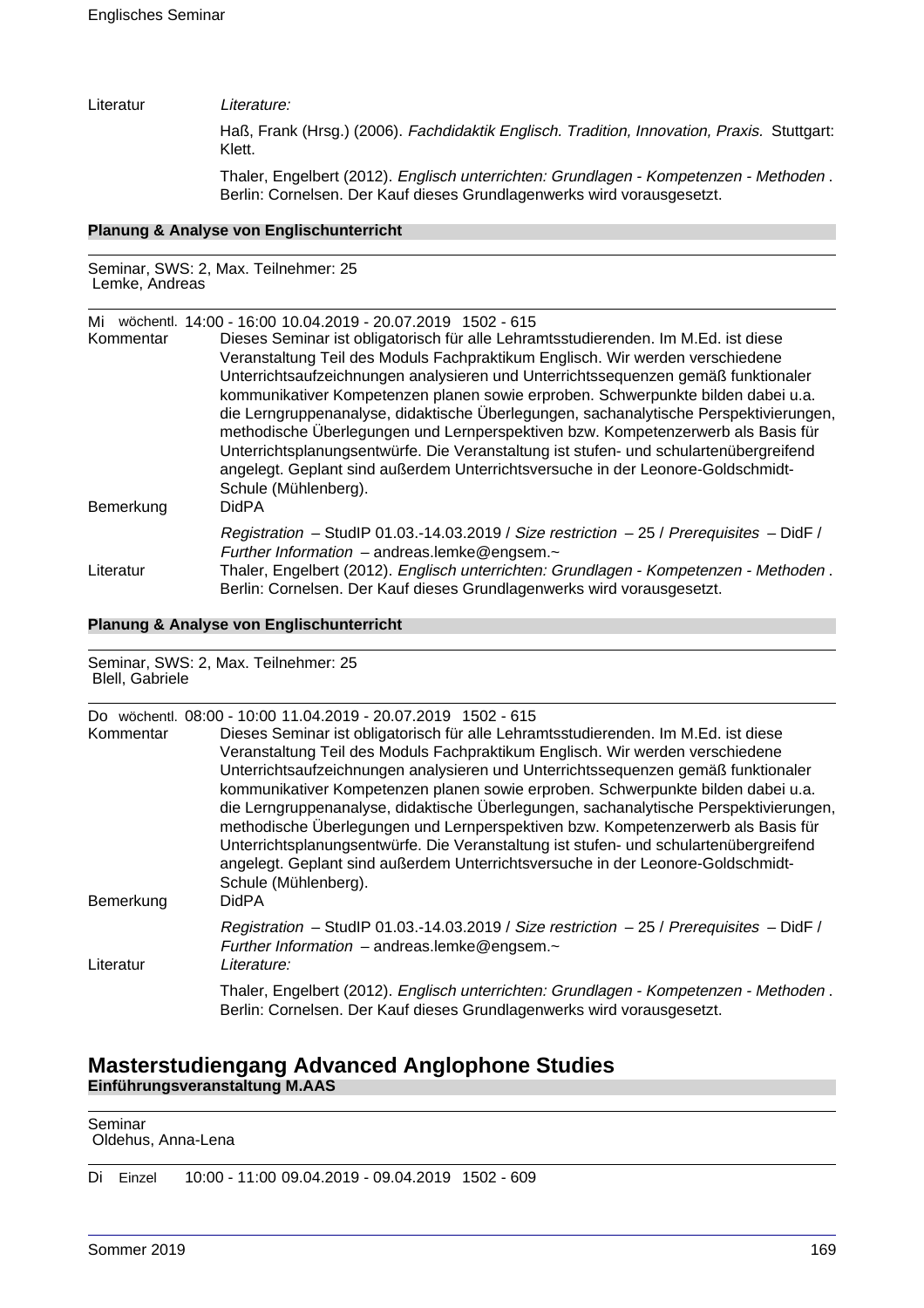### **Theory and Method (AAS1) Affect Theory**

Seminar, SWS: 2, Max. Teilnehmer: 45 Oldehus, Anna-Lena

| Di<br>Kommentar | wöchentl. 16:00 - 18:00 09.04.2019 - 20.07.2019 1502 - 609<br>In this theory class we will read and work with texts developed in the field of Affect<br>Studies. Affect Theory has established itself as a burgeoning area in academia and                                                                                                                                                                                                                                                                                                                                                                                                                                                                                                                                                 |
|-----------------|--------------------------------------------------------------------------------------------------------------------------------------------------------------------------------------------------------------------------------------------------------------------------------------------------------------------------------------------------------------------------------------------------------------------------------------------------------------------------------------------------------------------------------------------------------------------------------------------------------------------------------------------------------------------------------------------------------------------------------------------------------------------------------------------|
|                 | beyond after emerging during the second half of the 20 <sup>th</sup> century as a response to<br>approaches such as (post)structuralism. As a transdisciplinary intellectual field, it<br>consolidates ideas and approaches from anthropology, gender and queer studies,<br>cultural studies, geography, psychology, and philosophy. The field elicits conversations<br>about the location of affect, the epistemological and ontological difference between<br>emotions, feelings, moods, sentiments etc., and it considers historical and political<br>conceptions of affect. Therefore, this field is also concerned with experiences of<br>knowledge other than conscious and intellectual knowing and challenges normative<br>understandings of knowledge production and circulation. |
|                 | Readings in this class will range from foundational texts by Silvan Tomkins, Eve Kosofsky<br>Sedgwick, and Brian Massumi to more specific considerations of Sara Ahmed, Heather<br>Love, and Lauren Berlant.                                                                                                                                                                                                                                                                                                                                                                                                                                                                                                                                                                               |
| Bemerkung       | This class is specifically designed for students interested in and enjoying reading and<br>talking theory.<br>AmerA, AAS1, AAS3                                                                                                                                                                                                                                                                                                                                                                                                                                                                                                                                                                                                                                                            |
|                 | Registration - Stud. IP FüBA und M.Ed.: 1.3.-14.3.2019 AAS: 15.3-24.3.2019 /<br>Prerequisites - BA: Foundations Literature and Culture, Intermediate Literature and<br>Culture, MA: none / Further information - anna-lena.oldehus@engsem.~                                                                                                                                                                                                                                                                                                                                                                                                                                                                                                                                                |
| Literatur       | Maximale Teilnehmer*Innenzahl: 45<br>All course texts will be made available on Stud. IP.                                                                                                                                                                                                                                                                                                                                                                                                                                                                                                                                                                                                                                                                                                  |

# **Beginning Postcolonialism**

Seminar, SWS: 2, Max. Teilnehmer: 40 Pardey, Hannah

Di wöchentl. 08:00 - 10:00 09.04.2019 - 20.07.2019 1502 - 609

This seminar encourages students to make their beginnings in one of the most intriguing and challenging fields of study that has established itself in recent years: postcolonialism. As preparation for each class, participants will have to read up on the field's central concerns and key concepts discussed in John McLeod's introductory textbook Beginning Postcolonialism . Relying on the analytical categories from the 'Introduction to Literary Studies' (AmerBritF1), we shall read Buchi Emecheta's novel The Joys of Motherhood (1979) through a postcolonial lens. We'll return to the text on a weekly basis in order to practise the field's terminology and see how the application of each critical concept produces an additional layer of meaning. Along the way, participants will be continually invited to think critically about the potentials and limitations of postcolonial ways of engaging with literary texts.

| Bemerkung | BritA, AAS1, AAS5                                                                                                                                                                                                                                                                                                                                          |
|-----------|------------------------------------------------------------------------------------------------------------------------------------------------------------------------------------------------------------------------------------------------------------------------------------------------------------------------------------------------------------|
|           | Registration - Stud.IP 1.3.2019-14.3.2019, 15.3.2019-24.3.2019 for AAS students /<br>Prerequisites - AmerBritF1, BritF2, BritF3 for FüBA students, none for others / Further<br>Information - hannah.pardey@engsem. $\sim$                                                                                                                                 |
| Literatur | Students who want to attend this course will have to purchase John McLeod's Beginning                                                                                                                                                                                                                                                                      |
|           | Postcolonialism (2 <sup>nd</sup> edition, Manchester UP, 2010) and Emecheta's novel The Joys<br>of Motherhood (1979). All other material will be provided in a reader available from<br>Copyshop Stork (Körnerstraße) and on Stud.IP. Please make sure to read McLeod's<br>textbook and Emecheta's novel during term break, i.e. before the course begins. |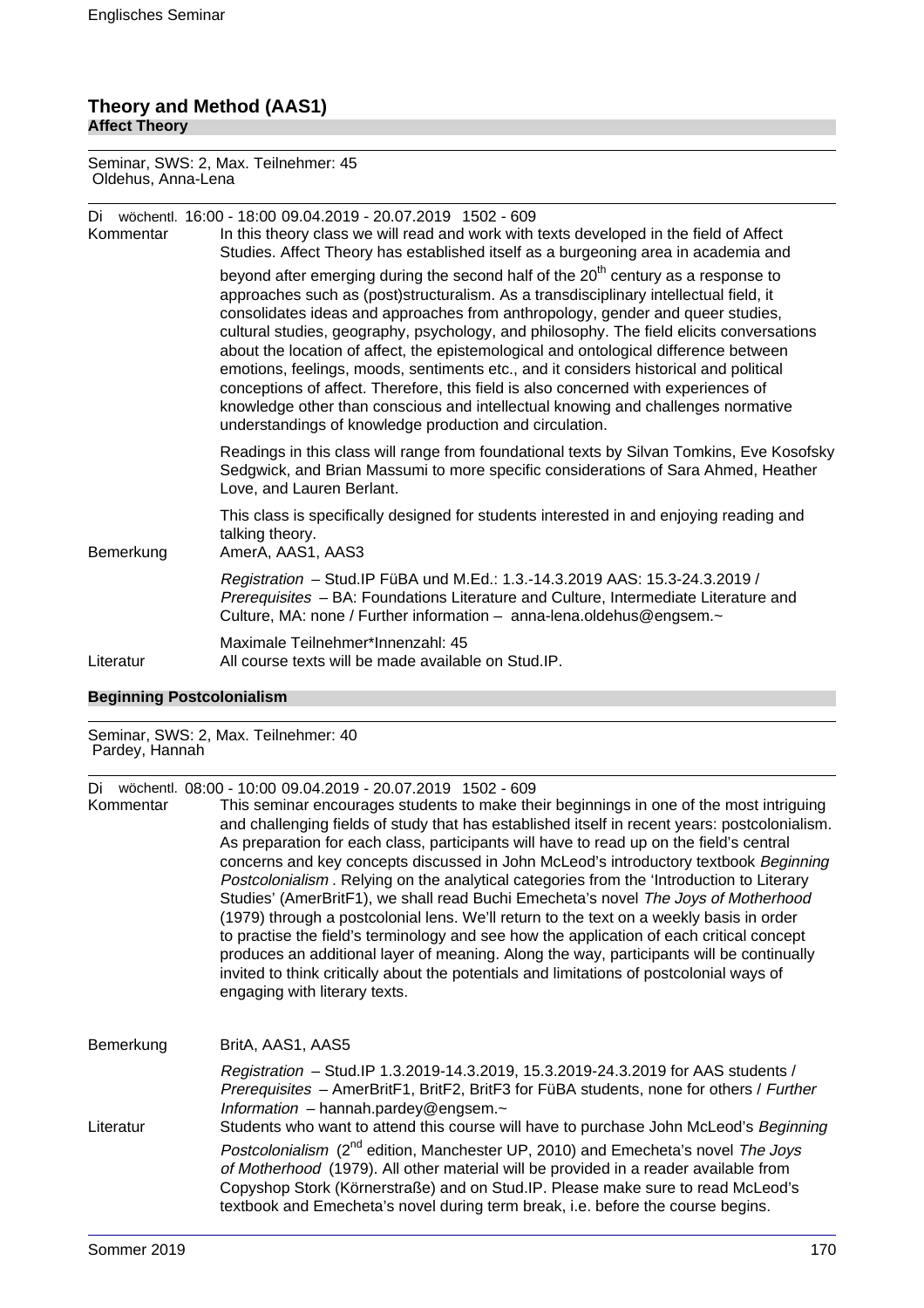# **Between Literature and Ethnography**

Seminar, SWS: 2, Max. Teilnehmer: 45 Ferens, Dominika

|           | Mi wöchentl. 12:00 - 14:00 10.04.2019 - 20.07.2019 1502 - 609                                                                                                                                                                                                                                                                                                                                                                                                                                                                                                 |
|-----------|---------------------------------------------------------------------------------------------------------------------------------------------------------------------------------------------------------------------------------------------------------------------------------------------------------------------------------------------------------------------------------------------------------------------------------------------------------------------------------------------------------------------------------------------------------------|
| Kommentar | This seminar course will first take us back to the early 20 <sup>th</sup> century, when ethnography<br>became an academic discipline and cut itself off from amateur descriptions of foreign<br>cultures written by travelers and missionaries. We shall then move forward to the<br>second half of the 20 <sup>th</sup> century, when the decolonization of the 'Third World' upset the                                                                                                                                                                      |
|           | traditional relations between the subjects and objects of ethnography, leading to a crisis<br>of conscience in Western cultural anthropology. Some researchers dealt with this crisis by<br>reaching for fictional and autobiographical modes of writing.                                                                                                                                                                                                                                                                                                     |
|           | We shall look for the characteristic features of ethnography in fiction, and for elements<br>of novelistic narration in ethnography. The reading list includes several classic<br>ethnographies by such authors as Bronislaw Malinowski and Margaret Mead, as well as<br>more hybrid and experimental types of cultural description, including autoethnography,<br>the ethnographic novel, and anti-ethnography. Traditional and experimental ethnographic<br>footage, and documentaries about ethnographer's lives will provide additional<br>illustrations. |
| Bemerkung | AmerA, AAS1, AAS2                                                                                                                                                                                                                                                                                                                                                                                                                                                                                                                                             |
|           | Registration - Stud.IP FüBA und M.Ed.: 1.3.-14.3.2019 AAS: 15.3-24.3.2019/<br>Prerequisites - BA: Foundations Literature and Culture, Intermediate Literature and<br>Culture, MA: none / Further information - dferens@poczta.onet.pl                                                                                                                                                                                                                                                                                                                         |
| Literatur | Maximale Teilnehmer*Innenzahl: 45<br>All course texts will be made available on Stud. IP.                                                                                                                                                                                                                                                                                                                                                                                                                                                                     |

# **Transgression: Counterculture and its Influence on Fashion**

Seminar, SWS: 2, Max. Teilnehmer: 35 Meier, Julia

| Di<br>Mo Einzel<br>Einzel<br>Di<br>Kommentar | wöchentl. 10:00 - 12:00 09:04.2019 - 20:07.2019 1502 - 703<br>18:00 - 20:00 01.07.2019 - 01.07.2019 1502 - 703<br>08:00 - 10:00 16.07.2019 - 16.07.2019 1502 - 703<br>"Many things, developments, and changes begin in the dark []". (Carl Abrahamsson)                                                                                                                                                                                                                               |
|----------------------------------------------|---------------------------------------------------------------------------------------------------------------------------------------------------------------------------------------------------------------------------------------------------------------------------------------------------------------------------------------------------------------------------------------------------------------------------------------------------------------------------------------|
|                                              | This course explores the complex interrelation between the main protagonists of various<br>subcultural scenes and their subtle influence on the fashion world. We will be concerned<br>with the ways in which the underground scene is constantly challenging conventional<br>ideas of identity, gender, desire, beauty, and power from past eras until today.                                                                                                                        |
|                                              | Especially the time between the late 1960s until the end of the 1980s with people like<br>Andy Warhol, David Bowie, Leigh Bowery, Sid Vicious, Annie Lennox or Grace Jones,<br>to name the most famous, shaped gender roles and youth cultures with revolutionary<br>concepts of new looks and life styles that became popular fashion later on.                                                                                                                                      |
|                                              | So how do we perceive counterculture and fashion today? How do we define ourselves<br>in times of social media, globalization, and a growing right-wing populism? A new decade<br>that Olivier Zahm, the publisher of Purple Fashion Magazine, defines as: "irrational looks,<br>romantic illusions, radical honesty, immediate intimacy with strangers, gender free dream,<br>playful fetishism, ultra hardcore attitudes, myriad poses, and the constant digital hide and<br>seek." |
|                                              | We will examine these socio-cultural issues through literature, philosophy, film, and pop<br>and fashion culture.                                                                                                                                                                                                                                                                                                                                                                     |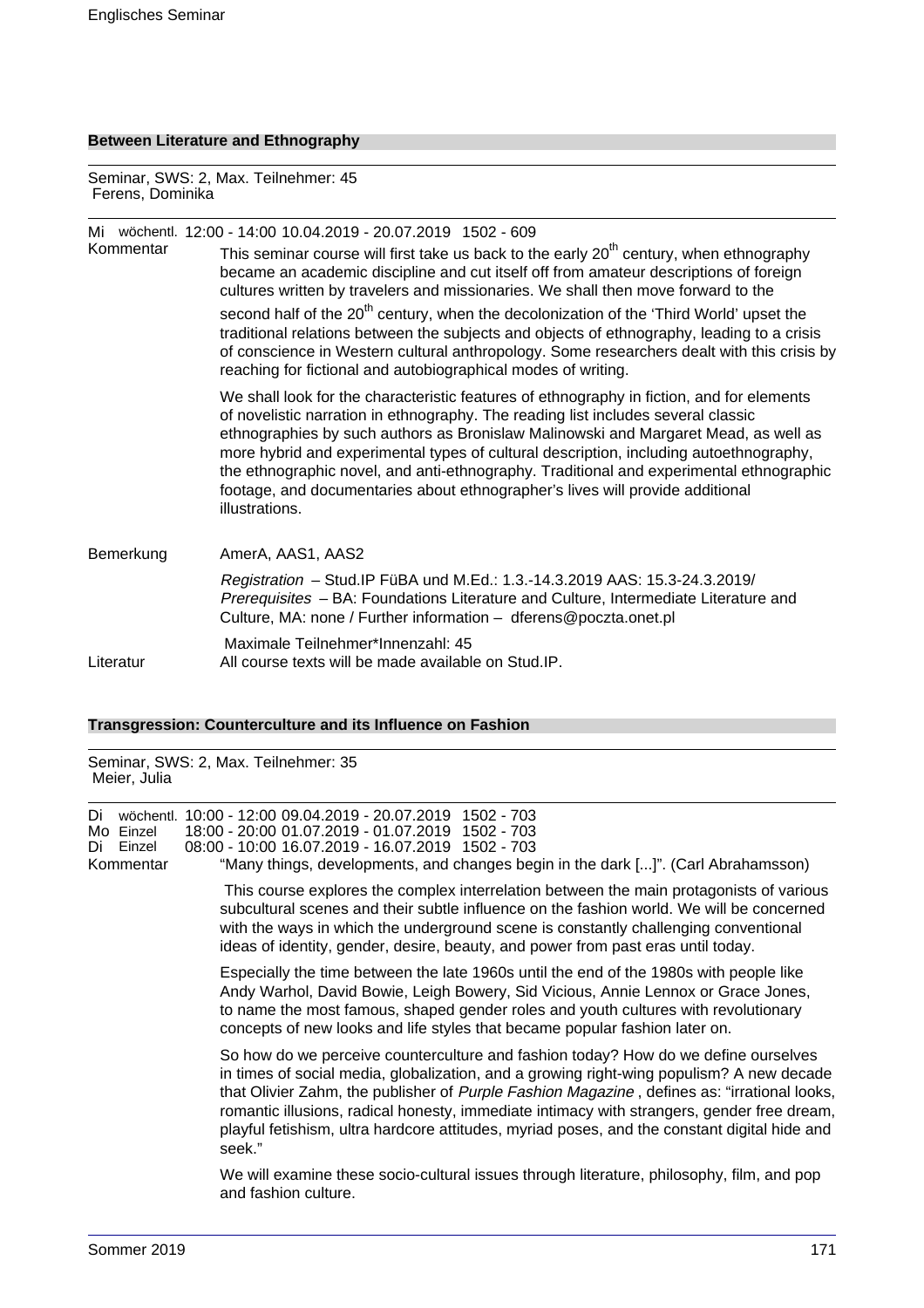| Bemerkung | AmerA, AAS1/AAS4                                                                                                                                                                                                                       |
|-----------|----------------------------------------------------------------------------------------------------------------------------------------------------------------------------------------------------------------------------------------|
|           | Registration - Stud. IP FüBA und M.Ed.: 1.3.-14.3.2019 AAS: 15.3-24.3.2019 /<br>Prerequisites - BA: Foundations Literature and Culture, Intermediate Literature and<br>Culture, MA: none / Further Information -sarkadiaki@hotmail.com |
| Literatur | Maximale Teilnehmer*Innenzahl: 35<br>All course texts will be made available on Stud. IP                                                                                                                                               |

# **Epochs and Phenomena in Anglophone Literatures and Cultures (AAS2) Advanced Shakespeare**

Seminar, SWS: 2, Max. Teilnehmer: 40 Neumann, Janna-Lena

Mo wöchentl. 10:00 - 12:00 08.04.2019 - 20.07.2019 1502 - 703 Kommentar More than 400 years after Shakespeare's death, his plays are still ubiquitous on British and international stages. Even in Germany, Shakespeare's status as a canonical playwright is reaffirmed constantly through stage and movie adaptations and through his central position in teaching English, both at school and university. The aim of this advanced class will be to read Shakespeare's plays in the context of Gender Studies and Cultural Materialism in order to investigate constructions of gender and class in his famous comedies and tragedies. After discussing the historical, cultural and political contexts of Elizabethan drama (based on previous knowledge from BritF2/F3), we shall analyse and interpret selected texts of Shakespeare's oeuvre (using the categories of literary analysis from AmerBritF1). Beginning with selected sonnets, we shall then turn to two plays in detail, namely Much Ado About Nothing and King Lear . Finally, students will be asked to independently engage with excerpts from further plays, including Twelfth Night . The Taming of the Shrew and King Richard III . Bemerkung BritA, AAS2, AAS3 Registration Stud.IP 1.3.2019-14.3.2019, for AAS students: 15.3.2019-24.3.2019 / Prerequisites – AmerBritF1, BritF2, BritF3 for FüBA students, none for others / Further Information –janna-lena.neumann@engsem.uni-hannover.de Literatur Required Reading Please get hold of: William Shakespeare. Much Ado About Nothing. Edited by Claire McEachern, Arden, 2016. William Shakespeare. King Lear. Edited by R. A. Foakes, Arden, 1997. Students are strongly advised to read Much Ado About Nothing **before** the course begins. Reader – copy shop Stork (Körnerstraße) and Stud.IP

# **Between Literature and Ethnography**

Seminar, SWS: 2, Max. Teilnehmer: 45 Ferens, Dominika

Mi wöchentl. 12:00 - 14:00 10.04.2019 - 20.07.2019 1502 - 609

This seminar course will first take us back to the early  $20<sup>th</sup>$  century, when ethnography became an academic discipline and cut itself off from amateur descriptions of foreign cultures written by travelers and missionaries. We shall then move forward to the second half of the 20<sup>th</sup> century, when the decolonization of the 'Third World' upset the traditional relations between the subjects and objects of ethnography, leading to a crisis of conscience in Western cultural anthropology. Some researchers dealt with this crisis by reaching for fictional and autobiographical modes of writing.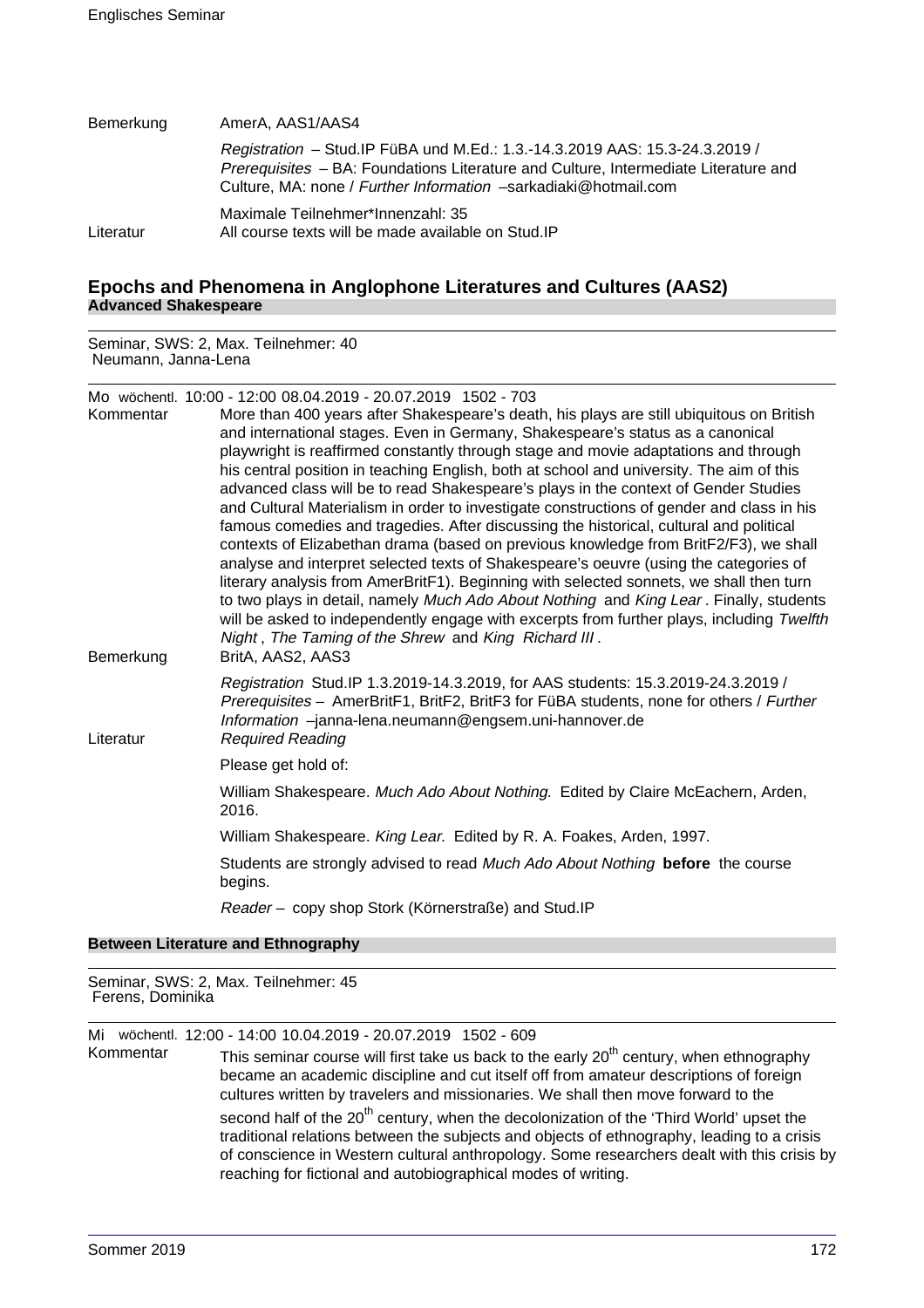|           | We shall look for the characteristic features of ethnography in fiction, and for elements<br>of novelistic narration in ethnography. The reading list includes several classic<br>ethnographies by such authors as Bronislaw Malinowski and Margaret Mead, as well as<br>more hybrid and experimental types of cultural description, including autoethnography,<br>the ethnographic novel, and anti-ethnography. Traditional and experimental ethnographic<br>footage, and documentaries about ethnographer's lives will provide additional<br>illustrations. |
|-----------|---------------------------------------------------------------------------------------------------------------------------------------------------------------------------------------------------------------------------------------------------------------------------------------------------------------------------------------------------------------------------------------------------------------------------------------------------------------------------------------------------------------------------------------------------------------|
| Bemerkung | AmerA, AAS1, AAS2                                                                                                                                                                                                                                                                                                                                                                                                                                                                                                                                             |
|           | Registration - Stud. IP FüBA und M.Ed.: 1.3.-14.3.2019 AAS: 15.3-24.3.2019/<br>Prerequisites - BA: Foundations Literature and Culture, Intermediate Literature and<br>Culture, MA: none / Further information - dferens@poczta.onet.pl                                                                                                                                                                                                                                                                                                                        |
| Literatur | Maximale Teilnehmer*Innenzahl: 45<br>All course texts will be made available on Stud.IP.                                                                                                                                                                                                                                                                                                                                                                                                                                                                      |

#### **Health and Body in American Culture**

Seminar, SWS: 2, Max. Teilnehmer: 45 Dybska, Aneta

|           | Do wöchentl. 10:00 - 12:00 11.04.2019 - 20.07.2019 1502 - 703                                                                                                                                                                                                                                                                                                                                                                                                                                                                                                                                                                                                                                                                                                                                                                                                                                                                                                |
|-----------|--------------------------------------------------------------------------------------------------------------------------------------------------------------------------------------------------------------------------------------------------------------------------------------------------------------------------------------------------------------------------------------------------------------------------------------------------------------------------------------------------------------------------------------------------------------------------------------------------------------------------------------------------------------------------------------------------------------------------------------------------------------------------------------------------------------------------------------------------------------------------------------------------------------------------------------------------------------|
| Kommentar | This course examines the intersecting discourses of the body and health in American<br>culture. It focuses on selected aspects of social life that pertain to public health, such<br>as hygiene, epidemics, mental health, environmental pollution, as well as sexual<br>and reproductive health. The key questions that the course will address are: What is<br>biopower? How do the disciplinary and regulatory techniques impact the production of<br>individual and collective bodies? If bodies are objects and vehicles of power, what is the<br>relationship between individuals' self-surveillance and self-discipline and the broader<br>historical process of nation-formation? What is the relationship between the planning<br>and uses of urban space on the one hand and the larger culture's preoccupation with a<br>healthy body politic on the other? How is the metaphor of the body deployed in relation to<br>urban and national health? |
|           |                                                                                                                                                                                                                                                                                                                                                                                                                                                                                                                                                                                                                                                                                                                                                                                                                                                                                                                                                              |

Bemerkung AmerA, AAS2, AAS3 Registration – Stud.IP FüBA und M.Ed.: 1.3.-14.3.2019 AAS: 15.3-24.3.2019 / Prerequisites – BA: Foundations Literature and Culture, Intermediate Literature and Culture, MA: none / Further information – adybska@uw.edu.pl Maximale Teilnehmer\*Innenzahl: 45 Literatur All course texts will be made available on Stud.IP.

### **Power and the University in the United States**

Seminar, SWS: 2, Max. Teilnehmer: 45 Fagan, Abigail

Do wöchentl. 12:00 - 14:00 11.04.2019 - 20.07.2019 1502 - 609

Kommentar While the university is a major center of knowledge production in the United States (as well as in Europe), activists and many academics alike criticize the university for its role in reinstating class-based hierarchies. In this course, we will consider the history and literature of the US university, particularly in terms of its transnational origins (especially in terms of German and English structures of higher education) and its convoluted and ever-changing relationship to power. A number of specific moments that we will discuss include the origins of university degrees in the humanities toward the end of the 1900s, the advent of interdisciplinary programs such as Black Studies and Women's Studies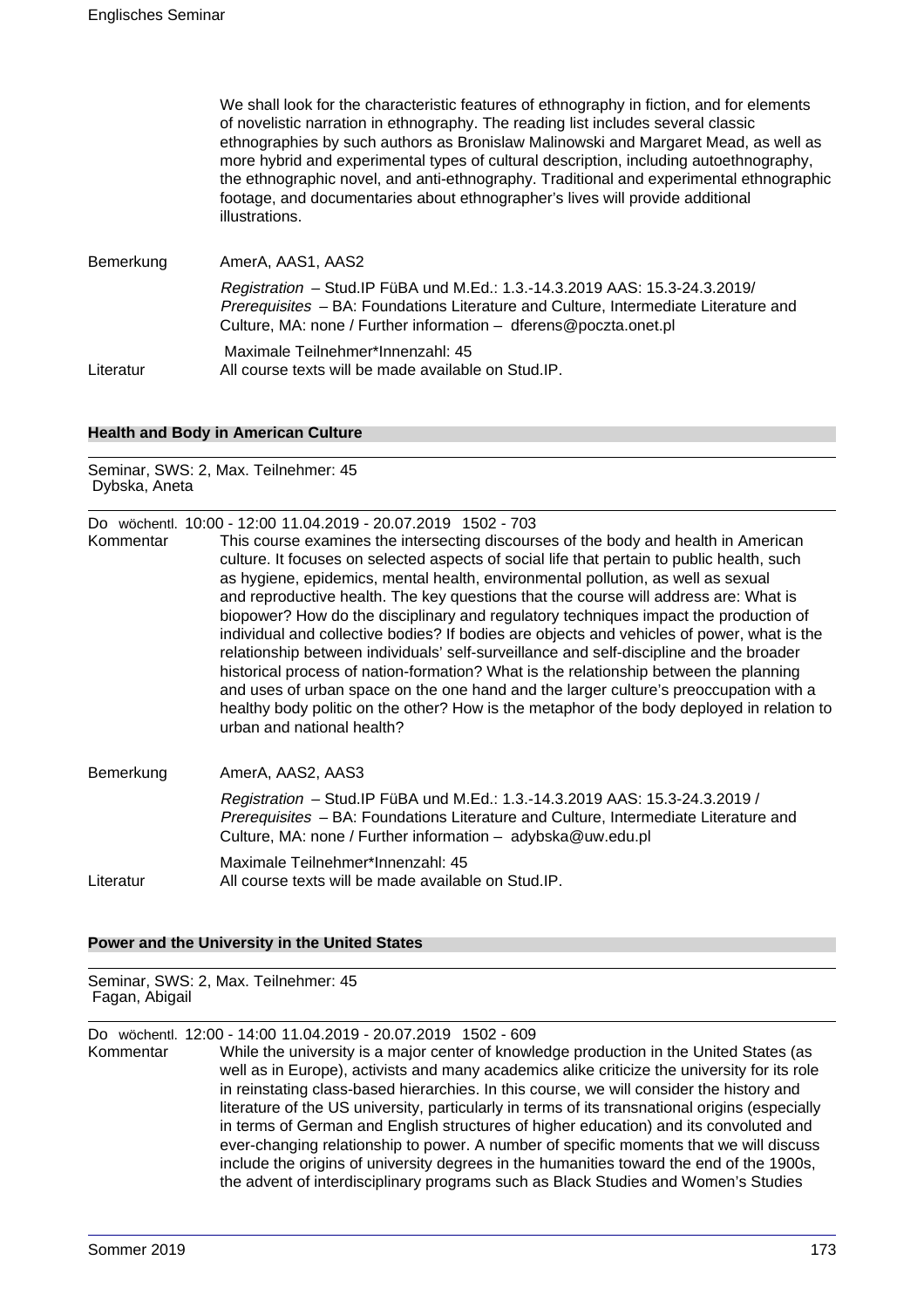| Bemerkung | departments in the 1960s and 1970s, and the increasing corporatization of the university<br>in the United States today.<br>AmerA, AAS2, AAS3                                                                                                    |
|-----------|-------------------------------------------------------------------------------------------------------------------------------------------------------------------------------------------------------------------------------------------------|
|           | Registration - Stud. IP FüBA und M.Ed.: 1.3.-14.3.2019 AAS: 15.3-24.3.2019 /<br>Prerequisites - BA: Foundations Literature and Culture, Intermediate Literature and<br>Culture, MA: none / Further Information $-$ abigail.fagan@engsem. $\sim$ |
| Literatur | Maximale Teilnehmer*Innenzahl: 45<br>All course texts will be made available on Stud.IP                                                                                                                                                         |

#### **The Gothic in British Literature**

Seminar, SWS: 2, Max. Teilnehmer: 40 Neumann, Janna-Lena

Mo wöchentl. 12:00 - 14:00 08.04.2019 - 20.07.2019 1502 - 703

Kommentar Since its emergence in the late  $18<sup>th</sup>$  century, the Gothic has proved one of the most productive modes in English-speaking literature. In this advanced class, we shall read two major representatives of the genre, namely Horace Walpole's The Castle of Otranto (1764), arguably the first British Gothic novel, and Mary Shelley's Frankenstein (1818). Using the terminology from AmerBritF1, we shall consider the genre conventions of gothic novels, and analyse them in terms of their (Gothic) characters, plots, and settings. Apart from this narratological and structuralist approach, we shall use historical and cultural knowledge from the lecture series (BritF2) to consider how these texts negotiate issues connected with the emergent middle classes, but also gender, sexuality and imperialism.

# Bemerkung BritA, AAS2, AAS3 Reader – copy shop Stork (Körnerstraße) and Stud.IP / Registration Stud.IP 1.3.2019-14.3.2019, for AAS students: 15.3.2019-24.3.2019 / Size restriction – 40 / Prerequisites – AmerBritF1, BritF2, BritF3 for FüBA students, none for others Literatur Please get hold of scholarly editions of Horace Walpole's The Castle of Otranto and Mary Shelley's Frankenstein. Since there are different versions of this text, make sure to buy the 1818 edition. Students are strongly advised to read The Caste of Otranto **before** the course begins.

#### **The Queer Short Story in the United States at the Turn of the 19th and 20th Centuries**

Seminar, SWS: 2, Max. Teilnehmer: 45 Ferens, Dominika

Di wöchentl. 12:00 - 14:00 09.04.2019 - 20.07.2019 1502 - 703

Kommentar In this seminar we will study queer representations of gender, desire, and attachment in American short stories published before the emergence of homo- and heterosexuality as a binary opposition, and before the rise of gay and lesbian emancipatory movements. The choice of the short story form is not accidental: as Axel Nissen and Christopher Looby point out, the short story is somewhat queer on account of its marginal position in relation to the dominant literary form – the novel. The short story has been American writers' favorite form for telling stories about things odd and marginal – things that deviated from the social norm, that were unspeakable in the dominant discourse, yet too disturbing to pass over in silence. Neither is the time period covered by the course accidental. Towards the end of the  $19<sup>th</sup>$  century, non-normative genders and sexualities were medicalized, categorized, and then politicized. Sexuality became a subject of heated public debates, setting off waves of homophobia or even homohysteria (Eric Anderson), as a result of which many practices hitherto seen as unremarkable were tabooed. Reaching back in time, we therefore discover literature that documents a surprisingly wide spectrum of gender enactments and sexual practices. Among the authors covered in this course are such canonical figures as Herman Melville, Mark Twain, Henry James, Gertrude Stein, and Willa Cather, as well as less familiar and anonymous writers.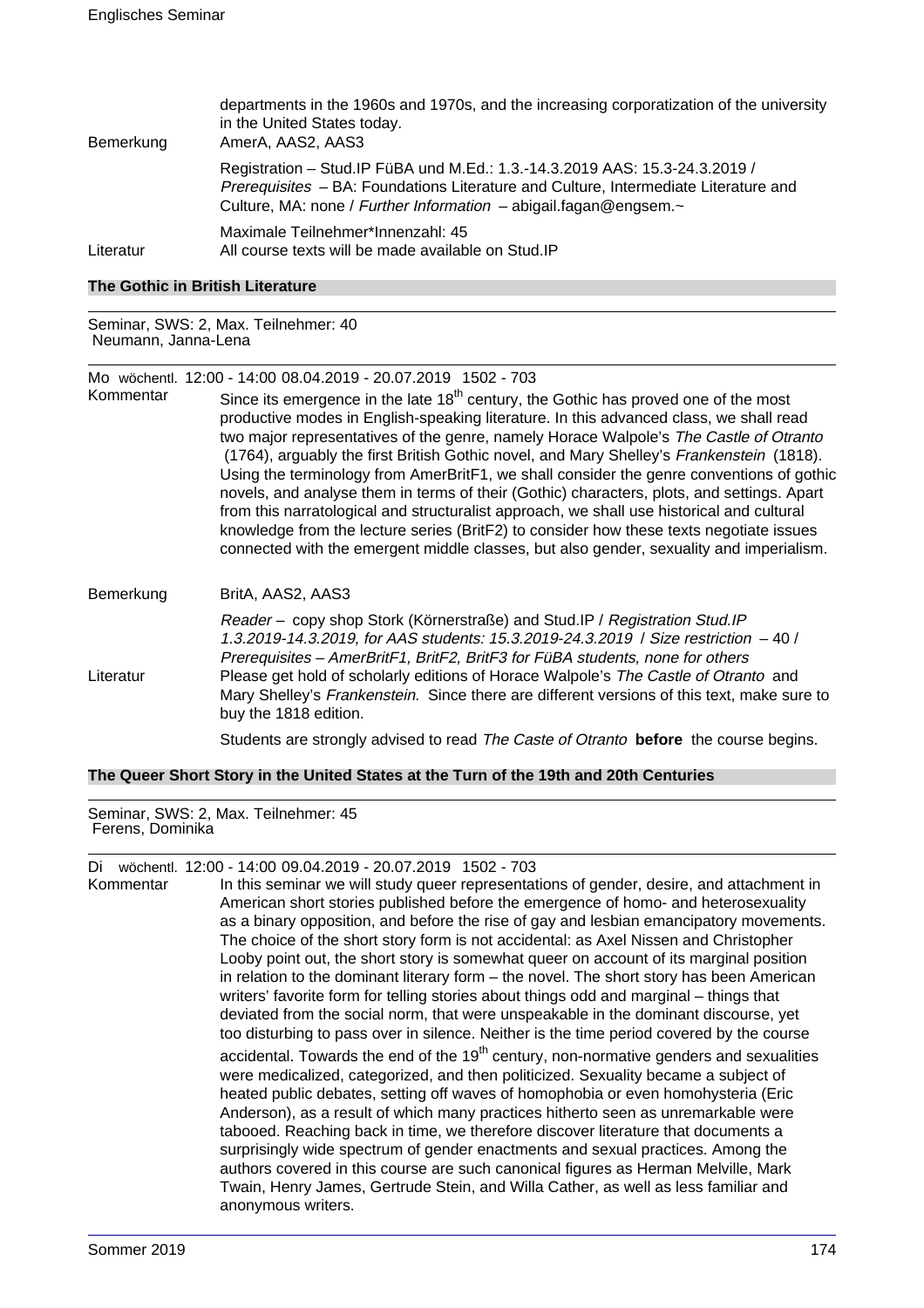| Bemerkung | AmerA, AAS2/AAS3                                                                                                                                                                                                                       |
|-----------|----------------------------------------------------------------------------------------------------------------------------------------------------------------------------------------------------------------------------------------|
|           | Registration - Stud. IP FüBA und M.Ed.: 1.3.-14.3.2019 AAS: 15.3-24.3.2019/<br>Prerequisites - BA: Foundations Literature and Culture, Intermediate Literature and<br>Culture, MA: none / Further information - dferens@poczta.onet.pl |
| Literatur | Maximale Teilnehmer*Innenzahl: 45<br>All course texts will be made available on Stud.IP.                                                                                                                                               |

#### **Woolf's Modernism**

Seminar, SWS: 2, Max. Teilnehmer: 40 Pardey, Hannah

Mo wöchentl. 16:00 - 18:00 08.04.2019 - 20.07.2019 1502 - 703

Virginia Woolf is a major twentieth-century novelist and essayist and a key figure in literary history as a feminist and a modernist. This seminar is designed for students who want to study Woolf's distinctive and innovative narrative style through the critical lens of Gender Studies. Drawing on the knowledge gained in the BritF2 Survey lecture, we will start with an exploration of the historical, cultural and political contexts of Woolf's fictional and non-fictional writing. We will apply the analytical terms and concepts acquired in the AmerBritF1 Introduction to examine Woolf's essay "Modern Fiction" (1919) and excerpts from her feminist manifesto A Room of One's Own (1929) as well as selected short stories. Our discussion will move on to her playfully subversive novel Orlando (1928) and its 1992 film adaptation (dir.: Sally Potter). Orlando centres on a chameleonic character who changes sex and identity on a whim on his/her journey through three centuries and who ends up as a woman writer in Woolf's own time. Throughout the seminar, students are encouraged to explore how the various theoretical approaches of Gender Studies can be made productive for analysing and interpreting these texts whose historically situated codes and conventions will be our central focus. Bemerkung BritA, AAS2, AAS3 Registration – Stud.IP 1.3.2019-14.3.2019, 15.3.2019-24.3.2019 for AAS students / Prerequisites – AmerBritF1, BritF2, BritF3 for FüBA students, none for others / Further Information – hannah.pardey@engsem. $\sim$ Literatur Required Reading Please get hold of Virginia Woolf's Orlando in a well-annotated edition (Oxford World's Classics or Penguin Classics) and read the novel prior to class. All other primary and

secondary material will be provided in a reader available from Copyshop Stork and on

# **Concepts of Race, Class, and Gender (AAS3) Advanced Shakespeare**

Stud.IP at the beginning of the term.

Seminar, SWS: 2, Max. Teilnehmer: 40 Neumann, Janna-Lena

Mo wöchentl. 10:00 - 12:00 08.04.2019 - 20.07.2019 1502 - 703

Kommentar More than 400 years after Shakespeare's death, his plays are still ubiquitous on British and international stages. Even in Germany, Shakespeare's status as a canonical playwright is reaffirmed constantly through stage and movie adaptations and through his central position in teaching English, both at school and university. The aim of this advanced class will be to read Shakespeare's plays in the context of Gender Studies and Cultural Materialism in order to investigate constructions of gender and class in his famous comedies and tragedies. After discussing the historical, cultural and political contexts of Elizabethan drama (based on previous knowledge from BritF2/F3), we shall analyse and interpret selected texts of Shakespeare's oeuvre (using the categories of literary analysis from AmerBritF1). Beginning with selected sonnets, we shall then turn to two plays in detail, namely Much Ado About Nothing and King Lear. Finally, students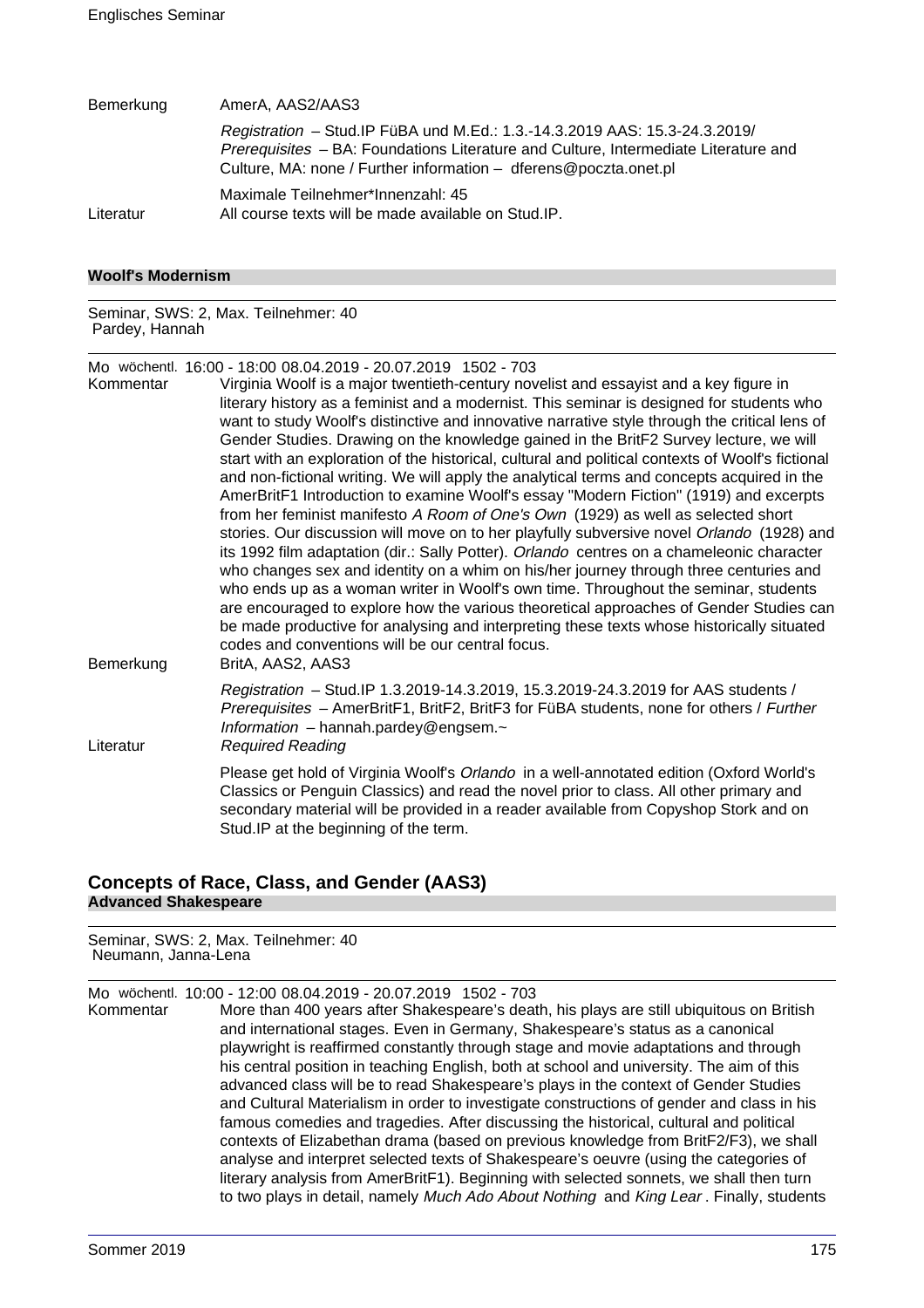| Bemerkung | will be asked to independently engage with excerpts from further plays, including Twelfth<br>Night, The Taming of the Shrew and King Richard III.<br>BritA, AAS2, AAS3                                                                                           |
|-----------|------------------------------------------------------------------------------------------------------------------------------------------------------------------------------------------------------------------------------------------------------------------|
| Literatur | Registration Stud.IP 1.3.2019-14.3.2019, for AAS students: 15.3.2019-24.3.2019 /<br>Prerequisites - AmerBritF1, BritF2, BritF3 for FüBA students, none for others / Further<br>Information -janna-lena.neumann@engsem.uni-hannover.de<br><b>Required Reading</b> |
|           | Please get hold of:                                                                                                                                                                                                                                              |
|           | William Shakespeare. Much Ado About Nothing. Edited by Claire McEachern, Arden,<br>2016.                                                                                                                                                                         |
|           | William Shakespeare. King Lear. Edited by R. A. Foakes, Arden, 1997.                                                                                                                                                                                             |
|           | Students are strongly advised to read Much Ado About Nothing before the course<br>begins.                                                                                                                                                                        |
|           | Reader - copy shop Stork (Körnerstraße) and Stud. IP                                                                                                                                                                                                             |
|           |                                                                                                                                                                                                                                                                  |

#### **Affect Theory**

Seminar, SWS: 2, Max. Teilnehmer: 45 Oldehus, Anna-Lena

| Di<br>Kommentar | wöchentl. 16:00 - 18:00 09.04.2019 - 20.07.2019 1502 - 609<br>In this theory class we will read and work with texts developed in the field of Affect<br>Studies. Affect Theory has established itself as a burgeoning area in academia and                                                                                                                                                                                                                                                                                                                                                                                                                                                                                                                                                 |
|-----------------|--------------------------------------------------------------------------------------------------------------------------------------------------------------------------------------------------------------------------------------------------------------------------------------------------------------------------------------------------------------------------------------------------------------------------------------------------------------------------------------------------------------------------------------------------------------------------------------------------------------------------------------------------------------------------------------------------------------------------------------------------------------------------------------------|
|                 | beyond after emerging during the second half of the 20 <sup>th</sup> century as a response to<br>approaches such as (post)structuralism. As a transdisciplinary intellectual field, it<br>consolidates ideas and approaches from anthropology, gender and queer studies,<br>cultural studies, geography, psychology, and philosophy. The field elicits conversations<br>about the location of affect, the epistemological and ontological difference between<br>emotions, feelings, moods, sentiments etc., and it considers historical and political<br>conceptions of affect. Therefore, this field is also concerned with experiences of<br>knowledge other than conscious and intellectual knowing and challenges normative<br>understandings of knowledge production and circulation. |
|                 | Readings in this class will range from foundational texts by Silvan Tomkins, Eve Kosofsky<br>Sedgwick, and Brian Massumi to more specific considerations of Sara Ahmed, Heather<br>Love, and Lauren Berlant.                                                                                                                                                                                                                                                                                                                                                                                                                                                                                                                                                                               |
| Bemerkung       | This class is specifically designed for students interested in and enjoying reading and<br>talking theory.<br>AmerA, AAS1, AAS3                                                                                                                                                                                                                                                                                                                                                                                                                                                                                                                                                                                                                                                            |
|                 | Registration - Stud. IP FüBA und M.Ed.: 1.3.-14.3.2019 AAS: 15.3-24.3.2019 /<br>Prerequisites - BA: Foundations Literature and Culture, Intermediate Literature and<br>Culture, MA: none / Further information - anna-lena.oldehus@engsem.~                                                                                                                                                                                                                                                                                                                                                                                                                                                                                                                                                |
| Literatur       | Maximale Teilnehmer*Innenzahl: 45<br>All course texts will be made available on Stud. IP.                                                                                                                                                                                                                                                                                                                                                                                                                                                                                                                                                                                                                                                                                                  |

#### **Health and Body in American Culture**

Seminar, SWS: 2, Max. Teilnehmer: 45 Dybska, Aneta

Do wöchentl. 10:00 - 12:00 11.04.2019 - 20.07.2019 1502 - 703 This course examines the intersecting discourses of the body and health in American culture. It focuses on selected aspects of social life that pertain to public health, such as hygiene, epidemics, mental health, environmental pollution, as well as sexual and reproductive health. The key questions that the course will address are: What is biopower? How do the disciplinary and regulatory techniques impact the production of individual and collective bodies? If bodies are objects and vehicles of power, what is the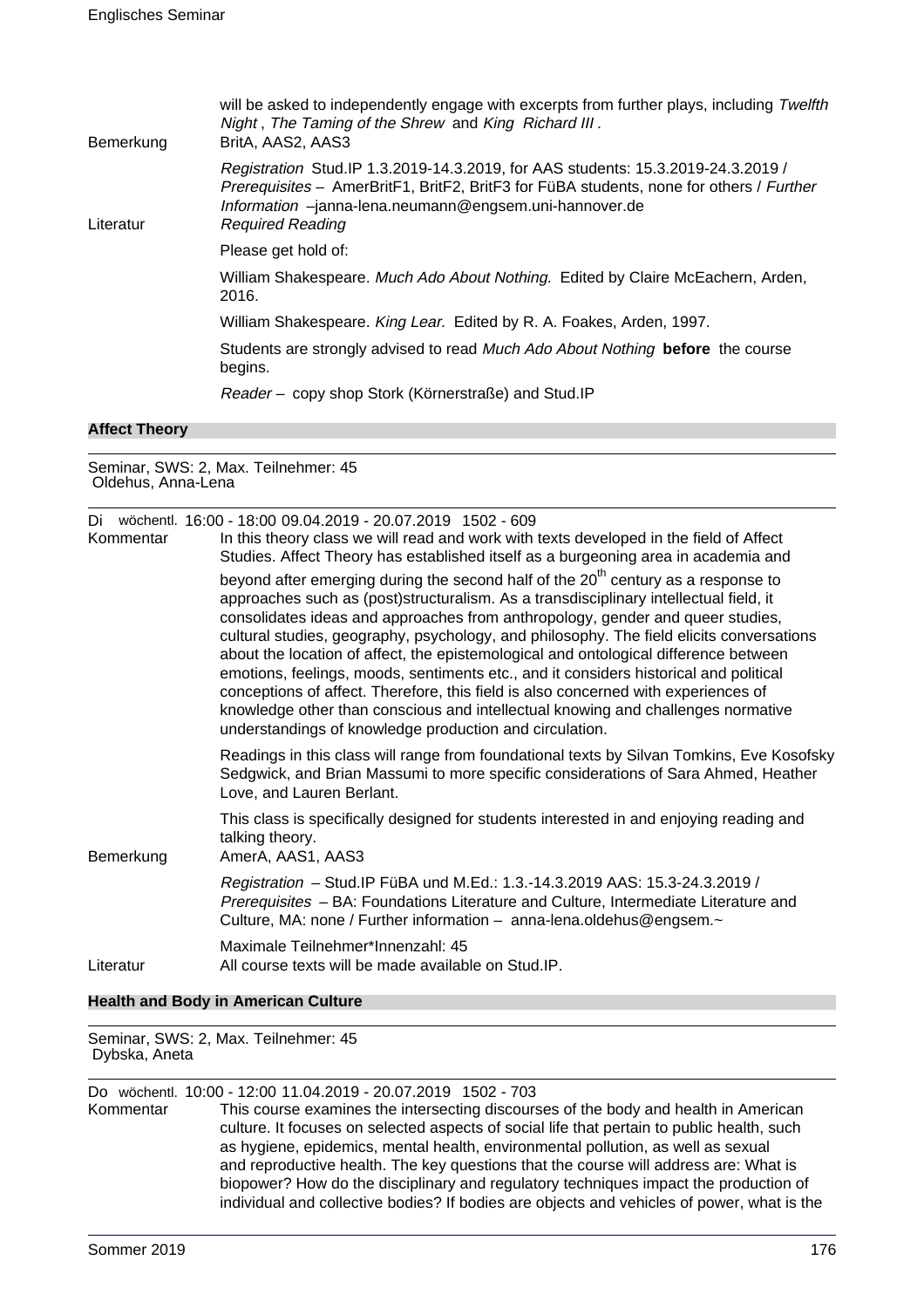|           | relationship between individuals' self-surveillance and self-discipline and the broader<br>historical process of nation-formation? What is the relationship between the planning<br>and uses of urban space on the one hand and the larger culture's preoccupation with a<br>healthy body politic on the other? How is the metaphor of the body deployed in relation to<br>urban and national health? |
|-----------|-------------------------------------------------------------------------------------------------------------------------------------------------------------------------------------------------------------------------------------------------------------------------------------------------------------------------------------------------------------------------------------------------------|
| Bemerkung | AmerA, AAS2, AAS3                                                                                                                                                                                                                                                                                                                                                                                     |
|           | Registration - Stud.IP FüBA und M.Ed.: 1.3.-14.3.2019 AAS: 15.3-24.3.2019 /<br>Prerequisites - BA: Foundations Literature and Culture, Intermediate Literature and<br>Culture, MA: none / Further information - adybska@uw.edu.pl                                                                                                                                                                     |
| Literatur | Maximale Teilnehmer*Innenzahl: 45<br>All course texts will be made available on Stud.IP.                                                                                                                                                                                                                                                                                                              |

# **Power and the University in the United States**

Seminar, SWS: 2, Max. Teilnehmer: 45 Fagan, Abigail

|                        | Do wöchentl. 12:00 - 14:00 11.04.2019 - 20.07.2019 1502 - 609                                                                                                                                                                                                                                                                                                                                                                                                                                                                                                                                                                                                                                                                                                                                                                                                                                               |
|------------------------|-------------------------------------------------------------------------------------------------------------------------------------------------------------------------------------------------------------------------------------------------------------------------------------------------------------------------------------------------------------------------------------------------------------------------------------------------------------------------------------------------------------------------------------------------------------------------------------------------------------------------------------------------------------------------------------------------------------------------------------------------------------------------------------------------------------------------------------------------------------------------------------------------------------|
| Kommentar<br>Bemerkung | While the university is a major center of knowledge production in the United States (as<br>well as in Europe), activists and many academics alike criticize the university for its role<br>in reinstating class-based hierarchies. In this course, we will consider the history and<br>literature of the US university, particularly in terms of its transnational origins (especially<br>in terms of German and English structures of higher education) and its convoluted and<br>ever-changing relationship to power. A number of specific moments that we will discuss<br>include the origins of university degrees in the humanities toward the end of the 1900s,<br>the advent of interdisciplinary programs such as Black Studies and Women's Studies<br>departments in the 1960s and 1970s, and the increasing corporatization of the university<br>in the United States today.<br>AmerA, AAS2, AAS3 |
|                        | Registration - Stud. IP FüBA und M.Ed.: 1.3.-14.3.2019 AAS: 15.3-24.3.2019 /<br>Prerequisites - BA: Foundations Literature and Culture, Intermediate Literature and<br>Culture, MA: none / Further Information - abigail.fagan@engsem.~                                                                                                                                                                                                                                                                                                                                                                                                                                                                                                                                                                                                                                                                     |
| Literatur              | Maximale Teilnehmer*Innenzahl: 45<br>All course texts will be made available on Stud. IP                                                                                                                                                                                                                                                                                                                                                                                                                                                                                                                                                                                                                                                                                                                                                                                                                    |

# **The Gothic in British Literature**

Seminar, SWS: 2, Max. Teilnehmer: 40 Neumann, Janna-Lena

|           | Mo wöchentl. 12:00 - 14:00 08.04.2019 - 20.07.2019 1502 - 703                                                                                                                                                                                                                                                                                                                                                                                                                                                                                                                                                                                                                                                                                                                                                                                               |
|-----------|-------------------------------------------------------------------------------------------------------------------------------------------------------------------------------------------------------------------------------------------------------------------------------------------------------------------------------------------------------------------------------------------------------------------------------------------------------------------------------------------------------------------------------------------------------------------------------------------------------------------------------------------------------------------------------------------------------------------------------------------------------------------------------------------------------------------------------------------------------------|
| Kommentar | Since its emergence in the late 18 <sup>th</sup> century, the Gothic has proved one of the most<br>productive modes in English-speaking literature. In this advanced class, we shall read<br>two major representatives of the genre, namely Horace Walpole's The Castle of Otranto<br>(1764), arguably the first British Gothic novel, and Mary Shelley's Frankenstein (1818).<br>Using the terminology from AmerBritF1, we shall consider the genre conventions of gothic<br>novels, and analyse them in terms of their (Gothic) characters, plots, and settings. Apart<br>from this narratological and structuralist approach, we shall use historical and cultural<br>knowledge from the lecture series (BritF2) to consider how these texts negotiate issues<br>connected with the emergent middle classes, but also gender, sexuality and imperialism. |
| Bemerkung | BritA, AAS2, AAS3                                                                                                                                                                                                                                                                                                                                                                                                                                                                                                                                                                                                                                                                                                                                                                                                                                           |
|           | Reader – copy shop Stork (Körnerstraße) and Stud.IP / Registration Stud.IP<br>1.3.2019-14.3.2019, for AAS students: 15.3.2019-24.3.2019 / Size restriction -40 /<br>Prerequisites - AmerBritF1, BritF2, BritF3 for FüBA students, none for others                                                                                                                                                                                                                                                                                                                                                                                                                                                                                                                                                                                                           |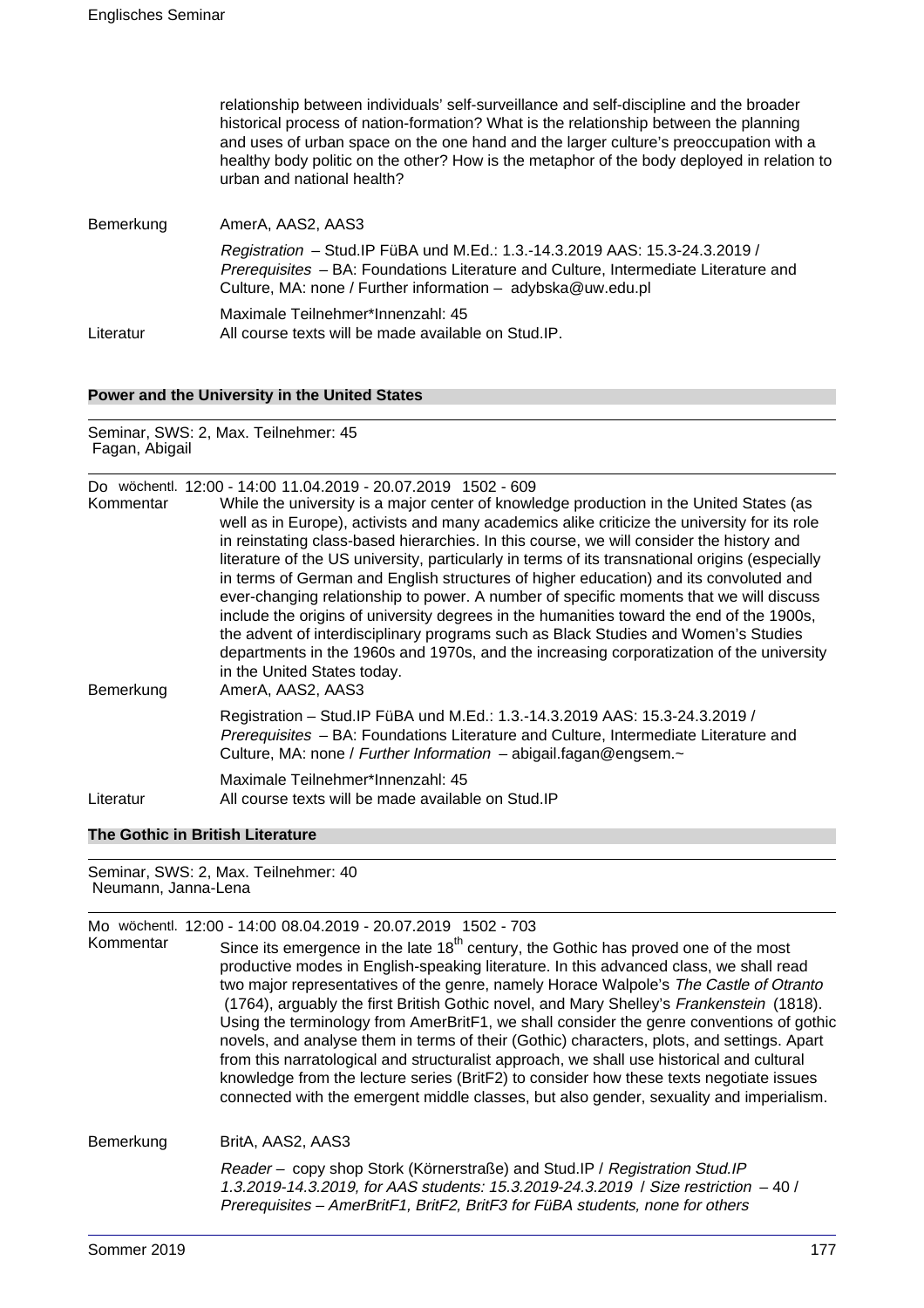Literatur Please get hold of scholarly editions of Horace Walpole's The Castle of Otranto and Mary Shelley's Frankenstein. Since there are different versions of this text, make sure to buy the 1818 edition.

Students are strongly advised to read The Caste of Otranto **before** the course begins.

#### **The Queer Short Story in the United States at the Turn of the 19th and 20th Centuries**

Seminar, SWS: 2, Max. Teilnehmer: 45 Ferens, Dominika

| Di wöchentl. 12:00 - 14:00 09.04.2019 - 20.07.2019 1502 - 703<br>In this seminar we will study queer representations of gender, desire, and attachment in<br>American short stories published before the emergence of homo- and heterosexuality<br>as a binary opposition, and before the rise of gay and lesbian emancipatory movements.<br>The choice of the short story form is not accidental: as Axel Nissen and Christopher<br>Looby point out, the short story is somewhat queer on account of its marginal position<br>in relation to the dominant literary form – the novel. The short story has been American<br>writers' favorite form for telling stories about things odd and marginal – things that<br>deviated from the social norm, that were unspeakable in the dominant discourse, yet                                                     |
|--------------------------------------------------------------------------------------------------------------------------------------------------------------------------------------------------------------------------------------------------------------------------------------------------------------------------------------------------------------------------------------------------------------------------------------------------------------------------------------------------------------------------------------------------------------------------------------------------------------------------------------------------------------------------------------------------------------------------------------------------------------------------------------------------------------------------------------------------------------|
| too disturbing to pass over in silence. Neither is the time period covered by the course<br>accidental. Towards the end of the 19 <sup>th</sup> century, non-normative genders and sexualities<br>were medicalized, categorized, and then politicized. Sexuality became a subject of<br>heated public debates, setting off waves of homophobia or even homohysteria (Eric<br>Anderson), as a result of which many practices hitherto seen as unremarkable were<br>tabooed. Reaching back in time, we therefore discover literature that documents a<br>surprisingly wide spectrum of gender enactments and sexual practices. Among the<br>authors covered in this course are such canonical figures as Herman Melville, Mark<br>Twain, Henry James, Gertrude Stein, and Willa Cather, as well as less familiar and<br>anonymous writers.<br>AmerA, AAS2/AAS3 |
| Registration - Stud.IP FüBA und M.Ed.: 1.3.-14.3.2019 AAS: 15.3-24.3.2019/<br>Prerequisites - BA: Foundations Literature and Culture, Intermediate Literature and<br>Culture, MA: none / Further information - dferens@poczta.onet.pl                                                                                                                                                                                                                                                                                                                                                                                                                                                                                                                                                                                                                        |
| Maximale Teilnehmer*Innenzahl: 45<br>All course texts will be made available on Stud. IP.                                                                                                                                                                                                                                                                                                                                                                                                                                                                                                                                                                                                                                                                                                                                                                    |
|                                                                                                                                                                                                                                                                                                                                                                                                                                                                                                                                                                                                                                                                                                                                                                                                                                                              |

### **Woolf's Modernism**

Seminar, SWS: 2, Max. Teilnehmer: 40 Pardey, Hannah

|           | Mo wöchentl. 16:00 - 18:00 08.04.2019 - 20.07.2019 1502 - 703                                     |
|-----------|---------------------------------------------------------------------------------------------------|
| Kommentar | Virginia Woolf is a major twentieth-century novelist and essayist and a key figure in             |
|           | literary history as a feminist and a modernist. This seminar is designed for students who         |
|           | want to study Woolf's distinctive and innovative narrative style through the critical lens of     |
|           | Gender Studies. Drawing on the knowledge gained in the BritF2 Survey lecture, we will             |
|           | start with an exploration of the historical, cultural and political contexts of Woolf's fictional |
|           | and non-fictional writing. We will apply the analytical terms and concepts acquired in the        |
|           | AmerBritF1 Introduction to examine Woolf's essay "Modern Fiction" (1919) and excerpts             |
|           | from her feminist manifesto A Room of One's Own (1929) as well as selected short                  |
|           | stories. Our discussion will move on to her playfully subversive novel Orlando (1928) and         |
|           | its 1992 film adaptation (dir.: Sally Potter). Orlando centres on a chameleonic character         |
|           | who changes sex and identity on a whim on his/her journey through three centuries and             |
|           | who ends up as a woman writer in Woolf's own time. Throughout the seminar, students               |
|           | are encouraged to explore how the various theoretical approaches of Gender Studies can            |
|           | be made productive for analysing and interpreting these texts whose historically situated         |
|           | codes and conventions will be our central focus.                                                  |
|           |                                                                                                   |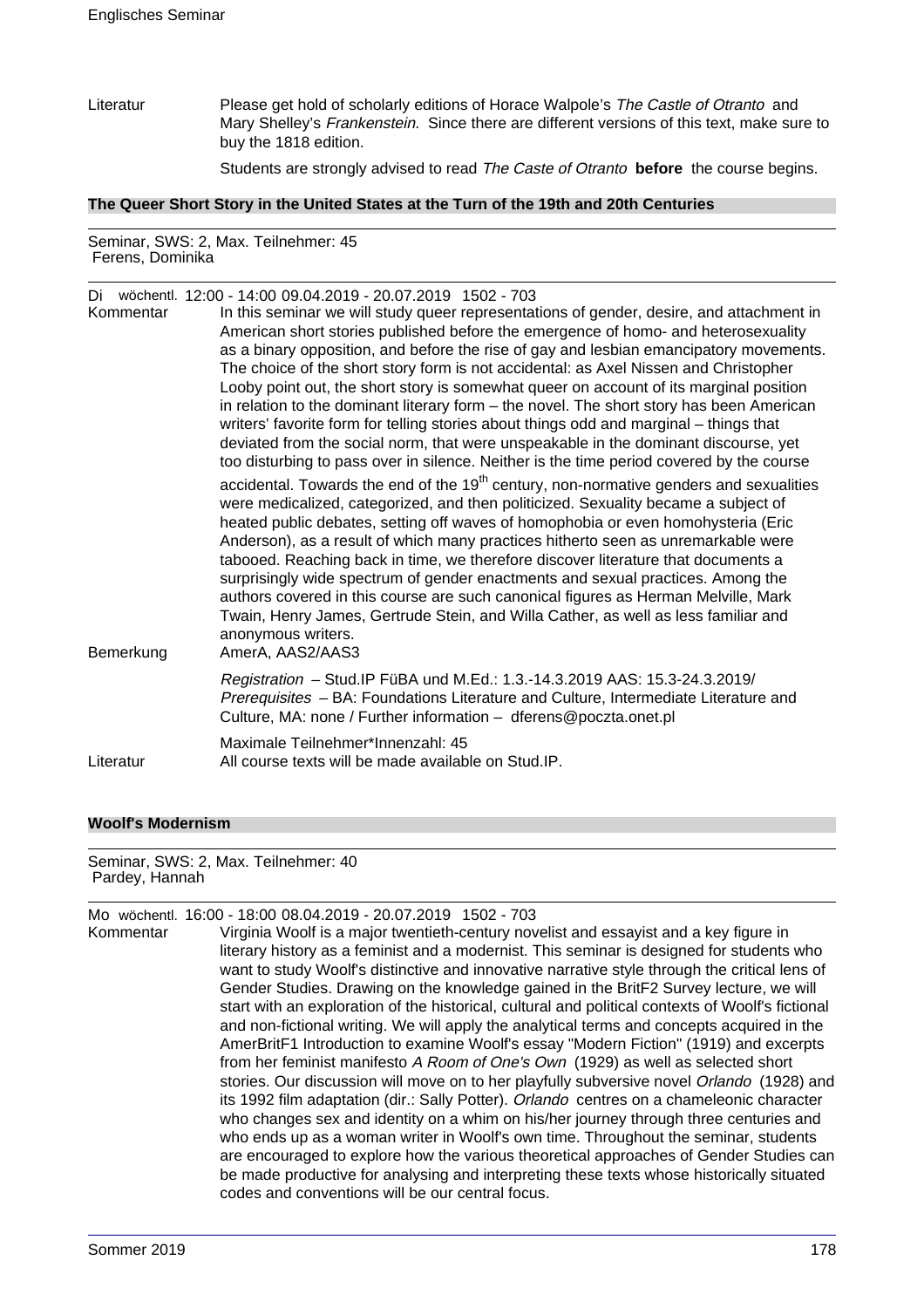| Bemerkung | BritA, AAS2, AAS3                                                                                                                                                                                                                                                                                                   |
|-----------|---------------------------------------------------------------------------------------------------------------------------------------------------------------------------------------------------------------------------------------------------------------------------------------------------------------------|
| Literatur | Registration - Stud. IP 1.3.2019-14.3.2019, 15.3.2019-24.3.2019 for AAS students /<br>Prerequisites - AmerBritF1, BritF2, BritF3 for FüBA students, none for others / Further<br>Information - hannah.pardey@engsem. $\sim$<br><b>Required Reading</b>                                                              |
|           | Please get hold of Virginia Woolf's Orlando in a well-annotated edition (Oxford World's<br>Classics or Penguin Classics) and read the novel prior to class. All other primary and<br>secondary material will be provided in a reader available from Copyshop Stork and on<br>Stud. IP at the beginning of the term. |

# **Media, Cultural Communication and Popular Culture (AAS4) Post-Network Television: Veronica Mars**

Seminar, SWS: 2, Max. Teilnehmer: 45 Groß, Florian

| Kommentar<br>Bemerkung | Mo wöchentl. 12:00 - 14:00 08.04.2019 - 20.07.2019 1502 - 609<br>In this class, we will analyze the phenomenon of post-network television through the<br>case study of Veronica Mars (2004-2007, 2014, 2019), a network series that was<br>recently revived as a crowdfunded movie and an upcoming Hulu-mini series. The show<br>epitomizes television's move 'from network to Netflix' in times of media convergence and<br>its gradual shift from a network-based medium directed at broad and heterogeneous<br>mass audiences into a diversified digital medium consumed by 'active' niche audiences.<br>Through a close analysis of Veronica Mars, this class will also familiarize students with<br>U.S. television's production and reception contexts as well as the concepts and tools to<br>analyze its serial, visual, and narrative aesthetics.<br>AmerA, AAS4 |
|------------------------|---------------------------------------------------------------------------------------------------------------------------------------------------------------------------------------------------------------------------------------------------------------------------------------------------------------------------------------------------------------------------------------------------------------------------------------------------------------------------------------------------------------------------------------------------------------------------------------------------------------------------------------------------------------------------------------------------------------------------------------------------------------------------------------------------------------------------------------------------------------------------|
|                        | Registration - Stud. IP FüBA und M.Ed.: 1.3.-14.3.2019 AAS: 15.3-24.3.2019 /<br>Prerequisites - BA: Foundations Literature and Culture, Intermediate Literature and<br>Culture, MA: none / Further information - florian.gross@engsem.~                                                                                                                                                                                                                                                                                                                                                                                                                                                                                                                                                                                                                                   |
| Literatur              | Maximale Teilnehmer*Innenzahl: 45<br>Please purchase the first season of Veronica Mars (either online or on DVD) and start<br>watching before the class starts. During the semester, there will also be a screening of<br>the feature film. All other course material will be made available on Stud. IP.                                                                                                                                                                                                                                                                                                                                                                                                                                                                                                                                                                 |

**Transgression: Counterculture and its Influence on Fashion**

Seminar, SWS: 2, Max. Teilnehmer: 35 Meier, Julia

| Di<br>Mo Einzel<br>Einzel<br>Di<br>Kommentar | wöchentl. | 10:00 - 12:00 09.04.2019 - 20.07.2019 1502 - 703<br>18:00 - 20:00 01.07.2019 - 01.07.2019 1502 - 703<br>08:00 - 10:00 16.07.2019 - 16.07.2019 1502 - 703<br>"Many things, developments, and changes begin in the dark []". (Carl Abrahamsson)                                                                                                                               |
|----------------------------------------------|-----------|-----------------------------------------------------------------------------------------------------------------------------------------------------------------------------------------------------------------------------------------------------------------------------------------------------------------------------------------------------------------------------|
|                                              |           | This course explores the complex interrelation between the main protagonists of various<br>subcultural scenes and their subtle influence on the fashion world. We will be concerned<br>with the ways in which the underground scene is constantly challenging conventional<br>ideas of identity, gender, desire, beauty, and power from past eras until today.              |
|                                              |           | Especially the time between the late 1960s until the end of the 1980s with people like<br>Andy Warhol, David Bowie, Leigh Bowery, Sid Vicious, Annie Lennox or Grace Jones,<br>to name the most famous, shaped gender roles and youth cultures with revolutionary<br>concepts of new looks and life styles that became popular fashion later on.                            |
|                                              |           | So how do we perceive counterculture and fashion today? How do we define ourselves<br>in times of social media, globalization, and a growing right-wing populism? A new decade<br>that Olivier Zahm, the publisher of Purple Fashion Magazine, defines as: "irrational looks,<br>romantic illusions, radical honesty, immediate intimacy with strangers, gender free dream, |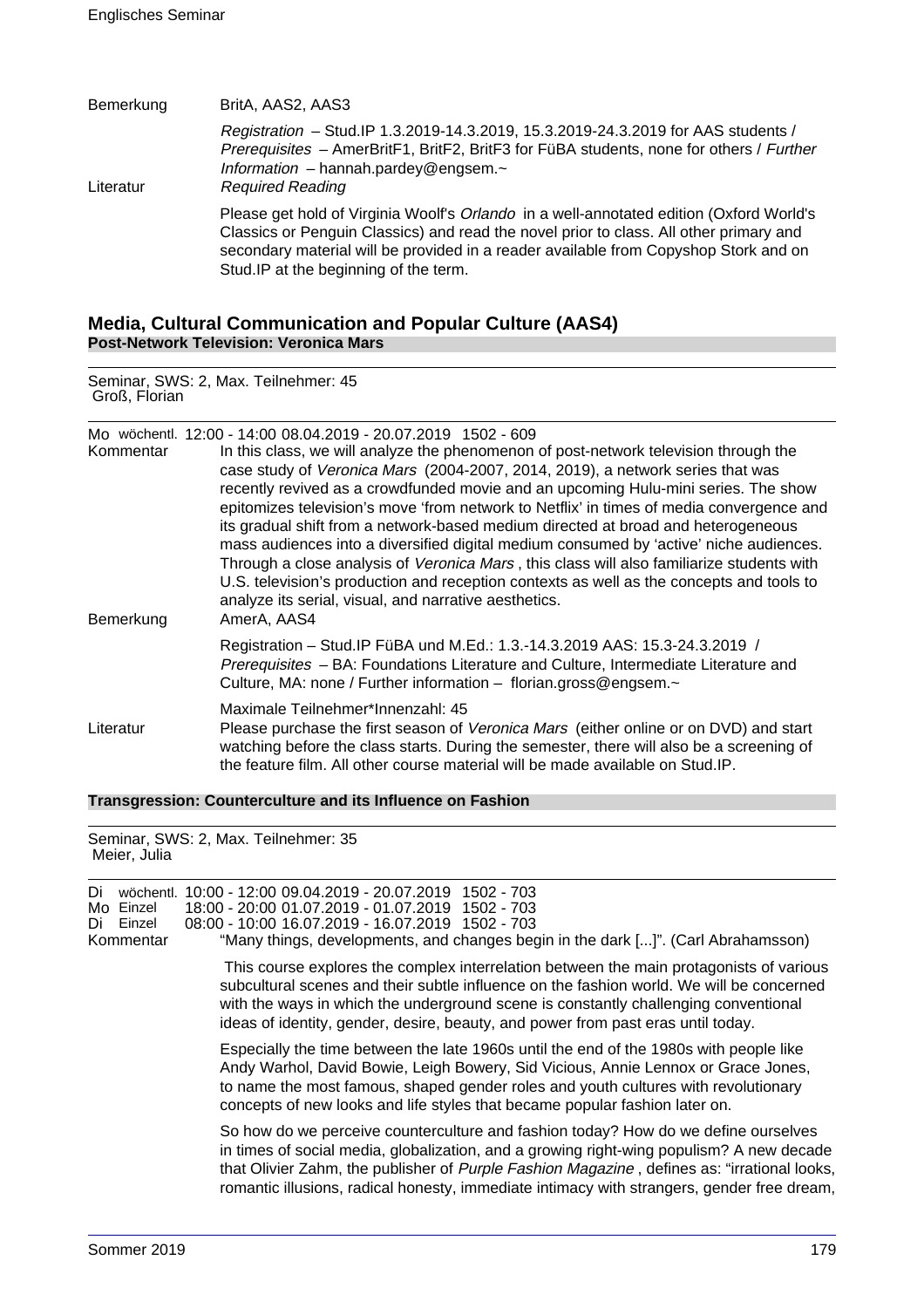|           | playful fetishism, ultra hardcore attitudes, myriad poses, and the constant digital hide and<br>seek."                                                                                                                                 |
|-----------|----------------------------------------------------------------------------------------------------------------------------------------------------------------------------------------------------------------------------------------|
|           | We will examine these socio-cultural issues through literature, philosophy, film, and pop<br>and fashion culture.                                                                                                                      |
| Bemerkung | AmerA, AAS1/AAS4                                                                                                                                                                                                                       |
|           | Registration - Stud. IP FüBA und M.Ed.: 1.3.-14.3.2019 AAS: 15.3-24.3.2019 /<br>Prerequisites - BA: Foundations Literature and Culture, Intermediate Literature and<br>Culture, MA: none / Further Information -sarkadiaki@hotmail.com |
| Literatur | Maximale Teilnehmer*Innenzahl: 35<br>All course texts will be made available on Stud. IP                                                                                                                                               |

# **New English Literatures and Cultures (AAS5) Beginning Postcolonialism**

Seminar, SWS: 2, Max. Teilnehmer: 40 Pardey, Hannah

| Di wöchentl. 08:00 - 10:00 09.04.2019 - 20.07.2019 1502 - 609 |  |  |  |  |  |  |  |
|---------------------------------------------------------------|--|--|--|--|--|--|--|
|---------------------------------------------------------------|--|--|--|--|--|--|--|

- Kommentar This seminar encourages students to make their beginnings in one of the most intriguing and challenging fields of study that has established itself in recent years: postcolonialism. As preparation for each class, participants will have to read up on the field's central concerns and key concepts discussed in John McLeod's introductory textbook Beginning Postcolonialism . Relying on the analytical categories from the 'Introduction to Literary Studies' (AmerBritF1), we shall read Buchi Emecheta's novel The Joys of Motherhood (1979) through a postcolonial lens. We'll return to the text on a weekly basis in order to practise the field's terminology and see how the application of each critical concept produces an additional layer of meaning. Along the way, participants will be continually invited to think critically about the potentials and limitations of postcolonial ways of engaging with literary texts.
- Bemerkung BritA, AAS1, AAS5 Registration – Stud.IP 1.3.2019-14.3.2019, 15.3.2019-24.3.2019 for AAS students / Prerequisites – AmerBritF1, BritF2, BritF3 for FüBA students, none for others / Further Information – hannah.pardey@engsem.~ Literatur Students who want to attend this course will have to purchase John McLeod's Beginning Postcolonialism (2<sup>nd</sup> edition, Manchester UP, 2010) and Emecheta's novel The Joys of Motherhood (1979). All other material will be provided in a reader available from Copyshop Stork (Körnerstraße) and on Stud.IP. Please make sure to read McLeod's textbook and Emecheta's novel during term break, i.e. before the course begins.

# **Independent Studies (AAS6)**

**Beyond the Borders: The Construction of Transnational Perspectives through Art (Indepenedent Studies)**

Seminar, SWS: 2, Max. Teilnehmer: 20 Musialowski, Michal

|        |               | Do wöchentl. 16:00 - 20:00 06.06.2019 - 06.06.2019 1502 - 609 |  |
|--------|---------------|---------------------------------------------------------------|--|
|        | Bemerkung zur | Blockseminar                                                  |  |
| Gruppe |               |                                                               |  |

Kommentar In this project-based class, we are going to forge and discuss our perspectives on the role and importance of art in the ongoing (?) global deconstruction process of colonial tropes,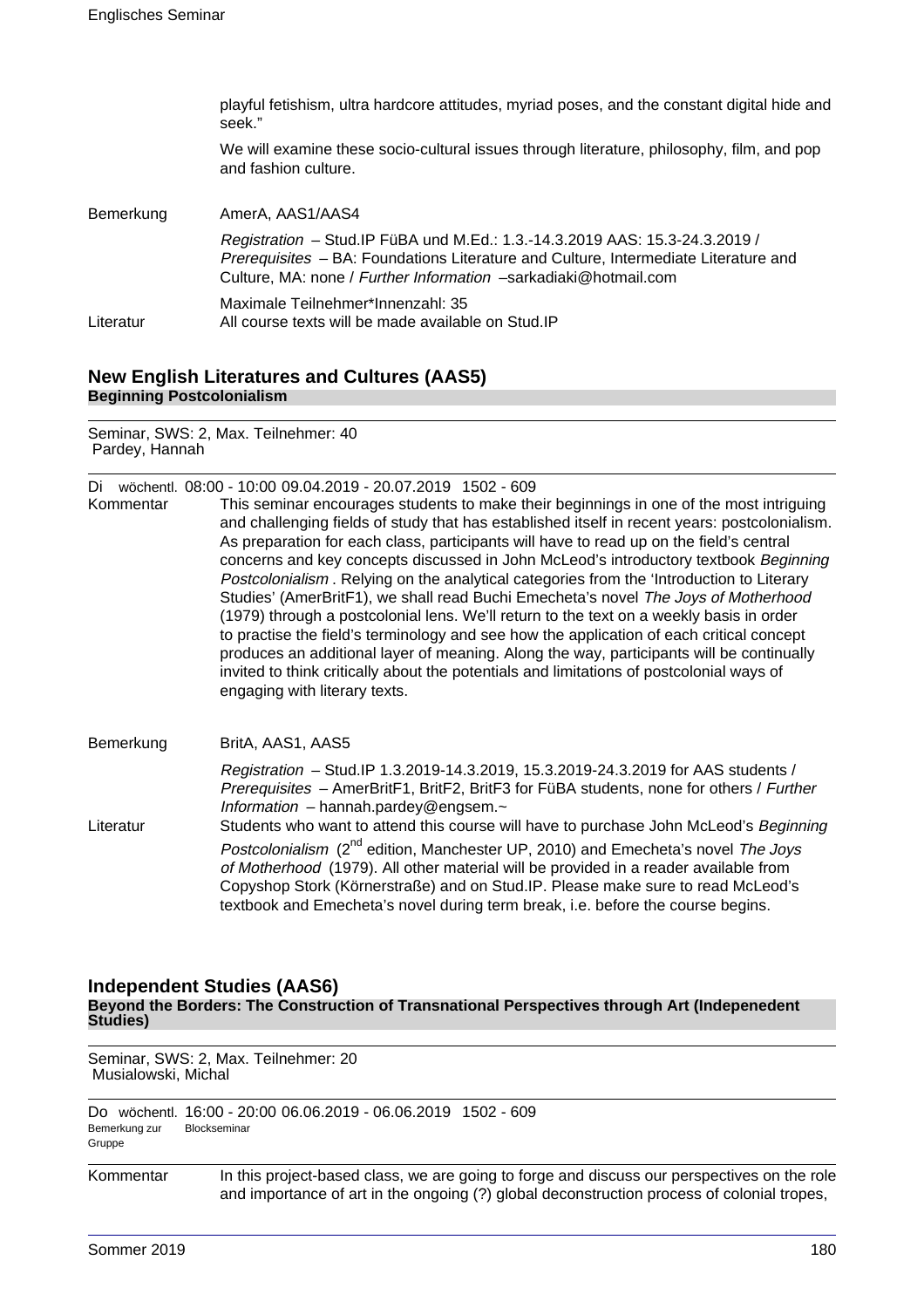gender and identity biases, and binary opposites in general. By looking 'beyond the borders' and analyzing diverse works by transcontinental artists like the Nigerian poet E. E. Sule, the Polish painter Naila Ibupoto, and the Malawian activist and artist Chris Msosa (among others) and combining our findings with postcolonial theories, we are going to construct a framework for a final presentation. The aim of the final event is the creation of a platform for free critical discussion and artistic and human expression in the form of a conference, a creative art exhibition, or any other form of choice. The conceptualization and organization of the event is meant to result from creative group work, based on the principle of openness and free (creative and critical) expression, and framed by a critical discussion of terms, theories, and methods of postcolonial theory. Our glance 'beyond the borders' has the aim to foster hybrid critical perspectives, to further the construction of transcontinental bridges and to critique prejudices, mediatic misrepresentations, and colonial legacies.

Bemerkung AAS6

Registration – Stud.IP 15.3-24.3.2019 /Prerequisites – none / Further Information – michal.musialowski@engsem.~ Maximale Teilnehmer\*Innenzahl: 20

### **Organizing a Student Conference (Independent Studies)**

Seminar, SWS: 2, Max. Teilnehmer: 20 Brasch, Ilka

Mo wöchentl. 14:00 - 16:00 29.04.2019 - 20.07.2019 1502 - 609

Kommentar In this class, we'll dive into the culture of academic encounter by organizing a small student conference. We will engage practically and critically with the ways conferences are set up and envision ways in which a conference could provide productive learning experiences for MA students. Both the scheduling and content of the conference will be discussed in the group, and students are welcome to either act solely as organizers or to present their own research at the student conference, which will take part towards the end of the term. I envision the student conference to be open to both other students from Hannover and to MA students from surrounding universities, so that we engage in exchanges with students and topics other than the ones we already know.

Please note that our first meeting will take place on April 29<sup>th</sup>. Bemerkung Modul AAS6 Registration – Stud.IP 15.3-24.3.2019 /Prerequisites – none / Further Information – ilka.brasch@engsem.~ Maximale Teilnehmer\*Innenzahl: 20

#### **Professional Skills (AAS8) English for Academic Purposes I (Blockkurs)**

Seminar/Sprachpraxis/Sprachpraktische Übung, SWS: 2, Max. Teilnehmer: 25 Wright, Linda Elsie

| Fr.<br>Einzel<br>Fr Einzel<br>Fr Einzel<br>Fr Einzel<br>Fr Einzel<br>Fr Einzel | 12:00 - 16:00 26.04.2019 - 26.04.2019 1502 - 703<br>12:00 - 16:00 10.05.2019 - 10.05.2019 1502 - 703<br>12:00 - 16:00 24.05.2019 - 24.05.2019 1502 - 703<br>12:00 - 16:00 21.06.2019 - 21.06.2019 1502 - 703<br>12:00 - 16:00 05.07.2019 - 05.07.2019 1502 - 703<br>12:00 - 16:00 19.07.2019 - 19.07.2019 1502 - 703 |
|--------------------------------------------------------------------------------|----------------------------------------------------------------------------------------------------------------------------------------------------------------------------------------------------------------------------------------------------------------------------------------------------------------------|
| Kommentar<br>Bemerkung                                                         | This course is designed for students of MAAS and DEL, especially international<br>students, who wish to revise and work on their vocabulary, grammar, composition, and<br>argumentation. A wide range of language skills and topics will be covered.<br>AAS8, M4                                                     |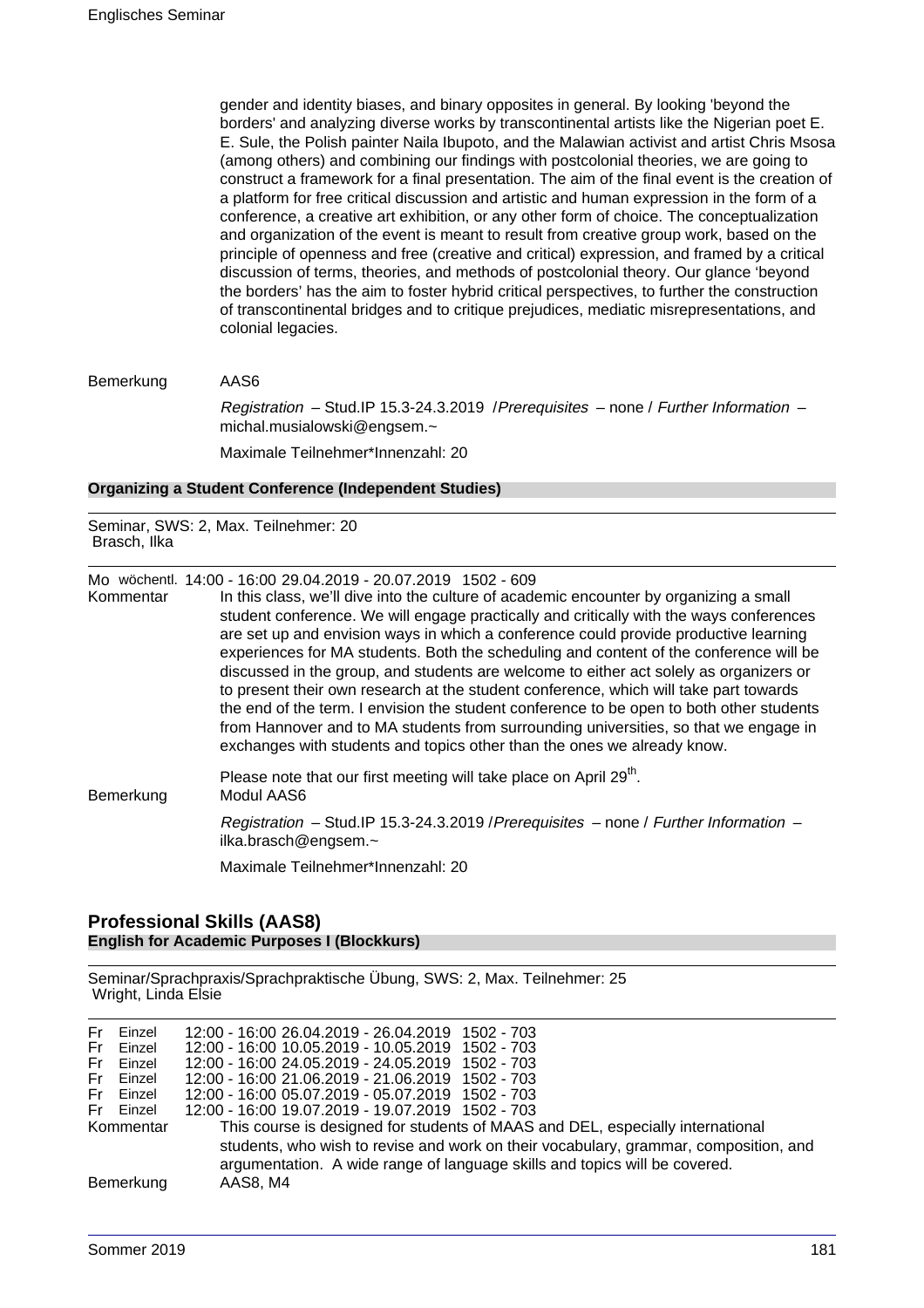Registration – Stud.IP 01.03.2019-14.03.2019 / Prerequisites – none / Size restriction – 25 / Further Information – linda.wright@engsem~

#### **English for Academic Purposes II (Blockkurs)**

Seminar/Sprachpraxis/Sprachpraktische Übung, SWS: 2, Max. Teilnehmer: 25 Wright, Linda Elsie

| Fr<br>Fri |           | wöchentl. 12:00 - 16:00 12.04.2019 - 12.04.2019 1502 - 703 02. Gruppe<br>wöchentl. 12:00 - 16:00 03.05.2019 - 03.05.2019 1502 - 703                                                                                                                       |
|-----------|-----------|-----------------------------------------------------------------------------------------------------------------------------------------------------------------------------------------------------------------------------------------------------------|
| Fri       |           | wöchentl. 12:00 - 16:00 17.05.2019 - 17.05.2019 1502 - 703                                                                                                                                                                                                |
| Fri       |           | wöchentl. 12:00 - 16:00 07.06.2019 - 07.06.2019 1502 - 703                                                                                                                                                                                                |
| Fr        |           | wöchentl. 12:00 - 16:00 28.06.2019 - 28.06.2019 1502 - 703                                                                                                                                                                                                |
|           |           | Fr wöchentl. 12:00 - 16:00 12.07.2019 - 12.07.2019 1502 - 703                                                                                                                                                                                             |
|           | Kommentar | This is the second part of the course designed for students of MAAS and DEL, especially<br>international students, who wish to revise and work on their composition, presentation<br>skills and academic English skills for assessment for other courses. |
| Bemerkung |           | AAS8, M4                                                                                                                                                                                                                                                  |
|           |           | Registration - Stud.IP 01.03.2019-14.03.2019 / Prerequisites - English for Academic<br>Purposes I / Size restriction - 25 / Further Information - linda.wright@engsem~                                                                                    |

#### **Lese-Kolloquium Kulturveranstaltungen**

Seminar, SWS: 2 Meyer-Kovac, Jens| Vogel, Matthias

#### Mi wöchentl. 16:00 - 18:00 10.04.2019 - 20.07.2019 1502 - 609

Kommentar Der Literarische Salon organisiert Lesungen und Gesprächsveranstaltungen zu Themen aus Literatur, Kultur, Wissenschaft und Gesellschaft. Eingeladen werden Regisseur\*innen, Künstler\*innen, Publizist\*innen, Wissenschaftler\*innen – und natürlich Schriftsteller\*innen aus dem In- und Ausland. Das Salon-Programm begleitende Kolloquium ist ein Lektürekurs zu den aktuellsten Veröffentlichungen des Buchmarkts unter den realen Bedingungen einer Veranstaltungs- bzw. Lesungsreihe. Dort ist Sorgfalt ebenso gefragt wie Tempo. Deshalb spielt im Kolloquium beides eine Rolle: Wir lesen und analysieren Bücher, deren Autor\*innen später im Salon auch zu Gast sind. Zusätzlich blicken wir in Bücher, die es noch gar nicht gibt: Anhand von Druckfahnen oder eigens vorproduzierten Leseexemplaren sichten wir mehrere geplante, aber noch nicht veröffentlichte Titel. Hier zählt zunächst der erste Eindruck: Welche Bücher kommen für den Literarischen Salon in Frage? Auf welchen Roman sollen wir uns dann konzentrieren? Und welche\*r Autor\*in ist möglicherweise schon wenige Monate später zu Gast in Hannover?

#### **Praxisseminar Kulturveranstaltungen**

| Seminar, SWS: 2<br>Meyer-Kovac, Jens |                                                                                                                                                                                                                                                                                                                                                                                                                                                                                                                                                                                                                                                                                                                                                                                                                                                                                                                                                                                                                                  |  |
|--------------------------------------|----------------------------------------------------------------------------------------------------------------------------------------------------------------------------------------------------------------------------------------------------------------------------------------------------------------------------------------------------------------------------------------------------------------------------------------------------------------------------------------------------------------------------------------------------------------------------------------------------------------------------------------------------------------------------------------------------------------------------------------------------------------------------------------------------------------------------------------------------------------------------------------------------------------------------------------------------------------------------------------------------------------------------------|--|
| Mi<br>Kommentar                      | wöchentl. 12:00 - 14:00 10:04.2019 - 19:07.2019 1502 - 415<br>Die Lesungen und Gesprächsveranstaltungen zu Themen aus Literatur,<br>Kultur, Wissenschaft und Gesellschaft des Literarischen Salons wenden sich<br>an ein kulturinteressiertes Publikum aus Hannover und der Region. Für die<br>Seminarteilnehmer*innen dient der Literarische Salon als Praxisfeld, in dem zentrale<br>Aspekte der Literaturvermittlung und des Kulturmanagements beispielhaft vermittelt<br>werden und wo gleichzeitig Einblicke in den aktuellen Kulturbetrieb genommen werden<br>können. Schriftliche Aufgaben (Einladungsschreiben, Presse- oder Programmtexte etc.)<br>und praktische Übungen (Moderation, Präsentation) werden ergänzt durch Besuche von<br>Salon-Veranstaltungen des laufenden Semesters. Am Ende soll aus dem Seminar eine<br>gemeinsam erarbeitete Veranstaltung hervorgehen, welche die Seminarteilnehmer*innen<br>selbstständig planen und die sie im Programm des Literarischen Salons praktisch<br>umsetzen können. |  |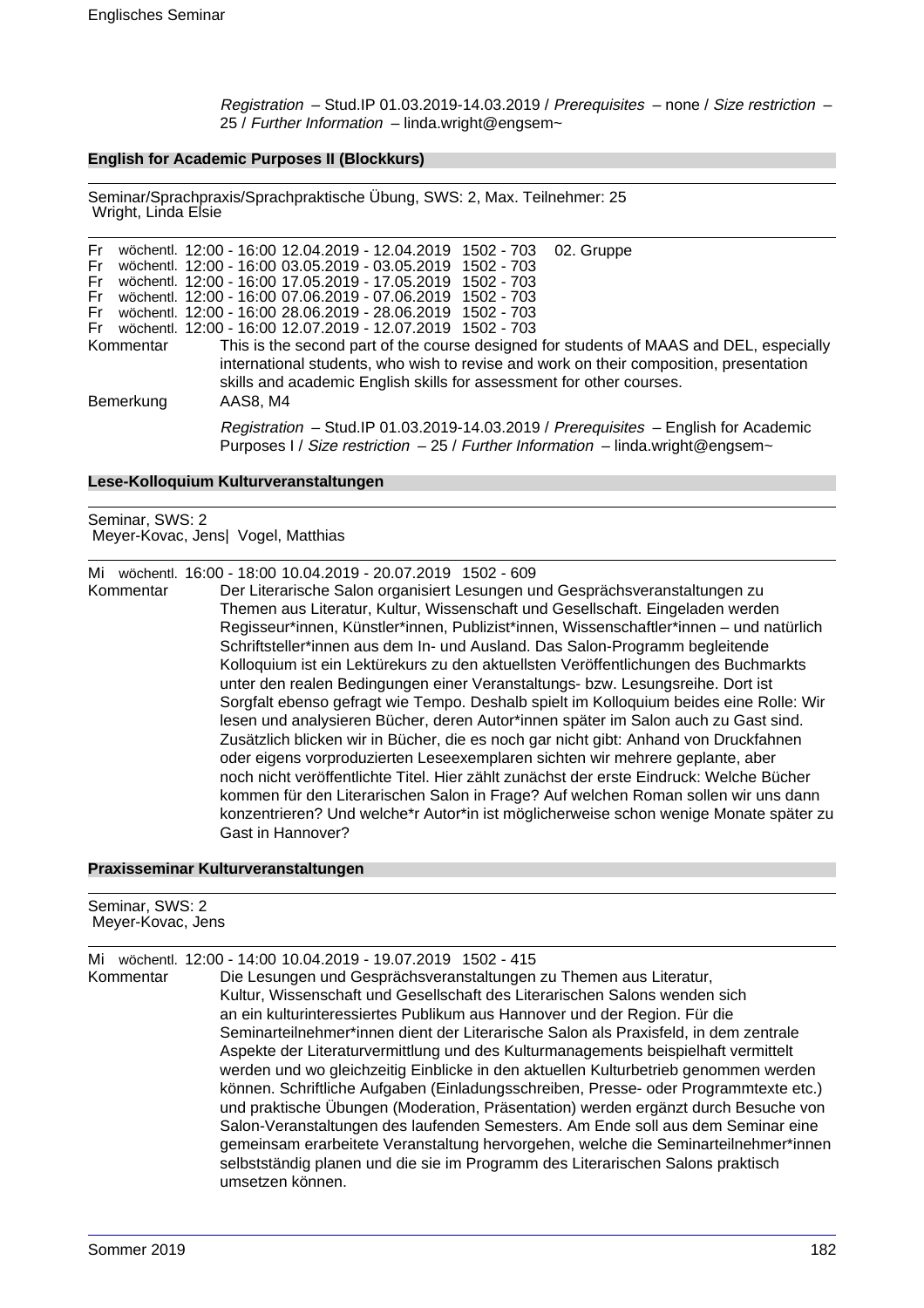# **Electives (AAS9) Lese-Kolloquium Kulturveranstaltungen**

Seminar, SWS: 2 Meyer-Kovac, Jens| Vogel, Matthias

Mi wöchentl. 16:00 - 18:00 10.04.2019 - 20.07.2019 1502 - 609

Kommentar Der Literarische Salon organisiert Lesungen und Gesprächsveranstaltungen zu Themen aus Literatur, Kultur, Wissenschaft und Gesellschaft. Eingeladen werden Regisseur\*innen, Künstler\*innen, Publizist\*innen, Wissenschaftler\*innen – und natürlich Schriftsteller\*innen aus dem In- und Ausland. Das Salon-Programm begleitende Kolloquium ist ein Lektürekurs zu den aktuellsten Veröffentlichungen des Buchmarkts unter den realen Bedingungen einer Veranstaltungs- bzw. Lesungsreihe. Dort ist Sorgfalt ebenso gefragt wie Tempo. Deshalb spielt im Kolloquium beides eine Rolle: Wir lesen und analysieren Bücher, deren Autor\*innen später im Salon auch zu Gast sind. Zusätzlich blicken wir in Bücher, die es noch gar nicht gibt: Anhand von Druckfahnen oder eigens vorproduzierten Leseexemplaren sichten wir mehrere geplante, aber noch nicht veröffentlichte Titel. Hier zählt zunächst der erste Eindruck: Welche Bücher kommen für den Literarischen Salon in Frage? Auf welchen Roman sollen wir uns dann konzentrieren? Und welche\*r Autor\*in ist möglicherweise schon wenige Monate später zu Gast in Hannover?

#### **Praxisseminar Kulturveranstaltungen**

#### Seminar, SWS: 2 Meyer-Kovac, Jens

Mi wöchentl. 12:00 - 14:00 10.04.2019 - 19.07.2019 1502 - 415

Die Lesungen und Gesprächsveranstaltungen zu Themen aus Literatur, Kultur, Wissenschaft und Gesellschaft des Literarischen Salons wenden sich an ein kulturinteressiertes Publikum aus Hannover und der Region. Für die Seminarteilnehmer\*innen dient der Literarische Salon als Praxisfeld, in dem zentrale Aspekte der Literaturvermittlung und des Kulturmanagements beispielhaft vermittelt werden und wo gleichzeitig Einblicke in den aktuellen Kulturbetrieb genommen werden können. Schriftliche Aufgaben (Einladungsschreiben, Presse- oder Programmtexte etc.) und praktische Übungen (Moderation, Präsentation) werden ergänzt durch Besuche von Salon-Veranstaltungen des laufenden Semesters. Am Ende soll aus dem Seminar eine gemeinsam erarbeitete Veranstaltung hervorgehen, welche die Seminarteilnehmer\*innen selbstständig planen und die sie im Programm des Literarischen Salons praktisch umsetzen können.

# **Research and Internship (AAS10)**

# **MA-Thesis Doktorandenkolloquium**

| Kolloquium, SWS: 2<br>Rohloff, Heide |                                                                                                                                                                                                                                                                 |  |
|--------------------------------------|-----------------------------------------------------------------------------------------------------------------------------------------------------------------------------------------------------------------------------------------------------------------|--|
| Fr dreiwöch, 15:30 - 17:30           |                                                                                                                                                                                                                                                                 |  |
| Kommentar                            | Das Kolloguium soll den Doktorandinnen und Doktoranden die Gelegenheit bieten, über<br>den Stand ihres Forschungsprojekts zu berichten, etwaige Anpassungen ihres Konzepts<br>vorzustellen und inhaltliche und methodologische Probleme zur Sprache zu bringen. |  |
| Bemerkung                            | Diese Veranstaltung findet terminlich nach Absprache im Dienstzimmer [1502.737] statt!                                                                                                                                                                          |  |

## **Research Colloquium British and Postcolonial Studies**

Kolloquium, SWS: 2 Gohrisch, Jana